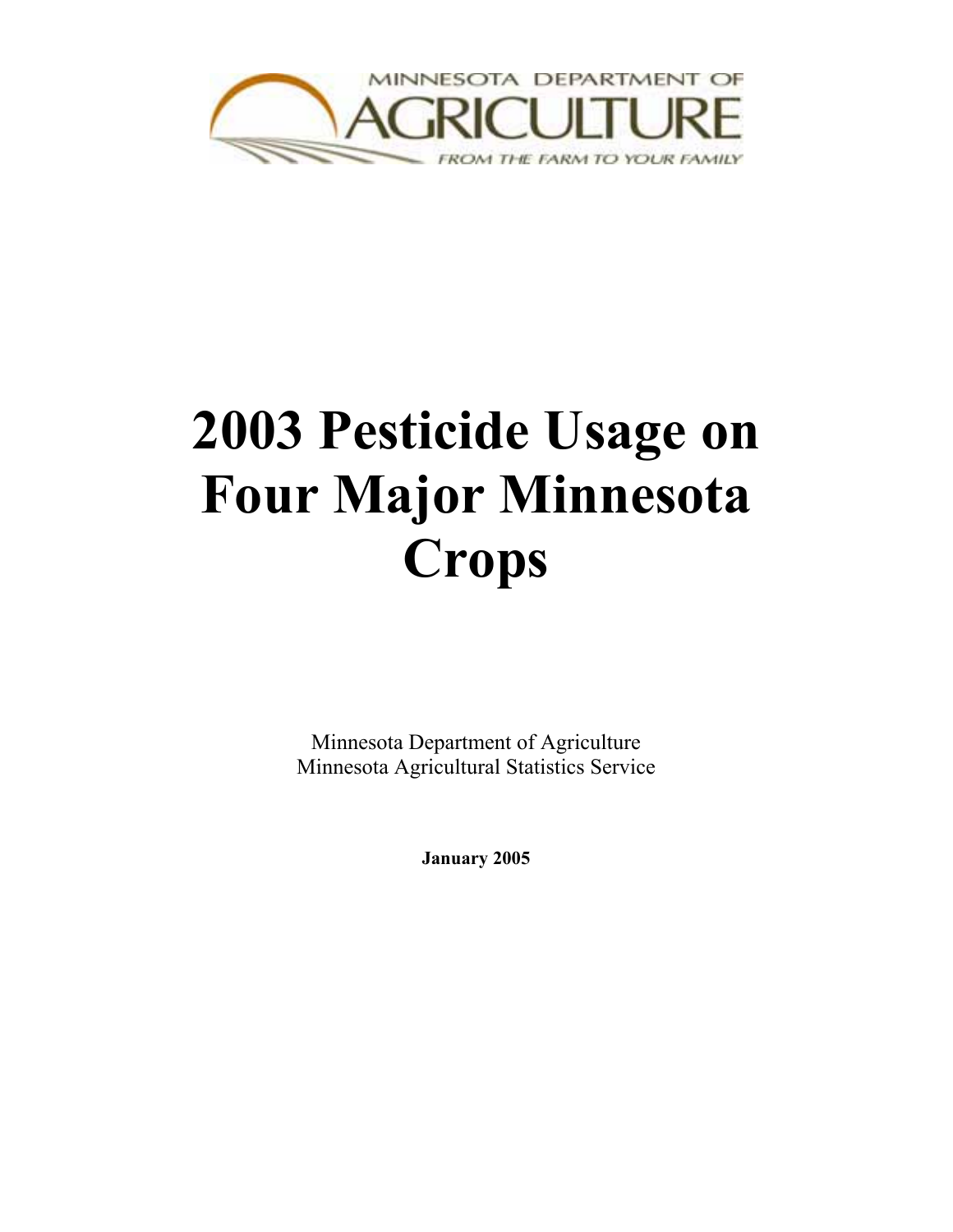For information regarding this report contact: Denton Bruening or Joe Zachmann Minnesota Department of Agriculture Agronomy & Plant Protection Division 651-296-6121

#### **Table of Contents**

#### Page No.

| 66 |
|----|
|    |
|    |
|    |
|    |
|    |
|    |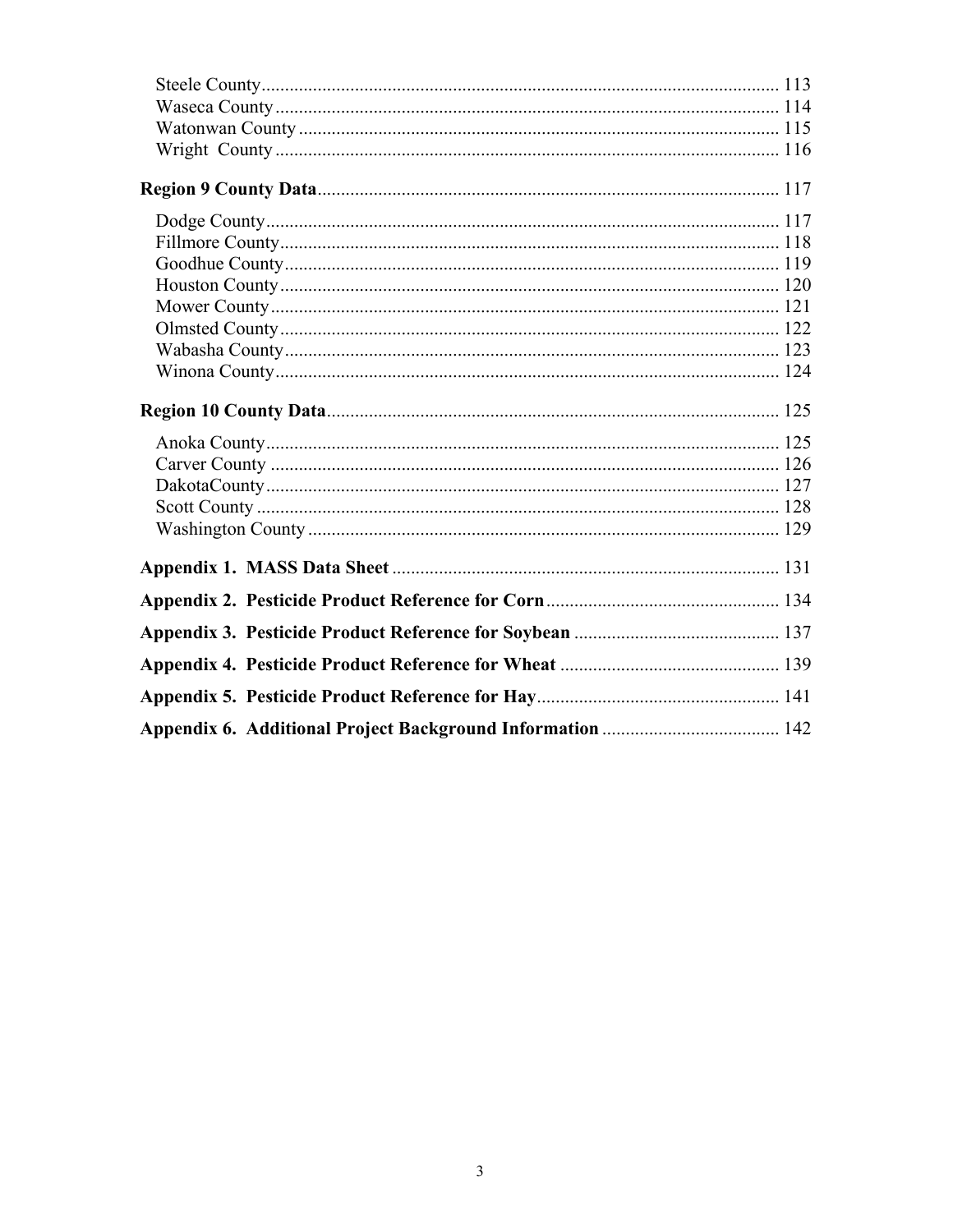# List of Tables Page No.

| Table 1. Summary of acres and corresponding percentage of each major crop           |  |
|-------------------------------------------------------------------------------------|--|
|                                                                                     |  |
|                                                                                     |  |
| Table 3. Publication status for corn pesticide active ingredients  15               |  |
| Table 4. Pesticide applications and rates by active ingredient (A.I.) for corn      |  |
|                                                                                     |  |
| Table 5. Summary (by region) of surveyed corn acreage to which pesticides were      |  |
|                                                                                     |  |
|                                                                                     |  |
|                                                                                     |  |
|                                                                                     |  |
|                                                                                     |  |
|                                                                                     |  |
|                                                                                     |  |
|                                                                                     |  |
|                                                                                     |  |
|                                                                                     |  |
| Table 15. Pesticide applications and rates by active ingredient (a.i.) for soybeans |  |
|                                                                                     |  |
| Table 16. Summary (by region) of surveyed soybean acreage to which pesticides       |  |
|                                                                                     |  |
| Table 17. Pesticide applications and rates for soybean - Region 1  31               |  |
| Table 18. Pesticide applications and rates for soybean – Region 4  32               |  |
| Table 19. Pesticide applications and rates for soybean - Region 5  33               |  |
| Table 20. Pesticide applications and rates for soybean – Region 6  34               |  |
| Table 21. Pesticide applications and rates for soybean – Region 7  35               |  |
| Table 22. Pesticide applications and rates for soybean – Region 8  36               |  |
| Table 23. Pesticide applications and rates for soybean – Region 9  37               |  |
| Table 24. Pesticide applications and rates for soybean – Region 10  38              |  |
| Table 25. Publication status for wheat pesticide active ingredients 39              |  |
| Table 26. Pesticide applications and rates by active ingredient (a.i.) for wheat    |  |
|                                                                                     |  |
| Table 27. Summary (by region) of surveyed wheat acreage to which pesticides were    |  |
|                                                                                     |  |
|                                                                                     |  |
|                                                                                     |  |
|                                                                                     |  |
|                                                                                     |  |
| Table 32. Pesticide applications and rates for wheat – Region 7 44                  |  |
|                                                                                     |  |
|                                                                                     |  |
| Table 35. Pesticide applications and rates for wheat – Region 10 46                 |  |
| Table 36. Publication status for hay pesticide active ingredients 47                |  |
| Table 37. Pesticide applications and rates by active ingredient (a.i.) for hay      |  |
| Table 38. Summary (by region) of surveyed hay acreage to which pesticides were      |  |
|                                                                                     |  |
|                                                                                     |  |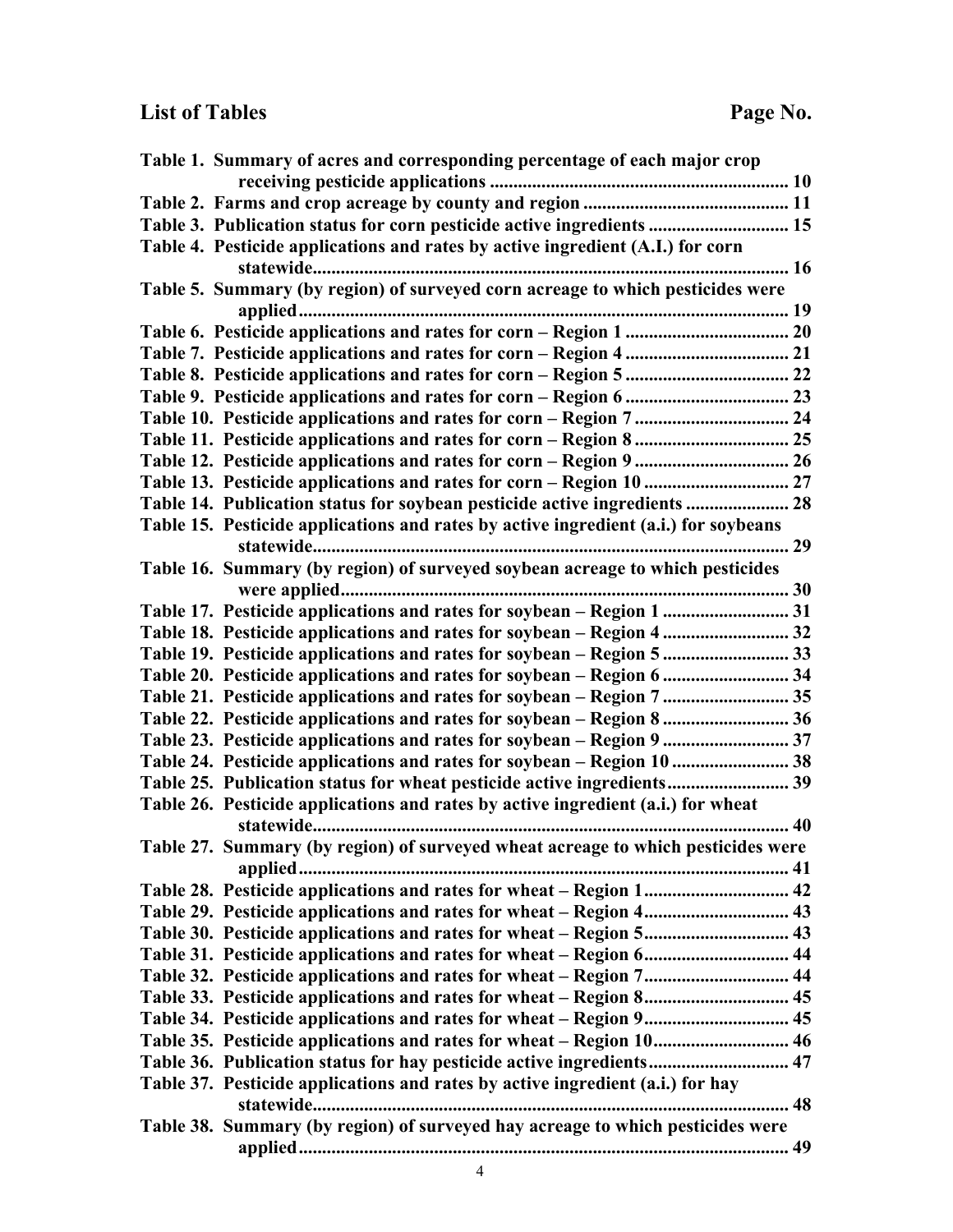| Table 50. Mahnomen County pesticide applications and rates 57  |  |
|----------------------------------------------------------------|--|
|                                                                |  |
|                                                                |  |
|                                                                |  |
|                                                                |  |
|                                                                |  |
|                                                                |  |
|                                                                |  |
|                                                                |  |
|                                                                |  |
|                                                                |  |
|                                                                |  |
| Table 62. Crow Wing County pesticide applications and rates 69 |  |
|                                                                |  |
|                                                                |  |
|                                                                |  |
|                                                                |  |
|                                                                |  |
|                                                                |  |
|                                                                |  |
|                                                                |  |
|                                                                |  |
|                                                                |  |
|                                                                |  |
|                                                                |  |
|                                                                |  |
|                                                                |  |
|                                                                |  |
|                                                                |  |
|                                                                |  |
|                                                                |  |
|                                                                |  |
|                                                                |  |
|                                                                |  |
|                                                                |  |
|                                                                |  |
|                                                                |  |
|                                                                |  |
|                                                                |  |
|                                                                |  |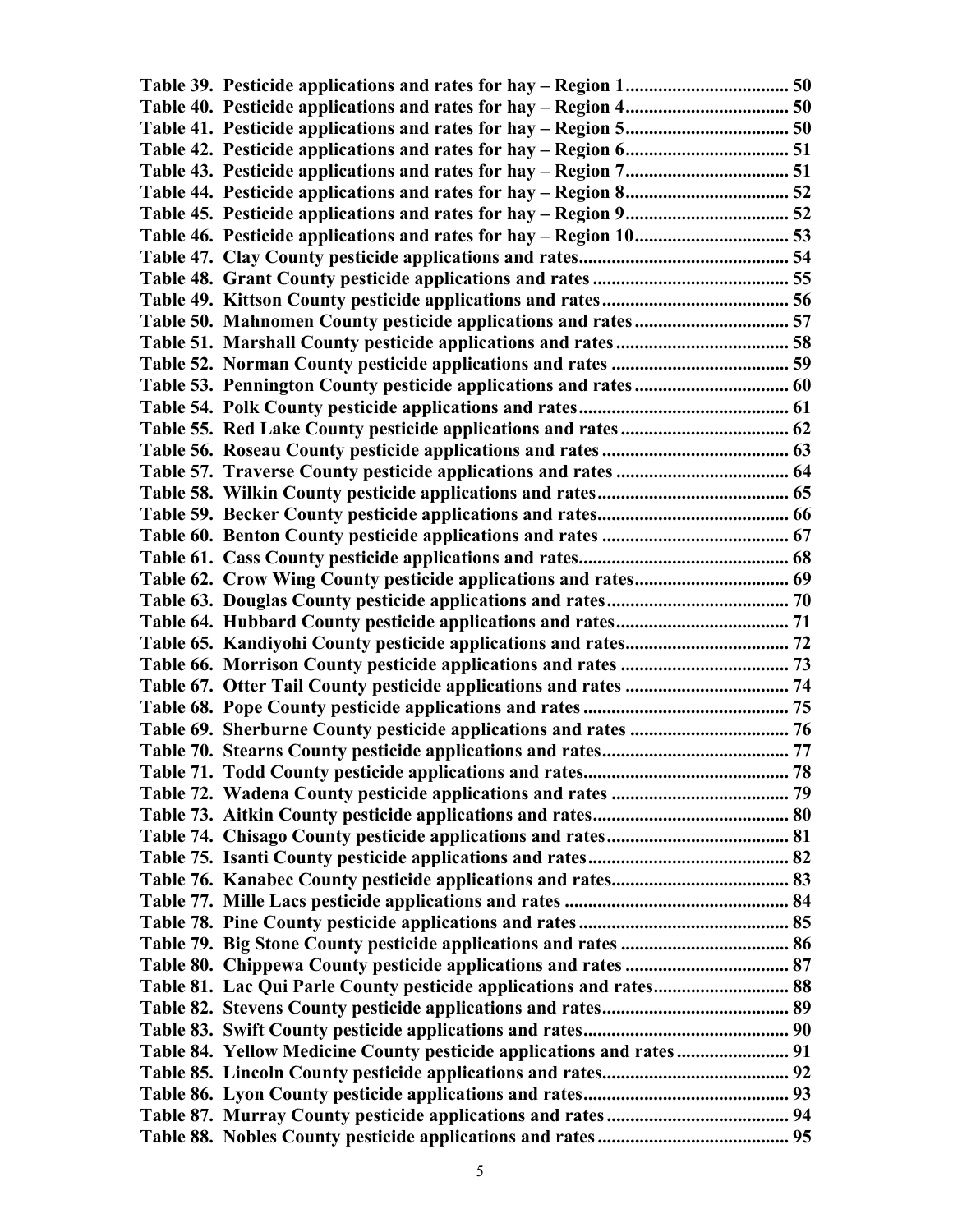| Table 93. Cottonwood County pesticide applications and rates 100  |  |
|-------------------------------------------------------------------|--|
| Table 94. Fairbault County pesticide applications and rates  101  |  |
| Table 95. Freeborn County pesticide applications and rates 102    |  |
|                                                                   |  |
|                                                                   |  |
|                                                                   |  |
|                                                                   |  |
|                                                                   |  |
|                                                                   |  |
| Table 102. Redwood County pesticide applications and rates 109    |  |
| Table 103. Renville County pesticide applications and rates 110   |  |
|                                                                   |  |
|                                                                   |  |
|                                                                   |  |
|                                                                   |  |
| Table 108. Watonwan County pesticide applications and rates 115   |  |
| Table 109. Wright County pesticide applications and rates  116    |  |
|                                                                   |  |
| Table 111. Fillmore County pesticide applications and rates 118   |  |
| Table 112. Goodhue County pesticide applications and rates 119    |  |
|                                                                   |  |
|                                                                   |  |
| Table 115. Olmsted County pesticide applications and rates  122   |  |
| Table 116. Wabasha County pesticide applications and rates 123    |  |
|                                                                   |  |
|                                                                   |  |
|                                                                   |  |
|                                                                   |  |
|                                                                   |  |
| Table 122. Washington County pesticide applications and rates 129 |  |
|                                                                   |  |

# List of Figures Page No.

| Figure 2. Comparison of statewide survey vs. NASS ARMS 2003 herbicide application<br>Figure 3. Atrazine (active ingredient) rate distribution across surveyed corn acres<br>Figure 4. Acetochlor (active ingredient) rate distribution across surveyed corn acres<br>Figure 5. S-metolachlor (active ingredient) rate distribution across surveyed corn acres |
|---------------------------------------------------------------------------------------------------------------------------------------------------------------------------------------------------------------------------------------------------------------------------------------------------------------------------------------------------------------|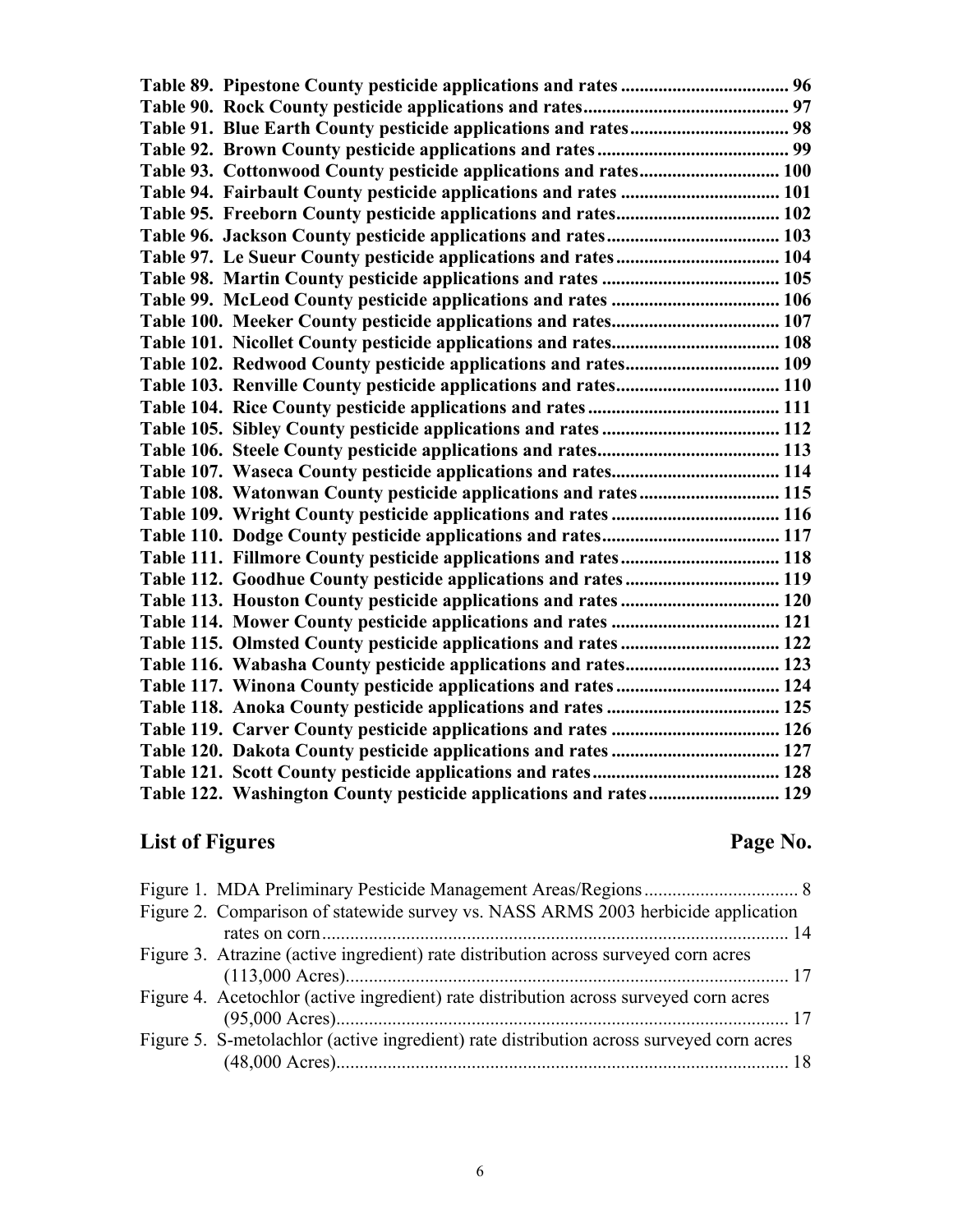#### **Introduction**

#### **Acknowledgements**

This survey was a cooperative effort of the Minnesota Department of Agriculture (MDA), the Minnesota Agricultural Statistics Service (MASS), the National Agricultural Statistics Service (NASS), and the North Dakota Agricultural Statistics Service (NDASS). The detailed pesticide use information could not have been collected without the cooperation of the hundreds of farmers who voluntarily responded to the survey in the midst of their normally busy lives, and for this we are extremely grateful. Similarly, the assistance of agricultural chemical dealers and co-operatives is much appreciated. Special thanks go to Doug Hartwig and Eddie Oaks, Director and Deputy Directory, respectively, of the MASS/NASS, Bill Meyer, Deputy Director of the NDASS, and their respective staff, for assistance with survey design, data collection and processing. The MDA is ultimately responsible for the representations of data provided in this report, and for the design of the survey mechanism used to collect that data.

#### **2003 Pesticide Use Summary and Highlights**

This report summarizes herbicide, insecticide and fungicide use information reported by approximately 2,500 farmers for the 2003 crop year. Excellent participation and good record keeping by Minnesota farmers and agricultural chemical dealerships played a vital part in providing complete and detailed pesticide information. The survey targeted the four major crops grown in Minnesota which are corn, soybeans, wheat, and hay. Collectively these crops account for over 90% of Minnesota's farmland. This survey collected pesticide information from over one million acres of cropland in seventy-six of the state's most intensively agricultural counties. The survey covered 5-6% of the state's corn, soybean, and hay acres and 8% of the wheat acres.

The report represents one of the largest surveys ever conducted on pesticide use in Minnesota. Farmers were interviewed over the phone in the early part of 2004. Future surveys can use this information to determine changes in rates and pesticide selections over time.

*Corn Highlights:* Herbicides, insecticides, and fungicides were applied to 96%, 20%, and <1%, respectively, of the surveyed corn acres. On the 1,500+ farms which reported corn information on approximately 376,000 acres, the top five herbicide products (based on percent acres covered) were atrazine, acetochlor, glyphosate, nicosulfuron, and mesotrione.

*Soybean Highlights:* Herbicides, insecticides, and fungicides were applied to 96%, 31%, and <1%, respectively, on the 430,000 surveyed acres of soybeans. Slightly less than 1,500 farms provided pesticide information on this crop. Glyphosate products<sup>1</sup> were applied to 84% of the acres. Other important herbicides, although with considerably less coverage, were imazamox, imazethapyr, pendimethalin, and triflulalin.

l

<sup>&</sup>lt;sup>1</sup> Including the diammonium salt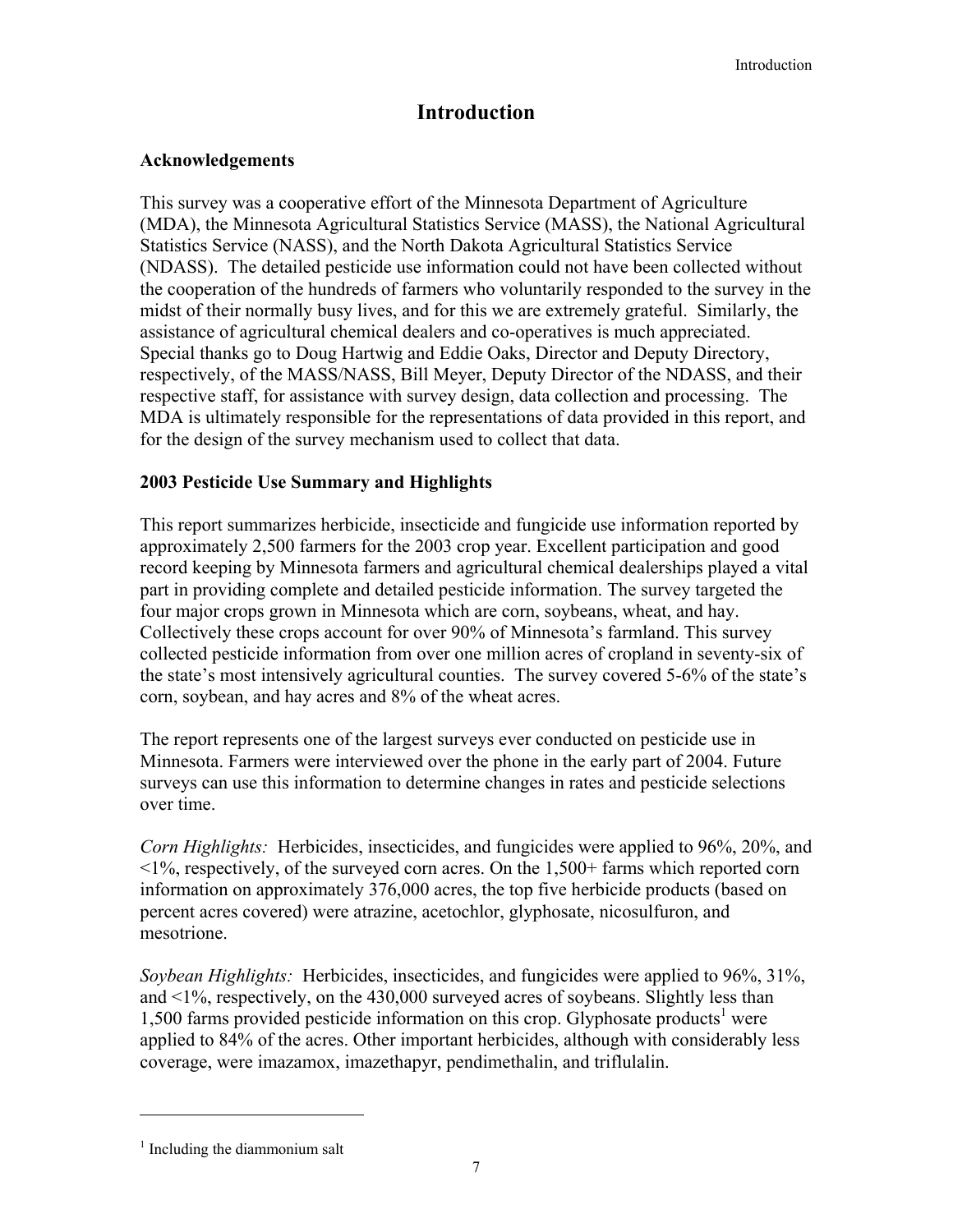Lambda-cyhalothrin, Chlorpyrifos, and Esfenvalerate were the major soybean insecticides.

*Wheat Highlights:* Herbicides, insecticides, and fungicides were applied to 94%, 11%, and 43%, respectively, of the 142,000 wheat acres. Approximately 400 farms provided information for this crop. The top five herbicide products (based on percent acres covered) were MCPA, bromoxynil products, fenoxaprop, 2,4-D, and thifensulfuron. methyl parathion was the only reportable insecticide and was used on 10% of the surveyed wheat acres. The major fungicide products were tebuconazole, propiconazole, and trifloxystrobin.

*Hay Highlights:* Herbicides, insecticides, and fungicides were applied to 1%, 11%, and <1%, respectively, of the 107,000 acres of hay. Approximately 1,400 farms provided information on this crop. Lambda-cyhalothrin and four other minor use products were used for insect control on 6% of the surveyed acres.

#### **Survey Design and Implementation**

Figure 1 shows ten preliminary Pesticide Management Areas and Monitoring Regions proposed by the MDA. Counties are clustered based on similarities in geology, soils, and crops. The areas also define the general boundaries of the monitoring regions used by the MDA water resource monitoring program. Regional pesticide use information will eventually be used to help design and implement specific water quality monitoring and pesticide educational programs.

Due to the low intensity of row crop agriculture in portions of northern Minnesota and the Minneapolis/St. Paul Metro Area, Region 2 (Clearwater, Beltrami, Lake of the Woods, Koochiching, and Itasca) and Region 3 (St. Louis, Lake, Carlton, and Cook) and portions of Region 10 (Hennepin and Ramsey) were not included in the survey.

**Figure 1.** MDA Preliminary Pesticide Management Areas/Regions

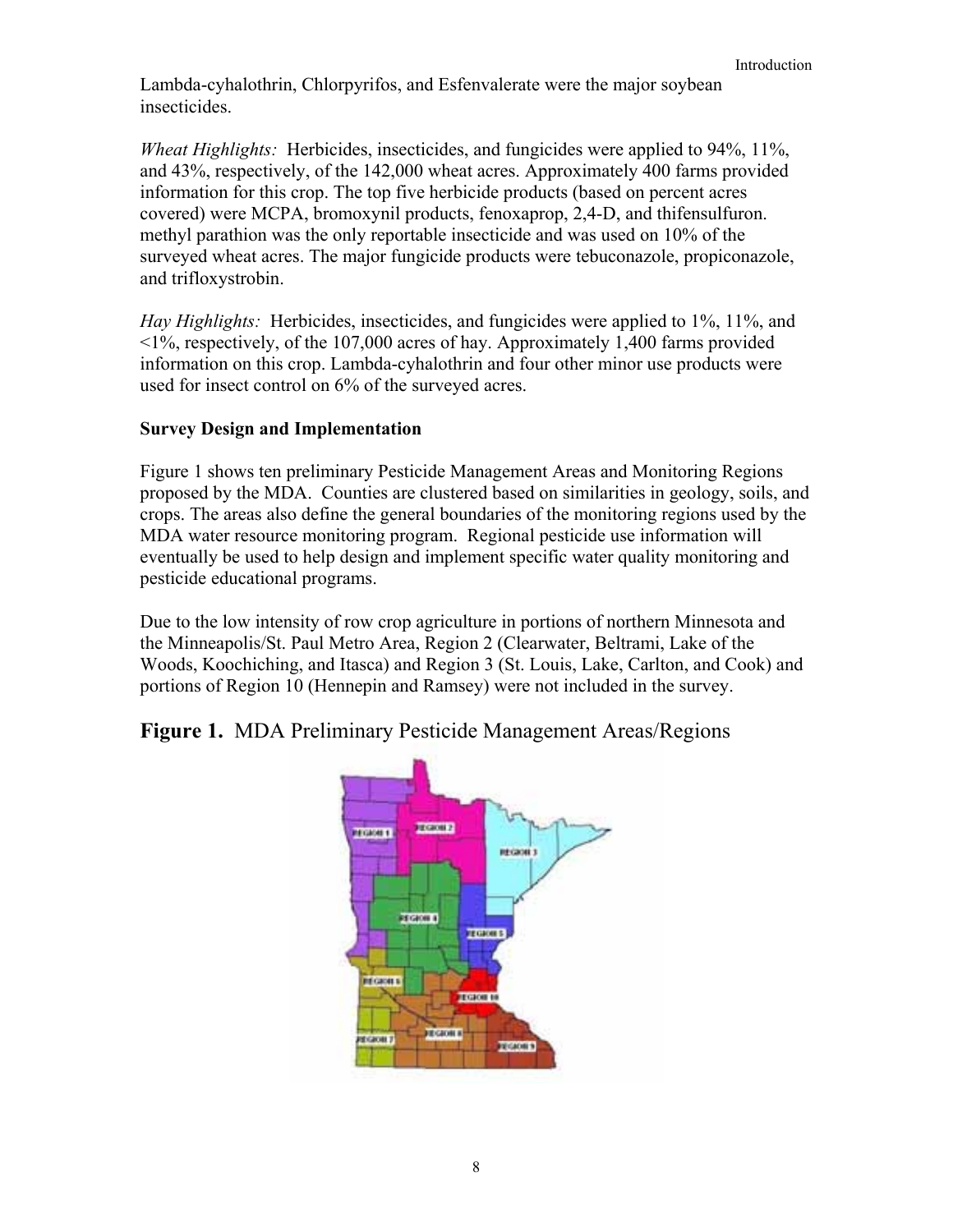Some of the challenges of collecting pesticide use data are:

- Unlike fertilizer formulations which remain very constant, new pesticide products and formulations are released every year;
- Currently there are over 700 different pesticide products available for use on Minnesota corn, soybeans, wheat and hay;
- There are multiple product names that use very similar chemicals but frequently have different label rates and use restrictions. For example, Monsanto marketed glyphosate for many years under numerous tradenames. Currently popular glyphosate products are Roundup, Roundup Ultra, Roundup Ultradry, and Roundup WeatherMax. It is critical that the exact product be correctly identified in any type of use survey;
- Occasionally pesticide clones are legally sold once a patent expires. For example, GlyStar, GlyStar Plus, Glyphos and Glyphos Xtra are various glyphosate based products. Minor complications may arise from these similar formulations; and
- Similar chemistry can be marketed under both multiple liquid and granular (dry) formulations and can easily lead to reporting errors in units applied per acre during the survey process. For example, Harness, Harness Xtra and Harness Xtra 5.6L are sold as a liquid. The maximum legal application rate of Harness is 2.75 pints/acre while Harness Xtra and Harness Xtra 5.6L is 2.3 and 3.0 quarts/acre, respectively. Confusing data collection even more, Harness 20G is a granular with a maximum application rate of 14 pounds/acre.

MASS developed the sample population of 4,000 farms. This was done by selecting fiftythree farms from each of seventy-six agricultural counties. All farmers from each county who grew any one or more of the target crops (corn, soybeans, wheat and hay) were eligible to be drawn. The selection of fifty-three farms per county was based upon MASS's extensive expertise with telephone surveys. This number provided a large enough pool to reach the desired goal of obtaining at least 25 farms with complete records. Table 1 summarizes the crop acres surveyed for each crop and corresponding acreage receiving herbicide, insecticide or fungicide. Table 2 summarizes the number of participating farms in each county along with the total acres of each crop. Benton County (24) was the only county that did not reach that goal. The average number of participating farms per county was 32.

The general guideline used was to make six contact attempts to an individual farm before taking it off the list. For a variety of reasons (infrequently home, no longer farming, disconnected telephone number, etc), a significant percentage of potential farmers were never directly contacted. Although records were not kept, the number of farms that did not want to participate appeared to be relatively minimal. Usable data was provided by 2,437 farms participating in the survey. Approximately 400-500 additional farms provided information that was later determined to be incomplete. Respondents were required to have all pesticide applications and rates for a specific crop to be considered for inclusion in the survey. For example, an individual grower may have had good records for corn and soybeans acres but could not find the records for the insecticide applied to the hay crop. In this scenario, the corn and soybean fields would be used and the hay field would eventually be eliminated from the data set.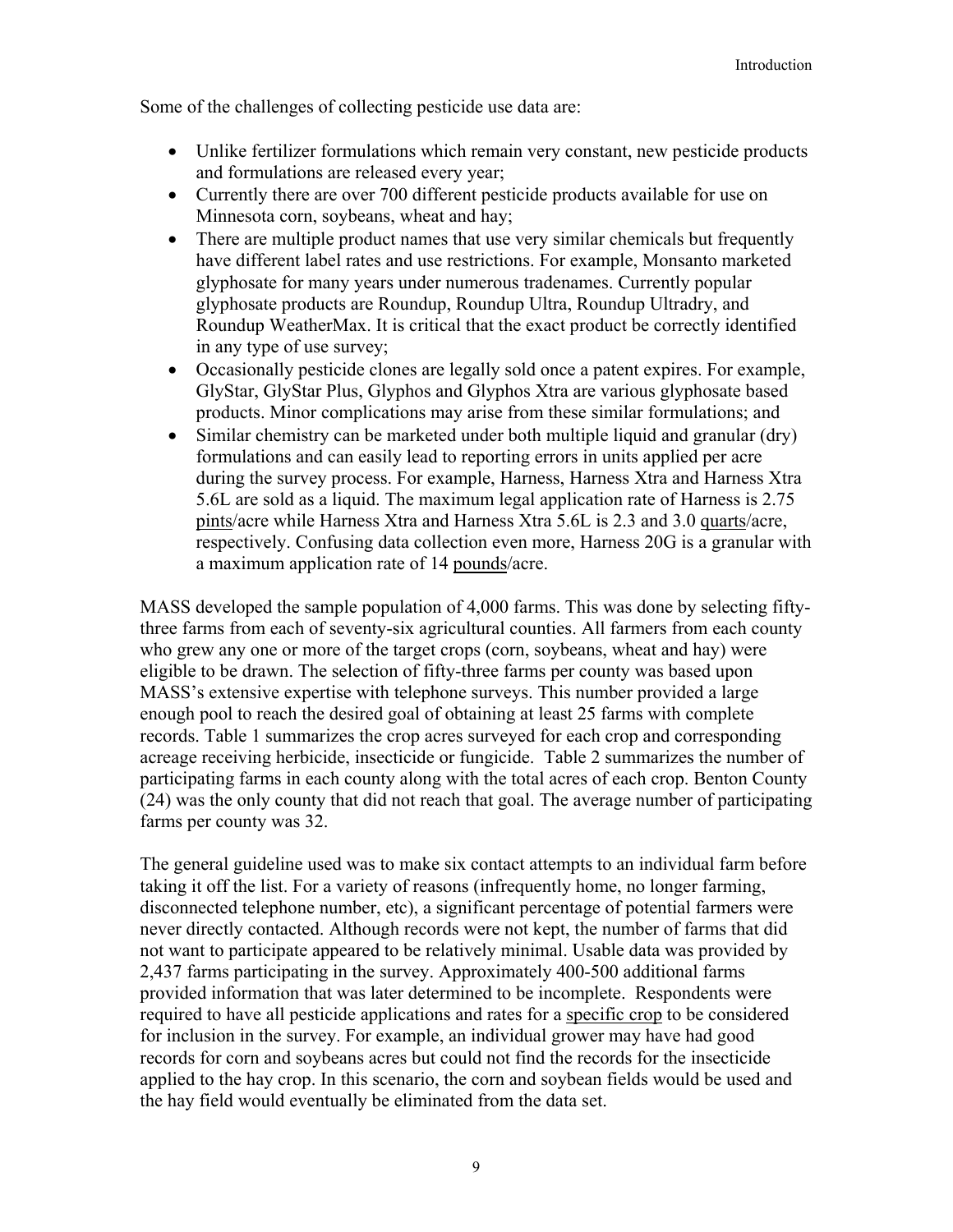Calls were also made directly to custom pesticide applicators to complete any missing information not provided by the respondent. Surveys requiring a follow-up call to the local co-operative (co-op) or custom applicator were later sorted by co-op name. NDASS then called the co-ops and obtained information for all the incomplete farms associated with that crop. This streamlined the number of individual calls.

Farmers were interviewed over the phone during January though April of 2004. These were "cold calls;" the farmers did not get any type of notification about the survey prior to the contact. The interviews typically would last five to ten minutes.

#### **Data Collection Process**

 $\overline{a}$ 

- 1) Farmers were first asked to identify the number of acres of corn, soybeans, wheat and hay grown in the 2003 cropping season.
- 2) Then they were asked to identify how many acres of each crop type received fungicide, herbicide and/or insecticide;
- 3) Then they were asked to identify each specific type of pesticide used (using the crop-specific Pesticide Product References in Appendixes  $2 - 5$ ), the acres treated, the number of applications of that specific product, and the application rate;

**Table 1.** Summary of acres and corresponding percentage of each major crop receiving pesticide applications

| Crop          | Number of<br><b>Respondents</b> | <b>Total</b><br><b>Surveyed</b><br><b>Acres</b> | <b>Herbicide</b><br><b>Applied</b> |        | <b>Insecticide</b><br><b>Applied</b> |       | <b>Fungicide</b><br><b>Applied</b> |         |
|---------------|---------------------------------|-------------------------------------------------|------------------------------------|--------|--------------------------------------|-------|------------------------------------|---------|
|               |                                 |                                                 | <b>Acres</b>                       | (%)    | <b>Acres</b>                         | (%)   | <b>Acres</b>                       | (%)     |
| Corn          | 1,561                           | 375,957                                         | 361,812                            | (96%)  | 74,990                               | (20%) | 107                                | $(1\%)$ |
| Soybean       | 1,474                           | 429,761                                         | 413,798                            | (96%)  | 132,607                              | (31%) | 0                                  | $(1\%)$ |
| <b>Wheat</b>  | 409                             | 142,211                                         | 134,369                            | (94% ) | 16,033                               | (11%) | 61,135                             | (43%)   |
| <b>Hay</b>    | 1,411                           | 106,632                                         | 930                                | (1%)   | 11,256                               | (11%) | 0                                  | $(1\%)$ |
| <b>Totals</b> |                                 | $2,437^{2}$ 1,054,553                           | 910,909                            | (86%)  | 236,433                              | (22%) | 64,911                             | (6%)    |

#### **Crop Acres Surveyed**

 $2^{2}$  The total sum of respondents across all crops was 4,855. However since most farmers grew more than one type of major crop, the actual number of participating farms was 2,437.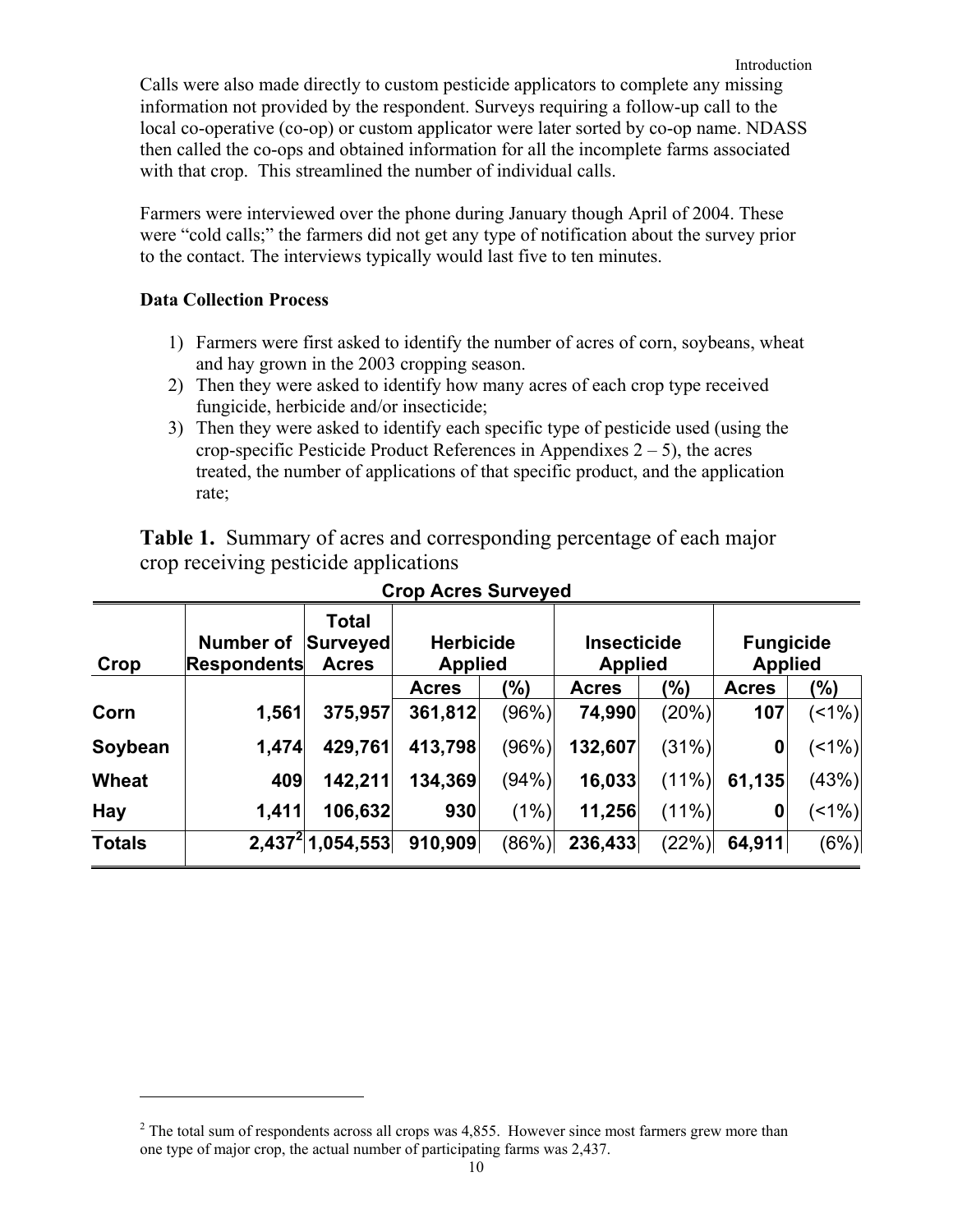|                      |               | # of            |              |              |              |              |              |
|----------------------|---------------|-----------------|--------------|--------------|--------------|--------------|--------------|
| County               | <b>Region</b> | <b>Farms</b>    | Corn         | Wheat        | Soybean      | Hay          | Total        |
|                      |               |                 | <b>Acres</b> | <b>Acres</b> | <b>Acres</b> | <b>Acres</b> | <b>Acres</b> |
| <b>CLAY</b>          | 1             | 34              | 3,905        | 11,300       | 16,691       | 2,490        | 34,386       |
| <b>GRANT</b>         | 1             | 31              | 7,630        | 5,743        | 10,580       | 183          | 24,136       |
| <b>KITTSON</b>       | 1             | 31              | 295          | 17,012       | 10,230       | 3,206        | 30,743       |
| <b>MAHNOMEN</b>      |               | 30              | 4,161        | 4,269        | 6,631        | 1,231        | 16,292       |
| <b>MARSHALL</b>      |               | 31              | 828          | 8,879        | 6,674        | 1,973        | 18,354       |
| <b>NORMAN</b>        |               | 33              | 1,328        | 8,742        | 8,417        | 2,496        | 20,983       |
| <b>PENNINGTON</b>    |               | 33              | 65           | 12,094       | 14,026       | 4,473        | 30,658       |
| <b>POLK</b>          |               | 32              | 865          | 14,745       | 10,225       | 2,688        | 28,523       |
| <b>RED LAKE</b>      |               | 32              | 729          | 6,758        | 9,440        | 3,863        | 20,790       |
| <b>ROSEAU</b>        | 1             | 40              | 338          | 13,548       | 4,686        | 3,662        | 22,234       |
| <b>TRAVERSE</b>      |               | 26              | 9,594        | 3,045        | 13,814       | 595          | 27,048       |
| <b>WILKIN</b>        | 1             | 32              | 5,725        | 21,504       | 18,759       | 182          | 46,170       |
| <b>BECKER</b>        | 4             | 36              | 1,271        | 1,765        | 5,524        | 3,397        | 11,957       |
| <b>BENTON</b>        | 4             | 24              | 2,886        | 30           | 1,390        | 799          | 5,105        |
| CASS                 | 4             | 38              | 565          | 0            | 0            | 6,370        | 6,935        |
| <b>CROW WING</b>     | 4             | 33              | 1,260        | 0            | 895          | 3,000        | 5,155        |
| <b>DOUGLAS</b>       | 4             | 31              | 1,674        | 574          | 2,095        | 939          | 5,282        |
| <b>HUBBARD</b>       | 4             | 34              | 1,002        | 90           | 20           | 2,358        | 3,470        |
|                      |               | 33              |              |              |              | 538          |              |
| <b>KANDIYOHI</b>     | 4             |                 | 6,852        | 355          | 6,090<br>580 |              | 13,835       |
| <b>MORRISON</b>      | 4             | 39              | 2,769        | 33           |              | 1,573        | 4,955        |
| <b>OTTER TAIL</b>    | 4             | 30              | 3,037        | 766          | 2,712        | 2,320        | 8,835        |
| <b>POPE</b>          | 4             | 38              | 7,602        | 596          | 6,058        | 2,157        | 16,413       |
| <b>SHERBURNE</b>     | 4             | 25              | 4,162        | 50           | 1,237        | 840          | 6,289        |
| <b>STEARNS</b>       | 4             | 33              | 1,869        | 64           | 594          | 1,506        | 4,033        |
| <b>TODD</b>          | 4             | 31              | 2,511        | 620          | 1,226        | 2,002        | 6,359        |
| <b>WADENA</b>        | 4             | 37              | 539          | 0            | 70           | 2,076        | 2,685        |
| <b>AITKIN</b>        | 5             | $\overline{38}$ | 333          | 0            | 42           | 5,558        | 5,933        |
| <b>CHISAGO</b>       | 5             | 32              | 951          | 10           | 838          | 959          | 2,758        |
| <b>ISANTI</b>        | 5             | 37              | 2,877        | 10           | 2,271        | 1,106        | 6,264        |
| <b>KANABEC</b>       | 5             | 33              | 1,018        | 70           | 360          | 2,274        | 3,722        |
| <b>MILLE LACS</b>    | 5             | 31              | 1,220        | 25           | 1,135        | 1,523        | 3,903        |
| <b>PINE</b>          | 5             | 37              | 1,794        | 0            | 145          | 4,211        | 6,150        |
| <b>BIG STONE</b>     | 6             | 31              | 7,190        | 2,328        | 10,277       | 423          | 20,218       |
| <b>CHIPPEWA</b>      | 6             | 27              | 10,481       | 20           | 8,998        | 100          | 19,599       |
| <b>LAC QUI PARLE</b> | 6             | 30              | 9,085        | 670          | 10,335       | 248          | 20,338       |
| <b>STEVENS</b>       | 6             | 32              | 12,194       | 2,068        | 13,020       | 632          | 27,914       |
| <b>SWIFT</b>         | 6             | 29              | 12,252       | 30           | 10,644       | 232          | 23,158       |
| YELLOW MED.          | 6             | 33              | 8,844        | 1,069        | 8,944        | 806          | 19,663       |
| <b>LINCOLN</b>       | 7             | 33              | 6,126        | 1,018        | 6,624        | 1,001        | 14,769       |
| <b>LYON</b>          | 7             | 30              | 6,485        | 78           | 5,896        | 531          | 12,990       |
| <b>MURRAY</b>        | 7             | 29              | 6,317        | 0            | 6,905        | 805          | 14,027       |
| <b>NOBLES</b>        | 7             | 35              | 6,536        | $\mathbf 0$  | 6,150        | 469          | 13,155       |
| <b>PIPESTONE</b>     | 7             | 32              | 6,979        | 35           | 6,891        | 746          | 14,651       |
| <b>ROCK</b>          | 7             | 26              | 8,502        | $\mathbf 0$  | 7,783        | 761          | 17,046       |
| <b>BLUE EARTH</b>    | 8             | 35              | 8,399        | 37           | 7,783        | 184          | 16,403       |
| <b>BROWN</b>         | 8             | 32              | 6,210        | 51           | 5,634        | 552          | 12,447       |
| <b>COTTONWOOD</b>    | 8             | 27              | 10,664       | 350          | 10,192       | 140          | 21,346       |
| <b>FARIBAULT</b>     | 8             | 27              | 10,440       | 0            | 9,368        | 20           | 19,828       |
| <b>FREEBORN</b>      | 8             | 27              | 5,694        | $\mathbf 0$  | 4,464        | 362          | 10,520       |
| <b>JACKSON</b>       | 8             | 32              | 7,698        | 55           | 7,615        | 166          | 15,534       |
| <b>LESUEUR</b>       | 8             | 28              | 4,767        | 251          | 3,094        | 695          | 8,807        |
| <b>MARTIN</b>        | 8             | 32              | 11,956       | 0            | 10,895       | 155          | 23,006       |
| <b>MCLEOD</b>        | 8             | 40              | 7,687        | 90           | 6,290        | 744          | 14,811       |
| <b>MEEKER</b>        | 8             | 34              | 5,791        | 80           | 5,404        | 2,330        | 13,605       |
|                      |               |                 |              |              |              |              |              |

#### **Table 2.** Farms and crop acreage by county and region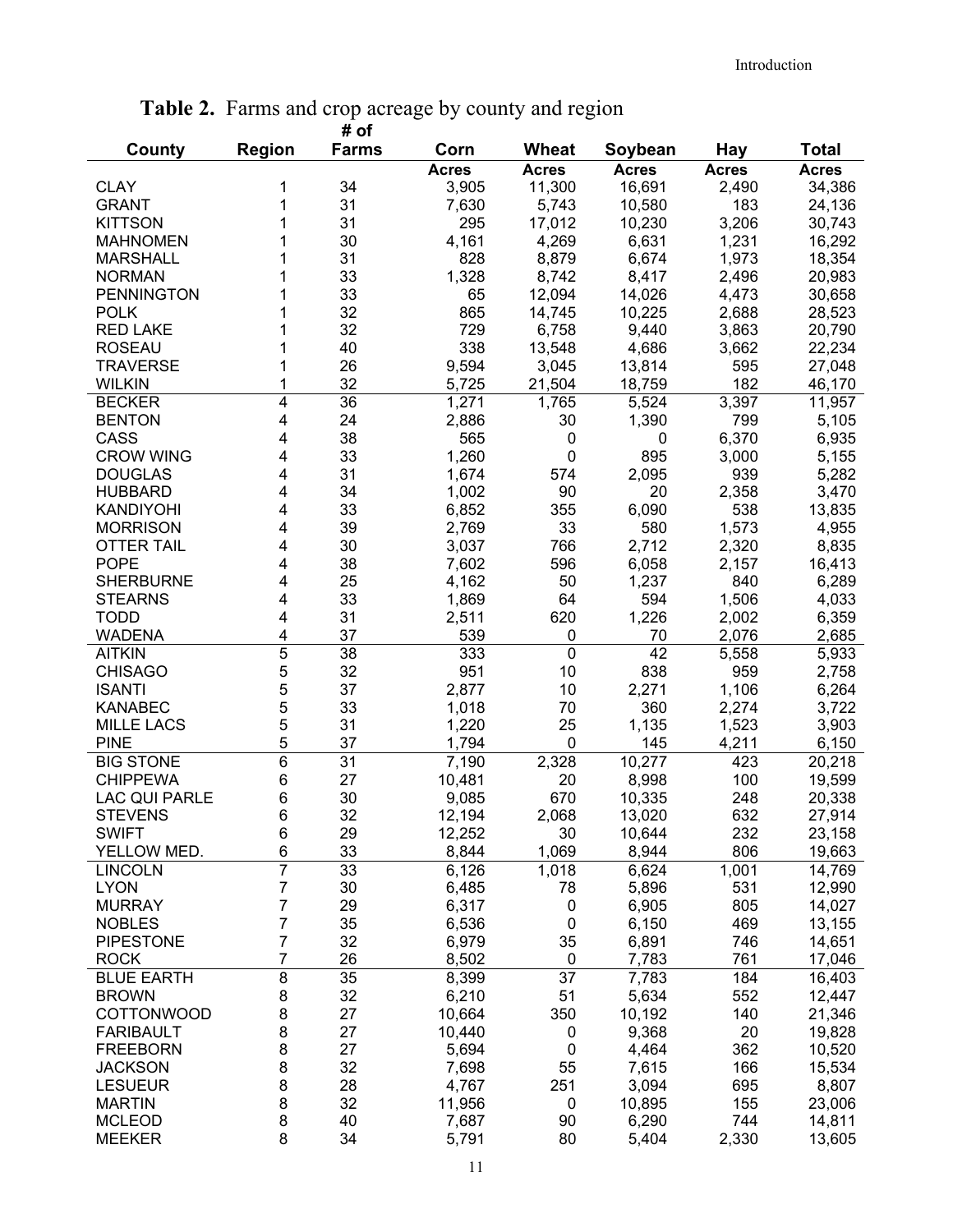|                   |                  | # of         |              |              |              |              |        |
|-------------------|------------------|--------------|--------------|--------------|--------------|--------------|--------|
| County            | <b>Region</b>    | <b>Farms</b> | Corn         | Wheat        | Soybean      | Hay          | Total  |
|                   |                  |              | <b>Acres</b> | <b>Acres</b> | <b>Acres</b> | <b>Acres</b> | Acres  |
| <b>NICOLLET</b>   | 8                | 32           | 9,672        | 33           | 9,063        | 322          | 19,090 |
| <b>REDWOOD</b>    | 8                | 31           | 9,584        | 38           | 9,121        | 476          | 19,219 |
| <b>RENVILLE</b>   | 8                | 29           | 8,696        | 317          | 8,127        | 100          | 17,240 |
| <b>RICE</b>       | 8                | 30           | 4,038        | $\mathbf 0$  | 3,141        | 979          | 8,158  |
| <b>SIBLEY</b>     | 8                | 28           | 4,086        | 48           | 3,343        | 575          | 8,052  |
| <b>STEELE</b>     | 8                | 31           | 5,624        | $\mathbf 0$  | 5,198        | 349          | 11,171 |
| WASECA            | 8                | 27           | 5,572        | 40           | 4,956        | 317          | 10,885 |
| <b>WATONWAN</b>   | 8                | 31           | 12,557       | 0            | 11,563       | 106          | 24,226 |
| WRIGHT            | 8                | 30           | 1,235        | 0            | 2,589        | 569          | 4,393  |
| <b>DODGE</b>      | $\boldsymbol{9}$ | 33           | 7,350        | $\pmb{0}$    | 5,093        | 835          | 13,278 |
| <b>FILLMORE</b>   | 9                | 31           | 4,771        | 0            | 3,091        | 1,501        | 9,363  |
| <b>GOODHUE</b>    | 9                | 35           | 2,254        | 50           | 1,300        | 1,344        | 4,948  |
| <b>HOUSTON</b>    | 9                | 33           | 3,104        | 0            | 2,346        | 1,318        | 6,768  |
| <b>MOWER</b>      | 9                | 36           | 7,541        | 0            | 7,771        | 862          | 16,174 |
| <b>OLMSTED</b>    | 9                | 31           | 2,499        | 15           | 1,796        | 1,007        | 5,317  |
| WABASHA           | 9                | 33           | 5,265        | 0            | 2,548        | 2,419        | 10,232 |
| <b>WINONA</b>     | 9                | 31           | 3,834        | 32           | 1,607        | 2,732        | 8,205  |
| <b>ANOKA</b>      | 10               | 28           | 737          | $\mathbf 0$  | 248          | 1,288        | 2,273  |
| <b>CARVER</b>     | 10               | 34           | 4,331        | 163          | 2,169        | 857          | 7,520  |
| <b>DAKOTA</b>     | 10               | 41           | 8,250        | 98           | 5,438        | 1,899        | 15,685 |
| <b>SCOTT</b>      | 10               | 37           | 1,255        | 350          | 1,284        | 1,026        | 3,915  |
| <b>WASHINGTON</b> | 10               | 29           | 1,750        | 100          | 1,308        | 1,101        | 4,259  |

#### **Data Reporting and Limitations**

Due to the simplified method used to collect what is typically considered complex data, it is imperative that the reader understand the limitations of the datasets.

#### *Data are not "Weighted"*

 $\overline{a}$ 

Surveys conducted by NASS employ advanced sampling strategies and are designed to statistically represent a non-homogenous population, thus "weighting" the data to account for sample size, county size and crop acreage, etc. Such strategies can be very expensive and are not without their own limitations.<sup>3</sup> As previously mentioned, approximately 32 farms per county participated in the survey. Farmers that grew the four major crops were randomly selected from county lists of producers accessed by NASS.

Because respondents in each county were not selected in proportion to the actual number of producers of a given crop, over- or under-selection of those producing one or more of the four crops might result in unintentional bias in the results for specific crops and their related pesticide use. This bias could lead to problems in extrapolation of results, e.g., an over- or under-representation of product use and rates within a county, region or satewide.

Therefore, attempts to extrapolate data for purposes of estimating total pounds of a product or active ingredient used in a county, region or statewide must consider an

<sup>&</sup>lt;sup>3</sup> For an explanation of survey methods and data quality associated with annual county-level data, visit the NASS "Quik Stats" Frequently Asked Questions website at http://www.nass.usda.gov:81/ipedbcnty/faqs.htm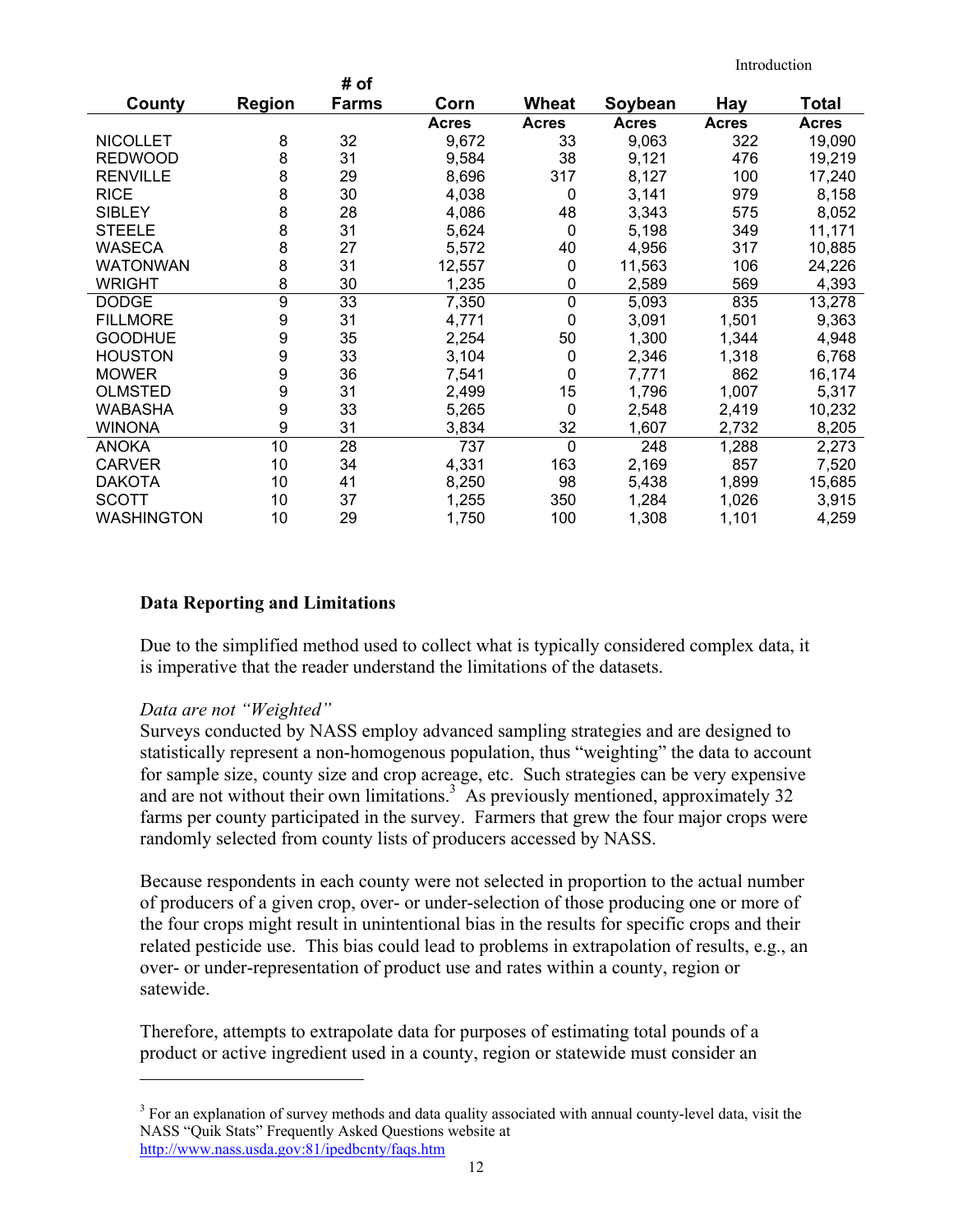Introduction appropriate statistical analysis of the dataset for the estimations to be valid. Failure to do so may provide over- or under-representation of the data. The MDA can be contacted to further discuss interpretation of the survey data.

Due to the method the pesticide data was collected, it is not possible to report on the number of crop acres receiving two or more products, though the individual applications and rates are captured. For example, some producers in south central Minnesota (Region 8) use a pre-emergence, soil-applied herbicide for grass control and follow up postemergence for broadleaves. Following this general pesticide strategy, Surpass or Harness may be selected for pre-emergence weed control and Callisto as the post-emergence product. Acetochlor (Surpass/Harness) was reported in this region on 34% of the corn acres and mesotrione (Callisto) was reported on 19% of acres.

Similarly, products containing the same active ingredient, but not the same brand name, and applied to the same acres, would not be totaled and recorded as applications to the same field. For example, Aatrex 4L might be applied to 80 acres, with FieldMaster applied to a 60-acre subset of the same field. Both products contain atrazine but because two different products were used, the additive total of the atrazine (active ingredient) on the entire cropland would not be captured.

On individual fields, this survey indicates that the use of different brand name products containing the same active ingredients is infrequent. The average number of applications for most products was 1.0 applications per year. Glyphosate is one of the exceptions for both corn and soybeans. In this survey, there were 1.2 applications of glyphosate per year on corn (22% of all surveyed corn acres at a rate of 0.92 pounds/acre). The 2003 ARMS data cited above reports 1.2 applications per year on corn (22% of all statewide estimated corn acres over at a rate of 0.91 pounds). The number of applications per year on soybeans is 1.4 and 1.2 for this survey and the 2002 ARMS report, respectively.

The National Agricultural Statistics Service collects detailed pesticide and fertilizer use information via the Agricultural Resource Management Survey (ARMS) as part of their annual reporting service. Typically corn and two additional crops (rotated each year) are included. The 2003 corn chemical usage can be found by going to http://www.nass.usda.gov/mn/Agstat04/p031033.pdf.

While it is not the intent of this report to compare and contrast pesticide use to other information sources, additional analysis will likely be conducted in the future. It is worth noting, however, the strong correlations between the corn herbicide application rates (total) reported in the NASS ARMS 2003 data and the findings in this report. The comparison for 16 of the most commonly used corn herbicides is shown in Figure 2.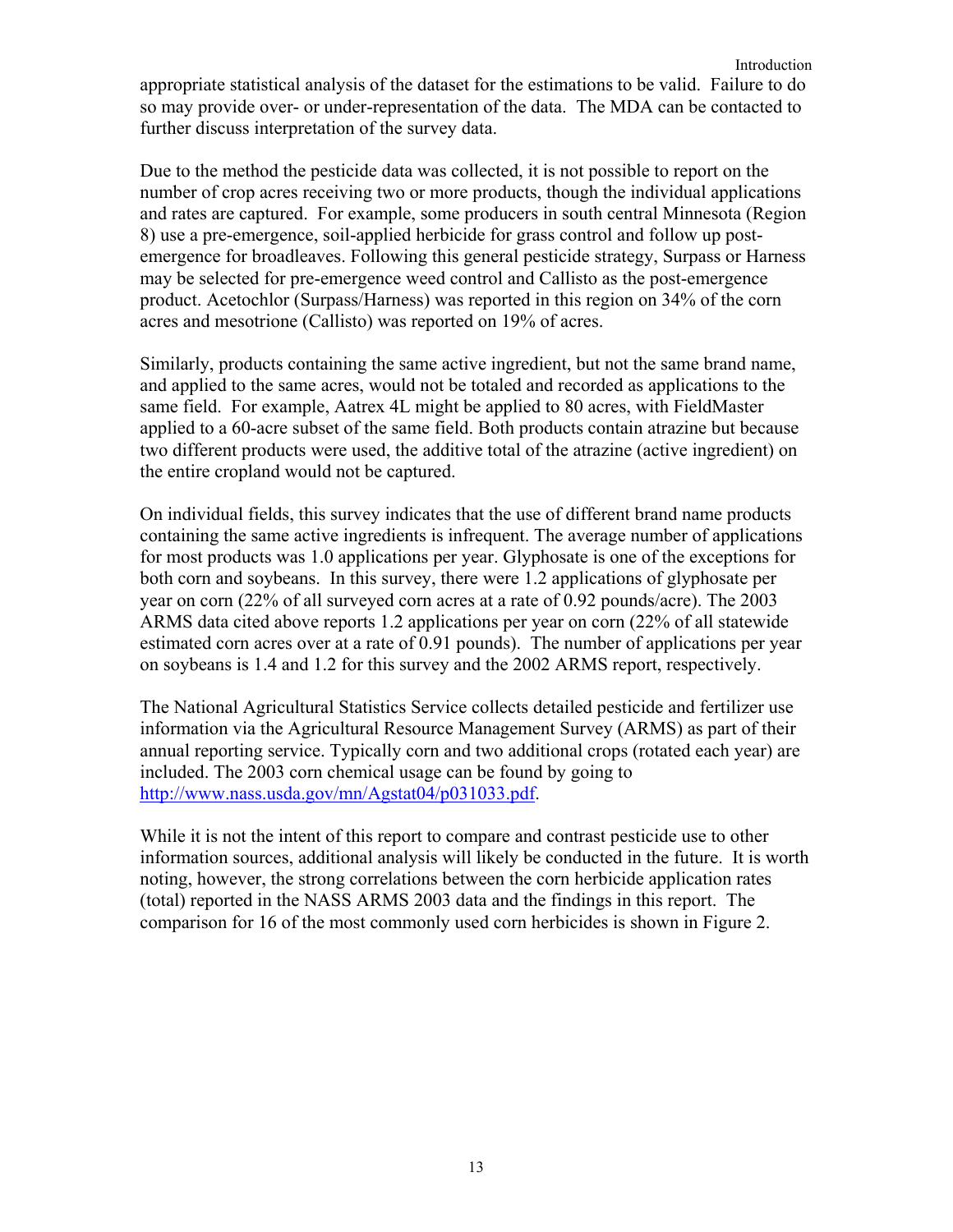**Figure 2.** Comparison of statewide survey vs. NASS ARMS 2003 herbicide application rates on corn

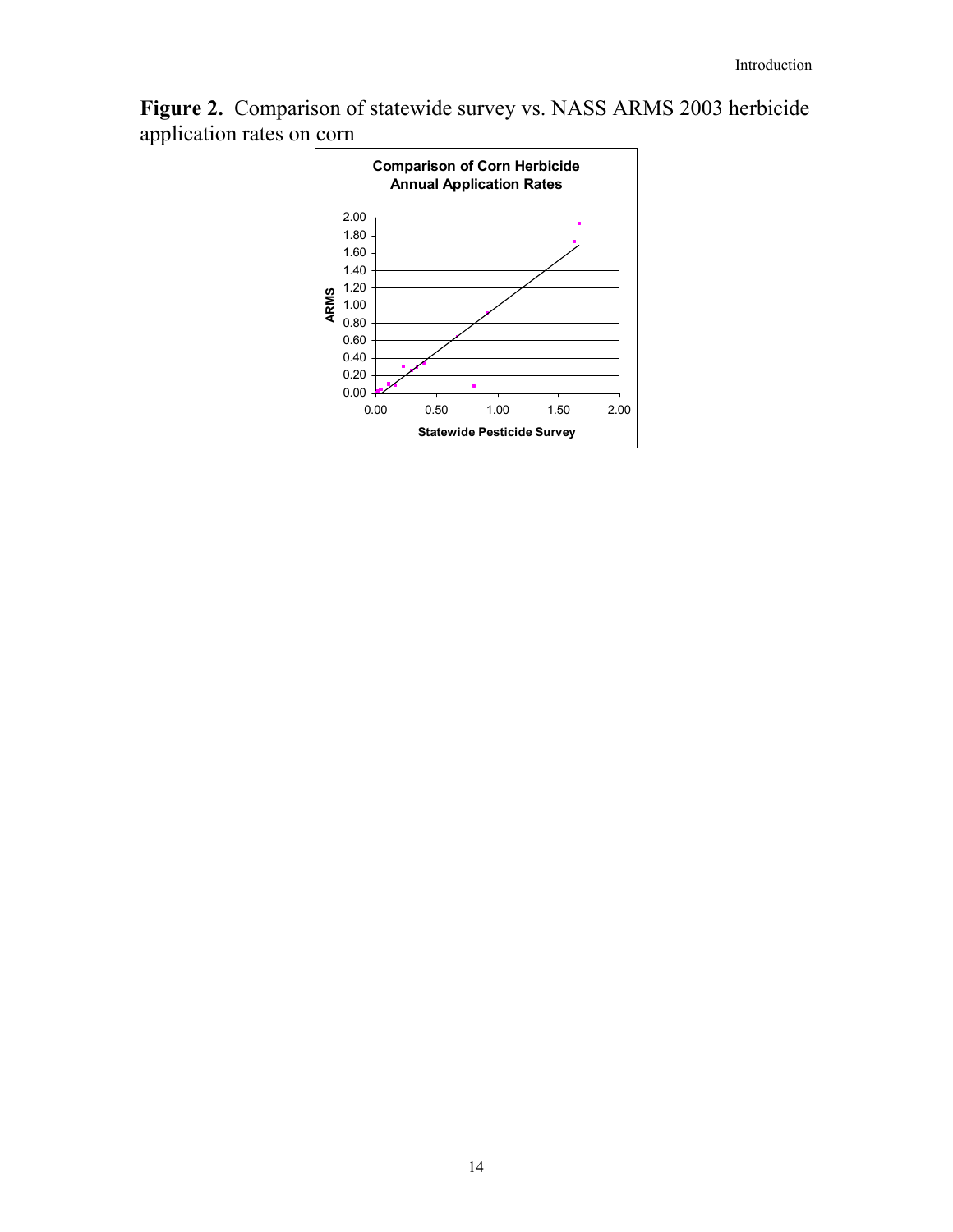#### **Statewide Pesticide Applications – Corn**

Many pesticide active ingredients can be used in the production of corn. Corn producers responding to the survey associated with this report may have used one or more of the active ingredients listed in Table 3; however, data is only published for pesticides applied by 5 or more respondents. This is consistent with standard reporting protocol used by NASS in other agricultural chemical use reports.

To obtain a list of products (brand names) registered in Minnesota and containing the active ingredients listed below, visit http://state.ceris.purdue.edu/doc/mn/statemn.html, enter the database, submit "active ingredient" as the search option, enter the name of the active ingredient, click "submit," check the appropriate boxes, and "submit" to obtain a list of all registered products containing the active ingredient.

| <b>Active Ingredient</b> | <b>Published</b> | <b>Active Ingredient</b> | <b>Published</b> |
|--------------------------|------------------|--------------------------|------------------|
| <b>Herbicides</b>        |                  |                          |                  |
| $2,4-D$                  | P                | Sethoxydim               | $\star$          |
| Acetochlor               | P                | Thifensulfuron           | P                |
| Alachlor                 | P                | <b>Insecticides</b>      |                  |
| Atrazine                 | P                | <b>Bifenthrin</b>        | P                |
| Bentazon                 | $\star$          | Carbaryl                 | $\star$          |
| Bromoxynil               | P                | Carbofuran               | P                |
| Carfentrazone-ethyl      | $\star$          | Chlorethoxyfos           | $\star$          |
| Clopyralid               | P                | Chlorpyrifos             | P                |
| Cyanazine                | $\star$          | Cyfluthrin               | P                |
| Dicamba                  | P                | Esfenvalerate            | $\star$          |
| Dicamba, Dimet. salt     | P                | Fipronil                 | P                |
| Dicamba, Pot. salt       | P                | Lambda-cyhalothrin       | P                |
| Dicamba, Sodium salt     | P                | Permethrin               | $\star$          |
| Diflufenzopyr-sodium     | P                | Phorate                  | $\star$          |
| Dimethenamid             | P                | Tebupirimphos            | P                |
| Dimethenamid-P           | P                | Tefluthrin               | P                |
| <b>EPTC</b>              | P                | <b>Terbufos</b>          | P                |
| Fenoxaprop               | $\star$          | <b>Fungicides</b>        |                  |
| Flufenacet               | $\star$          | Chlorothalonil           | $\star$          |
| Flumetsulam              | P                |                          |                  |
| Flumiclorac-pentyl       | $\star$          |                          |                  |
| Foramsulfuron            | P                |                          |                  |
| Glufosinate-ammonium     | P                |                          |                  |
| Glyphosate               | P                |                          |                  |
| Glyphosate diam salt     | P                |                          |                  |
| Halosulfuron             | P                |                          |                  |
| Imazapyr                 | P                |                          |                  |
| Imazethapyr              | P                |                          |                  |
| Mesotrione               | P                |                          |                  |
| Metribuzin               | $\star$          |                          |                  |
| Nicosulfuron             | P                |                          |                  |
| Pelargonic acid          | $\star$          |                          |                  |
| Pendimethalin            | P                |                          |                  |
| Primisulfuron            | P                |                          |                  |
| Propachlor               | $\star$          |                          |                  |
| Rimsulfuron              | P                |                          |                  |
| S-Metolachlor            | P                |                          |                  |
|                          |                  |                          |                  |

## **Table 3.** Publication status for corn pesticide active ingredients

A  $*$  denotes data is not publishable due to use by  $\leq$  5 respondents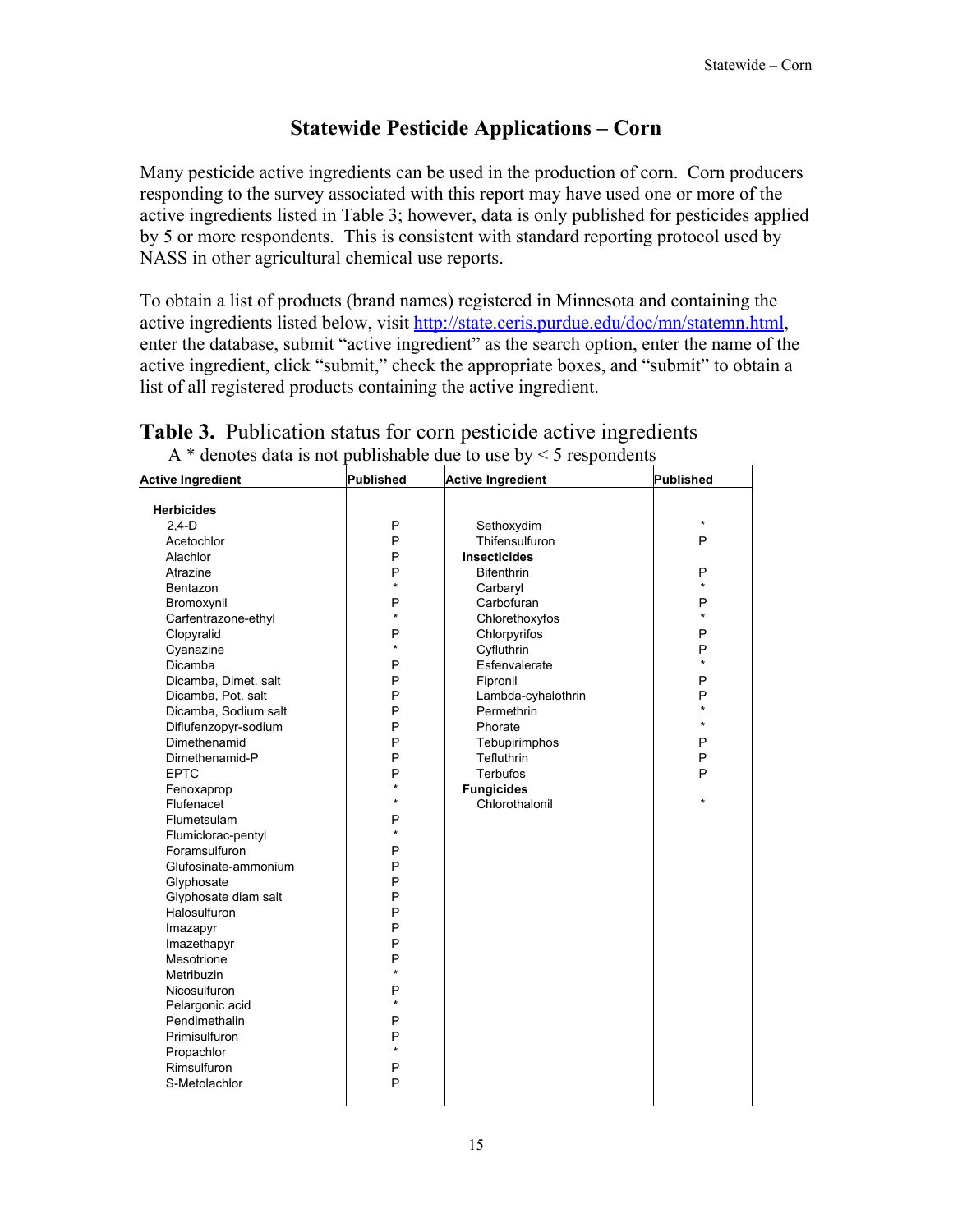A statewide summary of corn pesticide applications is provided in Table 4. Five percent (5%) of all Minnesota corn acres were surveyed for the 2003 season. Herbicides were applied to 96% of all surveyed corn acres. Insecticides were applied to 20% of all acres and less than 1% of surveyed acres received fungicides. Pesticides used on more than 10% of surveyed corn acres were atrazine, acetochlor, glyphosate, nicosulfuron, mesotrione, rimsulfuron, dicamba, and s-metolachlor.

|                      | <b>Surveyed Average</b> |        | Average                         | Average          | Total               |
|----------------------|-------------------------|--------|---------------------------------|------------------|---------------------|
| <b>Agricultural</b>  | <b>Area</b>             | Appli- | <b>Rate Per</b>                 | <b>Rate Per</b>  | <b>Applied</b>      |
| <b>Chemical</b>      | <b>Applied</b>          |        | cations Application             | <b>Crop Year</b> | <b>Crop Year</b>    |
|                      | Percent                 | Number | Pounds per Acre Pounds per Acre |                  | <b>Total Pounds</b> |
|                      |                         |        | (A.I.)                          | (A.I.)           | (A.I.)              |
| <b>Herbicides</b>    |                         |        |                                 |                  |                     |
| $2,4-D$              | 1                       | 1.0    | 0.34                            | 0.34             | 1,125               |
| Acetochlor           | 25                      | 1.0    | 1.62                            | 1.63             | 153,876             |
| Alachlor             | $<$ 1                   | 1.0    | 1.44                            | 1.44             | 1,555               |
| Atrazine             | 30                      | 1.0    | 0.67                            | 0.67             | 75,371              |
| Bromoxynil           | $\overline{2}$          | 1.0    | 0.22                            | 0.23             | 1,289               |
| Clopyralid           | 9                       | 1.0    | 0.11                            | 0.11             | 3,529               |
| Dicamba              | 12                      | 1.0    | 0.30                            | 0.30             | 13,642              |
| Dicamba, Dimet. salt | $\overline{4}$          | 1.0    | 0.16                            | 0.16             | 2,614               |
| Dicamba, Pot. salt   | $\overline{4}$          | 1.0    | 0.38                            | 0.40             | 5,444               |
| Dicamba, Sodium salt | $\overline{2}$          | 1.0    | 0.13                            | 0.13             | 1,108               |
| Diflufenzopyr-sodium | 5                       | 1.0    | 0.05                            | 0.05             | 1,006               |
| Dimethenamid         | $\overline{2}$          | 1.0    | 1.37                            | 1.37             | 7,800               |
| Dimethenamid-P       | 4                       | 1.0    | 0.81                            | 0.81             | 12,241              |
| <b>EPTC</b>          | 3                       | 1.0    | 3.64                            | 3.64             | 34,203              |
| Flumetsulam          | 9                       | 1.0    | 0.04                            | 0.04             | 1,259               |
| Foramsulfuron        | $\overline{2}$          | 1.0    | 0.03                            | 0.03             | 177                 |
| Glufosinate-ammonium | $\overline{7}$          | 1.0    | 0.33                            | 0.34             | 9,449               |
| Glyphosate           | 22                      | 1.2    | 0.76                            | 0.92             | 75,148              |
| Glyphosate diam salt | 1                       | 1.0    | 0.76                            | 0.76             | 3,264               |
| Halosulfuron         | < 1                     | 1.0    | 0.03                            | 0.03             | 6                   |
| Imazapyr             | $<$ 1                   | 1.0    | 0.01                            | 0.01             | 19                  |
| Imazethapyr          | $<$ 1                   | 1.0    | 0.04                            | 0.04             | 57                  |
| Mesotrione           | 17                      | 1.0    | 0.11                            | 0.11             | 6,829               |
| Nicosulfuron         | 20                      | 1.0    | 0.02                            | 0.02             | 1,666               |
| Pendimethalin        | 1                       | 1.0    | 0.89                            | 0.90             | 3,783               |
| Primisulfuron        | $\overline{2}$          | 1.0    | 0.02                            | 0.02             | 202                 |
| Rimsulfuron          | 15                      | 1.0    | 0.01                            | 0.01             | 664                 |
| S-Metolachlor        | 12                      | 1.0    | 1.66                            | 1.67             | 77,216              |
| Thifensulfuron       | $1$                     | 1.0    | 0.01                            | 0.01             | 8                   |
| <b>Insecticides</b>  |                         |        |                                 |                  |                     |
| <b>Bifenthrin</b>    | $\overline{2}$          | 1.0    | 0.07                            | 0.07             | 533                 |
| Carbofuran           | < 1                     | 1.0    | 0.71                            | 0.71             | 545                 |
| Chlorpyrifos         | 4                       | 1.1    | 1.02                            | 1.10             | 15,469              |

**Table 4.** Pesticide applications and rates by active ingredient (A.I.) for corn statewide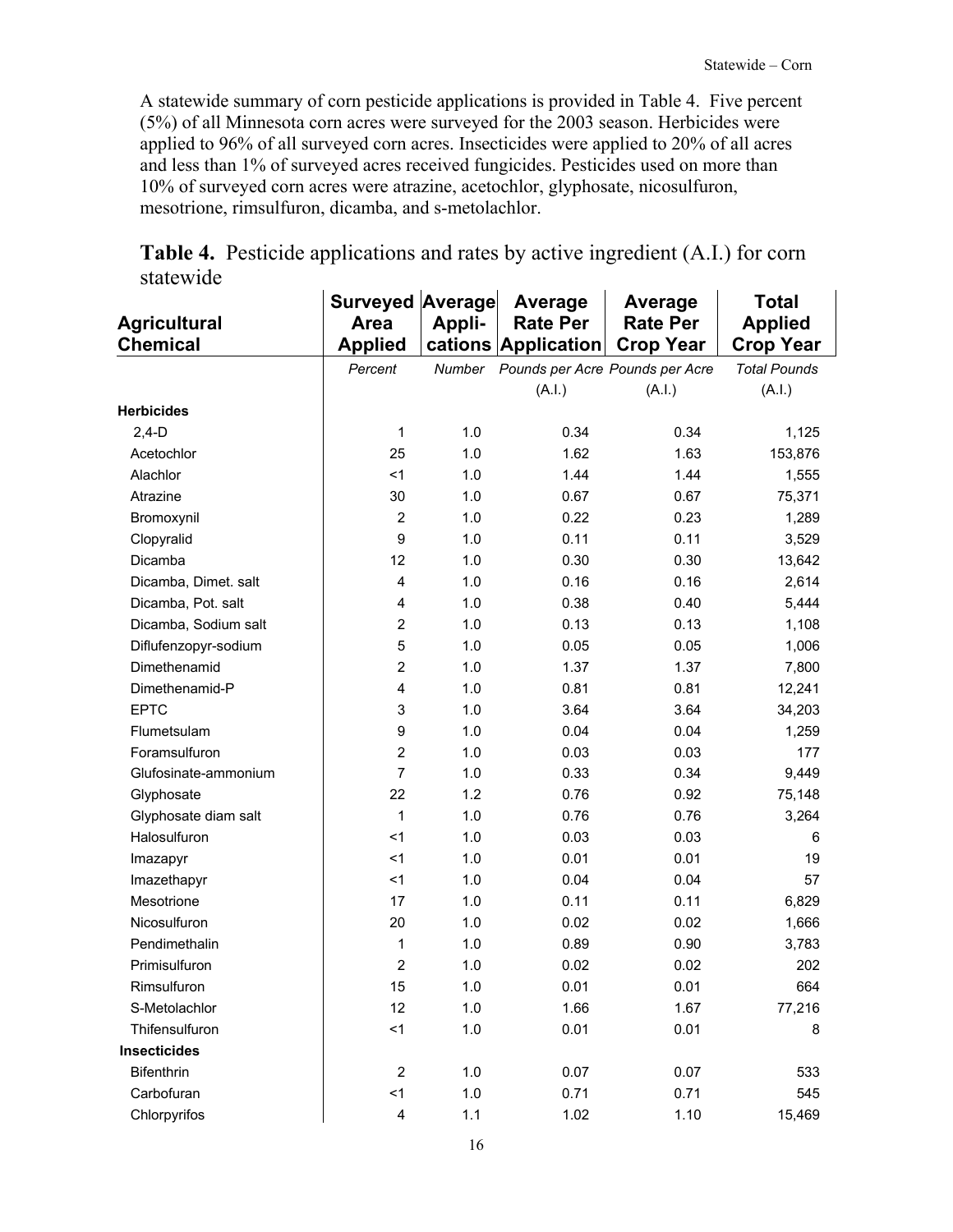| <b>Agricultural</b><br><b>Chemical</b> | <b>Surveyed Average</b><br>Area<br><b>Applied</b> | Appli- | Average<br><b>Rate Per</b><br>cations Application | Average<br><b>Rate Per</b><br><b>Crop Year</b> | Total<br><b>Applied</b><br><b>Crop Year</b> |
|----------------------------------------|---------------------------------------------------|--------|---------------------------------------------------|------------------------------------------------|---------------------------------------------|
|                                        | Percent                                           | Number | Pounds per Acre Pounds per Acre                   |                                                | <b>Total Pounds</b>                         |
|                                        |                                                   |        | (A.I.)                                            | (A.I.)                                         | (A.I.)                                      |
| Cyfluthrin                             | 6                                                 | 1.0    | 0.01                                              | 0.01                                           | 133                                         |
| Fipronil                               | 2                                                 | 1.0    | 0.12                                              | 0.12                                           | 752                                         |
| Lambda-cyhalothrin                     | $<$ 1                                             | 1.0    | 0.02                                              | 0.02                                           | 43                                          |
| Tebupirimphos                          | 6                                                 | 1.0    | 0.13                                              | 0.13                                           | 2,653                                       |
| <b>Tefluthrin</b>                      | 2                                                 | 1.0    | 0.09                                              | 0.09                                           | 807                                         |
| <b>Terbufos</b>                        | 1                                                 | 1.0    | 0.99                                              | 0.99                                           | 3,263                                       |

Acetochlor, atrazine and s-metolachlor are three commonly used active ingredients for which the Minnesota Department of Agriculture has developed voluntary Best Management Practices to protect groundwater resources, and for which this report has collected publishable data. Figures  $3 - 5$  illustrate the range of rates reported for use of those three pesticides.





**Figure 4.** Acetochlor (active ingredient) rate distribution across surveyed corn acres (95,000 Acres)

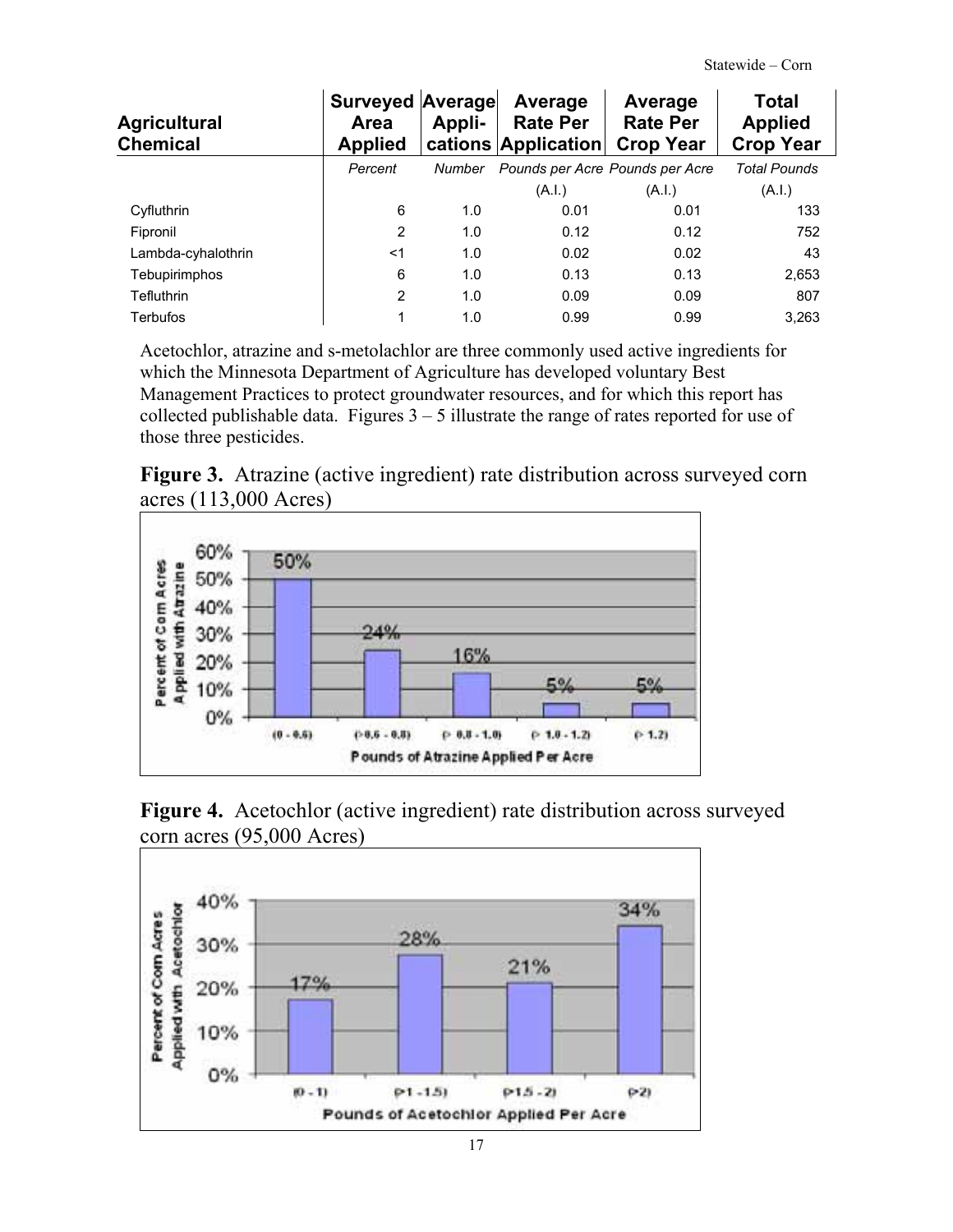

**Figure 5.** S-metolachlor (active ingredient) rate distribution across surveyed corn acres (48,000 Acres)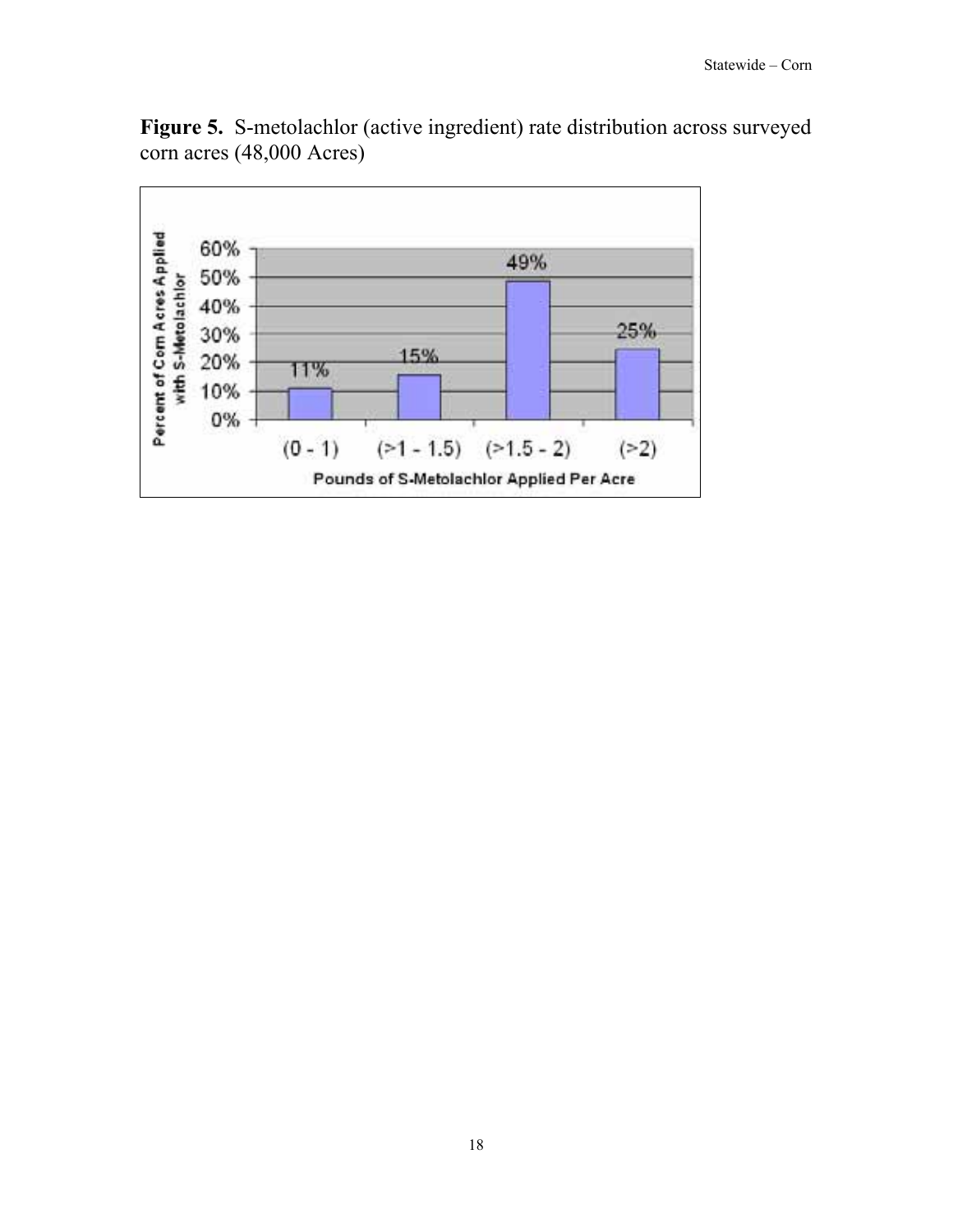#### **Regional Pesticide Applications – Corn**

Table 5 details the number of respondents with usable reports in each region, the number of corn acres in each region and the number of corn acres receiving herbicides, insecticides and fungicides. Tables  $6 - 13$  provide corn pesticide applications and rates by individual region.

**Table 5. S**ummary (by region) of surveyed corn acreage to which pesticides were applied

| <b>Region</b> | <b>Number of</b><br><b>Respondents</b> | Corn<br><b>Acres</b> | <b>Herbicide</b><br><b>Acres</b> | <b>Insecticide</b><br><b>Acres</b> | <b>Fungicide</b><br><b>Acres</b> |
|---------------|----------------------------------------|----------------------|----------------------------------|------------------------------------|----------------------------------|
| 1             | 121                                    | 35,463               | 33,633                           | 642                                |                                  |
| 4             | 245                                    | 37,999               | 35,381                           | 3,984                              |                                  |
| 5             | 80                                     | 8,193                | 7,381                            | 900                                | 107                              |
| 6             | 153                                    | 60,046               | 57,904                           | 18,357                             |                                  |
| 7             | 161                                    | 40,945               | 39,761                           | 15,078                             |                                  |
| 8             | 491                                    | 140,370              | 137,385                          | 24,918                             |                                  |
| 9             | 207                                    | 36,618               | 34,523                           | 6,640                              |                                  |
| 10            | 103                                    | 16,323               | 15,844                           | 4,471                              |                                  |
| Totals        | 1,561                                  | 375,957              | 361,812                          | 74,990                             | 107                              |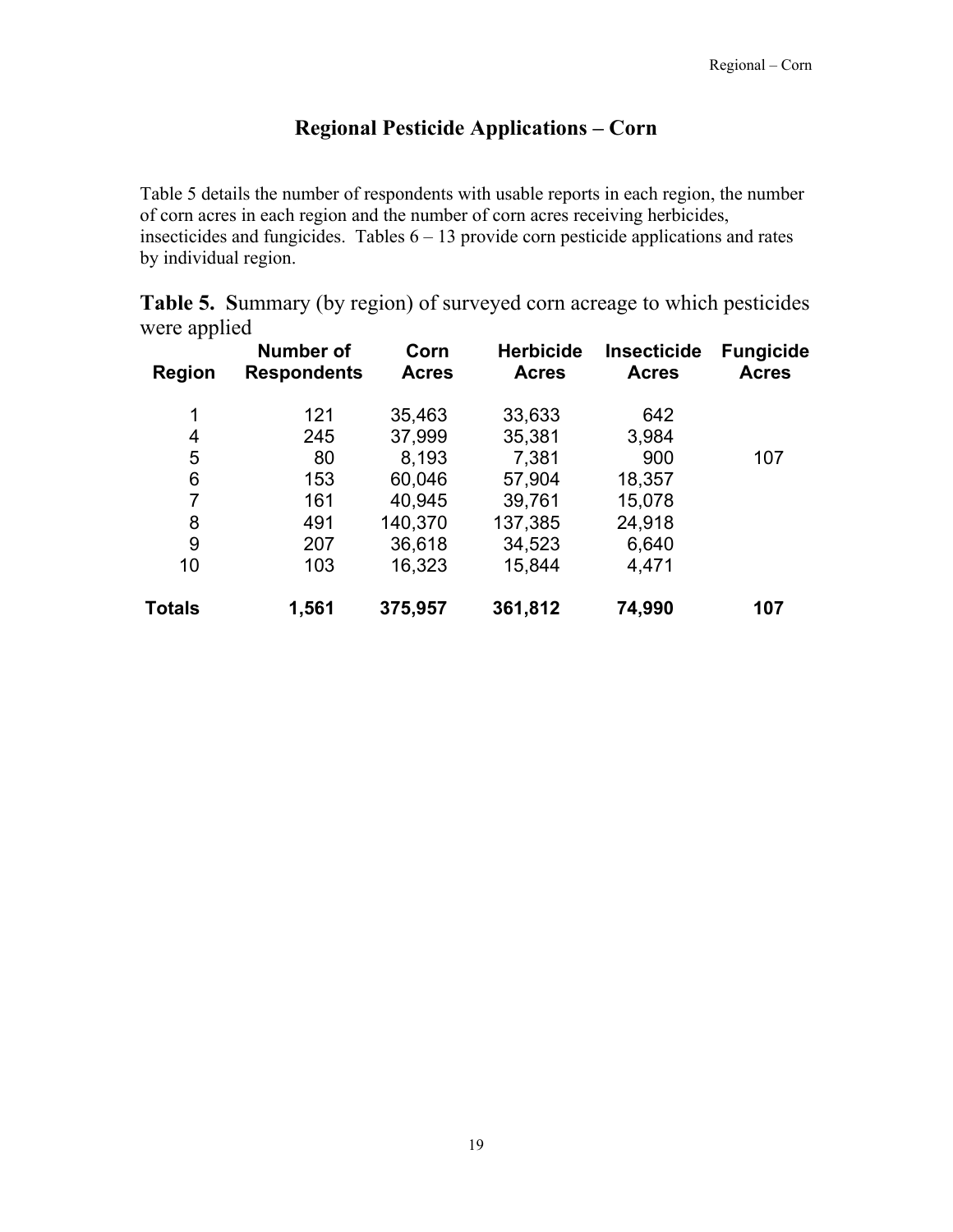$\overline{1}$ 

| Area<br><b>Applied</b> | <b>Appli-</b><br>cations | Average<br><b>Rate Per</b> | Average<br><b>Rate Per</b> | <b>Total Applied</b><br>Crop Year <sup>1</sup> |
|------------------------|--------------------------|----------------------------|----------------------------|------------------------------------------------|
|                        |                          | Pounds per                 | Pounds                     |                                                |
|                        |                          | Acre                       | per Acre                   | <b>Total Pounds</b>                            |
|                        |                          | (A.I.)                     | (A.I.)                     | (A.I.)                                         |
| 14                     | 1.0                      | 0.97                       | 0.97                       | 4,983                                          |
| 20                     | 1.0                      | 0.74                       | 0.74                       | 5,333                                          |
| 1                      | 1.0                      | 0.10                       | 0.10                       | 45                                             |
| 14                     | 1.0                      | 0.33                       | 0.33                       | 1,596                                          |
| 8                      | 1.0                      | 0.12                       | 0.12                       | 325                                            |
| 8                      | 1.0                      | 0.14                       | 0.14                       | 407                                            |
| 15                     | 1.0                      | 0.05                       | 0.05                       | 268                                            |
| 12                     | 1.0                      | 3.33                       | 3.33                       | 14,737                                         |
| 1                      | 1.0                      | 0.04                       | 0.04                       | 17                                             |
| 3                      | 1.1                      | 0.03                       | 0.03                       | 32                                             |
| $\overline{7}$         | 1.0                      | 0.39                       | 0.40                       | 1,018                                          |
| 14                     | 1.2                      | 0.64                       | 0.89                       | 4,589                                          |
| 14                     | 1.0                      | 0.08                       | 0.08                       | 406                                            |
| 34                     | 1.0                      | 0.03                       | 0.03                       | 319                                            |
| 21                     | 1.0                      | 0.01                       | 0.01                       | 92                                             |
|                        |                          | Percent Number             | Surveyed Average           | Application Crop Year                          |

**Table 6.** Pesticide applications and rates for corn – Region 1

**<sup>1</sup>** Data in this column is calculated from "raw" data and represents the total pounds of active ingredient applied to the indicated crop(s) in 2003 by survey participants in this region. Data in this table and the selection of survey participants was not statistically "weighted" in any fashion. Thus, inappropriate extrapolation of the data may over- or under-estimate the total pounds of A.I. used at the state, regional or sub-regional levels.

**Pesticides applied but not published included the following**: Bromoxynil, Dimethenamid, Dimethenamid-P, Fenoxaprop, Glyphosate diam salt, Halosulfuron, Imazapyr, Imazethapyr and S-Metolachlor

**Insecticides applied but not published included the following:** Carbaryl, Lambda-cyhalothrin and Tefluthrin.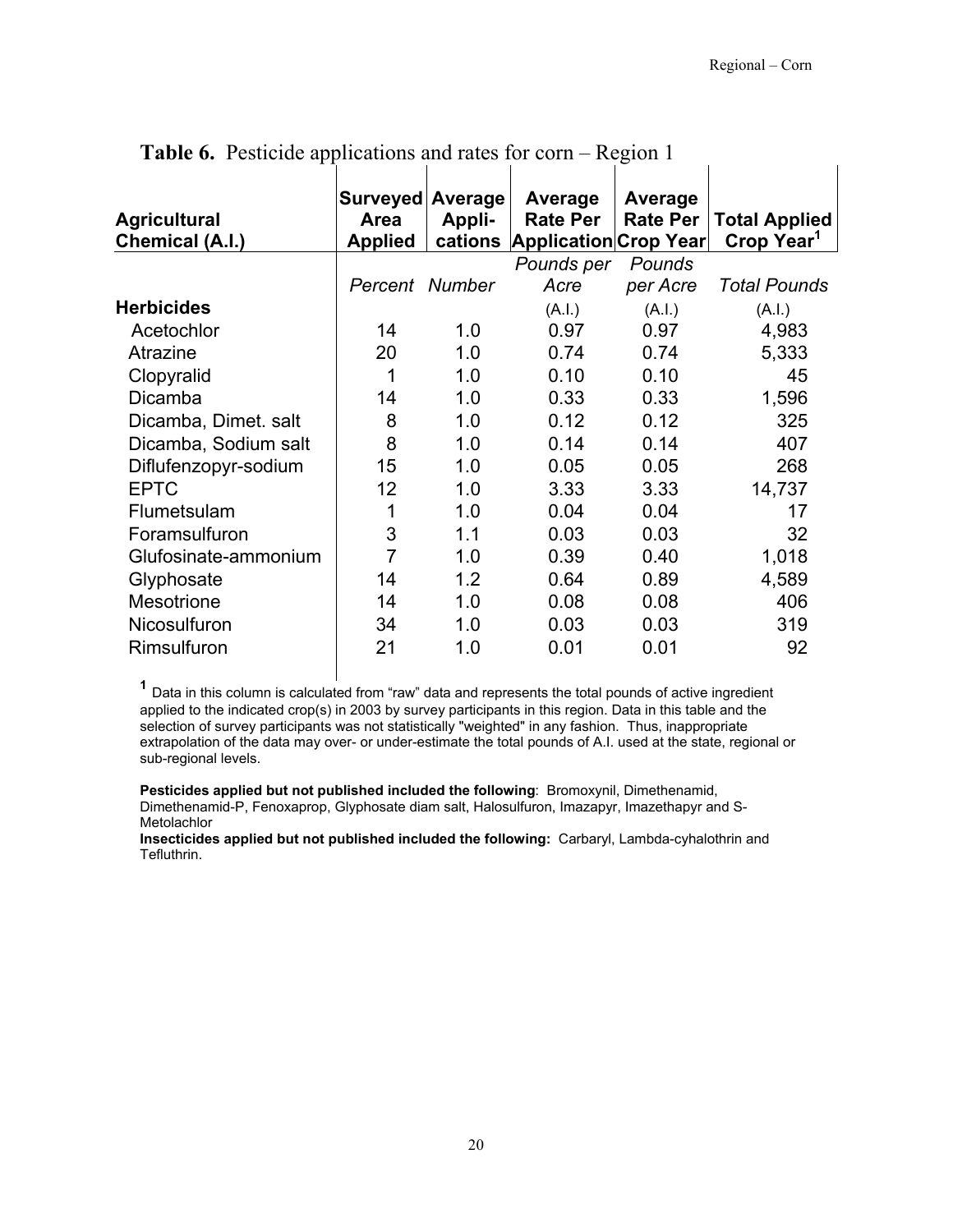|                      | Surveyed Average |         | Average                      | <b>Average</b>  |                        |
|----------------------|------------------|---------|------------------------------|-----------------|------------------------|
| <b>Agricultural</b>  | Area             | Appli-  | <b>Rate Per</b>              | <b>Rate Per</b> | <b>Total Applied</b>   |
| Chemical (A.I.)      | <b>Applied</b>   | cations | <b>Application Crop Year</b> |                 | Crop Year <sup>1</sup> |
|                      |                  |         | Pounds per                   | Pounds          |                        |
|                      | Percent Number   |         | Acre                         | per Acre        | <b>Total Pounds</b>    |
| <b>Herbicides</b>    |                  |         | (A.I.)                       | (A.I.)          | (A.I.)                 |
| $2,4-D$              | $\overline{2}$   | 1.0     | 0.26                         | 0.26            | 216                    |
| Acetochlor           | 21               | 1.0     | 1.56                         | 1.56            | 12,292                 |
| Alachlor             | 1                | 1.0     | 1.71                         | 1.71            | 731                    |
| Atrazine             | 43               | 1.0     | 0.76                         | 0.77            | 12,516                 |
| Clopyralid           | 5                | 1.0     | 0.11                         | 0.11            | 198                    |
| Dicamba              | 10               | 1.0     | 0.31                         | 0.31            | 1,238                  |
| Dicamba, Dimet. salt | 8                | 1.0     | 0.20                         | 0.20            | 605                    |
| Dicamba, Pot. salt   | $\overline{7}$   | 1.0     | 0.30                         | 0.30            | 799                    |
| Dicamba, Sodium salt | $<$ 1            | 1.0     | 0.13                         | 0.13            | 20                     |
| Diflufenzopyr-sodium | 5                | 1.0     | 0.05                         | 0.05            | 87                     |
| Dimethenamid-P       | 10               | 1.0     | 0.70                         | 0.70            | 2,619                  |
| <b>EPTC</b>          | 3                | 1.0     | 3.56                         | 3.56            | 4,515                  |
| Flumetsulam          | 5                | 1.0     | 0.04                         | 0.04            | 71                     |
| Foramsulfuron        | 6                | 1.0     | 0.03                         | 0.03            | 78                     |
| Glufosinate-ammonium | $\overline{4}$   | 1.2     | 0.32                         | 0.42            | 593                    |
| Glyphosate           | 25               | 1.1     | 0.69                         | 0.83            | 7,843                  |
| Mesotrione           | 9                | 1.0     | 0.08                         | 0.09            | 280                    |
| Nicosulfuron         | 15               | 1.0     | 0.02                         | 0.02            | 125                    |
| Pendimethalin        | $\overline{2}$   | 1.0     | 0.81                         | 0.85            | 684                    |
| Primisulfuron        | 3                | 1.0     | 0.02                         | 0.02            | 30                     |
| Rimsulfuron          | 13               | 1.0     | 0.01                         | 0.01            | 62                     |
| S-Metolachlor        | 6                | 1.0     | 1.15                         | 1.24            | 3,021                  |
| <b>Insecticides</b>  |                  |         |                              |                 |                        |
| Chlorpyrifos         | 1                | 1.0     | 1.37                         | 1.37            | 428                    |
|                      |                  |         |                              |                 |                        |

**Table 7.** Pesticide applications and rates for corn – Region 4

**<sup>1</sup>** Data in this column is calculated from "raw" data and represents the total pounds of active ingredient applied to the indicated crop(s) in 2003 by survey participants in this region. Data in this table and the selection of survey participants was not statistically "weighted" in any fashion. Thus, inappropriate extrapolation of the data may over- or under-estimate the total pounds of A.I. used at the state, regional or sub-regional levels.

**Herbicides applied but not published included the following**: Bromoxynil, Carfentrazone-ethyl, Flufenacet, Glyphosate diam salt, Halosulfuron, Imazapyr, Imazethapyr and Thifensulfuron. **Insecticides applied but not published included the following:** Bifenthrin, Carbofuran, Esfenvalerate, Fipronil and Terbufos.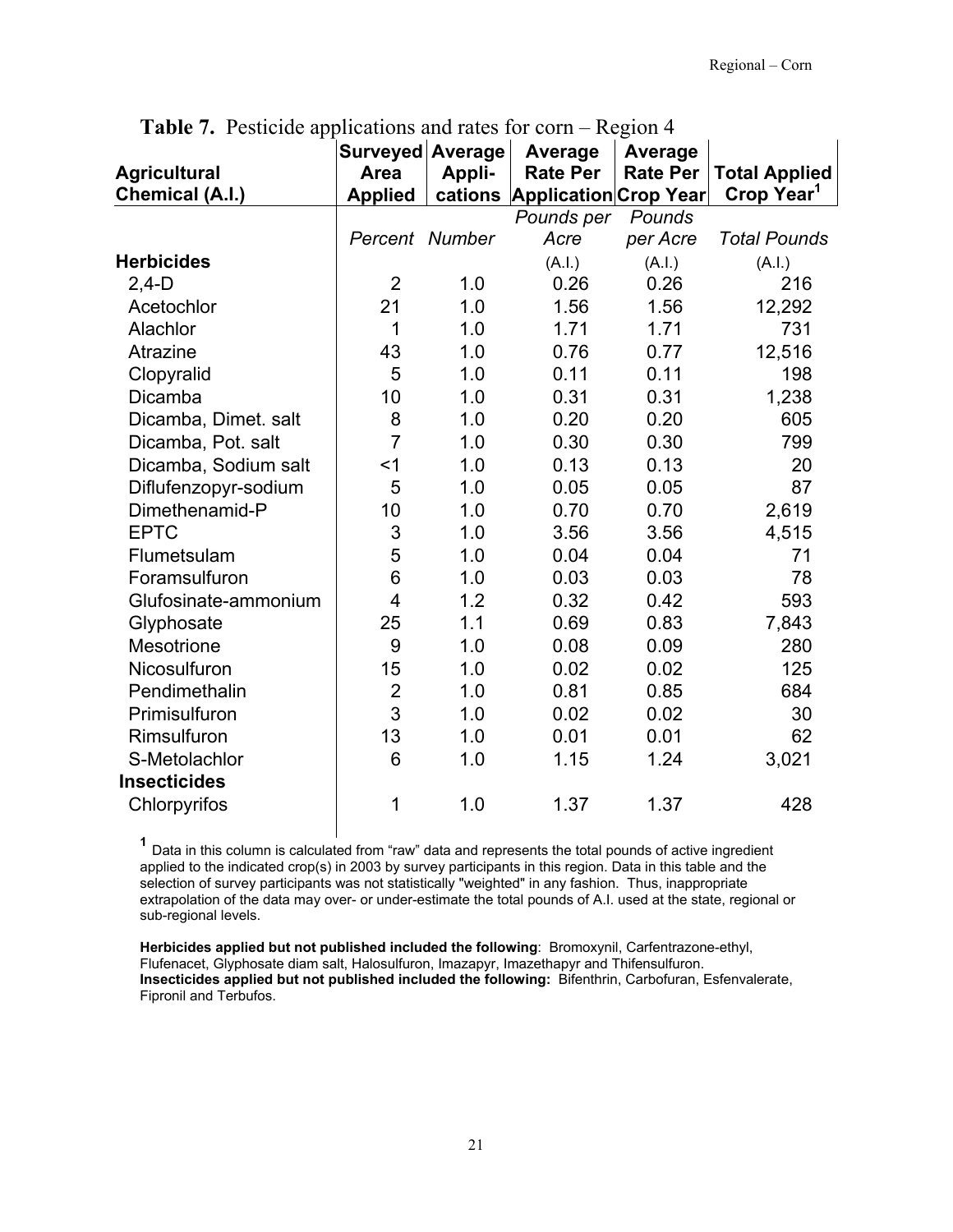| <b>Agricultural</b>  | Surveyed Average<br>Area | Appli- | Average<br><b>Rate Per</b>    | Average<br><b>Rate Per</b> | <b>Total Applied</b>   |
|----------------------|--------------------------|--------|-------------------------------|----------------------------|------------------------|
| Chemical (A.I.)      | <b>Applied</b>           |        | cations Application Crop Year |                            | Crop Year <sup>1</sup> |
|                      |                          |        | Pounds per                    | Pounds                     |                        |
|                      | Percent Number           |        | Acre                          | per Acre                   | <b>Total Pounds</b>    |
| <b>Herbicides</b>    |                          |        | (A.I.)                        | (A.I.)                     | (A.I.)                 |
| Acetochlor           | 36                       | 1.0    | 1.62                          | 1.62                       | 4,787                  |
| Atrazine             | 47                       | 1.0    | 0.81                          | 0.81                       | 3,087                  |
| Glufosinate-ammonium | 21                       | 1.0    | 0.30                          | 0.30                       | 524                    |
| Glyphosate           | 22                       | 1.0    | 0.77                          | 0.77                       | 1,371                  |
| Nicosulfuron         | 4                        | 1.0    | 0.03                          | 0.03                       | 10                     |
| Pendimethalin        | 15                       | 1.0    | 0.80                          | 0.80                       | 966                    |

#### **Table 8.** Pesticide applications and rates for corn – Region 5

**<sup>1</sup>** Data in this column is calculated from "raw" data and represents the total pounds of active ingredient applied to the indicated crop(s) in 2003 by survey participants in this region. Data in this table and the selection of survey participants was not statistically "weighted" in any fashion. Thus, inappropriate extrapolation of the data may over- or under-estimate the total pounds of A.I. used at the state, regional or sub-regional levels.

**Herbicides applied but not published included the following**: 2,4-D, Bromoxynil, Clopyralid, Dicamba, Dicamba Dimet. Salt, Dicamba Sodium salt, Diflufenzopyr-sodium, Flumetsulam, Foramsulfuron, Halosulfuron, Imazapyr, Imazethapyr, Mesotrione, Rimsulfuron, S-Metolachlor and Thifensulfuron. **Insecticides applied but not published included the following:** Chlorpyrifos.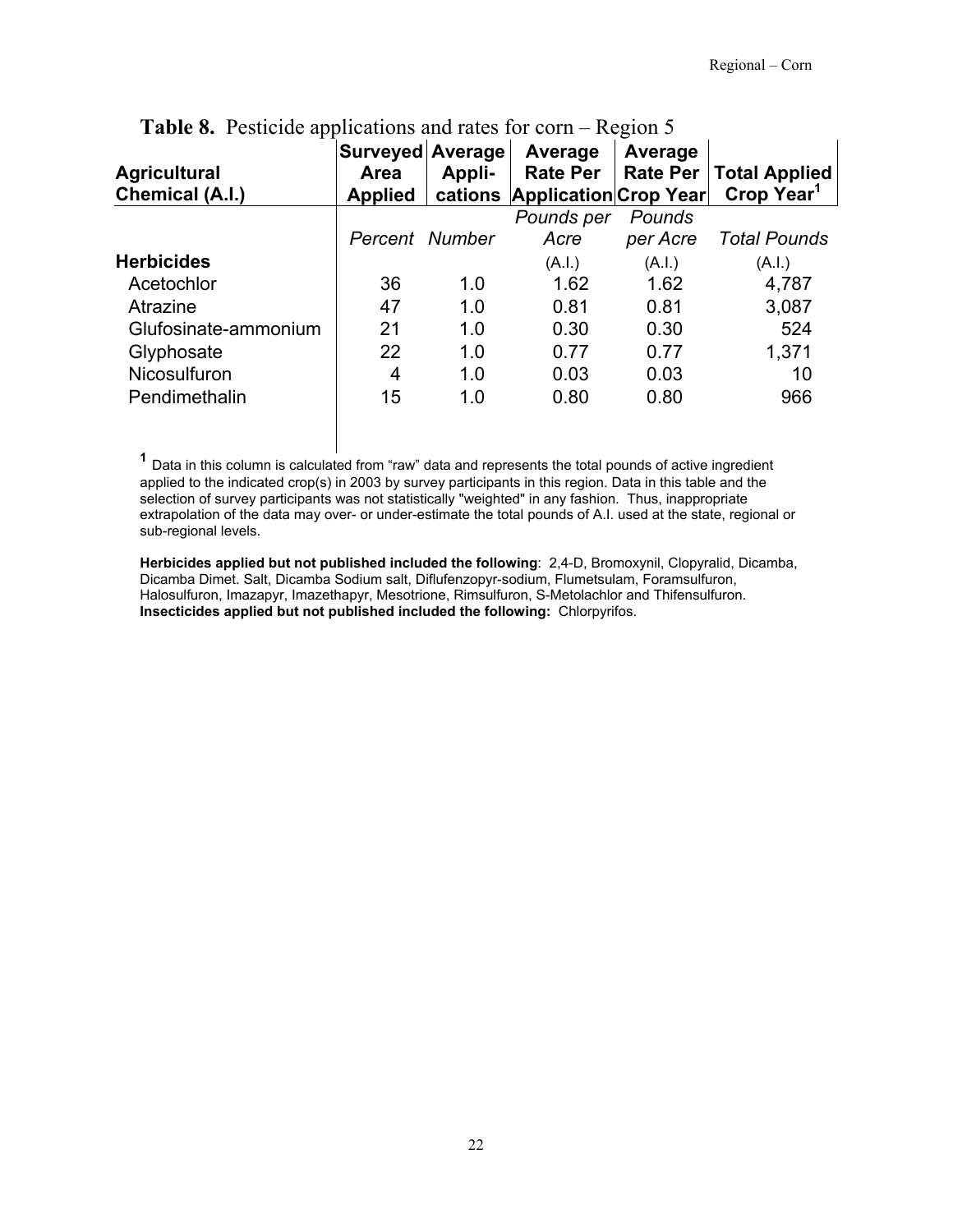|                      | Surveyed Average        |        | Average                       | Average         |                        |
|----------------------|-------------------------|--------|-------------------------------|-----------------|------------------------|
| <b>Agricultural</b>  | <b>Area</b>             | Appli- | <b>Rate Per</b>               | <b>Rate Per</b> | <b>Total Applied</b>   |
| Chemical (A.I.)      | <b>Applied</b>          |        | cations Application Crop Year |                 | Crop Year <sup>1</sup> |
|                      |                         |        | Pounds per                    | Pounds          |                        |
|                      | Percent Number          |        | Acre                          | per Acre        | <b>Total Pounds</b>    |
| <b>Herbicides</b>    |                         |        | (A.I.)                        | (A.l.)          | (A.I.)                 |
| Acetochlor           | 13                      | 1.0    | 1.58                          | 1.58            | 12,041                 |
| Atrazine             | 14                      | 1.0    | 0.54                          | 0.57            | 4,974                  |
| Clopyralid           | 4                       | 1.0    | 0.11                          | 0.11            | 234                    |
| Dicamba              | 14                      | 1.0    | 0.35                          | 0.35            | 2,895                  |
| Dicamba, Dimet. salt | 6                       | 1.0    | 0.19                          | 0.19            | 629                    |
| Diflufenzopyr-sodium | 4                       | 1.0    | 0.05                          | 0.05            | 109                    |
| Dimethenamid         | $\overline{\mathbf{c}}$ | 1.0    | 1.43                          | 1.43            | 1,325                  |
| Dimethenamid-P       | 3                       | 1.0    | 0.66                          | 0.66            | 1,063                  |
| <b>EPTC</b>          | $\overline{\mathbf{4}}$ | 1.0    | 4.12                          | 4.12            | 10,185                 |
| Flumetsulam          | 4                       | 1.0    | 0.04                          | 0.04            | 83                     |
| Foramsulfuron        | $\overline{2}$          | 1.0    | 0.03                          | 0.03            | 30                     |
| Glufosinate-ammonium | $6\phantom{1}$          | 1.0    | 0.32                          | 0.33            | 1,188                  |
| Glyphosate           | 35                      | 1.1    | 0.63                          | 0.82            | 17,319                 |
| Mesotrione           | 20                      | 1.0    | 0.09                          | 0.09            | 1,128                  |
| Nicosulfuron         | 23                      | 1.0    | 0.02                          | 0.02            | 315                    |
| Rimsulfuron          | 22                      | 1.0    | 0.01                          | 0.01            | 155                    |
| S-Metolachlor        | 8                       | 1.0    | 1.75                          | 1.75            | 8,865                  |
| <b>Insecticides</b>  |                         |        |                               |                 |                        |
| Chlorpyrifos         | 8                       | 1.2    | 0.86                          | 1.33            | 6,691                  |
| Cyfluthrin           | 9                       | 1.0    | 0.01                          | 0.01            | 35                     |
| Tebupirimphos        | $\boldsymbol{9}$        | 1.0    | 0.13                          | 0.13            | 707                    |
| <b>Tefluthrin</b>    | 3                       | 1.0    | 0.11                          | 0.11            | 191                    |

**Table 9.** Pesticide applications and rates for corn – Region 6

**<sup>1</sup>** Data in this column is calculated from "raw" data and represents the total pounds of active ingredient applied to the indicated crop(s) in 2003 by survey participants in this region. Data in this table and the selection of survey participants was not statistically "weighted" in any fashion. Thus, inappropriate extrapolation of the data may over- or under-estimate the total pounds of A.I. used at the state, regional or sub-regional levels.

**Herbicides applied but not published included the following**: 2,4-D, Bromoxynil, Carfentrazone-ethyl, Dicamba, Pot. Salt, Dicamba, Sodium salt, Glyphosate diam salt, Pelargonic acid, Primisulfuron, Propachlor and Thifensulfuron.

**Insecticides applied but not published included the following:** Bifenthrin, Fipronil, Lambda-cyhalothrin, Phorate and Terbufos.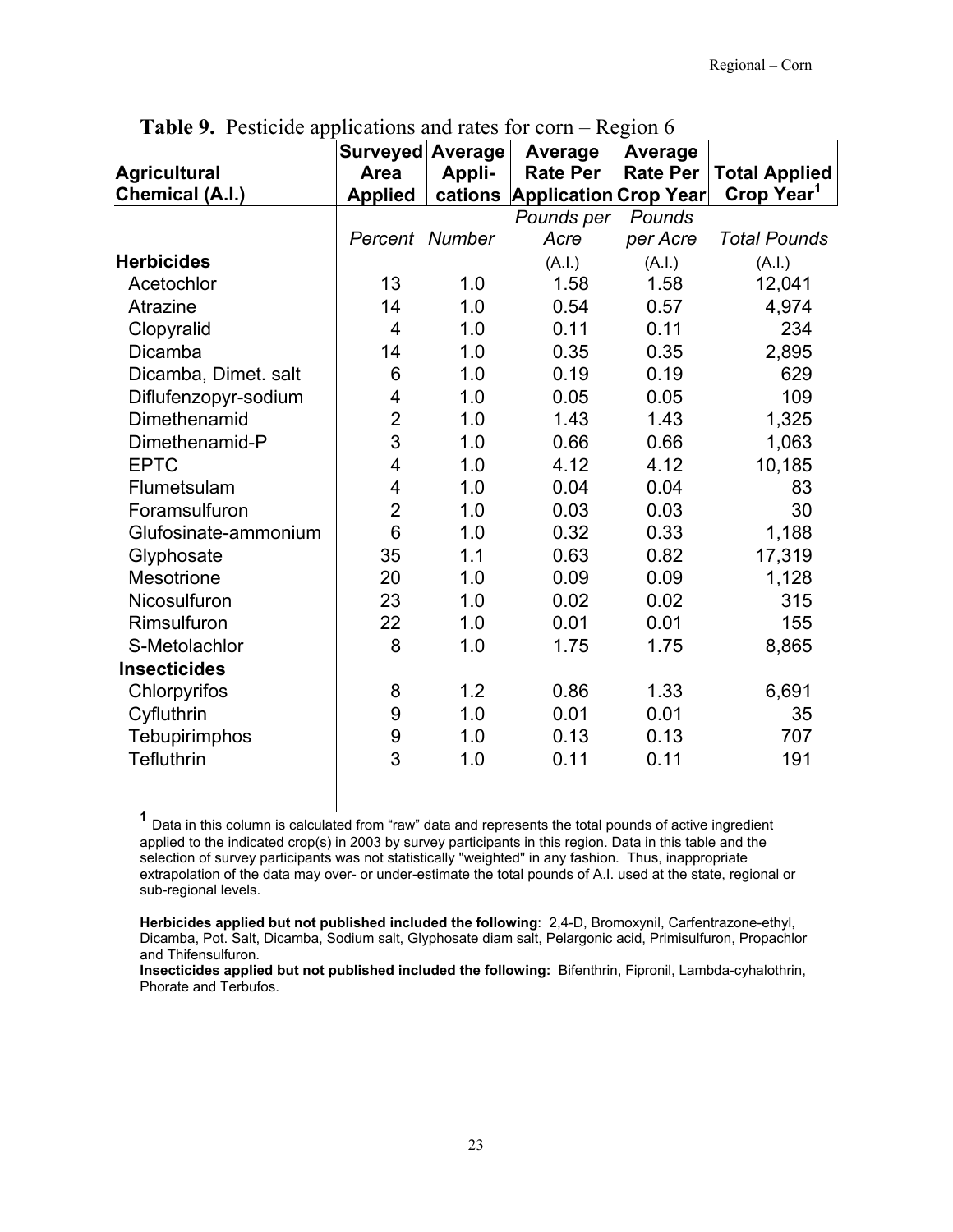|                      | Surveyed Average |        | Average                       | <b>Average</b>  |                        |
|----------------------|------------------|--------|-------------------------------|-----------------|------------------------|
| <b>Agricultural</b>  | <b>Area</b>      | Appli- | <b>Rate Per</b>               | <b>Rate Per</b> | <b>Total Applied</b>   |
| Chemical (A.I.)      | <b>Applied</b>   |        | cations Application Crop Year |                 | Crop Year <sup>1</sup> |
|                      |                  |        | Pounds per                    | Pounds          |                        |
|                      | Percent Number   |        | Acre                          | per Acre        | <b>Total Pounds</b>    |
| <b>Herbicides</b>    |                  |        | (A.I.)                        | (A.I.)          | (A.I.)                 |
| Acetochlor           | 20               | 1.0    | 1.60                          | 1.68            | 13,962                 |
| Atrazine             | 16               | 1.0    | 0.62                          | 0.66            | 4,170                  |
| Clopyralid           | 3                | 1.0    | 0.08                          | 0.08            | 97                     |
| Dicamba              | 17               | 1.0    | 0.31                          | 0.34            | 2,341                  |
| Dicamba, Dimet. salt | 6                | 1.0    | 0.13                          | 0.14            | 348                    |
| Dicamba, Pot. salt   | $\overline{7}$   | 1.0    | 0.38                          | 0.38            | 1,046                  |
| Diflufenzopyr-sodium | 6                | 1.0    | 0.05                          | 0.05            | 122                    |
| Dimethenamid-P       | 4                | 1.0    | 0.83                          | 0.83            | 1,460                  |
| Flumetsulam          | 3                | 1.0    | 0.03                          | 0.03            | 36                     |
| Glufosinate-ammonium | $\overline{7}$   | 1.0    | 0.32                          | 0.33            | 974                    |
| Glyphosate           | 29               | 1.3    | 0.62                          | 1.02            | 12,273                 |
| Mesotrione           | 14               | 1.0    | 0.10                          | 0.10            | 610                    |
| Nicosulfuron         | 20               | 1.0    | 0.02                          | 0.02            | 181                    |
| Primisulfuron        | $\overline{2}$   | 1.0    | 0.02                          | 0.02            | 20                     |
| Rimsulfuron          | 16               | 1.0    | 0.01                          | 0.01            | 72                     |
| S-Metolachlor        | 13               | 1.0    | 1.69                          | 1.69            | 9,058                  |
| <b>Insecticides</b>  |                  |        |                               |                 |                        |
| <b>Bifenthrin</b>    | 4                | 1.0    | 0.08                          | 0.08            | 119                    |
| Chlorpyrifos         | 6                | 1.0    | 1.04                          | 1.04            | 2,529                  |
| Cyfluthrin           | 14               | 1.0    | 0.01                          | 0.01            | 37                     |
| Tebupirimphos        | 14               | 1.0    | 0.13                          | 0.13            | 740                    |
| <b>Tefluthrin</b>    | $\overline{4}$   | 1.0    | 0.08                          | 0.08            | 119                    |
|                      |                  |        |                               |                 |                        |

**Table 10.** Pesticide applications and rates for corn – Region 7

**<sup>1</sup>** Data in this column is calculated from "raw" data and represents the total pounds of active ingredient applied to the indicated crop(s) in 2003 by survey participants in this region. Data in this table and the selection of survey participants was not statistically "weighted" in any fashion. Thus, inappropriate extrapolation of the data may over- or under-estimate the total pounds of A.I. used at the state, regional or sub-regional levels.

**Herbicides applied but not published included the following**: 2,4-D, Bentazon, Bromoxynil, Dicamba, Sodium salt, Dimethenamid, EPTC, Foramsulfuron, Glyphosate diam, salt, Imazapyr, Imazethapyr and Sethoxydim.

**Insecticides applied but not published included the following:** Fipronil, Lambda-cyhalothrin and Terbufos.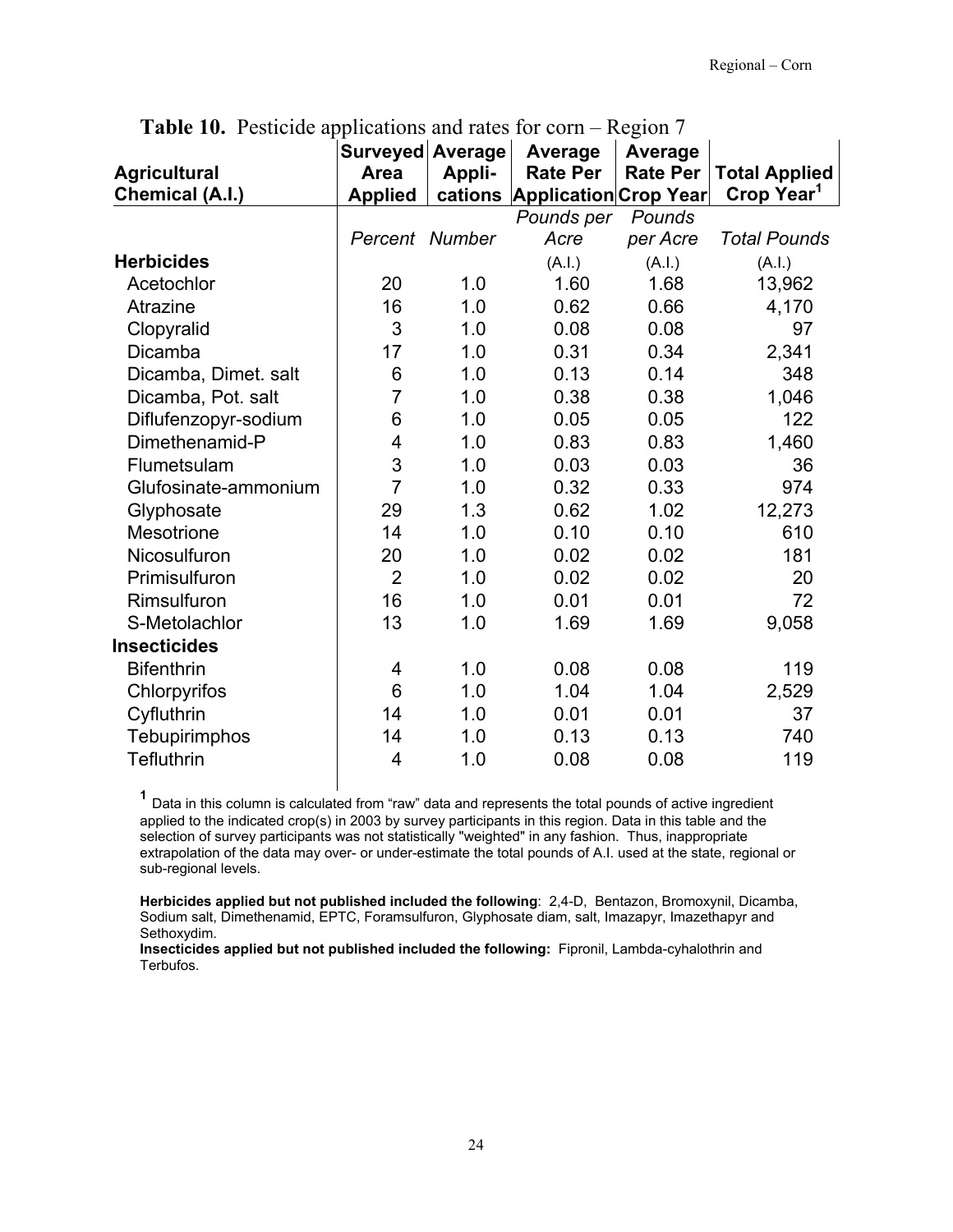| <b>Agricultural</b><br><b>Chemical (A.I.)</b> | Surveyed Average<br><b>Area</b><br><b>Applied</b> | Appli- | Average<br><b>Rate Per</b><br>cations Application Crop Year | <b>Average</b><br><b>Rate Per</b> | <b>Total Applied</b><br>Crop Year <sup>1</sup> |
|-----------------------------------------------|---------------------------------------------------|--------|-------------------------------------------------------------|-----------------------------------|------------------------------------------------|
|                                               |                                                   |        | Pounds per                                                  | Pounds                            |                                                |
|                                               | Percent Number                                    |        | Acre                                                        | per Acre                          | <b>Total Pounds</b>                            |
| <b>Herbicides</b>                             |                                                   |        | (A.I.)                                                      | (A.I.)                            | (A.I.)                                         |
| $2,4-D$                                       | 1                                                 | 1.0    | 0.35                                                        | 0.35                              | 330                                            |
| Acetochlor                                    | 34                                                | 1.0    | 1.65                                                        | 1.65                              | 77,731                                         |
| Atrazine                                      | 29                                                | 1.0    | 0.60                                                        | 0.61                              | 25,205                                         |
| Bromoxynil                                    | $\overline{2}$                                    | 1.0    | 0.21                                                        | 0.21                              | 496                                            |
| Clopyralid                                    | 11                                                | 1.0    | 0.11                                                        | 0.11                              | 1,755                                          |
| Dicamba                                       | 12                                                | 1.0    | 0.29                                                        | 0.29                              | 4,954                                          |
| Dicamba, Dimet. salt                          | 3                                                 | 1.0    | 0.14                                                        | 0.14                              | 652                                            |
| Dicamba, Pot. salt                            | $\overline{4}$                                    | 1.0    | 0.40                                                        | 0.40                              | 2,228                                          |
| Dicamba, Sodium salt                          | 3                                                 | 1.0    | 0.12                                                        | 0.12                              | 563                                            |
| Diflufenzopyr-sodium                          | 6                                                 | 1.0    | 0.05                                                        | 0.05                              | 393                                            |
| Dimethenamid                                  | 3                                                 | 1.0    | 1.37                                                        | 1.37                              | 5,969                                          |
| Dimethenamid-P                                | 5                                                 | 1.0    | 0.89                                                        | 0.89                              | 5,941                                          |
| <b>EPTC</b>                                   | 1                                                 | 1.0    | 4.03                                                        | 4.03                              | 3,471                                          |
| Flumetsulam                                   | 11                                                | 1.0    | 0.04                                                        | 0.04                              | 625                                            |
| Glufosinate-ammonium                          | 8                                                 | 1.1    | 0.29                                                        | 0.33                              | 3,801                                          |
| Glyphosate                                    | 19                                                | 1.3    | 0.59                                                        | 0.99                              | 25,736                                         |
| Mesotrione                                    | 19                                                | 1.0    | 0.11                                                        | 0.11                              | 2,942                                          |
| Nicosulfuron                                  | 15                                                | 1.0    | 0.02                                                        | 0.02                              | 468                                            |
| Pendimethalin                                 | 1                                                 | 1.0    | 0.96                                                        | 0.96                              | 998                                            |
| Primisulfuron                                 | 3                                                 | 1.0    | 0.02                                                        | 0.02                              | 84                                             |
| Rimsulfuron                                   | 10                                                | 1.0    | 0.01                                                        | 0.01                              | 165                                            |
| S-Metolachlor                                 | 15                                                | 1.0    | 1.75                                                        | 1.76                              | 37,391                                         |
| <b>Insecticides</b>                           |                                                   |        |                                                             |                                   |                                                |
| <b>Bifenthrin</b>                             | $\overline{2}$                                    | 1.0    | 0.08                                                        | 0.08                              | 183                                            |
| Chlorpyrifos                                  | 3                                                 | 1.0    | 0.81                                                        | 0.81                              | 3,664                                          |
| Cyfluthrin                                    | 5                                                 | 1.0    | 0.01                                                        | 0.01                              | 39                                             |
| Fipronil                                      | $\overline{c}$                                    | 1.0    | 0.11                                                        | 0.11                              | 295                                            |
| Tebupirimphos                                 | 5                                                 | 1.0    | 0.11                                                        | 0.11                              | 788                                            |
| <b>Tefluthrin</b>                             | $\overline{2}$                                    | 1.0    | 0.06                                                        | 0.06                              | 172                                            |
| <b>Terbufos</b>                               | $\overline{2}$                                    | 1.0    | 1.03                                                        | 1.03                              | 2,353                                          |

**Table 11.** Pesticide applications and rates for corn – Region 8

**<sup>1</sup>** Data in this column is calculated from "raw" data and represents the total pounds of active ingredient applied to the indicated crop(s) in 2003 by survey participants in this region. Data in this table and the selection of survey participants was not statistically "weighted" in any fashion. Thus, inappropriate extrapolation of the data may over- or under-estimate the total pounds of A.I. used at the state, regional or sub-regional levels.

**Herbicides applied but not published included the following**: Alachlor, Bentazon, Carfentrazone-ethyl, Flufenacet, Foramsulfuron, Glyphosate diam salt, Halosulfuron, Imazapyr, Imazethapyr, Metribuzin, Sethoxydim and Thifensulfuron.

**Insecticides applied but not published included the following:** Carbofuran and Permethrin.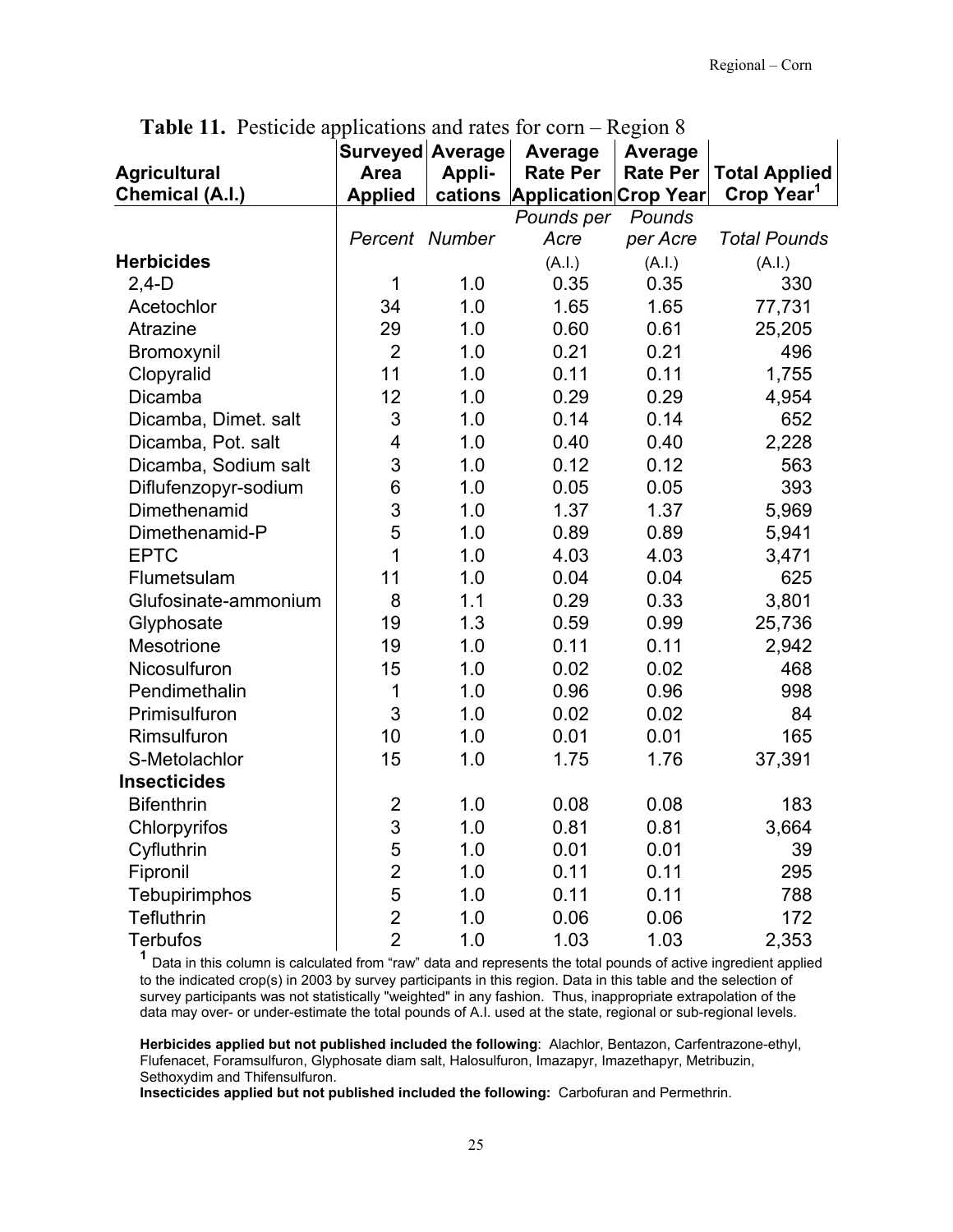|                      | Surveyed Average        |        | Average                       | <b>Average</b>  |                        |
|----------------------|-------------------------|--------|-------------------------------|-----------------|------------------------|
| <b>Agricultural</b>  | Area                    | Appli- | <b>Rate Per</b>               | <b>Rate Per</b> | <b>Total Applied</b>   |
| Chemical (A.I.)      | <b>Applied</b>          |        | cations Application Crop Year |                 | Crop Year <sup>1</sup> |
|                      |                         |        | Pounds per                    | Pounds          |                        |
|                      | Percent Number          |        | Acre                          | per Acre        | <b>Total Pounds</b>    |
| <b>Herbicides</b>    |                         |        | (A.I.)                        | (A.I.)          | (A.I.)                 |
| $2,4-D$              | 3                       | 1.0    | 0.40                          | 0.40            | 470                    |
| Acetochlor           | 33                      | 1.0    | 1.87                          | 1.88            | 22,445                 |
| Alachlor             | $\mathbf{1}$            | 1.0    | 1.58                          | 1.58            | 469                    |
| Atrazine             | 57                      | 1.0    | 0.71                          | 0.74            | 15,663                 |
| Bromoxynil           | 5                       | 1.0    | 0.24                          | 0.24            | 421                    |
| Clopyralid           | 19                      | 1.0    | 0.12                          | 0.12            | 805                    |
| Dicamba              | $\overline{7}$          | 1.0    | 0.15                          | 0.15            | 418                    |
| Dicamba, Dimet. salt | 1                       | 1.0    | 0.13                          | 0.13            | 39                     |
| Dicamba, Pot. salt   | 5                       | 1.2    | 0.37                          | 0.54            | 1,075                  |
| Dicamba, Sodium salt | 1                       | 1.0    | 0.12                          | 0.12            | 30                     |
| Diflufenzopyr-sodium | 1                       | 1.0    | 0.05                          | 0.05            | 21                     |
| Dimethenamid-P       | 1                       | 1.0    | 0.94                          | 0.94            | 410                    |
| Flumetsulam          | 19                      | 1.0    | 0.04                          | 0.04            | 284                    |
| Foramsulfuron        | 1                       | 1.0    | 0.03                          | 0.03            | 9                      |
| Glufosinate-ammonium | 8                       | 1.0    | 0.31                          | 0.31            | 902                    |
| Glyphosate           | 12                      | 1.2    | 0.65                          | 0.93            | 4,126                  |
| Mesotrione           | 20                      | 1.0    | 0.13                          | 0.13            | 987                    |
| Nicosulfuron         | 23                      | 1.0    | 0.02                          | 0.02            | 162                    |
| Primisulfuron        | 6                       | 1.0    | 0.02                          | 0.02            | 47                     |
| Rimsulfuron          | 17                      | 1.0    | 0.01                          | 0.01            | 66                     |
| S-Metolachlor        | 22                      | 1.0    | 1.61                          | 1.61            | 12,746                 |
| Insecticide          |                         |        |                               |                 |                        |
| Chlorpyrifos         | $\overline{\mathbf{c}}$ | 1.0    | 1.13                          | 1.13            | 632                    |
| Cyfluthrin           | 5                       | 1.0    | 0.01                          | 0.01            | 12                     |
| Tebupirimphos        | 5                       | 1.0    | 0.14                          | 0.14            | 232                    |
| Tefluthrin           | 6                       | 1.0    | 0.12                          | 0.12            | 241                    |
| <b>Terbufos</b>      | 1                       | 1.0    | 1.00                          | 1.00            | 311                    |

**Table 12.** Pesticide applications and rates for corn – Region 9

**<sup>1</sup>** Data in this column is calculated from "raw" data and represents the total pounds of active ingredient applied to the indicated crop(s) in 2003 by survey participants in this region. Data in this table and the selection of survey participants was not statistically "weighted" in any fashion. Thus, inappropriate extrapolation of the data may over- or under-estimate the total pounds of A.I. used at the state, regional or sub-regional levels.

**Herbicides applied but not published included the following**: Bentazon, Flumiclorac-pentyl, Halosulfuron, Imazapyr, Imazethapyr and Pendimethalin. **Insecticides applied but not published included the following:** Bifenthrin, Carbofuran and Fipronil.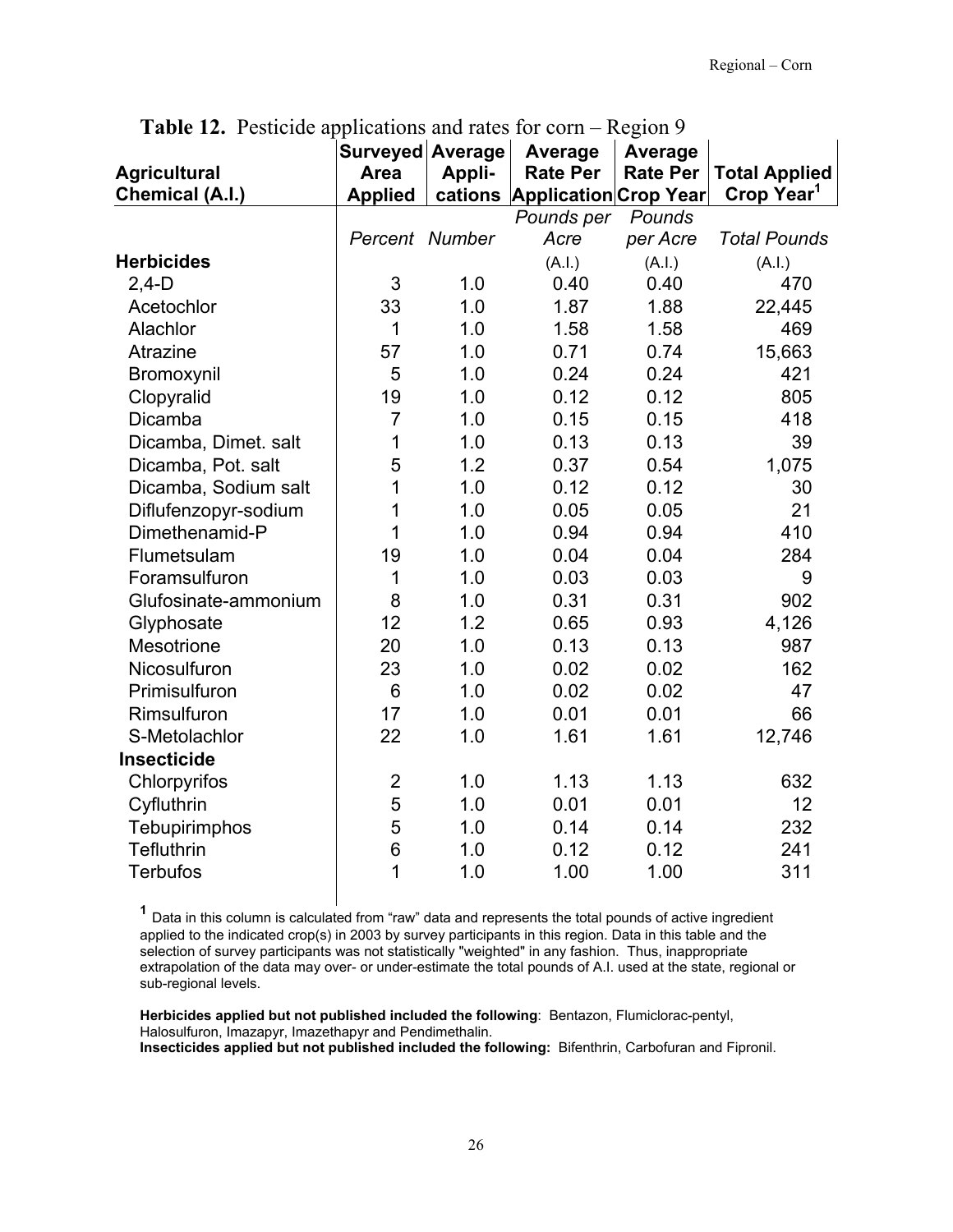|                      | Surveyed Average |        | Average                       | Average         |                        |
|----------------------|------------------|--------|-------------------------------|-----------------|------------------------|
| <b>Agricultural</b>  | <b>Area</b>      | Appli- | <b>Rate Per</b>               | <b>Rate Per</b> | <b>Total Applied</b>   |
| Chemical (A.I.)      | <b>Applied</b>   |        | cations Application Crop Year |                 | Crop Year <sup>1</sup> |
|                      |                  |        | Pounds per                    | Pounds          |                        |
|                      | Percent Number   |        | Acre                          | per Acre        | <b>Total Pounds</b>    |
| <b>Herbicides</b>    |                  |        | (A.I.)                        | (A.I.)          | (A.I.)                 |
| Acetochlor           | 24               | 1.0    | 1.46                          | 1.46            | 5,635                  |
| Atrazine             | 45               | 1.0    | 0.60                          | 0.60            | 4,422                  |
| Clopyralid           | 23               | 1.0    | 0.10                          | 0.10            | 378                    |
| Dicamba              | $\overline{7}$   | 1.0    | 0.17                          | 0.17            | 183                    |
| Flumetsulam          | 23               | 1.0    | 0.04                          | 0.04            | 137                    |
| Glufosinate-ammonium | 8                | 1.0    | 0.35                          | 0.35            | 448                    |
| Glyphosate           | 13               | 1.1    | 0.79                          | 0.87            | 1,891                  |
| Mesotrione           | 25               | 1.0    | 0.12                          | 0.12            | 473                    |
| Nicosulfuron         | 26               | 1.0    | 0.02                          | 0.02            | 87                     |
| Pendimethalin        | 6                | 1.0    | 0.95                          | 0.95            | 877                    |
| Primisulfuron        | 4                | 1.0    | 0.02                          | 0.02            | 14                     |
| Rimsulfuron          | 25               | 1.0    | 0.01                          | 0.01            | 48                     |
| S-Metolachlor        | 19               | 1.0    | 1.64                          | 1.64            | 5,115                  |
| <b>Insecticides</b>  |                  |        |                               |                 |                        |
| Cyfluthrin           | 8                | 1.0    | 0.01                          | 0.01            | 9                      |
| Tebupirimphos        | 8                | 1.0    | 0.14                          | 0.14            | 186                    |

**Table 13.** Pesticide applications and rates for corn – Region 10

**<sup>1</sup>** Data in this column is calculated from "raw" data and represents the total pounds of active ingredient applied to the indicated crop(s) in 2003 by survey participants in this region. Data in this table and the selection of survey participants was not statistically "weighted" in any fashion. Thus, inappropriate extrapolation of the data may over- or under-estimate the total pounds of A.I. used at the state, regional or sub-regional levels.

**Herbicides applied but not published included the following:** Alachlor, Cyanazine, Dicamba, Dimet. Salt. Dicamba, Pot. Salt, Dicamba, Sodium salt, Diflufenzopyr-sodium, Dimethenamid-P, Foramsulfuron, Imazapyr and Imazethapyr.

**Insecticides applied but not published included the following:** Bifenthrin, Chlorethoxyfos, Chlorpyrifos, Fipronil, Lambda-cyhalothrin, Phorate, Tefluthrin and Terbufos.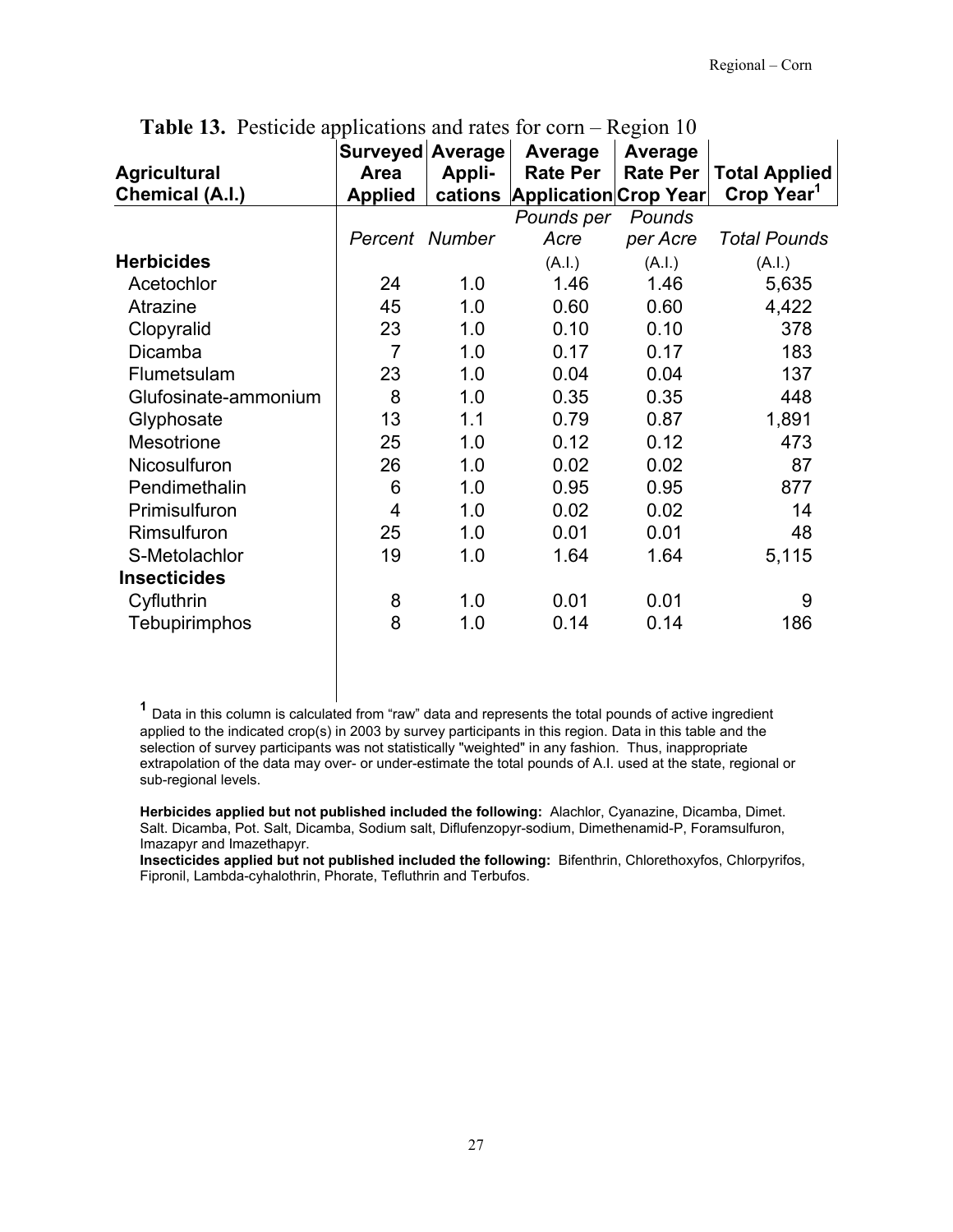#### **Statewide Pesticide Applications – Soybeans**

Many pesticide active ingredients can be used in the production of soybeans. Soybean producers responding to the survey associated with this report may have used one or more of the active ingredients listed in Table 14; however, data is only published for pesticides applied by 5 or more respondents. This is consistent with standard reporting protocol used by NASS in other agricultural chemical use reports.

To obtain a list of products (brand names) registered in Minnesota and containing the active ingredients listed below, visit http://state.ceris.purdue.edu/doc/mn/statemn.html, enter the database, submit "active ingredient" as the search option, enter the name of the active ingredient, click "submit," check the appropriate boxes, and "submit" to obtain a list of all registered products containing the active ingredient.

| <b>Active Ingredient</b> | <b>Published</b> | <b>Active Ingredient</b> | <b>Published</b> |
|--------------------------|------------------|--------------------------|------------------|
| <b>Herbicides</b>        |                  | Insecticide              |                  |
| $2,4-D$                  | $\star$          | Carbofuran               | $\star$          |
| Acifluorfen              | P                | Chlorpyrifos             | P                |
| Alachlor                 | P                | Esfenvalerate            | P                |
| Bentazon                 | P                | Lambda-cyhalothrin       | P                |
| Chlorimuron-ethyl        | P                | Permethrin               | P                |
| Clethodim                | P                | Phorate                  | $\star$          |
| Clomazone                | $\star$          | Zeta-cypermethrin        | P                |
| Cloransulam-methyl       | P                |                          |                  |
| Dicamba                  | $\star$          |                          |                  |
| Dimethenamid-P           | $\star$          |                          |                  |
| Ethalfluralin            | $\star$          |                          |                  |
| Fenoxaprop               | P                |                          |                  |
| Fluazifop-P-butyl        | P                |                          |                  |
| Flufenacet               | $\star$          |                          |                  |
| Flumetsulam              | P                |                          |                  |
| Flumiclorac-pentyl       | $\star$          |                          |                  |
| Flumioxazin              | P                |                          |                  |
| Fomesafen                | P                |                          |                  |
| Glufosinate-ammonium     | $\star$          |                          |                  |
| Glyphosate               | P                |                          |                  |
| Glyphosate diam salt     | P                |                          |                  |
| Imazamox                 | P                |                          |                  |
| Imazethapyr              | P                |                          |                  |
| Lactofen                 | P                |                          |                  |
| Linuron                  | $\star$          |                          |                  |
| Metribuzin               | P                |                          |                  |
| Paraguat                 | $\star$          |                          |                  |
| Pendimethalin            | P                |                          |                  |
| Quizalofop-P-ethyl       | P                |                          |                  |
| Quizalofop-ethyl         | $\star$          |                          |                  |
| S-Metolachlor            | P                |                          |                  |
| Sethoxydim               | P                |                          |                  |
| Sulfentrazone            | P                |                          |                  |
| Thifensulfuron           | P                |                          |                  |
| Trifluralin              | P                |                          |                  |
|                          |                  |                          |                  |

|  | <b>Table 14.</b> Publication status for soybean pesticide active ingredients |  |
|--|------------------------------------------------------------------------------|--|
|  | A $*$ denotes data is not publishable due to use by $\leq$ 5 respondents     |  |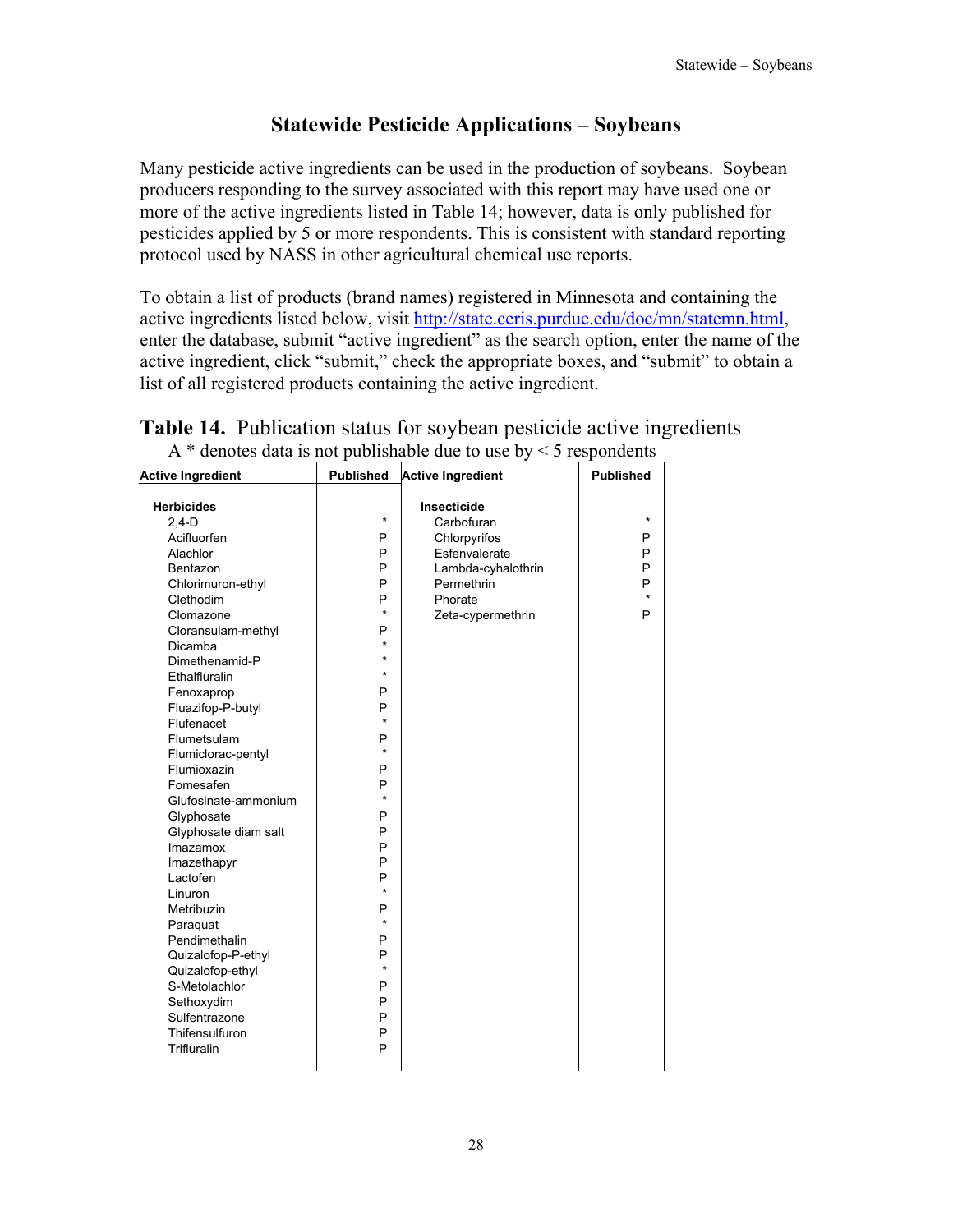A statewide summary of soybean pesticide applications is provided in Table 15. Six percent (6%) of all Minnesota soybean acres were surveyed for the 2003 season. Herbicides were applied to 96% of all surveyed soybean acres. Insecticides were applied to 31% of all acres and less than 1% of surveyed acres received fungicides. Pesticides used on more than 10% of soybean acres were gyphosate and lambda-cyhalothrin.

| $\sigma$ value bacter $\sigma$<br><b>Agricultural</b><br><b>Chemical (A.I.)</b> | <b>Surveyed</b><br>Area<br><b>Applied</b> | <b>Average</b><br>Appli- | <b>Average</b><br><b>Rate Per</b><br>cations Application Crop Year | Average<br><b>Rate Per</b> | <b>Total Applied</b><br>Crop Year <sup>1</sup> |
|---------------------------------------------------------------------------------|-------------------------------------------|--------------------------|--------------------------------------------------------------------|----------------------------|------------------------------------------------|
|                                                                                 |                                           |                          | Pounds per                                                         | Pounds                     |                                                |
|                                                                                 | Percent                                   | Number                   | Acre                                                               | per Acre                   | <b>Total Pounds</b>                            |
| <b>Herbicides</b>                                                               |                                           |                          | (A.I.)                                                             | (A.I.)                     | (A.I.)                                         |
| Acifluorfen                                                                     | $<$ 1                                     | 1.2                      | 0.18                                                               | 0.23                       | 186                                            |
| Alachlor                                                                        | $<$ 1                                     | 1.0                      | 1.60                                                               | 1.60                       | 788                                            |
| Bentazon                                                                        | 1                                         | 1.1                      | 0.77                                                               | 0.83                       | 2,422                                          |
| Chlorimuron-ethyl                                                               | $<$ 1                                     | 1.0                      | 0.00                                                               | 0.00                       |                                                |
| Clethodim                                                                       | $\overline{2}$                            | 1.0                      | 0.09                                                               | 0.09                       | 667                                            |
| Cloransulam-methyl                                                              | 3                                         | 1.0                      | 0.03                                                               | 0.03                       | 387                                            |
| Fenoxaprop                                                                      | 1                                         | 1.0                      | 0.11                                                               | 0.11                       | 345                                            |
| Fluazifop-P-butyl                                                               | 1                                         | 1.0                      | 0.04                                                               | 0.04                       | 141                                            |
| Flumetsulam                                                                     | $<$ 1                                     | 1.0                      | 0.14                                                               | 0.14                       | 280                                            |
| Flumioxazin                                                                     | $<$ 1                                     | 1.1                      | 0.07                                                               | 0.08                       | 121                                            |
| Fomesafen                                                                       | $\overline{4}$                            | 1.0                      | 0.18                                                               | 0.18                       | 3,397                                          |
| Glyphosate                                                                      | 79                                        | 1.4                      | 0.75                                                               | 1.05                       | 354,259                                        |
| Glyphosate diam salt                                                            | 6                                         | 1.3                      | 0.62                                                               | 0.80                       | 22,191                                         |
| Imazamox                                                                        | $\overline{7}$                            | 1.0                      | 0.03                                                               | 0.03                       | 893                                            |
| Imazethapyr                                                                     | 6                                         | 1.0                      | 0.05                                                               | 0.05                       | 1,331                                          |
| Lactofen                                                                        | 1                                         | 1.0                      | 0.09                                                               | 0.09                       | 376                                            |
| Metribuzin                                                                      | $<$ 1                                     | 1.1                      | 0.29                                                               | 0.33                       | 623                                            |
| Pendimethalin                                                                   | 6                                         | 1.0                      | 1.00                                                               | 1.00                       | 24,816                                         |
| Quizalofop-P-ethyl                                                              | $<$ 1                                     | 1.0                      | 0.06                                                               | 0.06                       | 33                                             |
| S-Metolachlor                                                                   | $<$ 1                                     | 1.0                      | 1.17                                                               | 1.17                       | 1,552                                          |
| Sethoxydim                                                                      | 1                                         | 1.0                      | 0.24                                                               | 0.24                       | 799                                            |
| Sulfentrazone                                                                   | 1                                         | 1.0                      | 0.22                                                               | 0.22                       | 697                                            |
| Thifensulfuron                                                                  | 1                                         | 1.0                      | 0.00                                                               | 0.00                       | 11                                             |
| <b>Trifluralin</b>                                                              | 4                                         | 1.0                      | 0.79                                                               | 0.79                       | 14,268                                         |
| <b>Insecticides</b>                                                             |                                           |                          |                                                                    |                            |                                                |
| Chlorpyrifos                                                                    | 9                                         | 1.0                      | 0.55                                                               | 0.55                       | 20,473                                         |
| Esfenvalerate                                                                   | 6                                         | 1.0                      | 0.03                                                               | 0.03                       | 810                                            |
| Lambda-cyhalothrin                                                              | 12                                        | 1.0                      | 0.02                                                               | 0.02                       | 1,172                                          |
| Permethrin                                                                      | $<$ 1                                     | 1.0                      | 0.10                                                               | 0.10                       | 122                                            |
| Zeta-cypermethrin                                                               | $<$ 1                                     | 1.0                      | 0.07                                                               | 0.07                       | 150                                            |

**Table 15.** Pesticide applications and rates by active ingredient (a.i.) for soybeans statewide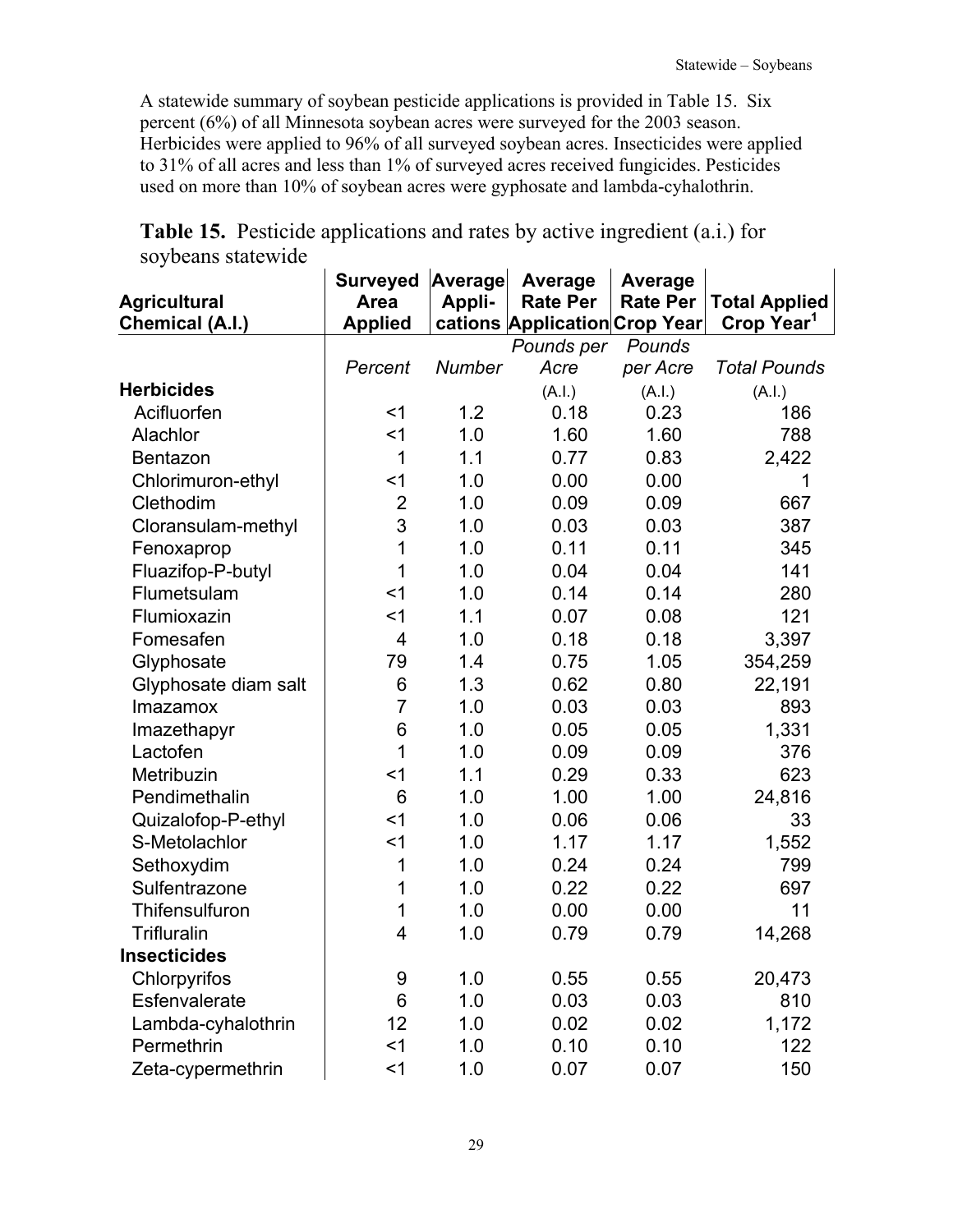#### **Regional Pesticide Applications – Soybeans**

Table 16 details the number of respondents with usable reports in each region, the number of soybean acres in each region and the number of soybean acres receiving herbicides, insecticides and fungicides.No fungicide was applied to on surveyed soybean acres. Tables  $17 - 24$  provide soybean pesticide applications and rates by individual region.

|               | pesticides were applied                |                         |                                  |                                    |                                  |
|---------------|----------------------------------------|-------------------------|----------------------------------|------------------------------------|----------------------------------|
| Region        | <b>Number of</b><br><b>Respondents</b> | Soybean<br><b>Acres</b> | <b>Herbicide</b><br><b>Acres</b> | <b>Insecticide</b><br><b>Acres</b> | <b>Fungicide</b><br><b>Acres</b> |
| 1             | 253                                    | 130,173                 | 122,035                          | 16,586                             |                                  |
| 4             | 144                                    | 28,491                  | 27,991                           | 10,426                             |                                  |
| 5             | 37                                     | 4,791                   | 4,586                            | 1,331                              |                                  |
| 6             | 165                                    | 62,218                  | 59,996                           | 15,030                             |                                  |
| 7             | 160                                    | 40,249                  | 39,039                           | 17,581                             |                                  |
| 8             | 479                                    | 127,840                 | 125,049                          | 59,989                             |                                  |
| 9             | 156                                    | 25,552                  | 25,008                           | 9,397                              |                                  |
| 10            | 80                                     | 10,447                  | 10,094                           | 2,267                              |                                  |
| <b>Totals</b> | 1,474                                  | 429,761                 | 413,798                          | 132,607                            | 0                                |

**Table 16. S**ummary (by region) of surveyed soybean acreage to which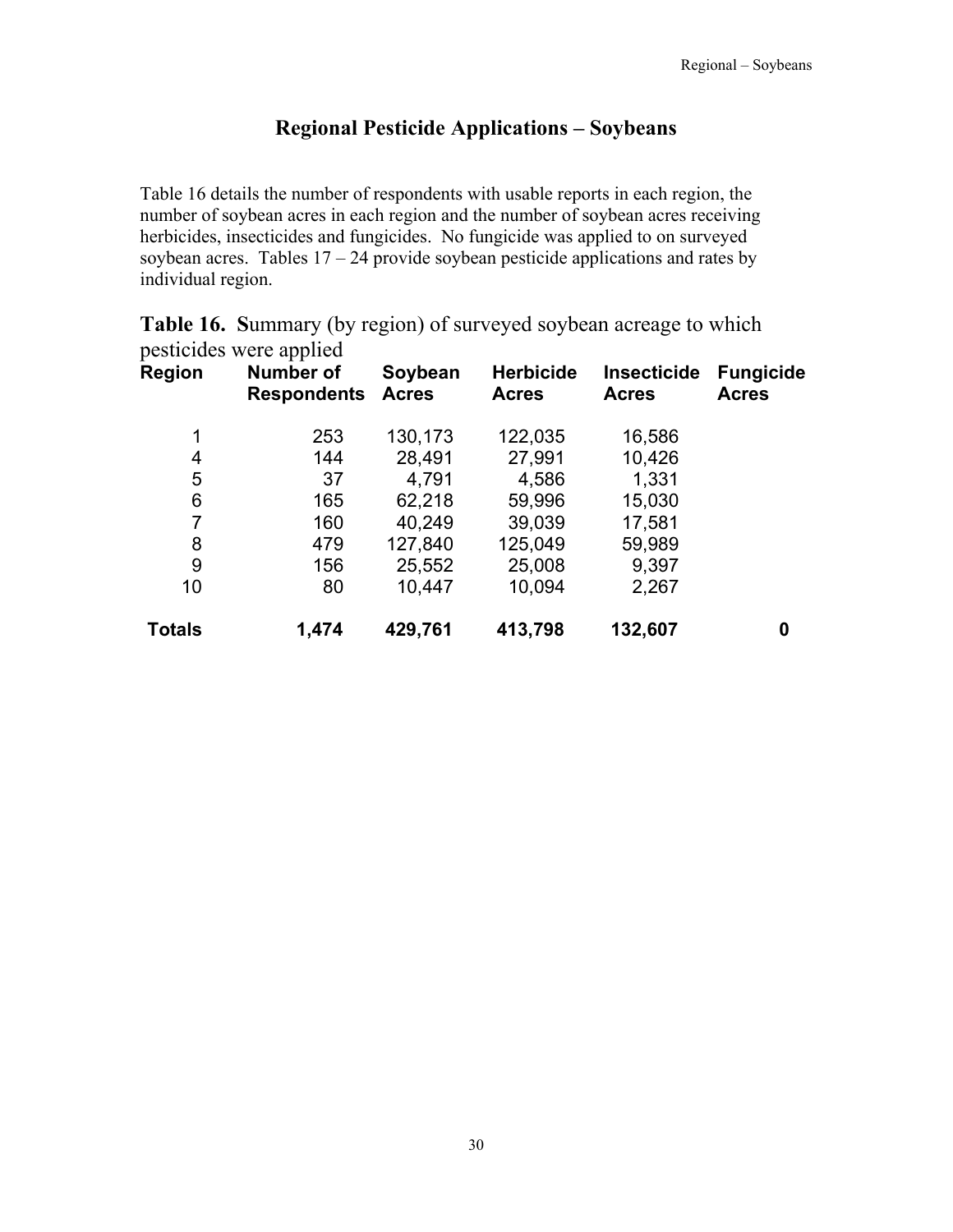| <b>Agricultural</b><br><b>Chemical (A.I.)</b> | Surveyed Average<br><b>Area</b><br><b>Applied</b> | Appli- | Average<br><b>Rate Per</b><br>cations Application Crop Year | Average<br><b>Rate Per</b> | <b>Total Applied</b><br>Crop Year <sup>1</sup> |
|-----------------------------------------------|---------------------------------------------------|--------|-------------------------------------------------------------|----------------------------|------------------------------------------------|
|                                               |                                                   |        | Pounds per                                                  | Pounds                     |                                                |
|                                               | Percent Number                                    |        | Acre                                                        | per Acre                   | <b>Total Pounds</b>                            |
| <b>Herbicides</b>                             |                                                   |        | (A.I.)                                                      | (A.I.)                     | (A.I.)                                         |
| Bentazon                                      | $\overline{2}$                                    | 1.0    | 0.79                                                        | 0.79                       | 1,975                                          |
| Clethodim                                     | 1                                                 | 1.0    | 0.06                                                        | 0.06                       | 69                                             |
| Cloransulam-methyl                            | 5                                                 | 1.1    | 0.02                                                        | 0.02                       | 174                                            |
| Fomesafen                                     | 3                                                 | 1.0    | 0.18                                                        | 0.18                       | 662                                            |
| Glyphosate                                    | 64                                                | 1.4    | 0.52                                                        | 0.71                       | 82,350                                         |
| Glyphosate diam salt                          | 3                                                 | 1.7    | 0.28                                                        | 0.50                       | 3,258                                          |
| <b>Imazamox</b>                               | 22                                                | 1.0    | 0.03                                                        | 0.03                       | 801                                            |
| Imazethapyr                                   | 5                                                 | 1.0    | 0.06                                                        | 0.06                       | 392                                            |
| Lactofen                                      | $\overline{2}$                                    | 1.0    | 0.09                                                        | 0.09                       | 285                                            |
| Pendimethalin                                 | 9                                                 | 1.0    | 1.11                                                        | 1.11                       | 13,410                                         |
| Sethoxydim                                    | $\overline{2}$                                    | 1.0    | 0.24                                                        | 0.24                       | 713                                            |
| Thifensulfuron                                | 1                                                 | 1.0    | 0.00                                                        | 0.00                       | 4                                              |
| Trifluralin                                   | 6                                                 | 1.0    | 0.86                                                        | 0.86                       | 6,600                                          |
| <b>Insecticides</b>                           |                                                   |        |                                                             |                            |                                                |
| Chlorpyrifos                                  | 1                                                 | 1.0    | 0.37                                                        | 0.37                       | 516                                            |
| Esfenvalerate                                 | 5                                                 | 1.0    | 0.03                                                        | 0.03                       | 233                                            |
| Lambda-cyhalothrin                            | 5                                                 | 1.0    | 0.02                                                        | 0.02                       | 160                                            |

**Table 17.** Pesticide applications and rates for soybean – Region 1

 **<sup>1</sup>** Data in this column is calculated from "raw" data and represents the total pounds of active ingredient applied to the indicated crop(s) in 2003 by survey participants in this region. Data in this table and the selection of survey participants was not statistically "weighted" in any fashion. Thus, inappropriate extrapolation of the data may over- or under-estimate the total pounds of A.I. used at the state, regional or sub-regional levels.

**Herbicides applied but not published included the following**: Acifluorfen, Alachlor, Flumetsulam, Flumioxazin, Quizalofop-P-ethyl, S-Metolachlor and Sulfentrazone.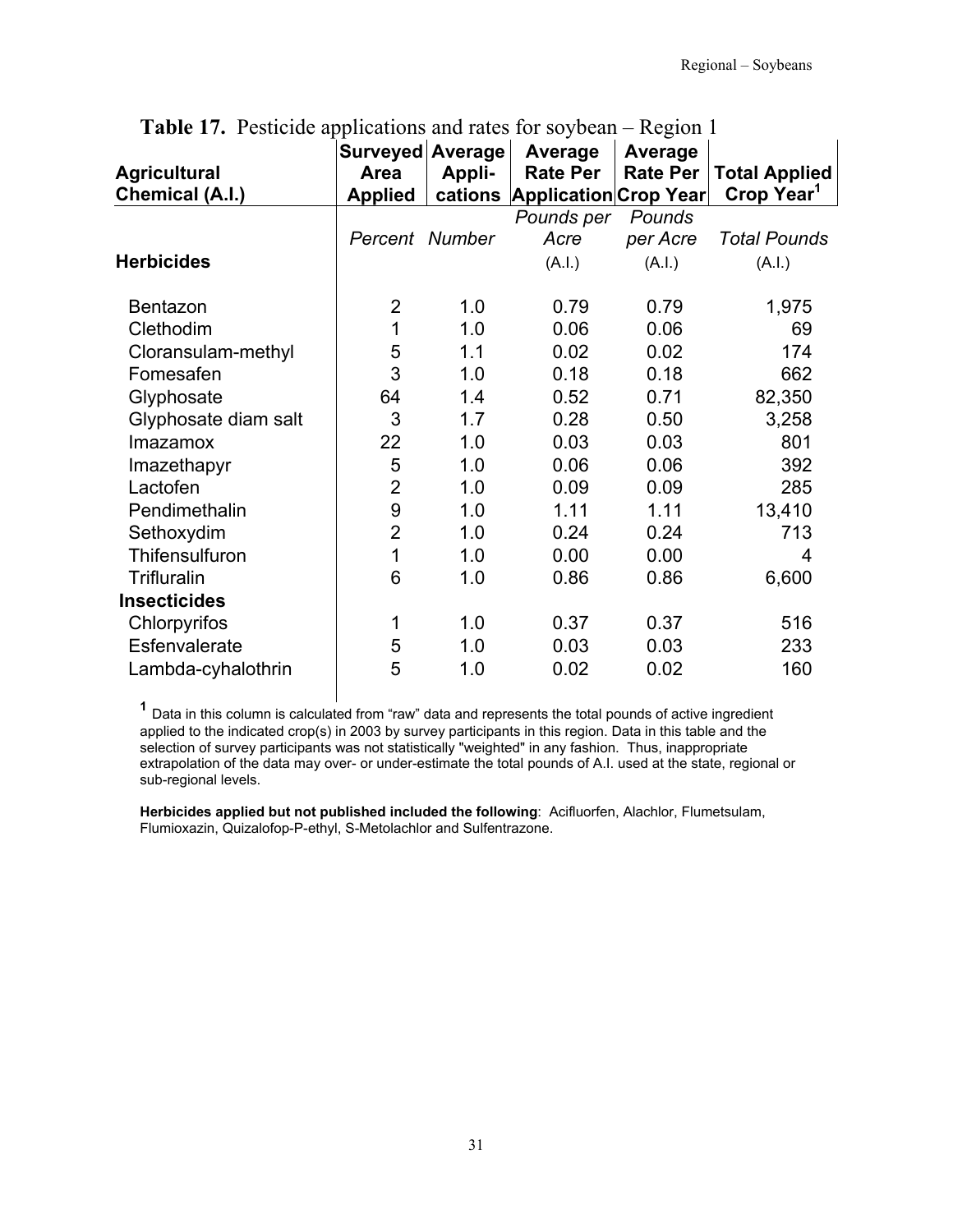| <b>Agricultural</b><br>Chemical (A.I.) | Surveyed Average<br>Area<br><b>Applied</b> | Appli- | Average<br><b>Rate Per</b><br>cations Application Crop Year | Average<br><b>Rate Per</b> | <b>Total Applied</b><br>Crop Year <sup>1</sup> |
|----------------------------------------|--------------------------------------------|--------|-------------------------------------------------------------|----------------------------|------------------------------------------------|
|                                        |                                            |        | Pounds per                                                  | Pounds                     |                                                |
|                                        | Percent Number                             |        | Acre                                                        | per Acre                   | <b>Total Pounds</b>                            |
| <b>Herbicides</b>                      |                                            |        | (A.I.)                                                      | (A.I.)                     | (A.I.)                                         |
| Clethodim                              | 3                                          | 1.1    | 0.12                                                        | 0.13                       | 104                                            |
| Cloransulam-methyl                     | $\overline{2}$                             | 1.0    | 0.02                                                        | 0.02                       | 9                                              |
| Fomesafen                              | 5                                          | 1.0    | 0.23                                                        | 0.23                       | 322                                            |
| Glyphosate                             | 94                                         | 1.3    | 0.58                                                        | 0.74                       | 25,574                                         |
| Glyphosate diam salt                   | 5                                          | 1.9    | 0.29                                                        | 0.56                       | 1,605                                          |
| Imazethapyr                            | 13                                         | 1.0    | 0.06                                                        | 0.06                       | 209                                            |
| <b>Insecticides</b>                    |                                            |        |                                                             |                            |                                                |
| Chlorpyrifos                           | 11                                         | 1.0    | 0.51                                                        | 0.51                       | 1,620                                          |
| Esfenvalerate                          | 8                                          | 1.0    | 0.03                                                        | 0.03                       | 82                                             |
| Lambda-cyhalothrin                     | 16                                         | 1.0    | 0.02                                                        | 0.02                       | 102                                            |

**Table 18.** Pesticide applications and rates for soybean – Region 4

**<sup>1</sup>** Data in this column is calculated from "raw" data and represents the total pounds of active ingredient applied to the indicated crop(s) in 2003 by survey participants in this region. Data in this table and the selection of survey participants was not statistically "weighted" in any fashion. Thus, inappropriate extrapolation of the data may over- or under-estimate the total pounds of A.I. used at the state, regional or sub-regional levels.

**Herbicides applied but not published included the following**: Acifluorfen, Alachlor, Bentazon, Imazamox, Pendimethalin, Quizalofop-P-ethyl, Thifensulfuron and Trifluralin. **Insecticides applied but not published included the following:** Zeta-cypermethrin.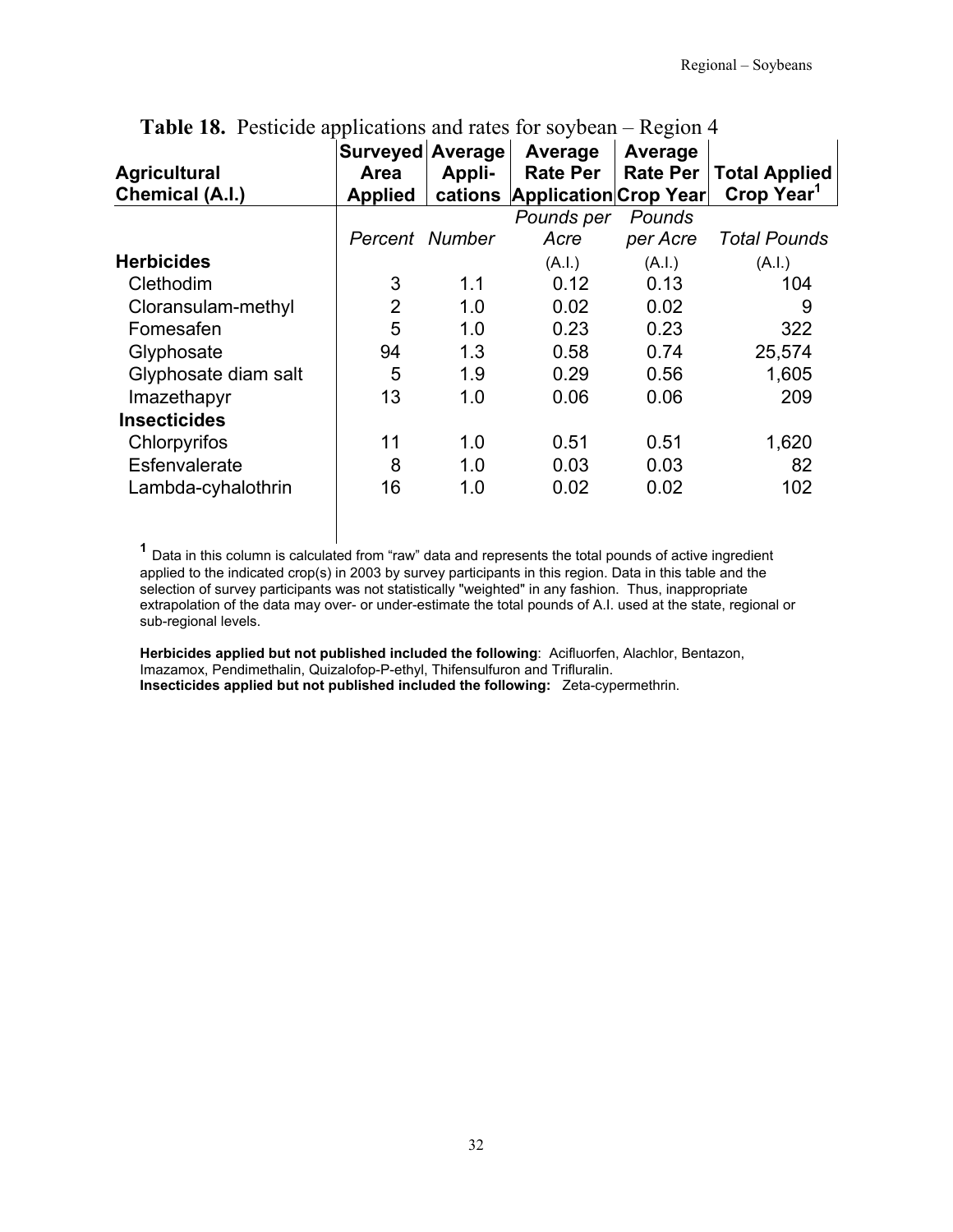| <b>Agricultural</b><br>Chemical (A.I.) | Surveyed Average<br>Area<br><b>Applied</b> | Appli- | Average<br><b>Rate Per</b><br>cations Application Crop Year | Average            | Rate Per   Total Applied<br><b>Crop Year</b> |
|----------------------------------------|--------------------------------------------|--------|-------------------------------------------------------------|--------------------|----------------------------------------------|
|                                        | Percent Number                             |        | Pounds per<br>Acre                                          | Pounds<br>per Acre | Total Pounds                                 |
| <b>Herbicides</b><br>Glyphosate        | 90                                         | 1.0    | (A.I.)<br>0.90                                              | (A.I.)<br>0.90     | (A.I.)<br>3,900                              |

### **Table 19.** Pesticide applications and rates for soybean – Region 5

**<sup>1</sup>** Data in this column is calculated from "raw" data and represents the total pounds of active ingredient applied to the indicated crop(s) in 2003 by survey participants in this region. Data in this table and the selection of survey participants was not statistically "weighted" in any fashion. Thus, inappropriate extrapolation of the data may over- or under-estimate the total pounds of A.I. used at the state, regional or sub-regional levels.

**Herbicides applied but not published included the following**: Chlorimuron-ethyl, Cloransulam-methyl, Fenoxaprop, Fluazifop-P-butyl, Imazethapyr, Sulfentrazone and Thifensulfuron. **Insecticides applied but not published included the following:** Chlorpyrifos and Esfenvalerate.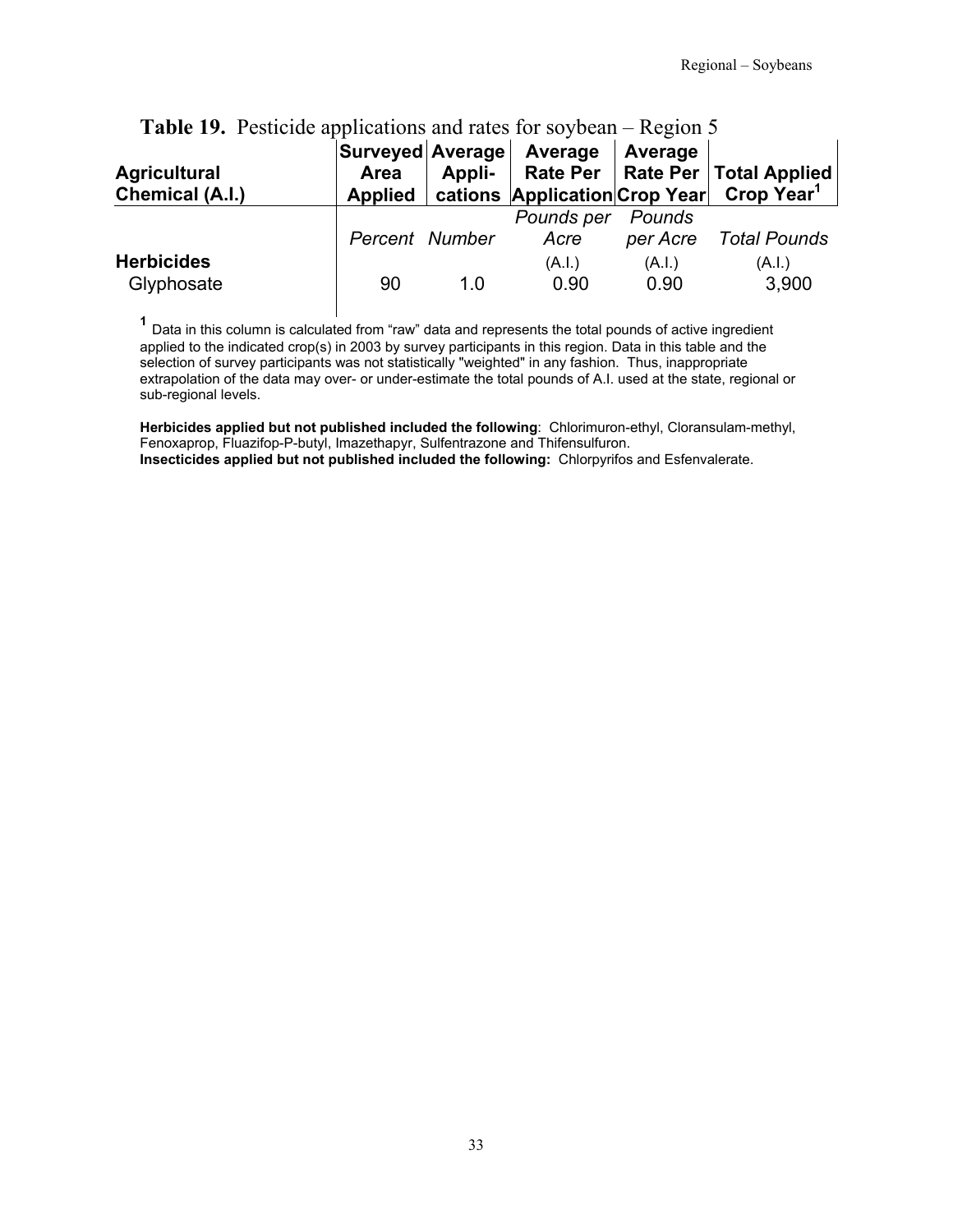| Area<br><b>Applied</b> | Appli-<br>cations | Average<br><b>Rate Per</b> | Average<br><b>Rate Per</b> | <b>Total Applied</b><br>Crop Year <sup>1</sup> |
|------------------------|-------------------|----------------------------|----------------------------|------------------------------------------------|
|                        |                   | Pounds per                 | Pounds                     |                                                |
|                        |                   |                            |                            | <b>Total Pounds</b>                            |
|                        |                   | (A.1.)                     | (A.I.)                     | (A.I.)                                         |
| 2                      | 1.0               | 0.22                       | 0.22                       | 262                                            |
| 86                     | 1.4               | 0.56                       | 0.78                       | 58,976                                         |
| 8                      | 1.5               | 0.49                       | 0.74                       | 6,127                                          |
| $\overline{2}$         | 1.0               | 0.03                       | 0.03                       | 37                                             |
| 4                      | 1.0               | 0.06                       | 0.06                       | 154                                            |
| 4                      | 1.0               | 0.89                       | 0.89                       | 2,481                                          |
| 10                     | 1.0               | 0.54                       | 0.54                       | 3,274                                          |
| 5                      | 1.0               | 0.03                       | 0.03                       | 101                                            |
| 6                      | 1.0               | 0.03                       | 0.03                       | 97                                             |
|                        |                   | Percent Number             | Surveyed Average<br>Acre   | Application Crop Year<br>per Acre              |

**Table 20.** Pesticide applications and rates for soybean – Region 6

**<sup>1</sup>** Data in this column is calculated from "raw" data and represents the total pounds of active ingredient applied to the indicated crop(s) in 2003 by survey participants in this region. Data in this table and the selection of survey participants was not statistically "weighted" in any fashion. Thus, inappropriate extrapolation of the data may over- or under-estimate the total pounds of A.I. used at the state, regional or sub-regional levels.

**Herbicides applied but not published included the following**: Acifluorfen, Bentazon, Clethodim, Cloransulam-methyl, Quizalofop-P-ethyl, Sethoxydim, Sulfentrazone and Trifluralin. **Insecticides applied but not published included the following:** Zeta-cypermethrin.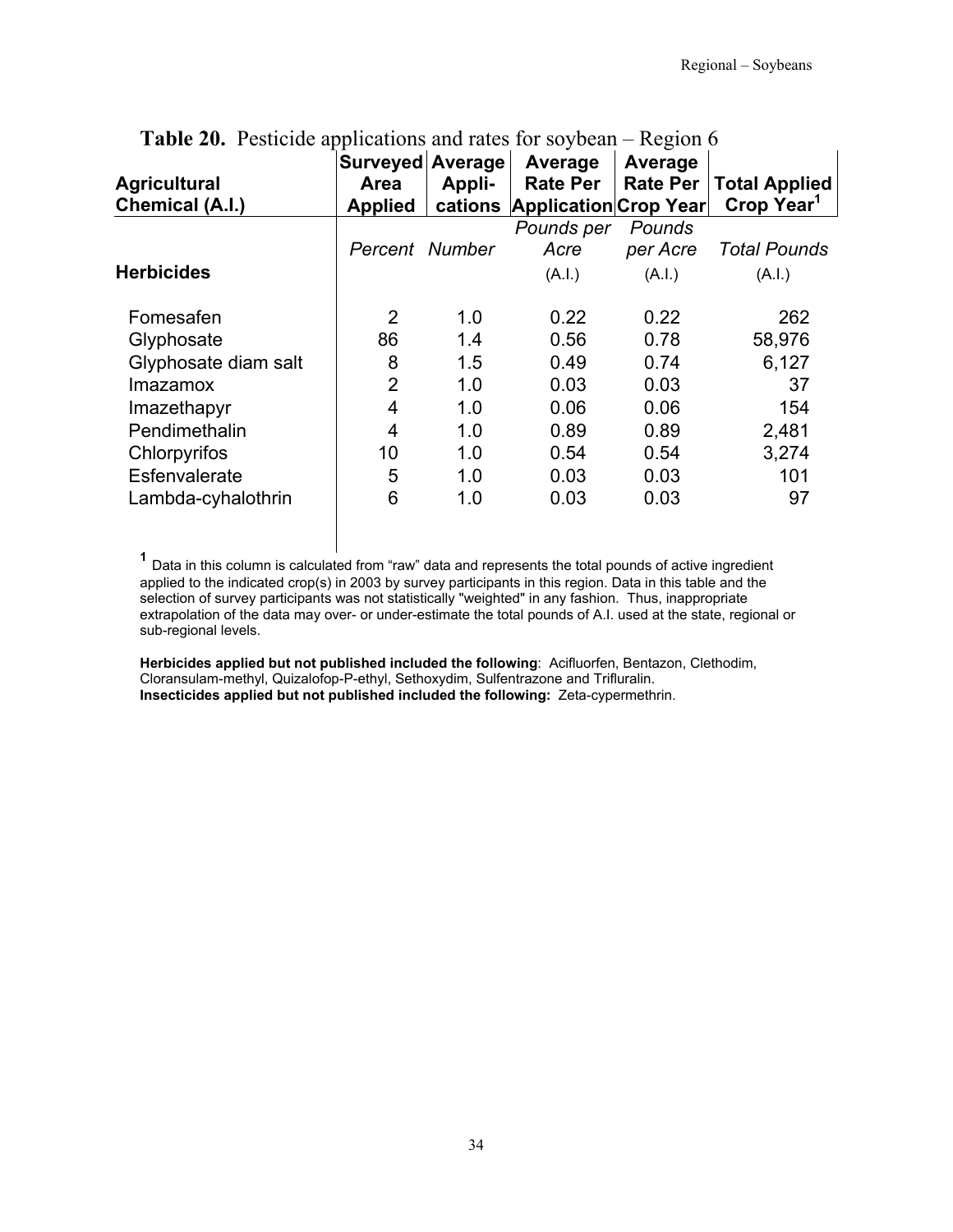| For Soybeans, Region 7                 |                                                   |                   |                                                            |                            |                                                |  |  |
|----------------------------------------|---------------------------------------------------|-------------------|------------------------------------------------------------|----------------------------|------------------------------------------------|--|--|
| <b>Agricultural</b><br>Chemical (A.I.) | Surveyed Average<br><b>Area</b><br><b>Applied</b> | Appli-<br>cations | Average<br><b>Rate Per</b><br><b>Application Crop Year</b> | Average<br><b>Rate Per</b> | <b>Total Applied</b><br>Crop Year <sup>1</sup> |  |  |
|                                        |                                                   |                   | Pounds per                                                 | Pounds                     |                                                |  |  |
|                                        | Percent Number                                    |                   | Acre                                                       | per Acre                   | <b>Total Pounds</b>                            |  |  |
| <b>Herbicides</b>                      |                                                   |                   | (A.I.)                                                     | (A.I.)                     | (A.I.)                                         |  |  |
| Clethodim                              | $\overline{2}$                                    | 1.0               | 0.09                                                       | 0.09                       | 64                                             |  |  |
| Fomesafen                              | 4                                                 | 1.0               | 0.22                                                       | 0.22                       | 340                                            |  |  |
| Glyphosate                             | 80                                                | 1.4               | 0.54                                                       | 0.74                       | 32,224                                         |  |  |
| Glyphosate diam salt                   | 15                                                | 1.1               | 0.54                                                       | 0.57                       | 3,539                                          |  |  |
| Imazethapyr                            | 4                                                 | 1.0               | 0.05                                                       | 0.05                       | 85                                             |  |  |
| Pendimethalin                          | 5                                                 | 1.0               | 1.02                                                       | 1.02                       | 2,047                                          |  |  |
| Trifluralin                            | 6                                                 | 1.0               | 0.82                                                       | 0.82                       | 2,039                                          |  |  |
| <b>Insecticides</b>                    |                                                   |                   |                                                            |                            |                                                |  |  |
| Chlorpyrifos                           | 12                                                | 1.0               | 0.53                                                       | 0.53                       | 2,507                                          |  |  |
| Lambda-cyhalothrin                     | 16                                                | 1.0               | 0.02                                                       | 0.02                       | 140                                            |  |  |
| Zeta-cypermethrin                      | 4                                                 | 1.0               | 0.08                                                       | 0.08                       | 137                                            |  |  |

# **Table 21.** Pesticide applications and rates for soybean – Region 7  **Pesticide Applications And Rates By Active Ingredient**

**<sup>1</sup>** Data in this column is calculated from "raw" data and represents the total pounds of active ingredient applied to the indicated crop(s) in 2003 by survey participants in this region. Data in this table and the selection of survey participants was not statistically "weighted" in any fashion. Thus, inappropriate extrapolation of the data may over- or under-estimate the total pounds of A.I. used at the state, regional or sub-regional levels.

**Herbicides applied but not published included the following**: Acifluorfen, Cloransulam-methyl, Fenoxaprop, Fluazifop-P-butyl, Imazamox, Metribuzin, S-Metolachlor, Sethoxydim and Thifensulfuron. **Insecticides applied but not published included the following:** Esfenvalerate and Permethrin.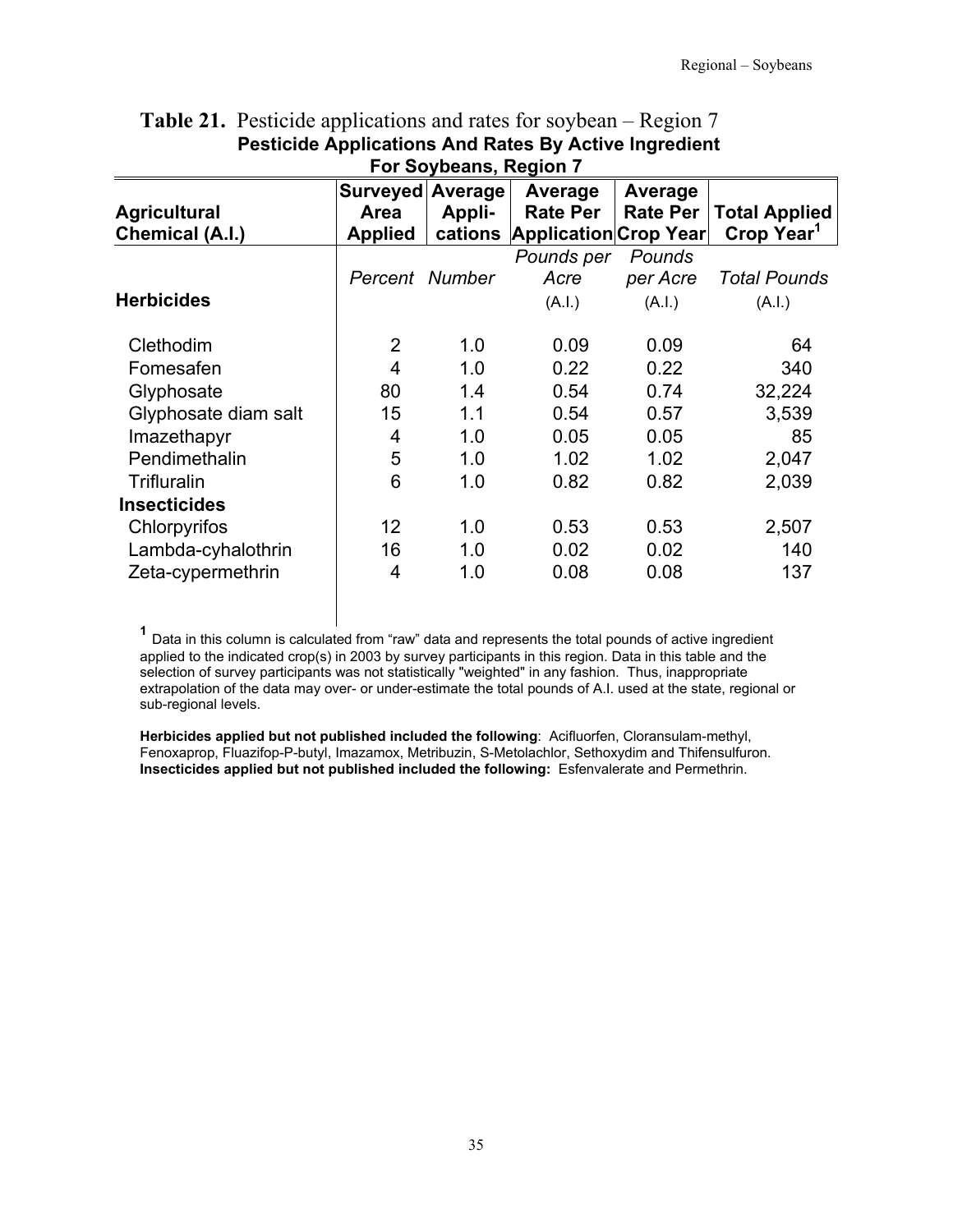| <b>Agricultural</b><br>Chemical (A.I.) | Surveyed Average<br><b>Area</b><br><b>Applied</b> | Appli-<br>cations | Average<br><b>Rate Per</b><br>Application Crop Year | <b>Average</b><br><b>Rate Per</b> | <b>Total Applied</b><br>Crop Year <sup>1</sup> |
|----------------------------------------|---------------------------------------------------|-------------------|-----------------------------------------------------|-----------------------------------|------------------------------------------------|
|                                        |                                                   |                   | Pounds per                                          | Pounds                            |                                                |
|                                        | Percent Number                                    |                   | Acre                                                | per Acre                          | <b>Total Pounds</b>                            |
| <b>Herbicides</b>                      |                                                   |                   | (A.I.)                                              | (A.l.)                            | (A.I.)                                         |
| Clethodim                              | 3                                                 | 1.0               | 0.08                                                | 0.09                              | 338                                            |
| Cloransulam-methyl                     | 3                                                 | 1.0               | 0.03                                                | 0.03                              | 138                                            |
| Fenoxaprop                             | $\overline{2}$                                    | 1.0               | 0.10                                                | 0.10                              | 197                                            |
| Fluazifop-P-butyl                      | $\overline{2}$                                    | 1.0               | 0.04                                                | 0.04                              | 93                                             |
| Flumioxazin                            | 1                                                 | 1.1               | 0.07                                                | 0.08                              | 79                                             |
| Fomesafen                              | 8                                                 | 1.0               | 0.16                                                | 0.16                              | 1,714                                          |
| Glyphosate                             | 80                                                | 1.5               | 0.49                                                | 0.76                              | 117,087                                        |
| Glyphosate diam salt                   | 9                                                 | 1.1               | 0.57                                                | 0.63                              | 7,594                                          |
| Imazamox                               | 1                                                 | 1.0               | 0.03                                                | 0.03                              | 22                                             |
| Imazethapyr                            | 6                                                 | 1.0               | 0.05                                                | 0.05                              | 343                                            |
| Lactofen                               | 1                                                 | 1.2               | 0.08                                                | 0.10                              | 84                                             |
| Metribuzin                             | 1                                                 | 1.0               | 0.27                                                | 0.27                              | 355                                            |
| Pendimethalin                          | 6                                                 | 1.0               | 0.84                                                | 0.84                              | 6,028                                          |
| S-Metolachlor                          | 0                                                 | 1.0               | 1.10                                                | 1.10                              | 619                                            |
| Sulfentrazone                          | 1                                                 | 1.0               | 0.19                                                | 0.19                              | 236                                            |
| Thifensulfuron                         | 1                                                 | 1.0               | 0.00                                                | 0.00                              | 4                                              |
| Trifluralin                            | 6                                                 | 1.0               | 0.72                                                | 0.72                              | 5,294                                          |
| <b>Insecticides</b>                    |                                                   |                   |                                                     |                                   |                                                |
| Chlorpyrifos                           | 14                                                | 1.0               | 0.54                                                | 0.54                              | 9,673                                          |
| Esfenvalerate                          | $\overline{7}$                                    | 1.0               | 0.03                                                | 0.03                              | 301                                            |
| Lambda-cyhalothrin                     | 19                                                | 1.0               | 0.02                                                | 0.02                              | 546                                            |

**Table 22.** Pesticide applications and rates for soybean – Region 8

**<sup>1</sup>** Data in this column is calculated from "raw" data and represents the total pounds of active ingredient applied to the indicated crop(s) in 2003 by survey participants in this region. Data in this table and the selection of survey participants was not statistically "weighted" in any fashion. Thus, inappropriate extrapolation of the data may over- or under-estimate the total pounds of A.I. used at the state, regional or sub-regional levels.

**Herbicides applied but not published included the following**: Acifluorfen, Alachlor, Bentazon, Chlorimuron-ethyl, Flumetsulam, Quizalofop-P-ethyl and Sethoxydim. **Insecticides applied but not published included the following:** Permethrin.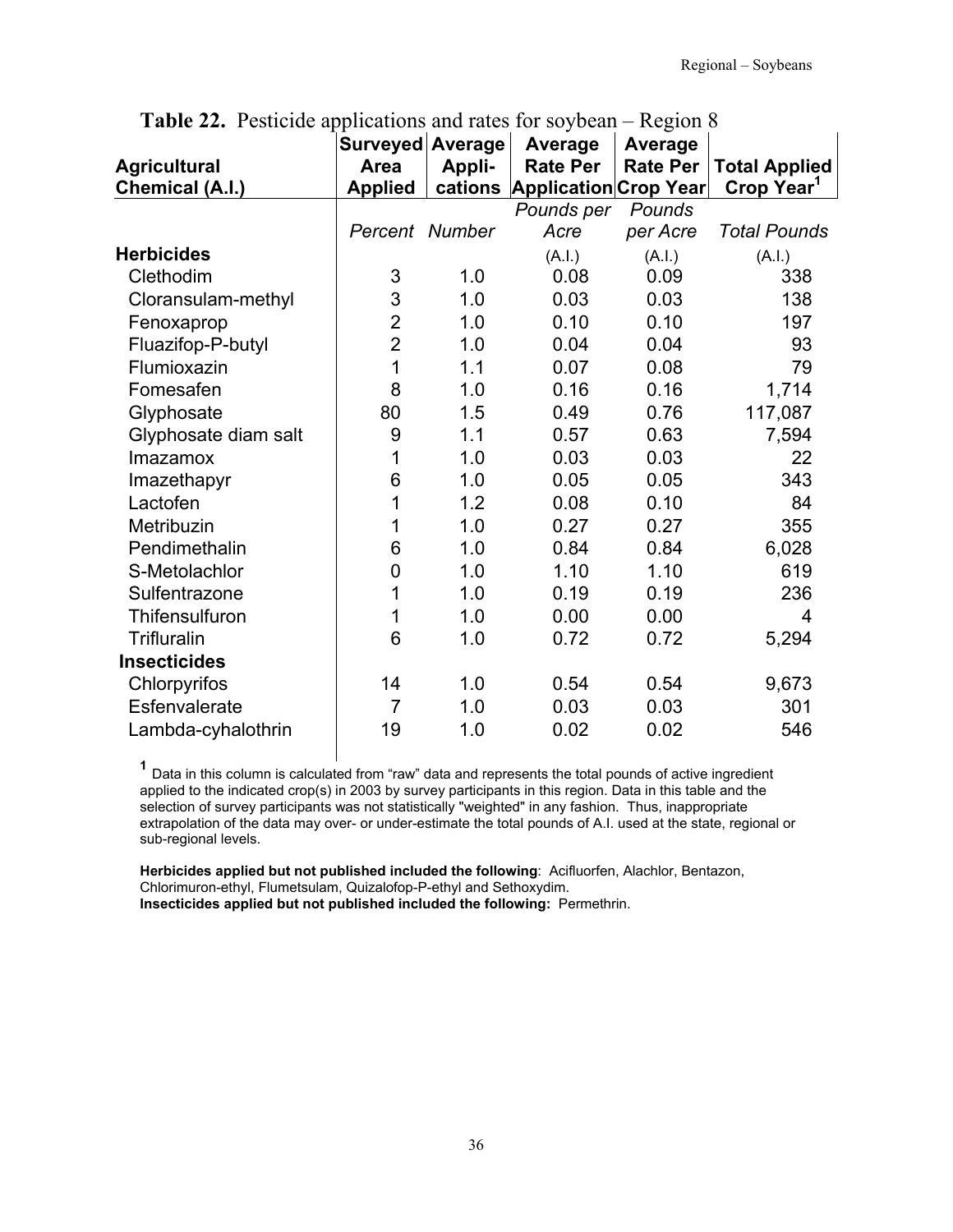| <b>Agricultural</b><br>Chemical (A.I.) | Surveyed Average<br>Area<br><b>Applied</b> | Appli-<br>cations | Average<br><b>Rate Per</b><br><b>Application Crop Year</b> | Average<br><b>Rate Per</b> | <b>Total Applied</b><br>Crop Year <sup>1</sup> |
|----------------------------------------|--------------------------------------------|-------------------|------------------------------------------------------------|----------------------------|------------------------------------------------|
|                                        |                                            |                   | Pounds per                                                 | Pounds                     |                                                |
|                                        | Percent Number                             |                   | Acre                                                       | per Acre                   | <b>Total Pounds</b>                            |
| <b>Herbicides</b>                      |                                            |                   | (A.I.)                                                     | (A.I.)                     | (A.I.)                                         |
| Clethodim                              | 2                                          | 1.0               | 0.08                                                       | 0.08                       | 46                                             |
| Cloransulam-methyl                     | 3                                          | 1.0               | 0.03                                                       | 0.03                       | 29                                             |
| Glyphosate                             | 96                                         | 1.4               | 0.60                                                       | 0.83                       | 25,369                                         |
| Imazethapyr                            | 8                                          | 1.0               | 0.06                                                       | 0.06                       | 125                                            |
| Sulfentrazone                          | 3                                          | 1.0               | 0.30                                                       | 0.30                       | 211                                            |
| <b>Insecticides</b>                    |                                            |                   |                                                            |                            |                                                |
| Chlorpyrifos                           | 8                                          | 1.0               | 0.52                                                       | 0.52                       | 1,011                                          |
| Esfenvalerate                          | 3                                          | 1.0               | 0.02                                                       | 0.02                       | 15                                             |
| Lambda-cyhalothrin                     | 17                                         | 1.0               | 0.02                                                       | 0.02                       | 97                                             |

## **Table 23.** Pesticide applications and rates for soybean – Region 9

**<sup>1</sup>** Data in this column is calculated from "raw" data and represents the total pounds of active ingredient applied to the indicated crop(s) in 2003 by survey participants in this region. Data in this table and the selection of survey participants was not statistically "weighted" in any fashion. Thus, inappropriate extrapolation of the data may over- or under-estimate the total pounds of A.I. used at the state, regional or sub-regional levels.

**Herbicides applied but not published included the following**: Chlorimuron-ethyl, Fenoxaprop, Fluazifop-P-butyl, Fomesafen, Glyphosate diam salt, Imazamox, Lactofen, Metribuzin, Pendimethalin, S-Metolachlor, Thifensulfuron and Trifluralin.

**Insecticides applied but not published included the following:** 

Lambda-cyhalothrin, Permethrin and Zeta-cypermethrin.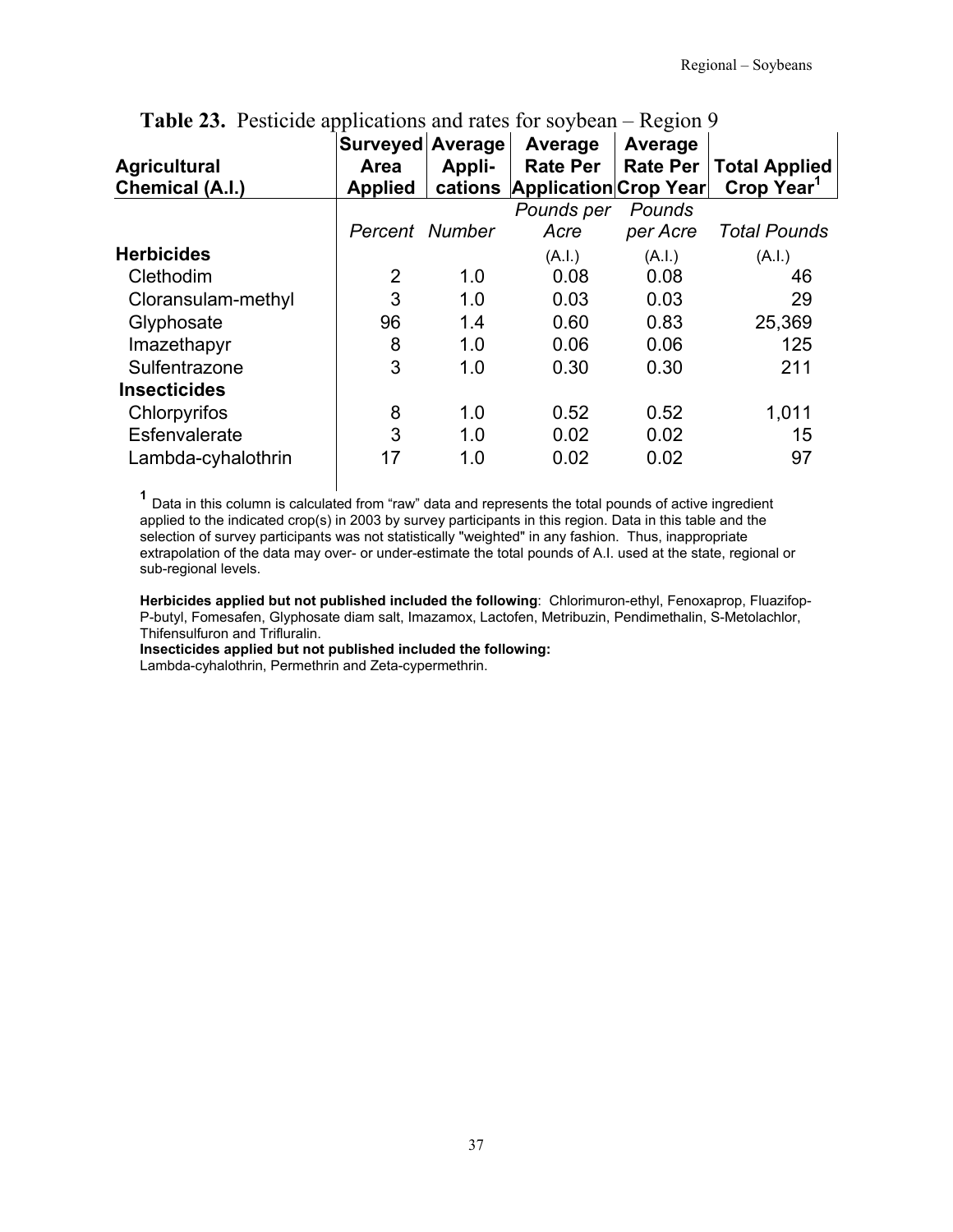| <b>Agricultural</b><br><b>Chemical (A.I.)</b> | Surveyed Average<br>Area<br><b>Applied</b> | Appli-<br>cations | Average<br><b>Rate Per</b><br><b>Application Crop Year</b> | Average<br>Rate Per | Total Applied<br>Crop Year <sup>1</sup> |
|-----------------------------------------------|--------------------------------------------|-------------------|------------------------------------------------------------|---------------------|-----------------------------------------|
|                                               |                                            |                   | Pounds per                                                 | Pounds              |                                         |
|                                               | Percent Number                             |                   | Acre                                                       | per Acre            | <b>Total Pounds</b>                     |
| <b>Herbicides</b>                             |                                            |                   | (A.I.)                                                     | (A.I.)              | (A.I.)                                  |
| Glyphosate                                    | 99                                         | 1.2               | 0.70                                                       | 0.80                | 8,780                                   |
| Imazethapyr                                   | 3                                          | 1.0               | 0.05                                                       | 0.05                | 18                                      |
| <b>Insecticides</b>                           |                                            |                   |                                                            |                     |                                         |
| Chlorpyrifos                                  | 9                                          | 1.0               | 0.50                                                       | 0.50                | 439                                     |
| Lambda-cyhalothrin                            | 15                                         | 1.0               | 0.02                                                       | 0.02                | 31                                      |

# **Table 24.** Pesticide applications and rates for soybean – Region 10

**<sup>1</sup>** Data in this column is calculated from "raw" data and represents the total pounds of active ingredient applied to the indicated crop(s) in 2003 by survey participants in this region. Data in this table and the selection of survey participants was not statistically "weighted" in any fashion. Thus, inappropriate extrapolation of the data may over- or under-estimate the total pounds of A.I. used at the state, regional or sub-regional levels.

**Herbicides applied but not published included the following**: Alachlor, Bentazon, Clethodim, Fenoxaprop, Fluazifop-P-butyl, Fomesafen, Glyphosate diam salt, Quizalofop-P-ethyl, Sulfentrazone, Thifensulfuron and Trifluralin.

**Insecticides applied but not published included the following:** Esfenvalerate.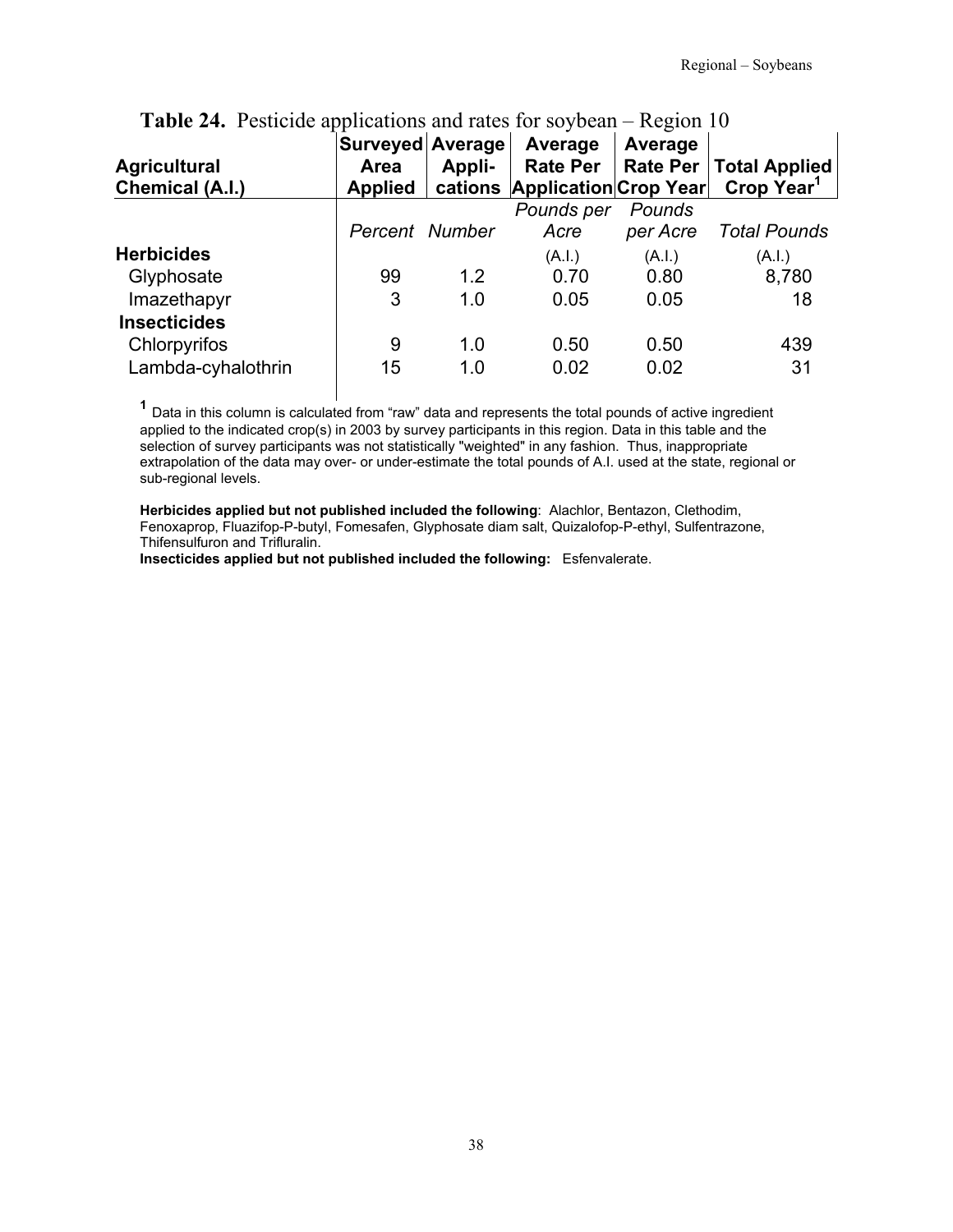# **Statewide Pesticide Applications – Wheat**

Many pesticide active ingredients can be used in the production of wheat. Wheat producers responding to the survey associated with this report may have used one or more of the active ingredients listed in Table 25; however, data is only published for pesticides applied by 5 or more respondents. This is consistent with standard reporting protocol used by NASS in other agricultural chemical use reports.

To obtain a list of products (brand names) registered in Minnesota and containing the active ingredients listed below, visit http://state.ceris.purdue.edu/doc/mn/statemn.html, enter the database, submit "active ingredient" as the search option, enter the name of the active ingredient, click "submit," check the appropriate boxes, and "submit" to obtain a list of all registered products containing the active ingredient.

| <b>Active Ingredient</b>                                                                                                                                                             | <b>Published</b>                                          | <b>Active Ingredient</b>                                                                                                                                     | <b>Published</b>                                  |
|--------------------------------------------------------------------------------------------------------------------------------------------------------------------------------------|-----------------------------------------------------------|--------------------------------------------------------------------------------------------------------------------------------------------------------------|---------------------------------------------------|
| <b>Herbicides</b><br>$2,4-D$<br>Bromoxynil<br>Bromoxynil octanoate<br>Clodinafop-propargil<br>Clopyralid<br>Dicamba<br>Fenoxaprop<br>Flucarbazone-sodium<br>Fluroxypyr<br>Glyphosate | P<br>P<br>P<br>P<br>P<br>P<br>P<br>P<br>P<br>P<br>$\star$ | <b>Insecticides</b><br>Carbofuran<br>Chlorpyrifos<br>Disulfoton<br>Methyl parathion<br><b>Fungicides</b><br>Propiconazole<br>Tebuconazole<br>Trifloxystrobin | $\star$<br>$\star$<br>$\star$<br>Ρ<br>P<br>P<br>P |
| Glyphosate diam salt<br>Imazamethabenz<br><b>MCPA</b><br>Metsulfuron-methyl<br>Thifensulfuron<br>Tribenuron-methyl<br><b>Trifluralin</b>                                             | $\star$<br>P<br>$\star$<br>P<br>P<br>$\star$              |                                                                                                                                                              |                                                   |

#### **Table 25.** Publication status for wheat pesticide active ingredients A  $*$  denotes data is not publishable due to use by  $\leq$  5 respondents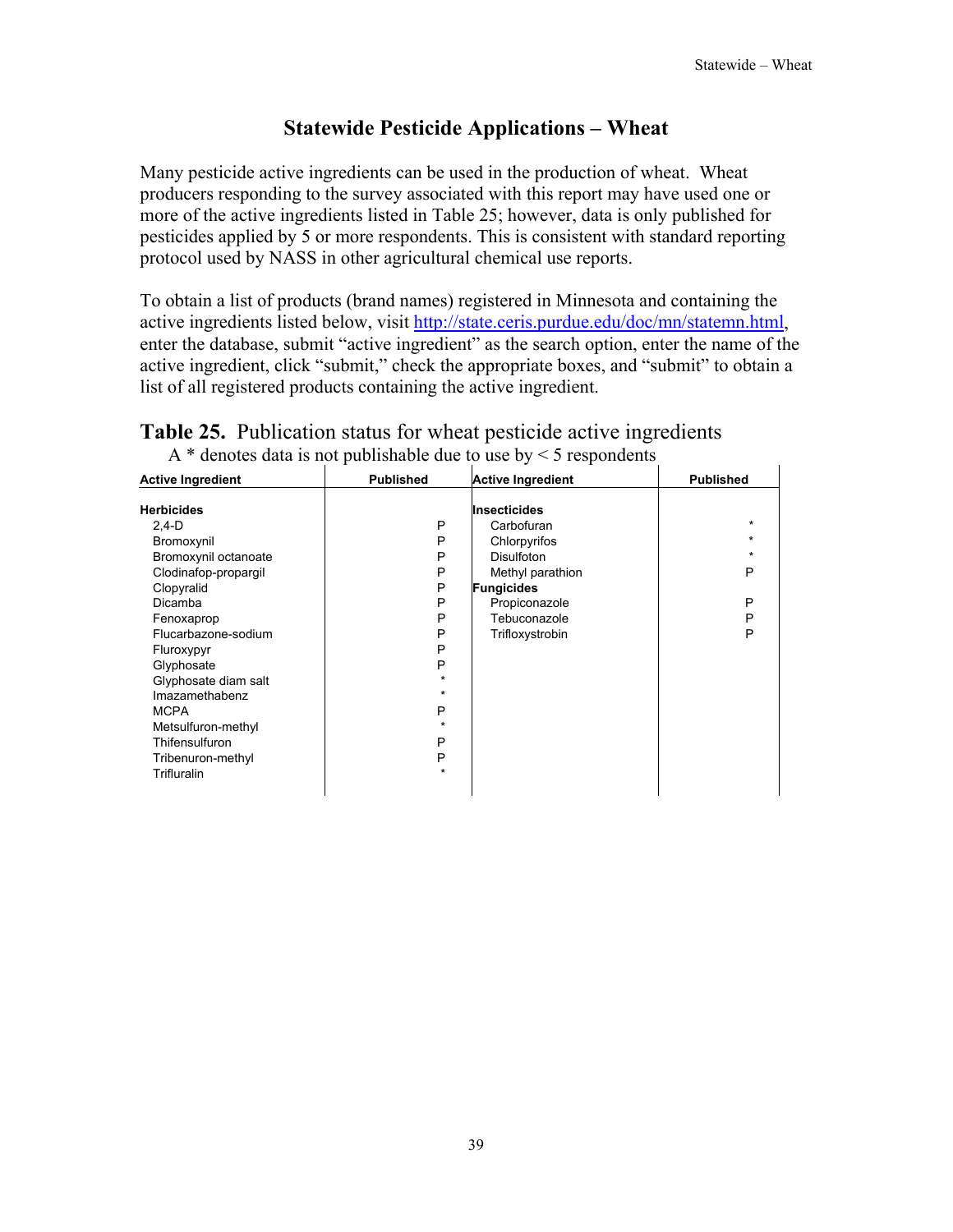A statewide summary of wheat pesticide applications is provided in Table 26. Eight percent (8%) of all Minnesota wheat acres were surveyed for the 2003 season. Herbicides were applied to 94% of all surveyed wheat acres. Insecticides were applied to 11% of all acres and 43% of surveyed acres received fungicides. Pesticides used on more than 10% of wheat acres were 2,4-D, bromoxynil octanoate, fenoxaprop, MCPA, thifensulfuron, methyl parathion, propiconazole, and tebuconazole.

| <b>Agricultural</b><br><b>Chemical (A.I.)</b> | <b>Surveyed</b><br>Area<br><b>Applied</b> | <b>Average</b><br>Appli- | Average<br><b>Rate Per</b><br>cations Application Crop Year | Average<br><b>Rate Per</b> | <b>Total Applied</b><br>Crop Year <sup>1</sup> |
|-----------------------------------------------|-------------------------------------------|--------------------------|-------------------------------------------------------------|----------------------------|------------------------------------------------|
|                                               |                                           |                          | Pounds per                                                  | Pounds                     |                                                |
|                                               | Percent                                   | <b>Number</b>            | Acre                                                        | per Acre                   | <b>Total Pounds</b>                            |
| <b>Herbicides</b>                             |                                           |                          | (A.I.)                                                      | (A.I.)                     | (A.I.)                                         |
| $2,4-D$                                       | 14                                        | 1.0                      | 0.48                                                        | 0.48                       | 9,284                                          |
| Bromoxynil                                    | 6                                         | 1.0                      | 0.27                                                        | 0.27                       | 2,364                                          |
| Bromoxynil octanoate                          | 42                                        | 1.0                      | 0.27                                                        | 0.27                       | 15,862                                         |
| Clodinafop-propargil                          | 6                                         | 1.0                      | 0.05                                                        | 0.05                       | 412                                            |
| Clopyralid                                    | 8                                         | 1.0                      | 0.09                                                        | 0.09                       | 1,073                                          |
| Dicamba                                       | $\overline{7}$                            | 1.0                      | 0.07                                                        | 0.07                       | 732                                            |
| Fenoxaprop                                    | 36                                        | 1.0                      | 0.06                                                        | 0.06                       | 3,137                                          |
| Flucarbazone-sodium                           | 3                                         | 1.0                      | 0.02                                                        | 0.02                       | 92                                             |
| Fluroxypyr                                    | 5                                         | 1.0                      | 0.07                                                        | 0.07                       | 498                                            |
| Glyphosate                                    | $<$ 1                                     | 1.0                      | 0.54                                                        | 0.54                       | 283                                            |
| <b>MCPA</b>                                   | 67                                        | 1.0                      | 0.31                                                        | 0.31                       | 29,742                                         |
| Thifensulfuron                                | 10                                        | 1.0                      | 0.01                                                        | 0.01                       | 141                                            |
| Tribenuron-methyl                             | $\overline{2}$                            | 1.0                      | 0.01                                                        | 0.01                       | 22                                             |
| <b>Insecticides</b>                           |                                           |                          |                                                             |                            |                                                |
| Methyl parathion                              | 10                                        | 1.0                      | 0.38                                                        | 0.38                       | 5,155                                          |
| <b>Fungicides</b>                             |                                           |                          |                                                             |                            |                                                |
| Propiconazole                                 | 22                                        | 1.1                      | 0.08                                                        | 0.08                       | 2,666                                          |
| Tebuconazole                                  | 23                                        | 1.0                      | 0.11                                                        | 0.11                       | 3,687                                          |
| Trifloxystrobin                               | $\overline{2}$                            | 1.5                      | 0.06                                                        | 0.08                       | 194                                            |
|                                               |                                           |                          |                                                             |                            |                                                |

**Table 26.** Pesticide applications and rates by active ingredient (a.i.) for wheat statewide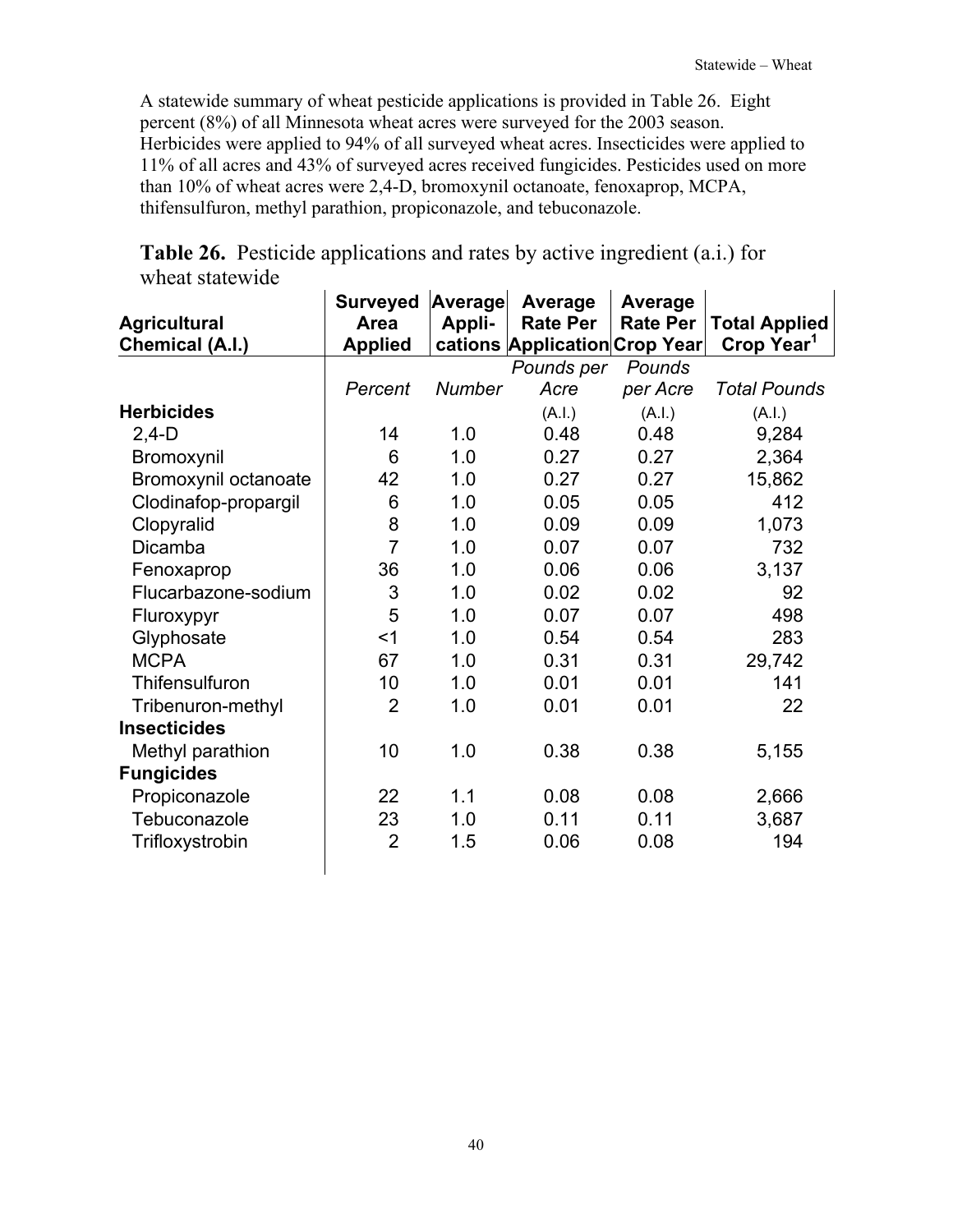## **Regional Pesticide Applications – Wheat**

Table 27 details the number of respondents with usable reports in each region, the number of wheat acres in each region and the number of wheat acres receiving herbicides, insecticides and fungicides. Tables  $28 - 35$  provide wheat pesticide applications and rates by individual region.

|               | pesticides were applied                |                       |                                  |                                    |                                  |
|---------------|----------------------------------------|-----------------------|----------------------------------|------------------------------------|----------------------------------|
| <b>Region</b> | <b>Number of</b><br><b>Respondents</b> | Wheat<br><b>Acres</b> | <b>Herbicide</b><br><b>Acres</b> | <b>Insecticide</b><br><b>Acres</b> | <b>Fungicide</b><br><b>Acres</b> |
| 1             | 231                                    | 127,639               | 121,910                          | 16,003                             | 59,997                           |
| 4             | 50                                     | 4,943                 | 4,508                            |                                    | 475                              |
| 5             | 5                                      | 115                   | 30                               |                                    |                                  |
| 6             | 56                                     | 6,185                 | 5,562                            | 440                                | 80                               |
| 7             | 21                                     | 1,131                 | 937                              |                                    | 20                               |
| 8             | 29                                     | 1,390                 | 937                              |                                    | 23                               |
| 9             | 3                                      | 97                    | 15                               |                                    |                                  |
| 10            | 14                                     | 711                   | 470                              |                                    |                                  |
| Totals        | 409                                    | 142,211               | 134,369                          | 16,443                             | 60,615                           |

**Table 27. S**ummary (by region) of surveyed wheat acreage to which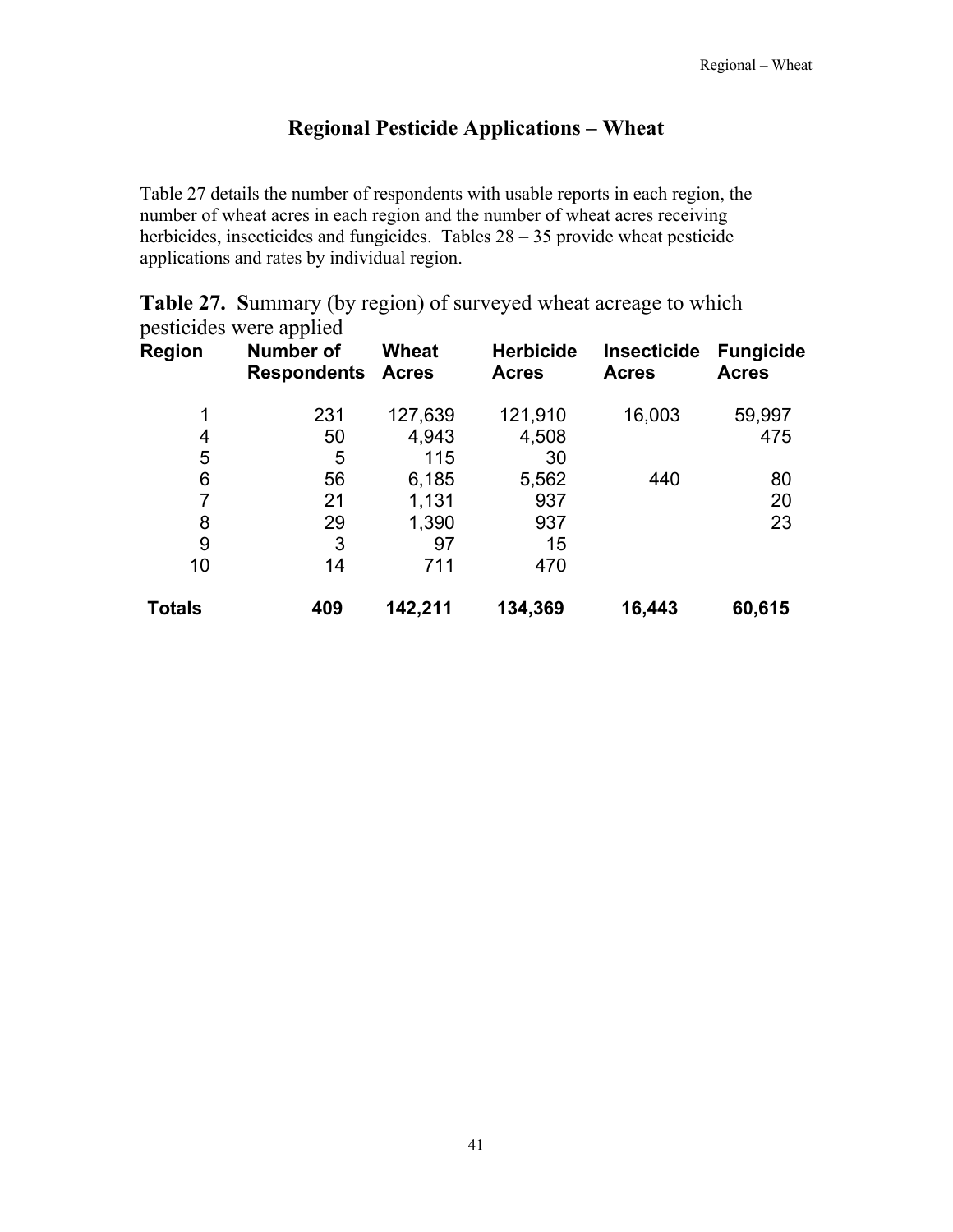| <b>Agricultural</b>  | <b>Surveyed</b><br>Area | Average<br>Appli- | Average<br><b>Rate Per</b>    | Average<br><b>Rate Per</b> | <b>Total Applied</b>   |
|----------------------|-------------------------|-------------------|-------------------------------|----------------------------|------------------------|
| Chemical (A.I.)      | <b>Applied</b>          |                   | cations Application Crop Year |                            | Crop Year <sup>1</sup> |
|                      |                         |                   | Pounds per                    | Pounds                     |                        |
|                      | Percent                 | <b>Number</b>     | Acre                          | per Acre                   | <b>Total Pounds</b>    |
| <b>Herbicides</b>    |                         |                   | (A.I.)                        | (A.I.)                     | (A.I.)                 |
| $2,4-D$              | 12 <sub>2</sub>         | 1.0               | 0.48                          | 0.48                       | 7,045                  |
| Bromoxynil           | 6                       | 1.0               | 0.27                          | 0.27                       | 2,130                  |
| Bromoxynil octanoate | 46                      | 1.0               | 0.27                          | 0.27                       | 15,221                 |
| Clodinafop-propargil | $\overline{7}$          | 1.0               | 0.05                          | 0.05                       | 408                    |
| Clopyralid           | 8                       | 1.0               | 0.09                          | 0.09                       | 878                    |
| <b>Dicamba</b>       | 8                       | 1.0               | 0.07                          | 0.07                       | 682                    |
| Fenoxaprop           | 39                      | 1.0               | 0.06                          | 0.06                       | 2,981                  |
| Flucarbazone-sodium  | 3                       | 1.0               | 0.02                          | 0.02                       | 92                     |
| Fluroxypyr           | 6                       | 1.0               | 0.07                          | 0.07                       | 498                    |
| <b>MCPA</b>          | 72                      | 1.0               | 0.31                          | 0.31                       | 27,537                 |
| Thifensulfuron       | 12                      | 1.0               | 0.01                          | 0.01                       | 140                    |
| Tribenuron-methyl    | 3                       | 1.0               | 0.01                          | 0.01                       | 21                     |
| <b>Insecticides</b>  |                         |                   |                               |                            |                        |
| Methyl parathion     | 11                      | 1.0               | 0.38                          | 0.38                       | 5,031                  |
| <b>Fungicides</b>    |                         |                   |                               |                            |                        |
| Propiconazole        | 25                      | 1.1               | 0.08                          | 0.08                       | 2,609                  |
| Tebuconazole         | 26                      | 1.0               | 0.11                          | 0.11                       | 3,625                  |
| Trifloxystrobin      | $\overline{2}$          | 1.5               | 0.06                          | 0.08                       | 194                    |

**Table 28.** Pesticide applications and rates for wheat – Region 1

**<sup>1</sup>** Data in this column is calculated from "raw" data and represents the total pounds of active ingredient applied to the indicated crop(s) in 2003 by survey participants in this region. Data in this table and the selection of survey participants was not statistically "weighted" in any fashion. Thus, inappropriate extrapolation of the data may over- or under-estimate the total pounds of A.I. used at the state, regional or sub-regional levels.

**Herbicides applied but not published included the following**: Glyphosate, Glyphosate diam salt, Imazamethabenz and Metsulfuron-methyl.

**Insecticides applied but not published included the following:** Carbofuran, Chlorpyrifos and Disulfoton.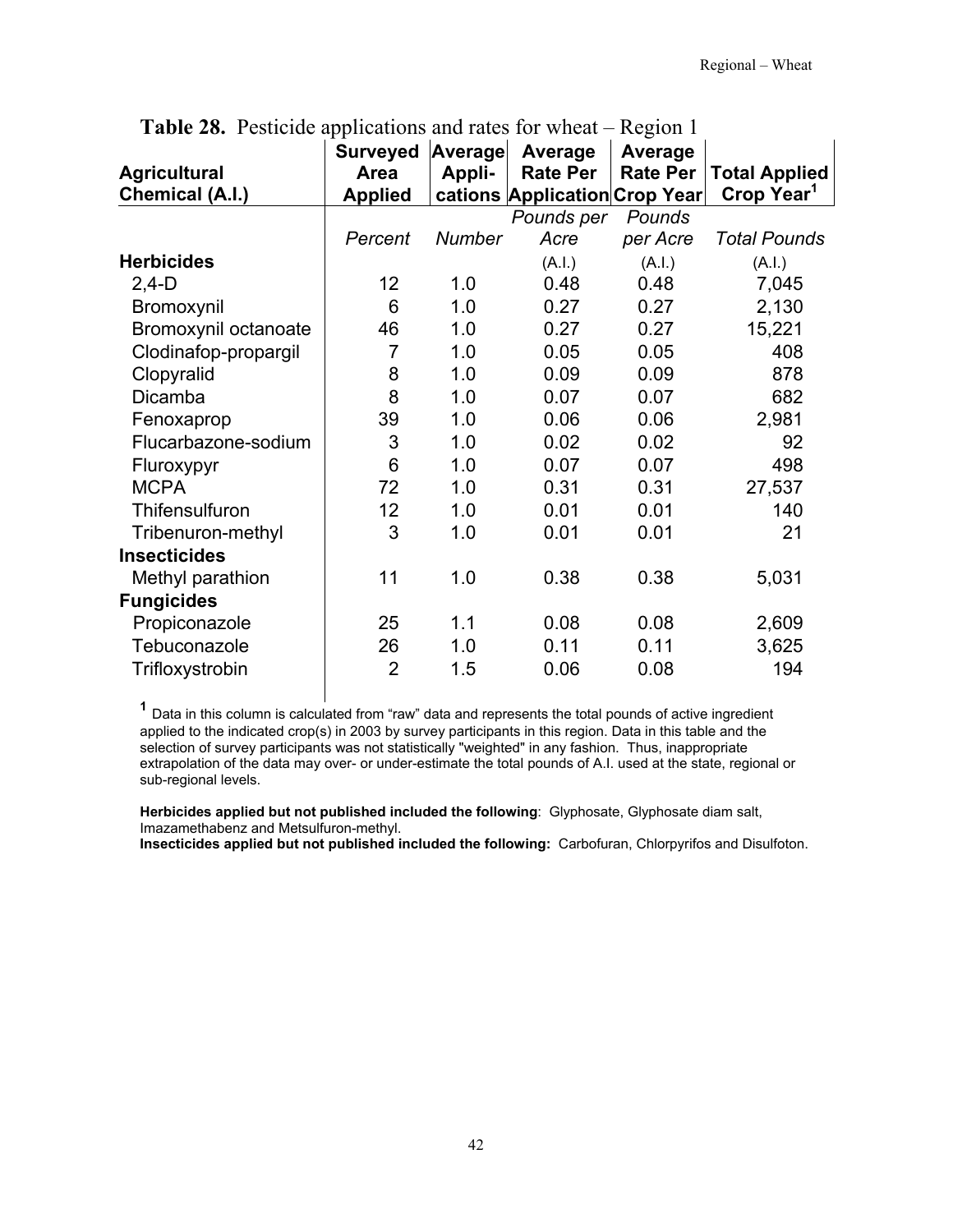| <b>Agricultural</b><br>Chemical (A.I.) | <b>Surveyed</b><br>Area<br><b>Applied</b> | Average<br>Appli- | Average<br><b>Rate Per</b><br>cations Application Crop Year | Average<br><b>Rate Per</b> | <b>Total Applied</b><br>Crop Year <sup>1</sup> |
|----------------------------------------|-------------------------------------------|-------------------|-------------------------------------------------------------|----------------------------|------------------------------------------------|
|                                        |                                           |                   | Pounds per                                                  | Pounds                     |                                                |
|                                        | Percent                                   | <b>Number</b>     | Acre                                                        | per Acre                   | <b>Total Pounds</b>                            |
| <b>Herbicides</b>                      |                                           |                   | (A.I.)                                                      | (A.I.)                     | (A.I.)                                         |
| $2,4-D$                                | 25                                        | 1.0               | 0.45                                                        | 0.45                       | 548                                            |
| Bromoxynil                             | 11                                        | 1.0               | 0.25                                                        | 0.25                       | 140                                            |
| Bromoxynil octanoate                   | 17                                        | 1.0               | 0.23                                                        | 0.23                       | 196                                            |
| Clopyralid                             | 14                                        | 1.0               | 0.09                                                        | 0.09                       | 65                                             |
| Fenoxaprop                             | 45                                        | 1.0               | 0.05                                                        | 0.05                       | 103                                            |
| <b>MCPA</b>                            | 41                                        | 1.0               | 0.30                                                        | 0.30                       | 606                                            |

# **Table 29.** Pesticide applications and rates for wheat – Region 4

**<sup>1</sup>** Data in this column is calculated from "raw" data and represents the total pounds of active ingredient applied to the indicated crop(s) in 2003 by survey participants in this region. Data in this table and the selection of survey participants was not statistically "weighted" in any fashion. Thus, inappropriate extrapolation of the data may over- or under-estimate the total pounds of A.I. used at the state, regional or sub-regional levels.

**Herbicides applied but not published included the following**: Dicamba, Glyphosate, Thifensulfuron and Tribenuron-methyl.

**Fungicides applied but not published included the following**: Propiconazole and Tebuconazole.

**Table 30.** Pesticide applications and rates for wheat – Region 5

#### **No data was publishable for wheat in Region 5**

**Herbicides applied but not published included the following**: Bromoxynil octanoate, Fenoxaprop, MCPA.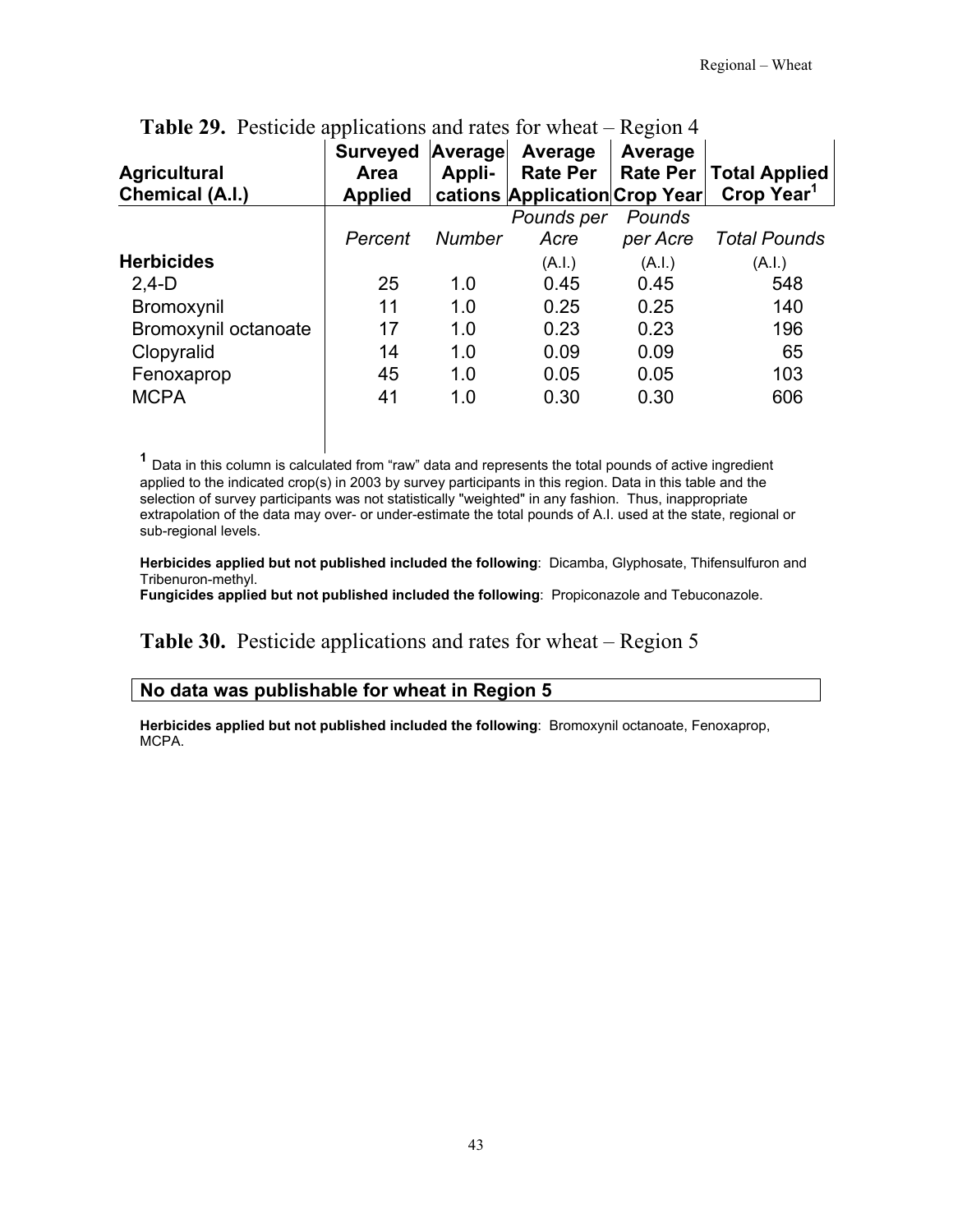| <b>Agricultural</b><br><b>Chemical (A.I.)</b> | Surveyed Average<br>Area<br><b>Applied</b> | Appli-        | Average<br><b>Rate Per</b><br>cations Application Crop Year | Average  | Rate Per   Total Applied<br>Crop Year <sup>1</sup> |
|-----------------------------------------------|--------------------------------------------|---------------|-------------------------------------------------------------|----------|----------------------------------------------------|
|                                               |                                            |               | Pounds per                                                  | Pounds   |                                                    |
|                                               | Percent                                    | <b>Number</b> | Acre                                                        | per Acre | <b>Total Pounds</b>                                |
| <b>Herbicides</b>                             |                                            |               | (A.I.)                                                      | (A.I.)   | (A.l.)                                             |
| $2,4-D$                                       | 30                                         | 1.0           | 0.46                                                        | 0.46     | 874                                                |
| Bromoxynil octanoate                          | 23                                         | 1.0           | 0.27                                                        | 0.27     | 375                                                |
| Clopyralid                                    | 20                                         | 1.0           | 0.09                                                        | 0.09     | 109                                                |
| <b>MCPA</b>                                   | 55                                         | 1.0           | 0.40                                                        | 0.40     | 1,377                                              |

**Table 31.** Pesticide applications and rates for wheat – Region 6

**<sup>1</sup>** Data in this column is calculated from "raw" data and represents the total pounds of active ingredient applied to the indicated crop(s) in 2003 by survey participants in this region. Data in this table and the selection of survey participants was not statistically "weighted" in any fashion. Thus, inappropriate extrapolation of the data may over- or under-estimate the total pounds of A.I. used at the state, regional or sub-regional levels.

**Herbicides applied but not published included the following**: Bromoxynil, Clodinafop-propargil, Dicamba, Fenoxaprop and Trifluralin.

**Insecticides applied but not published included the following:** Methyl parathion. **Fungicides applied but not published included the following**: Tebuconazole.

| <b>Agricultural</b><br><b>Chemical</b> | Surveyed Average<br>Area<br><b>Applied</b> | Appli- | Average    | Average  | Rate Per   Rate Per   Total Applied<br>cations Application Crop Year Crop Year <sup>1</sup> |
|----------------------------------------|--------------------------------------------|--------|------------|----------|---------------------------------------------------------------------------------------------|
|                                        |                                            |        | Pounds per | Pounds   |                                                                                             |
|                                        | Percent                                    | Number | Acre       | per Acre | Total Pounds                                                                                |
| <b>Herbicides</b>                      |                                            |        |            |          |                                                                                             |
| $2,4-D$                                | 46                                         | 1.0    | 0.41       | 0 41     | 213                                                                                         |
| <b>MCPA</b>                            | 36                                         | 1.0    | 0.30       | 0.30     | 123                                                                                         |

#### **Table 32.** Pesticide applications and rates for wheat – Region 7

**<sup>1</sup>** Data in this column is calculated from "raw" data and represents the total pounds of active ingredient applied to the indicated crop(s) in 2003 by survey participants in this region. Data in this table and the selection of survey participants was not statistically "weighted" in any fashion. Thus, inappropriate extrapolation of the data may over- or under-estimate the total pounds of A.I. used at the state, regional or sub-regional levels.

**Herbicides applied but not published included the following**: Bromoxynil, Clopyralid and Dicamba. **Fungicides applied but not published included the following**: Propiconazole.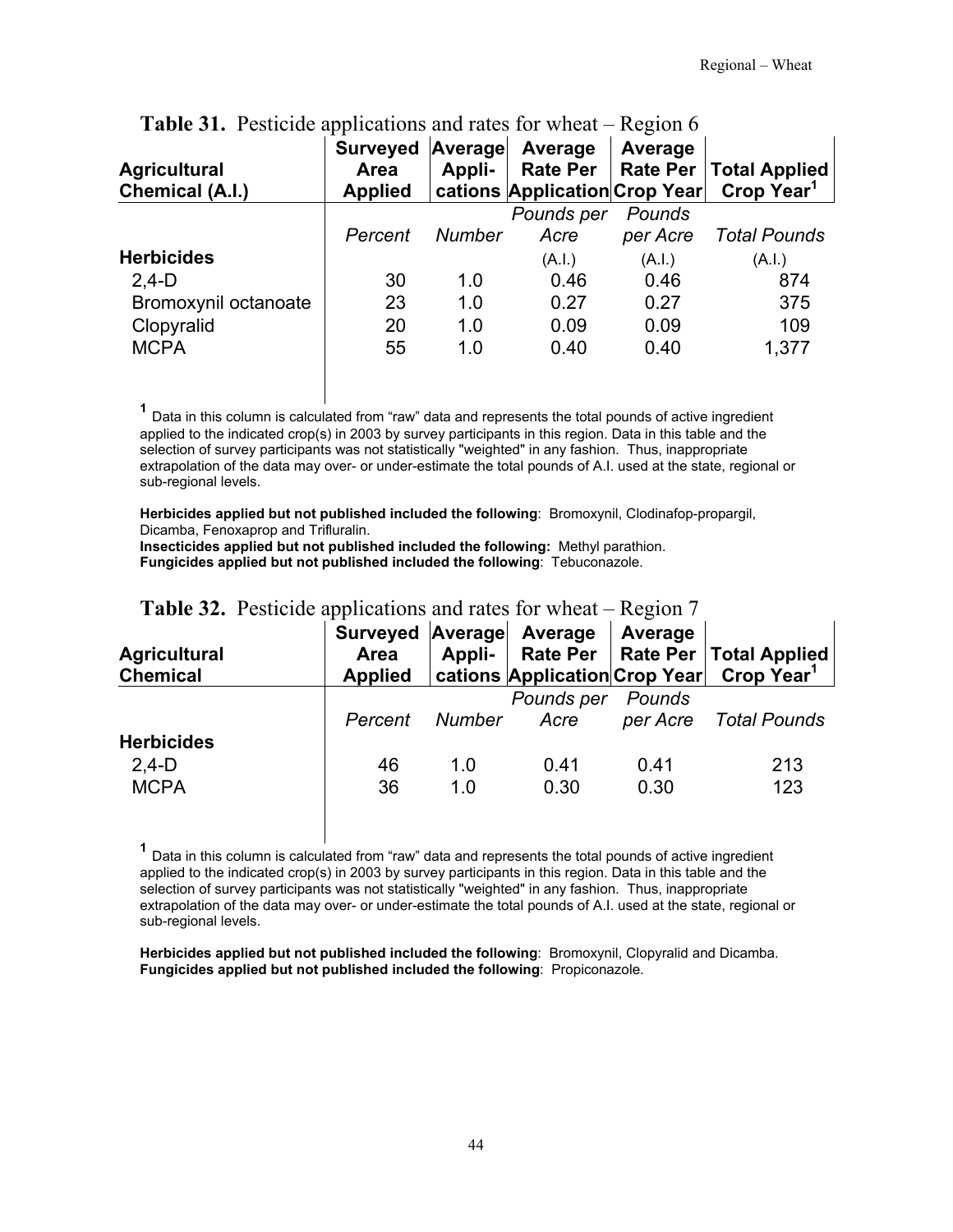| <b>Agricultural</b><br>Chemical (A.I.) | Surveyed Average Average<br>Area<br><b>Applied</b> | Appli- |                    | Average            | Rate Per   Rate Per   Total Applied<br>  cations   Application   Crop Year   Crop Year <sup>1</sup> |
|----------------------------------------|----------------------------------------------------|--------|--------------------|--------------------|-----------------------------------------------------------------------------------------------------|
|                                        | Percent                                            | Number | Pounds per<br>Acre | Pounds<br>per Acre | Total Pounds                                                                                        |
| <b>Herbicides</b>                      |                                                    |        | (A.I.)             | (A.I.)             | (A.I.)                                                                                              |
| $2,4-D$                                | 30                                                 | 1.1    | 0.59               | 0.62               | 262                                                                                                 |
| <b>MCPA</b>                            | 35                                                 | 1.0    | 0.17               | 0.17               | 84                                                                                                  |

# **Table 33.** Pesticide applications and rates for wheat – Region 8

**<sup>1</sup>** Data in this column is calculated from "raw" data and represents the total pounds of active ingredient applied to the indicated crop(s) in 2003 by survey participants in this region. Data in this table and the selection of survey participants was not statistically "weighted" in any fashion. Thus, inappropriate extrapolation of the data may over- or under-estimate the total pounds of A.I. used at the state, regional or sub-regional levels.

**Herbicides applied but not published included the following**: Bromoxynil, Bromoxynil octanoate, Clopyralid, Dicamba, Fenoxaprop and Trifluralin.

**Fungicides applied but not published included the following**: Propiconazole.

#### **Table 34.** Pesticide applications and rates for wheat – Region 9

#### **No data was publishable for wheat in Region 9**

**Herbicides applied but not published included the following**: 2,4-D and Fenoxaprop.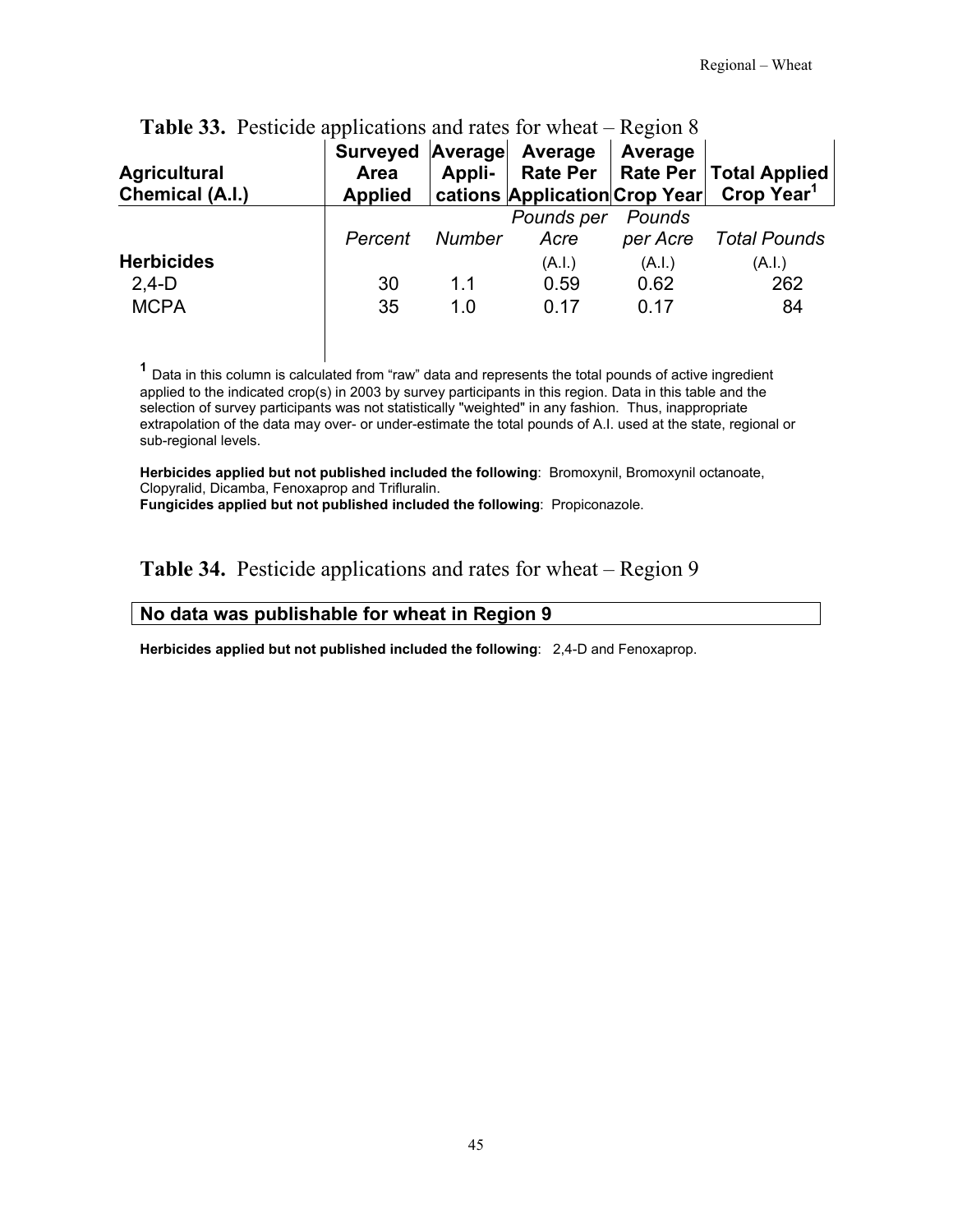| <b>Table 50.</b> I estivide applications and faces for wheat <b>exception</b> for |                  |                        |                               |          |                                     |  |
|-----------------------------------------------------------------------------------|------------------|------------------------|-------------------------------|----------|-------------------------------------|--|
| <b>Pesticide Applications And Rates By Active Ingredient</b>                      |                  |                        |                               |          |                                     |  |
|                                                                                   |                  | <b>Wheat Region 10</b> |                               |          |                                     |  |
|                                                                                   | Surveyed Average |                        | Average                       | Average  |                                     |  |
| <b>Agricultural</b>                                                               | <b>Area</b>      | Appli-                 |                               |          | Rate Per   Rate Per   Total Applied |  |
| Chemical (A.I.)                                                                   | <b>Applied</b>   |                        | cations Application Crop Year |          | Crop Year <sup>1</sup>              |  |
|                                                                                   |                  |                        | Pounds per                    | Pounds   |                                     |  |
|                                                                                   | Percent          | <b>Number</b>          | Acre                          | per Acre | <b>Total Pounds</b>                 |  |
| <b>Herbicides</b>                                                                 |                  |                        | (A.I.)                        | (A.I.)   | (A.I.)                              |  |
| $2,4-D$                                                                           | 60               | 1.0                    | 0.79                          | 0.79     | 337                                 |  |
|                                                                                   |                  |                        |                               |          |                                     |  |
|                                                                                   |                  |                        |                               |          |                                     |  |
|                                                                                   |                  |                        |                               |          |                                     |  |

# **Table 35.** Pesticide applications and rates for wheat – Region 10.

**<sup>1</sup>** Data in this column is calculated from "raw" data and represents the total pounds of active ingredient applied to the indicated crop(s) in 2003 by survey participants in this region. Data in this table and the selection of survey participants was not statistically "weighted" in any fashion. Thus, inappropriate extrapolation of the data may over- or under-estimate the total pounds of A.I. used at the state, regional or sub-regional levels.

**Herbicides applied but not published included the following**: Bromoxynil octanoate, Glyphosate and MCPA.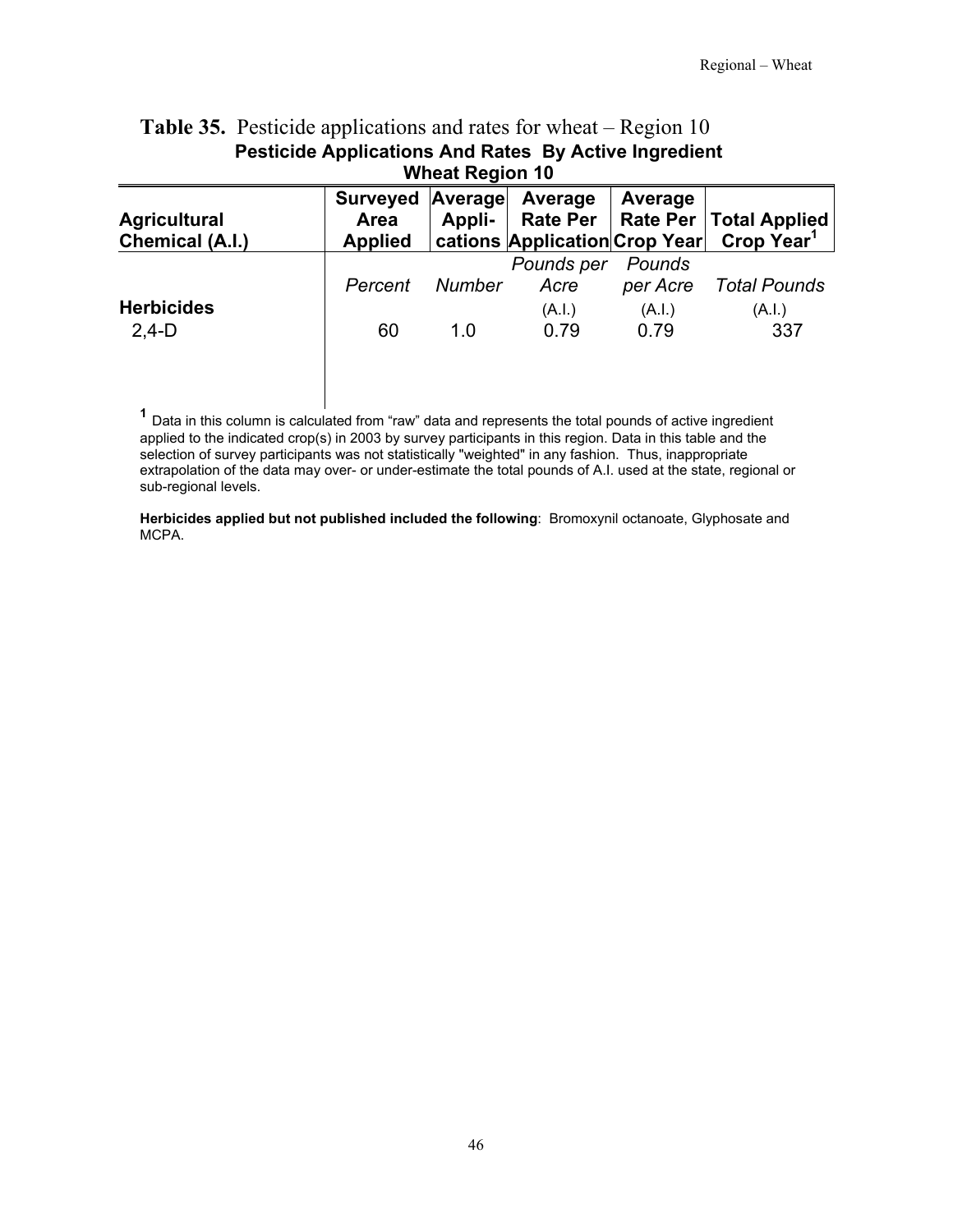# **Statewide Pesticide Applications – Hay**

Many pesticide active ingredients can be used in the production of hay. Hay producers responding to the survey associated with this report may have used one or more of the active ingredients listed in Table 36; however, data is only published for pesticides applied by 5 or more respondents. This is consistent with standard reporting protocol used by NASS in other agricultural chemical use reports.

To obtain a list of products (brand names) registered in Minnesota and containing the active ingredients listed below, visit http://state.ceris.purdue.edu/doc/mn/statemn.html, enter the database, submit "active ingredient" as the search option, enter the name of the active ingredient, click "submit," check the appropriate boxes, and "submit" to obtain a list of all registered products containing the active ingredient.

| <b>Active Ingredient</b> | <b>Published</b> |
|--------------------------|------------------|
| <b>Herbicides</b>        |                  |
| $2.4-D$                  | P                |
| Bromoxynil               | $\star$          |
| Clethodim                | $\star$          |
| Clopyralid               | $\star$          |
| <b>EPTC</b>              | $\star$          |
| Glyphosate               | P                |
| Imazamox                 | P                |
| Imazethapyr              | ÷                |
| <b>MCPA</b>              | $\star$          |
| Metribuzin               | $\star$          |
| Metsulfuron-methyl       | $\star$          |
| Sethoxydim               | $\star$          |
| Trifluralin              | $\star$          |
| Insecticides             |                  |
| Carbaryl                 | $\star$          |
| Chlorpyrifos             | P                |
| Cyfluthrin               | P                |
| Dimethoate               | P                |
| Esfenvalerate            | $\star$          |
| Lambda-cyhalothrin       | P                |
| Malathion                | $\star$          |
| Permethrin               | P                |
| Zeta-cypermethrin        | P                |
|                          |                  |
|                          |                  |

#### **Table 36.** Publication status for hay pesticide active ingredients A  $*$  denotes data is not publishable due to use by  $\leq$  5 respondents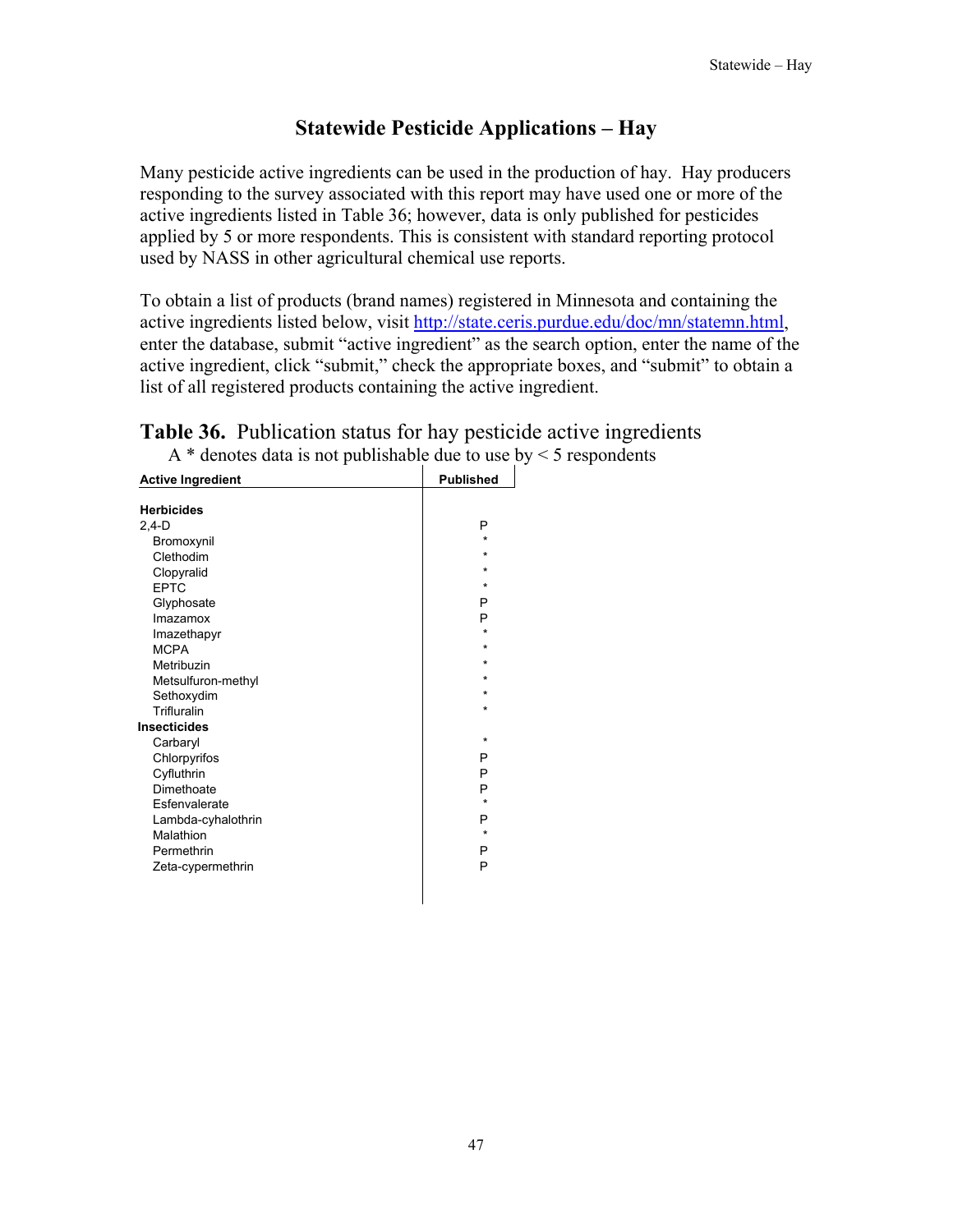A statewide summary of hay pesticide applications is provided in Table 37. Five percent (5%) of all Minnesota hay acres were surveyed for the 2003 season. Herbicides were applied to 1% of all surveyed hay acres. Insecticides were applied to 11% of all acres and less than 1% of surveyed acres received fungicides. No single pesticide was used on more than 10% of all hay acres.

|           | <b>Table 37.</b> Pesticide applications and rates by active ingredient (a.i.) for hay |  |  |  |
|-----------|---------------------------------------------------------------------------------------|--|--|--|
| statewide |                                                                                       |  |  |  |

| <b>Surveyed</b> |               | Average         | Average         |                               |
|-----------------|---------------|-----------------|-----------------|-------------------------------|
| Area            | Appli-        | <b>Rate Per</b> | <b>Rate Per</b> | <b>Total Applied</b>          |
| <b>Applied</b>  |               |                 |                 | Crop Year <sup>1</sup>        |
|                 |               | Pounds per      | Pounds          |                               |
| Percent         | <b>Number</b> | Acre            | per Acre        | <b>Total Pounds</b>           |
|                 |               | (A.I.)          | (A.I.)          | (A.I.)                        |
| $\star$         | 1.0           | 0.63            | 0.63            | 84                            |
| $\star$         | 1.0           | 1.26            | 1.26            | 222                           |
| $\star$         | 1.0           | 0.04            | 0.04            | 8                             |
|                 |               |                 |                 |                               |
| 1               | 1.2           | 0.59            | 0.69            | 917                           |
| 1               | 1.2           | 0.03            | 0.03            | 27                            |
| 1               | 1.0           | 0.43            | 0.43            | 351                           |
| 6               | 1.1           | 0.02            | 0.02            | 123                           |
| 1               | 1.3           | 0.13            | 0.17            | 257                           |
| $\star$         | 1.1           | 0.03            | 0.03            | 10                            |
|                 |               |                 | Average         | cations Application Crop Year |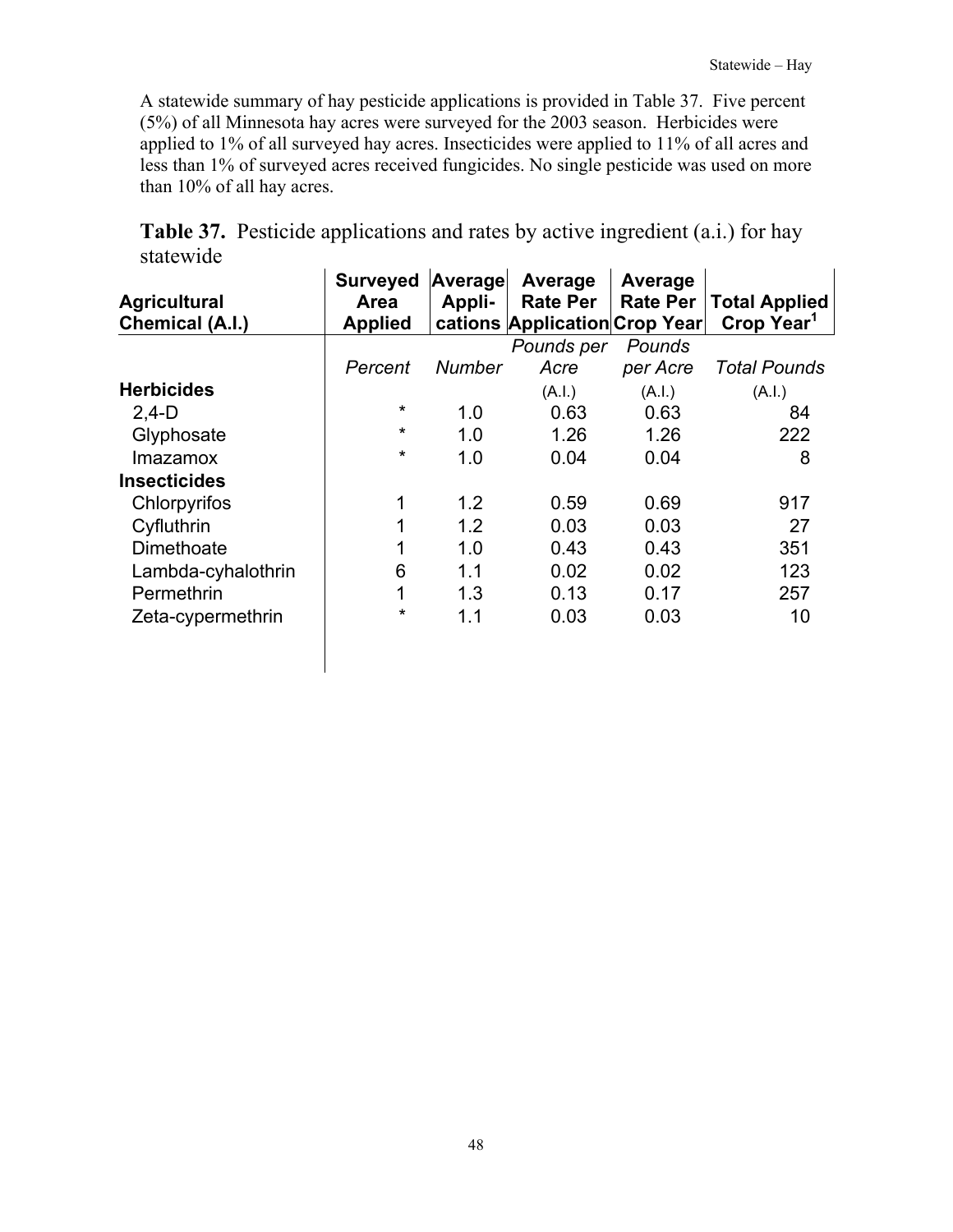# **Regional Pesticide Applications – Hay**

Table 38 details the number of respondents with usable reports in each region, the number of hay acres in each region and the number of hay acres receiving herbicides, insecticides and fungicides. Tables  $39 - 46$  provide hay pesticide applications and rates by individual region.

| <b>Region</b> | pesticides were applied<br><b>Number of</b><br><b>Respondents</b> | <b>Hay Acres</b> | <b>Herbicide</b><br><b>Acres</b> | <b>Insecticide</b><br><b>Acres</b> | <b>Fungicide</b><br><b>Acres</b> |
|---------------|-------------------------------------------------------------------|------------------|----------------------------------|------------------------------------|----------------------------------|
| 1             | 168                                                               | 27,042           | 175                              | 710                                |                                  |
| 4             | 367                                                               | 29,875           | 176                              | 673                                |                                  |
| 5             | 184                                                               | 15,631           | 104                              | 419                                |                                  |
| 6             | 47                                                                | 2,441            |                                  | 460                                |                                  |
| 7             | 100                                                               | 4,313            | 48                               | 830                                |                                  |
| 8             | 220                                                               | 9,141            | 55                               | 3,300                              |                                  |
| 9             | 201                                                               | 12,018           | 372                              | 3,185                              |                                  |
| 10            | 124                                                               | 6,171            |                                  | 1,679                              |                                  |
| <b>Totals</b> | 1,411                                                             | 106,632          | 930                              | 11,256                             | 0                                |

**Table 38.** Summary (by region) of surveyed hay acreage to which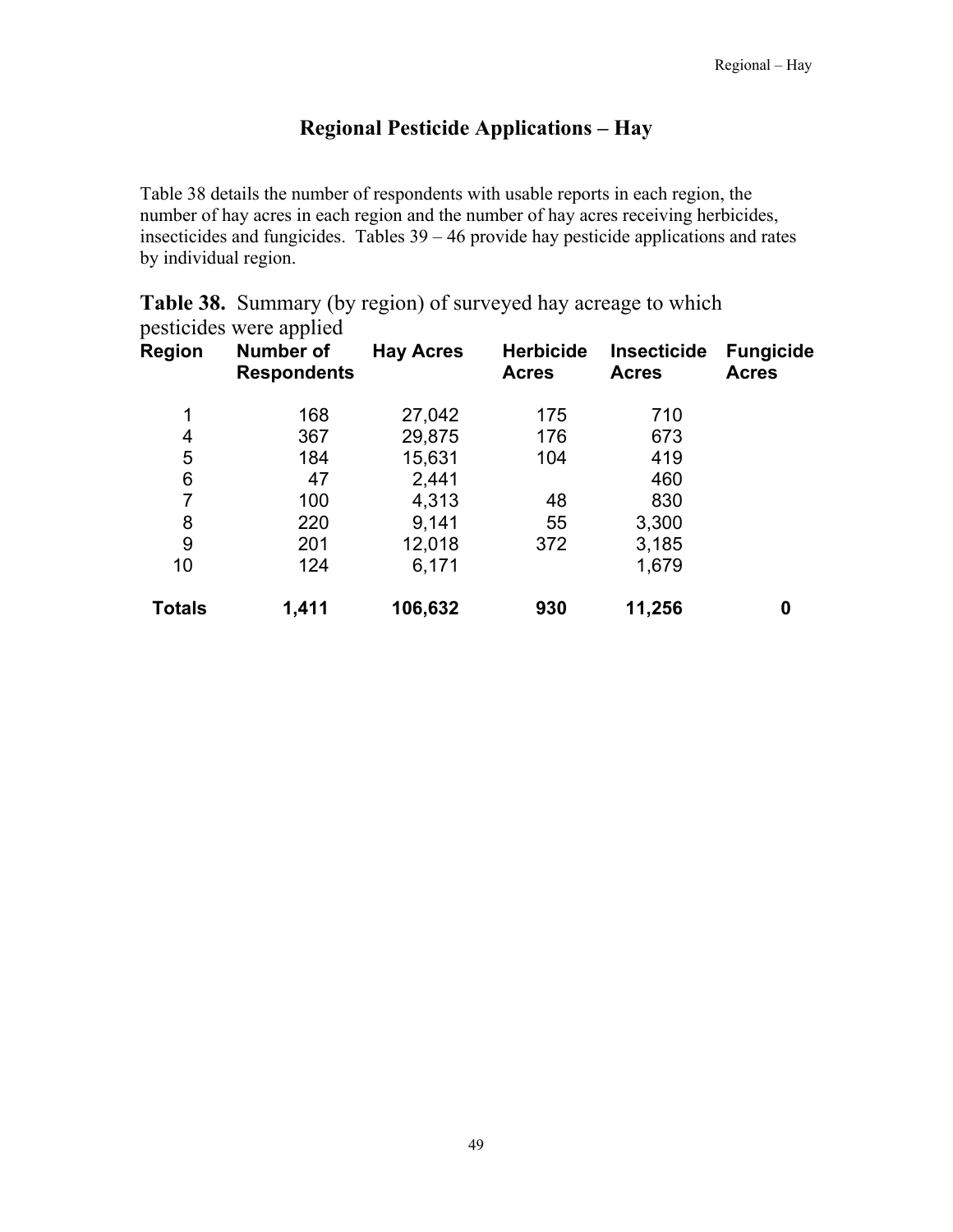## **Table 39.** Pesticide applications and rates for hay – Region 1

#### **No data is publishable for hay in Region 1.**

**Herbicides applied but not published included the following**: 2,4-D, Clethodim, Clopyralid and Imazamox.

**Insecticides applied but not published included the following:** Cyfluthrin, Dimethoate and Lambdacyhalothrin.

#### **Table 40.** Pesticide applications and rates for hay – Region 4

| <b>Agricultural</b><br>Chemical (A.I.)    | Surveyed Average Average<br><b>Area</b><br><b>Applied</b> |        |                           | Average        | Appli-   Rate Per   Rate Per   Total Applied<br>  cations   Application   Crop Year   Crop Year <sup>1</sup> |
|-------------------------------------------|-----------------------------------------------------------|--------|---------------------------|----------------|--------------------------------------------------------------------------------------------------------------|
|                                           | Percent                                                   | Number | Pounds per Pounds<br>Acre | per Acre       | Total Pounds                                                                                                 |
| <b>Insecticides</b><br>Lambda-cyhalothrin |                                                           | 1 በ    | (A.I.)<br>0.02            | (A.I.)<br>0.02 | (A.I.)                                                                                                       |

**<sup>1</sup>** Data in this column is calculated from "raw" data and represents the total pounds of active ingredient applied to the indicated crop(s) in 2003 by survey participants in this region. Data in this table and the selection of survey participants was not statistically "weighted" in any fashion. Thus, inappropriate extrapolation of the data may over- or under-estimate the total pounds of A.I. used at the state, regional or sub-regional levels.

#### **Herbicides applied but not published included the following**: 2,4-D,

Bromoxynil, Glyphosate, Imazamox and Imazethapyr.

**Insecticides applied but not published included the following:** Carbaryl, Cyfluthrin, Dimethoate, Malathion, Permethrin and Zeta-cypermethrin.

## **Table 41.** Pesticide applications and rates for hay – Region 5

#### **No data is publishable for hay in Region 5.**

**Herbicides applied but not published included the following**: Clethodim, EPTC and MCPA. **Insecticides applied but not published included the following:** Cyfluthrin and Permethrin.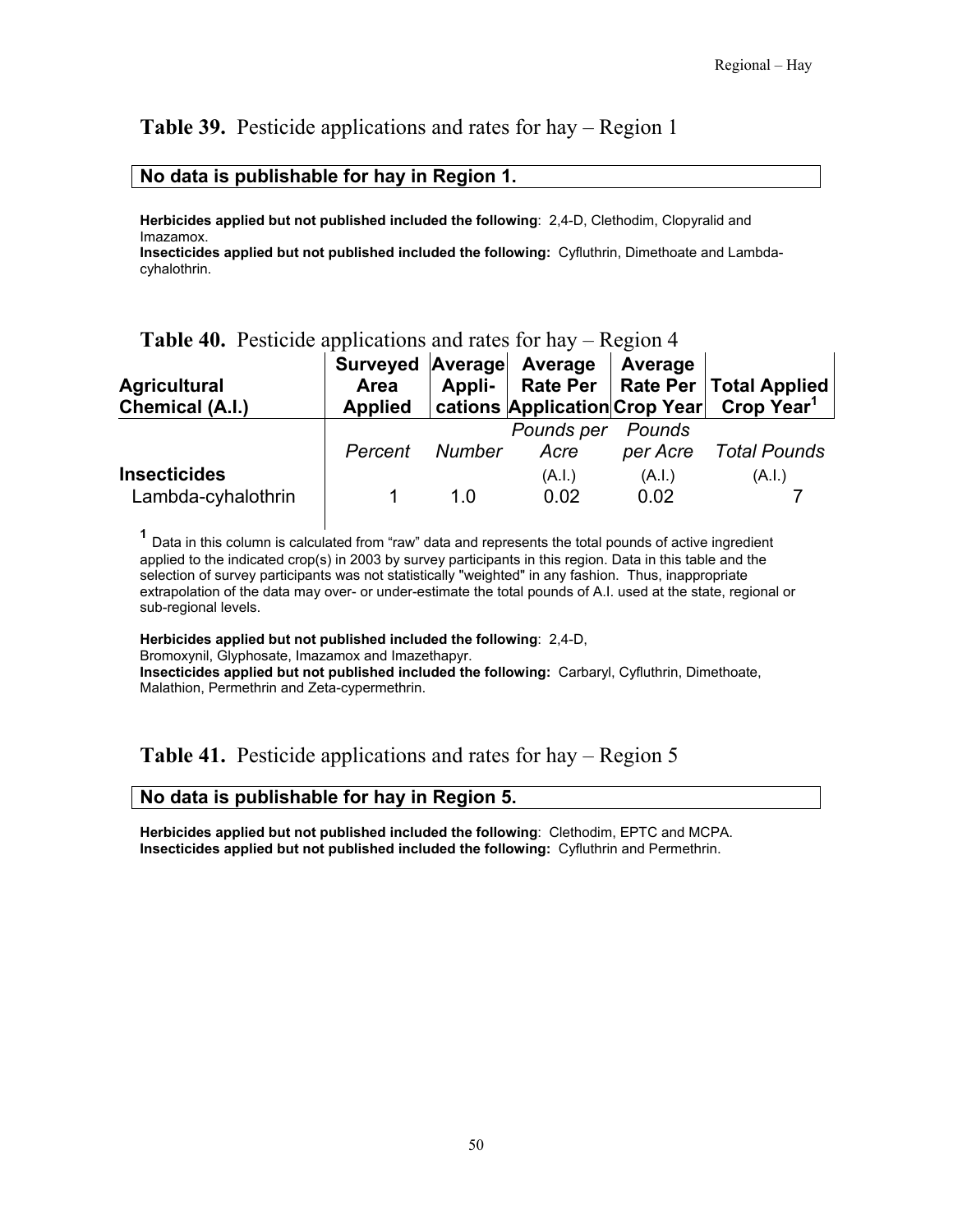| <b>THOIC</b> $\mathbf{F}$ , I conclude applications and takes for may<br><b>Agricultural</b><br>Chemical (A.I.) | Surveyed Average Average<br><b>Area</b><br><b>Applied</b> |        | cations  Application Crop Year | $\sim$<br>Average  | Appli-   Rate Per   Rate Per   Total Applied<br>Crop Year <sup>1</sup> |
|-----------------------------------------------------------------------------------------------------------------|-----------------------------------------------------------|--------|--------------------------------|--------------------|------------------------------------------------------------------------|
|                                                                                                                 | Percent                                                   | Number | Pounds per<br>Acre             | Pounds<br>per Acre | <b>Total Pounds</b>                                                    |
| <b>Insecticides</b><br>Lambda-cyhalothrin                                                                       | 12                                                        | 15     | (A.I.)<br>0.02                 | (A.I.)<br>0.03     | (A.I.)                                                                 |

#### **Table 42.** Pesticide applications and rates for hay – Region 6

**<sup>1</sup>** Data in this column is calculated from "raw" data and represents the total pounds of active ingredient applied to the indicated crop(s) in 2003 by survey participants in this region. Data in this table and the selection of survey participants was not statistically "weighted" in any fashion. Thus, inappropriate extrapolation of the data may over- or under-estimate the total pounds of A.I. used at the state, regional or sub-regional levels.

**Insecticides applied but not published included the following:** Chlorpyrifos and Cyfluthrin.

#### **Table 43.** Pesticide applications and rates for hay – Region 7  **Pesticide Applications And Rates By Active Ingredient Hay, Region 7**

| 1141.1191111                                            |                                            |            |                                                             |                    |                                                    |  |  |
|---------------------------------------------------------|--------------------------------------------|------------|-------------------------------------------------------------|--------------------|----------------------------------------------------|--|--|
| <b>Agricultural</b><br>Chemical (A.I.)                  | Surveyed Average<br>Area<br><b>Applied</b> | Appli-     | Average<br><b>Rate Per</b><br>cations Application Crop Year | Average            | Rate Per   Total Applied<br>Crop Year <sup>1</sup> |  |  |
|                                                         | Percent                                    | Number     | Pounds per<br>Acre                                          | Pounds<br>per Acre | <b>Total Pounds</b>                                |  |  |
| <b>Insecticides</b><br>Dimethoate<br>Lambda-cyhalothrin | 6                                          | 1.0<br>1.0 | 0.33<br>0.02                                                | 0.33<br>0.02       | 97<br>5                                            |  |  |

**<sup>1</sup>** Data in this column is calculated from "raw" data and represents the total pounds of active ingredient applied to the indicated crop(s) in 2003 by survey participants in this region. Data in this table and the selection of survey participants was not statistically "weighted" in any fashion. Thus, inappropriate extrapolation of the data may over- or under-estimate the total pounds of A.I. used at the state, regional or sub-regional levels.

**Herbicides applied but not published included the following**: Sethoxydim and Trifluralin. **Insecticides applied but not published included the following:** Chlorpyrifos, Cyfluthrin, Permethrin and Sethoxydim.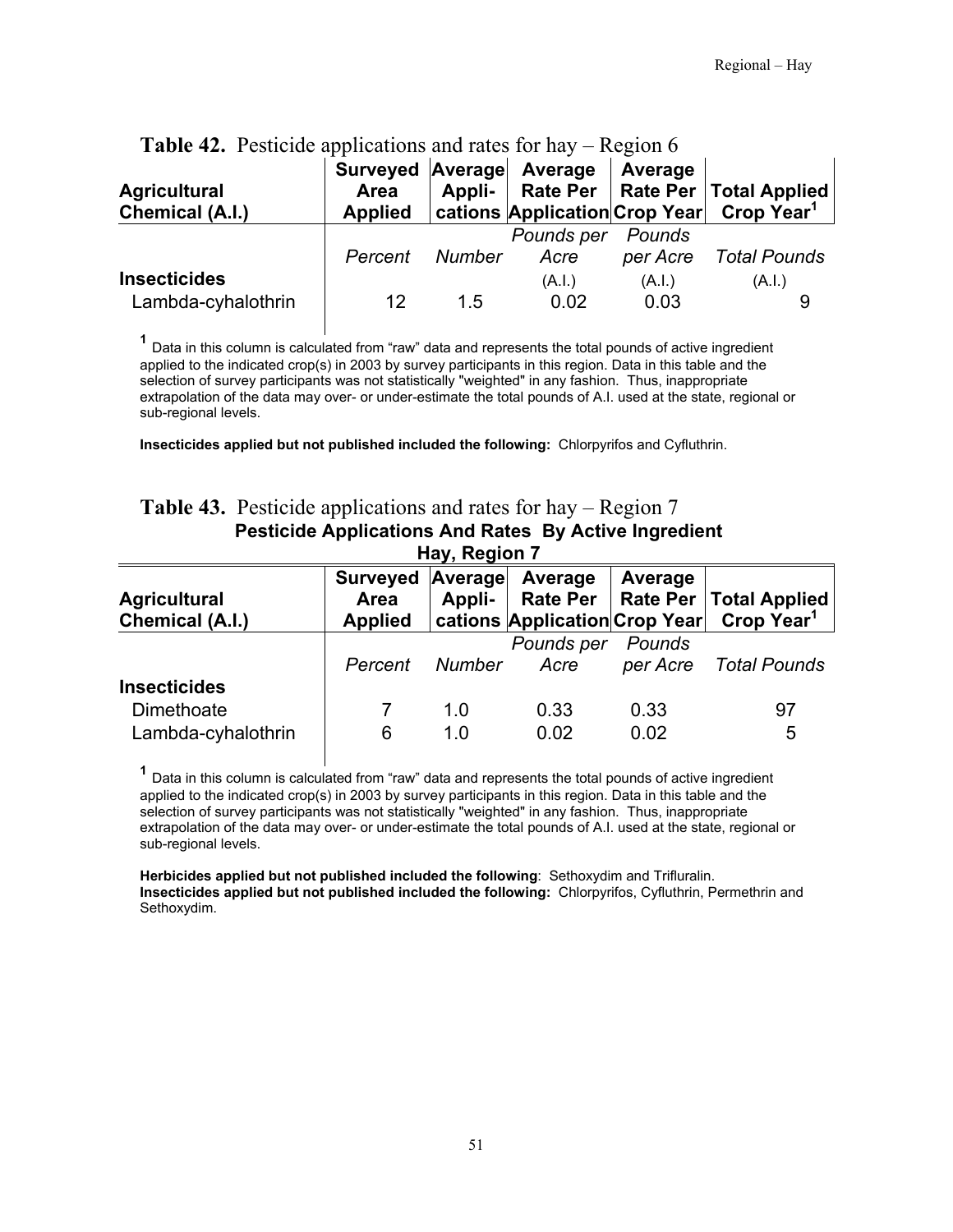| <b>Agricultural</b><br>Chemical (A.I.) | <b>Surveyed</b><br>Area<br><b>Applied</b> | Average<br>Appli- | Average<br><b>Rate Per</b><br>cations Application Crop Year | Average  | Rate Per   Total Applied<br>Crop Year <sup>1</sup> |
|----------------------------------------|-------------------------------------------|-------------------|-------------------------------------------------------------|----------|----------------------------------------------------|
|                                        |                                           |                   | Pounds per                                                  | Pounds   |                                                    |
|                                        | Percent                                   | <b>Number</b>     | Acre                                                        | per Acre | <b>Total Pounds</b>                                |
| <b>Insecticides</b>                    |                                           |                   | (A.I.)                                                      | (A.I.)   | (A.I.)                                             |
| Chlorpyrifos                           | 8                                         | 1.2               | 0.47                                                        | 0.58     | 414                                                |
| Lambda-cyhalothrin                     | 19                                        | 1.2               | 0.02                                                        | 0.02     | 42                                                 |
| Permethrin                             | 9                                         | 1.4               | 0.13                                                        | 0.17     | 147                                                |
| Zeta-cypermethrin                      | 2                                         | 1.1               | 0.03                                                        | 0.03     |                                                    |
|                                        |                                           |                   |                                                             |          |                                                    |

#### **Table 44.** Pesticide applications and rates for hay – Region 8

**<sup>1</sup>** Data in this column is calculated from "raw" data and represents the total pounds of active ingredient applied to the indicated crop(s) in 2003 by survey participants in this region. Data in this table and the selection of survey participants was not statistically "weighted" in any fashion. Thus, inappropriate extrapolation of the data may over- or under-estimate the total pounds of A.I. used at the state, regional or sub-regional levels.

**Herbicides applied but not published included the following**: Bromoxynil, EPTC, Imazethapyr and Metribuzin.

**Insecticides applied but not published included the following:** Esfenvalerate and Malathion.

| <b>Agricultural</b><br>Chemical (A.I.) | Surveyed Average<br>Area<br><b>Applied</b> | Appli-        | Average<br><b>Rate Per</b><br>cations Application Crop Year | Average  | Rate Per   Total Applied<br>Crop Year <sup>1</sup> |
|----------------------------------------|--------------------------------------------|---------------|-------------------------------------------------------------|----------|----------------------------------------------------|
|                                        |                                            |               | Pounds per                                                  | Pounds   |                                                    |
|                                        | Percent                                    | <b>Number</b> | Acre                                                        | per Acre | <b>Total Pounds</b>                                |
| <b>Insecticides</b>                    |                                            |               |                                                             |          |                                                    |
| Chlorpyrifos                           | 2                                          | 1.0           | 0.47                                                        | 0.47     | 107                                                |
| Cyfluthrin                             | 3                                          | 1.1           | 0.02                                                        | 0.02     |                                                    |
| Lambda-cyhalothrin                     | 14                                         | 1.1           | 0.02                                                        | 0.02     | 30                                                 |
| Permethrin                             | 4                                          | 1.2           | 0.14                                                        | 0.18     | 87                                                 |

#### **Table 45.** Pesticide applications and rates for hay – Region 9

**<sup>1</sup>** Data in this column is calculated from "raw" data and represents the total pounds of active ingredient applied to the indicated crop(s) in 2003 by survey participants in this region. Data in this table and the selection of survey participants was not statistically "weighted" in any fashion. Thus, inappropriate extrapolation of the data may over- or under-estimate the total pounds of A.I. used at the state, regional or sub-regional levels.

**Herbicides applied but not published included the following**: Glyphosate, Imazamox, Metsulfuronmethyl and Sethoxydim.

**Insecticides applied but not published included the following:** Dimethoate and Zeta-cypermethrin.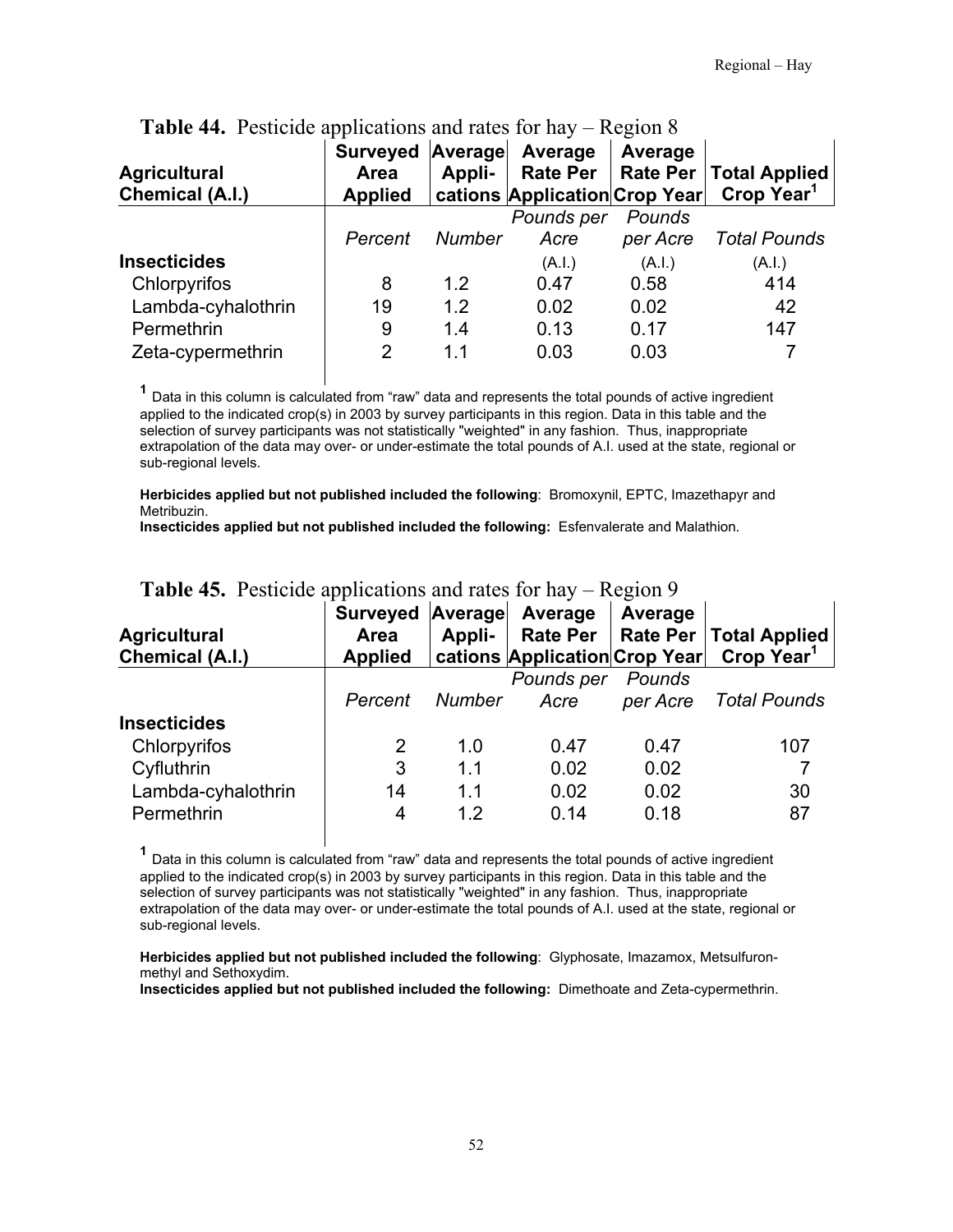| <b>Agricultural</b><br>Chemical (A.I.)                  | Surveyed Average<br>Area<br><b>Applied</b> | Appli-     | Average                | Average                | Rate Per   Rate Per   Total Applied<br>cations Application Crop Year Crop Year <sup>1</sup> |
|---------------------------------------------------------|--------------------------------------------|------------|------------------------|------------------------|---------------------------------------------------------------------------------------------|
|                                                         | Percent                                    | Number     | Pounds per<br>Acre     | Pounds<br>per Acre     | Total Pounds                                                                                |
| <b>Insecticides</b><br>Cyfluthrin<br>Lambda-cyhalothrin | 4<br>21                                    | 1.4<br>1.2 | (A.I.)<br>0.03<br>0.02 | (A.I.)<br>0.04<br>0.02 | (A.I.)<br>11<br>24                                                                          |

# **Table 46.** Pesticide applications and rates for hay – Region 10

**<sup>1</sup>** Data in this column is calculated from "raw" data and represents the total pounds of active ingredient applied to the indicated crop(s) in 2003 by survey participants in this region. Data in this table and the selection of survey participants was not statistically "weighted" in any fashion. Thus, inappropriate extrapolation of the data may over- or under-estimate the total pounds of A.I. used at the state, regional or sub-regional levels.

**Insecticides applied but not published included the following:** Chlorpyrifos, Malathion and Permethrin.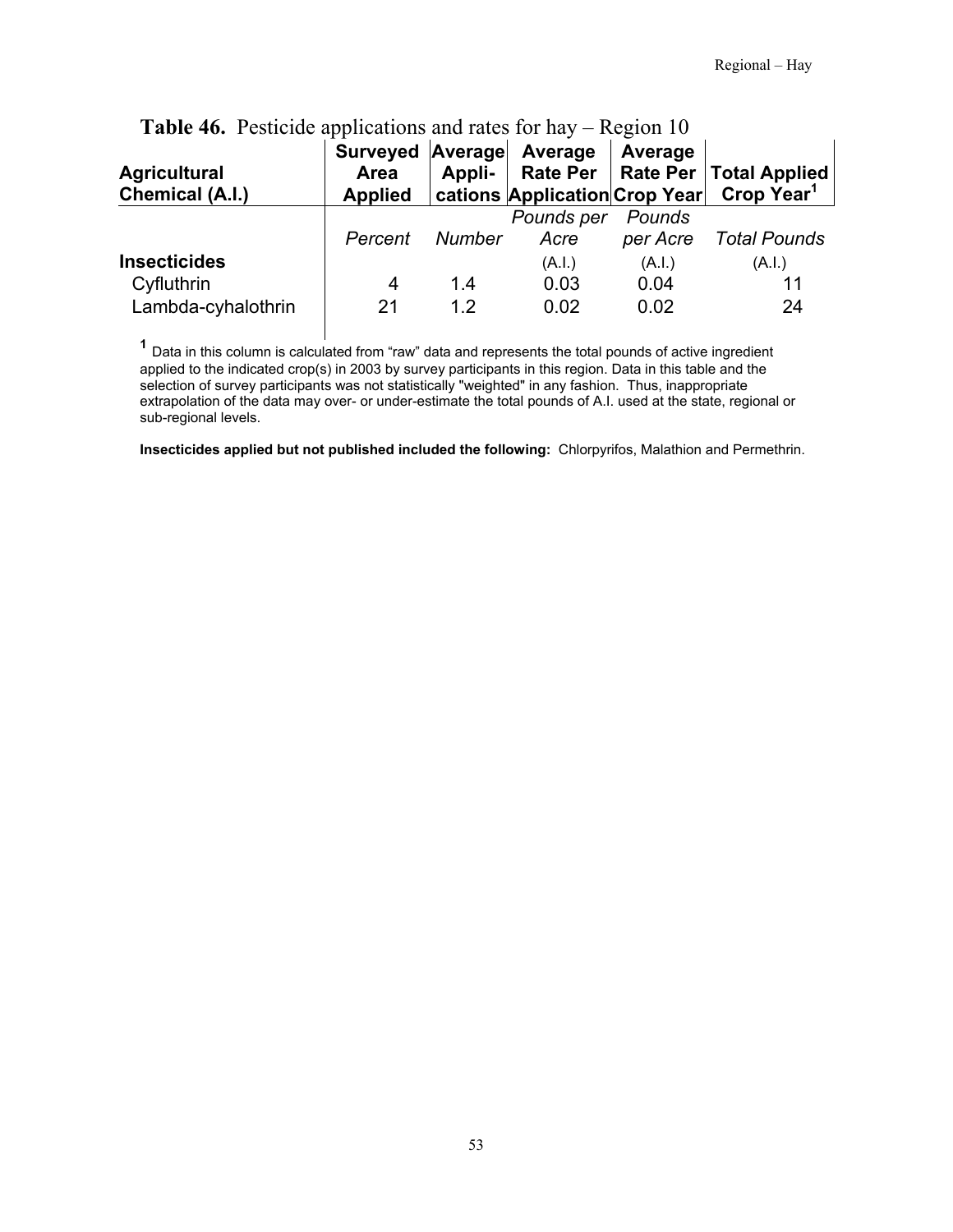# **Region 1 County Data**



#### **Table 47.** Clay County pesticide applications and rates

| <b>Agricultural</b><br>Chemical (A.I.) | <b>Surveyed</b><br>Area<br><b>Applied</b> | Average<br>Appli- | Average<br><b>Rate Per</b><br>cations Application Crop Year | Average<br>Rate Per | <b>Total Applied</b><br>Crop Year <sup>1</sup> |
|----------------------------------------|-------------------------------------------|-------------------|-------------------------------------------------------------|---------------------|------------------------------------------------|
|                                        |                                           |                   | Pounds per                                                  | Pounds              |                                                |
|                                        | Percent                                   | <b>Number</b>     | Acre                                                        | per Acre            | <b>Total Pounds</b>                            |
| <b>Herbicides</b>                      |                                           |                   | (A.I.)                                                      | (A.I.)              | (A.I.)                                         |
| $2,4-D$                                | 6                                         | 1.0               | 0.34                                                        | 0.34                | 757                                            |
| Bromoxynil octanoate                   | 16                                        | 1.0               | 0.27                                                        | 0.27                | 1,465                                          |
| Clopyralid                             | 2                                         | 1.0               | 0.10                                                        | 0.10                | 81                                             |
| Fenoxaprop                             | 20                                        | 1.0               | 0.05                                                        | 0.05                | 377                                            |
| Glyphosate                             | 27                                        | 1.2               | 0.67                                                        | 0.79                | 7,472                                          |
| Glyphosate diam salt                   | 8                                         | 1.4               | 0.50                                                        | 0.72                | 1,974                                          |
| <b>MCPA</b>                            | 21                                        | 1.0               | 0.31                                                        | 0.31                | 2,283                                          |
| Nicosulfuron                           | 6                                         | 1.0               | 0.03                                                        | 0.03                | 53                                             |

 **<sup>1</sup>** Data in this column is calculated from "raw" data and represents the total pounds of active ingredient applied to the indicated crop(s) in 2003 by survey participants in this county. Data in this table and the selection of survey participants was not statistically "weighted" in any fashion. Thus, inappropriate extrapolation of the data may over- or under-estimate the total pounds of A.I. used at the state, regional or county levels.

**Herbicides applied but not published included the following**: Propiconazole, Tebuconazole, Trifloxystrobin, Acetochlor, Acifluorfen, Atrazine, Bentazon, Chethodim, Cloransulam-methyl, Dicamba, Dicamba, Dimet. Salt, Dicamba, Sodium salt, Diflufenzopyr-sodium and Dimethenamid-P., EPTC, Flumetsulam, Fluroxypyr, Foramsulfuron, Imazamox, Imazethapyr, Lactofen, Mesotrione, Quizalofop-P-ethyl, Rimsulfuron, S-Metolachlor, Sulfentrazone, Thifensulfuron and Trifluralin.

**Insecticides applied but not published included the following:** Chlorpyrifos, and Lambda-cyhalothrin. **Fungicides applied but not published included the following**: Propiconazole, Tebuconazole and Trifloxystrobin.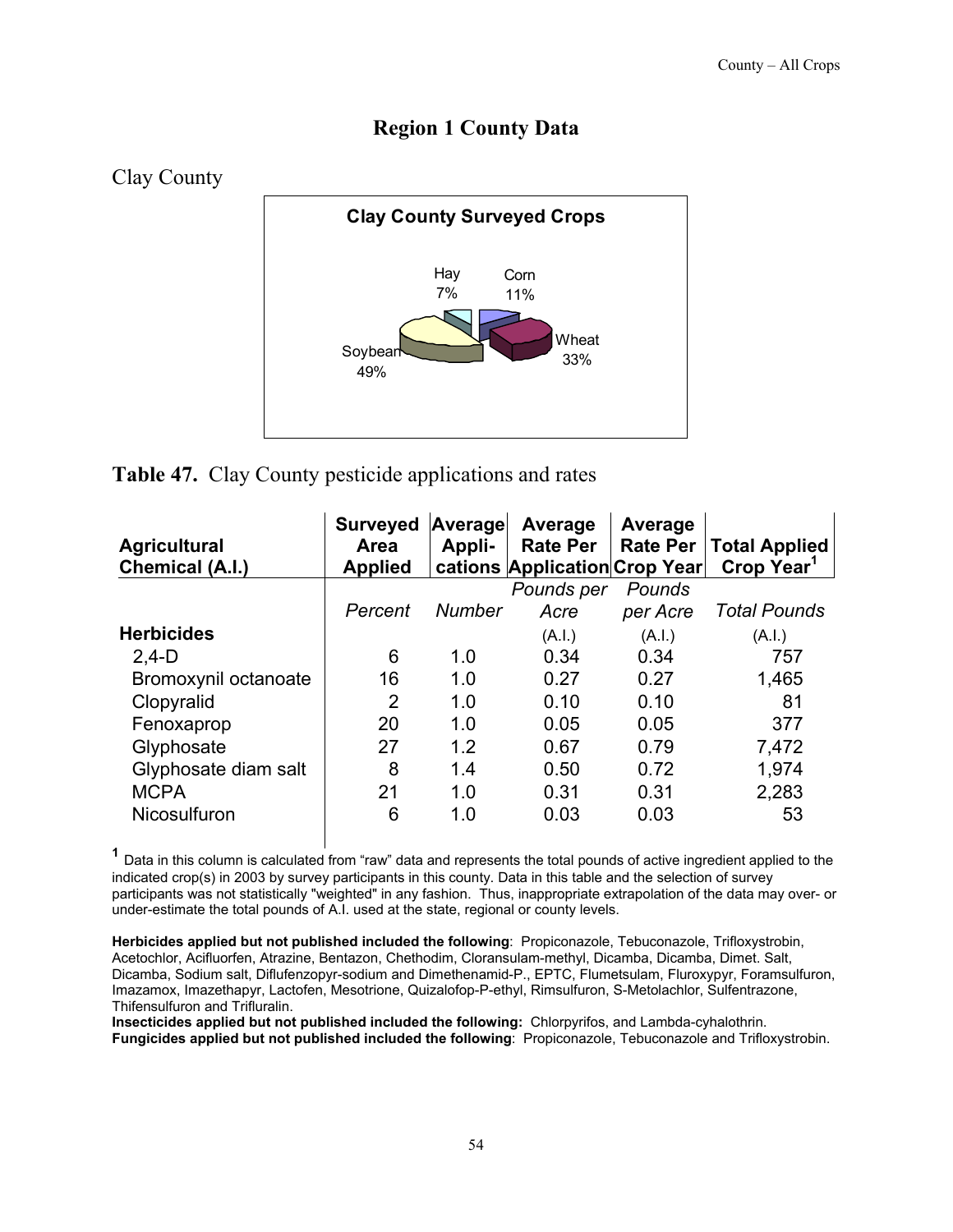## Grant County



# **Table 48.** Grant County pesticide applications and rates

| <b>Agricultural</b><br>Chemical (A.I.) | <b>Surveyed</b><br>Area<br><b>Applied</b> | Average<br>Appli- | Average<br><b>Rate Per</b><br>cations Application Crop Year | Average<br><b>Rate Per</b> | <b>Total Applied</b><br>Crop Year <sup>1</sup> |
|----------------------------------------|-------------------------------------------|-------------------|-------------------------------------------------------------|----------------------------|------------------------------------------------|
|                                        |                                           |                   | Pounds per                                                  | Pounds                     |                                                |
|                                        | Percent                                   | Number            | Acre                                                        | per Acre                   | <b>Total Pounds</b>                            |
| <b>Herbicides</b>                      |                                           |                   | (A.I.)                                                      | (A.I.)                     | (A.I.)                                         |
| $2.4-D$                                | 8                                         | 1.00              | 0.65                                                        | 0.65                       | 1,329                                          |
| Atrazine                               | $\overline{2}$                            | 1.00              | 0.58                                                        | 0.58                       | 343                                            |
| Bromoxynil octanoate                   | $\overline{2}$                            | 1.00              | 0.22                                                        | 0.22                       | 89                                             |
| Clopyralid                             | 3                                         | 1.00              | 0.09                                                        | 0.09                       | 61                                             |
| Dicamba                                | 6                                         | 1.00              | 0.32                                                        | 0.32                       | 459                                            |
| Fenoxaprop                             | 9                                         | 1.00              | 0.05                                                        | 0.05                       | 97                                             |
| Glyphosate                             | 54                                        | 1.50              | 0.72                                                        | 1.07                       | 14,053                                         |
| <b>MCPA</b>                            | 11                                        | 1.00              | 0.33                                                        | 0.33                       | 896                                            |
| <b>Mesotrione</b>                      | 9                                         | 1.00              | 0.09                                                        | 0.09                       | 208                                            |
| Nicosulfuron                           | 22                                        | 1.00              | 0.03                                                        | 0.03                       | 142                                            |
| Rimsulfuron                            | 18                                        | 1.00              | 0.01                                                        | 0.01                       | 56                                             |
| <b>Insecticides</b>                    |                                           |                   |                                                             |                            |                                                |
| Esfenvalerate                          | 17                                        | 1.00              | 0.03                                                        | 0.03                       | 133                                            |
| Lambda-cyhalothrin                     | 8                                         | 1.00              | 0.02                                                        | 0.02                       | 45                                             |

 **<sup>1</sup>** Data in this column is calculated from "raw" data and represents the total pounds of active ingredient applied to the indicated crop(s) in 2003 by survey participants in this county. Data in this table and the selection of survey participants was not statistically "weighted" in any fashion. Thus, inappropriate extrapolation of the data may over- or under-estimate the total pounds of A.I. used at the state, regional or county levels.

**Herbicides applied but not published included the following**: Acetochlor, Bromoxynil, Clethodim, Cloransulammethyl, Dicamba, Dimet. Salt Dicamba, Sodium salt, Diflufenzopyr-sodium, EPTC, Flumetsulam, Fomesafen, Foramsulfuron, Glufosinate-ammonium, Imazethapyr, Sulfentrazone and Thifensulfuron. **Fungicides applied but not published included the following**: Propiconazole, Tebuconazole and Trifloxystrobin.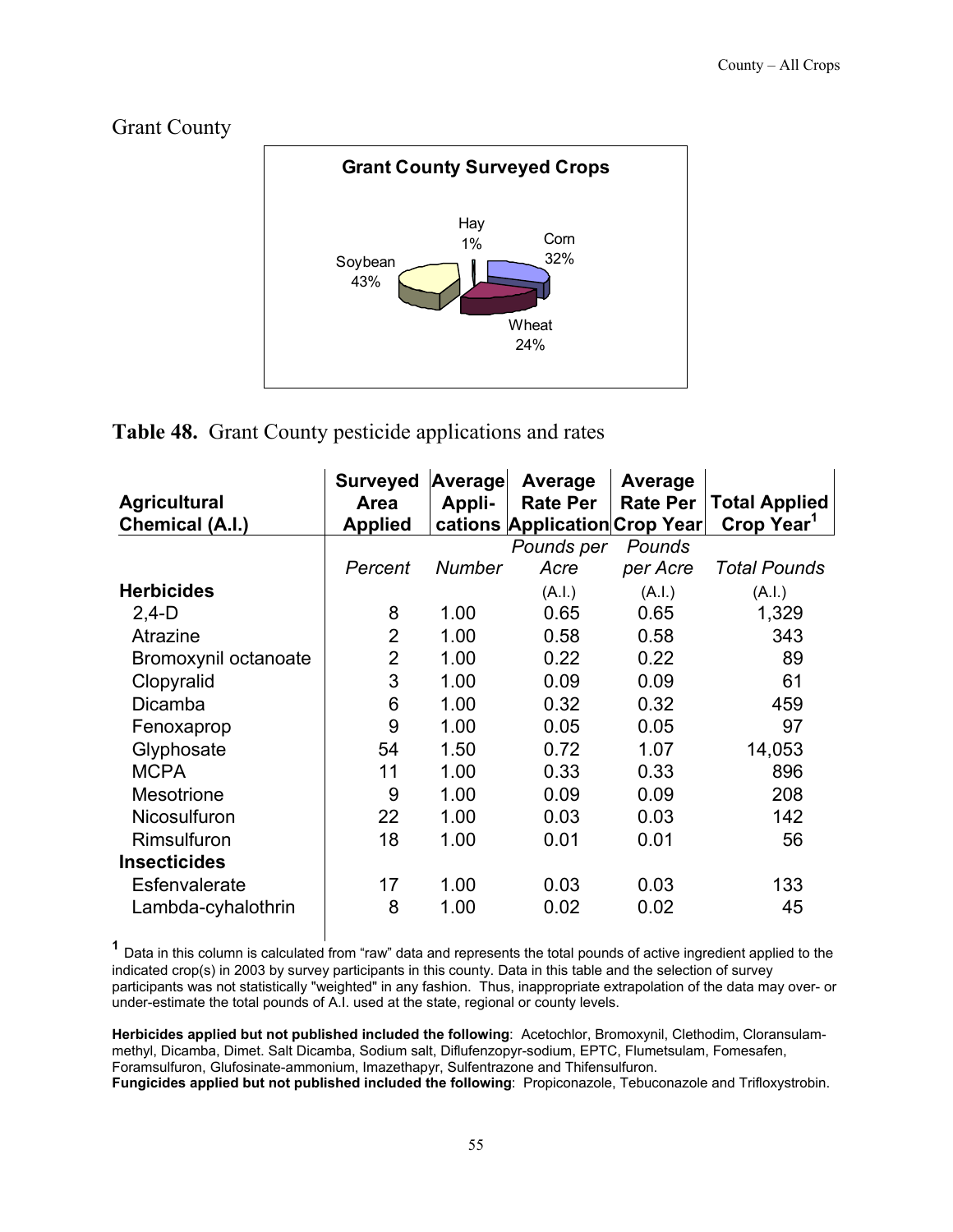

**Table 49.** Kittson County pesticide applications and rates

| <b>Pesticide Applications And Rates By Active Ingredient</b> |  |
|--------------------------------------------------------------|--|
| <b>Kittson County</b>                                        |  |

| <b>Agricultural</b>  | <b>Surveyed</b><br>Area | Average<br>Appli- | Average<br><b>Rate Per</b>    | Average<br><b>Rate Per</b> | <b>Total Applied</b>   |
|----------------------|-------------------------|-------------------|-------------------------------|----------------------------|------------------------|
| Chemical (A.I.)      | <b>Applied</b>          |                   | cations Application Crop Year |                            | Crop Year <sup>1</sup> |
|                      |                         |                   | Pounds per                    | Pounds                     |                        |
|                      | Percent                 | <b>Number</b>     | Acre                          | per Acre                   | <b>Total Pounds</b>    |
| <b>Herbicides</b>    |                         |                   | (A.I.)                        | (A.I.)                     | (A.I.)                 |
| Bromoxynil octanoate | 27                      | 1.0               | 0.24                          | 0.24                       | 2049                   |
| Fenoxaprop           | 27                      | 1.0               | 0.06                          | 0.06                       | 521                    |
| Glyphosate           | 35                      | 1.2               | 0.64                          | 0.75                       | 8137                   |
| <b>MCPA</b>          | 31                      | 1.0               | 0.26                          | 0.26                       | 2522                   |
| <b>Fungicides</b>    |                         |                   |                               |                            |                        |
| Tebuconazole         | 23                      | 1.0               | 0.11                          | 0.11                       | 788                    |

 **<sup>1</sup>** Data in this column is calculated from "raw" data and represents the total pounds of active ingredient applied to the indicated crop(s) in 2003 by survey participants in this county. Data in this table and the selection of survey participants was not statistically "weighted" in any fashion. Thus, inappropriate extrapolation of the data may over- or under-estimate the total pounds of A.I. used at the state, regional or county levels.

**Herbicides applied but not published included the following**: 2,4-D, Atrazine, Clodinafop-propargil, Clopyralid, Dicamba, Ethalfluralin, Flucarbazone-sodium, Flumioxazin, Fluroxypyr, Foramsulfuron, Imazamox, Sethoxydim, Thifensulfuron and Tribenuron-methyl.

**Insecticides applied but not published included the following:** Chlorpyrifos and Esfenvalerate. **Fungicides applied but not published included the following**: Propiconazole.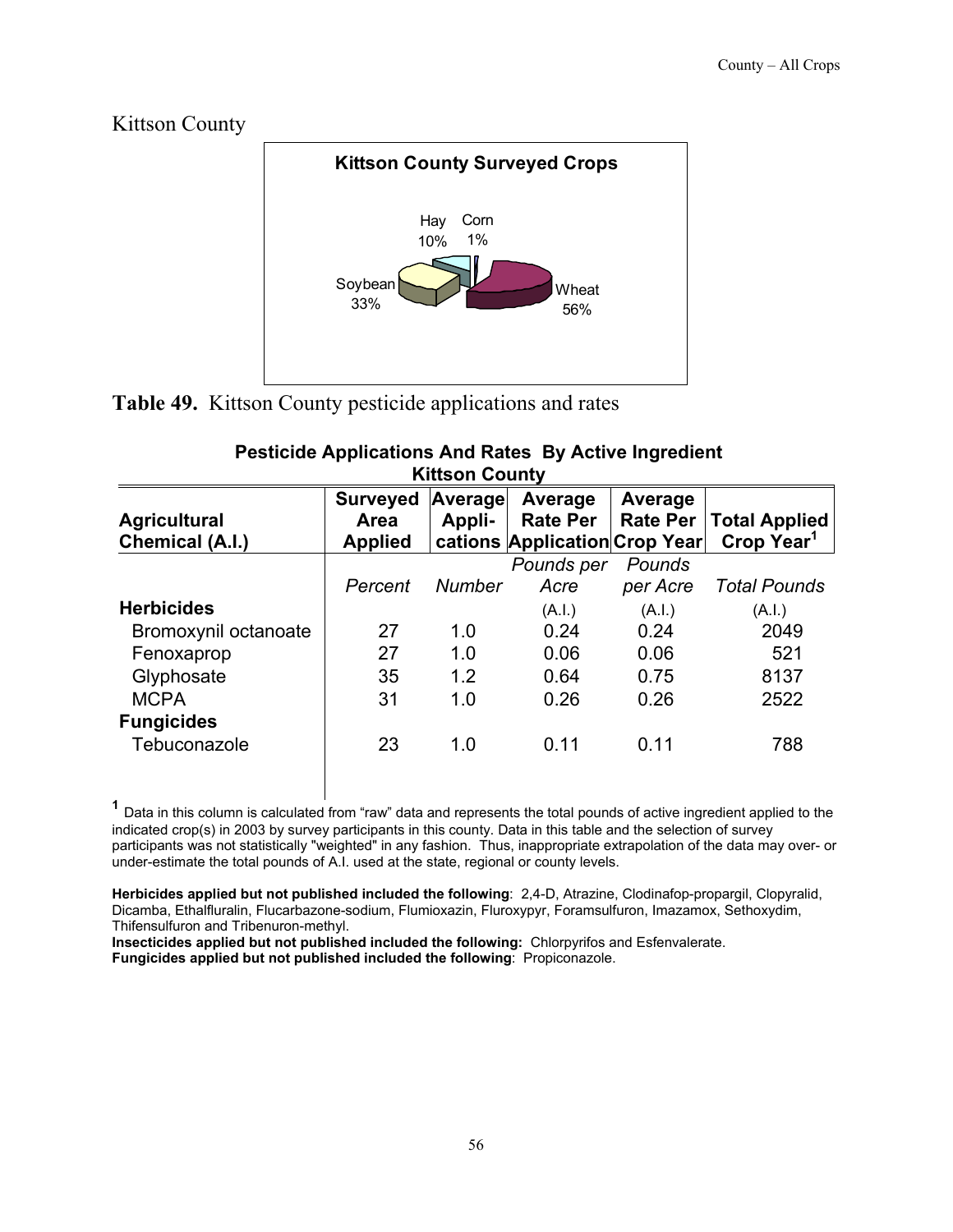

#### Mahnomen County

# **Table 50.** Mahnomen County pesticide applications and rates

| <b>Agricultural</b><br><b>Chemical (A.I.)</b> | <b>Surveyed</b><br>Area<br><b>Applied</b> | Average<br>Appli- | Average<br><b>Rate Per</b><br>cations Application Crop Year | Average<br><b>Rate Per</b> | <b>Total Applied</b><br>Crop Year <sup>1</sup> |
|-----------------------------------------------|-------------------------------------------|-------------------|-------------------------------------------------------------|----------------------------|------------------------------------------------|
|                                               |                                           |                   | Pounds per                                                  | Pounds                     |                                                |
|                                               | Percent                                   | <b>Number</b>     | Acre                                                        | per Acre                   | <b>Total Pounds</b>                            |
| <b>Herbicides</b>                             |                                           |                   | (A.l.)                                                      | (A.I.)                     | (A.l.)                                         |
| Bromoxynil octanoate                          | 18                                        | 1.0               | 0.24                                                        | 0.24                       | 712                                            |
| Cloransulam-methyl                            | 12                                        | 1.3               | 0.02                                                        | 0.03                       | 59                                             |
| Fenoxaprop                                    | 31                                        | 1.0               | 0.06                                                        | 0.06                       | 293                                            |
| Glyphosate                                    | 22                                        | 1.2               | 0.71                                                        | 0.87                       | 3,061                                          |
| Imazamox                                      | 15                                        | 1.2               | 0.02                                                        | 0.03                       | 72                                             |
| <b>MCPA</b>                                   | 23                                        | 1.0               | 0.25                                                        | 0.25                       | 964                                            |
| Thifensulfuron                                | 4                                         | 1.0               | 0.02                                                        | 0.02                       | 9                                              |
| Tribenuron-methyl                             | 4                                         | 1.0               | 0.01                                                        | 0.01                       |                                                |

 **<sup>1</sup>** Data in this column is calculated from "raw" data and represents the total pounds of active ingredient applied to the indicated crop(s) in 2003 by survey participants in this county. Data in this table and the selection of survey participants was not statistically "weighted" in any fashion. Thus, inappropriate extrapolation of the data may over- or under-estimate the total pounds of A.I. used at the state, regional or county levels.

**Herbicides applied but not published included the following**: Acetochlor, Clethodim, Dicamba, Dicamba, Dimet. Salt, Dicamba, Sodium salt, Diflufenzopyr-sodium, Dimethenamid-P, EPTC, Flumetsulam, Fomesafen, Imazethapyr, Nicosulfuron, Pendimethalin, Rimsulfuron, S-Metolachlor and Trifluralin.

**Insecticides applied but not published included the following:** Esfenvalerate, Lambda-cyhalothrin and Methyl parathion.

**Fungicides applied but not published included the following**:

Propiconazole and Tebuconazole.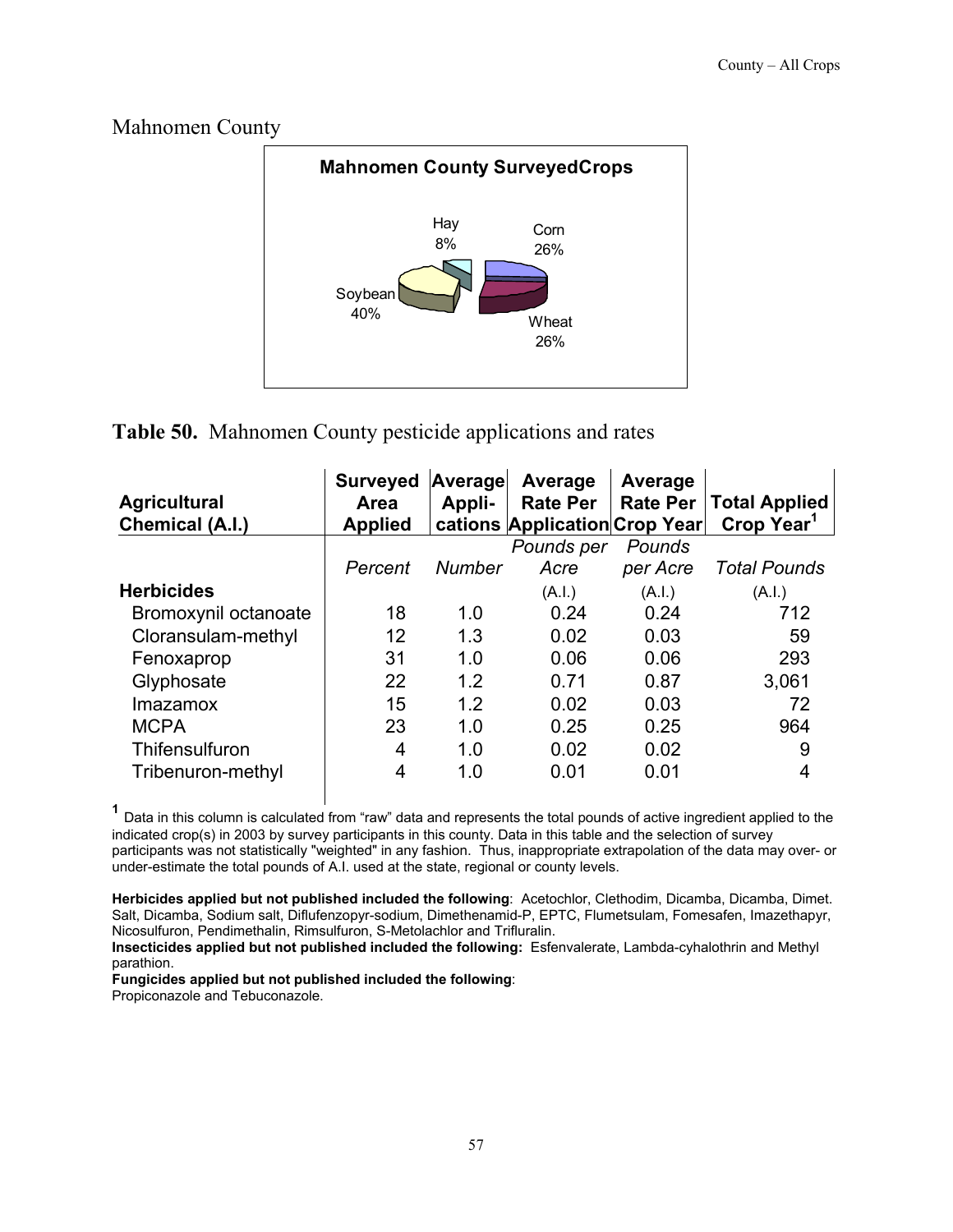# Marshall County



**Table 51.** Marshall County pesticide applications and rates

|                      | <b>Surveyed</b> | Average       | Average                       | Average         |                        |
|----------------------|-----------------|---------------|-------------------------------|-----------------|------------------------|
| <b>Agricultural</b>  | Area            | Appli-        | <b>Rate Per</b>               | <b>Rate Per</b> | <b>Total Applied</b>   |
| Chemical (A.I.)      | <b>Applied</b>  |               | cations Application Crop Year |                 | Crop Year <sup>1</sup> |
|                      |                 |               | Pounds per                    | Pounds          |                        |
|                      | Percent         | <b>Number</b> | Acre                          | per Acre        | <b>Total Pounds</b>    |
| <b>Herbicides</b>    |                 |               | (A.I.)                        | (A.I.)          | (A.I.)                 |
| Bromoxynil octanoate | 38              | 1.0           | 0.28                          | 0.28            | 1,986                  |
| Fenoxaprop           | 18              | 1.0           | 0.05                          | 0.05            | 177                    |
| Glyphosate           | 15              | 1.3           | 0.62                          | 0.78            | 2,161                  |
| <b>Imazamox</b>      | 9               | 1.0           | 0.03                          | 0.03            | 46                     |
| <b>MCPA</b>          | 40              | 1.0           | 0.31                          | 0.31            | 2,250                  |
| Thifensulfuron       | 9               | 1.0           | 0.01                          | 0.01            | 12                     |
| <b>Fungicides</b>    |                 |               |                               |                 |                        |
| Tebuconazole         | 16              | 1.0           | 0.11                          | 0.11            | 319                    |

 **<sup>1</sup>** Data in this column is calculated from "raw" data and represents the total pounds of active ingredient applied to the indicated crop(s) in 2003 by survey participants in this county. Data in this table and the selection of survey participants was not statistically "weighted" in any fashion. Thus, inappropriate extrapolation of the data may over- or under-estimate the total pounds of A.I. used at the state, regional or county levels.

#### **Herbicides applied but not published included the following**:

2,4-D, Atrazine, Bentazon, Clodinafop-propargil, Clopyralid, Dicamba, Flucarbazone-sodium, Foramsulfuron, Nicosulfuron, Paraquat, Sethoxydim, Tribenuron-methyl and Trifluralin.

**Insecticides applied but not published included the following:** Carbofuran, Esfenvalerate and Methyl parathion. **Fungicides applied but not published included the following**: Propiconazole.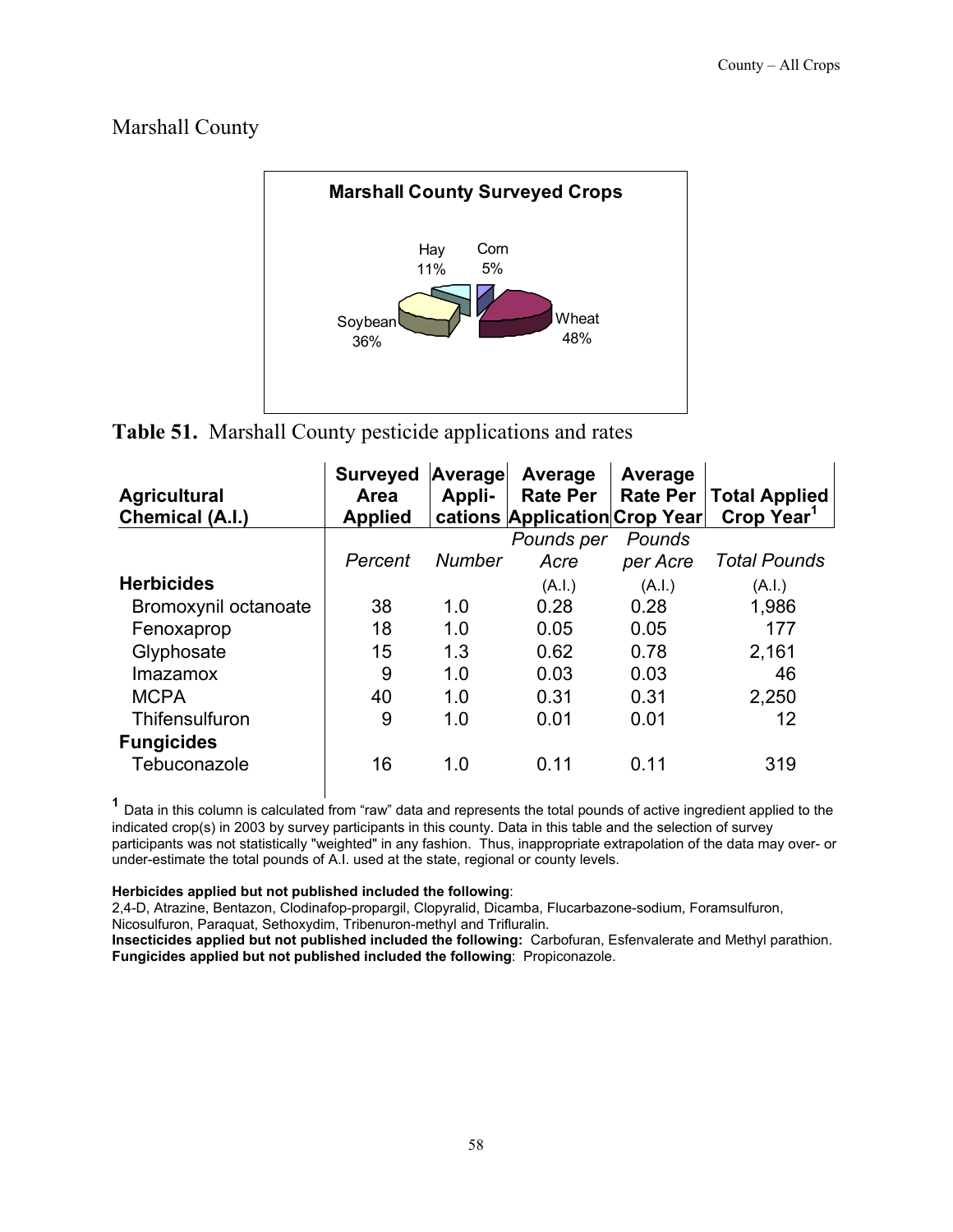Norman County



# **Table 52.** Norman County pesticide applications and rates

| <b>Agricultural</b><br>Chemical (A.I.) | <b>Surveyed</b><br>Area<br><b>Applied</b> | Average<br>Appli- | Average<br><b>Rate Per</b><br>cations Application Crop Year | Average  | Rate Per   Total Applied<br>Crop Year <sup>1</sup> |
|----------------------------------------|-------------------------------------------|-------------------|-------------------------------------------------------------|----------|----------------------------------------------------|
|                                        |                                           |                   | Pounds per                                                  | Pounds   |                                                    |
|                                        | Percent                                   | <b>Number</b>     | Acre                                                        | per Acre | <b>Total Pounds</b>                                |
| <b>Herbicides</b>                      |                                           |                   | (A.l.)                                                      | (A.I.)   | (A.I.)                                             |
| Bromoxynil octanoate                   | 19                                        | 1.0               | 0.24                                                        | 0.24     | 954                                                |
| Fenoxaprop                             | 20                                        | 1.0               | 0.05                                                        | 0.05     | 208                                                |
| Glyphosate                             | 27                                        | 1.2               | 0.75                                                        | 0.94     | 5,259                                              |
| <b>MCPA</b>                            | 22                                        | 1.0               | 0.25                                                        | 0.25     | 1,165                                              |
| Pendimethalin                          | 10                                        | 1.0               | 1 17                                                        | 1 17     | 2,386                                              |

 **<sup>1</sup>** Data in this column is calculated from "raw" data and represents the total pounds of active ingredient applied to the indicated crop(s) in 2003 by survey participants in this county. Data in this table and the selection of survey participants was not statistically "weighted" in any fashion. Thus, inappropriate extrapolation of the data may over- or under-estimate the total pounds of A.I. used at the state, regional or county levels.

**Herbicides applied but not published included the following**: 2,4-D, Acetochlor, Bentazon, Bromoxynil, Clodinafop-propargil, Clopyralid, Cloransulam-methyl, Dicamba, Dicamba, Sodium salt, Diflufenzopyr-sodium, EPTC, Flucarbazone-sodium, Fluroxypyr, Glyphosate diam salt, Halosulfuron, Imazamox, Imazethapyr, Lactofen, Nicosulfuron, Rimsulfuron, Sethoxydim, Thifensulfuron and Trifluralin.

**Insecticides applied but not published included the following:** Carbaryl, Chlorpyrifos and Lambda-cyhalothrin. **Fungicides applied but not published included the following**: Propiconazole and Tebuconazole.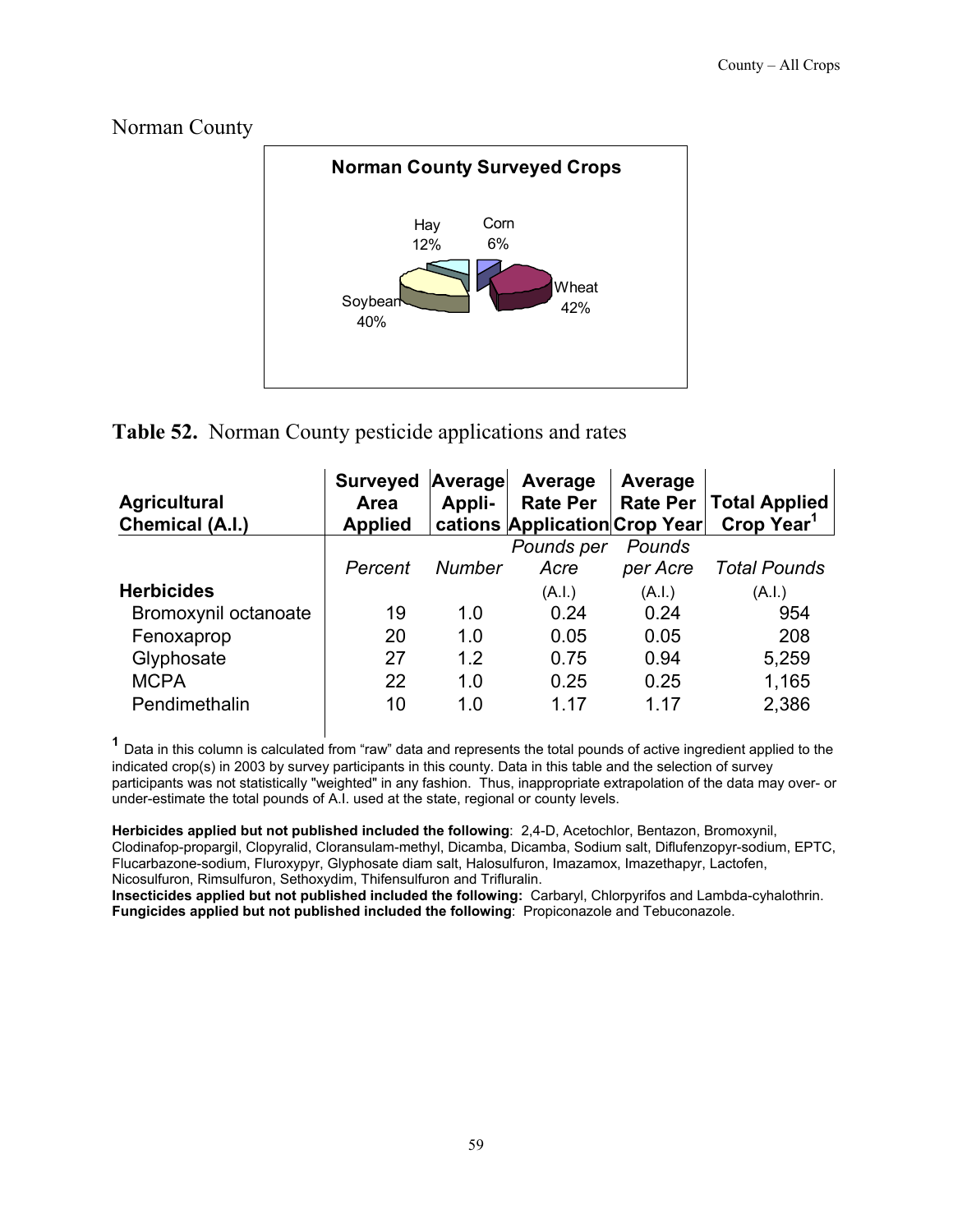Pennington County



**Table 53.** Pennington County pesticide applications and rates

| <b>Agricultural</b><br>Chemical (A.I.) | <b>Surveyed</b><br>Area<br><b>Applied</b> | Average<br>Appli- | Average<br><b>Rate Per</b><br>cations Application Crop Year | Average<br><b>Rate Per</b> | <b>Total Applied</b><br>Crop Year <sup>1</sup> |
|----------------------------------------|-------------------------------------------|-------------------|-------------------------------------------------------------|----------------------------|------------------------------------------------|
|                                        |                                           |                   | Pounds per                                                  | Pounds                     |                                                |
|                                        | Percent                                   | <b>Number</b>     | Acre                                                        | per Acre                   | <b>Total Pounds</b>                            |
| <b>Herbicides</b>                      |                                           |                   | (A.I.)                                                      | (A.I.)                     | (A.I.)                                         |
| $2,4-D$                                | 11                                        | 1.0               | 0.49                                                        | 0.49                       | 1,711                                          |
| Bromoxynil octanoate                   | 12                                        | 1.0               | 0.26                                                        | 0.26                       | 936                                            |
| Clopyralid                             | 11                                        | 1.0               | 0.09                                                        | 0.09                       | 326                                            |
| Fenoxaprop                             | 12                                        | 1.0               | 0.07                                                        | 0.07                       | 240                                            |
| Glyphosate                             | 9                                         | 1.5               | 0.62                                                        | 0.92                       | 2,555                                          |
| <b>Imazamox</b>                        | 36                                        | 1.0               | 0.03                                                        | 0.03                       | 311                                            |
| <b>MCPA</b>                            | 36                                        | 1.0               | 0.41                                                        | 0.41                       | 4,509                                          |
| Thifensulfuron                         | 15                                        | 1.0               | 0.01                                                        | 0.01                       | 25                                             |
| <b>Fungicides</b>                      |                                           |                   |                                                             |                            |                                                |
| Propiconazole                          | 22                                        | 1.2               | 0.06                                                        | 0.07                       | 454                                            |
| Tebuconazole                           | 9                                         | 1.0               | 0.11                                                        | 0.11                       | 311                                            |

 **<sup>1</sup>** Data in this column is calculated from "raw" data and represents the total pounds of active ingredient applied to the indicated crop(s) in 2003 by survey participants in this county. Data in this table and the selection of survey participants was not statistically "weighted" in any fashion. Thus, inappropriate extrapolation of the data may over- or under-estimate the total pounds of A.I. used at the state, regional or county levels.

**Herbicides applied but not published included the following**: Alachlor, Bentazon, Clodinafop-propargil, Dicamba, Sodium salt, Diflufenzopyr-sodium, Dimethenamid-P, Glufosinate-ammonium, Metsulfuron-methyl, Nicosulfuron, Pendimethalin, S-Metolachlor, Sethoxydim and Tribenuron-methyl.

**Insecticides applied but not published included the following:** Methyl parathion.

**Fungicides applied but not published included the following**: Trifloxystrobin.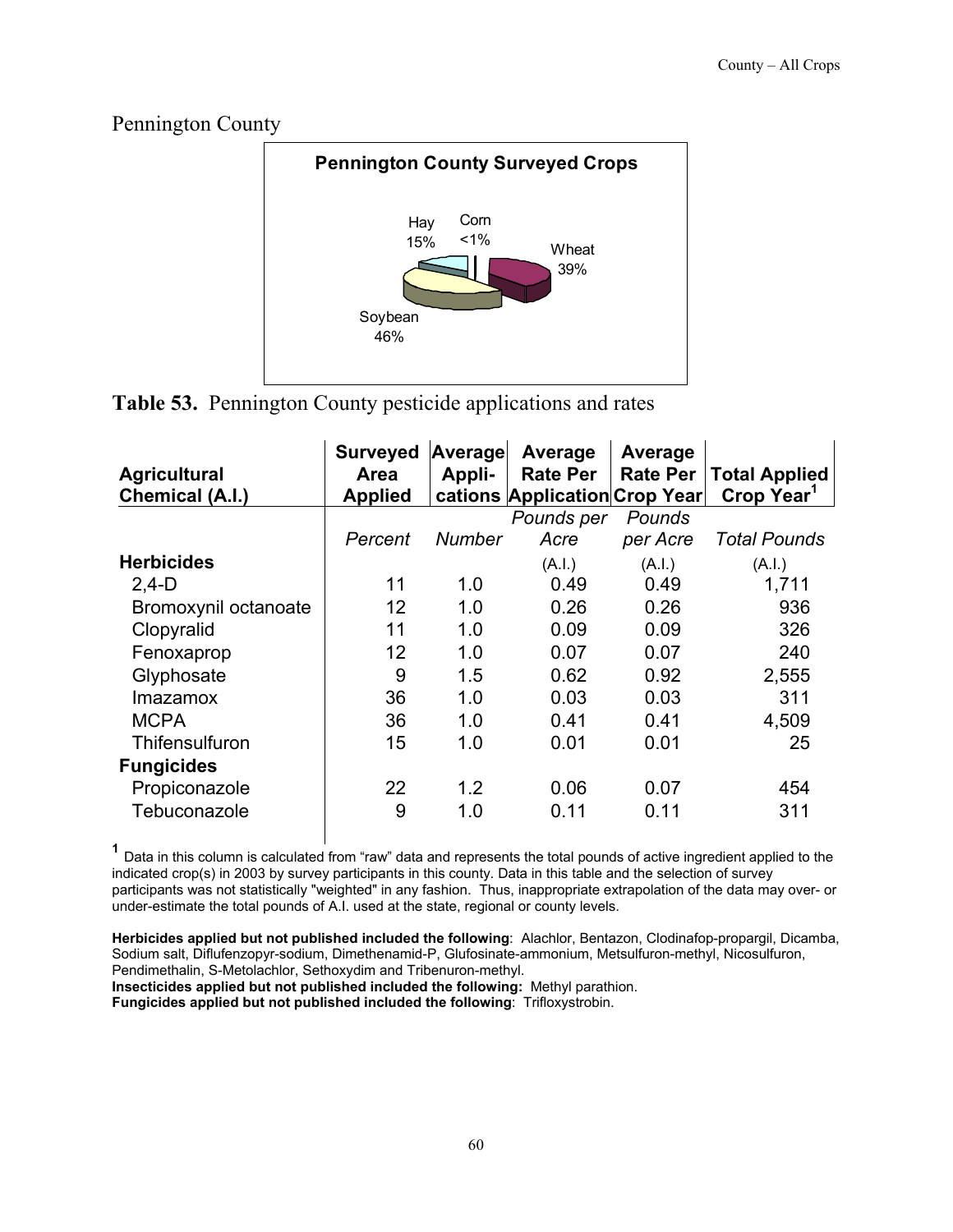Polk County



# **Table 54.** Polk County pesticide applications and rates

| <b>Surveyed</b> |               | Average    | Average                    |                                                  |
|-----------------|---------------|------------|----------------------------|--------------------------------------------------|
|                 |               |            |                            | <b>Total Applied</b>                             |
| <b>Applied</b>  |               |            |                            | Crop Year <sup>1</sup>                           |
|                 |               | Pounds per | Pounds                     |                                                  |
| Percent         | <b>Number</b> | Acre       | per Acre                   | <b>Total Pounds</b>                              |
|                 |               | (A.I.)     | (A.I.)                     | (A.I.)                                           |
| 9               | 1.0           | 0.24       | 0.24                       | 615                                              |
| 13              | 1.0           | 0.08       | 0.08                       | 287                                              |
| 15              | 1.0           | 0.05       | 0.05                       | 221                                              |
| 12              | 1.0           | 0.07       | 0.07                       | 264                                              |
| 28              | 2.0           | 0.87       | 1.70                       | 13,351                                           |
| 5               | 1.0           | 0.02       | 0.02                       | 30                                               |
| 21              | 1.0           | 0.30       | 0.30                       | 1,818                                            |
|                 |               |            |                            |                                                  |
| 24              | 1.0           | 0.43       | 0.43                       | 2,908                                            |
|                 |               |            |                            |                                                  |
| 11              | 1.0           | 0.11       | 0.11                       | 366                                              |
| 34              | 1.0           | 0.11       | 0.11                       | 1,091                                            |
|                 | Area          | Appli-     | Average<br><b>Rate Per</b> | <b>Rate Per</b><br>cations Application Crop Year |

**<sup>1</sup>** Data in this column is calculated from "raw" data and represents the total pounds of active ingredient applied to the indicated crop(s) in 2003 by survey participants in this county. Data in this table and the selection of survey participants was not statistically "weighted" in any fashion. Thus, inappropriate extrapolation of the data may over- or under-estimate the total pounds of A.I. used at the state, regional or county levels.

**Herbicides applied but not published included the following**: 2,4-D, Bentazon, Clodinafop-propargil, Clopyralid, Dicamba, Dimet. Salt, Dicamba, Sodium salt, Diflufenzopyr-sodium, Foramsulfuron, Nicosulfuron, Pendimethalin, Sethoxydim, Thifensulfuron and Trifluralin.

**Insecticides applied but not published included the following:** Chlorpyrifos, Disulfoton, Esfenvalerate and Lambda-cyhalothrin.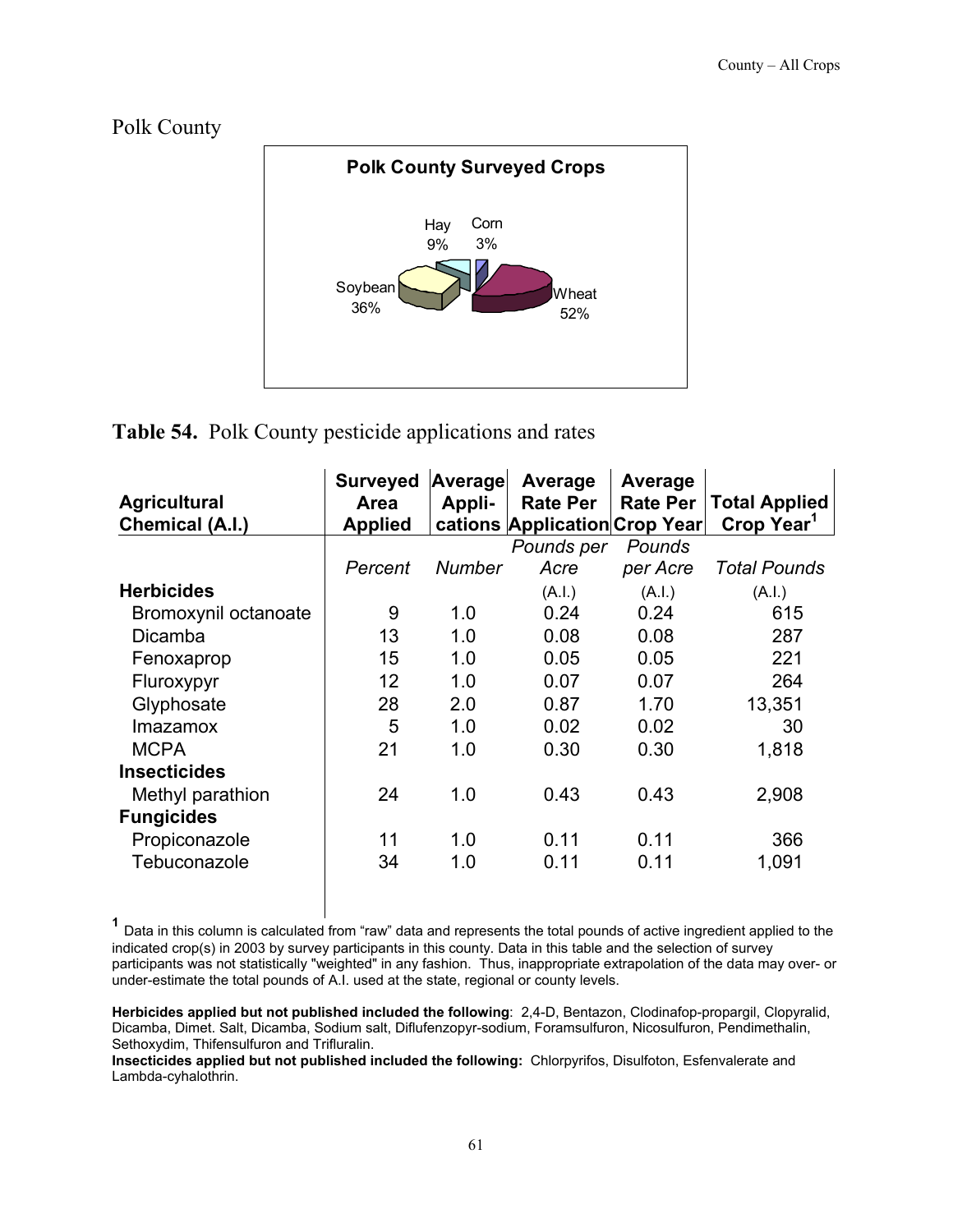Red Lake County



**Table 55.** Red Lake County pesticide applications and rates

| <b>Agricultural</b><br>Chemical (A.I.) | <b>Surveyed</b><br>Area<br><b>Applied</b> | Average<br>Appli- | Average<br><b>Rate Per</b><br>cations Application Crop Year | Average<br><b>Rate Per</b> | <b>Total Applied</b><br>Crop Year <sup>1</sup> |
|----------------------------------------|-------------------------------------------|-------------------|-------------------------------------------------------------|----------------------------|------------------------------------------------|
|                                        |                                           |                   | Pounds per                                                  | Pounds                     |                                                |
|                                        | Percent                                   | <b>Number</b>     | Acre                                                        | per Acre                   | Total Pounds                                   |
| <b>Herbicides</b>                      |                                           |                   | (A.I.)                                                      | (A.I.)                     | (A.l.)                                         |
| $2,4-D$                                | 6                                         | 1.0               | 0.44                                                        | 0.44                       | 540                                            |
| <b>Bromoxynil</b>                      | $\overline{7}$                            | 1.0               | 0.26                                                        | 0.26                       | 389                                            |
| Clopyralid                             | 6                                         | 1.0               | 0.09                                                        | 0.09                       | 111                                            |
| Fenoxaprop                             | 19                                        | 1.0               | 0.06                                                        | 0.06                       | 259                                            |
| Glyphosate                             | 16                                        | 1.4               | 0.70                                                        | 0.95                       | 3,096                                          |
| Imazamox                               | 26                                        | 1.0               | 0.03                                                        | 0.03                       | 162                                            |
| <b>MCPA</b>                            | 25                                        | 1.0               | 0.29                                                        | 0.29                       | 1,482                                          |
| <b>Fungicides</b>                      |                                           |                   |                                                             |                            |                                                |
| Propiconazole                          | 7                                         | 1.0               | 0.08                                                        | 0.08                       | 125                                            |
| Tebuconazole                           | 13                                        | 1.0               | 0.11                                                        | 0.11                       | 292                                            |

**<sup>1</sup>** Data in this column is calculated from "raw" data and represents the total pounds of active ingredient applied to the indicated crop(s) in 2003 by survey participants in this county. Data in this table and the selection of survey participants was not statistically "weighted" in any fashion. Thus, inappropriate extrapolation of the data may over- or under-estimate the total pounds of A.I. used at the state, regional or county levels.

**Herbicides applied but not published included the following**: Atrazine, Bromoxynil octanoate, Clopyralid, Cloransulam-methyl, Dicamba, Dicamba, Sodium salt, Diflufenzopyr-sodium, Fluroxypyr, Foramsulfuron, Nicosulfuron, Pendimethalin, Rimsulfuron, S-Metolachlor, Thifensulfuron, Tribenuron-methyl and Trifluralin. **Insecticides applied but not published included the following:** Dimethoate, Esfenvalerate and Lambdacyhalothrin.

**Fungicides applied but not published included the following**: Trifloxystrobin.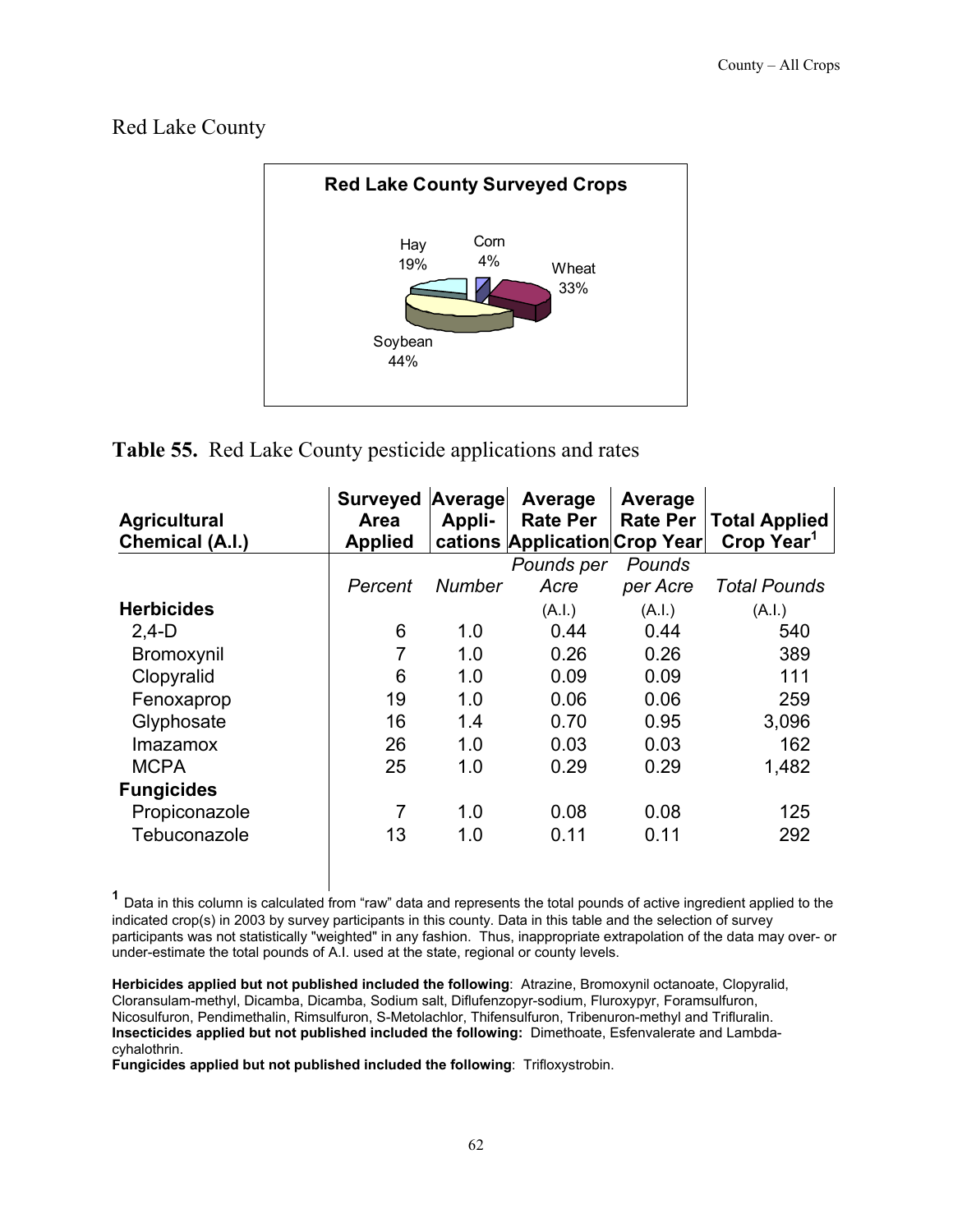Roseau County



**Table 56.** Roseau County pesticide applications and rates

| <b>Agricultural</b><br>Chemical (A.I.) | <b>Surveyed</b><br><b>Area</b><br><b>Applied</b> | Average<br>Appli- | Average<br><b>Rate Per</b><br>cations Application Crop Year | Average<br><b>Rate Per</b> | <b>Total Applied</b><br>Crop Year <sup>1</sup> |
|----------------------------------------|--------------------------------------------------|-------------------|-------------------------------------------------------------|----------------------------|------------------------------------------------|
|                                        |                                                  |                   | Pounds per                                                  | Pounds                     |                                                |
|                                        | Percent                                          | <b>Number</b>     | Acre                                                        | per Acre                   | <b>Total Pounds</b>                            |
| <b>Herbicides</b>                      |                                                  |                   | (A.I.)                                                      | (A.I.)                     | (A.I.)                                         |
| Bromoxynil octanoate                   | 46                                               | 1.0               | 0.31                                                        | 0.31                       | 3,224                                          |
| Clodinafop-propargil                   | 11                                               | 1.0               | 0.04                                                        | 0.04                       | 98                                             |
| Fenoxaprop                             | 30                                               | 1.0               | 0.10                                                        | 0.10                       | 647                                            |
| Glyphosate                             | 7                                                | 1.3               | 0.54                                                        | 0.70                       | 1,059                                          |
| Imazamox                               | 6                                                | 1.0               | 0.03                                                        | 0.03                       | 43                                             |
| <b>MCPA</b>                            | 52                                               | 1.0               | 0.31                                                        | 0.31                       | 3,571                                          |
| <b>Insecticides</b>                    |                                                  |                   |                                                             |                            |                                                |
| Methyl parathion                       | 18                                               | 1.0               | 0.28                                                        | 0.28                       | 1,075                                          |
| <b>Fungicides</b>                      |                                                  |                   |                                                             |                            |                                                |
| Propiconazole                          | 28                                               | 1.0               | 0.10                                                        | 0.10                       | 649                                            |

 **<sup>1</sup>** Data in this column is calculated from "raw" data and represents the total pounds of active ingredient applied to the indicated crop(s) in 2003 by survey participants in this county. Data in this table and the selection of survey participants was not statistically "weighted" in any fashion. Thus, inappropriate extrapolation of the data may over- or under-estimate the total pounds of A.I. used at the state, regional or county levels.

**Herbicides applied but not published included the following**: 2,4-D, Atrazine, Bentazon, Bromoxynil, Clopyralid, Dicamba, Dicamba, Dimet. Salt, Flumetsulam, Foramsulfuron, Imazamethabenz, Nicosulfuron, Pendimethalin, Rimsulfuron, Sethoxydim, Thifensulfuron, Tribenuron-methyl and Trifluralin. **Fungicides applied but not published included the following**: Tebuconazole.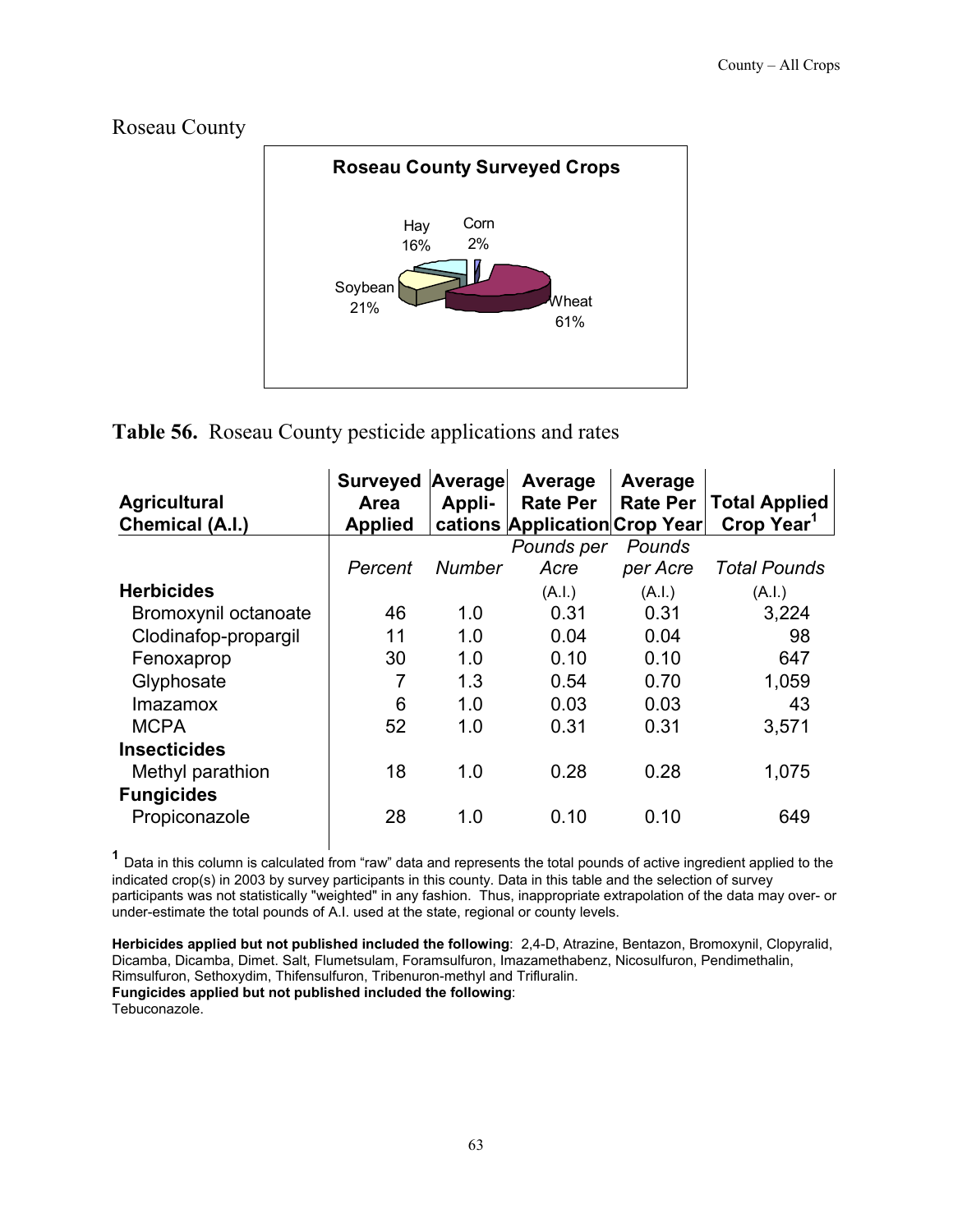Traverse County



**Table 57.** Traverse County pesticide applications and rates

| <b>Agricultural</b><br><b>Chemical (A.I.)</b> | <b>Surveyed</b><br><b>Area</b><br><b>Applied</b> | Average<br>Appli- | Average<br><b>Rate Per</b><br>cations Application Crop Year | Average<br><b>Rate Per</b> | <b>Total Applied</b><br>Crop Year <sup>1</sup> |
|-----------------------------------------------|--------------------------------------------------|-------------------|-------------------------------------------------------------|----------------------------|------------------------------------------------|
|                                               |                                                  |                   | Pounds per                                                  | Pounds                     |                                                |
|                                               | Percent                                          | <b>Number</b>     | Acre                                                        | per Acre                   | <b>Total Pounds</b>                            |
| <b>Herbicides</b>                             |                                                  |                   | (A.I.)                                                      | (A.I.)                     | (A.l.)                                         |
| Atrazine                                      | 17                                               | 1.0               | 0.82                                                        | 0.82                       | 3,683                                          |
| Dicamba                                       | 7                                                | 1.0               | 0.38                                                        | 0.38                       | 755                                            |
| Diflufenzopyr-sodium                          | 6                                                | 1.0               | 0.05                                                        | 0.05                       | 71                                             |
| Glufosinate-ammonium                          | 8                                                | 1.0               | 0.40                                                        | 0.40                       | 873                                            |
| Glyphosate                                    | 54                                               | 1.3               | 0.73                                                        | 0.92                       | 13,588                                         |
| <b>MCPA</b>                                   |                                                  | 1.0               | 0.35                                                        | 0.35                       | 656                                            |
| Nicosulfuron                                  | 8                                                | 1.0               | 0.02                                                        | 0.02                       | 52                                             |
| Rimsulfuron                                   | 7                                                | 1.0               | 0.01                                                        | 0.01                       | 20                                             |

 **<sup>1</sup>** Data in this column is calculated from "raw" data and represents the total pounds of active ingredient applied to the indicated crop(s) in 2003 by survey participants in this county. Data in this table and the selection of survey participants was not statistically "weighted" in any fashion. Thus, inappropriate extrapolation of the data may over- or under-estimate the total pounds of A.I. used at the state, regional or county levels.

**Herbicides applied but not published included the following**: 2,4-D, Acetochlor, Bromoxynil, Bromoxynil octanoate, Clethodim, Clopyralid, Cloransulam-methyl, Dicamba, Dimet. Salt, Dicamba, Sodium salt, Dimethenamid, Dimethenamid-P, EPTC, Flumetsulam, Fomesafen, Foramsulfuron, Imazethapyr, Lactofen, Mesotrione, Pendimethalin and Trifluralin.

**Insecticides applied but not published included the following:** 

Cyfluthrin, Esfenvalerate and Lambda-cyhalothrin.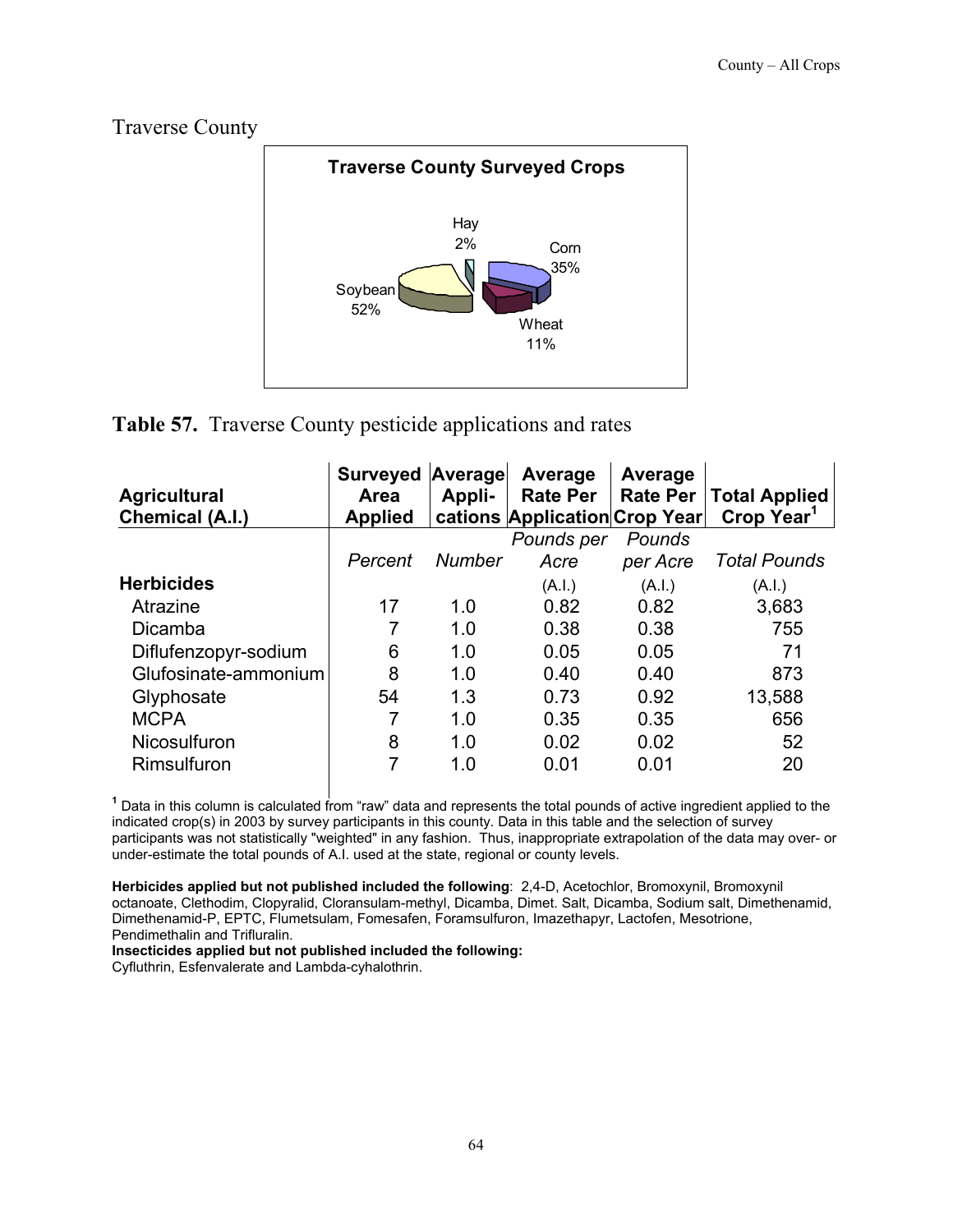## Wilkin County



## **Table 58.** Wilkin County pesticide applications and rates

| <b>Agricultural</b><br>Chemical (A.I.) | <b>Surveyed Average</b><br>Area<br><b>Applied</b> | Appli-        | Average<br><b>Rate Per</b><br>cations Application Crop Year | Average<br><b>Rate Per</b> | <b>Total Applied</b><br>Crop Year <sup>1</sup> |
|----------------------------------------|---------------------------------------------------|---------------|-------------------------------------------------------------|----------------------------|------------------------------------------------|
|                                        |                                                   |               | Pounds per                                                  | Pounds                     |                                                |
|                                        | Percent                                           | <b>Number</b> | Acre                                                        | per Acre                   | <b>Total Pounds</b>                            |
| <b>Herbicides</b>                      |                                                   |               | (A.I.)                                                      | (A.l.)                     | (A.I.)                                         |
| Acetochlor                             | 5                                                 | 1.0           | 0.89                                                        | 0.89                       | 2,253                                          |
| Bromoxynil octanoate                   | 21                                                | 1.0           | 0.26                                                        | 0.26                       | 2,567                                          |
| <b>Dicamba</b>                         | 9                                                 | 1.0           | 0.10                                                        | 0.10                       | 387                                            |
| <b>EPTC</b>                            | 5                                                 | 1.0           | 3.56                                                        | 3.56                       | 9,012                                          |
| Fenoxaprop                             | 5                                                 | 1.0           | 0.06                                                        | 0.06                       | 123                                            |
| Fomesafen                              | 4                                                 | 1.0           | 0.19                                                        | 0.19                       | 312                                            |
| Glyphosate                             | 29                                                | 1.4           | 0.69                                                        | 0.98                       | 13,294                                         |
| <b>MCPA</b>                            | 38                                                | 1.0           | 0.31                                                        | 0.31                       | 5,416                                          |

 **<sup>1</sup>** Data in this column is calculated from "raw" data and represents the total pounds of active ingredient applied to the indicated crop(s) in 2003 by survey participants in this county. Data in this table and the selection of survey participants was not statistically "weighted" in any fashion. Thus, inappropriate extrapolation of the data may over- or under-estimate the total pounds of A.I. used at the state, regional or county levels.

**Herbicides applied but not published included the following**: 2,4-D, Atrazine, Bromoxynil, Clethodim, Clopyralid, Dicamba, Dimet. Salt, Diflufenzopyr-sodium, Flumetsulam, Fluroxypyr, Foramsulfuron, Glufosinate-ammonium, Glyphosate diam salt, Imazamethabenz, Imazamox, Imazapyr, Imazethapyr, Lactofen, Mesotrione, Nicosulfuron, Pendimethalin, Rimsulfuron, Thifensulfuron and Trifluralin.

**Insecticides applied but not published included the following:** 

Esfenvalerate, Lambda-cyhalothrin and Tefluthrin.

**Fungicides applied but not published included the following**:

Propiconazole and Trifloxystrobin.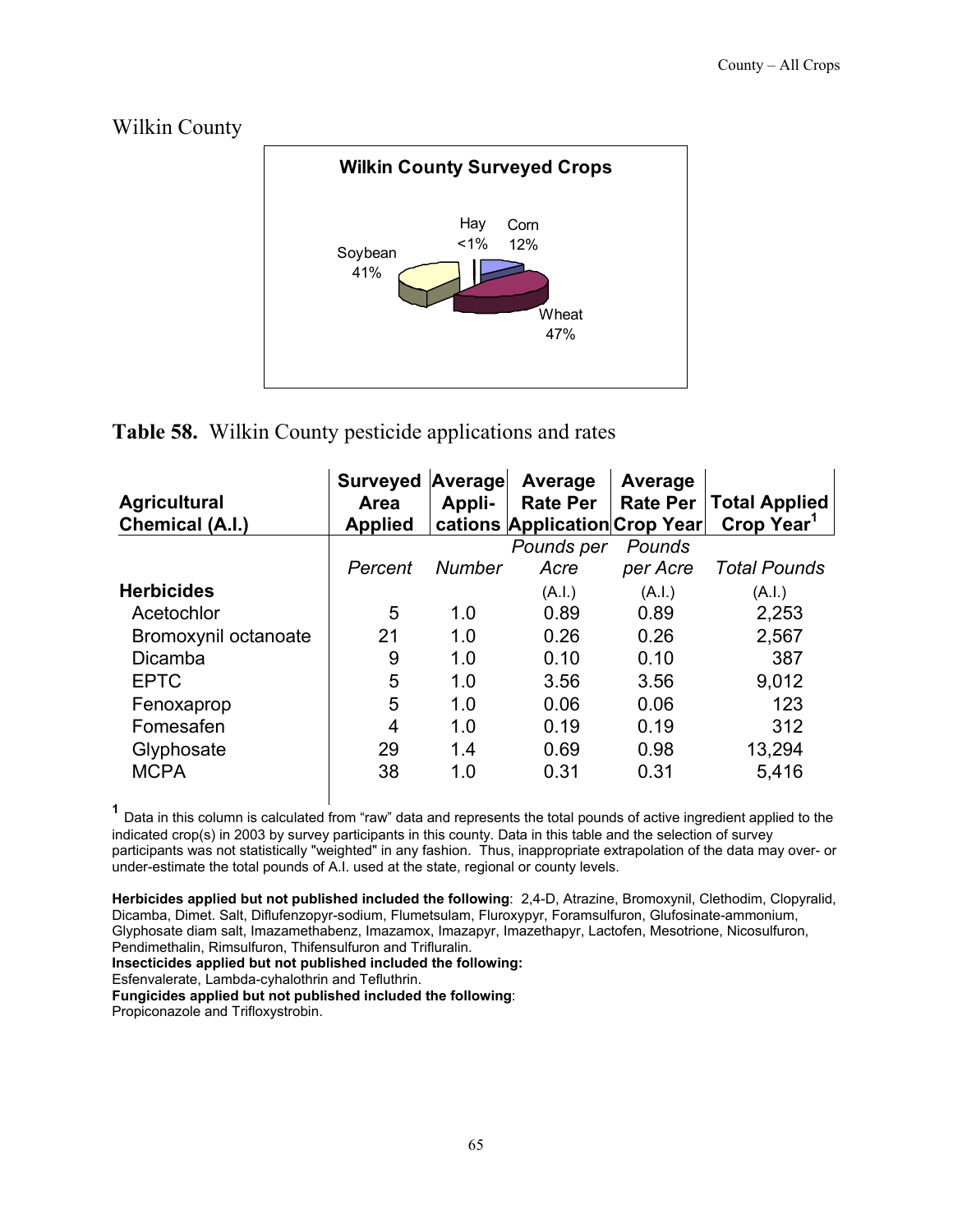# **Region 4 County Data**



**Table 59.** Becker County pesticide applications and rates

| <b>Agricultural</b><br>Chemical (A.I.)                  | Surveyed Average Average<br>Area<br><b>Applied</b> | Appli-     |                        | Average                | Rate Per   Rate Per   Total Applied<br>  cations Application Crop Year  Crop Year <sup>1</sup> |
|---------------------------------------------------------|----------------------------------------------------|------------|------------------------|------------------------|------------------------------------------------------------------------------------------------|
|                                                         | Percent                                            | Number     | Pounds per<br>Acre     | Pounds<br>per Acre     | Total Pounds                                                                                   |
| <b>Herbicides</b><br>Glyphosate<br>Glyphosate diam salt | 58<br>6                                            | 1.2<br>1.9 | (A.I.)<br>0.71<br>0.47 | (A.I.)<br>0.85<br>0.89 | (A.I.)<br>5,857<br>714                                                                         |

 **<sup>1</sup>** Data in this column is calculated from "raw" data and represents the total pounds of active ingredient applied to the indicated crop(s) in 2003 by survey participants in this county. Data in this table and the selection of survey participants was not statistically "weighted" in any fashion. Thus, inappropriate extrapolation of the data may over- or under-estimate the total pounds of A.I. used at the state, regional or county levels.

**Herbicides applied but not published included the following**: Acetochlor, Atrazine, Bromoxynil octanoate, Clopyralid, Cloransulam-methyl, Dicamba, Dicamba, Sodium salt, Diflufenzopyr-sodium, Ethalfluralin, Fenoxaprop, Flumetsulam, Fomesafen, Foramsulfuron, Imazamox, Imazethapyr, MCPA, Mesotrione, Nicosulfuron, Primisulfuron, Rimsulfuron and S-Metolachlor.

**Fungicides applied but not published included the following**: Propiconazole and Tebuconazole.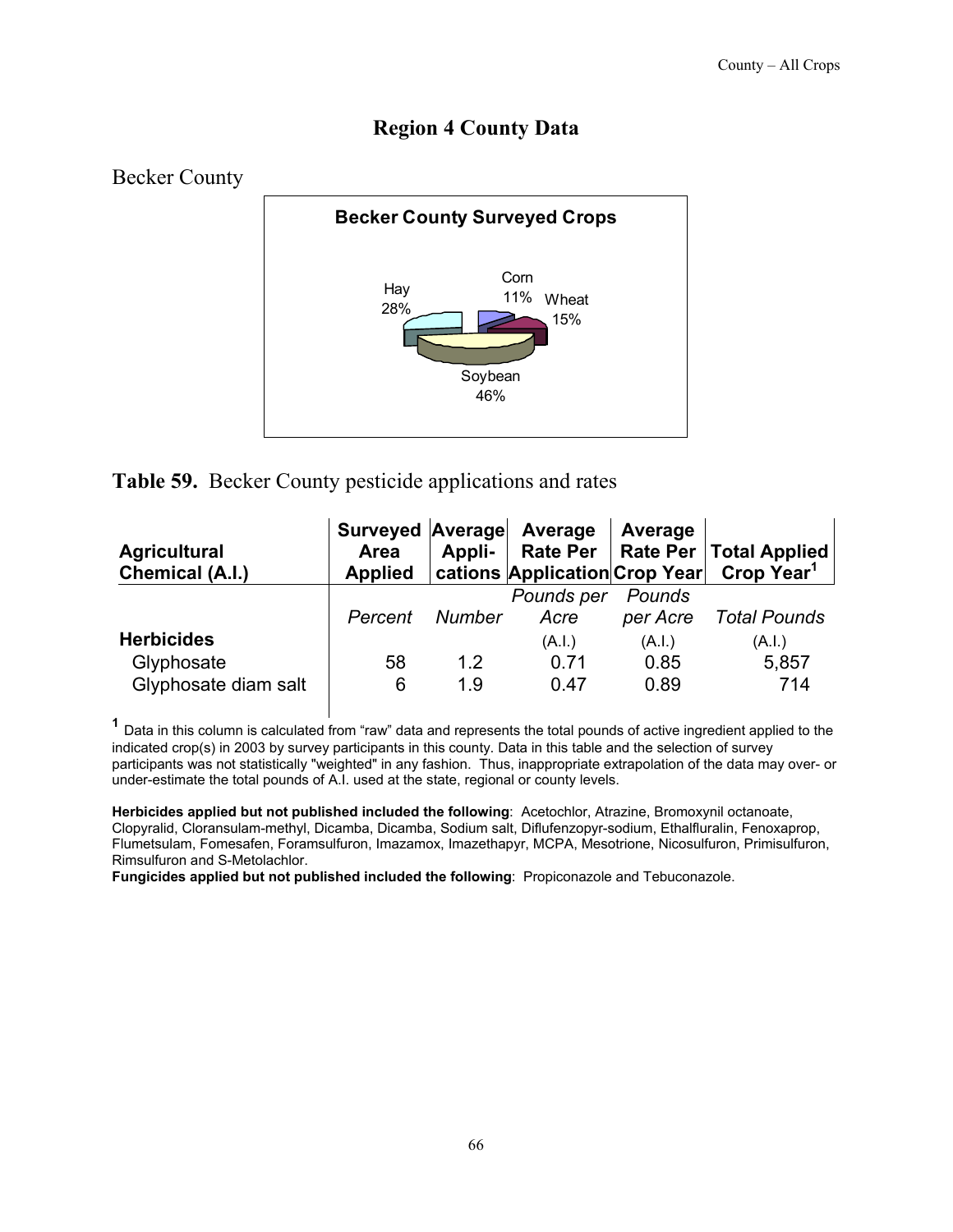#### Benton County



# **Table 60.** Benton County pesticide applications and rates

| <b>Agricultural</b><br><b>Chemical (A.I.)</b> | Surveyed<br>Area<br><b>Applied</b> | Average<br>Appli- | Average<br><b>Rate Per</b><br>cations Application Crop Year | Average<br><b>Rate Per</b> | <b>Total Applied</b><br>Crop Year <sup>1</sup> |
|-----------------------------------------------|------------------------------------|-------------------|-------------------------------------------------------------|----------------------------|------------------------------------------------|
|                                               |                                    |                   | Pounds per                                                  | Pounds                     |                                                |
|                                               | Percent                            | <b>Number</b>     | Acre                                                        | per Acre                   | <b>Total Pounds</b>                            |
| <b>Herbicides</b>                             |                                    |                   | (A.I.)                                                      | (A.I.)                     | (A.I.)                                         |
| Acetochlor                                    | 35                                 | 1.0               | 1.79                                                        | 1.79                       | 3,166                                          |
| Atrazine                                      | 31                                 | 1.0               | 0.88                                                        | 0.88                       | 1,400                                          |
| Glyphosate                                    | 45                                 | 1.2               | 0.59                                                        | 0.71                       | 1,625                                          |
| Insecticide<br>Lambda-cyhalothrin             | 17                                 | 1.0               | 0.02                                                        | 0.02                       | 19                                             |

 **<sup>1</sup>** Data in this column is calculated from "raw" data and represents the total pounds of active ingredient applied to the indicated crop(s) in 2003 by survey participants in this county. Data in this table and the selection of survey participants was not statistically "weighted" in any fashion. Thus, inappropriate extrapolation of the data may over- or under-estimate the total pounds of A.I. used at the state, regional or county levels.

**Herbicides applied but not published included the following**: 2,4-D, Bromoxynil, Bromoxynil octanoate, Dicamba, Dicamba, Sodium slat, Halosulfuron, MCPA, Nicosulfuron and Pendimethalin.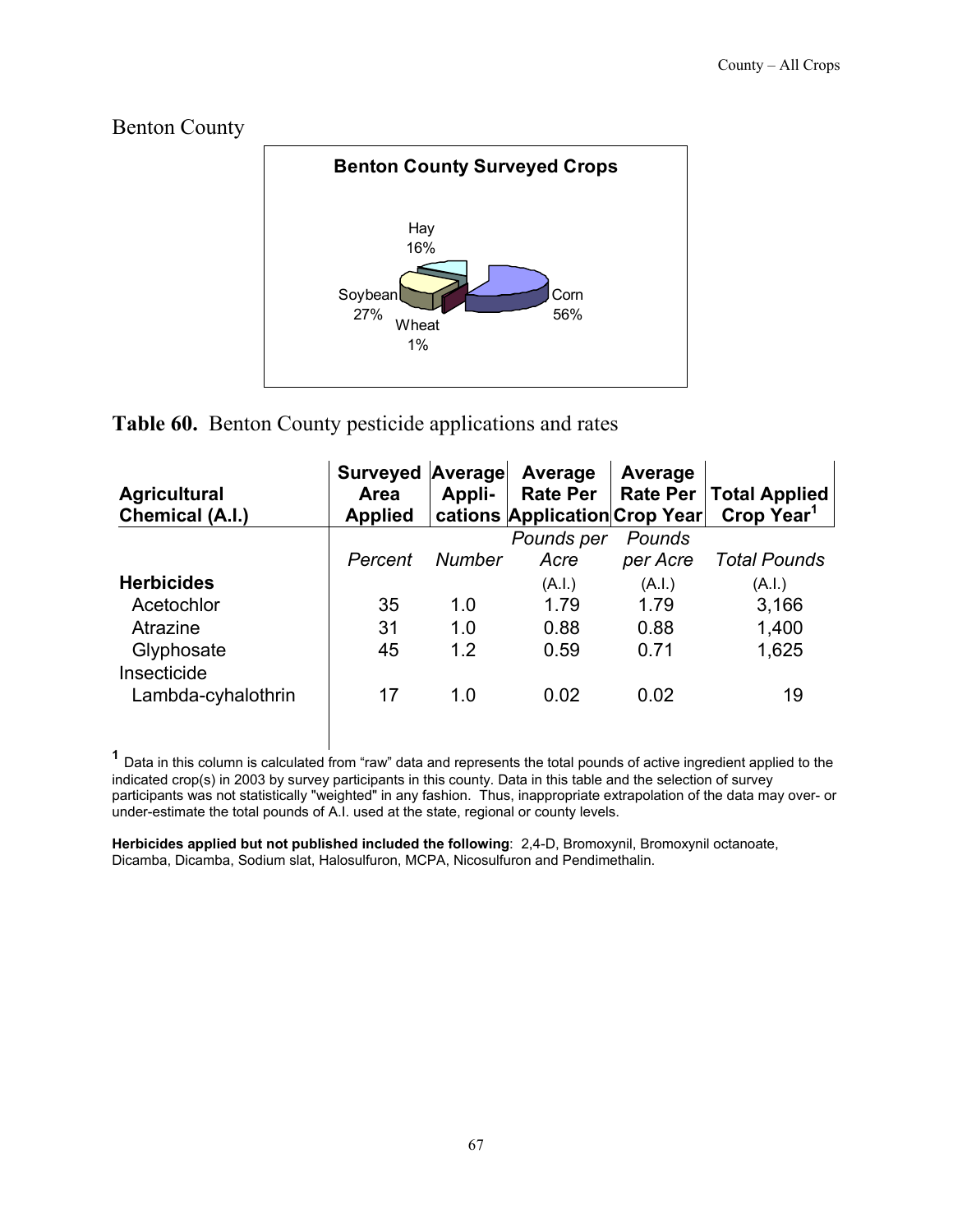



# **Table 61.** Cass County pesticide applications and rates

## **No data is publishable for Cass County.**

**Herbicides applied but not published included the following**: Alachlor, Atrazine, Foramsulfuron and Glyphosate.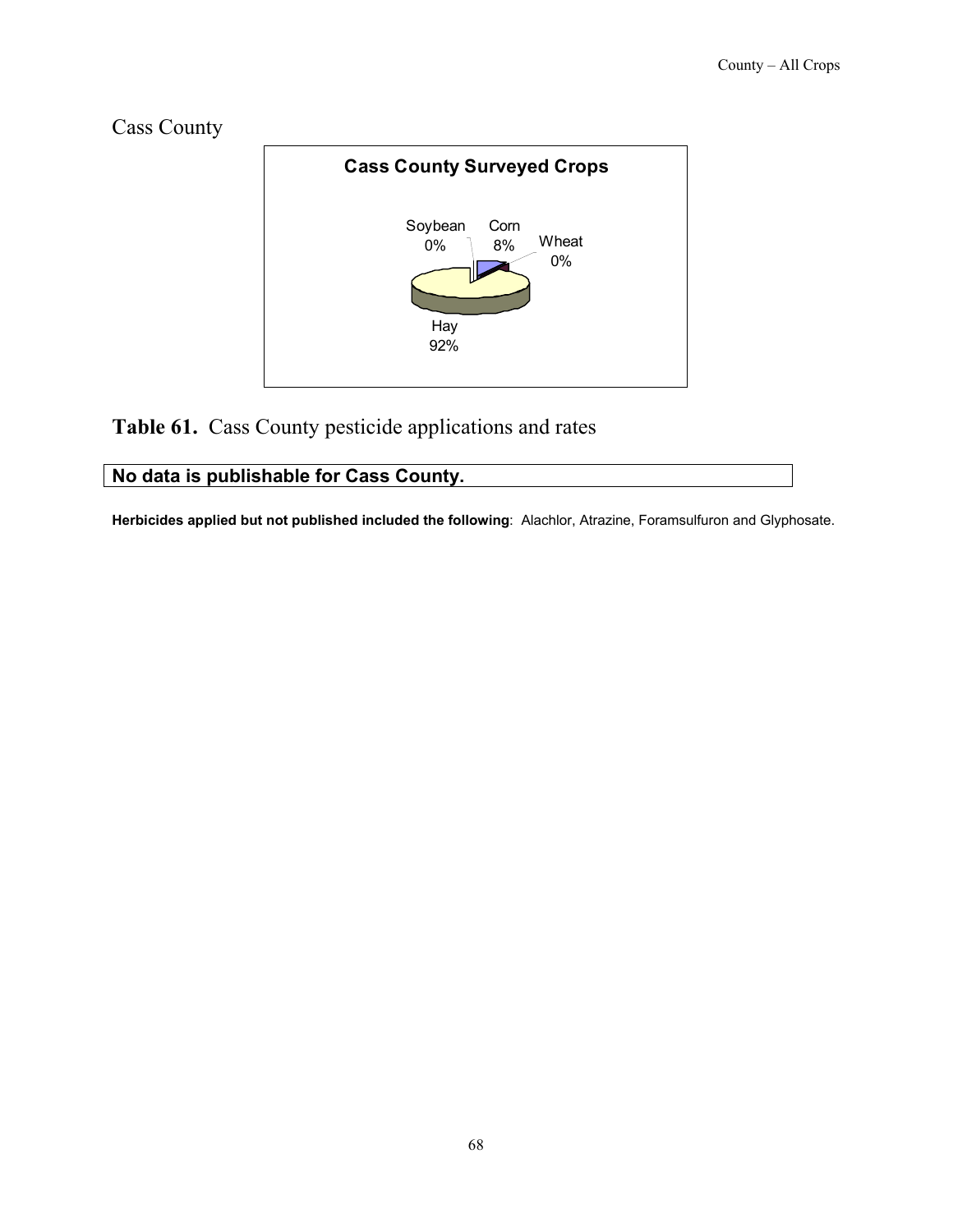Crow Wing County



# **Table 62.** Crow Wing County pesticide applications and rates

| <b>Agricultural</b><br>Chemical (A.I.) | Surveyed Average Average<br>Area |        |                    | <b>Average</b>     | Appli-   Rate Per   Rate Per   Total Applied<br>Applied   cations   Application   Crop Year   Crop Year <sup>1</sup> |
|----------------------------------------|----------------------------------|--------|--------------------|--------------------|----------------------------------------------------------------------------------------------------------------------|
|                                        | Percent                          | Number | Pounds per<br>Acre | Pounds<br>per Acre | Total Pounds                                                                                                         |
| <b>Herbicides</b><br>Glyphosate        | 31                               | 1 O    | (A.I.)<br>0.69     | (A.I.)<br>0.73     | (A.I.)<br>1.152                                                                                                      |

**<sup>1</sup>** Data in this column is calculated from "raw" data and represents the total pounds of active ingredient applied to the indicated crop(s) in 2003 by survey participants in this county. Data in this table and the selection of survey participants was not statistically "weighted" in any fashion. Thus, inappropriate extrapolation of the data may over- or under-estimate the total pounds of A.I. used at the state, regional or county levels.

**Herbicides applied but not published included the following**: 2,4-D, Acetochlor, Atrazine, Clopyralid, Flumetsulam, Nicosulfuron and Rimsulfuron.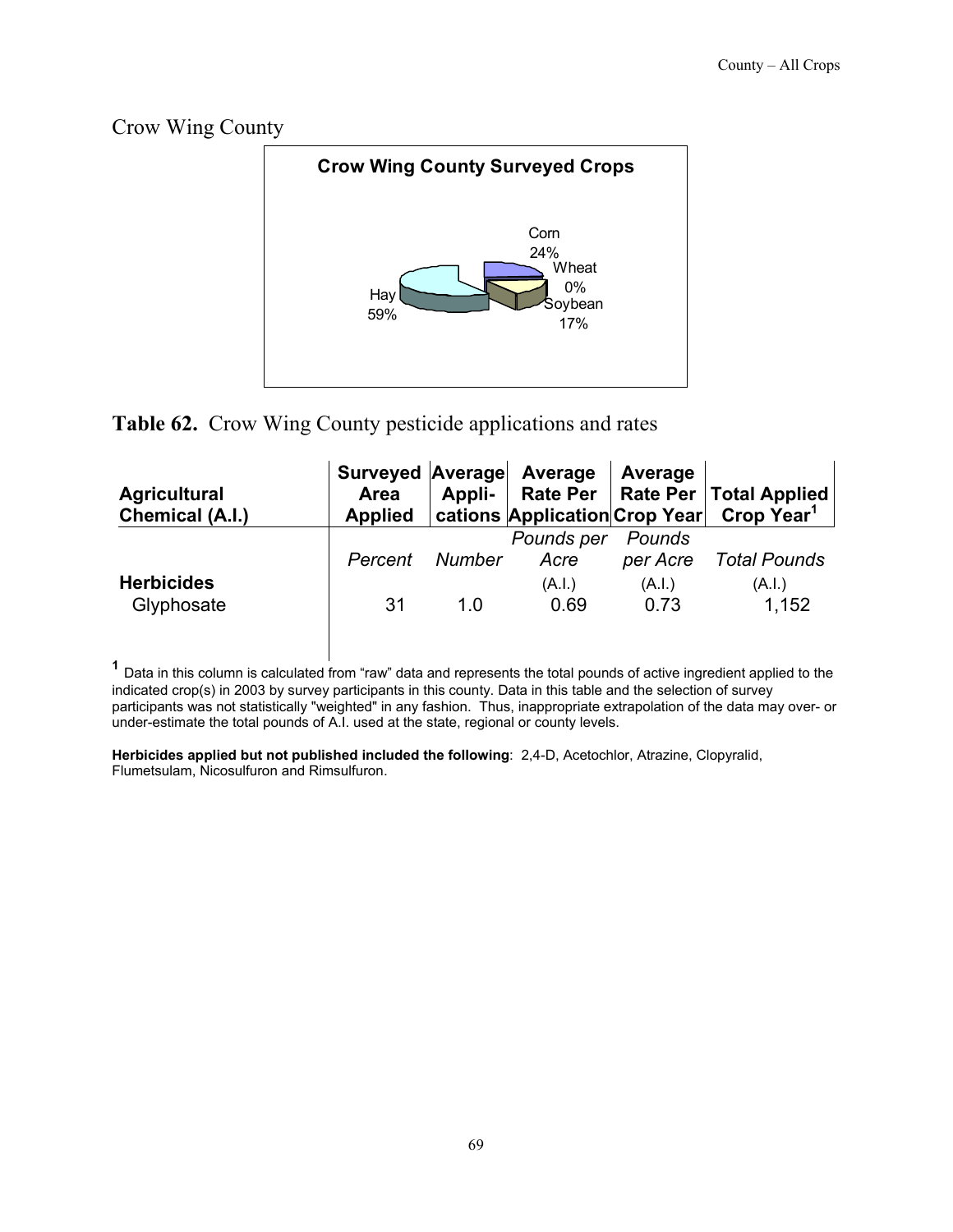



# **Table 63.** Douglas County pesticide applications and rates

| <b>Agricultural</b><br>Chemical (A.I.) | <b>Surveyed</b><br>Area<br><b>Applied</b> | Average<br>Appli- | Average<br><b>Rate Per</b><br>cations Application Crop Year | Average<br><b>Rate Per</b> | <b>Total Applied</b><br>Crop Year <sup>1</sup> |
|----------------------------------------|-------------------------------------------|-------------------|-------------------------------------------------------------|----------------------------|------------------------------------------------|
|                                        |                                           |                   | Pounds per                                                  | Pounds                     |                                                |
|                                        | Percent                                   | <b>Number</b>     | Acre                                                        | per Acre                   | <b>Total Pounds</b>                            |
| <b>Herbicides</b>                      |                                           |                   | (A.I.)                                                      | (A.I.)                     | (A.I.)                                         |
| Atrazine                               | 8                                         | 1.0               | 0.53                                                        | 0.53                       | 235                                            |
| Clopyralid                             | 5                                         | 1.0               | 0.09                                                        | 0.09                       | 26                                             |
| <b>Dicamba</b>                         | 9                                         | 1.0               | 0.31                                                        | 0.31                       | 140                                            |
| Flumetsulam                            | 5                                         | 1.0               | 0.03                                                        | 0.03                       | 8                                              |
| Glyphosate                             | 38                                        | 1.1               | 0.72                                                        | 0.82                       | 1,652                                          |
| Imazethapyr                            | 7                                         | 1.0               | 0.06                                                        | 0.06                       | 20                                             |
| Nicosulfuron                           | 15                                        | 1.0               | 0.02                                                        | 0.02                       | 19                                             |
| Rimsulfuron                            | 10                                        | 1.0               | 0.01                                                        | 0.01                       | 6                                              |

**<sup>1</sup>** Data in this column is calculated from "raw" data and represents the total pounds of active ingredient applied to the indicated crop(s) in 2003 by survey participants in this county. Data in this table and the selection of survey participants was not statistically "weighted" in any fashion. Thus, inappropriate extrapolation of the data may over- or under-estimate the total pounds of A.I. used at the state, regional or county levels.

**Herbicides applied but not published included the following**: 2,4-D, Acetochlor, Bromoxynil, Clethodim, Cloransulam-methyl, Dicamba, Pot. Salt, Dicamba, Sodium salt, Diflufenzopyr-sodium, EPTC, Fenoxaprop, Foramsulfuron, Glufosinate-ammonium, Glyphosate diam salt, Imazapyr, MCPA, Pendimethalin, Thifensulfuron, Tribenuron-methyl and Trifluralin.

**Insecticides applied but not published included the following:** Chlorpyrifos, Esfenvalerate, Lambda-cyhalothrin and Malathion.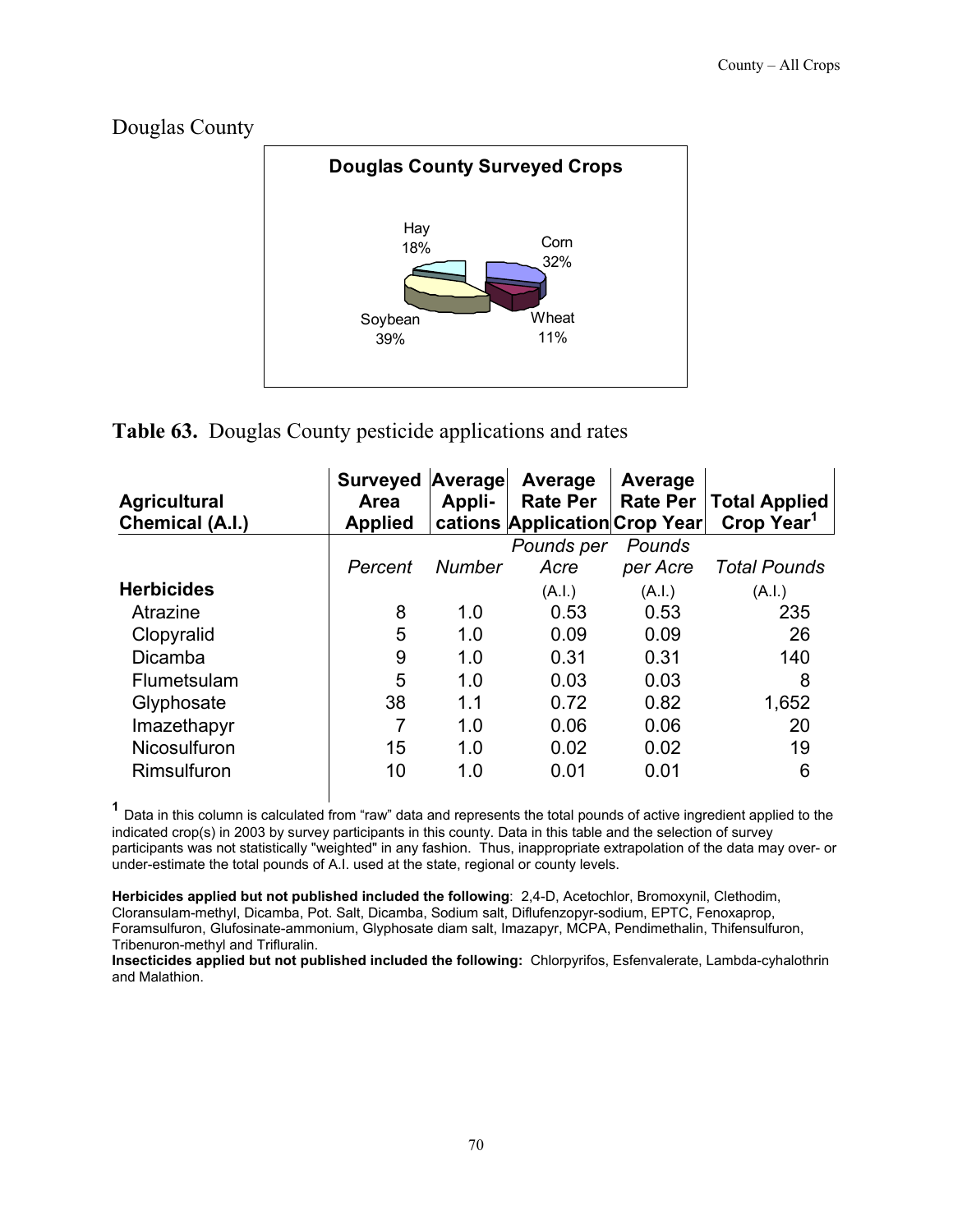

# Hubbard County

## **Table 64.** Hubbard County pesticide applications and rates

#### **No data is publishable for Hubbard County.**

**Herbicides applied but not published included the following**: 2,4-D, Atrazine, Dicamba, Dicamba, Sodium salt, Diflufenzopyr-sodium, Dimethenamid-P, Fenoxaprop, Fomesafen, Glyphosate, Nicosulfuron and Primisulfuron.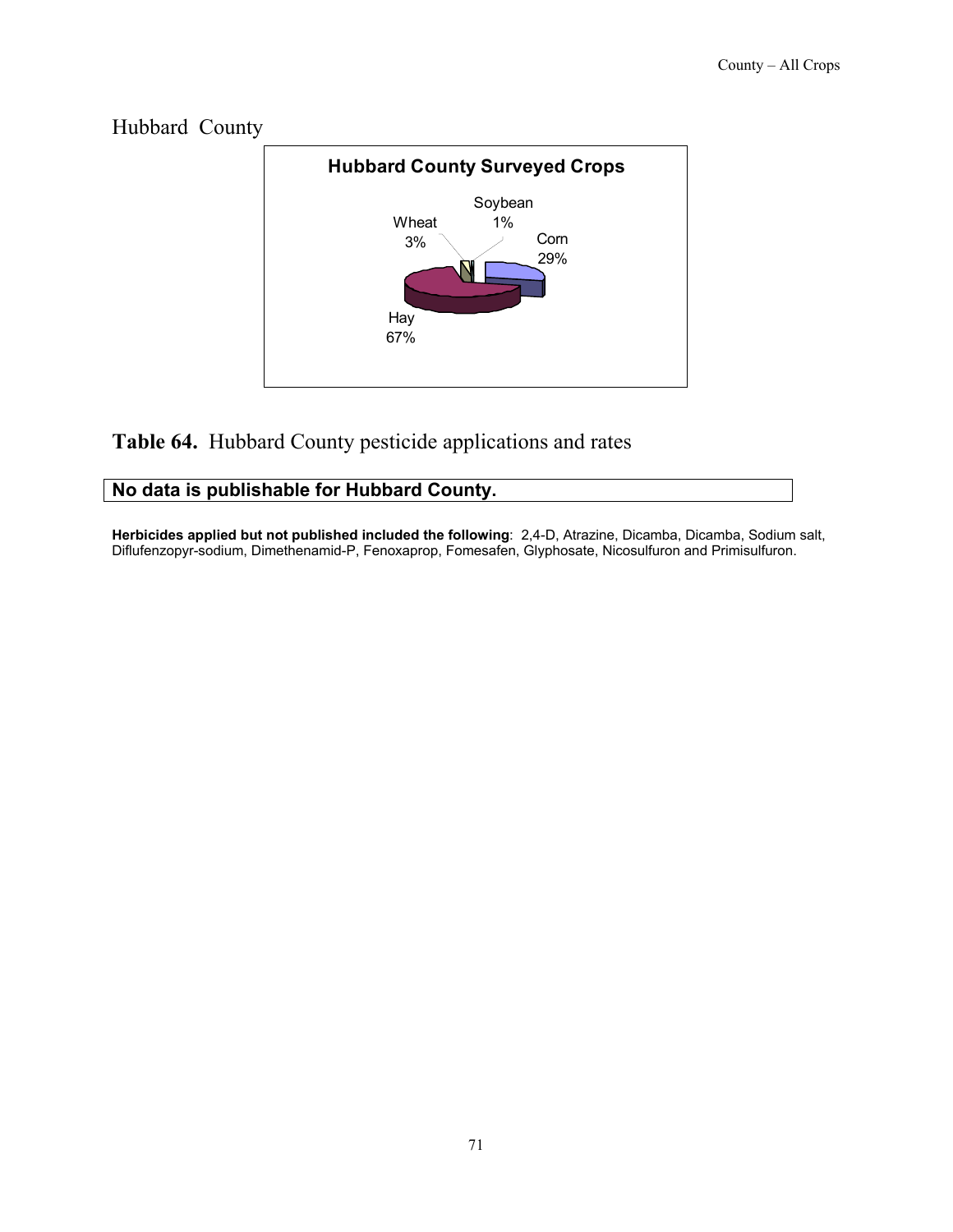

**Table 65.** Kandiyohi County pesticide applications and rates

| <b>Agricultural</b><br>Chemical (A.I.) | <b>Surveyed</b><br>Area<br><b>Applied</b> | Average<br>Appli- | Average<br><b>Rate Per</b><br>cations Application Crop Year | Average<br><b>Rate Per</b> | <b>Total Applied</b><br>Crop Year <sup>1</sup> |
|----------------------------------------|-------------------------------------------|-------------------|-------------------------------------------------------------|----------------------------|------------------------------------------------|
|                                        |                                           |                   | Pounds per                                                  | Pounds                     |                                                |
|                                        | Percent                                   | Number            | Acre                                                        | per Acre                   | <b>Total Pounds</b>                            |
| <b>Herbicides</b>                      |                                           |                   | (A.I.)                                                      | (A.I.)                     | (A.I.)                                         |
| Atrazine                               | 20                                        | 1.0               | 0.47                                                        | 0.47                       | 1,338                                          |
| Dicamba                                | 14                                        | 1.0               | 0.30                                                        | 0.30                       | 568                                            |
| Dicamba, Dimet. salt                   | 4                                         | 1.1               | 0.12                                                        | 0.13                       | 73                                             |
| Diflufenzopyr-sodium                   | 4                                         | 1.1               | 0.05                                                        | 0.05                       | 29                                             |
| Foramsulfuron                          | 6                                         | 1.1               | 0.03                                                        | 0.04                       | 27                                             |
| Glufosinate-ammonium                   | 8                                         | 1.1               | 0.36                                                        | 0.41                       | 426                                            |
| Glyphosate                             | 52                                        | 1.5               | 0.70                                                        | 1.05                       | 7,600                                          |
| <b>Mesotrione</b>                      | 13                                        | 1.0               | 0.09                                                        | 0.09                       | 153                                            |
| S-Metolachlor                          | 13                                        | 1.0               | 1.31                                                        | 1.31                       | 2,293                                          |
| Chlorpyrifos                           | 18                                        | 1.0               | 0.51                                                        | 0.51                       | 1,292                                          |
| Lambda-cyhalothrin                     | 11                                        | 1.0               | 0.02                                                        | 0.02                       | 34                                             |

**<sup>1</sup>** Data in this column is calculated from "raw" data and represents the total pounds of active ingredient applied to the indicated crop(s) in 2003 by survey participants in this county. Data in this table and the selection of survey participants was not statistically "weighted" in any fashion. Thus, inappropriate extrapolation of the data may over- or under-estimate the total pounds of A.I. used at the state, regional or county levels.

**Herbicides applied but not published included the following**: 2,4-D, Bromoxynil, Carfentrazone-ethyl, Clopyralid, Cloransulam-methyl, Dicamba, Pot. Salt, Dimethenamid-P, EPTC, Fenoxaprop, Flumetsulam, Flumiclorac-pentyl, Glyphosate diam salt, Imazamox, Imazethapyr, MCPA, Nicosulfuron, Pendimethalin, Primisulfuron and Rimsulfuron. **Insecticides applied but not published included the following:** Carbofuran, Chlorpyrifos, Lambda-cyhalothrin and Zeta-cypermethrin.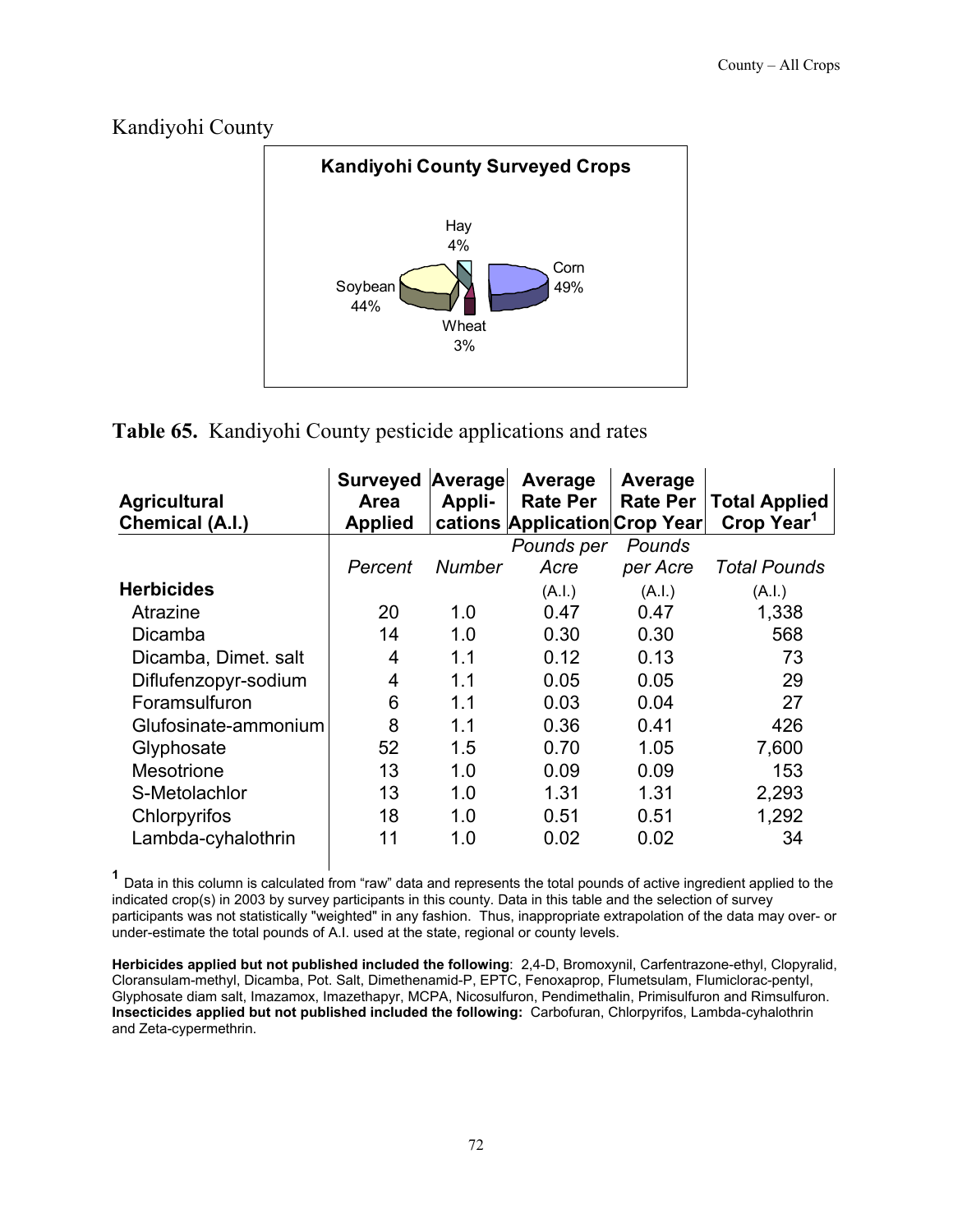#### Morrison County



# **Table 66.** Morrison County pesticide applications and rates

| <b>Agricultural</b><br>Chemical (A.I.) | Surveyed Average Average<br><b>Area</b><br><b>Applied</b> | Appli-        | cations Application Crop Year | Average            | Rate Per   Rate Per   Total Applied<br>Crop Year <sup>1</sup> |
|----------------------------------------|-----------------------------------------------------------|---------------|-------------------------------|--------------------|---------------------------------------------------------------|
|                                        | Percent                                                   | <b>Number</b> | Pounds per<br>Acre            | Pounds<br>per Acre | <b>Total Pounds</b>                                           |
| <b>Herbicides</b>                      |                                                           |               | (A.I.)                        | (A.I.)             | (A.I.)                                                        |
| Acetochlor                             | 23                                                        | 1.0           | 1.95                          | 1.95               | 2,234                                                         |
| Atrazine<br>Glyphosate                 | 33<br>27                                                  | 1.0<br>1.0    | 0.73<br>0.71                  | 0.73<br>0.73       | 1,189<br>967                                                  |

 **<sup>1</sup>** Data in this column is calculated from "raw" data and represents the total pounds of active ingredient applied to the indicated crop(s) in 2003 by survey participants in this county. Data in this table and the selection of survey participants was not statistically "weighted" in any fashion. Thus, inappropriate extrapolation of the data may over- or under-estimate the total pounds of A.I. used at the state, regional or county levels.

**Herbicides applied but not published included the following**: 2,4-D, Alachlor, Clopyralid, Dicamba, Pot. Salt, Dimethenamid-P, Flumetsulam, Foramsulfuron, Imazamox, Imazethapyr, Nicosulfuron, Pendimethalin, Rimsulfuron and S-Metolachlor.

**Insecticides applied but not published included the following:** 

Chlorpyrifos, Dimethoate and Lambda-cyhalothrin.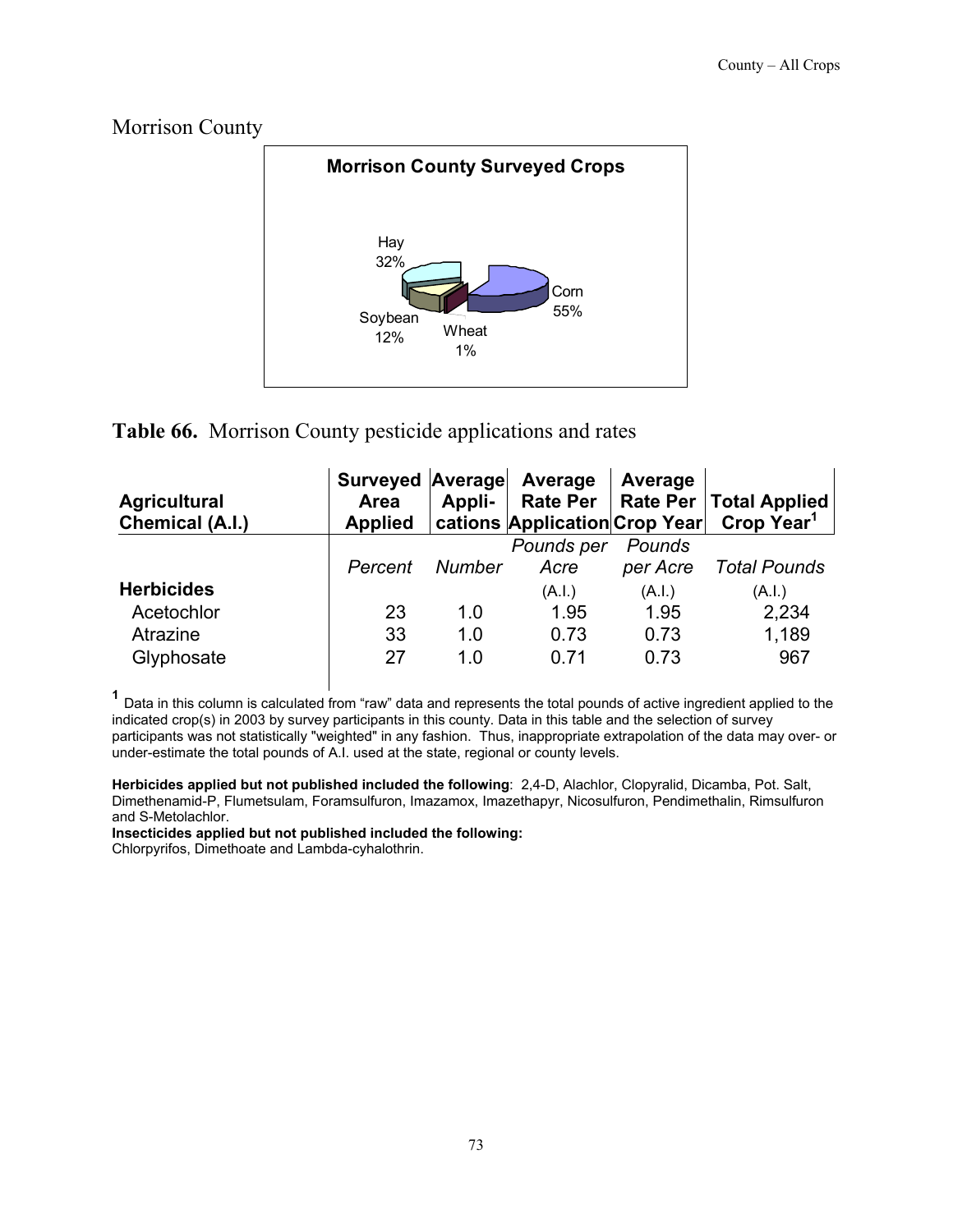Otter Tail County



# **Table 67.** Otter Tail County pesticide applications and rates

| <b>Agricultural</b><br>Chemical (A.I.) | Surveyed Average Average<br>Area<br><b>Applied</b> | Appli-        | cations  Application Crop Year | Average            | Rate Per   Rate Per   Total Applied  <br>Crop Year <sup>1</sup> |
|----------------------------------------|----------------------------------------------------|---------------|--------------------------------|--------------------|-----------------------------------------------------------------|
|                                        | Percent                                            | <b>Number</b> | Pounds per<br>Acre             | Pounds<br>per Acre | <b>Total Pounds</b>                                             |
| <b>Herbicides</b>                      |                                                    |               | (A.I.)                         | (A.I.)             | (A.I.)                                                          |
| Atrazine                               | 5                                                  | 1.0           | 0.52                           | 0.52               | 234                                                             |
| Glyphosate<br><b>MCPA</b>              | 35<br>6                                            | 1.3<br>1.0    | 0.79<br>0.20                   | 1.03<br>0.20       | 3,235<br>97                                                     |

 **<sup>1</sup>** Data in this column is calculated from "raw" data and represents the total pounds of active ingredient applied to the indicated crop(s) in 2003 by survey participants in this county. Data in this table and the selection of survey participants was not statistically "weighted" in any fashion. Thus, inappropriate extrapolation of the data may over- or under-estimate the total pounds of A.I. used at the state, regional or county levels.

**Herbicides applied but not published included the following**: 2,4-D, Acetochlor, Alachlor, Bromoxynil, Bromoxynil octanoate, Clethodim, Clopyralid, Dicamba, Dicamba, Pot. Salt, EPTC, Fenoxaprop, Flumetsulam, Fomesafen, Foramsulfuron, Glyphosate diam salt, Nicosulfuron, Primisulfuron, Rimsulfuron and Thifensulfuron. **Insecticides applied but not published included the following:** Esfenvalerate and Lambda-cyhalothrin.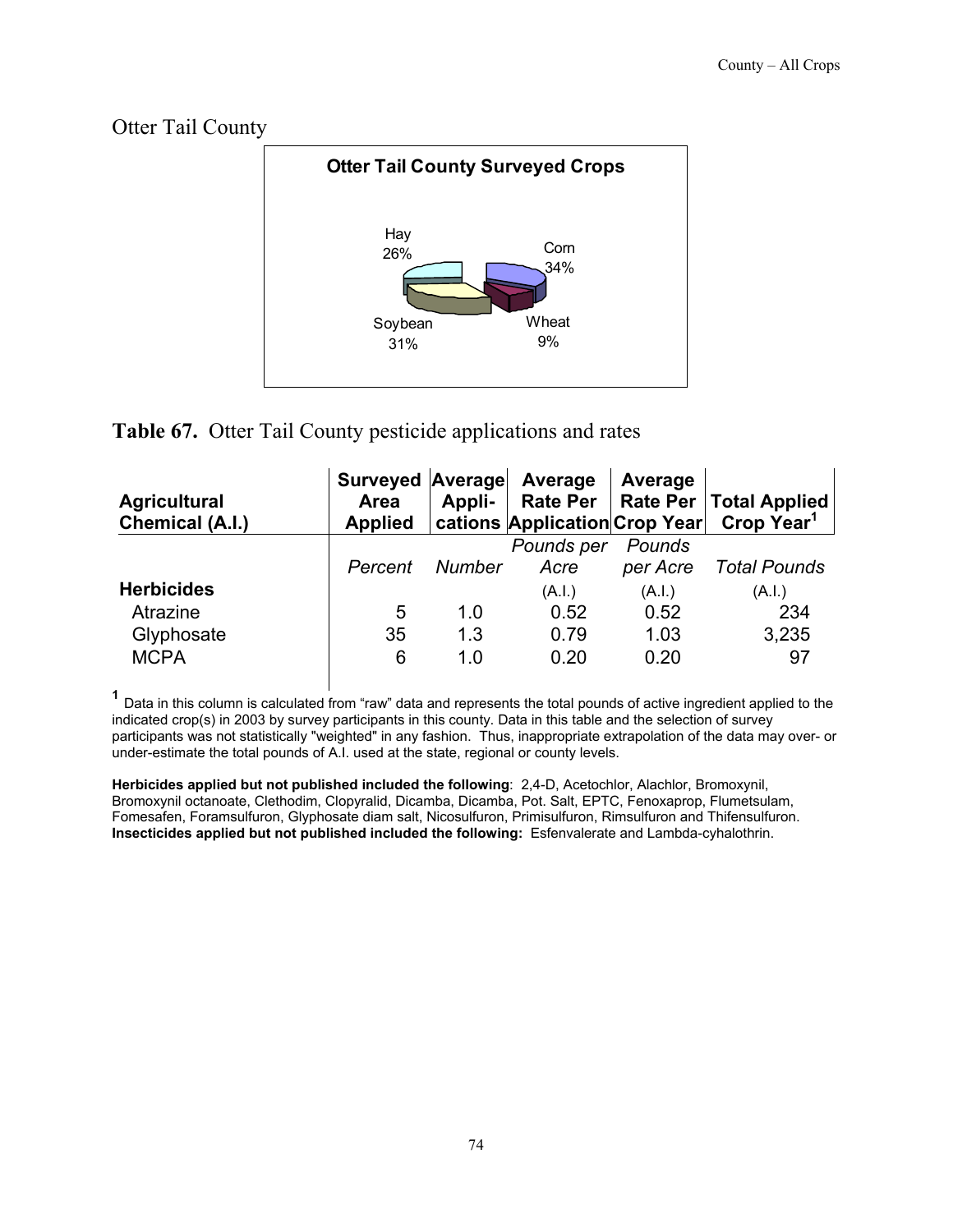Pope County



# **Table 68.** Pope County pesticide applications and rates

|                      | <b>Surveyed</b> | Average       | Average                       | Average         |                        |
|----------------------|-----------------|---------------|-------------------------------|-----------------|------------------------|
| <b>Agricultural</b>  | Area            | Appli-        | <b>Rate Per</b>               | <b>Rate Per</b> | <b>Total Applied</b>   |
| Chemical (A.I.)      | <b>Applied</b>  |               | cations Application Crop Year |                 | Crop Year <sup>1</sup> |
|                      |                 |               | Pounds per                    | Pounds          |                        |
|                      | Percent         | <b>Number</b> | Acre                          | per Acre        | <b>Total Pounds</b>    |
| <b>Herbicides</b>    |                 |               | (A.I.)                        | (A.I.)          | (A.I.)                 |
| Atrazine             | 25              | 1.0           | 0.48                          | 0.48            | 1,960                  |
| Clopyralid           | 5               | 1.0           | 0.09                          | 0.09            | 73                     |
| Dicamba, Dimet. salt | 12              | 1.0           | 0.21                          | 0.21            | 396                    |
| Diflufenzopyr-sodium | 5               | 1.0           | 0.05                          | 0.05            | 40                     |
| Foramsulfuron        | $\overline{2}$  | 1.0           | 0.03                          | 0.03            | 13                     |
| Glyphosate           | 39              | 1.2           | 0.82                          | 0.96            | 6,105                  |
| <b>Mesotrione</b>    | 9               | 1.0           | 0.08                          | 0.08            | 111                    |
| <b>Nicosulfuron</b>  | 19              | 1.0           | 0.02                          | 0.02            | 70                     |
| Rimsulfuron          | 18              | 1.0           | 0.01                          | 0.01            | 36                     |
| <b>Insectides</b>    | 11              |               |                               |                 |                        |
| Esfenvalerate        | 6               | 1.0           | 0.03                          | 0.03            | 57                     |
| Lambda-cyhalothrin   | 25              | 1.0           | 0.02                          | 0.02            | 19                     |

 **<sup>1</sup>** Data in this column is calculated from "raw" data and represents the total pounds of active ingredient applied to the indicated crop(s) in 2003 by survey participants in this county. Data in this table and the selection of survey participants was not statistically "weighted" in any fashion. Thus, inappropriate extrapolation of the data may over- or under-estimate the total pounds of A.I. used at the state, regional or county levels.

**Herbicides applied but not published included the following**: 2,4-D, Acetochlor, Acifluorfen, Alachlor, Bentazon, Bromoxynil, Dicamba, Dicamba, Pot. Salt, Dimethenamid-P, EPTC, Fenoxaprop, Flufenacet, Flumetsulam, Fornesafen,Glufosinate ammonium, Imazamox, MCPA, Pendimethalin, Primisulfuron and Thifensulfuron. **Insecticides applied but not published included the following:** Chlorpyrifos, Cyfluthrin and Zeta-cypermethrin.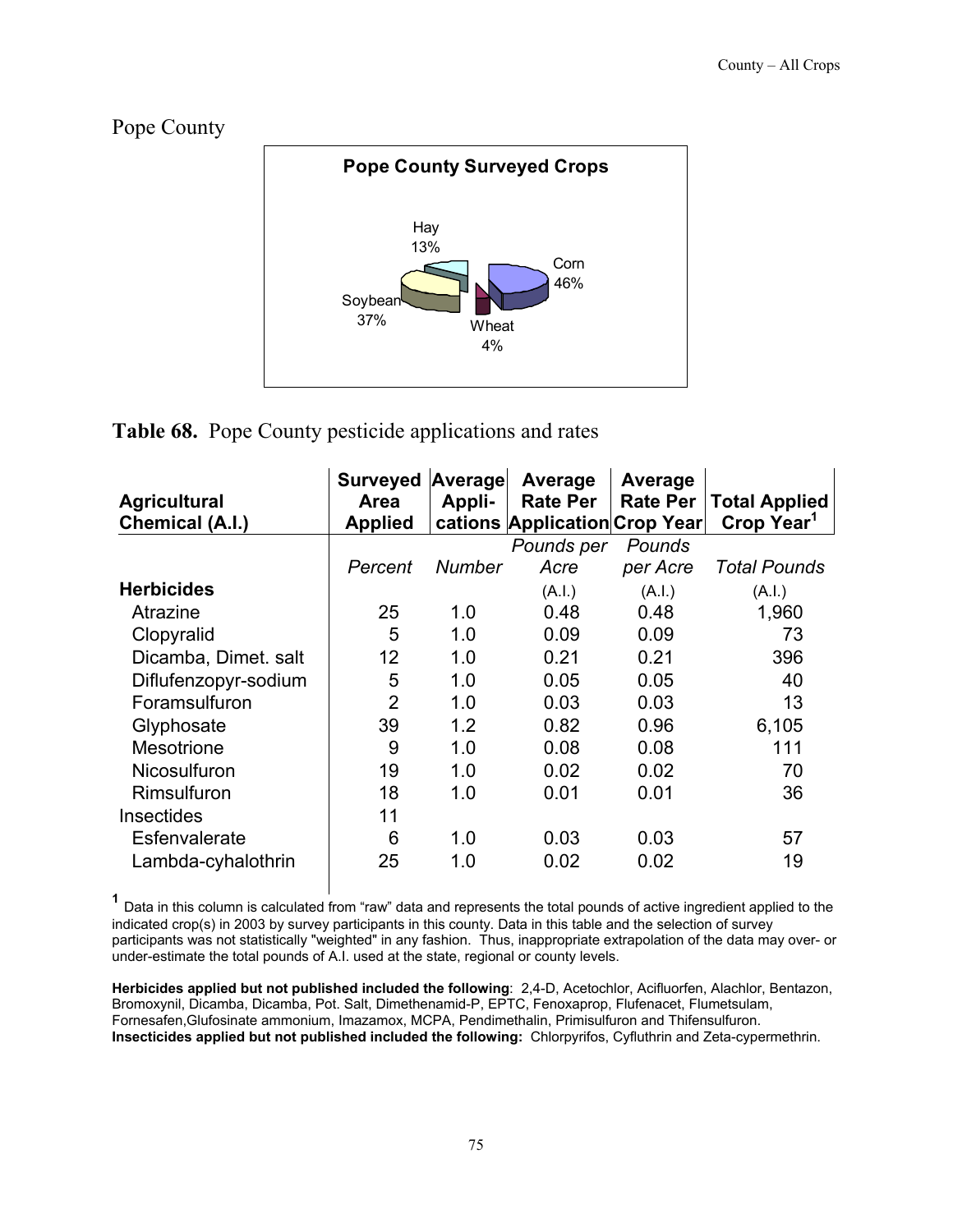#### Sherburne County



# **Table 69.** Sherburne County pesticide applications and rates

| <b>Agricultural</b><br>Chemical (A.I.) | Surveyed Average Average<br>Area<br><b>Applied</b> | Appli- |            | Average  | Rate Per   Rate Per   Total Applied<br>  cations   Application   Crop Year   Crop Year <sup>1</sup> |
|----------------------------------------|----------------------------------------------------|--------|------------|----------|-----------------------------------------------------------------------------------------------------|
|                                        |                                                    |        | Pounds per | Pounds   |                                                                                                     |
|                                        | Percent                                            | Number | Acre       | per Acre | Total Pounds                                                                                        |
| <b>Herbicides</b>                      |                                                    |        | (A.I.)     | (A.I.)   | (A.I.)                                                                                              |
| Atrazine                               | 37                                                 | 1.0    | 1.65       | 1.65     | 3,825                                                                                               |
| Glyphosate                             | 23                                                 | 12     | 0.71       | 0.84     | 1,224                                                                                               |

 **<sup>1</sup>** Data in this column is calculated from "raw" data and represents the total pounds of active ingredient applied to the indicated crop(s) in 2003 by survey participants in this county. Data in this table and the selection of survey participants was not statistically "weighted" in any fashion. Thus, inappropriate extrapolation of the data may over- or under-estimate the total pounds of A.I. used at the state, regional or county levels.

**Herbicides applied but not published included the following**: Acetochlor, Alachlor, Dicamba, Dicamba, Dimet. Salt, Diflufenzopyr-sodium, Dimethenamid-P, Foramsulfuron, Linuron, Nicosulfuron, Pendimethalin, Primisulfuron and S-Metolachlor.

**Insecticides applied but not published included the following:** Bifenthrin, Esfenvalerate, Fipronil, Lambdacyhalothrin and Terbufos.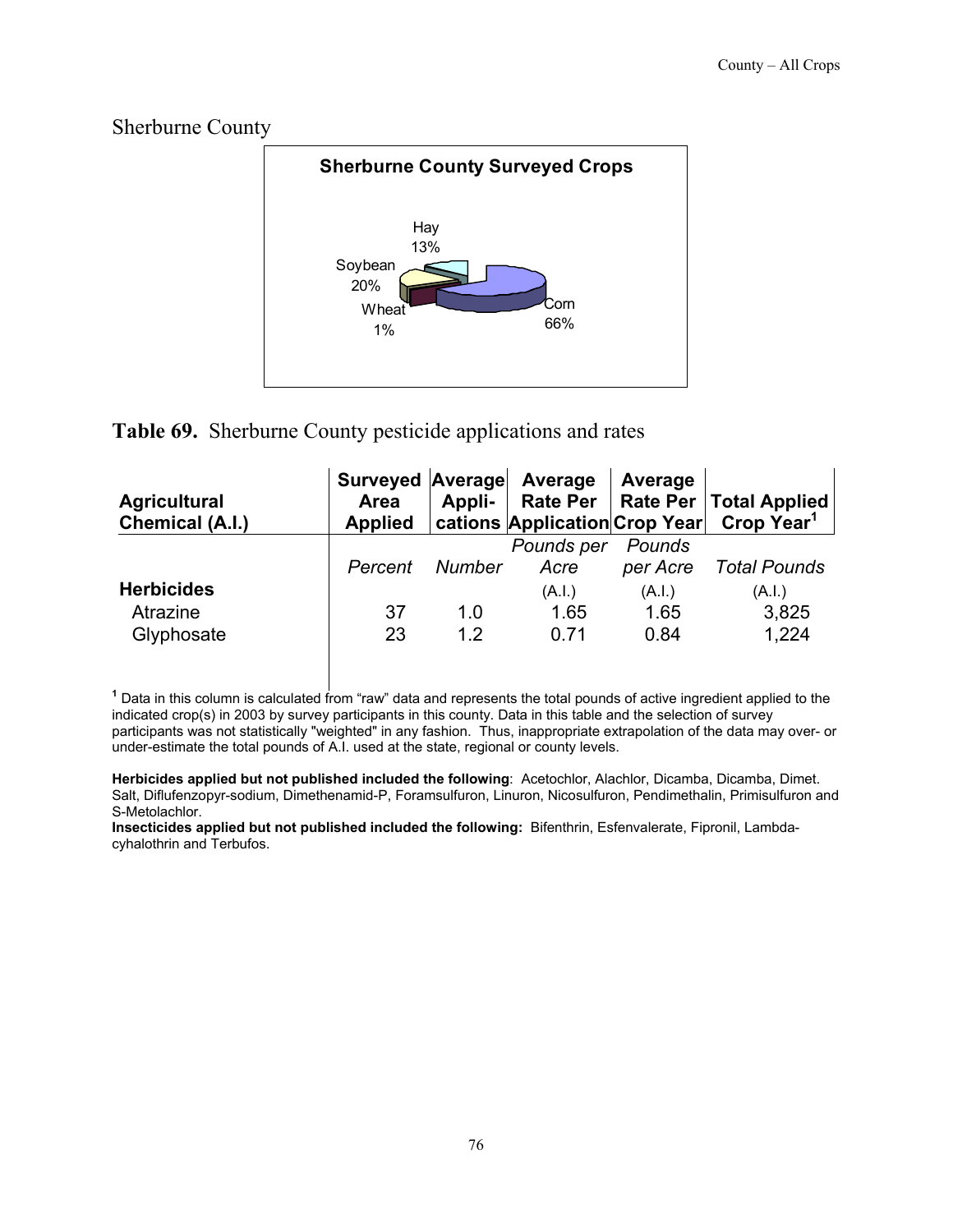Stearns County



# **Table 70.** Stearns County pesticide applications and rates

| <b>Agricultural</b><br><b>Chemical (A.I.)</b> | Surveyed Average<br><b>Area</b><br><b>Applied</b> | Appli-        | Average<br><b>Rate Per</b><br>cations Application Crop Year | Average<br><b>Rate Per</b> | <b>Total Applied</b><br>Crop Year <sup>1</sup> |
|-----------------------------------------------|---------------------------------------------------|---------------|-------------------------------------------------------------|----------------------------|------------------------------------------------|
|                                               |                                                   |               | Pounds per                                                  | Pounds                     |                                                |
|                                               | Percent                                           | <b>Number</b> | Acre                                                        | per Acre                   | <b>Total Pounds</b>                            |
| <b>Herbicides</b>                             |                                                   |               | (A.I.)                                                      | (A.I.)                     | (A.I.)                                         |
| Acetochlor                                    | 10                                                | 1.0           | 1.75                                                        | 1.75                       | 700                                            |
| Atrazine                                      | 13                                                | 1.0           | 0.60                                                        | 0.60                       | 325                                            |
| Glyphosate                                    | 31                                                | 1.1           | 0.64                                                        | 0.69                       | 858                                            |
| Nicosulfuron                                  | 6                                                 | 1.0           | 0.02                                                        | 0.02                       | 5                                              |
| Rimsulfuron                                   | 6                                                 | 1.0           | 0.02                                                        | 0.02                       | 6                                              |

**<sup>1</sup>** Data in this column is calculated from "raw" data and represents the total pounds of active ingredient applied to the indicated crop(s) in 2003 by survey participants in this county. Data in this table and the selection of survey participants was not statistically "weighted" in any fashion. Thus, inappropriate extrapolation of the data may over- or under-estimate the total pounds of A.I. used at the state, regional or county levels.

**Herbicides applied but not published included the following**: 2,4-D, Clopyralid, Dicamba, Dicamba, Dimet. Salt, Dicamba, Pot. Salt, Dimethenamid-P, Flumetsulam, Foramsulfuron, Imazethapyr, Pendimethalin, Primisulfuron, Thifensulfuron and Chlorpyrifos.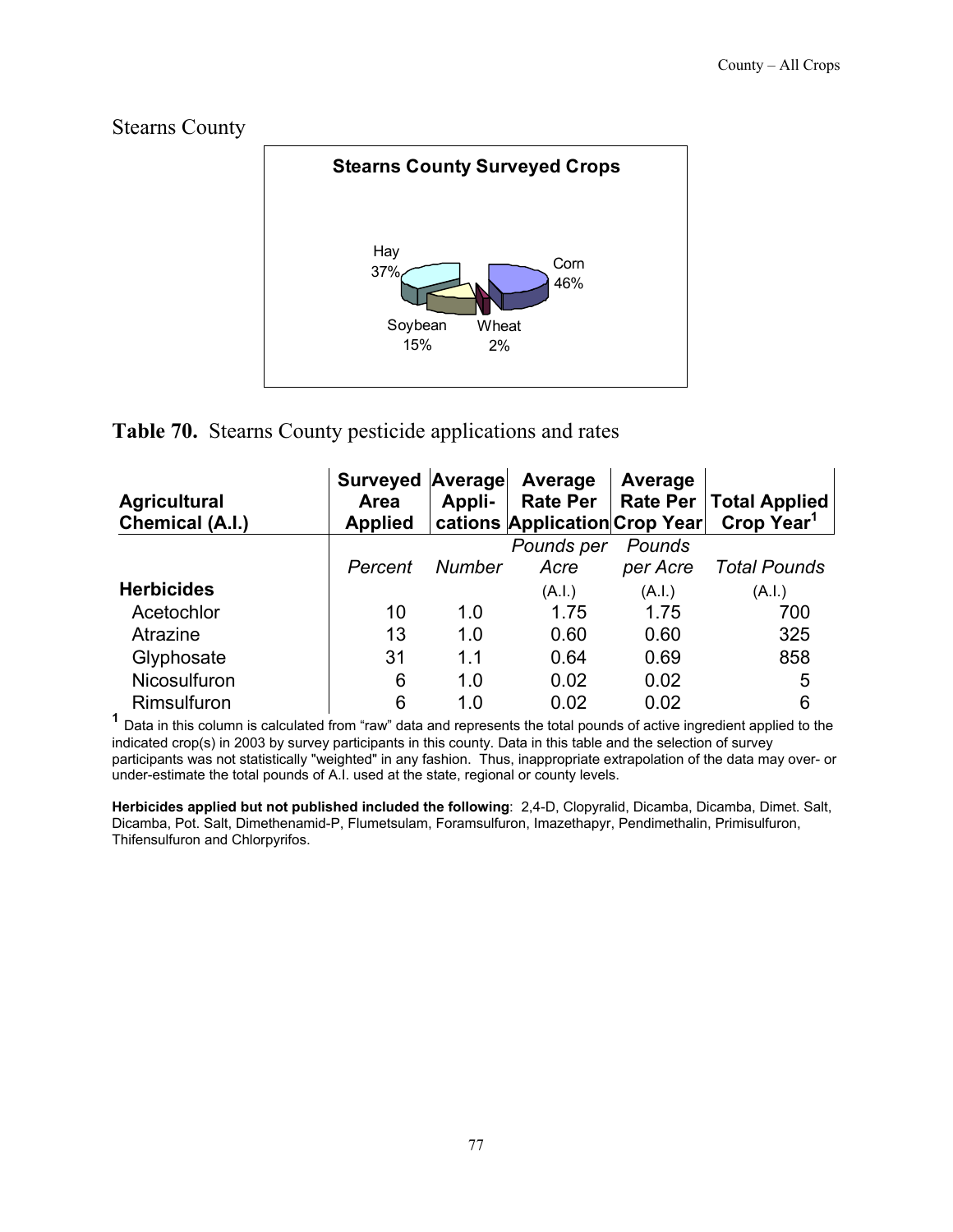Todd County



# **Table 71.** Todd County pesticide applications and rates

| <b>Agricultural</b><br>Chemical (A.I.) | Surveyed Average<br>Area<br><b>Applied</b> | Appli- | Average<br>Rate Per<br>cations Application Crop Year | Average  | Rate Per   Total Applied<br>Crop Year <sup>1</sup> |
|----------------------------------------|--------------------------------------------|--------|------------------------------------------------------|----------|----------------------------------------------------|
|                                        |                                            |        | Pounds per                                           | Pounds   |                                                    |
|                                        | Percent                                    | Number | Acre                                                 | per Acre | <b>Total Pounds</b>                                |
| <b>Herbicides</b>                      |                                            |        | (A.I.)                                               | (A.I.)   | (A.I.)                                             |
| Acetochlor                             | 6                                          | 1.0    | 1.55                                                 | 1.59     | 561                                                |
| Atrazine                               | 15                                         | 1.0    | 0.89                                                 | 0.90     | 842                                                |
| Foramsulfuron                          | 5                                          | 1.1    | 0.03                                                 | 0.03     | 9                                                  |
| Glyphosate                             | 24                                         | 1.8    | 0.88                                                 | 1.55     | 2,335                                              |

 **<sup>1</sup>** Data in this column is calculated from "raw" data and represents the total pounds of active ingredient applied to the indicated crop(s) in 2003 by survey participants in this county. Data in this table and the selection of survey participants was not statistically "weighted" in any fashion. Thus, inappropriate extrapolation of the data may over- or under-estimate the total pounds of A.I. used at the state, regional or county levels.

**Herbicides applied but not published included the following**: 2,4-D, Bromoxynil, Clopyralid, Cloransulammethyl, Dicamba, Dicamba, Dimet. Salt, Dicamba, Pot. Salt, Diflufenzopyr-sodium, Flumetsulam, Glufosinateammonium, Imazethapyr, MCPA, Nicosulfuron, Pendimethalin, Primisulfuron, Quizalofop-P-ethyl, Rimsulfuron and Thifensulfuron.

**Insecticides applied but not published included the following:** Chlorpyrifos, Esfenvalerate and Permethrin.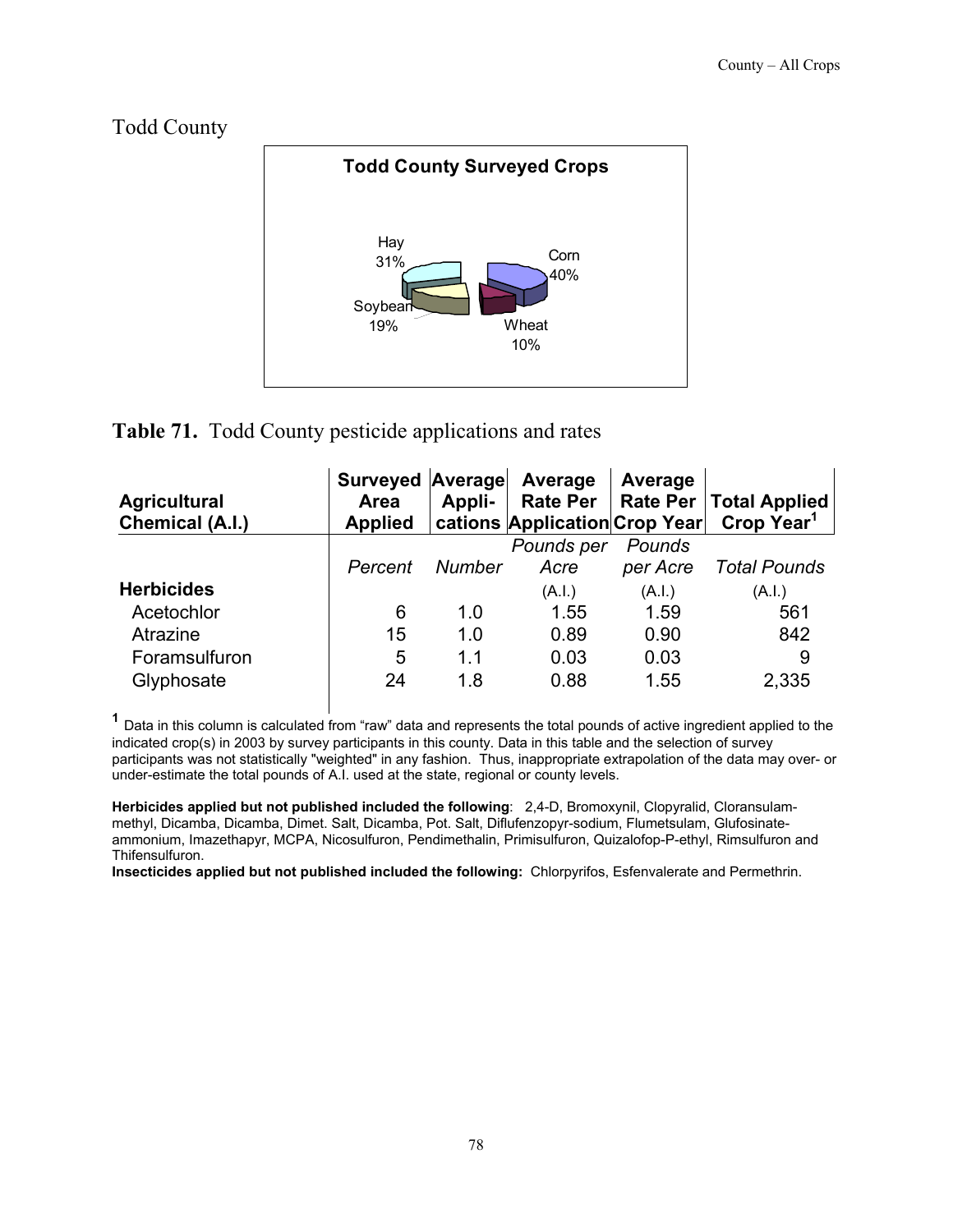#### Wadena County



# **Table 72.** Wadena County pesticide applications and rates

| <b>Agricultural</b><br>Chemical (A.I.)      | Surveyed Average Average<br>Area | Appli- |                        | Average                | Rate Per   Rate Per   Total Applied<br>Applied   cations   Application   Crop Year   Crop Year <sup>1</sup> |
|---------------------------------------------|----------------------------------|--------|------------------------|------------------------|-------------------------------------------------------------------------------------------------------------|
|                                             | Percent                          | Number | Pounds per<br>Acre     | Pounds<br>per Acre     | Total Pounds                                                                                                |
| <b>Herbicides</b><br>Acetochlor<br>Atrazine | 6<br>8                           |        | (A.I.)<br>2.56<br>በ 77 | (A.I.)<br>2.56<br>በ 77 | (A.I.)<br>404<br>170                                                                                        |

 **<sup>1</sup>** Data in this column is calculated from "raw" data and represents the total pounds of active ingredient applied to the indicated crop(s) in 2003 by survey participants in this county. Data in this table and the selection of survey participants was not statistically "weighted" in any fashion. Thus, inappropriate extrapolation of the data may over- or under-estimate the total pounds of A.I. used at the state, regional or county levels.

**Herbicides applied but not published included the following**: 2,4-D, Dicamba, Foramsulfuron, Glyphosate, Imazamox, Imazethapyr, Nicosulfuron and Primisulfuron. **Insecticides applied but not published included the following:** Carbaryl and Chlorpyrifos.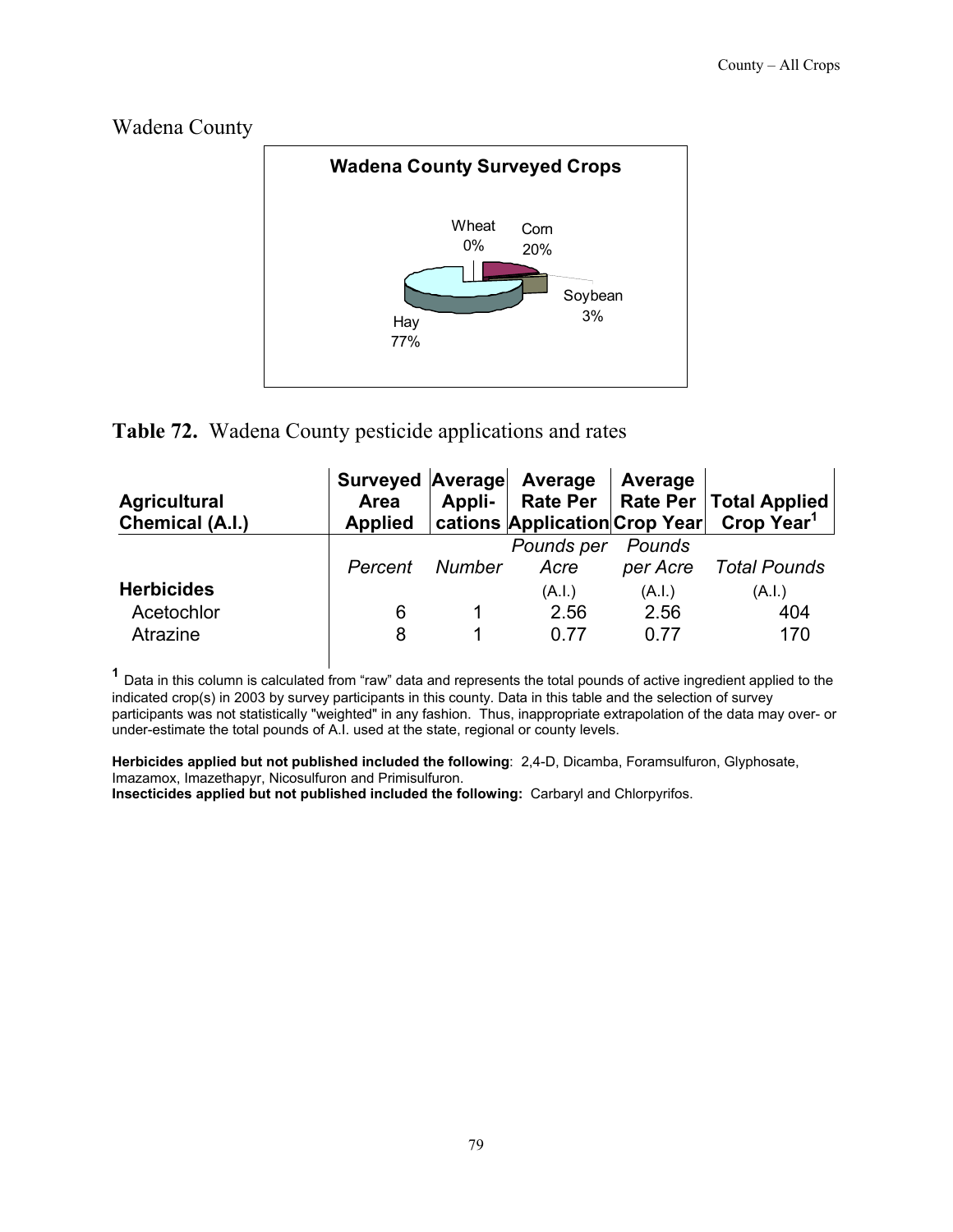# **Region 5 County Data**



**Table 73.** Aitkin County pesticide applications and rates

**No data is publishable for Atkin County.** 

**Herbicides applied but not published included the following:** Atrazine and Glyphosate.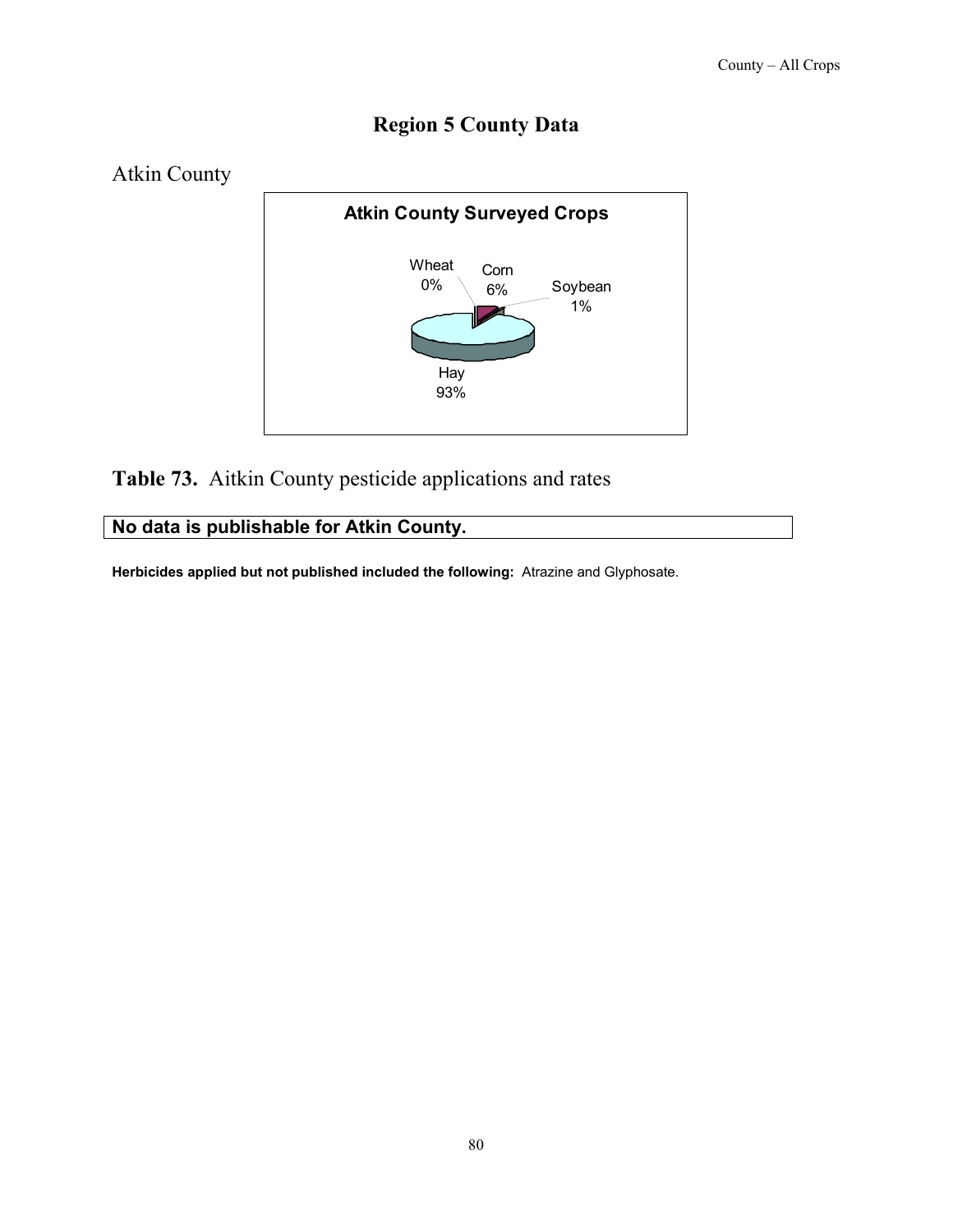#### Chisago County



# **Table 74.** Chisago County pesticide applications and rates

| <b>Agricultural</b><br>Chemical (A.I.) | Surveyed Average<br>Area<br><b>Applied</b> | Appli-        | Average<br>cations Application Crop Year | Average            | Rate Per   Rate Per   Total Applied<br>Crop Year <sup>1</sup> |
|----------------------------------------|--------------------------------------------|---------------|------------------------------------------|--------------------|---------------------------------------------------------------|
|                                        | Percent                                    | <b>Number</b> | Pounds per<br>Acre                       | Pounds<br>per Acre | <b>Total Pounds</b>                                           |
| <b>Herbicides</b>                      |                                            |               | (A.I.)                                   | (A.I.)             | (A.I.)                                                        |
| Acetochlor                             | 20                                         | 1.0           | 1.57                                     | 1.57               | 858                                                           |
| Atrazine<br>Glyphosate                 | 20<br>26                                   | 1.0<br>1.0    | 0.60<br>0.76                             | 0.60<br>0.76       | 325<br>550                                                    |

 **<sup>1</sup>** Data in this column is calculated from "raw" data and represents the total pounds of active ingredient applied to the indicated crop(s) in 2003 by survey participants in this county. Data in this table and the selection of survey participants was not statistically "weighted" in any fashion. Thus, inappropriate extrapolation of the data may over- or under-estimate the total pounds of A.I. used at the state, regional or county levels.

**Herbicides applied but not published included the following**: Chlorimuron-ethyl, Clopyralid, Dicamba, Dicamba, Dimet. Salt, Fenoxaprop, Fluazifop-P-butyl, Flumetsulam, Glufosinate-ammonium, MCPA, Mesotrione, Nicosulfuron, Rimsulfuron, S-Metolachlor and Thifensulfuron.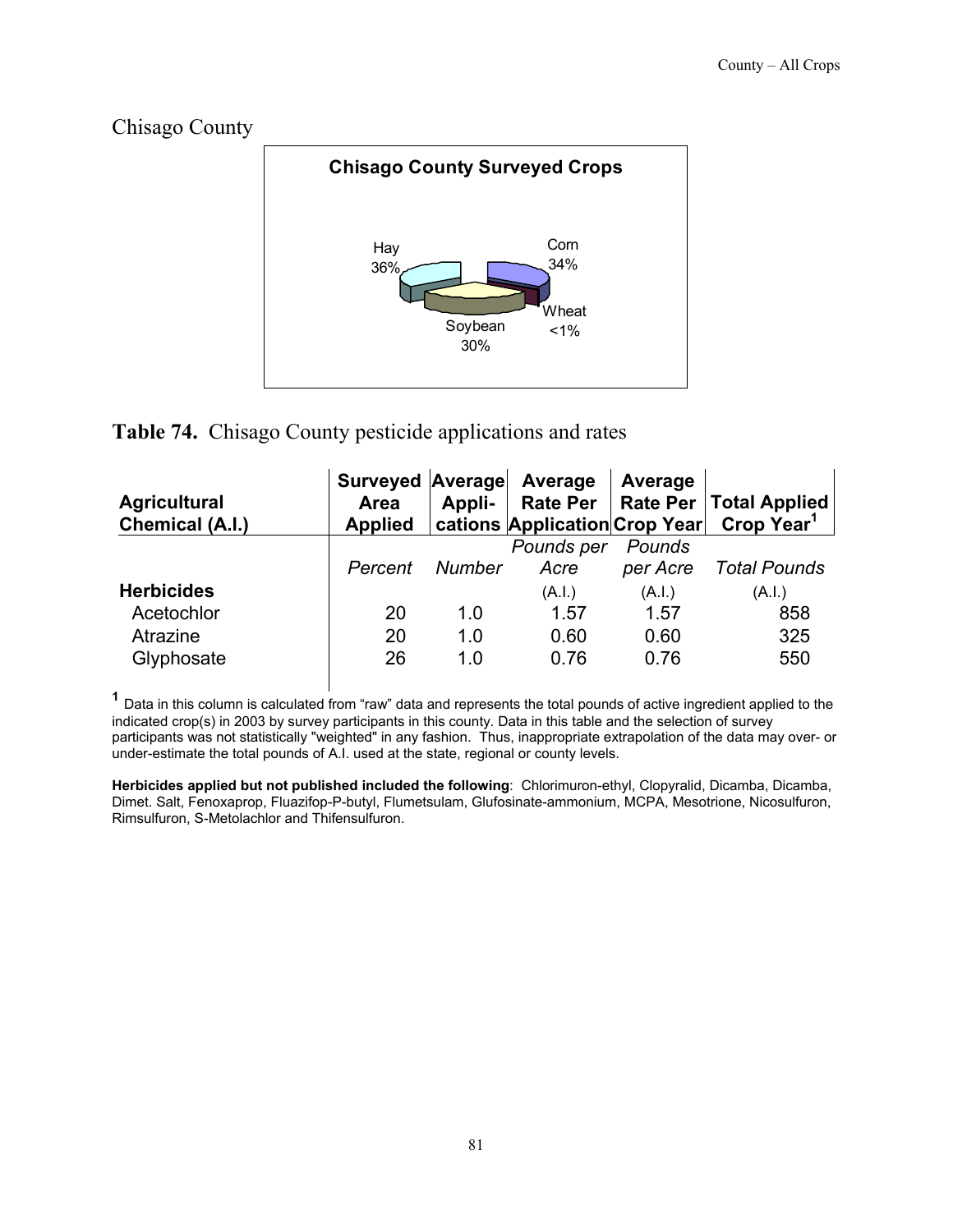Isanti County



#### **Table 75.** Isanti County pesticide applications and rates

| <b>Agricultural</b><br>Chemical (A.I.) | Surveyed Average<br>Area<br><b>Applied</b> | Appli-        | Average<br><b>Rate Per</b><br>cations Application Crop Year | Average  | <b>Rate Per   Total Applied</b><br>Crop Year <sup>1</sup> |
|----------------------------------------|--------------------------------------------|---------------|-------------------------------------------------------------|----------|-----------------------------------------------------------|
|                                        |                                            |               | Pounds per                                                  | Pounds   |                                                           |
|                                        | Percent                                    | <b>Number</b> | Acre                                                        | per Acre | <b>Total Pounds</b>                                       |
| <b>Herbicides</b>                      |                                            |               | (A.I.)                                                      | (A.I.)   | (A.I.)                                                    |
| Acetochlor                             | 16                                         | 1.0           | 1.82                                                        | 1.82     | 1,851                                                     |
| Atrazine                               | 18                                         | 1.0           | 0.92                                                        | 0.92     | 1,044                                                     |
| Glyphosate                             | 35                                         | 1.0           | 0.85                                                        | 0.85     | 1,884                                                     |

 **<sup>1</sup>** Data in this column is calculated from "raw" data and represents the total pounds of active ingredient applied to the indicated crop(s) in 2003 by survey participants in this county. Data in this table and the selection of survey participants was not statistically "weighted" in any fashion. Thus, inappropriate extrapolation of the data may over- or under-estimate the total pounds of A.I. used at the state, regional or county levels.

**Herbicides applied but not published included the following**: 2,4-D, Clethodim, Cloransulam-methyl, Glufosinate-ammonium, Pendimethalin and Sulfentrazone.

**Insecticides applied but not published included the following:** Chlorpyrifos, Esfenvalerate and Permethrin.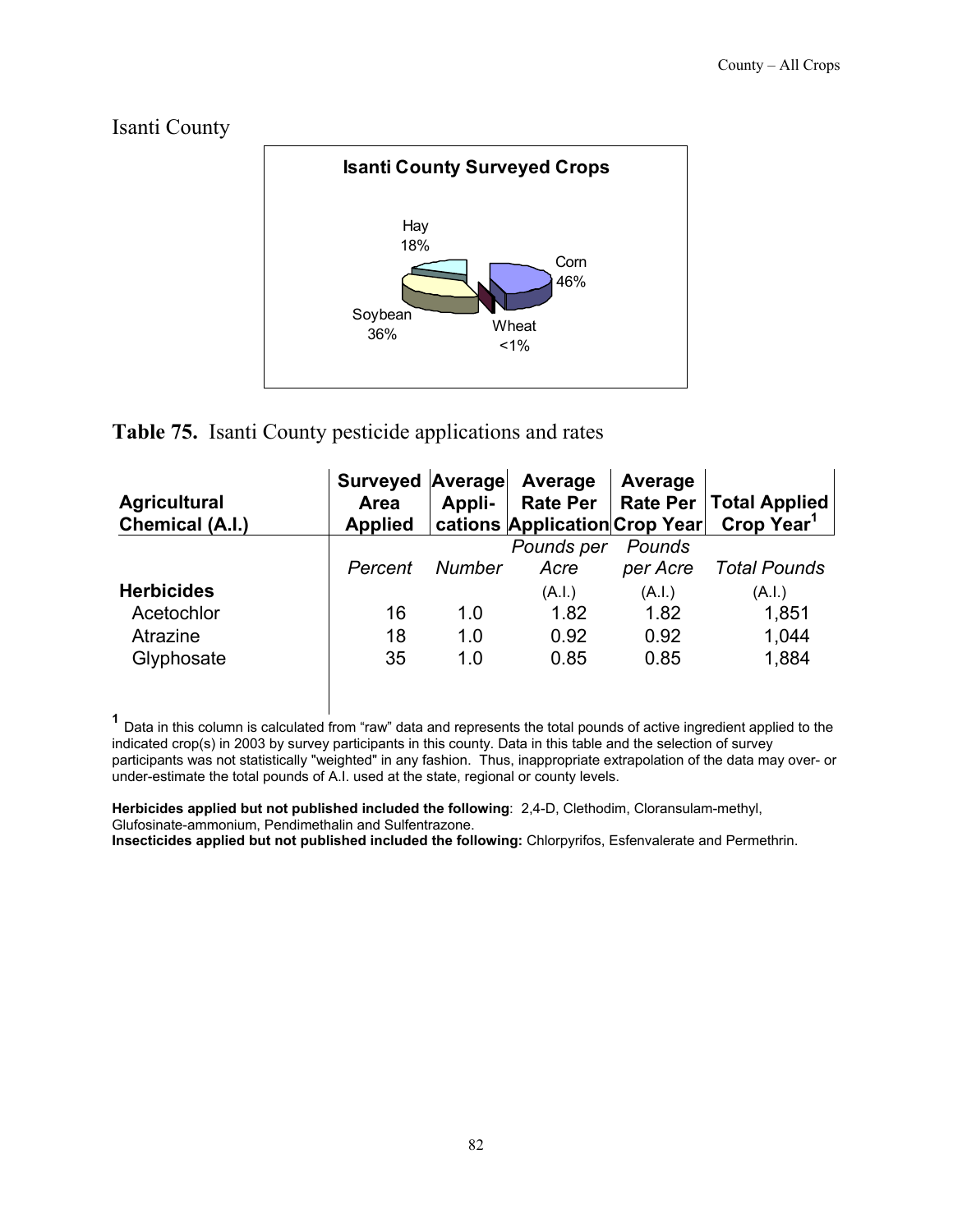



# **Table 76.** Kanabec County pesticide applications and rates

| <b>Agricultural</b><br>Chemical (A.I.) | <b>Surveyed Average</b><br>Area<br><b>Applied</b> | Appli-        | Average<br>cations Application Crop Year | Average  | Rate Per   Rate Per   Total Applied<br>Crop Year <sup>1</sup> |
|----------------------------------------|---------------------------------------------------|---------------|------------------------------------------|----------|---------------------------------------------------------------|
|                                        |                                                   |               | Pounds per                               | Pounds   |                                                               |
|                                        | Percent                                           | <b>Number</b> | Acre                                     | per Acre | <b>Total Pounds</b>                                           |
| <b>Herbicides</b>                      |                                                   |               | (A.I.)                                   | (A.I.)   | (A.I.)                                                        |
| Acetochlor                             | 19                                                | 1.0           | 1.46                                     | 1.46     | 1,059                                                         |
| Atrazine                               | 24                                                | 1.0           | 0.60                                     | 0.60     | 534                                                           |
| Glyphosate                             | 14                                                | 1.0           | 0.77                                     | 0.77     | 387                                                           |

 **<sup>1</sup>** Data in this column is calculated from "raw" data and represents the total pounds of active ingredient applied to the indicated crop(s) in 2003 by survey participants in this county. Data in this table and the selection of survey participants was not statistically "weighted" in any fashion. Thus, inappropriate extrapolation of the data may over- or under-estimate the total pounds of A.I. used at the state, regional or county levels.

#### **Herbicides applied but not published included the following**:

Bromoxynil octanoate, Dicamba, EPTC, Fenoxaprop, Glufosinate-ammonium, MCPA, Nicosulfuron, Pendimethalin and Rimsulfuron.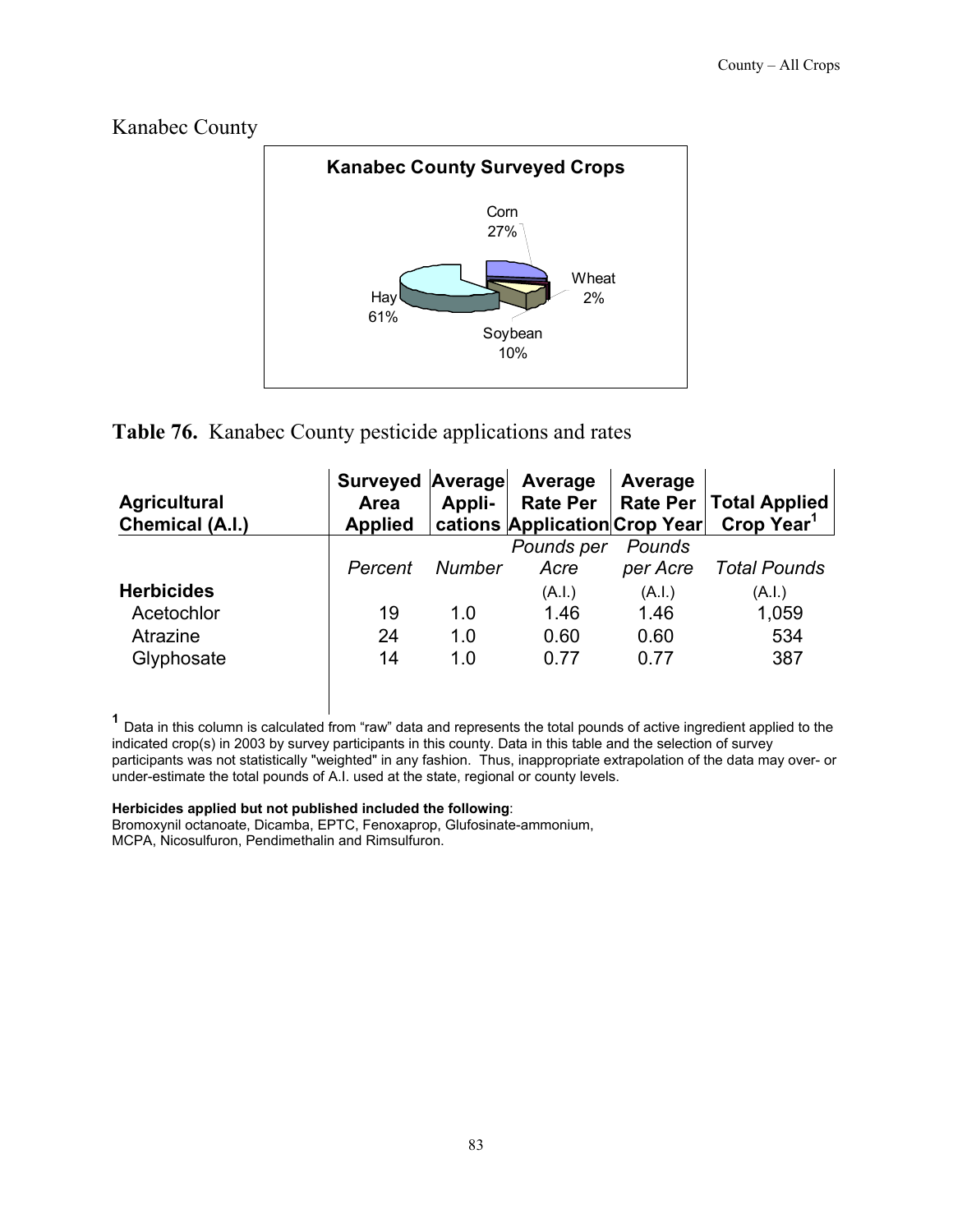Mille Lacs County



#### **Table 77.** Mille Lacs pesticide applications and rates

| <b>Agricultural</b><br>Chemical (A.I.) | Surveyed Average<br>Area<br><b>Applied</b> | Appli-        | Average<br><b>Rate Per</b><br>cations Application Crop Year | Average            | Rate Per   Total Applied<br>Crop Year <sup>1</sup> |
|----------------------------------------|--------------------------------------------|---------------|-------------------------------------------------------------|--------------------|----------------------------------------------------|
|                                        | Percent                                    | <b>Number</b> | Pounds per<br>Acre                                          | Pounds<br>per Acre | <b>Total Pounds</b>                                |
| <b>Herbicides</b>                      |                                            |               | (A.I.)                                                      | (A.I.)             | (A.I.)                                             |
| Acetochlor                             | 11                                         | 1.0           | 1.36                                                        | 1.36               | 560                                                |
| Atrazine<br>Glyphosate                 | 14<br>41                                   | 1.0<br>1.0    | 0.89<br>1.04                                                | 0.89<br>1.04       | 491<br>1,658                                       |

 **<sup>1</sup>** Data in this column is calculated from "raw" data and represents the total pounds of active ingredient applied to the indicated crop(s) in 2003 by survey participants in this county. Data in this table and the selection of survey participants was not statistically "weighted" in any fashion. Thus, inappropriate extrapolation of the data may over- or under-estimate the total pounds of A.I. used at the state, regional or county levels.

#### **Herbicides applied but not published included the following**:

Clopyralid, Dicamba, Dicamba, Sodium salt, Flumetsulam, Glufosinate-ammonium, Halosulfuron, Imazapyr, Imazethapyr, Nicosulfuron, Rimsulfuron, S-Metolachlor and Thifensulfuron.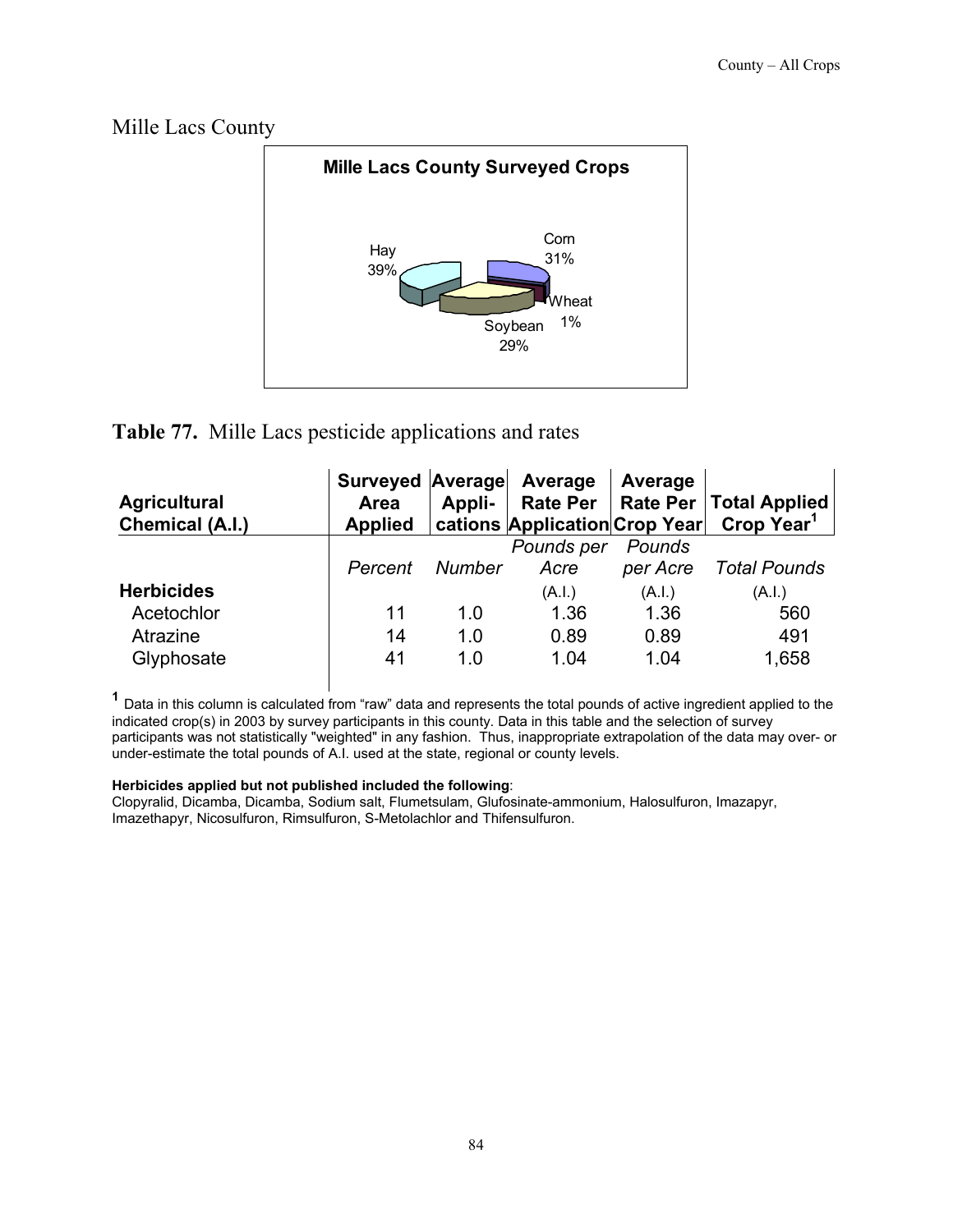Pine County



#### **Table 78.** Pine County pesticide applications and rates

| <b>Agricultural</b><br>Chemical (A.I.)      | Surveyed Average Average<br>Area<br><b>Applied</b> | Appli- |                        | Average                | Rate Per   Rate Per   Total Applied<br>  cations   Application   Crop Year   Crop Year <sup>1</sup> |
|---------------------------------------------|----------------------------------------------------|--------|------------------------|------------------------|-----------------------------------------------------------------------------------------------------|
|                                             | Percent                                            | Number | Pounds per<br>Acre     | Pounds<br>per Acre     | Total Pounds                                                                                        |
| <b>Herbicides</b><br>Atrazine<br>Glyphosate | 11<br>16                                           |        | (A.I.)<br>1.00<br>0.73 | (A.I.)<br>1.00<br>0.73 | (A.I.)<br>679<br>713                                                                                |

 **<sup>1</sup>** Data in this column is calculated from "raw" data and represents the total pounds of active ingredient applied to the indicated crop(s) in 2003 by survey participants in this county. Data in this table and the selection of survey participants was not statistically "weighted" in any fashion. Thus, inappropriate extrapolation of the data may over- or under-estimate the total pounds of A.I. used at the state, regional or county levels.

**Herbicides applied but not published included the following**: Chlorothalonil, 2,4-D, Acetochlor, Bromoxynil, Clopyralid, Dicamba, Dicamba, Dimet. Salt, Diflufenzopyr-sodium, Flumetsulam, Foramsulfuron, Imazapyr, Imazethapyr, Mesotrione, Nicosulfuron, Pendimethalin and S-Metolachlor.

**Insecticides applied but not published included the following:** Cyfluthrin.

**Fungicides applied but not published included the following**: Chlorothalonil.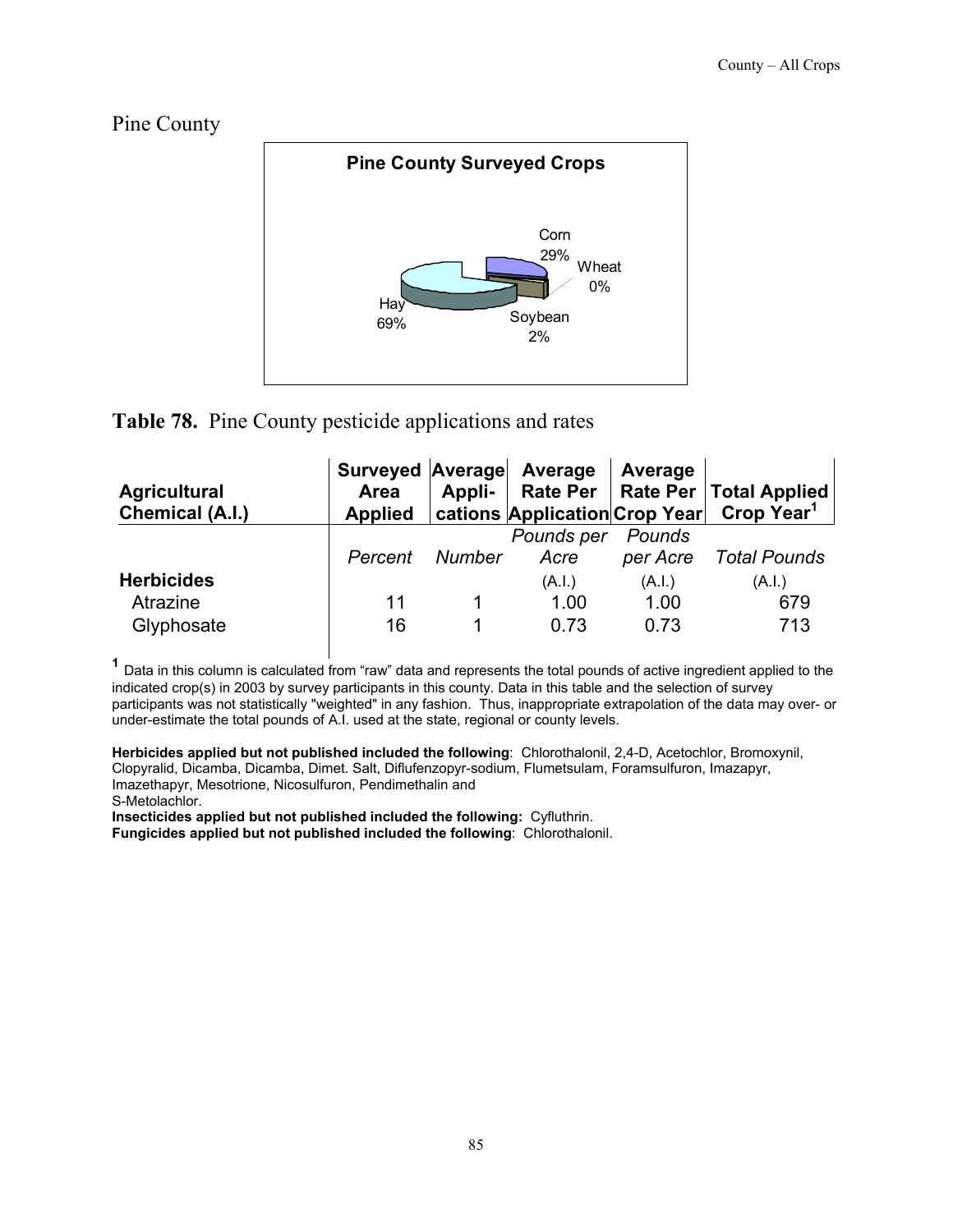# **Region 6 County Data**



**Table 79.** Big Stone County pesticide applications and rates

| <b>Agricultural</b><br>Chemical (A.I.) | <b>Surveyed</b><br><b>Area</b><br><b>Applied</b> | Average<br>Appli- | Average<br><b>Rate Per</b><br>cations Application Crop Year | Average<br><b>Rate Per</b> | <b>Total Applied</b><br>Crop Year <sup>1</sup> |
|----------------------------------------|--------------------------------------------------|-------------------|-------------------------------------------------------------|----------------------------|------------------------------------------------|
|                                        |                                                  |                   | Pounds per                                                  | Pounds                     |                                                |
|                                        | Percent                                          | <b>Number</b>     | Acre                                                        | per Acre                   | <b>Total Pounds</b>                            |
| <b>Herbicides</b>                      |                                                  |                   | (A.I.)                                                      | (A.I.)                     | (A.I.)                                         |
| Atrazine                               | 5                                                |                   | 0.48                                                        | 0.48                       | 470                                            |
| Clopyralid                             | 4                                                |                   | 0.10                                                        | 0.10                       | 80                                             |
| Dicamba                                | 3                                                |                   | 0.40                                                        | 0.40                       | 279                                            |
| Glufosinate-ammonium                   | 3                                                | 1.0               | 0.37                                                        | 0.37                       | 219                                            |
| Glyphosate                             | 68                                               | 1.2               | 0.78                                                        | 0.92                       | 12,586                                         |
| <b>MCPA</b>                            | 7                                                | 1.0               | 0.50                                                        | 0.50                       | 698                                            |
| <b>Mesotrione</b>                      | 12                                               | 1.0               | 0.09                                                        | 0.09                       | 222                                            |
| <b>Nicosulfuron</b>                    | 3                                                | 1.0               | 0.03                                                        | 0.03                       | 17                                             |
| Rimsulfuron                            | 1                                                | 1.0               | 0.01                                                        | 0.01                       | 3                                              |

**<sup>1</sup>** Data in this column is calculated from "raw" data and represents the total pounds of active ingredient applied to the indicated crop(s) in 2003 by survey participants in this county. Data in this table and the selection of survey participants was not statistically "weighted" in any fashion. Thus, inappropriate extrapolation of the data may over- or under-estimate the total pounds of A.I. used at the state, regional or county levels.

**Herbicides applied but not published included the following**: 2,4-D, Acetochlor, Bromoxynil, Bromoxynil octanoate, Clodinafop-propargil, Dicamba, Dimet. Salt, Dicamba, Sodium salt, Diflufenzopyr-sodium, Dimethenamid, Dimethenamid-P, EPTC, Flumetsulam, Foramsulfuron, Glyphosate diam salt, Pelargonic acid, Primisulfuron and S-Metolachlor.

**Insecticides applied but not published included the following:** 

Chlorpyrifos, Lambda-cyhalothrin and Zeta-cypermethrin.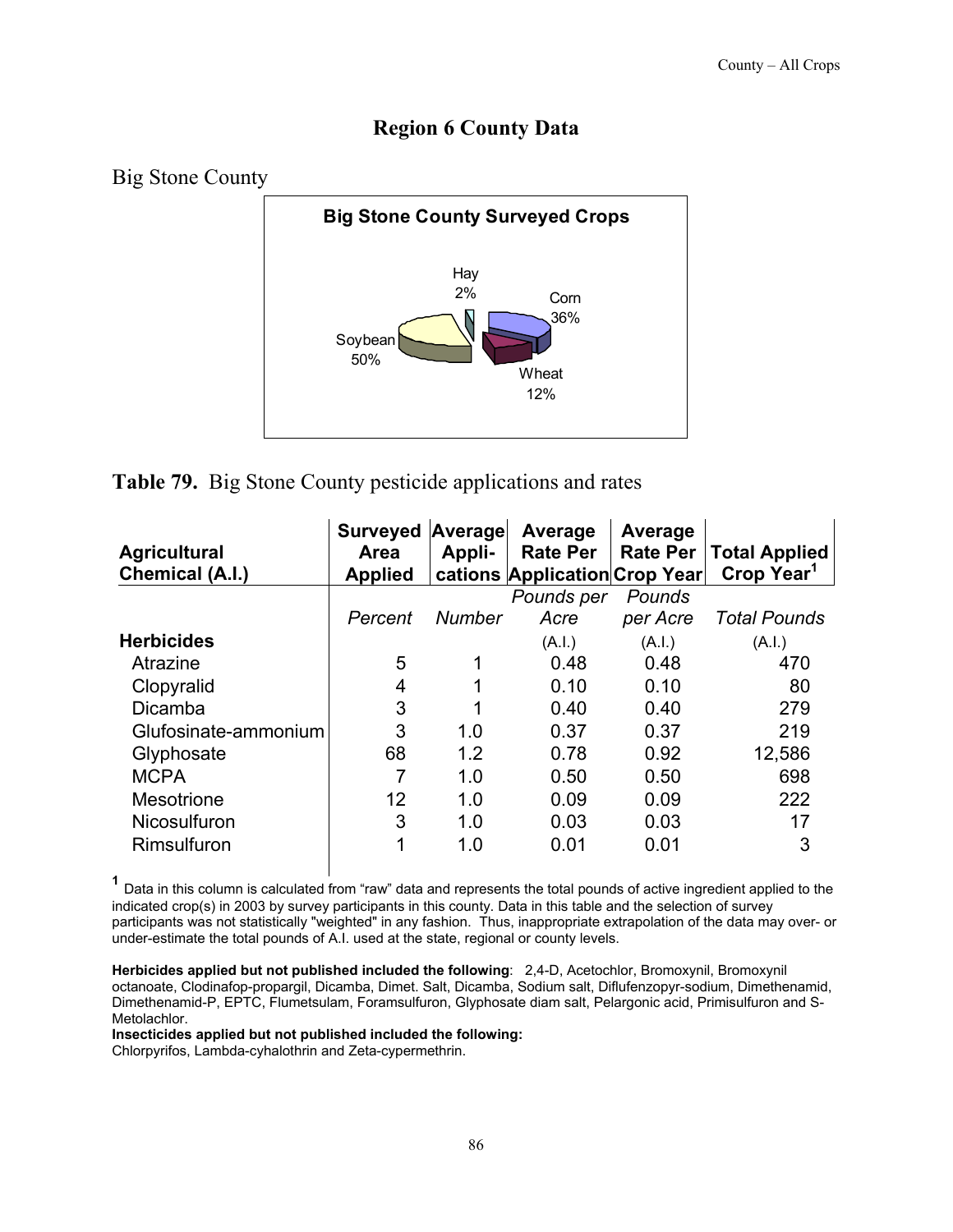# Chippewa County



# **Table 80.** Chippewa County pesticide applications and rates

| <b>Agricultural</b><br>Chemical (A.I.) | <b>Surveyed</b><br>Area<br><b>Applied</b> | Average<br>Appli- | Average<br><b>Rate Per</b><br>cations Application Crop Year | Average<br><b>Rate Per</b> | <b>Total Applied</b><br>Crop Year <sup>1</sup> |
|----------------------------------------|-------------------------------------------|-------------------|-------------------------------------------------------------|----------------------------|------------------------------------------------|
|                                        |                                           |                   | Pounds per                                                  | Pounds                     |                                                |
|                                        | Percent                                   | <b>Number</b>     | Acre                                                        | per Acre                   | <b>Total Pounds</b>                            |
| <b>Herbicides</b>                      |                                           |                   | (A.I.)                                                      | (A.I.)                     | (A.I.)                                         |
| Dicamba                                | 23                                        | 1.0               | 0.39                                                        | 0.39                       | 1,769                                          |
| Glyphosate                             | 57                                        | 1.3               | 0.72                                                        | 0.96                       | 10,734                                         |
| Glyphosate diam salt                   | 9                                         | 1.9               | 1.01                                                        | 1.87                       | 3,227                                          |
| Nicosulfuron                           | 4                                         | 1.0               | 0.02                                                        | 0.02                       | 16                                             |
| Rimsulfuron                            | 4                                         | 1.0               | 0.01                                                        | 0.01                       | 9                                              |
| S-Metolachlor                          | 12                                        | 1.0               | 1.87                                                        | 1.87                       | 4,567                                          |
| <b>Insecticides</b>                    |                                           |                   |                                                             |                            |                                                |
| Chlorpyrifos                           | 11                                        | 1.0               | 0.92                                                        | 0.92                       | 1,984                                          |

 **<sup>1</sup>** Data in this column is calculated from "raw" data and represents the total pounds of active ingredient applied to the indicated crop(s) in 2003 by survey participants in this county. Data in this table and the selection of survey participants was not statistically "weighted" in any fashion. Thus, inappropriate extrapolation of the data may over- or under-estimate the total pounds of A.I. used at the state, regional or county levels.

#### **Herbicides applied but not published included the following**:

Acetochlor, Atrazine, Clethodim, Clopyralid, Cloransulam-methyl, Dicamba, Dimet. Salt, Diflufenzopyr-sodium, Dimethenamid, Dimethenamid-P, EPTC, Ethalfluralin, Flumetsulam, Fomesafen, Foramsulfuron, Imazamox, Imazethapyr, Propachlor and Trifluralin.

**Insecticides applied but not published included the following:** 

Bifenthrin, Cyfluthrin, Lambda-cyhalothrin, Tebupirimphos and Tefluthrin.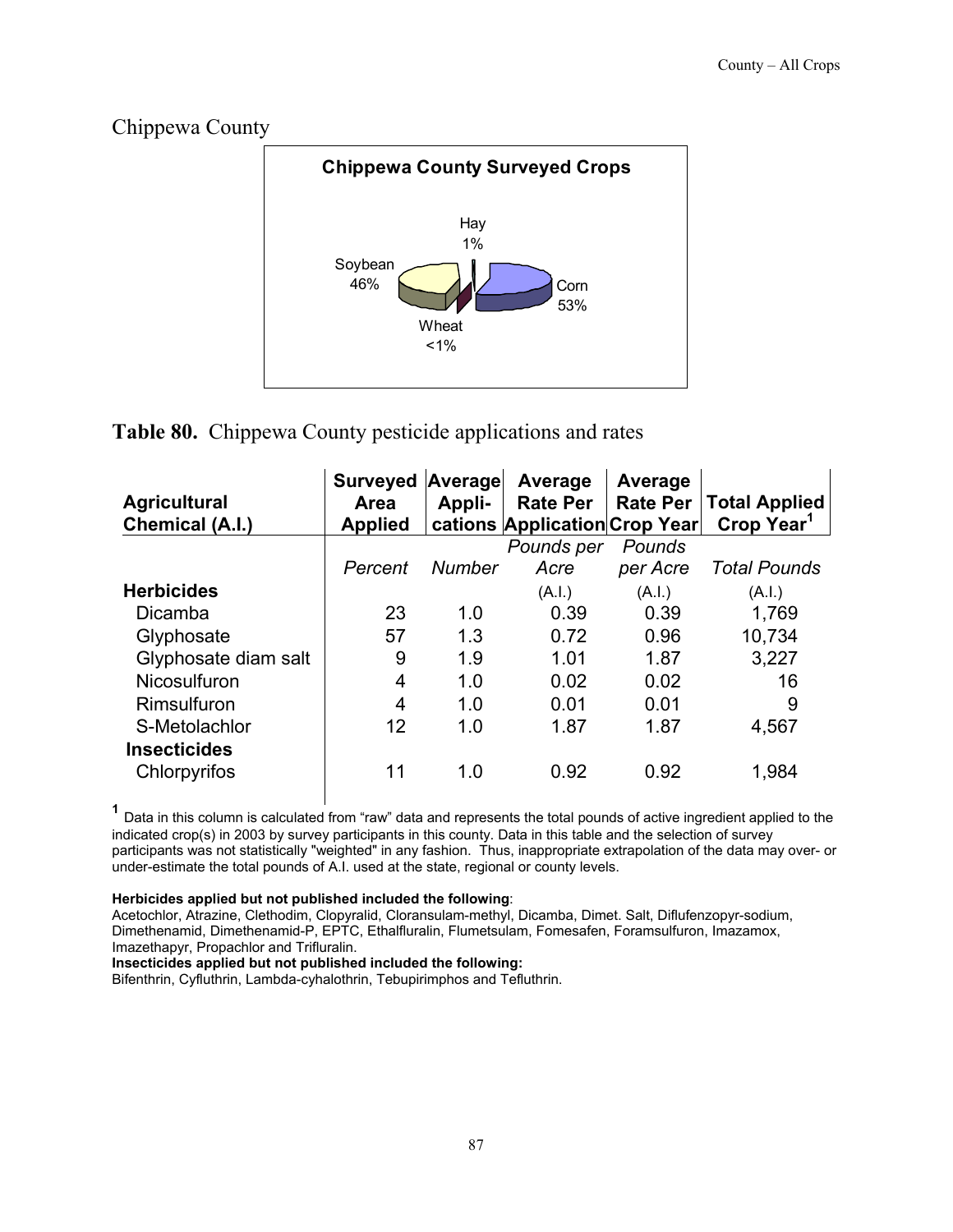Lac Qui Parle County



#### **Table 81.** Lac Qui Parle County pesticide applications and rates

| <b>Agricultural</b><br>Chemical (A.I.) | <b>Surveyed Average</b><br>Area<br><b>Applied</b> | Appli-        | Average<br><b>Rate Per</b><br>cations Application Crop Year | Average<br><b>Rate Per</b> | <b>Total Applied</b><br>Crop Year <sup>1</sup> |
|----------------------------------------|---------------------------------------------------|---------------|-------------------------------------------------------------|----------------------------|------------------------------------------------|
|                                        |                                                   |               | Pounds per                                                  | Pounds                     |                                                |
|                                        | Percent                                           | <b>Number</b> | Acre                                                        | per Acre                   | <b>Total Pounds</b>                            |
| <b>Herbicides</b>                      |                                                   |               | (A.l.)                                                      | (A.I.)                     | (A.I.)                                         |
| $2,4-D$                                | 3                                                 | 1.0           | 0.44                                                        | 0.44                       | 284                                            |
| Atrazine                               | 7                                                 | 1.2           | 0.47                                                        | 0.56                       | 840                                            |
| Clopyralid                             | 3                                                 | 1.0           | 0.09                                                        | 0.09                       | 48                                             |
| Glyphosate                             | 60                                                | 1.2           | 0.72                                                        | 0.89                       | 10,886                                         |
| Glyphosate diam salt                   | 9                                                 | 1.4           | 0.67                                                        | 0.93                       | 1,787                                          |
| Mesotrione                             | 8                                                 | 1.0           | 0.09                                                        | 0.09                       | 145                                            |
| <b>Nicosulfuron</b>                    | 6                                                 | 1.0           | 0.02                                                        | 0.02                       | 27                                             |
| Rimsulfuron                            | 5                                                 | 1.0           | 0.01                                                        | 0.01                       | 11                                             |
| <b>Insecticides</b>                    |                                                   |               |                                                             |                            |                                                |
| Chlorpyrifos                           | 19                                                | 1.0           | 0.84                                                        | 0.84                       | 3,294                                          |

**<sup>1</sup>** Data in this column is calculated from "raw" data and represents the total pounds of active ingredient applied to the indicated crop(s) in 2003 by survey participants in this county. Data in this table and the selection of survey participants was not statistically "weighted" in any fashion. Thus, inappropriate extrapolation of the data may over- or under-estimate the total pounds of A.I. used at the state, regional or county levels.

**Herbicides applied but not published included the following**: Acetochlor,

Acifluorfen, Bentazon, Bromoxynil, Dicamba, Dicamba, Dimet. Salt, Dicamba, Sodium salt, Diflufenzopyr-sodium, Flumetsulam, Glufosinate-ammonium, Imazamox, Imazethapyr, MCPA, Primisulfuron, S-Metolachlor and Trifluralin. **Insecticides applied but not published included the following:** Cyfluthrin, Esfenvalerate, Fipronil, Lambda-cyhalothrin, Tebupirimphos and Tefluthrin.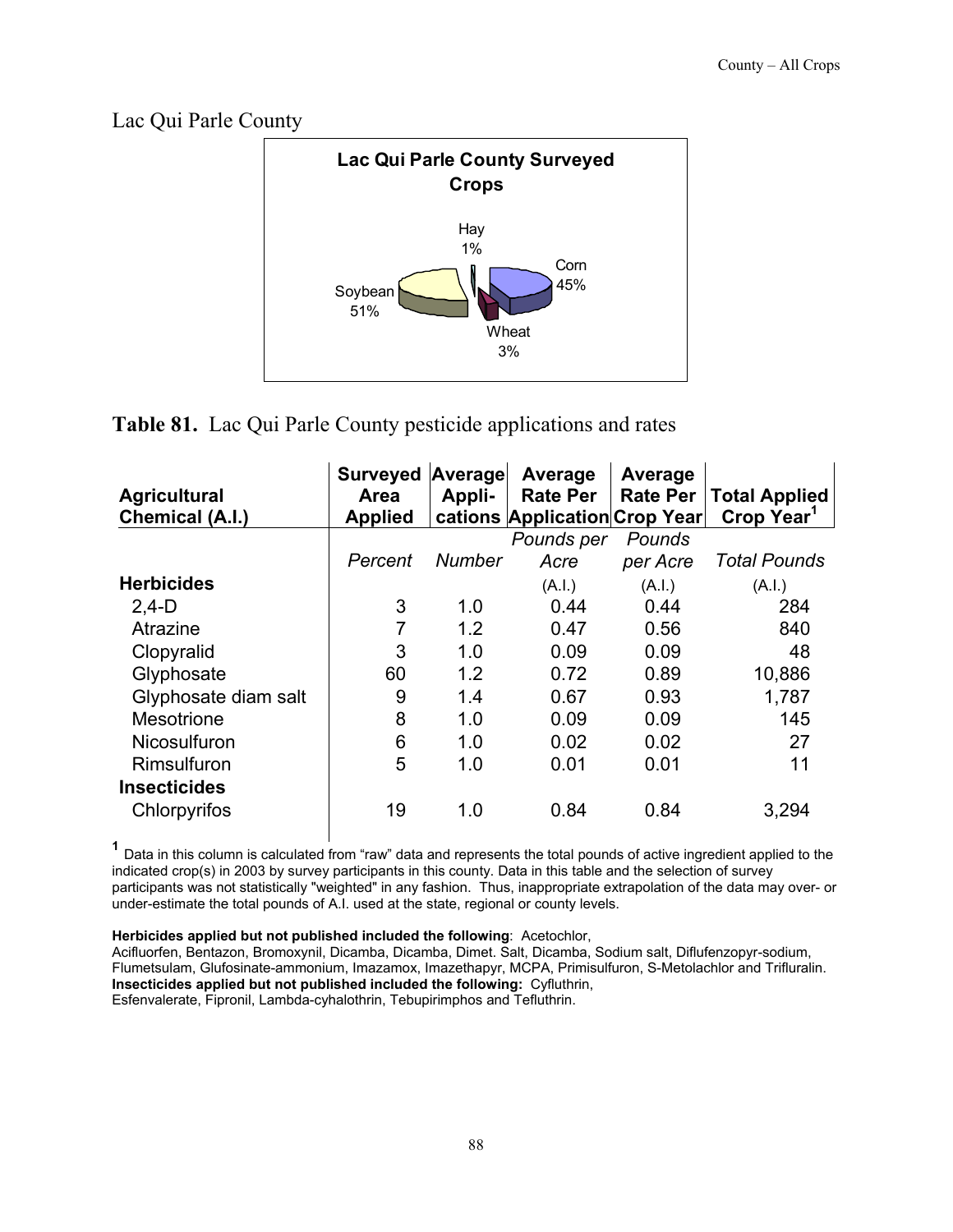

# **Table 82.** Stevens County pesticide applications and rates

| <b>Agricultural</b><br>Chemical (A.I.) | <b>Surveyed</b><br><b>Area</b><br><b>Applied</b> | Average<br>Appli- | Average<br><b>Rate Per</b><br>cations Application Crop Year | Average<br><b>Rate Per</b> | <b>Total Applied</b><br>Crop Year <sup>1</sup> |
|----------------------------------------|--------------------------------------------------|-------------------|-------------------------------------------------------------|----------------------------|------------------------------------------------|
|                                        |                                                  |                   | Pounds per                                                  | Pounds                     |                                                |
|                                        | Percent                                          | Number            | Acre                                                        | per Acre                   | <b>Total Pounds</b>                            |
| <b>Herbicides</b>                      |                                                  |                   | (A.I.)                                                      | (A.l.)                     | (A.I.)                                         |
| Atrazine                               | 6                                                | 1.0               | 0.44                                                        | 0.44                       | 697                                            |
| Bromoxynil octanoate                   | 3                                                | 1.0               | 0.29                                                        | 0.29                       | 234                                            |
| Clopyralid                             | 3                                                | 1.0               | 0.10                                                        | 0.10                       | 75                                             |
| Glufosinate-ammonium                   | 3                                                | 1.0               | 0.29                                                        | 0.29                       | 204                                            |
| Glyphosate                             | 57                                               | 1.4               | 0.78                                                        | 1.13                       | 17,834                                         |
| <b>MCPA</b>                            | 4                                                | 1.0               | 0.29                                                        | 0.29                       | 338                                            |
| Mesotrione                             | 17                                               | 1.0               | 0.09                                                        | 0.09                       | 423                                            |
| Nicosulfuron                           | 17                                               | 1.0               | 0.02                                                        | 0.02                       | 104                                            |
| Rimsulfuron                            | 17                                               | 1.0               | 0.01                                                        | 0.01                       | 53                                             |
| <b>Insecticides</b>                    |                                                  |                   |                                                             |                            |                                                |
| Esfenvalerate                          | 5                                                | 1.0               | 0.04                                                        | 0.04                       | 53                                             |

**<sup>1</sup>** Data in this column is calculated from "raw" data and represents the total pounds of active ingredient applied to the indicated crop(s) in 2003 by survey participants in this county. Data in this table and the selection of survey participants was not statistically "weighted" in any fashion. Thus, inappropriate extrapolation of the data may over- or under-estimate the total pounds of A.I. used at the state, regional or county levels.

**Herbicides applied but not published included the following**: 2,4-D, Acetochlor, Bentazon, Bromoxynil, Clethodim, Dicamba, Dicamba, Dimet. Salt, Diflufenzopyr-sodium, EPTC, Fenoxaprop, Flumetsulam, Fomesafen, Foramsulfuron, Imazethapyr, Pendimethalin, Thifensulfuron and Trifluralin.

**Insecticides applied but not published included the following:** Lambda-cyhalothrin and Methyl parathion. **Fungicides applied but not published included the following**: Tebuconazole.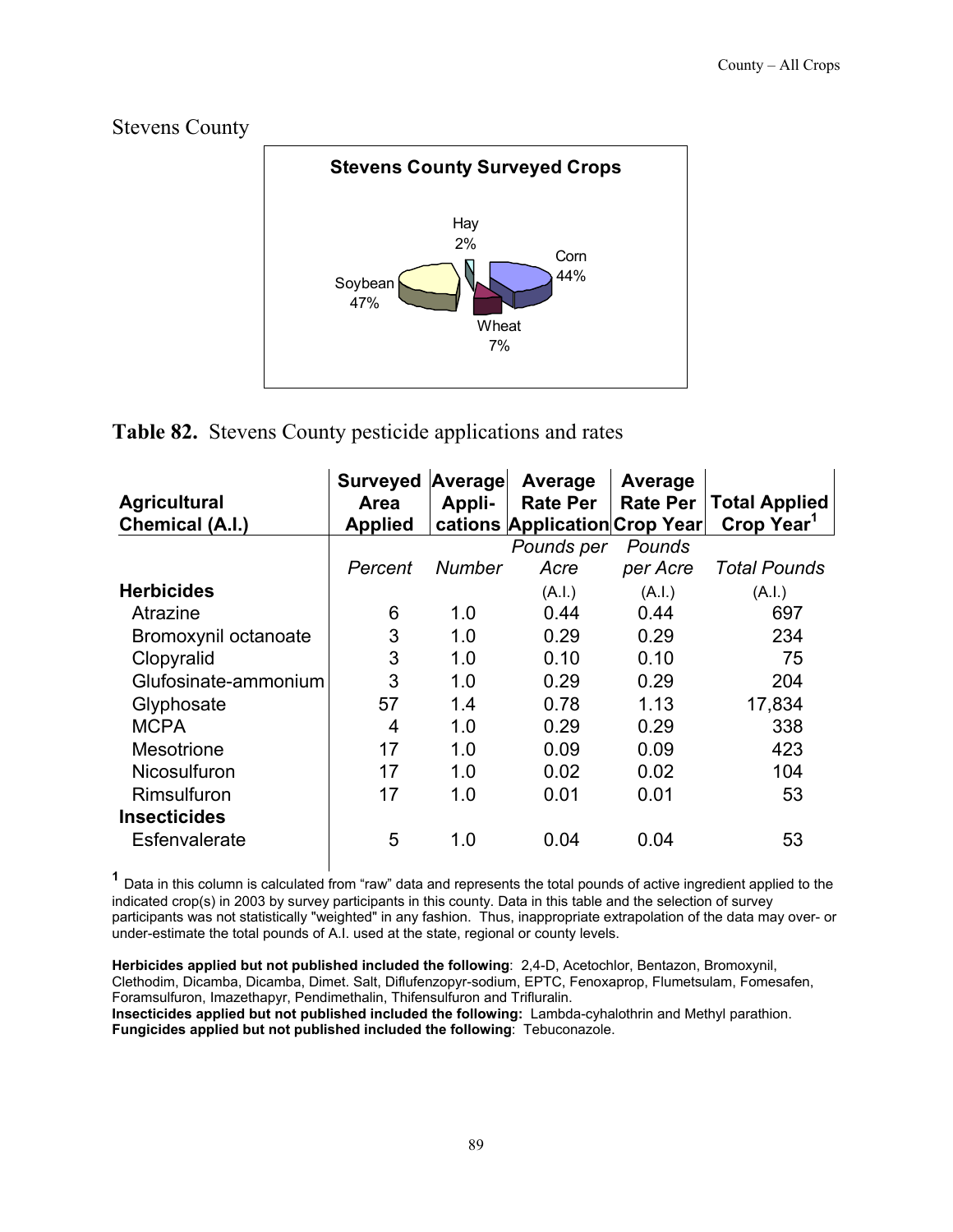#### Swift County



#### **Table 83.** Swift County pesticide applications and rates

| <b>Agricultural</b><br><b>Chemical (A.I.)</b> | <b>Surveyed</b><br><b>Area</b><br><b>Applied</b> | Average<br>Appli- | Average<br><b>Rate Per</b><br>cations Application Crop Year | Average<br><b>Rate Per</b> | <b>Total Applied</b><br>Crop Year <sup>1</sup> |
|-----------------------------------------------|--------------------------------------------------|-------------------|-------------------------------------------------------------|----------------------------|------------------------------------------------|
|                                               |                                                  |                   | Pounds per                                                  | Pounds                     |                                                |
|                                               | Percent                                          | <b>Number</b>     | Acre                                                        | per Acre                   | <b>Total Pounds</b>                            |
| <b>Herbicides</b>                             |                                                  |                   | (A.I.)                                                      | (A.I.)                     | (A.I.)                                         |
| Acetochlor                                    | 4                                                | 1.0               | 2.19                                                        | 2.19                       | 1,806                                          |
| Atrazine                                      | 11                                               | 1.0               | 0.78                                                        | 0.78                       | 1,986                                          |
| Dicamba                                       | 5                                                | 1.0               | 0.29                                                        | 0.29                       | 347                                            |
| Glufosinate-ammonium                          | 8                                                | 1.0               | 0.31                                                        | 0.31                       | 569                                            |
| Glyphosate                                    | 57                                               | 1.5               | 0.82                                                        | 1.20                       | 15,861                                         |
| Mesotrione                                    | 7                                                | 1.0               | 0.10                                                        | 0.10                       | 159                                            |
| <b>Nicosulfuron</b>                           | 13                                               | 1.0               | 0.02                                                        | 0.02                       | 69                                             |
| Rimsulfuron                                   | 14                                               | 1.0               | 0.01                                                        | 0.01                       | 37                                             |

**<sup>1</sup>** Data in this column is calculated from "raw" data and represents the total pounds of active ingredient applied to the indicated crop(s) in 2003 by survey participants in this county. Data in this table and the selection of survey participants was not statistically "weighted" in any fashion. Thus, inappropriate extrapolation of the data may over- or under-estimate the total pounds of A.I. used at the state, regional or county levels.

**Herbicides applied but not published included the following**: Clethodim, Clopyralid, Dicamba, Dimet. Salt, Dicamba, Pot. Salt, Dicamba, Sodium salt, Diflufenzopyr-sodium, Dimethenamid, Dimethenamid-P, Flumetsulam, Fomesafen, Glyphosate diam salt, Imazamox, Quizalofop-P-ethyl, S-Metolachlor and Thifensulfuron. **Insecticides applied but not published included the following:** Bifenthrin, Chlorpyrifos, Cyfluthrin, Esfenvalerate, Lambda-cyhalothrin, Phorate and Tebupirimphos.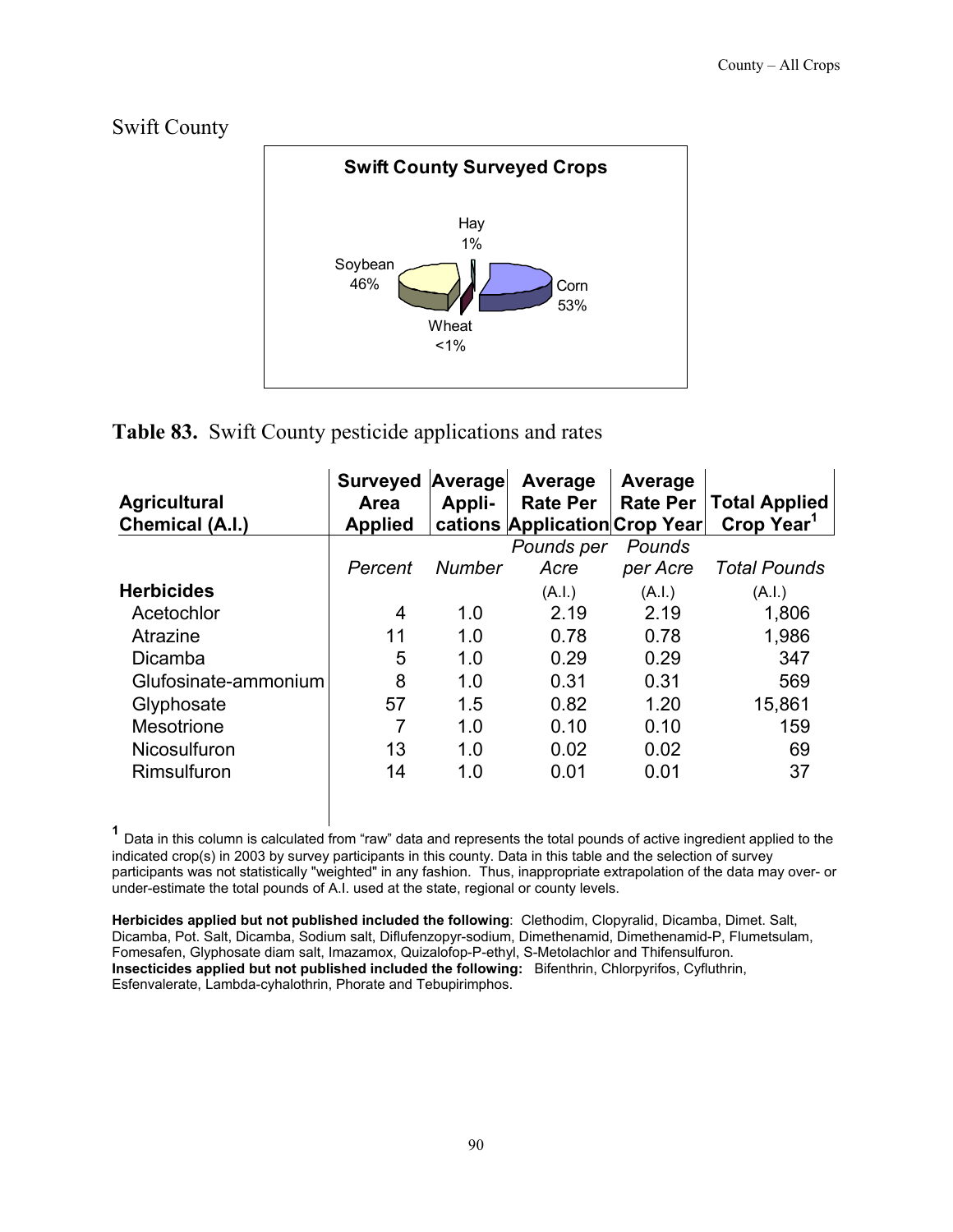Yellow Medicine County



**Table 84.** Yellow Medicine County pesticide applications and rates

|                        | <b>Surveyed</b> | Average       | Average                       | Average         |                        |
|------------------------|-----------------|---------------|-------------------------------|-----------------|------------------------|
| <b>Agricultural</b>    | <b>Area</b>     | Appli-        | <b>Rate Per</b>               | <b>Rate Per</b> | <b>Total Applied</b>   |
| <b>Chemical (A.I.)</b> | <b>Applied</b>  |               | cations Application Crop Year |                 | Crop Year <sup>1</sup> |
|                        |                 |               | Pounds per                    | Pounds          |                        |
|                        | Percent         | <b>Number</b> | Acre                          | per Acre        | <b>Total Pounds</b>    |
| <b>Herbicides</b>      |                 |               | (A.l.)                        | (A.I.)          | (A.I.)                 |
| Acetochlor             | 7               | 1.0           | 1.54                          | 1.54            | 2,228                  |
| Atrazine               | 10              | 1.0           | 0.48                          | 0.48            | 964                    |
| Dicamba                | 8               | 1.0           | 0.25                          | 0.25            | 374                    |
| Glyphosate             | 45              | 1.3           | 0.74                          | 0.95            | 8,390                  |
| Glyphosate diam salt   | 8               | 1.3           | 0.73                          | 0.96            | 1,513                  |
| <b>MCPA</b>            | 4               | 1.0           | 0.42                          | 0.42            | 316                    |
| <b>Mesotrione</b>      | 6               | 1.0           | 0.10                          | 0.10            | 115                    |
| Nicosulfuron           | 17              | 1.0           | 0.02                          | 0.02            | 79                     |
| Rimsulfuron            | 17              | 1.0           | 0.01                          | 0.01            | 39                     |
| <b>Insecticides</b>    |                 |               |                               |                 |                        |
| Chlorpyrifos           | 16              | 1.0           | 0.63                          | 0.63            | 1,973                  |
| Cyfluthrin             | 9               | 1.0           | 0.01                          | 0.01            | 11                     |
| Lambda-cyhalothrin     | 6               | 1.1           | 0.02                          | 0.03            | 31                     |
| <b>Tebupirimphos</b>   | 9               | 1.0           | 0.13                          | 0.13            | 223                    |
| Acetochlor             | 7               | 1.0           | 1.54                          | 1.54            | 2,228                  |

**<sup>1</sup>** Data in this column is calculated from "raw" data and represents the total pounds of active ingredient applied to the indicated crop(s) in 2003 by survey participants in this county. Data in this table and the selection of survey participants was not statistically "weighted" in any fashion. Thus, inappropriate extrapolation of the data may over- or under-estimate the total pounds of A.I. used at the state, regional or county levels.

**Herbicides applied but not published included the following**: 2,4-D, Bromoxynil octanoate, Carfentrazone-ethyl, Clopyralid, Dicamba, Dimet. Salt, Dicamba, Pot. Salt, Dicamba, Sodium salt, Diflufenzopyr-sodium, Dimethenamid, Dimethenamid-P, EPTC, Fenoxaprop, Flumetsulam, Foramsulfuron, Glufosinate-ammonium, Imazamox, Imazethapyr, Pendimethalin, Quizalofop-P-ethyl, S-Metolachlor, Sethoxydim, Sulfentrazone and Trifluralin. **Insecticides applied but not published included the following:** Bifenthrin, Esfenvalerate, Tefluthrin and Terbufos.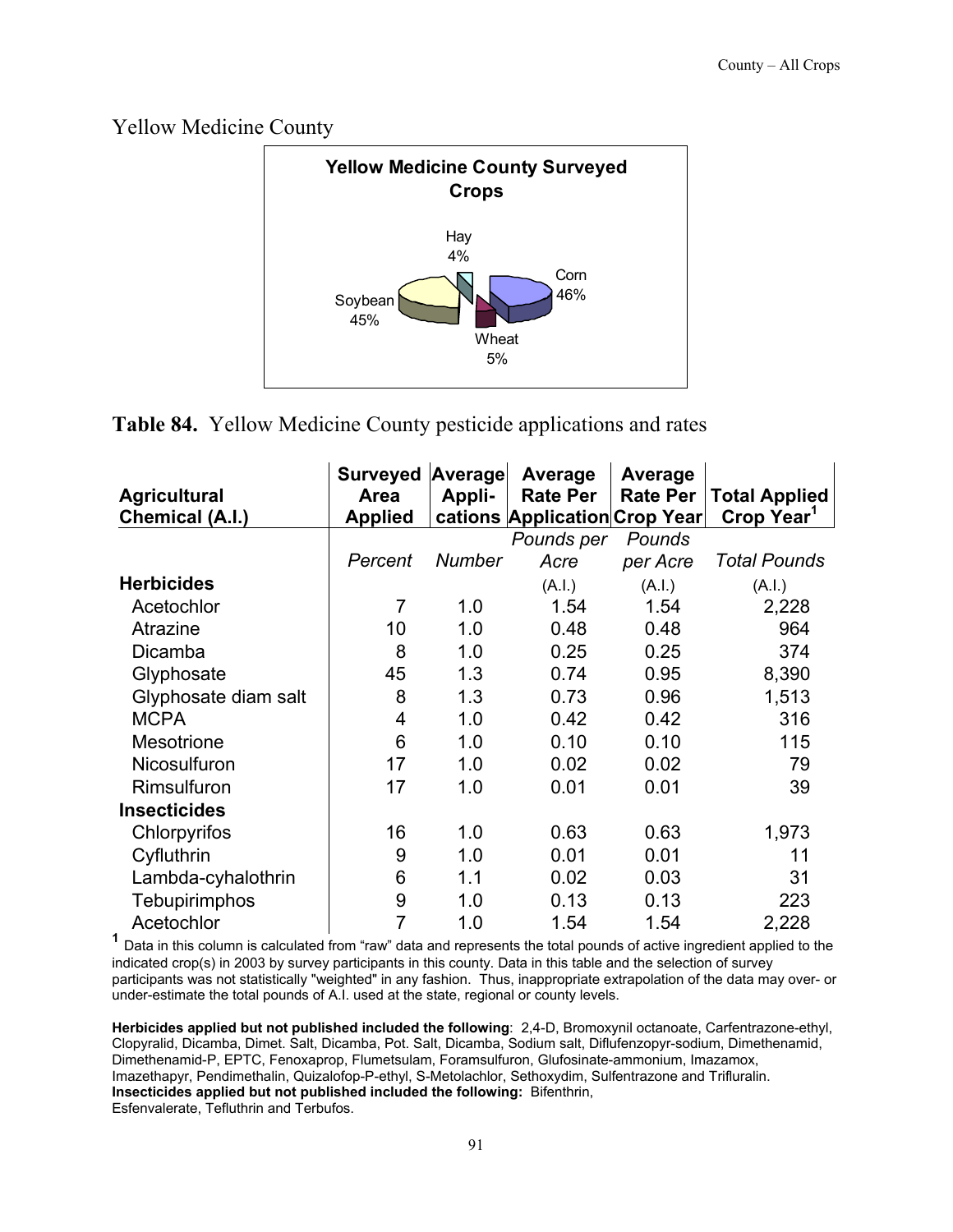#### **Region 7 County Data**



**Table 85.** Lincoln County pesticide applications and rates

|                      | <b>Surveyed</b> | Average       | Average                       | Average         |                        |
|----------------------|-----------------|---------------|-------------------------------|-----------------|------------------------|
| <b>Agricultural</b>  | <b>Area</b>     | Appli-        | <b>Rate Per</b>               | <b>Rate Per</b> | <b>Total Applied</b>   |
| Chemical (A.I.)      | <b>Applied</b>  |               | cations Application Crop Year |                 | Crop Year <sup>1</sup> |
|                      |                 |               | Pounds per                    | Pounds          |                        |
|                      | Percent         | <b>Number</b> | Acre                          | per Acre        | <b>Total Pounds</b>    |
| <b>Herbicides</b>    |                 |               | (A.I.)                        | (A.I.)          | (A.I.)                 |
| $2,4-D$              | 4               | 1.0           | 0.38                          | 0.38            | 206                    |
| Acetochlor           |                 | 1.0           | 1.66                          | 1.66            | 1,769                  |
| Atrazine             | 6               | 1.0           | 0.42                          | 0.42            | 345                    |
| Clopyralid           | $\overline{2}$  | 1.0           | 0.11                          | 0.11            | 39                     |
| Dicamba              | 13              | 1.0           | 0.23                          | 0.23            | 453                    |
| Diflufenzopyr-sodium | 6               | 1.0           | 0.05                          | 0.05            | 42                     |
| Flumetsulam          | $\overline{2}$  | 1.0           | 0.04                          | 0.04            | 14                     |
| Glyphosate           | 55              | 1.2           | 0.71                          | 0.87            | 7,065                  |
| <b>MCPA</b>          | $\overline{2}$  | 1.0           | 0.27                          | 0.27            | 97                     |
| <b>Mesotrione</b>    | $\overline{7}$  | 1.0           | 0.08                          | 0.08            | 83                     |
| Nicosulfuron         | 17              | 1.0           | 0.02                          | 0.02            | 58                     |
| Rimsulfuron          | 13              | 1.0           | 0.01                          | 0.01            | 20                     |
| <b>Insecticides</b>  |                 |               |                               |                 |                        |
| Lambda-cyhalothrin   | $\overline{2}$  | 1.0           | 0.02                          | 0.02            | 7                      |

**<sup>1</sup>** Data in this column is calculated from "raw" data and represents the total pounds of active ingredient applied to the indicated crop(s) in 2003 by survey participants in this county. Data in this table and the selection of survey participants was not statistically "weighted" in any fashion. Thus, inappropriate extrapolation of the data may over- or under-estimate the total pounds of A.I. used at the state, regional or county levels.

**Herbicides applied but not published included the following**: Acifluorfen, Bromoxynil, Clethodim, Cloransulammethyl, Dicamba, Dimet. Salt, Dicamba, Sodium salt, Dimethenamid-P, Fomesafen, Glufosinate-ammonium, Glyphosate diam salt, Imazamox, Imazethapyr, Primisulfuron and Trifluralin.

**Insecticides applied but not published included the following:** Chlorpyrifos, Cyfluthrin, Tebupirimphos, Terbufos and Zeta-cypermethrin.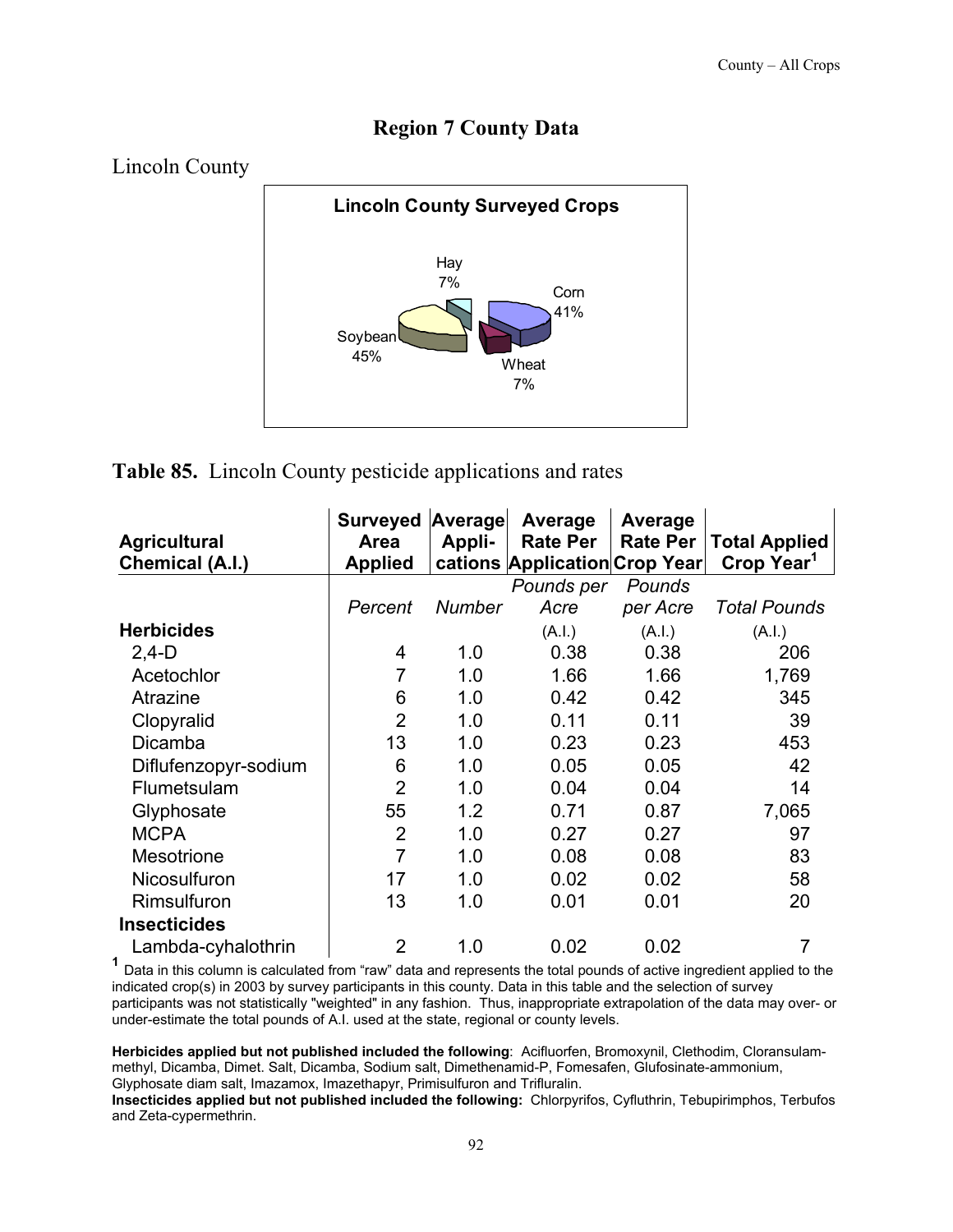#### Lyon County



#### **Table 86.** Lyon County pesticide applications and rates

| <b>Agricultural</b><br>Chemical (A.I.) | <b>Surveyed</b><br><b>Area</b><br><b>Applied</b> | Average<br>Appli- | Average<br><b>Rate Per</b><br>cations Application Crop Year | Average<br><b>Rate Per</b> | <b>Total Applied</b><br>Crop Year <sup>1</sup> |
|----------------------------------------|--------------------------------------------------|-------------------|-------------------------------------------------------------|----------------------------|------------------------------------------------|
|                                        |                                                  |                   | Pounds per                                                  | Pounds                     |                                                |
|                                        | Percent                                          | <b>Number</b>     | Acre                                                        | per Acre                   | <b>Total Pounds</b>                            |
| <b>Herbicides</b>                      |                                                  |                   | (A.I.)                                                      | (A.I.)                     | (A.I.)                                         |
| Acetochlor                             | 13                                               | 1.0               | 1.69                                                        | 1.69                       | 2,827                                          |
| Atrazine                               | $\overline{7}$                                   | 1.0               | 0.55                                                        | 0.55                       | 527                                            |
| Dicamba                                | 16                                               | 1.0               | 0.35                                                        | 0.35                       | 731                                            |
| Glyphosate                             | 64                                               | 1.3               | 0.78                                                        | 1.02                       | 8,446                                          |
| <b>Nicosulfuron</b>                    | 8                                                | 1.0               | 0.02                                                        | 0.02                       | 22                                             |
| Rimsulfuron                            | 6                                                | 1.0               | 0.01                                                        | 0.01                       | 8                                              |
| <b>Insecticides</b>                    |                                                  |                   |                                                             |                            |                                                |
| Chlorpyrifos                           | 7                                                | 1.0               | 0.50                                                        | 0.50                       | 440                                            |
| Cyfluthrin                             | 8                                                | 1.0               | 0.01                                                        | 0.01                       |                                                |
| Lambda-cyhalothrin                     | 5                                                | 1.0               | 0.02                                                        | 0.02                       | 15                                             |

 **<sup>1</sup>** Data in this column is calculated from "raw" data and represents the total pounds of active ingredient applied to the indicated crop(s) in 2003 by survey participants in this county. Data in this table and the selection of survey participants was not statistically "weighted" in any fashion. Thus, inappropriate extrapolation of the data may over- or under-estimate the total pounds of A.I. used at the state, regional or county levels.

**Herbicides applied but not published included the following**: 2,4-D, Bentazon, Clopyralid, Dicamba, Dimet. Salt, Diflufenzopyr-sodium, Dimethenamid-P, EPTC, Foramsulfuron. Glufosinate-ammonium, Glyphosate diam salt, Imazapyr, Imazethapyr, MCPA, Mesotrione, Pendimethalin, Primisulfuron, S-Metolachlor, Sethoxydim and Trifluralin. **Insecticides applied but not published included the following:** Dimethoate, Permethrin, Tebupirimphos, Tefluthrin and Zeta-cypermethrin.

**Fungicides applied but not published included the following**: Propiconazole.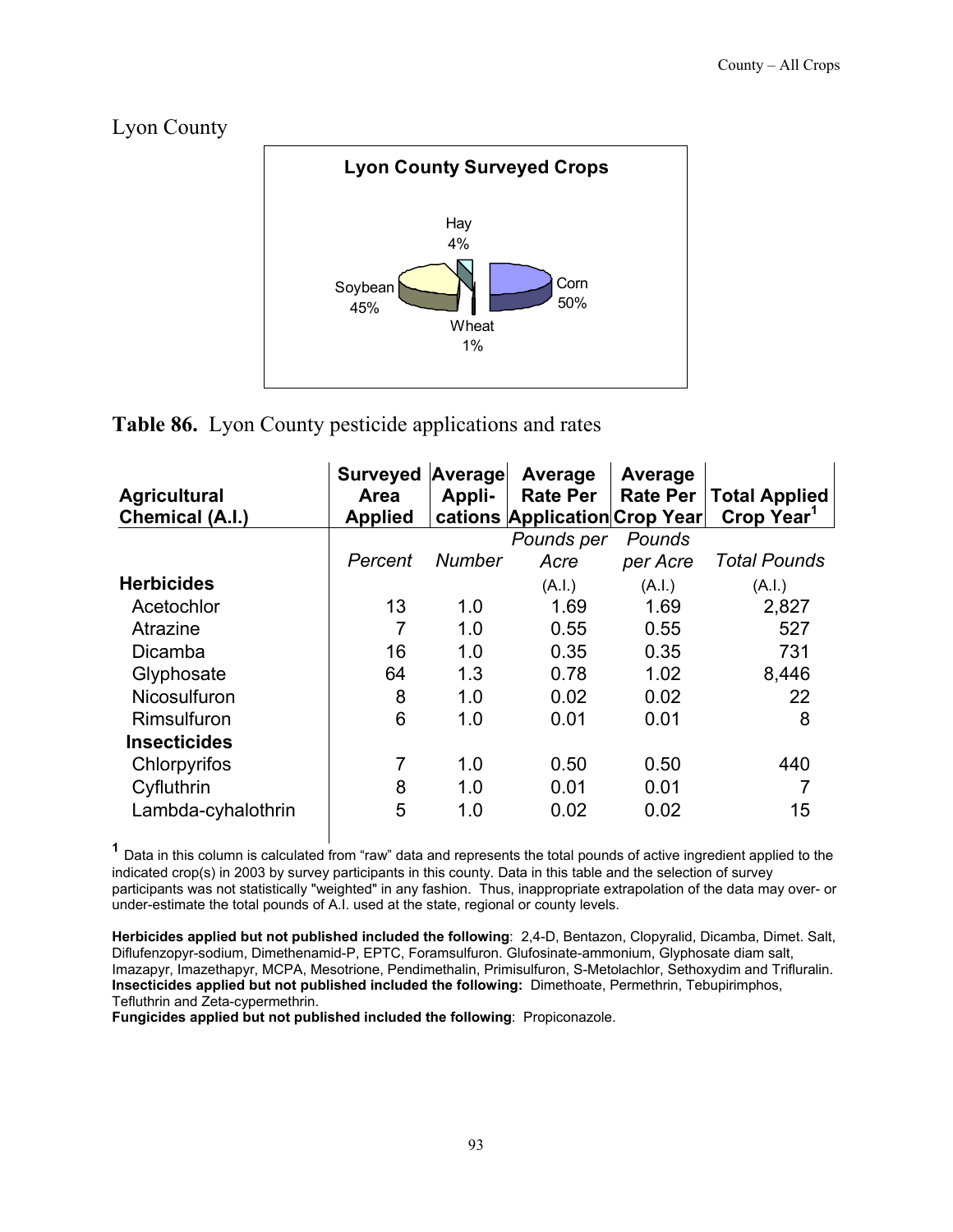



**Table 87.** Murray County pesticide applications and rates

| <b>Agricultural</b><br>Chemical (A.I.) | <b>Surveyed</b><br><b>Area</b><br><b>Applied</b> | Average<br>Appli- | Average<br><b>Rate Per</b><br>cations Application Crop Year | Average<br><b>Rate Per</b> | <b>Total Applied</b><br>Crop Year <sup>1</sup> |
|----------------------------------------|--------------------------------------------------|-------------------|-------------------------------------------------------------|----------------------------|------------------------------------------------|
|                                        |                                                  |                   | Pounds per                                                  | Pounds                     |                                                |
|                                        | Percent                                          | <b>Number</b>     | Acre                                                        | per Acre                   | <b>Total Pounds</b>                            |
| <b>Herbicides</b>                      |                                                  |                   | (A.I.)                                                      | (A.I.)                     | (A.I.)                                         |
| Acetochlor                             | 14                                               | 1.0               | 1.74                                                        | 1.74                       | 3,490                                          |
| Atrazine                               | 9                                                | 1.0               | 0.74                                                        | 0.74                       | 885                                            |
| Dicamba, Pot. salt                     | 9                                                | 1.0               | 0.39                                                        | 0.39                       | 463                                            |
| Glyphosate                             | 54                                               | 1.5               | 0.74                                                        | 1.14                       | 8,684                                          |
| Nicosulfuron                           | 10                                               | 1.0               | 0.02                                                        | 0.02                       | 33                                             |
| S-Metolachlor                          | 9                                                | 1.0               | 1.52                                                        | 1.52                       | 1,831                                          |
| <b>Insecticides</b>                    |                                                  |                   |                                                             |                            |                                                |
| Chlorpyrifos                           | 17                                               | 1.0               | 0.67                                                        | 0.67                       | 1,584                                          |
| Cyfluthrin                             | 17                                               | 1.0               | 0.01                                                        | 0.01                       | 16                                             |
| Tebupirimphos                          | 17                                               | 1.0               | 0.14                                                        | 0.14                       | 322                                            |

 **<sup>1</sup>** Data in this column is calculated from "raw" data and represents the total pounds of active ingredient applied to the indicated crop(s) in 2003 by survey participants in this county. Data in this table and the selection of survey participants was not statistically "weighted" in any fashion. Thus, inappropriate extrapolation of the data may over- or under-estimate the total pounds of A.I. used at the state, regional or county levels.

**Herbicides applied but not published included the following**: Clethodim, Dicamba, Dicamba, Dimet. Salt, Diflufenzopyr-sodium, Fenoxaprop, Fluazifop-P-butyl, Fomesafen, Glyphosate diam salt, Imazamox, Imazapyr, Imazethapyr, Mesotrione, Pendimethalin, Rimsulfuron and Trifluralin. **Insecticides applied but not published included the following:** Dimethoate, Esfenvalerate, Lambda-cyhalothrin, Permethrin and Tefluthrin.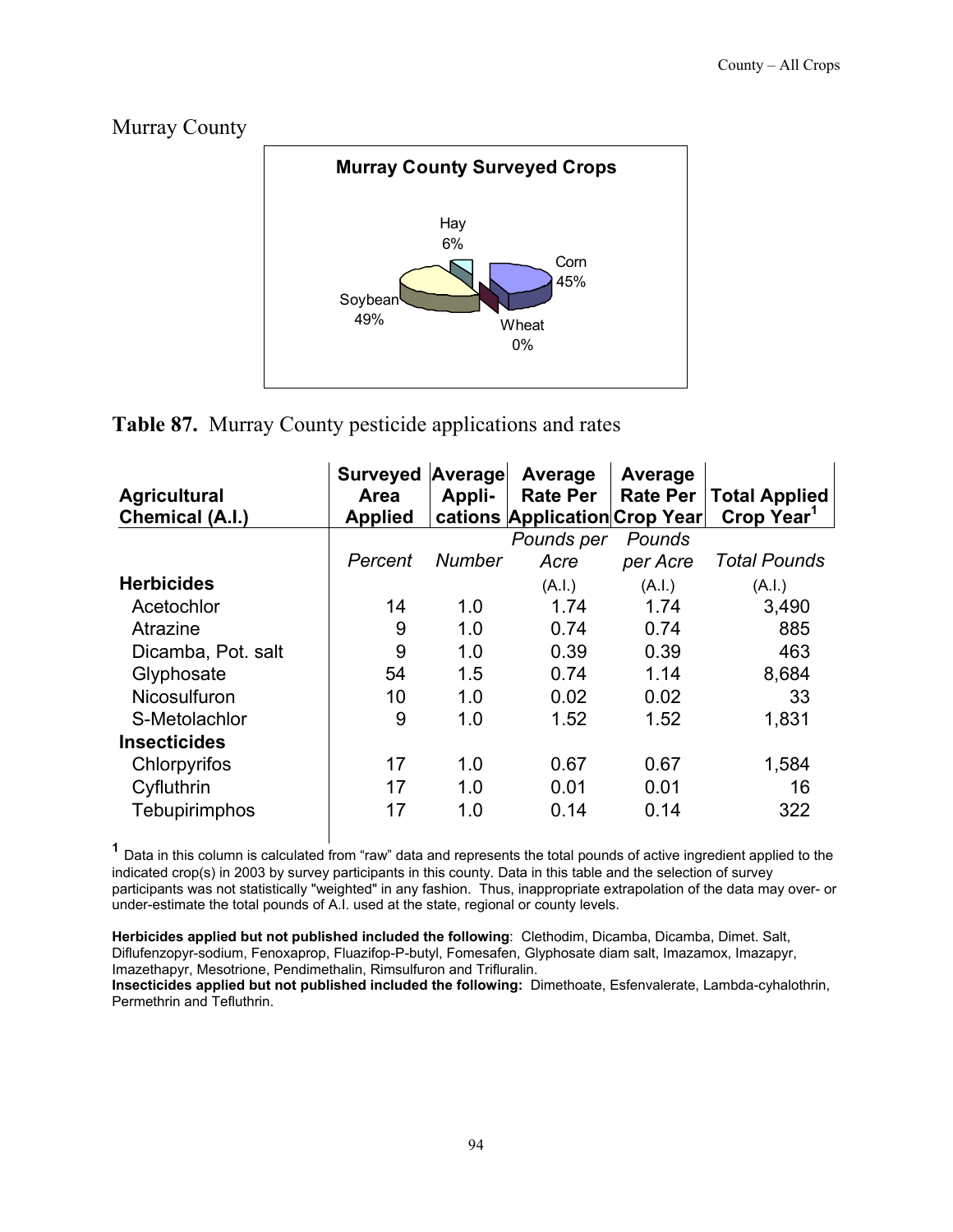



**Table 88.** Nobles County pesticide applications and rates

| <b>Agricultural</b><br>Chemical (A.I.) | <b>Surveyed</b><br>Area<br><b>Applied</b> | Average<br>Appli- | Average<br><b>Rate Per</b><br>cations Application Crop Year | Average<br><b>Rate Per</b> | <b>Total Applied</b><br>Crop Year <sup>1</sup> |
|----------------------------------------|-------------------------------------------|-------------------|-------------------------------------------------------------|----------------------------|------------------------------------------------|
|                                        |                                           |                   | Pounds per                                                  | Pounds                     |                                                |
|                                        | Percent                                   | <b>Number</b>     | Acre                                                        | per Acre                   | <b>Total Pounds</b>                            |
| <b>Herbicides</b>                      |                                           |                   | (A.I.)                                                      | (A.I.)                     | (A.I.)                                         |
| Acetochlor                             | 10                                        | 1.0               | 1.56                                                        | 1.56                       | 2,260                                          |
| Atrazine                               | 6                                         | 1.0               | 0.81                                                        | 0.81                       | 763                                            |
| Dicamba                                | 8                                         | 1.2               | 0.34                                                        | 0.41                       | 465                                            |
| Glufosinate-ammonium                   | 5                                         | 1.0               | 0.31                                                        | 0.32                       | 254                                            |
| Glyphosate                             | 35                                        | 1.3               | 0.75                                                        | 0.98                       | 5,069                                          |
| <b>Mesotrione</b>                      | 11                                        | 1.0               | 0.14                                                        | 0.14                       | 232                                            |
| S-Metolachlor                          | 9                                         | 1.0               | 1.91                                                        | 1.91                       | 2,416                                          |
| Trifluralin                            | 10                                        | 1.0               | 0.78                                                        | 0.78                       | 1,162                                          |
| <b>Insecticides</b>                    |                                           |                   |                                                             |                            |                                                |
| Chlorpyrifos                           | 11                                        | 1.0               | 0.88                                                        | 0.88                       | 1,437                                          |

 **<sup>1</sup>** Data in this column is calculated from "raw" data and represents the total pounds of active ingredient applied to the indicated crop(s) in 2003 by survey participants in this county. Data in this table and the selection of survey participants was not statistically "weighted" in any fashion. Thus, inappropriate extrapolation of the data may over- or under-estimate the total pounds of A.I. used at the state, regional or county levels.

**Herbicides applied but not published included the following**: Cloransulam-methyl, Dicamba, Dimet. Salt, Dicamba, Pot. Salt, Diflufenzopyr-sodium, Dimethenamid, Dimethenamid-P, EPTC, Fenoxaprop, Fluazifop-P-butyl, Flufenacet, Fomesafen, Glyphosate diam salt, Imazethapyr, Metribuzin, Nicosulfuron, Pendimethalin, Primisulfuron, Rimsulfuron, Sethoxydim and Thifensulfuron.

**Insecticides applied but not published included the following:** Bifenthrin,

Cyfluthrin, Lambda-cyhalothrin, Tebupirimphos, Tefluthrin and Zeta-cypermethrin.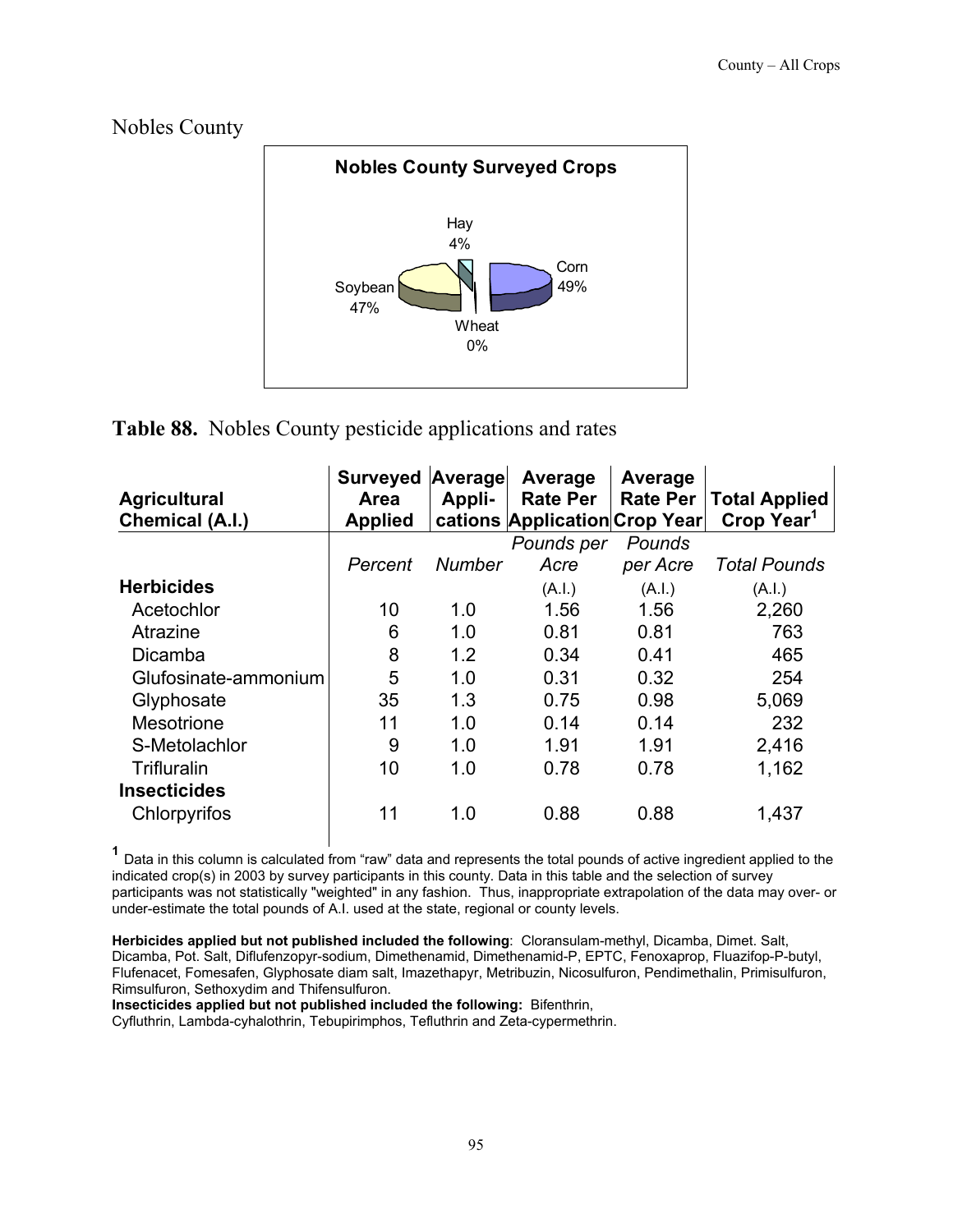Pipestone County



**Table 89.** Pipestone County pesticide applications and rates

| <b>Agricultural</b><br>Chemical (A.I.) | <b>Surveyed</b><br><b>Area</b><br><b>Applied</b> | Average<br>Appli- | Average<br><b>Rate Per</b><br>cations Application Crop Year | Average<br><b>Rate Per</b> | <b>Total Applied</b><br>Crop Year <sup>1</sup> |
|----------------------------------------|--------------------------------------------------|-------------------|-------------------------------------------------------------|----------------------------|------------------------------------------------|
|                                        |                                                  |                   | Pounds per                                                  | Pounds                     |                                                |
|                                        | Percent                                          | Number            | Acre                                                        | per Acre                   | <b>Total Pounds</b>                            |
| <b>Herbicides</b>                      |                                                  |                   | (A.I.)                                                      | (A.I.)                     | (A.l.)                                         |
| Atrazine                               | 12                                               | 1.0               | 0.69                                                        | 0.69                       | 1,172                                          |
| Glufosinate-ammonium                   | 6                                                | 1.0               | 0.32                                                        | 0.32                       | 274                                            |
| Glyphosate                             | 50                                               | 1.3               | 0.73                                                        | 0.92                       | 6,777                                          |
| Glyphosate diam salt                   | 7                                                | 1.0               | 0.58                                                        | 0.58                       | 563                                            |
| Nicosulfuron                           | 10                                               | 1.0               | 0.01                                                        | 0.01                       | 22                                             |
| Rimsulfuron                            | 9                                                | 1.0               | 0.01                                                        | 0.01                       | 11                                             |
| <b>Insecticides</b>                    |                                                  |                   |                                                             |                            |                                                |
| Chlorpyrifos                           | 9                                                | 1.0               | 0.82                                                        | 0.82                       | 1,032                                          |

 **<sup>1</sup>** Data in this column is calculated from "raw" data and represents the total pounds of active ingredient applied to the indicated crop(s) in 2003 by survey participants in this county. Data in this table and the selection of survey participants was not statistically "weighted" in any fashion. Thus, inappropriate extrapolation of the data may over- or under-estimate the total pounds of A.I. used at the state, regional or county levels.

**Herbicides applied but not published included the following**: Acetochlor, Bromoxynil, Clethodim, Clopyralid, Dicamba, Dicamba, Dimet. Salt, Dicamba, Pot. Salt, Diflufenzopyr-sodium, Dimethenamid-P, EPTC, Flumetsulam, Flumiclorac-pentyl, Foramsulfuron, Imazamox, Imazethapyr, MCPA, Mesotrione, Pendimethalin, S-Metolachlor, Sethoxydim, Thifensulfuron, Trifluralin and Bifenthrin.

**Insecticides applied but not published included the following:** Cyfluthrin, Dimethoate, Esfenvalerate, Lambdacyhalothrin, Tebupirimphos, Tefluthrin and Terbufos.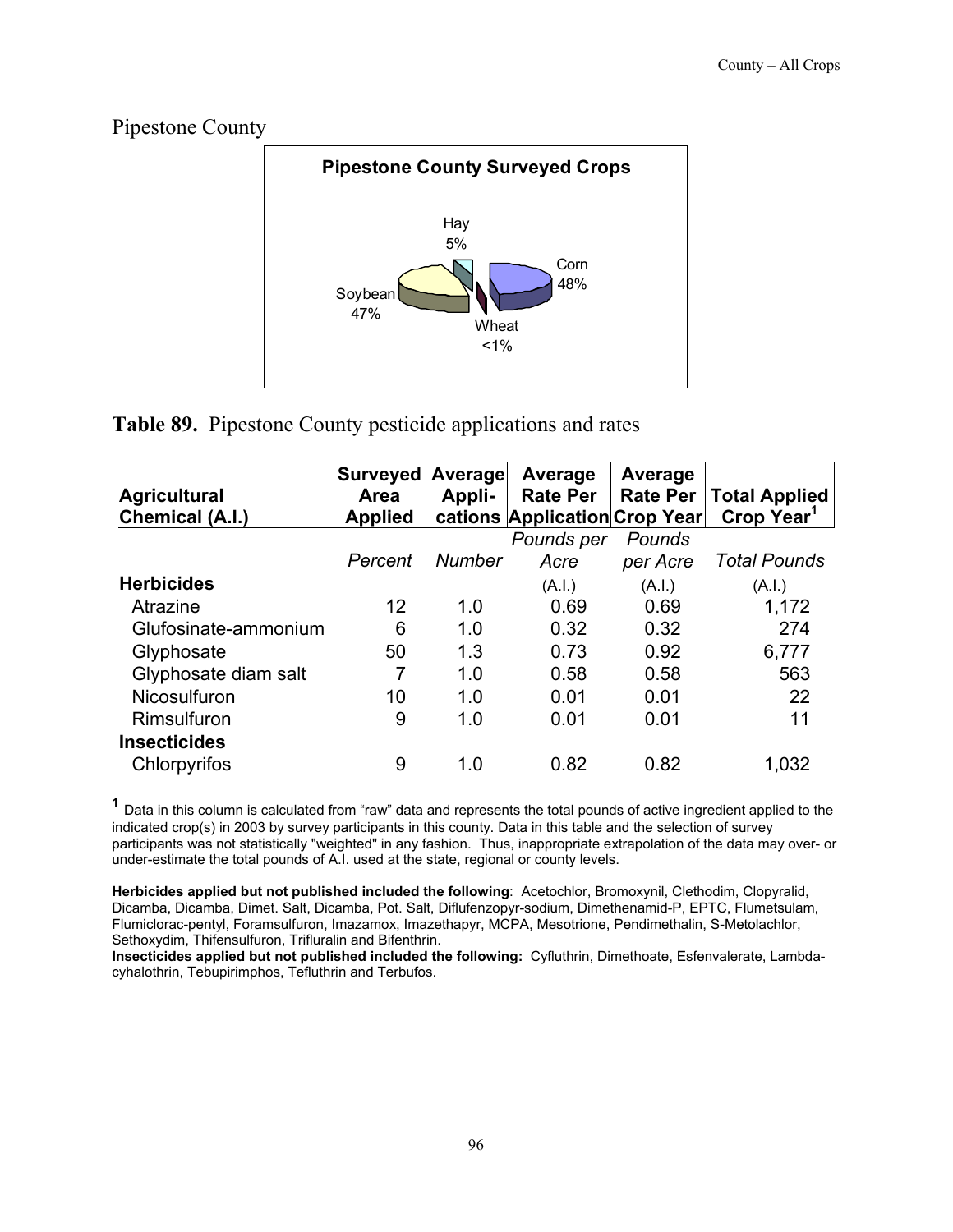#### Rock County



#### **Table 90.** Rock County pesticide applications and rates

| <b>Agricultural</b><br>Chemical (A.I.) | <b>Surveyed</b><br><b>Area</b><br><b>Applied</b> | Average<br>Appli- | Average<br><b>Rate Per</b><br>cations Application Crop Year | Average<br><b>Rate Per</b> | <b>Total Applied</b><br>Crop Year <sup>1</sup> |
|----------------------------------------|--------------------------------------------------|-------------------|-------------------------------------------------------------|----------------------------|------------------------------------------------|
|                                        |                                                  |                   | Pounds per                                                  | Pounds                     |                                                |
|                                        | Percent                                          | <b>Number</b>     | Acre                                                        | per Acre                   | <b>Total Pounds</b>                            |
| <b>Herbicides</b>                      |                                                  |                   | (A.I.)                                                      | (A.I.)                     | (A.I.)                                         |
| Acetochlor                             | 7                                                | 1.2               | 1.48                                                        | 1.81                       | 2,133                                          |
| Atrazine                               | 4                                                | 1.4               | 0.48                                                        | 0.65                       | 476                                            |
| Glyphosate                             | 45                                               | 1.4               | 0.78                                                        | 1.09                       | 8,455                                          |
| Glyphosate diam salt                   | 36                                               | 1.0               | 0.64                                                        | 0.64                       | 3,933                                          |
| Nicosulfuron                           | 5                                                | 1.0               | 0.02                                                        | 0.02                       | 18                                             |
| Rimsulfuron                            | 5                                                | 1.0               | 0.01                                                        | 0.01                       | 9                                              |
| Chlorpyrifos                           | 5                                                | 1.0               | 0.54                                                        | 0.54                       | 495                                            |
| Cyfluthrin                             | 6                                                | 1.0               | 0.01                                                        | 0.01                       |                                                |
| Lambda-cyhalothrin                     | 17                                               | 1.0               | 0.02                                                        | 0.02                       | 61                                             |
| Tebupirimphos                          | 6                                                | 1.0               | 0.13                                                        | 0.13                       | 142                                            |

 **<sup>1</sup>** Data in this column is calculated from "raw" data and represents the total pounds of active ingredient applied to the indicated crop(s) in 2003 by survey participants in this county. Data in this table and the selection of survey participants was not statistically "weighted" in any fashion. Thus, inappropriate extrapolation of the data may over- or under-estimate the total pounds of A.I. used at the state, regional or county levels.

**Herbicides applied but not published included the following**: Clethodim, Dicamba, Dicamba, Dimet. Salt, Dicamba, Pot. Salt, Diflufenzopyr-sodium, Dimethenamid-P, Fomesafen, Glufosinate-ammonium, Imazapyr, Imazethapyr, Mesotrione, Pendimethalin, S-Metolachlor, Sethoxydim and Trifluralin. **Insecticides applied but not published included the following:** Fipronil, Permethrin, Tefluthrin and Terbufos.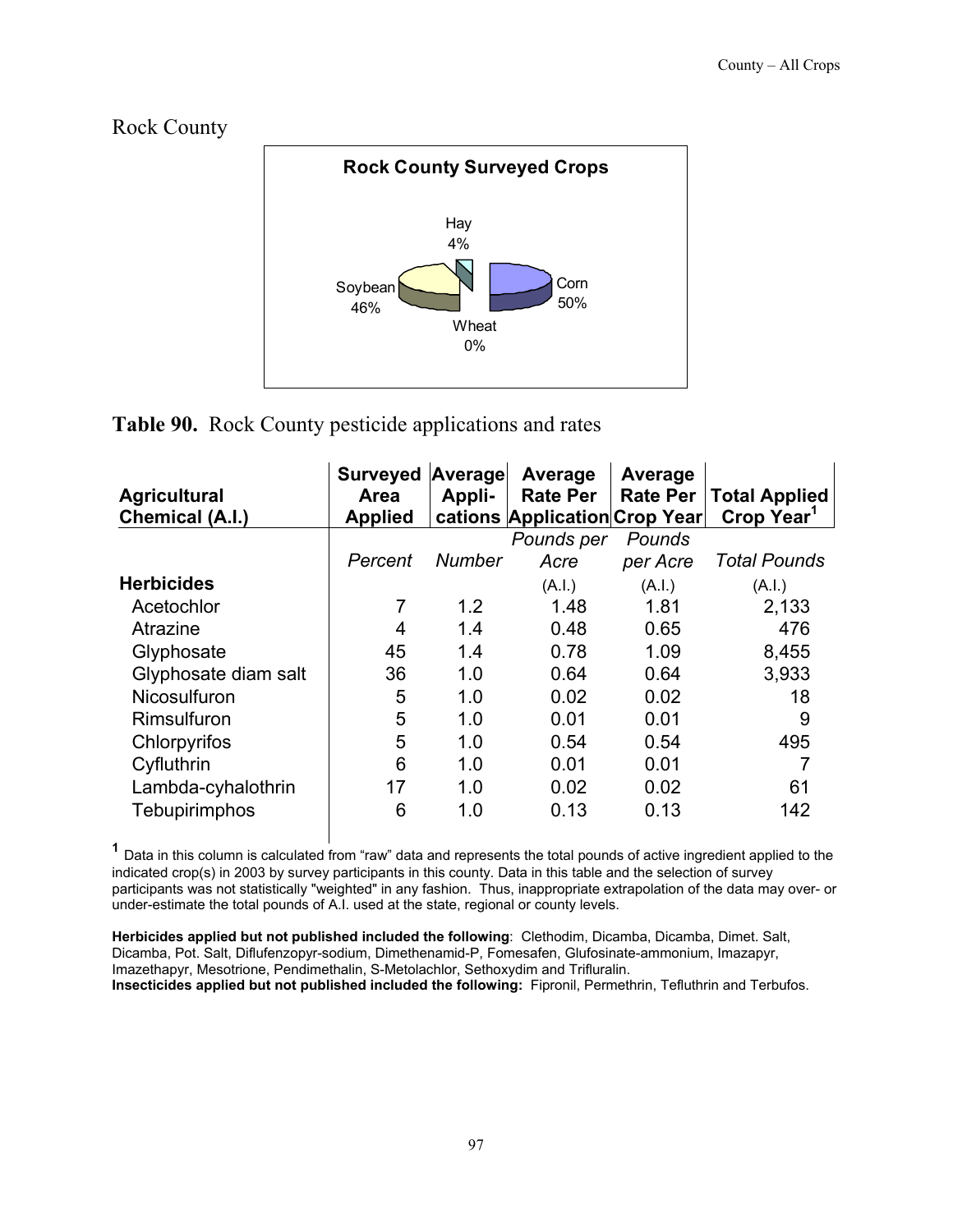# **Region 8 County Data**



# **Table 91.** Blue Earth County pesticide applications and rates

| <b>Agricultural</b><br>Chemical (A.I.) | <b>Surveyed Average</b><br>Area<br><b>Applied</b> | Appli- | Average<br><b>Rate Per</b><br>cations Application Crop Year | Average<br><b>Rate Per</b> | <b>Total Applied</b><br>Crop Year <sup>1</sup> |
|----------------------------------------|---------------------------------------------------|--------|-------------------------------------------------------------|----------------------------|------------------------------------------------|
|                                        |                                                   |        | Pounds per                                                  | Pounds                     |                                                |
|                                        | Percent                                           | Number | Acre                                                        | per Acre                   | <b>Total Pounds</b>                            |
| <b>Herbicides</b>                      |                                                   |        | (A.I.)                                                      | (A.I.)                     | (A.I.)                                         |
| Acetochlor                             | 26                                                | 1.0    | 2.04                                                        | 2.04                       | 9.164                                          |
| Atrazine                               |                                                   | 1.0    | 0.73                                                        | 0.73                       | 869                                            |
| Clopyralid                             | 11                                                | 1.0    | 0.14                                                        | 0.14                       | 263                                            |
| Flumetsulam                            | 11                                                | 1.0    | 0.05                                                        | 0.05                       | 97                                             |
| Glyphosate                             | 46                                                | 14     | 0.78                                                        | 1.13                       | 8,927                                          |
| Lambda-cyhalothrin                     | 9                                                 | 1.0    | 0.02                                                        | 0.02                       | 37                                             |

 **<sup>1</sup>** Data in this column is calculated from "raw" data and represents the total pounds of active ingredient applied to the indicated crop(s) in 2003 by survey participants in this county. Data in this table and the selection of survey participants was not statistically "weighted" in any fashion. Thus, inappropriate extrapolation of the data may over- or under-estimate the total pounds of A.I. used at the state, regional or county levels.

**Herbicides applied but not published included the following**: 2,4-D, Carfentrazone-ethyl, Dicamba, Dicamba, Dimet. Salt, Dicamba, Pot. Salt, Diflufenzopyr-sodium, Dimethenamid, Dimethenamid-P, Fomesafen, Foramsulfuron, Glufosinate-ammonium, Glyphosate diam salt, Mesotrione, Nicosulfuron, Rimsulfuron, S-Metolachlor and Trifluralin. **Insecticides applied but not published included the following:** 

Chlorpyrifos, Cyfluthrin, Esfenvalerate, Permethrin, Tebupirimphos and Tefluthrin.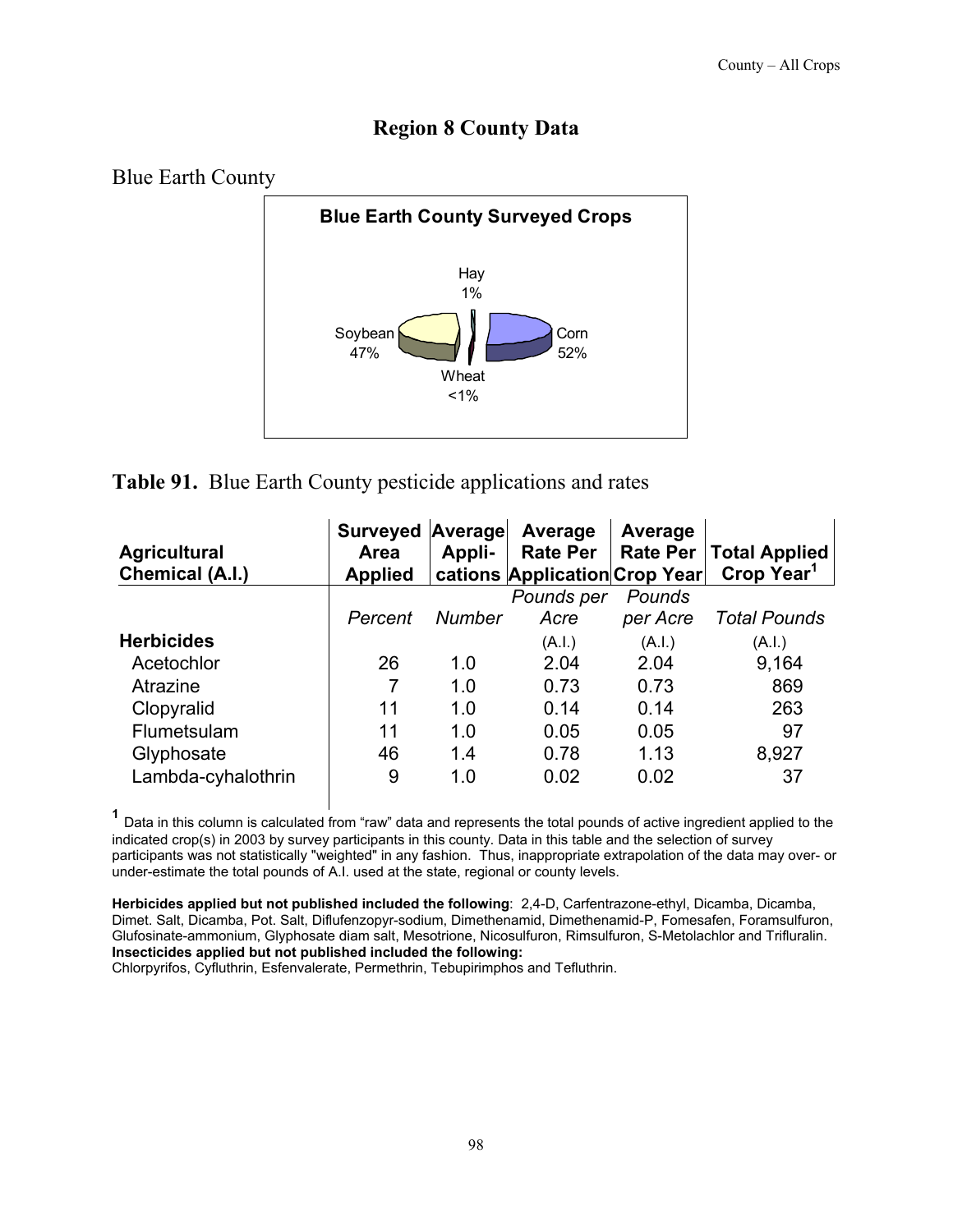Brown County



# **Table 92.** Brown County pesticide applications and rates

|                      | <b>Surveyed</b> | Average       | Average                       | Average         |                        |
|----------------------|-----------------|---------------|-------------------------------|-----------------|------------------------|
| <b>Agricultural</b>  | <b>Area</b>     | Appli-        | <b>Rate Per</b>               | <b>Rate Per</b> | <b>Total Applied</b>   |
| Chemical (A.I.)      | <b>Applied</b>  |               | cations Application Crop Year |                 | Crop Year <sup>1</sup> |
|                      |                 |               | Pounds per                    | Pounds          |                        |
|                      | Percent         | <b>Number</b> | Acre                          | per Acre        | <b>Total Pounds</b>    |
| <b>Herbicides</b>    |                 |               | (A.I.)                        | (A.I.)          | (A.I.)                 |
| Acetochlor           | 19              | 1.0           | 1.69                          | 1.69            | 4,030                  |
| Atrazine             | 28              | 1.0           | 0.53                          | 0.53            | 1,863                  |
| Clopyralid           | 5               | 1.0           | 0.07                          | 0.07            | 47                     |
| Cloransulam-methyl   | 4               | 1.0           | 0.03                          | 0.03            | 15                     |
| Flumetsulam          | 5               | 1.0           | 0.02                          | 0.02            | 16                     |
| Glyphosate           | 30              | 1.1           | 0.78                          | 0.86            | 3,180                  |
| Glyphosate diam salt | 9               | 1.0           | 0.73                          | 0.73            | 847                    |
| <b>Mesotrione</b>    | 29              | 1.0           | 0.09                          | 0.09            | 336                    |
| Nicosulfuron         | 15              | 1.0           | 0.02                          | 0.02            | 41                     |
| Pendimethalin        | 6               | 1.0           | 0.71                          | 0.71            | 550                    |
| Rimsulfuron          | 15              | 1.0           | 0.01                          | 0.01            | 20                     |
| S-Metolachlor        | 12              | 1.0           | 1.80                          | 1.80            | 2,591                  |
| <b>Insecticides</b>  |                 |               |                               |                 |                        |
| Chlorpyrifos         | 9               | 1.1           | 0.69                          | 0.77            | 823                    |
| Lambda-cyhalothrin   | 19              | 1.0           | 0.02                          | 0.02            | 45                     |

 **<sup>1</sup>** Data in this column is calculated from "raw" data and represents the total pounds of active ingredient applied to the indicated crop(s) in 2003 by survey participants in this county. Data in this table and the selection of survey participants was not statistically "weighted" in any fashion. Thus, inappropriate extrapolation of the data may over- or under-estimate the total pounds of A.I. used at the state, regional or county levels.

**Herbicides applied but not published included the following**: 2,4-D, Acifluorfen, Bromoxynil, Carfentrazoneethyl, Clethodim, Dicamba, Dicamba, Dimet. Salt, Dicamba, Pot. Salt, Dimethenamid, Dimethenamid-P, EPTC, Fluazifop-P-butyl, Flumioxazin, Fomesafen, Glufosinate-ammonium, Imazamox, Imazethapyr, Metribuzin, Primisulfuron, Sethoxydim, Sulfentrazone, Thifensulfuron and Trifluralin. **Insecticides applied but not published included the following:** Carbofuran, Permethrin and Tefluthrin.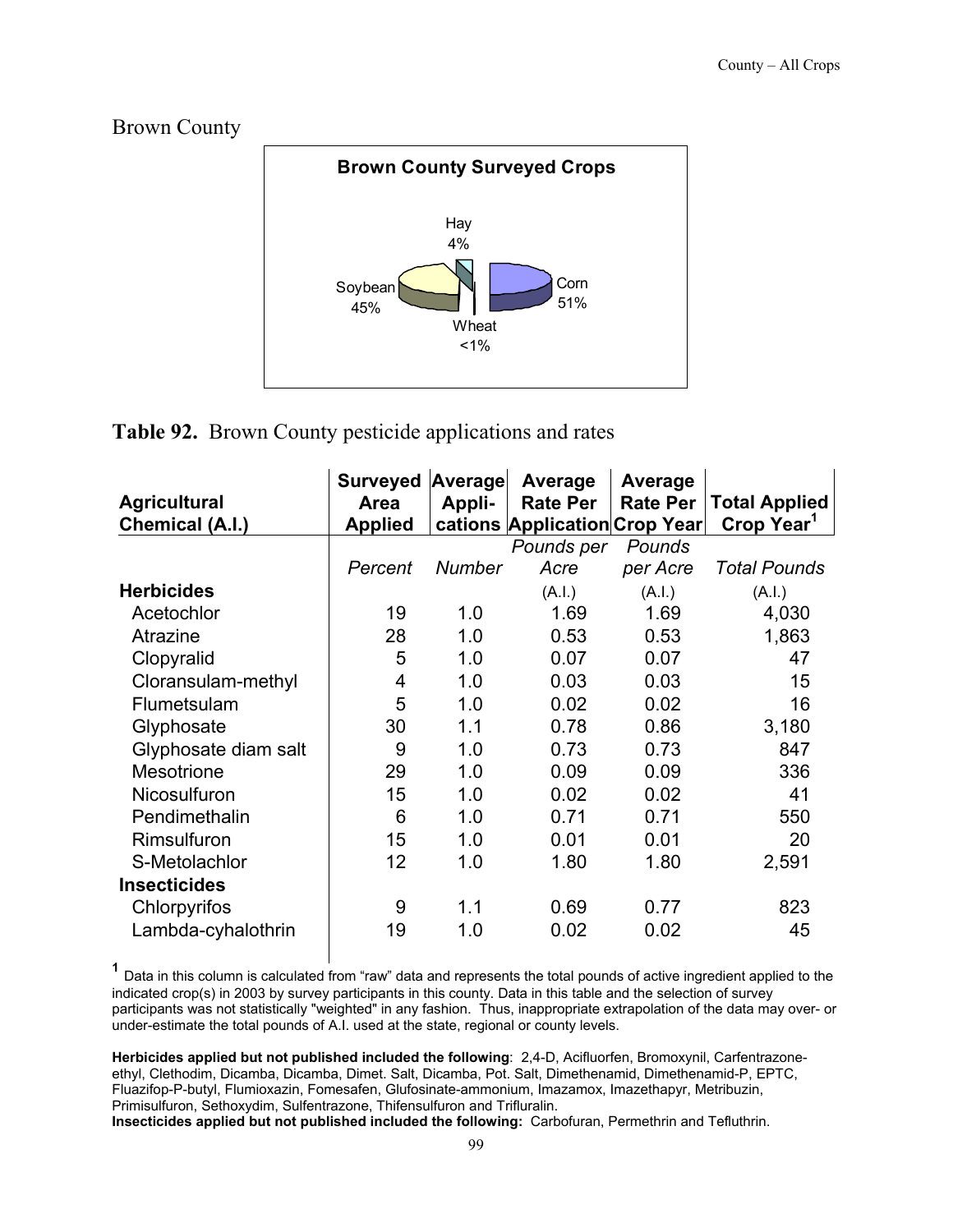Cottonwood County



# **Table 93.** Cottonwood County pesticide applications and rates

| <b>Agricultural</b>                        | <b>Surveyed Average</b><br>Area | Appli-        | Average<br><b>Rate Per</b>                  | Average<br><b>Rate Per</b> | <b>Total Applied</b><br>Crop Year <sup>1</sup> |
|--------------------------------------------|---------------------------------|---------------|---------------------------------------------|----------------------------|------------------------------------------------|
| Chemical (A.I.)                            | <b>Applied</b>                  |               | cations Application Crop Year<br>Pounds per | Pounds                     |                                                |
|                                            | Percent                         | <b>Number</b> | Acre                                        | per Acre                   | <b>Total Pounds</b>                            |
| <b>Herbicides</b>                          |                                 |               | (A.I.)                                      | (A.I.)                     | (A.I.)                                         |
| Acetochlor                                 | 17                              | 1.0           | 1.40                                        | 1.40                       | 5,171                                          |
| Atrazine                                   | 8                               | 1.0           | 0.74                                        | 0.74                       | 1,221                                          |
| Clethodim                                  | 3                               | 1.0           | 0.08                                        | 0.08                       | 47                                             |
| Diflufenzopyr-sodium                       | 5                               | 1.0           | 0.03                                        | 0.03                       | 33                                             |
| Fenoxaprop                                 | 5                               | 1.0           | 0.08                                        | 0.08                       | 84                                             |
| Fomesafen                                  | 6                               | 1.0           | 0.14                                        | 0.14                       | 162                                            |
| Glyphosate                                 | 57                              | 1.6           | 0.67                                        | 1.08                       | 13,181                                         |
| <b>Mesotrione</b>                          | 8                               | 1.0           | 0.07                                        | 0.07                       | 127                                            |
| Nicosulfuron                               | 9                               | 1.0           | 0.02                                        | 0.02                       | 40                                             |
| Rimsulfuron                                | 3                               | 1.0           | 0.01                                        | 0.01                       | 6                                              |
| <b>Insecticides</b>                        |                                 |               |                                             |                            |                                                |
| Esfenvalerate                              | 10                              | 1.0           | 0.02                                        | 0.02                       | 55                                             |
| Lambda-cyhalothrin<br>$\blacktriangleleft$ | 8                               | 1.0           | 0.02                                        | 0.02                       | 35                                             |

<sup>1</sup> Data in this column is calculated from "raw" data and represents the total pounds of active ingredient applied to the indicated crop(s) in 2003 by survey participants in this county. Data in this table and the selection of survey participants was not statistically "weighted" in any fashion. Thus, inappropriate extrapolation of the data may over- or under-estimate the total pounds of A.I. used at the state, regional or county levels.

**Herbicides applied but not published included the following**: Bromoxynil octanoate, Clopyralid, Dicamba, Dicamba, Dimet. Salt, Dicamba, Pot. Salt, Dicamba, Sodium salt, Fluazifop-P-butyl, Flumetsulam, Glufosinateammonium, Glyphosate diam salt, Imazamox, Imazethapyr, MCPA, Pendimethalin, S-Metolachlor, Thifensulfuron and Trifluralin.

**Insecticides applied but not published included the following:** Chlorpyrifos, Cyfluthrin, Fipronil, Lambdacyhalothrin, Tebupirimphos, Tefluthrin and Terbufos.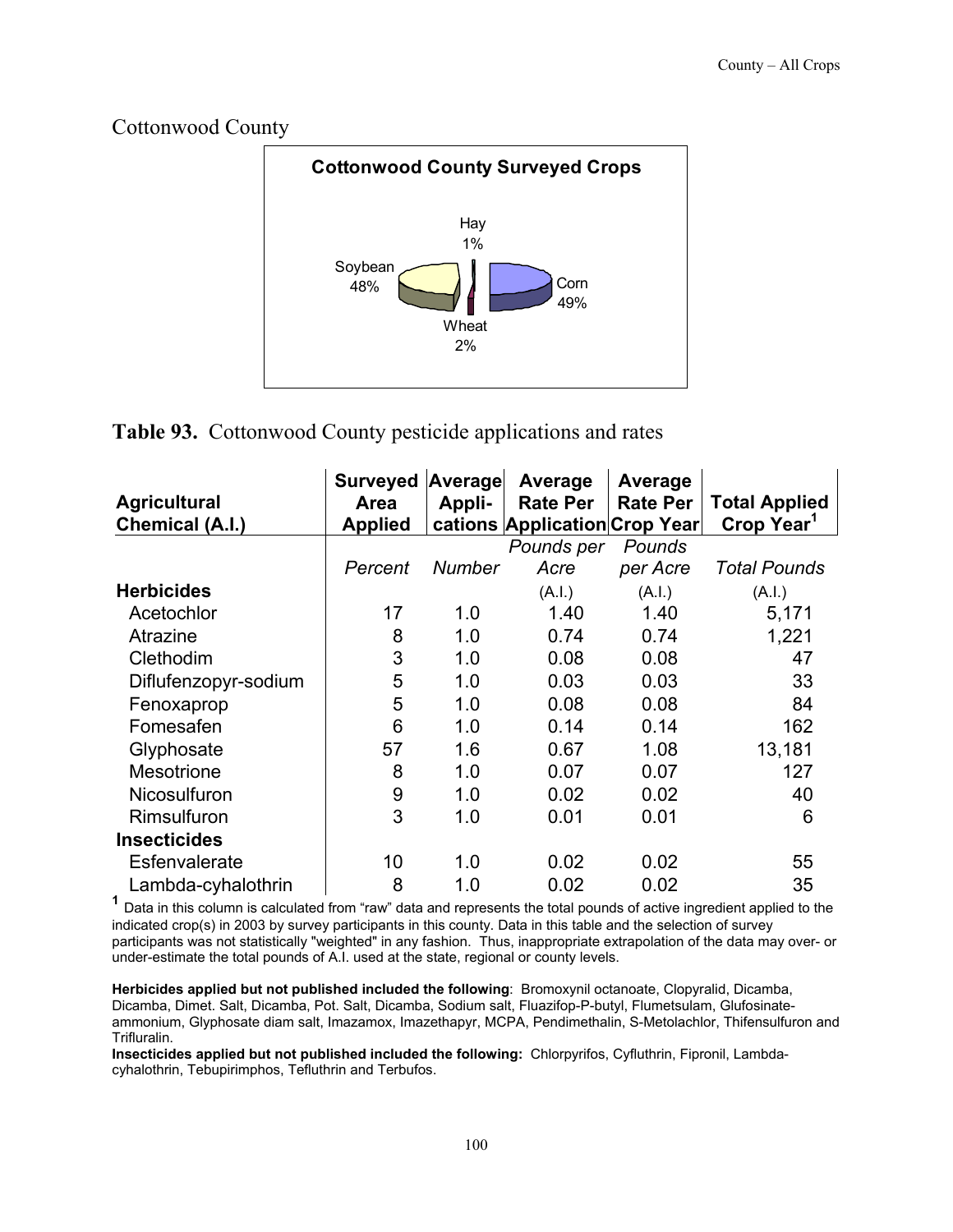# Fairbault County



#### **Table 94.** Fairbault County pesticide applications and rates

| <b>Agricultural</b><br>Chemical (A.I.) | <b>Surveyed</b><br><b>Area</b><br><b>Applied</b> | Average<br>Appli- | Average<br><b>Rate Per</b><br>cations Application Crop Year | Average<br><b>Rate Per</b> | <b>Total Applied</b><br>Crop Year <sup>1</sup> |
|----------------------------------------|--------------------------------------------------|-------------------|-------------------------------------------------------------|----------------------------|------------------------------------------------|
|                                        |                                                  |                   | Pounds per                                                  | Pounds                     |                                                |
|                                        | Percent                                          | Number            | Acre                                                        | per Acre                   | <b>Total Pounds</b>                            |
| <b>Herbicides</b>                      |                                                  |                   | (A.I.)                                                      | (A.I.)                     | (A.I.)                                         |
| Acetochlor                             | 15                                               | 1.0               | 1.44                                                        | 1.44                       | 4,191                                          |
| Atrazine                               | 20                                               | 1.0               | 0.51                                                        | 0.51                       | 1,966                                          |
| Dicamba                                | 12                                               | 1.0               | 0.28                                                        | 0.28                       | 678                                            |
| Glyphosate                             | 51                                               | 1.7               | 0.74                                                        | 1.25                       | 12,737                                         |
| Glyphosate diam salt                   | 4                                                | 1.1               | 0.59                                                        | 0.63                       | 437                                            |
| Mesotrione                             | 12                                               | 1.0               | 0.12                                                        | 0.12                       | 279                                            |
| <b>Nicosulfuron</b>                    | 7                                                | 1.0               | 0.02                                                        | 0.02                       | 27                                             |
| S-Metolachlor                          | 18                                               | 1.0               | 1.57                                                        | 1.57                       | 5,697                                          |
| <b>Insecticides</b>                    |                                                  |                   |                                                             |                            |                                                |
| Chlorpyrifos                           | 16                                               | 1.0               | 0.38                                                        | 0.38                       | 1,205                                          |

 **<sup>1</sup>** Data in this column is calculated from "raw" data and represents the total pounds of active ingredient applied to the indicated crop(s) in 2003 by survey participants in this county. Data in this table and the selection of survey participants was not statistically "weighted" in any fashion. Thus, inappropriate extrapolation of the data may over- or under-estimate the total pounds of A.I. used at the state, regional or county levels.

**Herbicides applied but not published included the following**: Bentazon, Clopyralid, Dimethenamid, Dimethenamid-P, Flumetsulam, Fomesafen, Foramsulfuron, Glufosinate-ammonium, Imazethapyr, Lactofen, Primisulfuron and Rimsulfuron.

**Insecticides applied but not published included the following:** Carbofuran, Cyfluthrin, Lambda-cyhalothrin, Permethrin, Tebupirimphos and Tefluthrin.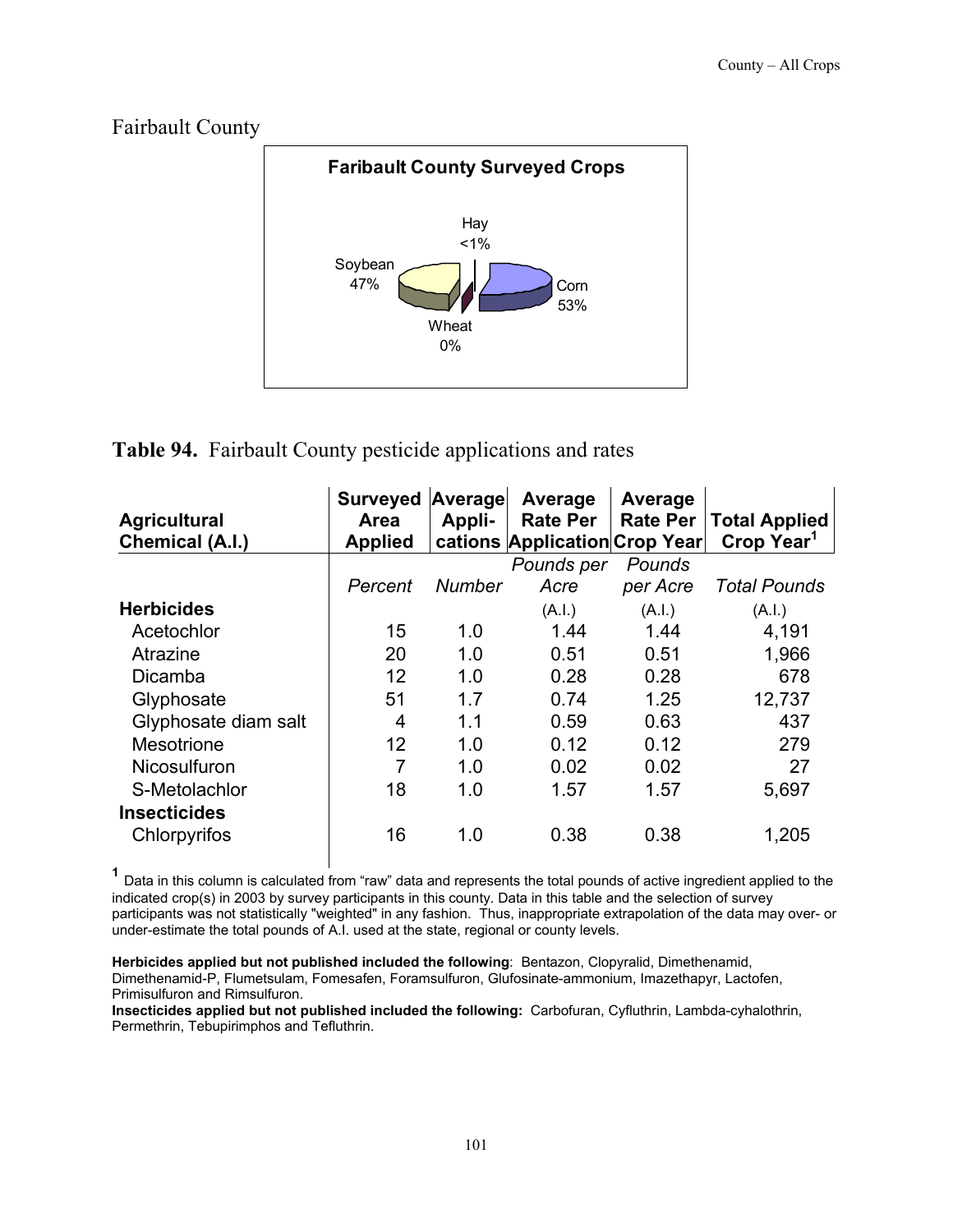

#### **Table 95.** Freeborn County pesticide applications and rates

| <b>Agricultural</b><br>Chemical (A.I.) | <b>Surveyed</b><br>Area<br><b>Applied</b> | Average<br>Appli- | Average<br><b>Rate Per</b><br>cations Application Crop Year | Average<br><b>Rate Per</b> | <b>Total Applied</b><br>Crop Year <sup>1</sup> |
|----------------------------------------|-------------------------------------------|-------------------|-------------------------------------------------------------|----------------------------|------------------------------------------------|
|                                        |                                           |                   | Pounds per                                                  | Pounds                     |                                                |
|                                        | Percent                                   | <b>Number</b>     | Acre                                                        | per Acre                   | <b>Total Pounds</b>                            |
| <b>Herbicides</b>                      |                                           |                   | (A.I.)                                                      | (A.I.)                     | (A.I.)                                         |
| Acetochlor                             | 25                                        | 1.0               | 2.22                                                        | 2.22                       | 5,752                                          |
| Atrazine                               | 17                                        | 1.0               | 0.66                                                        | 0.66                       | 1,219                                          |
| Dicamba, Pot. salt                     | 13                                        | 1.0               | 0.36                                                        | 0.36                       | 505                                            |
| Glyphosate                             | 34                                        | 1.4               | 0.72                                                        | 1.03                       | 3,723                                          |
| <b>Mesotrione</b>                      | 13                                        | 1.0               | 0.11                                                        | 0.11                       | 143                                            |
| <b>Insecticides</b>                    |                                           |                   |                                                             |                            |                                                |
| Chlorpyrifos                           |                                           | 1.0               | 0.49                                                        | 0.49                       | 340                                            |

 **<sup>1</sup>** Data in this column is calculated from "raw" data and represents the total pounds of active ingredient applied to the indicated crop(s) in 2003 by survey participants in this county. Data in this table and the selection of survey participants was not statistically "weighted" in any fashion. Thus, inappropriate extrapolation of the data may over- or under-estimate the total pounds of A.I. used at the state, regional or county levels.

**Herbicides applied but not published included the following**: Clopyralid, Cloransulam-methyl, Dicamba, Dicamba, Dimet. Salt, Diflufenzopyr-sodium, Dimethenamid, Dimethenamid-P, Flumetsulam, Fomesafen, Glufosinate-ammonium, Imazethapyr, Lactofen, Nicosulfuron, Rimsulfuron, S-Metolachlor, Sulfentrazone and Trifluralin.

**Insecticides applied but not published included the following:** Carbofuran, Esfenvalerate and Permethrin.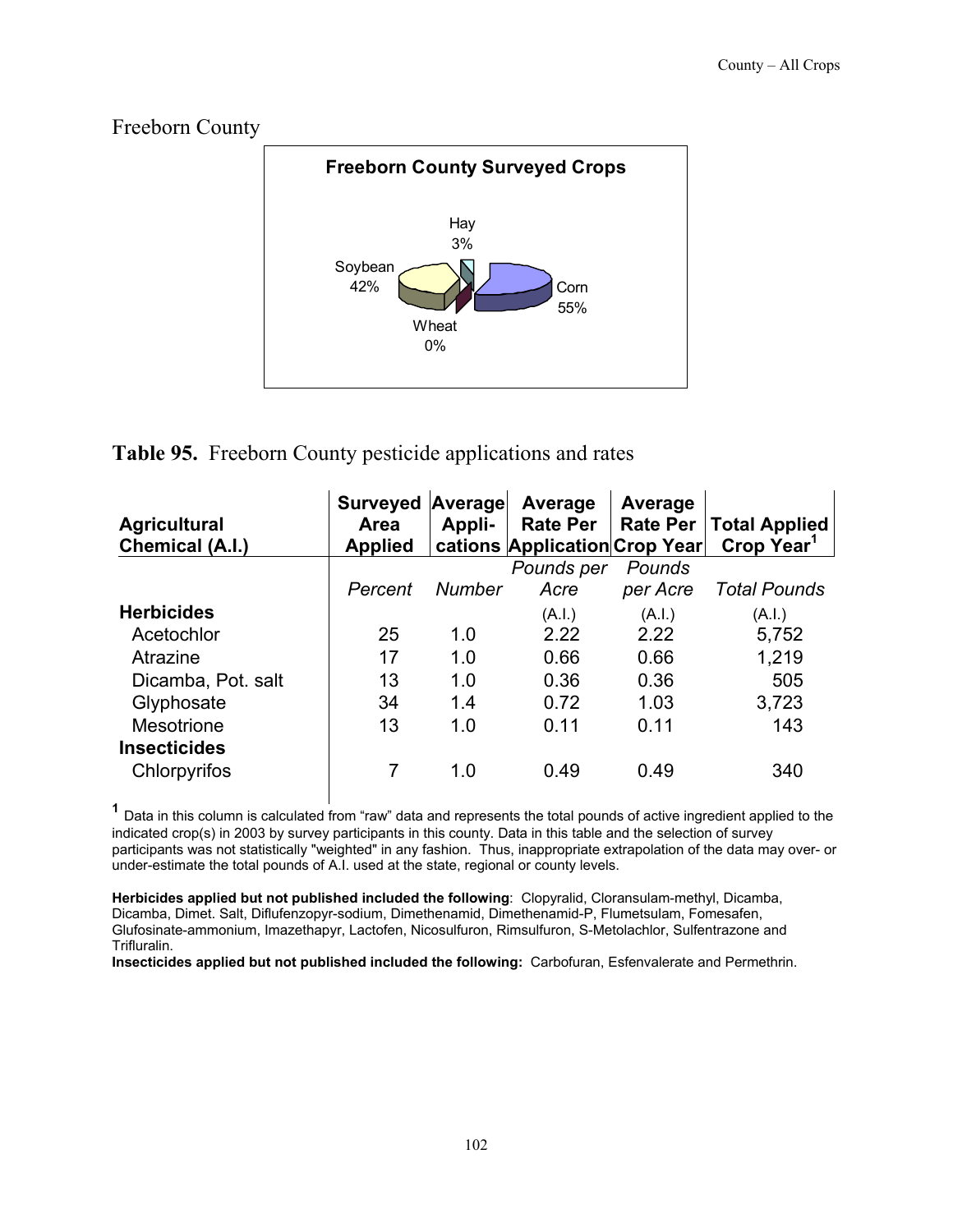



# **Table 96.** Jackson County pesticide applications and rates

| <b>Agricultural</b>    | <b>Surveyed</b><br>Area | Average<br>Appli- | Average<br><b>Rate Per</b>    | Average<br><b>Rate Per</b> | <b>Total Applied</b>   |
|------------------------|-------------------------|-------------------|-------------------------------|----------------------------|------------------------|
| <b>Chemical (A.I.)</b> | <b>Applied</b>          |                   | cations Application Crop Year |                            | Crop Year <sup>1</sup> |
|                        |                         |                   | Pounds per                    | Pounds                     |                        |
|                        | Percent                 | Number            | Acre                          | per Acre                   | <b>Total Pounds</b>    |
| <b>Herbicides</b>      |                         |                   | (A.I.)                        | (A.I.)                     | (A.I.)                 |
| Acetochlor             | 20                      | 1.0               | 1.51                          | 1.51                       | 4,716                  |
| Atrazine               | 14                      | 1.0               | 0.49                          | 0.49                       | 1,043                  |
| Fomesafen              | 17                      | 1.0               | 0.22                          | 0.22                       | 577                    |
| Glyphosate             | 45                      | 1.5               | 0.80                          | 1.17                       | 8,133                  |
| Imazethapyr            | 11                      | 1.0               | 0.06                          | 0.06                       | 95                     |
| <b>Mesotrione</b>      | 6                       | 1.0               | 0.11                          | 0.11                       | 103                    |
| <b>Nicosulfuron</b>    | 9                       | 1.0               | 0.02                          | 0.02                       | 29                     |
| Pendimethalin          | 10                      | 1.0               | 0.93                          | 0.93                       | 1,402                  |
| Trifluralin            | 9                       | 1.0               | 0.90                          | 0.90                       | 1,270                  |
| <b>Insecticides</b>    |                         |                   |                               |                            |                        |
| Chlorpyrifos           | 13                      | 1.0               | 0.69                          | 0.69                       | 1,344                  |
| Lambda-cyhalothrin     | 24                      | 1.0               | 0.02                          | 0.02                       | 81                     |

 **<sup>1</sup>** Data in this column is calculated from "raw" data and represents the total pounds of active ingredient applied to the indicated crop(s) in 2003 by survey participants in this county. Data in this table and the selection of survey participants was not statistically "weighted" in any fashion. Thus, inappropriate extrapolation of the data may over- or under-estimate the total pounds of A.I. used at the state, regional or county levels.

**Herbicides applied but not published included the following**: 2,4-D,Bromoxynil, Clethodim, Clopyralid, Cloransulam-methyl, Dicamba, Dicamba, Dimet. Salt, Dicamba, Sodium salt, Diflufenzopyr-sodium, Dimethenamid-P, Fenoxaprop, Fluazifop-P-butyl, Flumetsulam, Glufosinate-ammonium, Glyphosate diam salt, Imazapyr, MCPA, Metribuzin, Rimsulfuron, S-Metolachlor and Sulfentrazone.

**Insecticides applied but not published included the following:** Bifenthrin, Fipronil and Permethrin.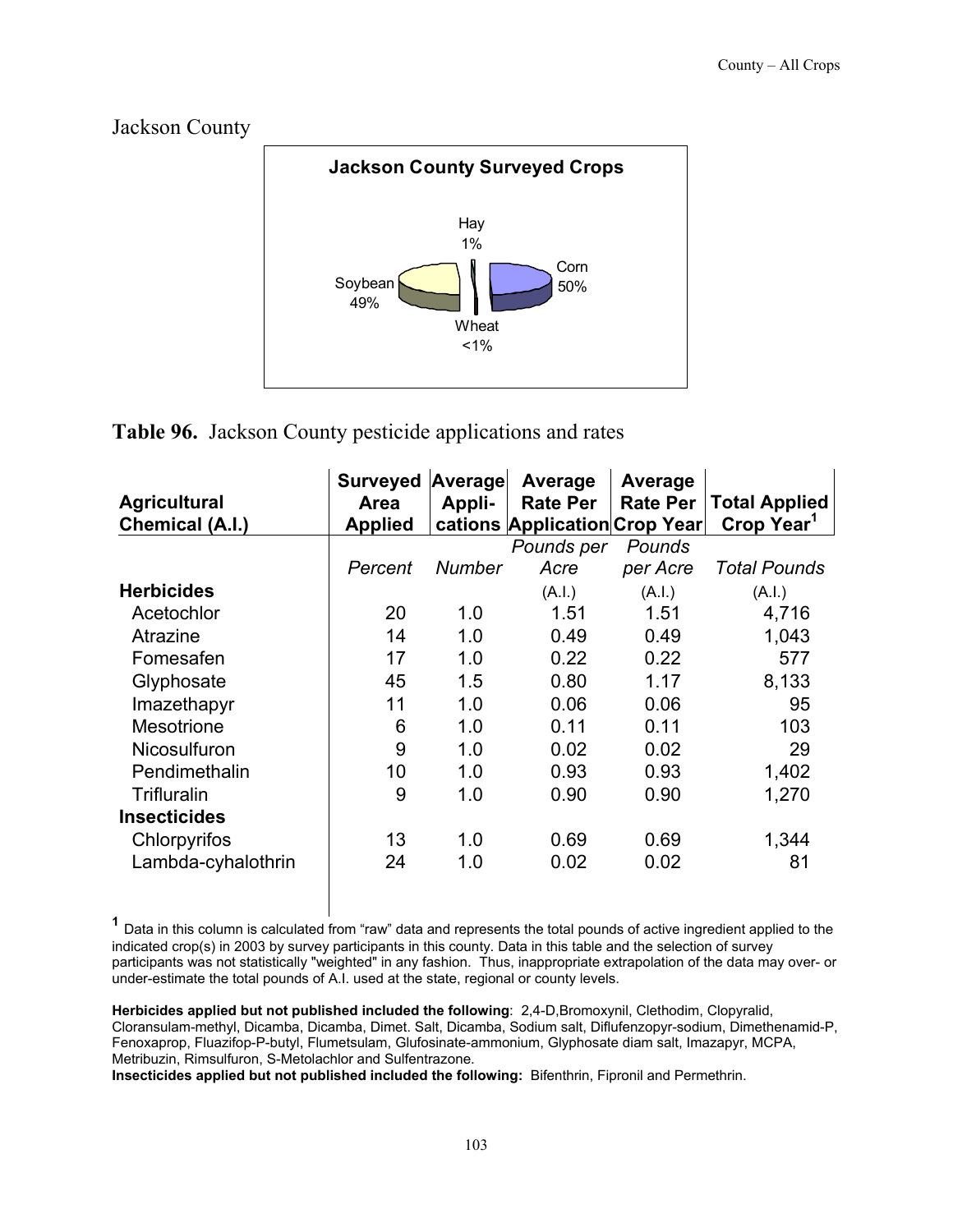Le Sueur County



# **Table 97.** Le Sueur County pesticide applications and rates

|                      | <b>Surveyed</b> | Average       | Average                       | Average         |                        |
|----------------------|-----------------|---------------|-------------------------------|-----------------|------------------------|
| <b>Agricultural</b>  | Area            | Appli-        | <b>Rate Per</b>               | <b>Rate Per</b> | <b>Total Applied</b>   |
| Chemical (A.I.)      | <b>Applied</b>  |               | cations Application Crop Year |                 | Crop Year <sup>1</sup> |
|                      |                 |               | Pounds per                    | Pounds          |                        |
|                      | Percent         | <b>Number</b> | Acre                          | per Acre        | <b>Total Pounds</b>    |
| <b>Herbicides</b>    |                 |               | (A.I.)                        | (A.I.)          | (A.I.)                 |
| Acetochlor           | 27              | 1.0           | 1.91                          | 1.91            | 4,563                  |
| Atrazine             | 28              | 1.0           | 0.79                          | 0.79            | 1,925                  |
| Clopyralid           | 9               | 1.0           | 0.15                          | 0.15            | 109                    |
| Flumetsulam          | 9               | 1.0           | 0.05                          | 0.05            | 39                     |
| Glyphosate           | 25              | 1.2           | 0.72                          | 0.87            | 1,920                  |
| Glyphosate diam salt | 11              | 1.0           | 0.77                          | 0.80            | 772                    |
| <b>Mesotrione</b>    | 17              | 1.0           | 0.14                          | 0.14            | 204                    |
| S-Metolachlor        | 12              | 1.0           | 1.61                          | 1.61            | 1,647                  |
| <b>Insecticides</b>  |                 |               |                               |                 |                        |
| Chlorpyrifos         | 8               | 1.0           | 0.68                          | 0.68            | 465                    |
| Lambda-cyhalothrin   | 4               | 1.4           | 0.02                          | 0.02            | 8                      |

 **<sup>1</sup>** Data in this column is calculated from "raw" data and represents the total pounds of active ingredient applied to the indicated crop(s) in 2003 by survey participants in this county. Data in this table and the selection of survey participants was not statistically "weighted" in any fashion. Thus, inappropriate extrapolation of the data may over- or under-estimate the total pounds of A.I. used at the state, regional or county levels.

**Herbicides applied but not published included the following**: Bromoxynil, Dicamba, Dicamba, Dimet. salt,Dicamba, Pot. Salt, Diflufenzopyr-sodium, Dimethenamid-P, EPTC, Fenoxaprop, Fluazifop-P-butyl, Flufenacet, Fomesafen, Glufosinate-ammonium, MCPA, Metribuzin, Nicosulfuron, Pendimethalin, Primisulfuron, Rimsulfuron, Sethoxydim, Thifensulfuron and Trifluralin.

**Insecticides applied but not published included the following:** Esfenvalerate, Tefluthrin and Zeta-cypermethrin.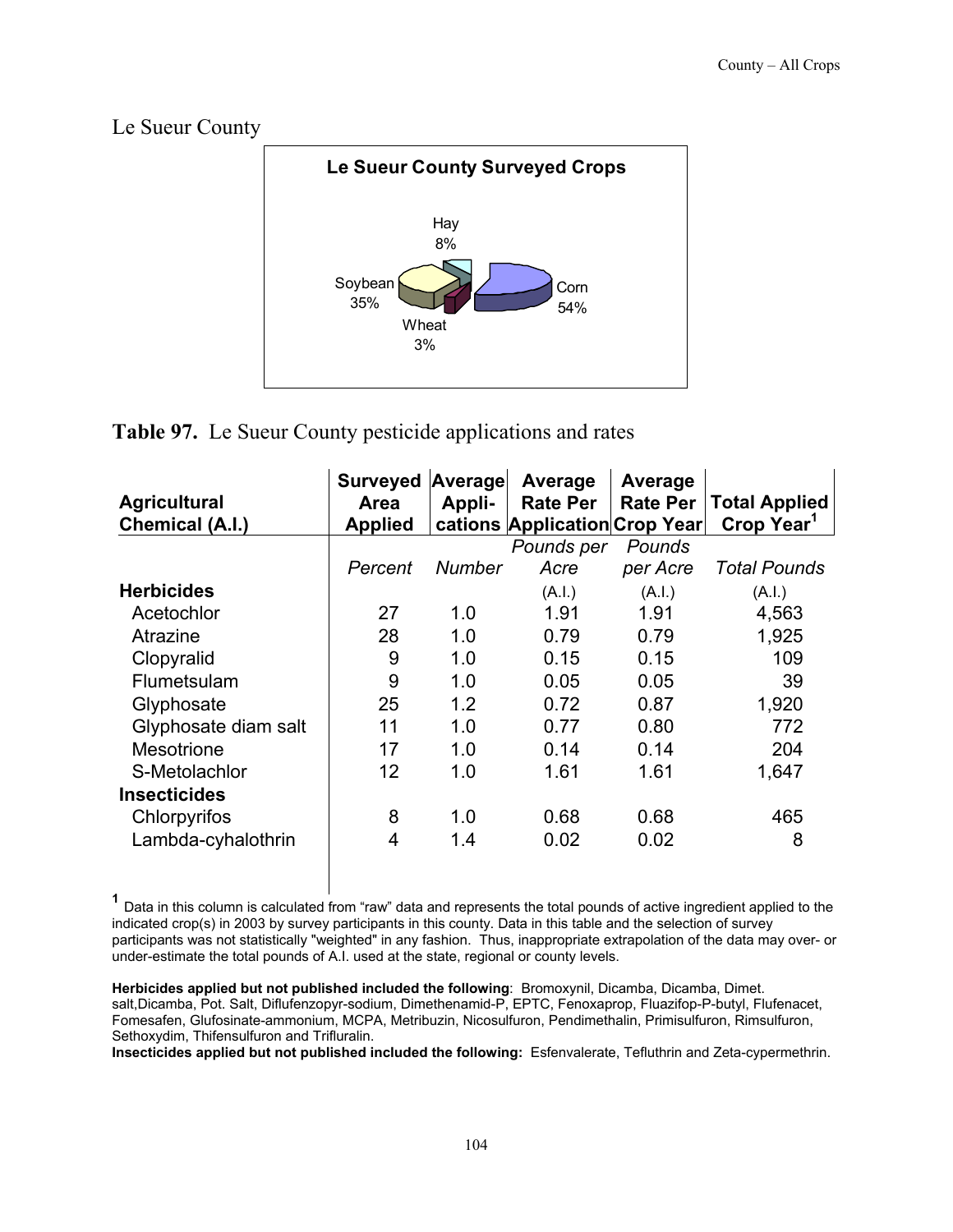#### Martin County



# **Table 98.** Martin County pesticide applications and rates

| <b>Agricultural</b><br>Chemical (A.I.) | <b>Surveyed</b><br>Area<br><b>Applied</b> | Average<br>Appli- | Average<br><b>Rate Per</b><br>cations Application Crop Year | Average<br><b>Rate Per</b> | <b>Total Applied</b><br>Crop Year <sup>1</sup> |
|----------------------------------------|-------------------------------------------|-------------------|-------------------------------------------------------------|----------------------------|------------------------------------------------|
|                                        |                                           |                   | Pounds per                                                  | Pounds                     |                                                |
|                                        | Percent                                   | Number            | Acre                                                        | per Acre                   | <b>Total Pounds</b>                            |
| <b>Herbicides</b>                      |                                           |                   | (A.I.)                                                      | (A.I.)                     | (A.I.)                                         |
| Acetochlor                             | 37                                        | 1.0               | 1.61                                                        | 1.61                       | 13,775                                         |
| Atrazine                               | 9                                         | 1.0               | 0.55                                                        | 0.55                       | 1,095                                          |
| Clopyralid                             | 8                                         | 1.0               | 0.11                                                        | 0.11                       | 200                                            |
| Dicamba                                | 9                                         | 1.0               | 0.25                                                        | 0.25                       | 505                                            |
| Diflufenzopyr-sodium                   | 16                                        | 1.0               | 0.05                                                        | 0.05                       | 190                                            |
| Flumetsulam                            | 8                                         | 1.0               | 0.04                                                        | 0.04                       | 72                                             |
| Fomesafen                              | 16                                        | 1.0               | 0.10                                                        | 0.10                       | 386                                            |
| Glyphosate                             | 34                                        | 1.4               | 0.83                                                        | 1.19                       | 9,378                                          |
| Imazethapyr                            | 12                                        | 1.0               | 0.03                                                        | 0.03                       | 74                                             |
| Mesotrione                             | 6                                         | 1.0               | 0.13                                                        | 0.13                       | 185                                            |
| Trifluralin                            | 6                                         | 1.0               | 0.69                                                        | 0.69                       | 911                                            |
| <b>Insecticides</b>                    |                                           |                   |                                                             |                            |                                                |
| Chlorpyrifos                           | 9                                         | 1.0               | 0.50                                                        | 0.50                       | 1,078                                          |
| Lambda-cyhalothrin                     | 14                                        | 1.0               | 0.03                                                        | 0.03                       | 89                                             |

 **<sup>1</sup>** Data in this column is calculated from "raw" data and represents the total pounds of active ingredient applied to the indicated crop(s) in 2003 by survey participants in this county. Data in this table and the selection of survey participants was not statistically "weighted" in any fashion. Thus, inappropriate extrapolation of the data may over- or under-estimate the total pounds of A.I. used at the state, regional or county levels.

**Herbicides applied but not published included the following**: 2, 4-D, Alachlor, Clethodim, Cloransulam-methyl, Dicamba, Dimet. Salt, Dicamba, Sodium salt, Dimethenamid, Dimethenamid-P, Fenoxaprop, Fluazifop-P-butyl, Foramsulfuron, Glufosinate-ammonium, Glyphosate diam salt, Metribuzin, Nicosulfuron, Pendimethalin, Rimsulfuron, S-Metolachlor and Thifensulfuron.

**Insecticides applied but not published included the following:** Bifenthrin, Esfenvalerate, Tefluthrin and Zetacypermethrin.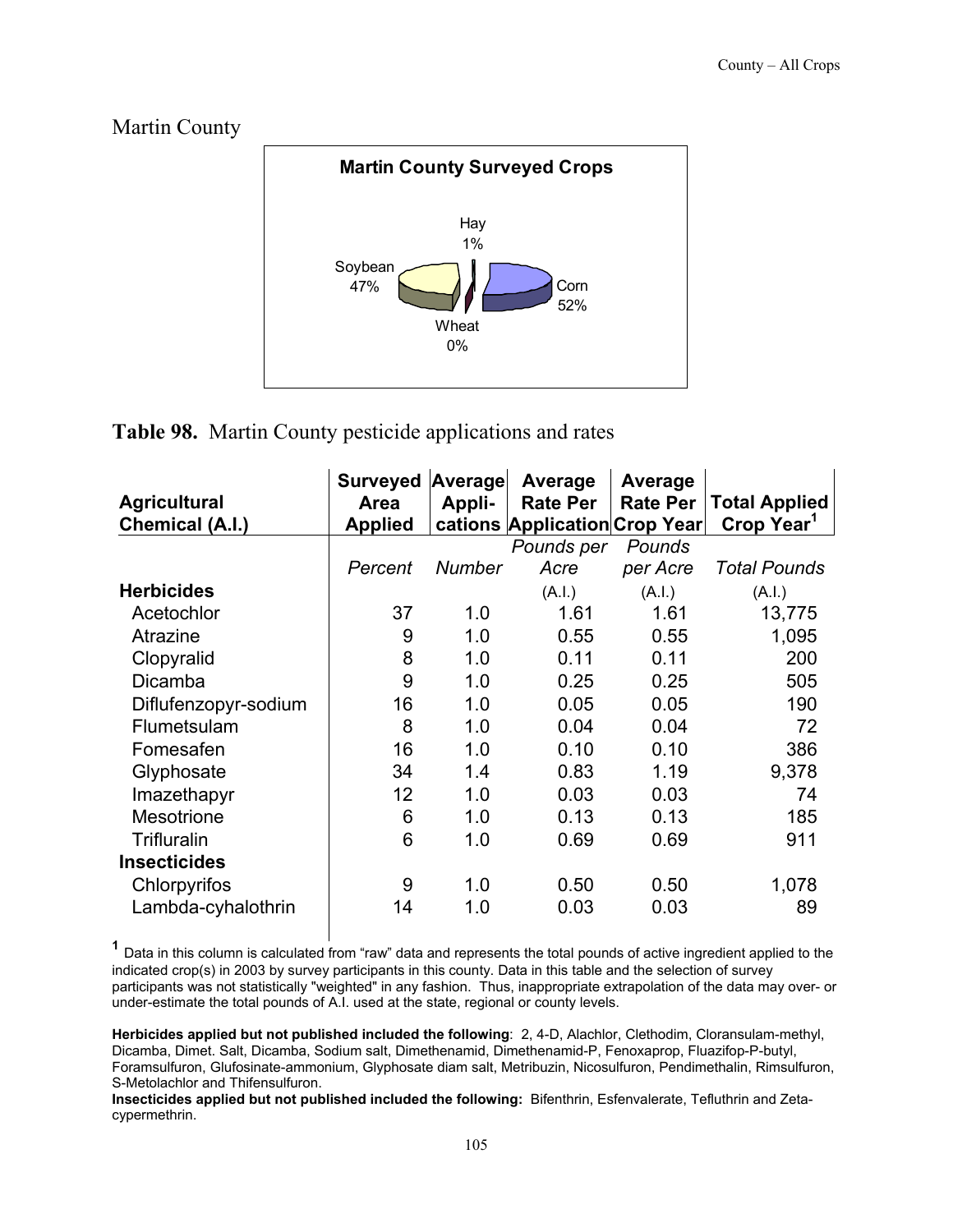



# **Table 99.** McLeod County pesticide applications and rates

|                      | <b>Surveyed</b> | Average       | Average                       | Average         |                        |
|----------------------|-----------------|---------------|-------------------------------|-----------------|------------------------|
| <b>Agricultural</b>  | <b>Area</b>     | Appli-        | <b>Rate Per</b>               | <b>Rate Per</b> | <b>Total Applied</b>   |
| Chemical (A.I.)      | <b>Applied</b>  |               | cations Application Crop Year |                 | Crop Year <sup>1</sup> |
|                      |                 |               | Pounds per                    | Pounds          |                        |
|                      | Percent         | <b>Number</b> | Acre                          | per Acre        | <b>Total Pounds</b>    |
| <b>Herbicides</b>    |                 |               | (A.I.)                        | (A.I.)          | (A.I.)                 |
| $2,4-D$              | 1               | 1.1           | 0.47                          | 0.53            | 81                     |
| Acetochlor           | 21              | 1.0           | 1.59                          | 1.59            | 5,042                  |
| Atrazine             | 23              | 1.0           | 0.58                          | 0.58            | 1,957                  |
| Clopyralid           | $\overline{2}$  | 1.1           | 0.10                          | 0.11            | 37                     |
| Dicamba              | 13              | 1.0           | 0.23                          | 0.23            | 431                    |
| Flumetsulam          | $\overline{2}$  | 1.1           | 0.03                          | 0.04            | 13                     |
| Glufosinate-ammonium | 13              | 1.0           | 0.38                          | 0.39            | 776                    |
| Glyphosate           | 53              | 1.5           | 0.88                          | 1.33            | 10,376                 |
| <b>Mesotrione</b>    | $\overline{2}$  | 1.0           | 0.12                          | 0.12            | 43                     |
| Nicosulfuron         | $\overline{4}$  | 1.0           | 0.02                          | 0.02            | 12                     |
| Primisulfuron        | 9               | 1.0           | 0.02                          | 0.02            | 29                     |
| Rimsulfuron          | 3               | 1.0           | 0.01                          | 0.01            | 5                      |
| S-Metolachlor        | 9               | 1.0           | 1.52                          | 1.52            | 2,040                  |
| <b>Insecticides</b>  |                 |               |                               |                 |                        |
| Chlorpyrifos         | 14              | 1.0           | 0.51                          | 0.51            | 1,039                  |

 **<sup>1</sup>** Data in this column is calculated from "raw" data and represents the total pounds of active ingredient applied to the indicated crop(s) in 2003 by survey participants in this county. Data in this table and the selection of survey participants was not statistically "weighted" in any fashion. Thus, inappropriate extrapolation of the data may over- or under-estimate the total pounds of A.I. used at the state, regional or county levels.

**Herbicides applied but not published included the following**: Chlorimuron-ethyl, Cloransulam-methyl, Dicamba, Dimet. Salt, Diflufenzopyr-sodium, Dimethenamid, Dimethenamid-P, EPTC, Fenoxaprop, Fluazifop-P-butyl, Flufenacet, Fomesafen, Imazethapyr, Metribuzin, Pendimethalin, Sulfentrazone and Thifensulfuron. **Insecticides applied but not published included the following:** Bifenthrin, Cyfluthrin, Esfenvalerate, Lambdacyhalothrin, Tebupirimphos, and Zeta-cypermethrin.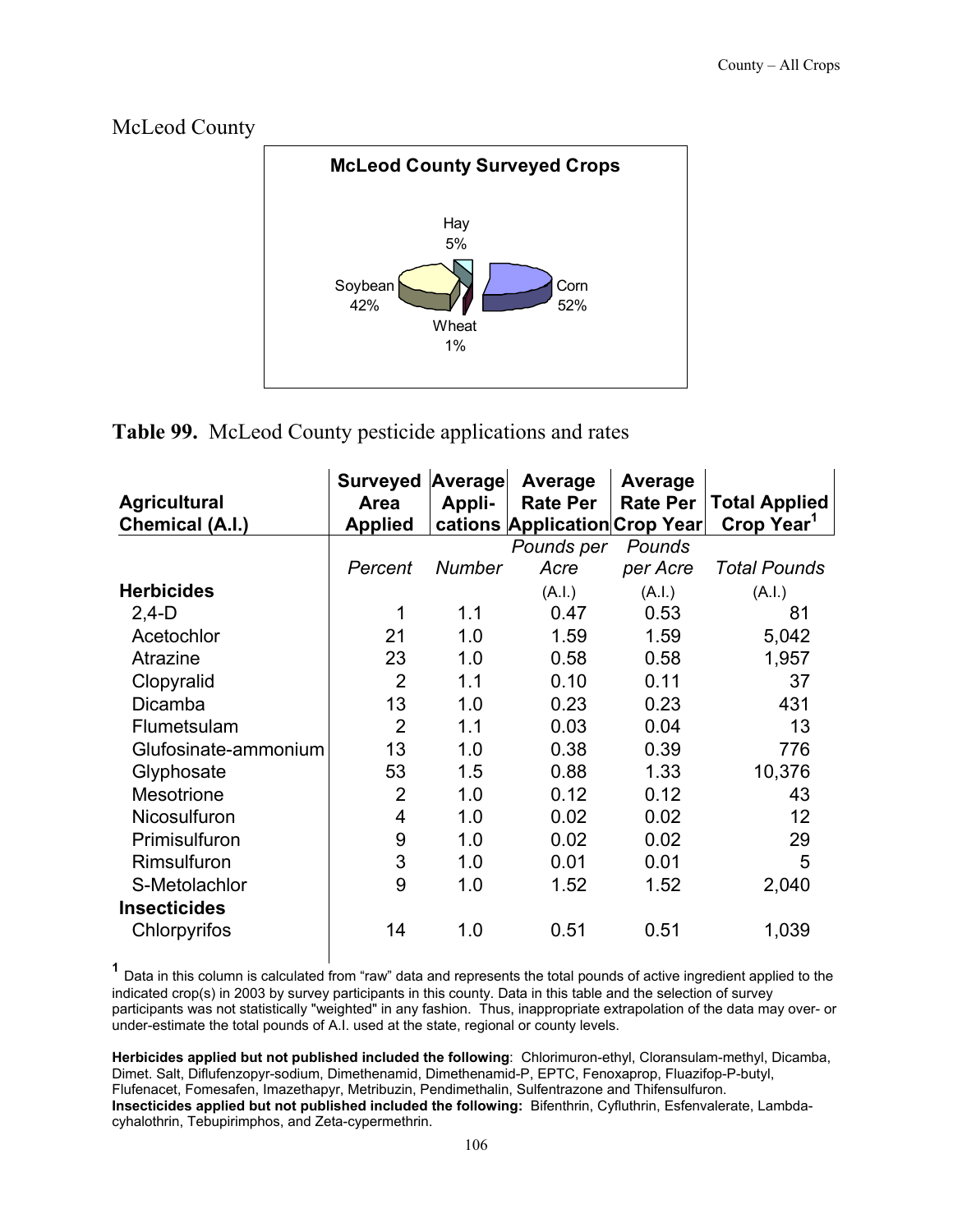Meeker County



**Table 100.** Meeker County pesticide applications and rates

| <b>Agricultural</b><br>Chemical (A.I.) | <b>Surveyed</b><br><b>Area</b><br><b>Applied</b> | Average<br>Appli- | Average<br><b>Rate Per</b><br>cations Application Crop Year | Average<br><b>Rate Per</b> | <b>Total Applied</b><br>Crop Year <sup>1</sup> |
|----------------------------------------|--------------------------------------------------|-------------------|-------------------------------------------------------------|----------------------------|------------------------------------------------|
|                                        |                                                  |                   | Pounds per                                                  | Pounds                     |                                                |
|                                        | Percent                                          | <b>Number</b>     | Acre                                                        | per Acre                   | <b>Total Pounds</b>                            |
| <b>Herbicides</b>                      |                                                  |                   | (A.I.)                                                      | (A.I.)                     | (A.1.)                                         |
| Atrazine                               | 14                                               | 1.1               | 0.78                                                        | 0.87                       | 1,707                                          |
| Clopyralid                             | 4                                                | 1.0               | 0.10                                                        | 0.10                       | 53                                             |
| Flumetsulam                            | 4                                                | 1.0               | 0.04                                                        | 0.04                       | 19                                             |
| Glufosinate-ammonium                   | 10                                               | 1.2               | 0.28                                                        | 0.33                       | 468                                            |
| Glyphosate                             | 52                                               | 1.5               | 0.84                                                        | 1.24                       | 8,693                                          |
| Nicosulfuron                           | 7                                                | 1.0               | 0.02                                                        | 0.02                       | 18                                             |
| Rimsulfuron                            | 7                                                | 1.0               | 0.01                                                        | 0.01                       | 11                                             |
| <b>Insecticides</b>                    |                                                  |                   |                                                             |                            |                                                |
| Lambda-cyhalothrin                     | 20                                               | 1.0               | 0.03                                                        | 0.03                       | 72                                             |

 **<sup>1</sup>** Data in this column is calculated from "raw" data and represents the total pounds of active ingredient applied to the indicated crop(s) in 2003 by survey participants in this county. Data in this table and the selection of survey participants was not statistically "weighted" in any fashion. Thus, inappropriate extrapolation of the data may over- or under-estimate the total pounds of A.I. used at the state, regional or county levels.

**Herbicides applied but not published included the following**: 2,4-D, Acetochlor, Dicamba, Dicamba, Pot. Salt, Dimethenamid-P, Flumioxazin, Imazethapyr, Mesotrione, Pendimethalin, Primisulfuron, and S-Metolachlor. **Insecticides applied but not published included the following:** Bifenthrin, Carbofuran, Chlorpyrifos, Esfenvalerate, Fipronil and Terbufos.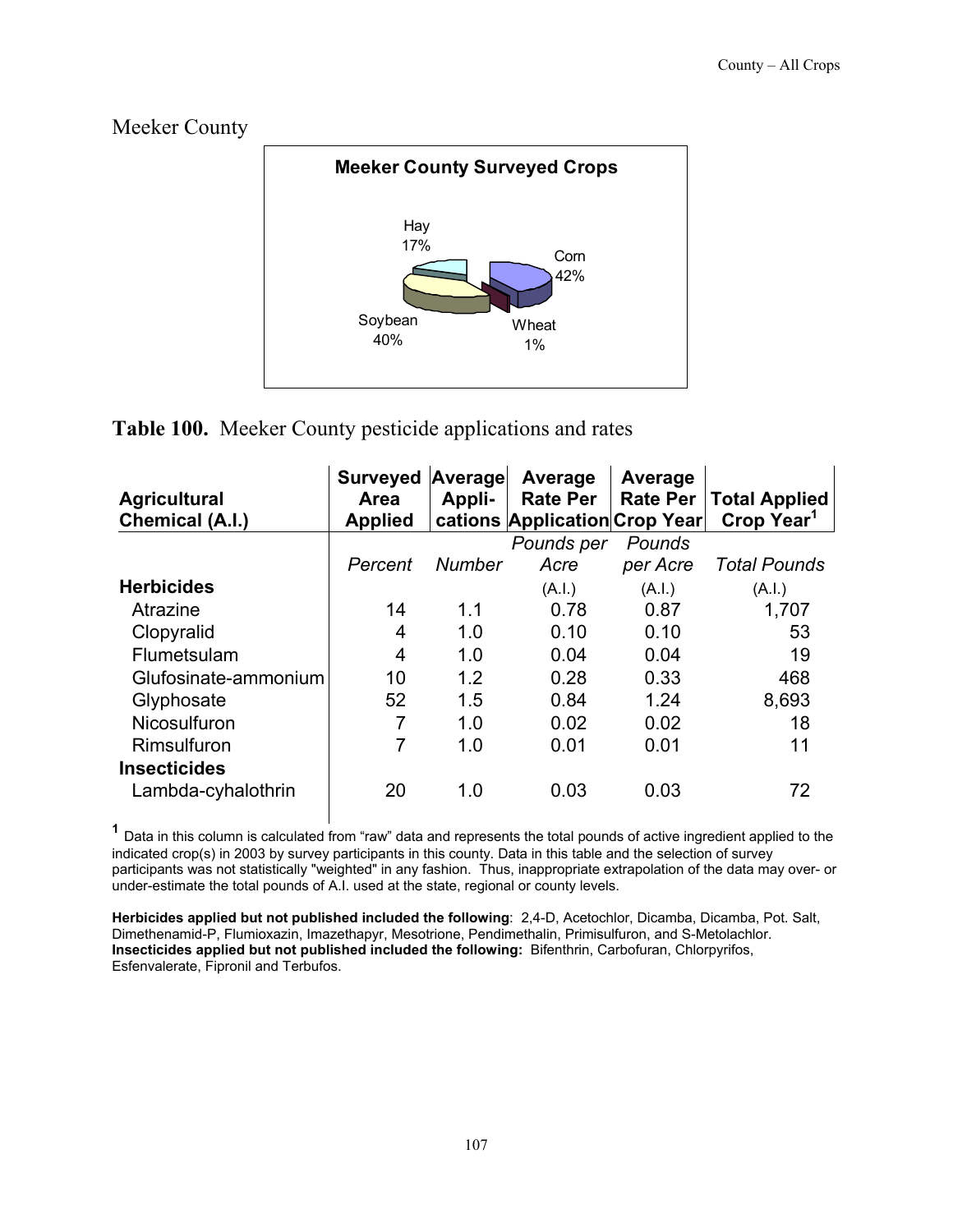

#### **Table 101.** Nicollet County pesticide applications and rates

| <b>Agricultural</b><br>Chemical (A.I.) | <b>Surveyed</b><br>Area<br><b>Applied</b> | Average<br>Appli- | Average<br><b>Rate Per</b><br>cations Application Crop Year | Average<br><b>Rate Per</b> | <b>Total Applied</b><br>Crop Year <sup>1</sup> |
|----------------------------------------|-------------------------------------------|-------------------|-------------------------------------------------------------|----------------------------|------------------------------------------------|
|                                        |                                           |                   | Pounds per                                                  | Pounds                     |                                                |
|                                        | Percent                                   | Number            | Acre                                                        | per Acre                   | <b>Total Pounds</b>                            |
| <b>Herbicides</b>                      |                                           |                   | (A.I.)                                                      | (A.I.)                     | (A.l.)                                         |
| Acetochlor                             | 4                                         | 1.0               | 1.98                                                        | 1.98                       | 1,470                                          |
| Atrazine                               | 22                                        | 1.0               | 0.70                                                        | 0.72                       | 3,061                                          |
| Dicamba                                | 2                                         | 1.0               | 0.40                                                        | 0.40                       | 167                                            |
| Glufosinate-ammonium                   | 10                                        | 1.0               | 0.29                                                        | 0.29                       | 537                                            |
| Glyphosate                             | 30                                        | 1.4               | 0.65                                                        | 0.92                       | 5,258                                          |
| Glyphosate diam salt                   | 21                                        | 1.2               | 0.64                                                        | 0.77                       | 3,112                                          |
| <b>Mesotrione</b>                      | 29                                        | 1.0               | 0.13                                                        | 0.13                       | 697                                            |
| Nicosulfuron                           | 3                                         | 1.0               | 0.02                                                        | 0.02                       | 11                                             |
| Rimsulfuron                            | $\overline{2}$                            | 1.0               | 0.01                                                        | 0.01                       | 4                                              |
| S-Metolachlor                          | 18                                        | 1.0               | 1.86                                                        | 1.91                       | 6,673                                          |
| <b>Insecticides</b>                    |                                           |                   |                                                             |                            |                                                |
| Chlorpyrifos                           | $\overline{2}$                            | 1.0               | 0.78                                                        | 0.78                       | 240                                            |
| Lambda-cyhalothrin                     | 12                                        | 1.0               | 0.02                                                        | 0.02                       | 52                                             |

 **<sup>1</sup>** Data in this column is calculated from "raw" data and represents the total pounds of active ingredient applied to the indicated crop(s) in 2003 by survey participants in this county. Data in this table and the selection of survey participants was not statistically "weighted" in any fashion. Thus, inappropriate extrapolation of the data may over- or under-estimate the total pounds of A.I. used at the state, regional or county levels.

**Herbicides applied but not published included the following**: Bromoxynil, Clopyralid, Dicamba, Pot. Salt, Dicamba, Sodium salt, Diflufenzopyr-sodium, Dimethenamid, Fenoxaprop, Fluazifop-P-butyl, Flumetsulam, Fomesafen, Imazamox, Lactofen, MCPA and Sulfentrazone.

**Insecticides applied but not published included the following:** Bifenthrin, Cyfluthrin, Esfenvalerate, Tebupirimphos and Terbufos.

**Fungicides applied but not published included the following**: Propiconazole.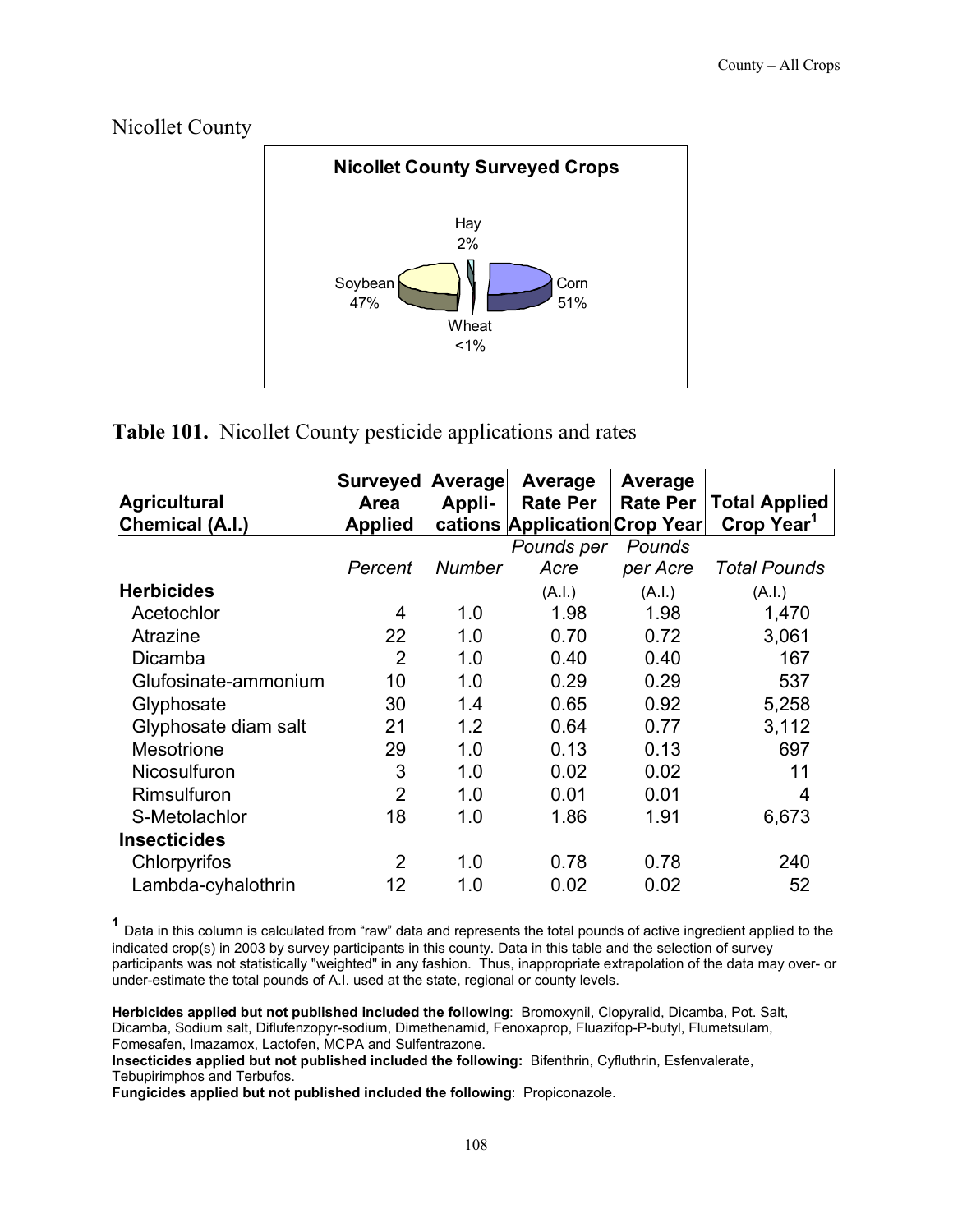

#### **Table 102.** Redwood County pesticide applications and rates

| <b>Agricultural</b><br><b>Chemical (A.I.)</b> | <b>Surveyed</b><br><b>Area</b><br><b>Applied</b> | Average<br>Appli- | Average<br><b>Rate Per</b><br>cations Application Crop Year | Average<br><b>Rate Per</b> | <b>Total Applied</b><br>Crop Year <sup>1</sup> |
|-----------------------------------------------|--------------------------------------------------|-------------------|-------------------------------------------------------------|----------------------------|------------------------------------------------|
|                                               |                                                  |                   | Pounds per                                                  | Pounds                     |                                                |
|                                               | Percent                                          | <b>Number</b>     | Acre                                                        | per Acre                   | <b>Total Pounds</b>                            |
| <b>Herbicides</b>                             |                                                  |                   | (A.I.)                                                      | (A.I.)                     | (A.I.)                                         |
| Acetochlor                                    | 16                                               | 1.0               | 1.29                                                        | 1.29                       | 4,069                                          |
| Atrazine                                      | 12                                               | 1.1               | 0.44                                                        | 0.47                       | 1,102                                          |
| Dicamba                                       | 8                                                | 1.0               | 0.37                                                        | 0.37                       | 529                                            |
| Glyphosate                                    | 59                                               | 1.3               | 0.81                                                        | 1.09                       | 12,386                                         |
| Mesotrione                                    | 8                                                | 1.0               | 0.09                                                        | 0.09                       | 136                                            |
| Nicosulfuron                                  | 7                                                | 1.0               | 0.02                                                        | 0.02                       | 26                                             |
| Rimsulfuron                                   | 6                                                | 1.0               | 0.01                                                        | 0.01                       | 14                                             |
| <b>Insecticides</b>                           |                                                  |                   |                                                             |                            |                                                |
| Esfenvalerate                                 | 11                                               | 1.0               | 0.03                                                        | 0.03                       | 69                                             |

 **<sup>1</sup>** Data in this column is calculated from "raw" data and represents the total pounds of active ingredient applied to the indicated crop(s) in 2003 by survey participants in this county. Data in this table and the selection of survey participants was not statistically "weighted" in any fashion. Thus, inappropriate extrapolation of the data may over- or under-estimate the total pounds of A.I. used at the state, regional or county levels.

**Herbicides applied but not published included the following**: Bromoxynil, Clopyralid, Dicamba, Dimet. Salt, Dicamba, Sodium salt, Diflufenzopyr-sodium, Dimethenamid-P, EPTC, Flumetsulam, Fomesafen, Glufosinateammonium, Glyphosate diam salt, Imazamox, Imazethapyr, Pendimethalin, Quizalofop-P-ethyl, S-Metolachlor, Thifensulfuron and Trifluralin.

**Insecticides applied but not published included the following:** Bifenthrin, Chlorpyrifos, Cyfluthrin, Lambdacyhalothrin, Permethrin, Tebupirimphos and Terbufos.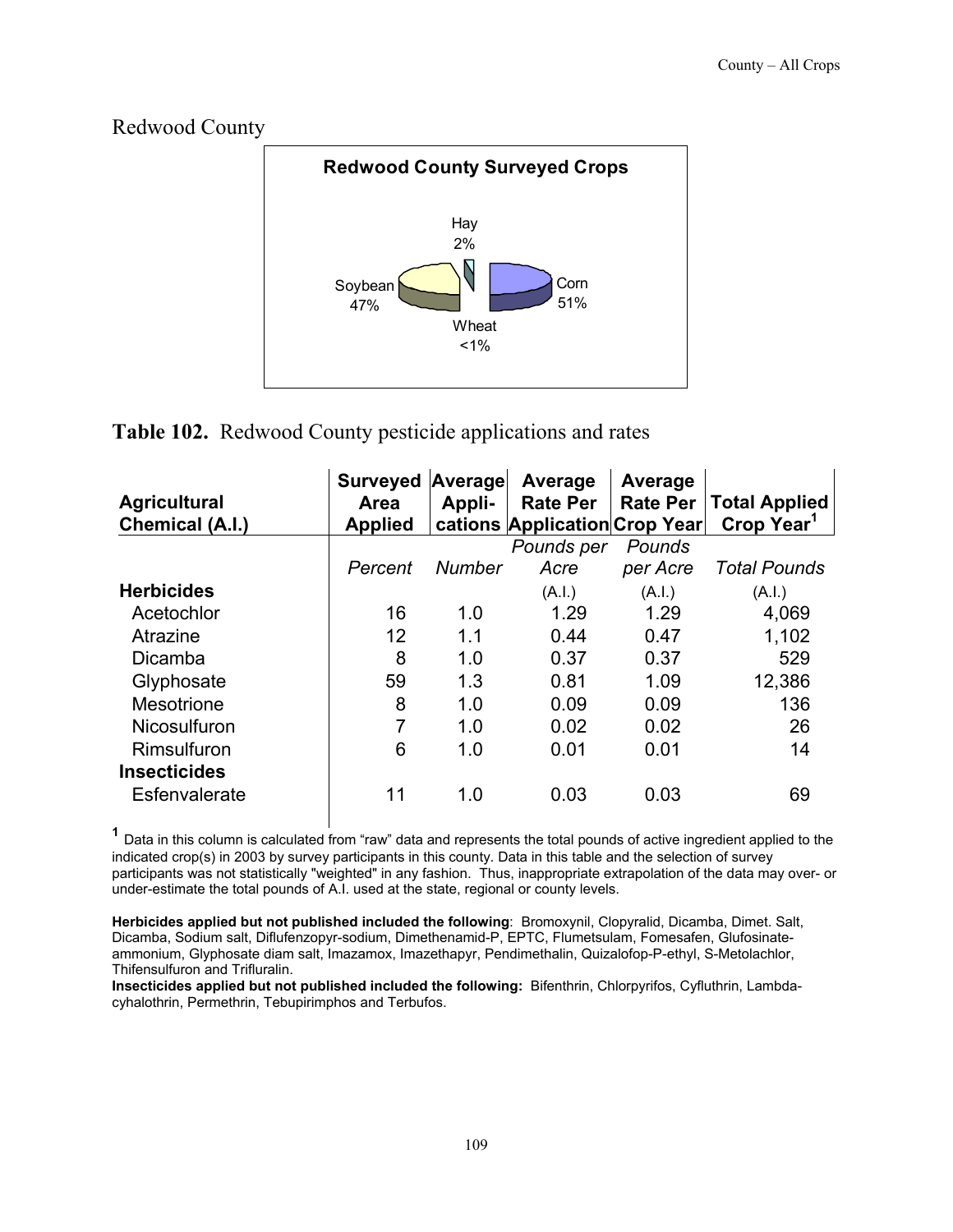#### Renville County **Renville County Surveyed Crops** Corn 50% **Wheat** 2% Soybean 47% Hay 1%

#### **Table 103.** Renville County pesticide applications and rates

| <b>Agricultural</b><br><b>Chemical (A.I.)</b> | <b>Surveyed</b><br>Area<br><b>Applied</b> | Average<br>Appli- | Average<br><b>Rate Per</b><br>cations Application Crop Year | Average<br><b>Rate Per</b> | <b>Total Applied</b><br>Crop Year <sup>1</sup> |
|-----------------------------------------------|-------------------------------------------|-------------------|-------------------------------------------------------------|----------------------------|------------------------------------------------|
|                                               |                                           |                   | Pounds per                                                  | Pounds                     |                                                |
|                                               | Percent                                   | <b>Number</b>     | Acre                                                        | per Acre                   | <b>Total Pounds</b>                            |
| <b>Herbicides</b>                             |                                           |                   | (A.I.)                                                      | (A.I.)                     | (A.I.)                                         |
| $2,4-D$                                       | $\overline{2}$                            | 1.0               | 0.67                                                        | 0.67                       | 195                                            |
| Acetochlor                                    | 13                                        | 1.0               | 1.87                                                        | 1.87                       | 4,233                                          |
| Dicamba                                       | 14                                        | 1.0               | 0.36                                                        | 0.36                       | 904                                            |
| Glyphosate                                    | 55                                        | 1.5               | 0.70                                                        | 1.06                       | 10,123                                         |
| Nicosulfuron                                  | 10                                        | 1.0               | 0.02                                                        | 0.02                       | 40                                             |
| Rimsulfuron                                   | 10                                        | 1.0               | 0.01                                                        | 0.01                       | 20                                             |
| <b>Insecticides</b>                           |                                           |                   |                                                             |                            |                                                |
| Chlorpyrifos                                  | 12                                        | 1.0               | 0.61                                                        | 0.62                       | 1,304                                          |
| Cyfluthrin                                    | 8                                         | 1.0               | 0.01                                                        | 0.01                       | 10                                             |
| Esfenvalerate                                 | 11                                        | 1.0               | 0.03                                                        | 0.03                       | 63                                             |
| Tebupirimphos                                 | 8                                         | 1.0               | 0.14                                                        | 0.14                       | 203                                            |

**<sup>1</sup>** Data in this column is calculated from "raw" data and represents the total pounds of active ingredient applied to the indicated crop(s) in 2003 by survey participants in this county. Data in this table and the selection of survey participants was not statistically "weighted" in any fashion. Thus, inappropriate extrapolation of the data may over- or under-estimate the total pounds of A.I. used at the state, regional or county levels.

**Herbicides applied but not published included the following**: Atrazine, Bromoxynil, Clethodim, Clopyralid, Dicamba, Dimet. Salt, Diflufenzopyr-sodium, Dimethenamid, Dimethenamid-P, EPTC, Ethalfluralin, Flumetsulam, Glufosinate-ammonium, Glyphosate diam salt, Imazamox, Mesotrione and S-Metolachlor. **Insecticides applied but not published included the following:** Carbofuran, Lambda-cyhalothrin, Permethrin and Terbufos.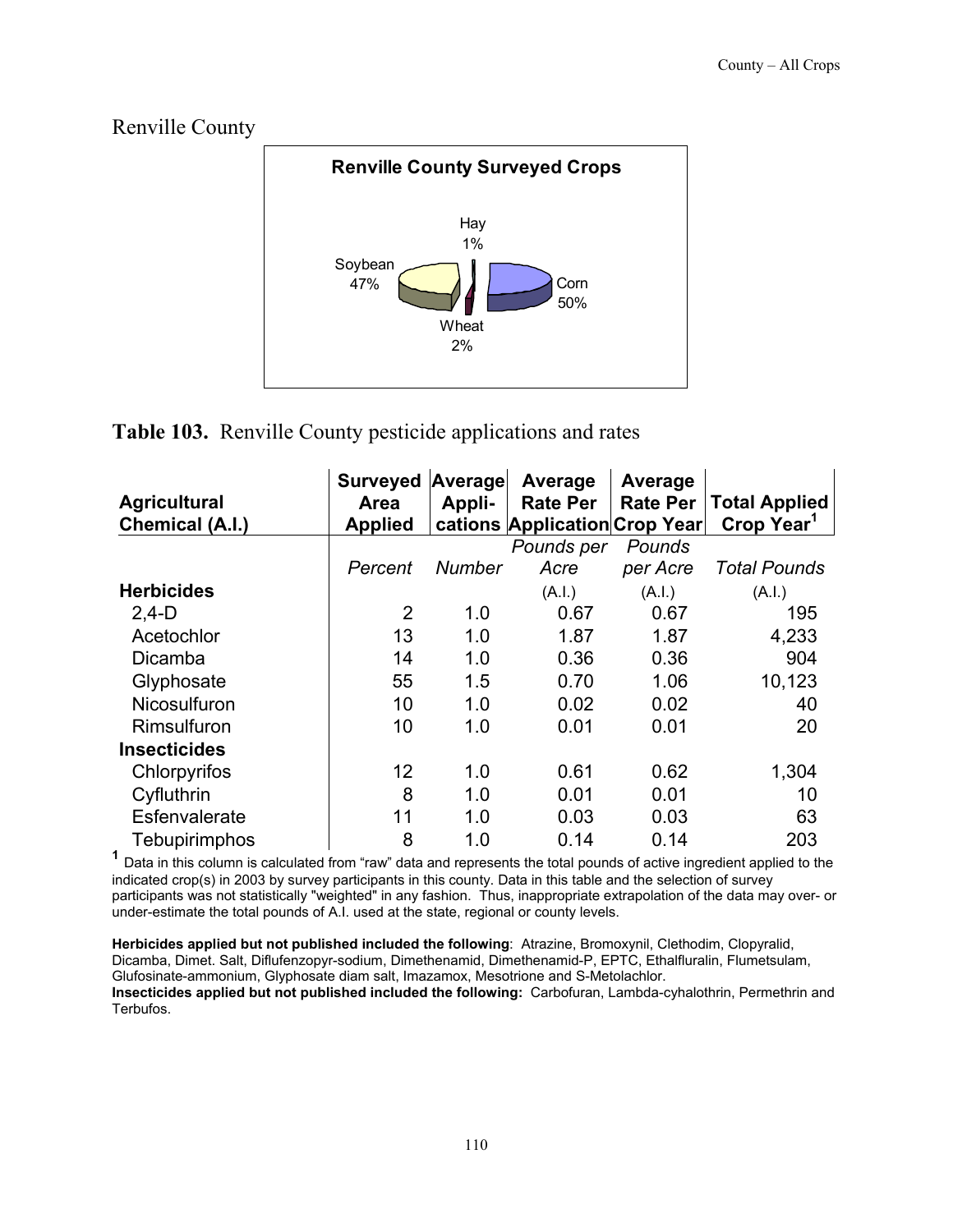Rice County



#### **Table 104.** Rice County pesticide applications and rates

| <b>Agricultural</b><br>Chemical (A.I.) | <b>Surveyed</b><br><b>Area</b><br><b>Applied</b> | Average<br>Appli- | Average<br><b>Rate Per</b><br>cations Application Crop Year | Average<br><b>Rate Per</b> | <b>Total Applied</b><br>Crop Year <sup>1</sup> |
|----------------------------------------|--------------------------------------------------|-------------------|-------------------------------------------------------------|----------------------------|------------------------------------------------|
|                                        |                                                  |                   | Pounds per                                                  | Pounds                     |                                                |
|                                        | Percent                                          | Number            | Acre                                                        | per Acre                   | Total Pounds                                   |
| <b>Herbicides</b>                      |                                                  |                   | (A.I.)                                                      | (A.I.)                     | (A.I.)                                         |
| Atrazine                               | 15                                               | 1.0               | 0.78                                                        | 0.78                       | 980                                            |
| Clopyralid                             | 8                                                | 1.0               | 0.09                                                        | 0.09                       | 53                                             |
| Flumetsulam                            | 8                                                | 1.0               | 0.03                                                        | 0.03                       | 18                                             |
| Glufosinate-ammonium                   | 9                                                | 1.0               | 0.30                                                        | 0.31                       | 223                                            |
| Glyphosate                             | 45                                               | 1.3               | 0.68                                                        | 0.87                       | 3,204                                          |
| Glyphosate diam salt                   | 8                                                | 1.1               | 0.59                                                        | 0.64                       | 411                                            |
| Nicosulfuron                           | 13                                               | 1.2               | 0.01                                                        | 0.01                       | 15                                             |
| <b>Insecticides</b>                    |                                                  |                   |                                                             |                            |                                                |
| Chlorpyrifos                           | 4                                                | 1.0               | 0.93                                                        | 0.93                       | 332                                            |
| Lambda-cyhalothrin                     | 9                                                | 1.2               | 0.02                                                        | 0.03                       | 19                                             |

**<sup>1</sup>** Data in this column is calculated from "raw" data and represents the total pounds of active ingredient applied to the indicated crop(s) in 2003 by survey participants in this county. Data in this table and the selection of survey participants was not statistically "weighted" in any fashion. Thus, inappropriate extrapolation of the data may over- or under-estimate the total pounds of A.I. used at the state, regional or county levels.

**Herbicides applied but not published included the following**: Acetochlor, Bromoxynil, Dicamba, Dicamba, Sodium salt, Diflufenzopyr-sodium, Imazapyr, Imazethapyr, Mesotrione, Metribuzin, Primisulfuron, Rimsulfuron and S-Metolachlor.

**Insecticides applied but not published included the following:** 

Sethoxydim, Permethrin and Zeta-cypermethrin.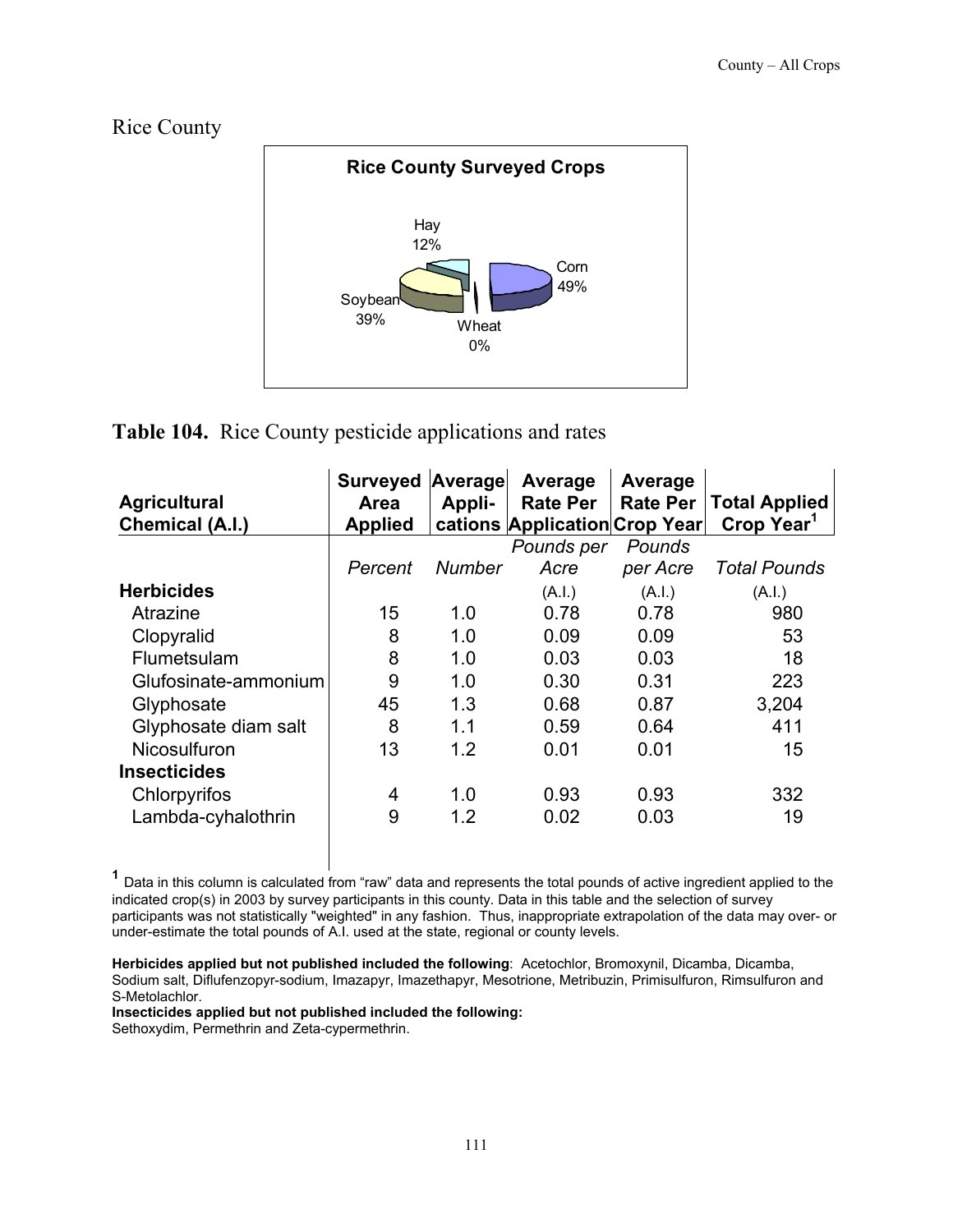



#### **Table 105.** Sibley County pesticide applications and rates

| <b>Agricultural</b><br>Chemical (A.I.) | <b>Surveyed</b><br><b>Area</b><br><b>Applied</b> | Average<br>Appli- | Average<br><b>Rate Per</b><br>cations Application Crop Year | Average<br><b>Rate Per</b> | <b>Total Applied</b><br>Crop Year <sup>1</sup> |
|----------------------------------------|--------------------------------------------------|-------------------|-------------------------------------------------------------|----------------------------|------------------------------------------------|
|                                        |                                                  |                   | Pounds per                                                  | Pounds                     |                                                |
|                                        | Percent                                          | <b>Number</b>     | Acre                                                        | per Acre                   | <b>Total Pounds</b>                            |
| <b>Herbicides</b>                      |                                                  |                   | (A.I.)                                                      | (A.I.)                     | (A.I.)                                         |
| Atrazine                               | 12                                               | 1.0               | 0.42                                                        | 0.42                       | 420                                            |
| Flumetsulam                            | 10                                               | 1.0               | 0.04                                                        | 0.04                       | 29                                             |
| Glyphosate                             | 53                                               | 1.5               | 0.72                                                        | 1.09                       | 4,650                                          |
| <b>Mesotrione</b>                      | 14                                               | 1.0               | 0.10                                                        | 0.10                       | 112                                            |
| <b>Nicosulfuron</b>                    | 15                                               | 1.0               | 0.02                                                        | 0.02                       | 20                                             |
| Rimsulfuron                            | 14                                               | 1.0               | 0.01                                                        | 0.01                       | 12                                             |
| S-Metolachlor                          | 12                                               | 1.0               | 1.59                                                        | 1.59                       | 1,532                                          |
| <b>Insecticides</b>                    |                                                  |                   |                                                             |                            |                                                |
| Chlorpyrifos                           | 14                                               | 1.0               | 0.65                                                        | 0.65                       | 726                                            |
| Lambda-cyhalothrin                     | 9                                                | 1.0               | 0.02                                                        | 0.02                       | 16                                             |

**<sup>1</sup>** Data in this column is calculated from "raw" data and represents the total pounds of active ingredient applied to the indicated crop(s) in 2003 by survey participants in this county. Data in this table and the selection of survey participants was not statistically "weighted" in any fashion. Thus, inappropriate extrapolation of the data may over- or under-estimate the total pounds of A.I. used at the state, regional or county levels.

**Herbicides applied but not published included the following**: 2,4-D, Acetochlor, Alachlor, Bromoxynil, Clopyralid, Dicamba, Dicamba, Sodium salt, Fomesafen, Glufosinate-ammonium, Glyphosate diam salt, Halosulfuron, Primisulfuron and Trifluralin.

**Insecticides applied but not published included the following:** 

Esfenvalerate and Terbufos.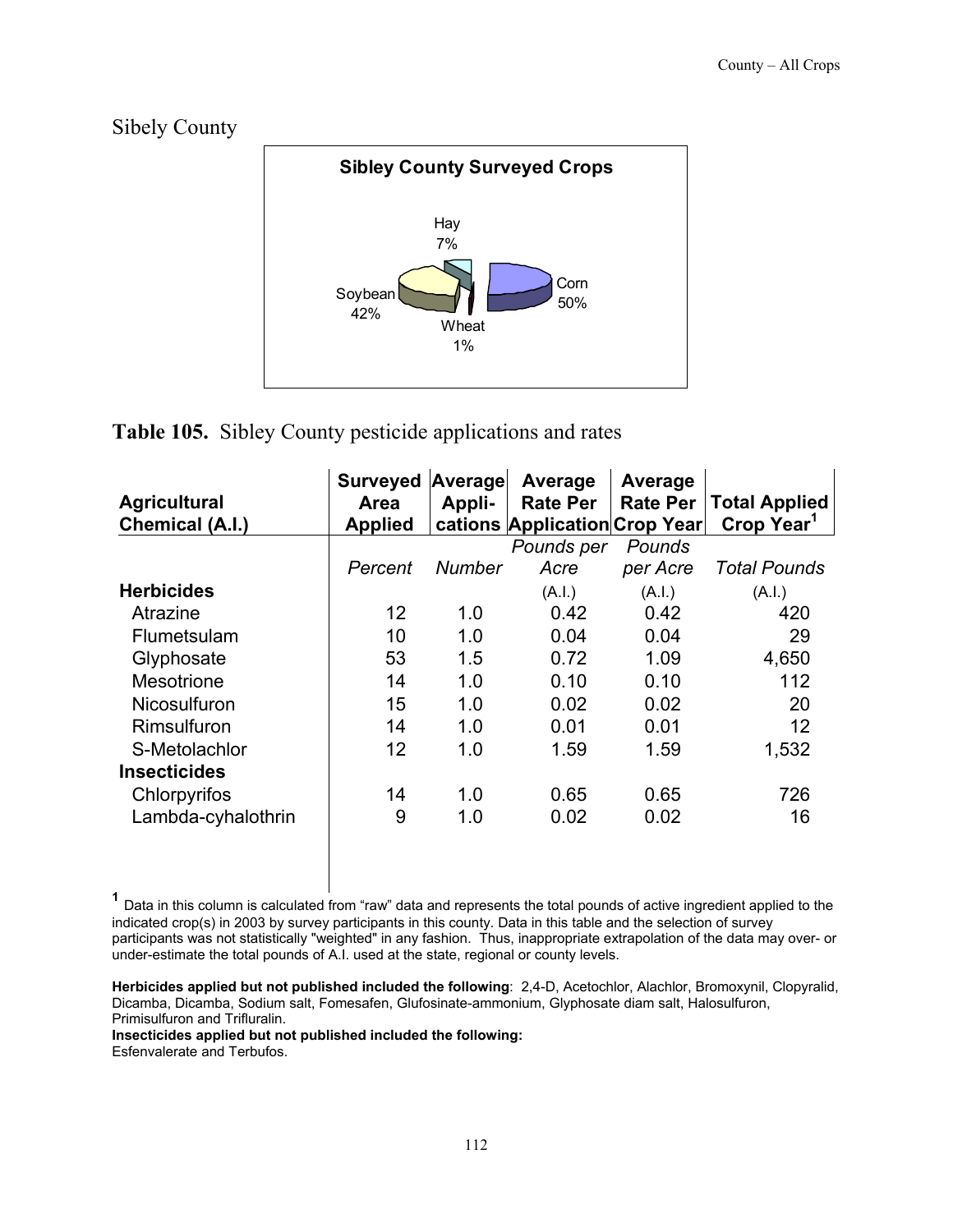



#### **Table 106.** Steele County pesticide applications and rates

|                        | <b>Surveyed</b> | Average | Average                       | Average         |                        |
|------------------------|-----------------|---------|-------------------------------|-----------------|------------------------|
| <b>Agricultural</b>    | Area            | Appli-  | <b>Rate Per</b>               | <b>Rate Per</b> | <b>Total Applied</b>   |
| <b>Chemical (A.I.)</b> | <b>Applied</b>  |         | cations Application Crop Year |                 | Crop Year <sup>1</sup> |
|                        |                 |         | Pounds per                    | Pounds          |                        |
|                        | Percent         | Number  | Acre                          | per Acre        | <b>Total Pounds</b>    |
| <b>Herbicides</b>      |                 |         | (A.I.)                        | (A.I.)          | (A.I.)                 |
| Acetochlor             | 12              | 1.0     | 1.31                          | 1.31            | 1,820                  |
| Atrazine               | 25              | 1.0     | 0.60                          | 0.60            | 1,669                  |
| Cloransulam-methyl     | 5               | 1.0     | 0.13                          | 0.13            | 71                     |
| Dicamba                | 15              | 1.0     | 0.24                          | 0.25            | 425                    |
| Glyphosate             | 52              | 1.5     | 0.75                          | 1.13            | 6,552                  |
| <b>Mesotrione</b>      | 9               | 1.0     | 0.16                          | 0.16            | 158                    |
| <b>Nicosulfuron</b>    | 11              | 1.0     | 0.02                          | 0.02            | 29                     |
| Primisulfuron          | 11              | 1.0     | 0.02                          | 0.02            | 25                     |
| Rimsulfuron            | 10              | 1.0     | 0.01                          | 0.01            | 13                     |
| S-Metolachlor          | 28              | 1.0     | 1.74                          | 1.74            | 5,371                  |
|                        |                 |         |                               |                 |                        |
|                        |                 |         |                               |                 |                        |

**<sup>1</sup>** Data in this column is calculated from "raw" data and represents the total pounds of active ingredient applied to the indicated crop(s) in 2003 by survey participants in this county. Data in this table and the selection of survey participants was not statistically "weighted" in any fashion. Thus, inappropriate extrapolation of the data may over- or under-estimate the total pounds of A.I. used at the state, regional or county levels.

**Herbicides applied but not published included the following**: Bromoxynil, Clethodim, Clopyralid, Dimethenamid-P, Flumetsulam, Flumioxazin, Fomesafen, Glufosinate-ammonium, Glyphosate diam salt, Imazamox, Lactofen, Metribuzin, Sulfentrazone and Thifensulfuron.

**Insecticides applied but not published included the following:** Chlorpyrifos, Esfenvalerate, Fipronil, Lambdacyhalothrin and Permethrin.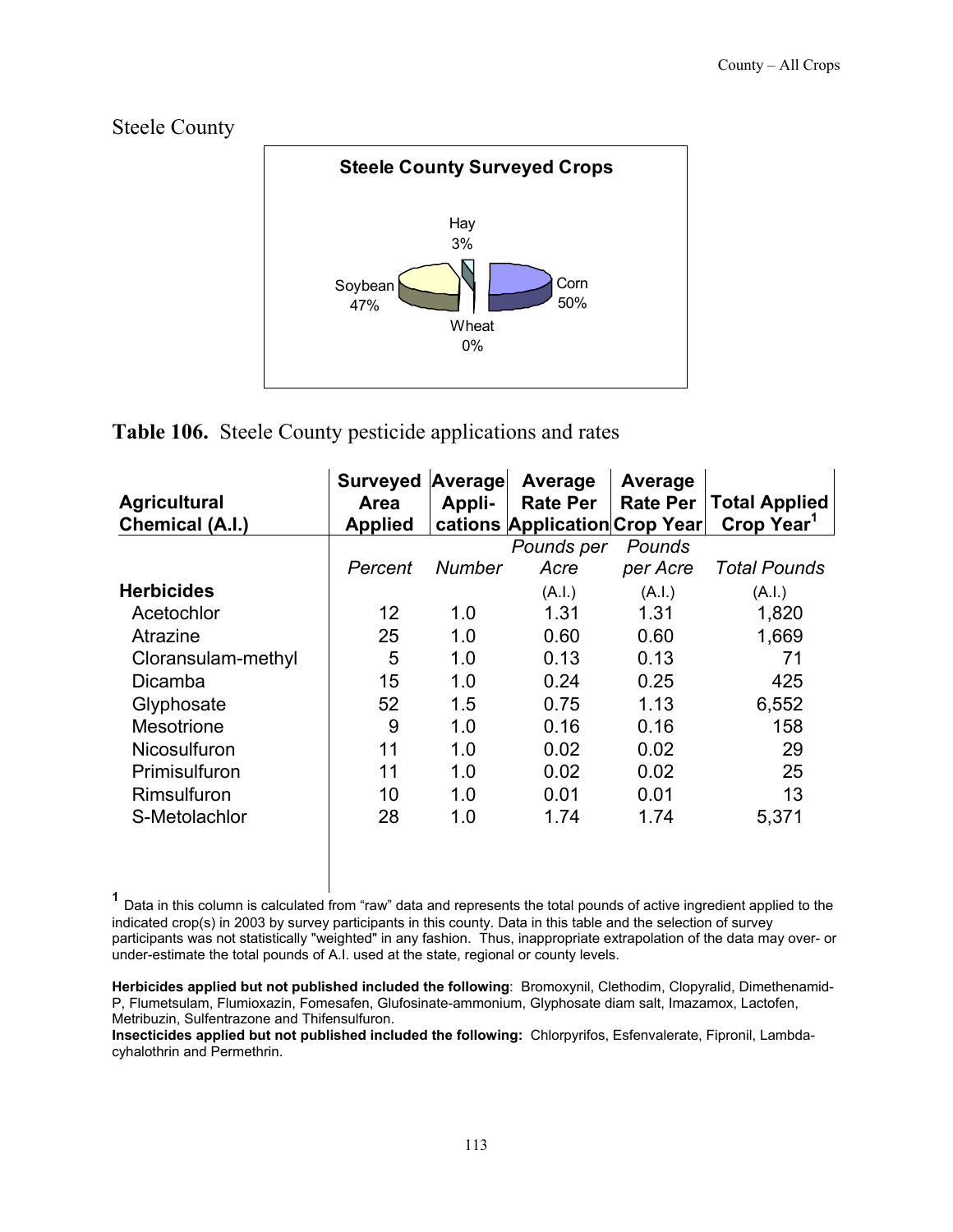



#### **Table 107.** Waseca County pesticide applications and rates

| <b>Agricultural</b><br><b>Chemical (A.I.)</b> | <b>Surveyed</b><br>Area<br><b>Applied</b> | Average<br>Appli- | Average<br><b>Rate Per</b><br>cations Application Crop Year | Average<br><b>Rate Per</b> | <b>Total Applied</b><br>Crop Year <sup>1</sup> |
|-----------------------------------------------|-------------------------------------------|-------------------|-------------------------------------------------------------|----------------------------|------------------------------------------------|
|                                               |                                           |                   | Pounds per                                                  | Pounds                     |                                                |
|                                               | Percent                                   | <b>Number</b>     | Acre                                                        | per Acre                   | <b>Total Pounds</b>                            |
| <b>Herbicides</b>                             |                                           |                   | (A.I.)                                                      | (A.I.)                     | (A.I.)                                         |
| Acetochlor                                    | 17                                        | 1.0               | 1.48                                                        | 1.48                       | 2,712                                          |
| Atrazine                                      | 29                                        | 1.0               | 0.48                                                        | 0.48                       | 1,508                                          |
| Clethodim                                     | 6                                         | 1.2               | 0.05                                                        | 0.07                       | 42                                             |
| Clopyralid                                    | 13                                        | 1.0               | 0.12                                                        | 0.12                       | 166                                            |
| Flumetsulam                                   | 13                                        | 1.0               | 0.04                                                        | 0.04                       | 57                                             |
| Glyphosate                                    | 45                                        | 1.6               | 0.70                                                        | 1.09                       | 5,317                                          |
| Mesotrione                                    | 9                                         | 1.0               | 0.07                                                        | 0.07                       | 68                                             |
| Nicosulfuron                                  | 9                                         | 1.0               | 0.02                                                        | 0.02                       | 19                                             |
| Rimsulfuron                                   | 7                                         | 1.0               | 0.01                                                        | 0.01                       | 8                                              |
| <b>Insecticides</b>                           |                                           |                   |                                                             |                            |                                                |
| Chlorpyrifos                                  | 6                                         | 1.0               | 0.58                                                        | 0.58                       | 352                                            |
| Lambda-cyhalothrin                            | 11                                        | 1.0               | 0.02                                                        | 0.02                       | 25                                             |
| Permethrin                                    | 4                                         | 1.1               | 0.09                                                        | 0.11                       | 41                                             |

 **<sup>1</sup>** Data in this column is calculated from "raw" data and represents the total pounds of active ingredient applied to the indicated crop(s) in 2003 by survey participants in this county. Data in this table and the selection of survey participants was not statistically "weighted" in any fashion. Thus, inappropriate extrapolation of the data may over- or under-estimate the total pounds of A.I. used at the state, regional or county levels.

**Herbicides applied but not published included the following**: Acetochlor, Atrazine, Bentazon, Bromoxynil, Cloransulam-methyl, Dicamba, Dicamba, Dimet. Salt, Dicamba, Pot. Salt, Diflufenzopyr-sodium, Dimethenamid, Dimethenamid-P, Flumioxazin, Fomesafen, Foramsulfuron, Glufosinate-ammonium, Imazethapyr, Lactofen, Pendimethalin, Primisulfuron, S-Metolachlor, Sulfentrazone, Thifensulfuron and Trifluralin. **Insecticides applied but not published included the following:** Esfenvalerate, Fipronil and Malathion.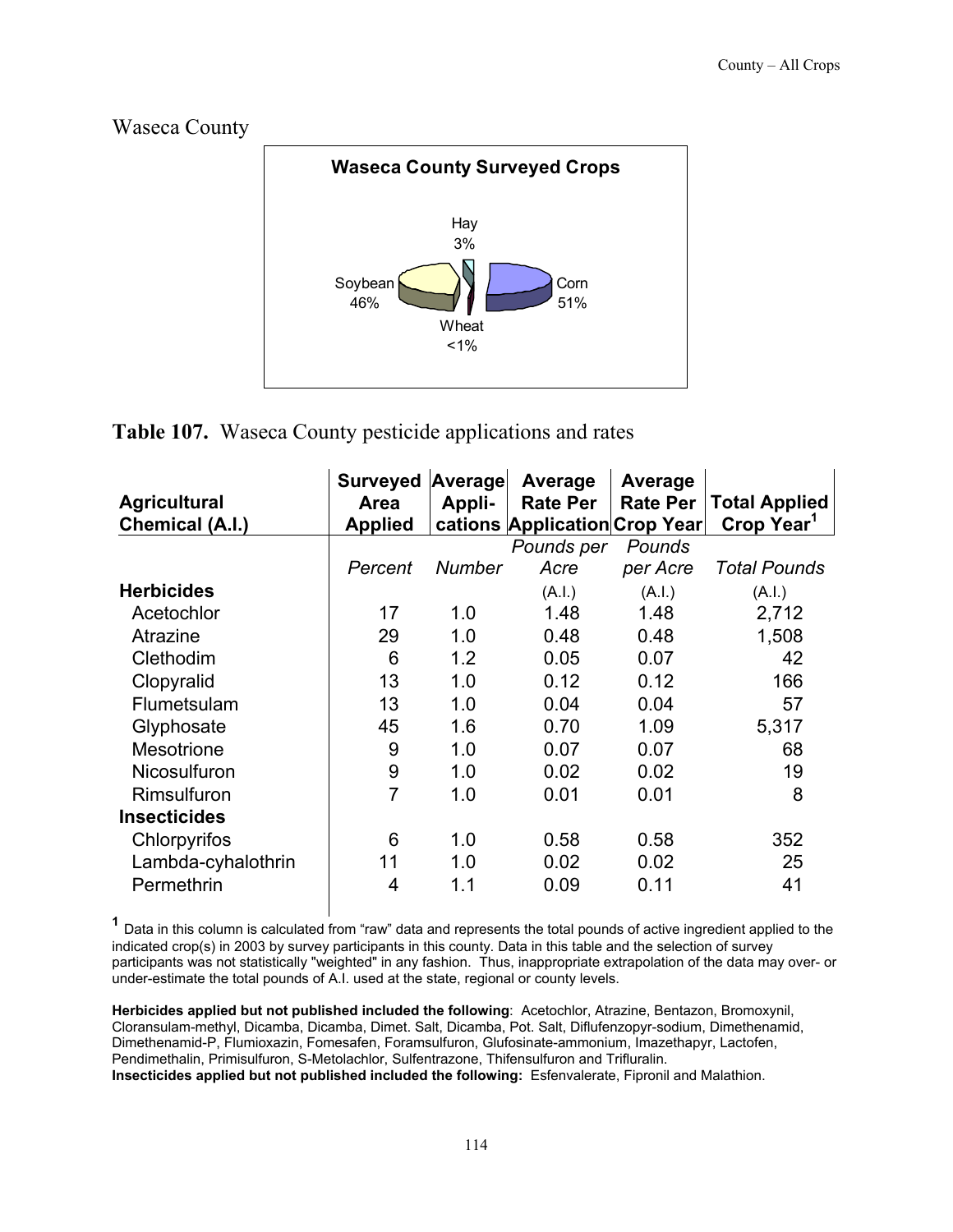



#### **Table 108.** Watonwan County pesticide applications and rates

| <b>Agricultural</b><br><b>Chemical (A.I.)</b> | <b>Surveyed</b><br><b>Area</b><br><b>Applied</b> | Average<br>Appli- | Average<br><b>Rate Per</b><br>cations Application Crop Year | Average<br><b>Rate Per</b> | <b>Total Applied</b><br>Crop Year <sup>1</sup> |
|-----------------------------------------------|--------------------------------------------------|-------------------|-------------------------------------------------------------|----------------------------|------------------------------------------------|
|                                               |                                                  |                   | Pounds per                                                  | Pounds                     |                                                |
|                                               | Percent                                          | <b>Number</b>     | Acre                                                        | per Acre                   | <b>Total Pounds</b>                            |
| <b>Herbicides</b>                             |                                                  |                   | (A.I.)                                                      | (A.I.)                     | (A.1.)                                         |
| Acetochlor                                    | 12                                               | 1.0               | 1.53                                                        | 1.53                       | 4,470                                          |
| Atrazine                                      | 8                                                | 1.0               | 0.72                                                        | 0.72                       | 1,437                                          |
| Flumioxazin                                   | $\overline{2}$                                   | 1.3               | 0.06                                                        | 0.08                       | 31                                             |
| Glyphosate                                    | 42                                               | 1.7               | 0.72                                                        | 1.20                       | 12,232                                         |
| Mesotrione                                    | 5                                                | 1.0               | 0.12                                                        | 0.12                       | 134                                            |
| Nicosulfuron                                  | 4                                                | 1.0               | 0.02                                                        | 0.02                       | 14                                             |
| <b>Insecticides</b>                           |                                                  |                   |                                                             |                            |                                                |
| Chlorpyrifos                                  | 13                                               | 1.0               | 0.52                                                        | 0.52                       | 1,643                                          |
| Lambda-cyhalothrin                            | 6                                                | 1.0               | 0.02                                                        | 0.02                       | 26                                             |

 **<sup>1</sup>** Data in this column is calculated from "raw" data and represents the total pounds of active ingredient applied to the indicated crop(s) in 2003 by survey participants in this county. Data in this table and the selection of survey participants was not statistically "weighted" in any fashion. Thus, inappropriate extrapolation of the data may over- or under-estimate the total pounds of A.I. used at the state, regional or county levels.

**Herbicides applied but not published included the following**: Chlorimuron-ethyl, Clethodim, Clopyralid, Cloransulam-methyl, Dicamba, Dicamba, Dimet. Salt, Diflufenzopyr-sodium, Dimethenamid, Dimethenamid-P, Flumetsulam, Fomesafen, Glufosinate-ammonium, Imazethapyr, Lactofen, Pendimethalin, Rimsulfuron, S-Metolachlor, Thifensulfuron and Trifluralin.

**Insecticides applied but not published included the following:** Fipronil.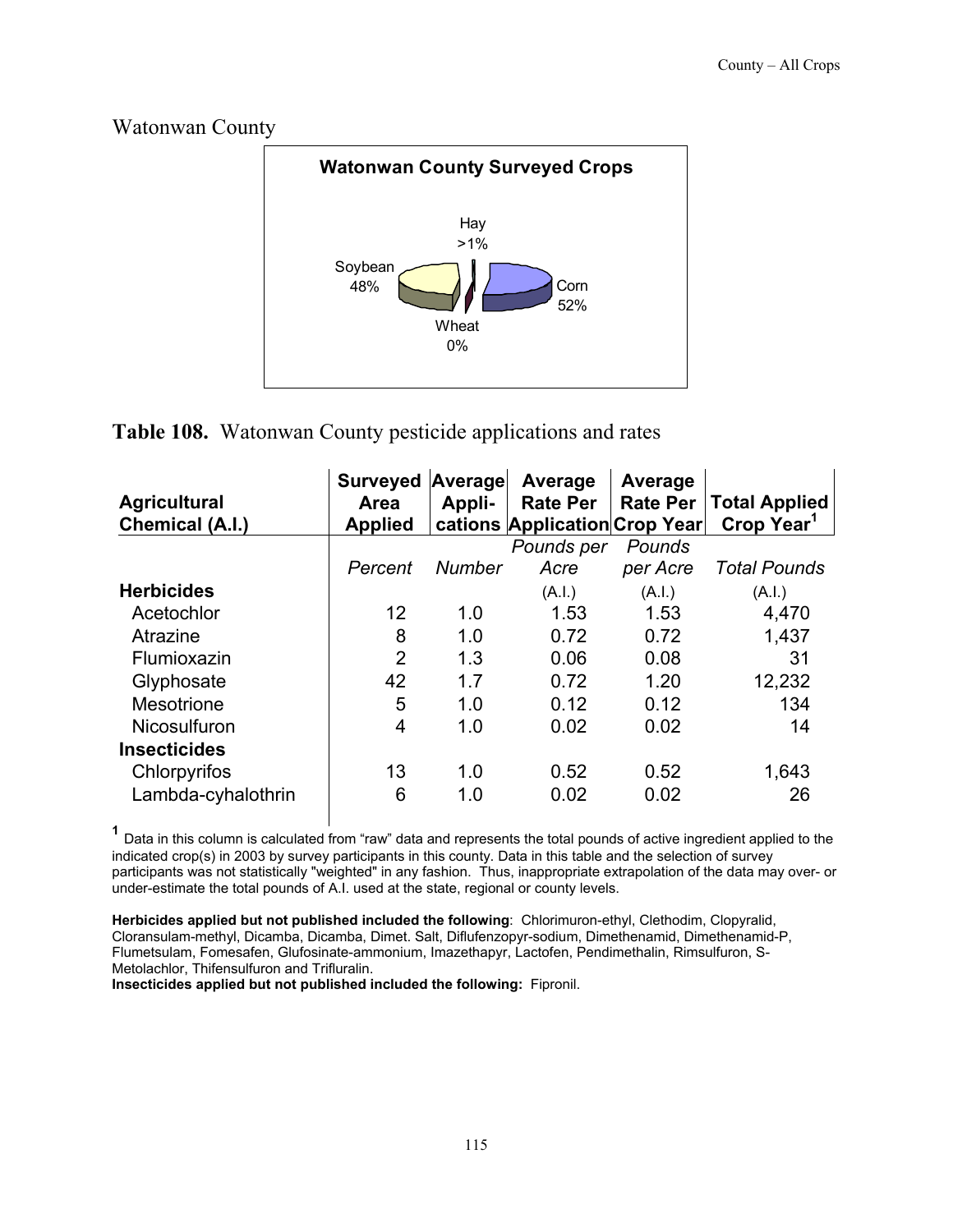Wright County



#### **Table 109.** Wright County pesticide applications and rates

| <b>Agricultural</b><br>Chemical (A.I.) | Surveyed Average<br>Area<br><b>Applied</b> | Appli- | Average<br>cations Application Crop Year | Average            | Rate Per   Rate Per   Total Applied<br>Crop Year <sup>1</sup> |
|----------------------------------------|--------------------------------------------|--------|------------------------------------------|--------------------|---------------------------------------------------------------|
|                                        | Percent                                    | Number | Pounds per<br>Acre                       | Pounds<br>per Acre | <b>Total Pounds</b>                                           |
| <b>Herbicides</b>                      |                                            |        | (A.I.)                                   | (A.I.)             | (A.I.)                                                        |
| Clopyralid                             | 12                                         | 1.0    | 0.10                                     | 0.10               | 54                                                            |
| Flumetsulam                            | 12                                         | 1.0    | 0.04                                     | 0.04               | 19                                                            |
| Glyphosate                             | 65                                         | 1.5    | 0.65                                     | 1.00               | 2,845                                                         |

 **<sup>1</sup>** Data in this column is calculated from "raw" data and represents the total pounds of active ingredient applied to the indicated crop(s) in 2003 by survey participants in this county. Data in this table and the selection of survey participants was not statistically "weighted" in any fashion. Thus, inappropriate extrapolation of the data may over- or under-estimate the total pounds of A.I. used at the state, regional or county levels.

**Herbicides applied but not published included the following**: Acetochlor, Atrazine. Dicamba, Dimethenamid-P, Imazamox, Imazethapyr, Nicosulfuron, Pendimethalin and Rimsulfuron. **Insecticides applied but not published included the following:** Esfenvalerate, Lambda-cyhalothrin and Terbufos.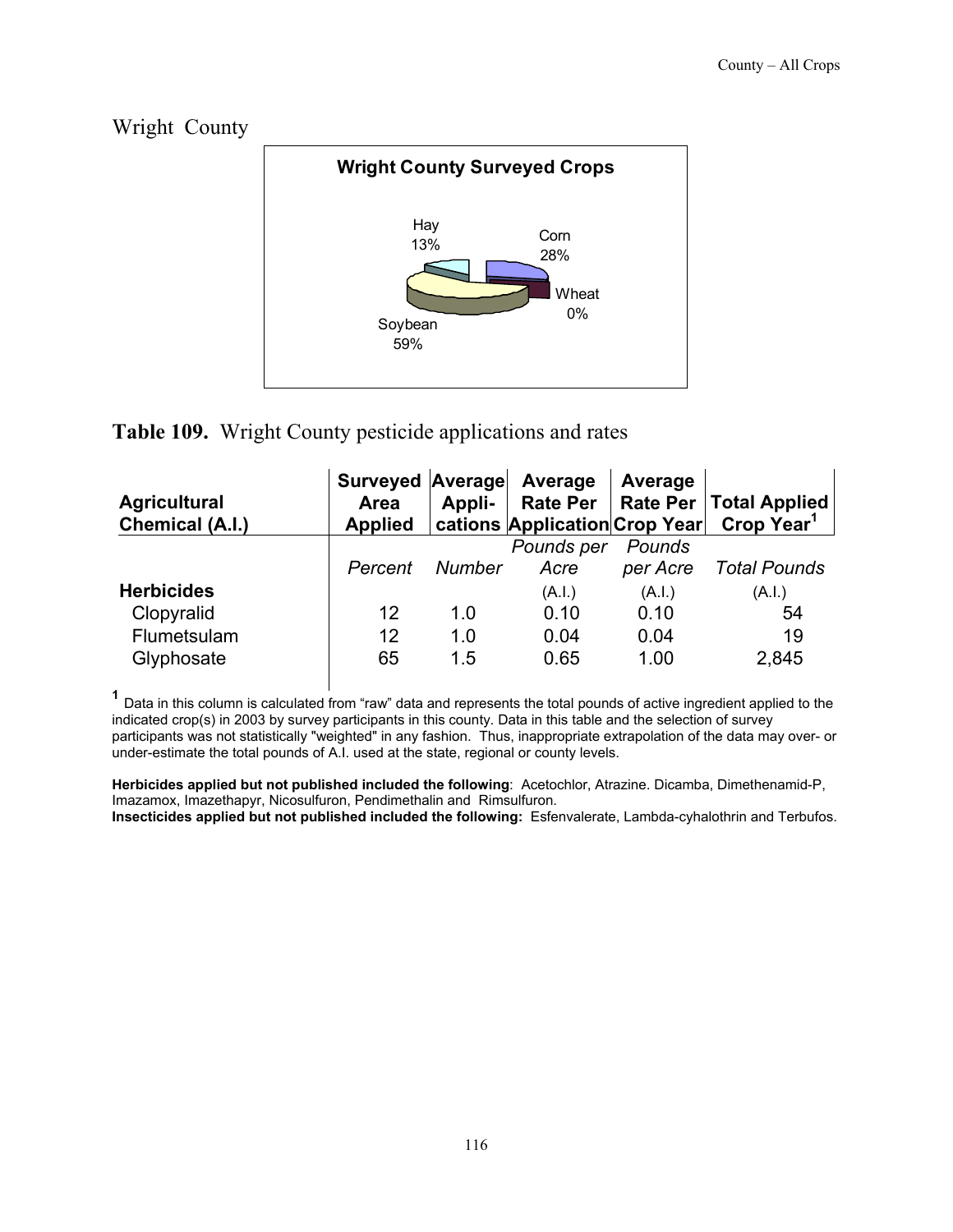#### **Region 9 County Data**



#### **Table 110.** Dodge County pesticide applications and rates

| <b>Agricultural</b><br>Chemical (A.I.) | <b>Surveyed</b><br><b>Area</b><br><b>Applied</b> | Average<br>Appli- | Average<br><b>Rate Per</b><br>cations Application Crop Year | Average<br><b>Rate Per</b> | <b>Total Applied</b><br>Crop Year <sup>1</sup> |
|----------------------------------------|--------------------------------------------------|-------------------|-------------------------------------------------------------|----------------------------|------------------------------------------------|
|                                        |                                                  |                   | Pounds per                                                  | Pounds                     |                                                |
|                                        | Percent                                          | Number            | Acre                                                        | per Acre                   | <b>Total Pounds</b>                            |
| <b>Herbicides</b>                      |                                                  |                   | (A.I.)                                                      | (A.I.)                     | (A.I.)                                         |
| Acetochlor                             | 14                                               | 1.0               | 1.58                                                        | 1.58                       | 2,904                                          |
| Atrazine                               | 34                                               | 1.0               | 0.57                                                        | 0.57                       | 2,536                                          |
| Clopyralid                             | 3                                                | 1.0               | 0.11                                                        | 0.11                       | 50                                             |
| Flumetsulam                            | 3                                                | 1.0               | 0.04                                                        | 0.04                       | 16                                             |
| Glyphosate                             | 35                                               | 1.9               | 0.80                                                        | 1.52                       | 7,011                                          |
| <b>Mesotrione</b>                      | 18                                               | 1.0               | 0.12                                                        | 0.12                       | 273                                            |
| <b>Nicosulfuron</b>                    | 12                                               | 1.0               | 0.02                                                        | 0.02                       | 24                                             |
| S-Metolachlor                          | 15                                               | 1.0               | 1.38                                                        | 1.38                       | 2,753                                          |
| <b>Insecticides</b>                    |                                                  |                   |                                                             |                            |                                                |
| Lambda-cyhalothrin                     | 9                                                | 1.0               | 0.03                                                        | 0.03                       | 34                                             |

**<sup>1</sup>** Data in this column is calculated from "raw" data and represents the total pounds of active ingredient applied to the indicated crop(s) in 2003 by survey participants in this county. Data in this table and the selection of survey participants was not statistically "weighted" in any fashion. Thus, inappropriate extrapolation of the data may over- or under-estimate the total pounds of A.I. used at the state, regional or county levels.

**Herbicides applied but not published included the following**: Bentazon, Bromoxynil, Clethodim, Cloransulammethyl, Dicamba, Dicamba, Pot. Salt, Dicamba, Sodium salt, Diflufenzopyr-sodium, Flumiclorac-pentyl, Fomesafen, Foramsulfuron, Glufosinate-ammonium, Imazamox, Imazapyr, Imazethapyr, Primisulfuron, Rimsulfuron, Sethoxydim and Sulfentrazone.

**Insecticides applied but not published included the following:** Carbofuran, Chlorpyrifos, Esfenvalerate, Fipronil, Permethrin and Tefluthrin.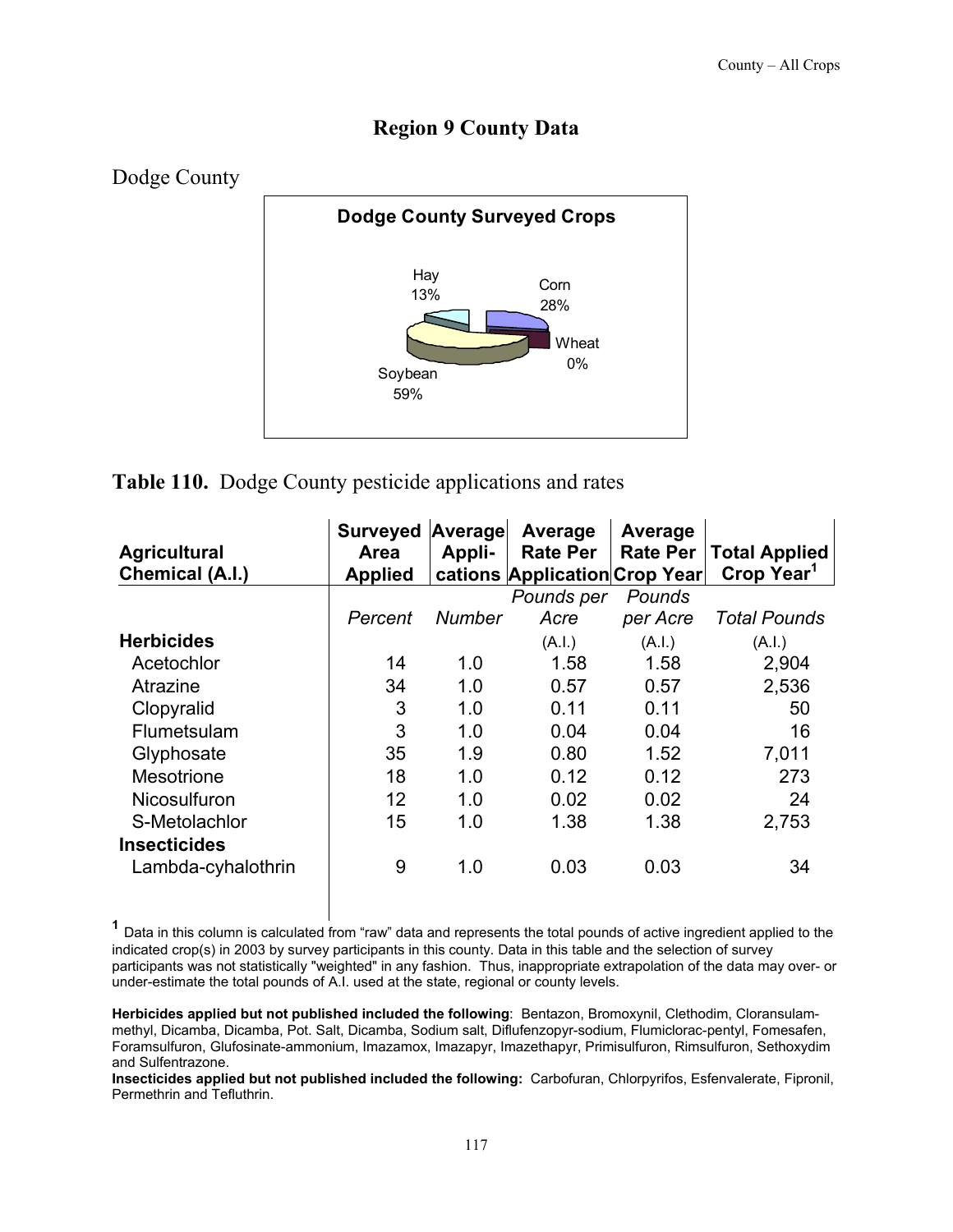Fillmore County



**Table 111.** Fillmore County pesticide applications and rates

|                        | <b>Surveyed</b> | Average       | Average                       | Average         |                        |
|------------------------|-----------------|---------------|-------------------------------|-----------------|------------------------|
| <b>Agricultural</b>    | Area            | Appli-        | <b>Rate Per</b>               | <b>Rate Per</b> | <b>Total Applied</b>   |
| <b>Chemical (A.I.)</b> | <b>Applied</b>  |               | cations Application Crop Year |                 | Crop Year <sup>1</sup> |
|                        |                 |               | Pounds per                    | Pounds          |                        |
|                        | Percent         | <b>Number</b> | Acre                          | per Acre        | <b>Total Pounds</b>    |
| <b>Herbicides</b>      |                 |               | (A.I.)                        | (A.I.)          | (A.I.)                 |
| $2,4-D$                | 3               | 1.0           | 0.29                          | 0.29            | 89                     |
| Acetochlor             | 19              | 1.0           | 2.14                          | 2.14            | 3,831                  |
| Atrazine               | 34              | 1.0           | 0.72                          | 0.72            | 2,274                  |
| Clopyralid             | 14              | 1.0           | 0.11                          | 0.11            | 143                    |
| <b>Dicamba</b>         | 5               | 1.0           | 0.11                          | 0.11            | 52                     |
| Flumetsulam            | 14              | 1.0           | 0.04                          | 0.04            | 49                     |
| Glyphosate             | 59              | 1.1           | 0.75                          | 0.82            | 4,505                  |
| Imazethapyr            | 6               | 1.0           | 0.06                          | 0.06            | 34                     |
| Mesotrione             | 9               | 1.0           | 0.17                          | 0.17            | 137                    |
| Nicosulfuron           | $\overline{7}$  | 1.0           | 0.02                          | 0.02            | 13                     |
| Rimsulfuron            | 6               | 1.0           | 0.01                          | 0.01            | 6                      |
| S-Metolachlor          | 11              | 1.0           | 1.77                          | 1.77            | 1,872                  |
| <b>Insecticides</b>    |                 |               |                               |                 |                        |
| Chlorpyrifos           | 17              | 1.0           | 0.56                          | 0.56            | 863                    |
| Lambda-cyhalothrin     | 10              | 1.0           | 0.02                          | 0.02            | 16                     |
| <b>Tefluthrin</b>      | 6               | 1.0           | 0.11                          | 0.11            | 65                     |

**<sup>1</sup>** Data in this column is calculated from "raw" data and represents the total pounds of active ingredient applied to the indicated crop(s) in 2003 by survey participants in this county. Data in this table and the selection of survey participants was not statistically "weighted" in any fashion. Thus, inappropriate extrapolation of the data may over- or under-estimate the total pounds of A.I. used at the state, regional or county levels.

**Herbicides applied but not published included the following**: Alachlor, Clethodim, Glufosinate-ammonium, Halosulfuron, Imazamox, Primisulfuron, Sethoxydim and Thifensulfuron.

**Insecticides applied but not published included the following:** Cyfluthrin, Fipronil, Terbufos and Zetacypermethrin.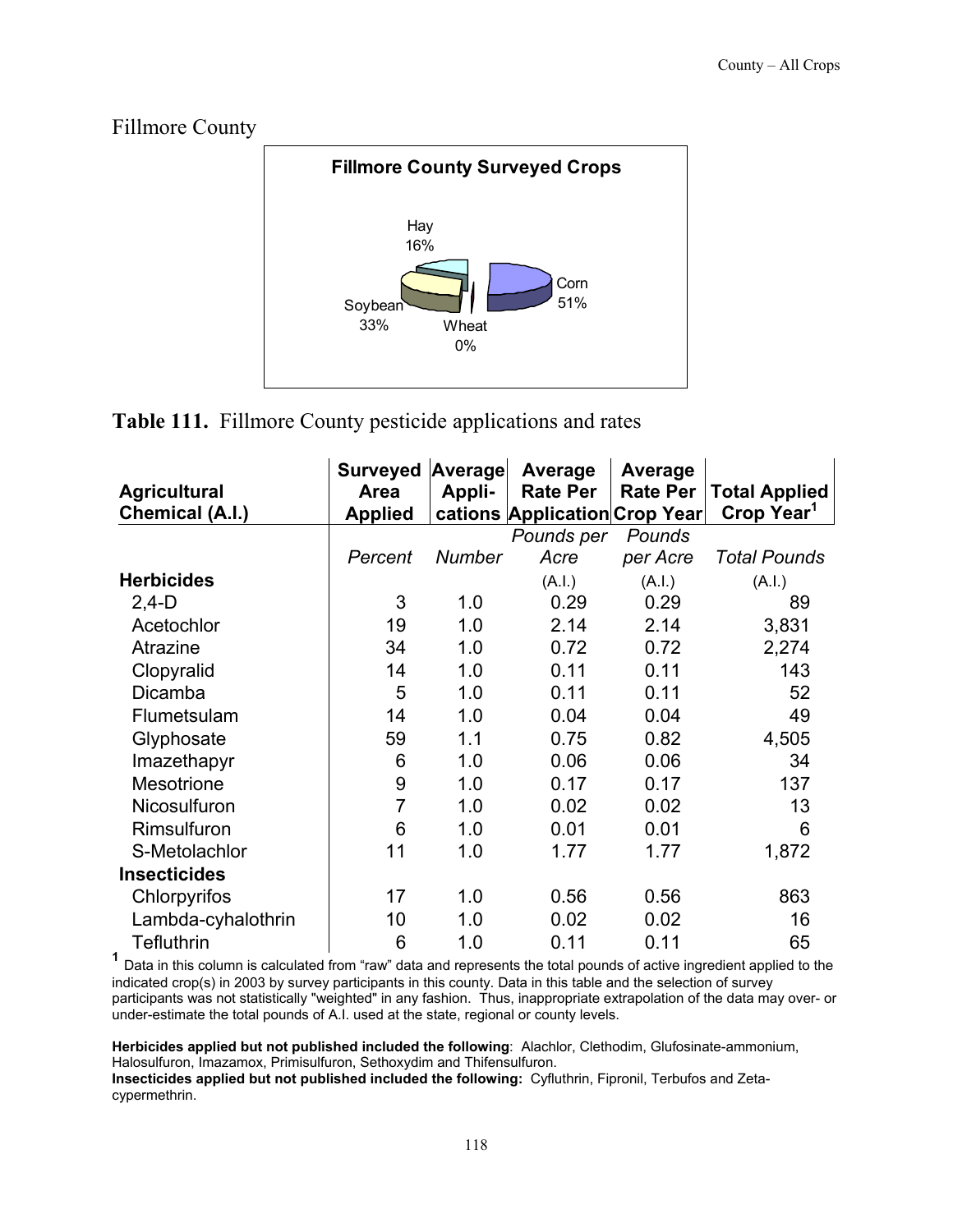Goodhue County



#### **Table 112.** Goodhue County pesticide applications and rates

| <b>Agricultural</b><br>Chemical (A.I.) | <b>Surveyed</b><br><b>Area</b><br><b>Applied</b> | Average<br>Appli- | Average<br><b>Rate Per</b><br>cations Application Crop Year | Average<br><b>Rate Per</b> | <b>Total Applied</b><br>Crop Year <sup>1</sup> |
|----------------------------------------|--------------------------------------------------|-------------------|-------------------------------------------------------------|----------------------------|------------------------------------------------|
|                                        |                                                  |                   | Pounds per                                                  | Pounds                     |                                                |
|                                        | Percent                                          | Number            | Acre                                                        | per Acre                   | <b>Total Pounds</b>                            |
| <b>Herbicides</b>                      |                                                  |                   | (A.I.)                                                      | (A.I.)                     | (A.I.)                                         |
| Acetochlor                             | 5                                                | 1.0               | 2.29                                                        | 2.29                       | 552                                            |
| Atrazine                               | 22                                               | 1.0               | 0.89                                                        | 0.89                       | 942                                            |
| Clopyralid                             | 10                                               | 1.0               | 0.12                                                        | 0.12                       | 59                                             |
| Flumetsulam                            | 10                                               | 1.0               | 0.05                                                        | 0.05                       | 22                                             |
| Glyphosate                             | 33                                               | 1.1               | 0.76                                                        | 0.86                       | 1,416                                          |
| Nicosulfuron                           | 9                                                | 1.0               | 0.02                                                        | 0.02                       | 9                                              |
| Rimsulfuron                            | 8                                                | 1.0               | 0.01                                                        | 0.01                       | 4                                              |
| <b>Insecticides</b>                    |                                                  |                   |                                                             |                            |                                                |
| Lambda-cyhalothrin                     | 5                                                | 1.2               | 0.01                                                        | 0.02                       | 4                                              |
| Permethrin                             | 3                                                | 1.5               | 0.14                                                        | 0.20                       | 26                                             |

**<sup>1</sup>** Data in this column is calculated from "raw" data and represents the total pounds of active ingredient applied to the indicated crop(s) in 2003 by survey participants in this county. Data in this table and the selection of survey participants was not statistically "weighted" in any fashion. Thus, inappropriate extrapolation of the data may over- or under-estimate the total pounds of A.I. used at the state, regional or county levels.

**Herbicides applied but not published included the following**: Alachlor, Cloransulam-methyl, Dicamba, Pot. Salt, Dimethenamid-P, Glufosinate-ammonium, Glyphosate diam salt, Imazamox, Mesotrione, Pendimethalin, S-Metolachlor and Sulfentrazone.

**Insecticides applied but not published included the following:** Chlorpyrifos, Cyfluthrin, Esfenvalerate, Phorate, Tebupirimphos, Tefluthrin and Terbufos.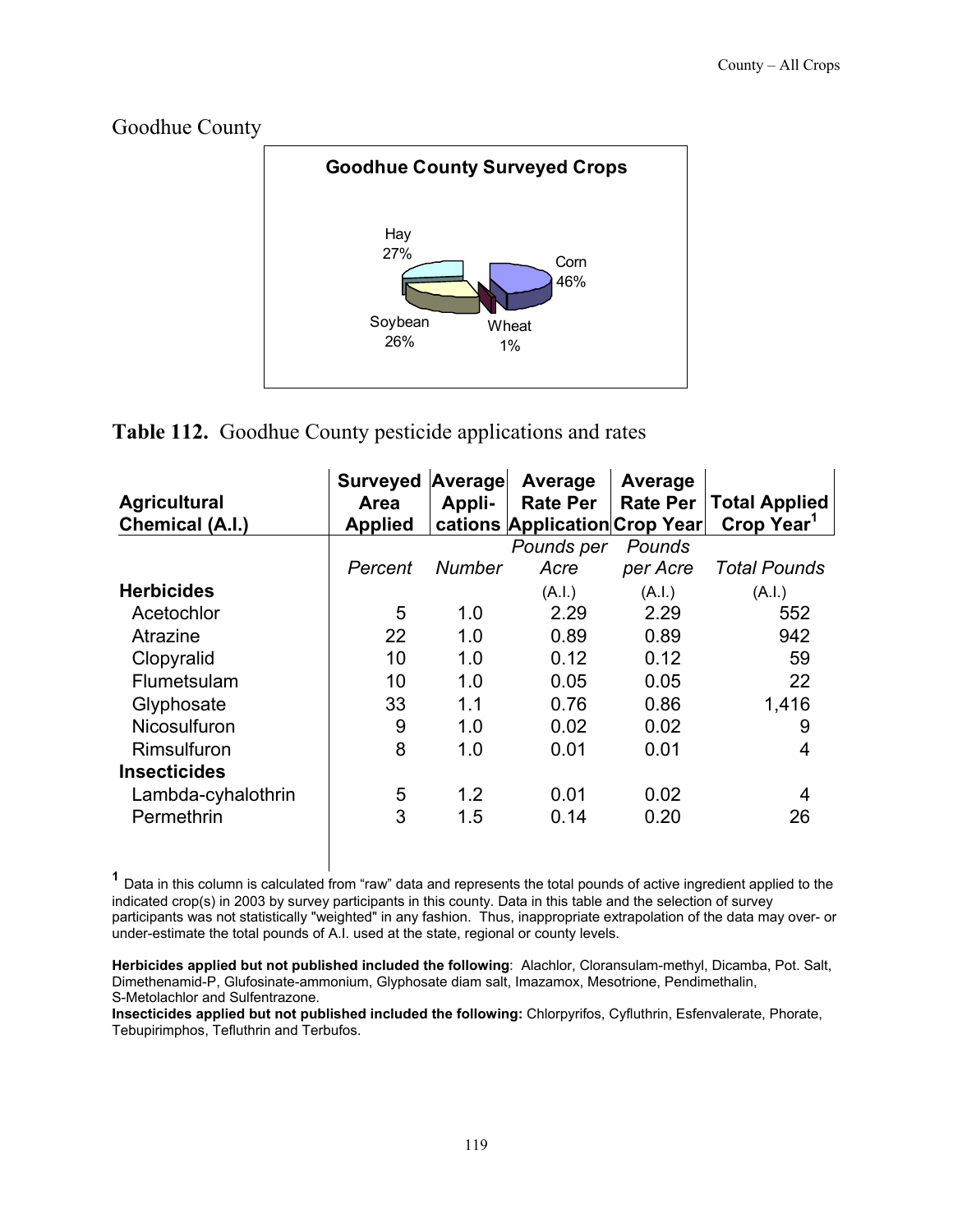Houston County



#### **Table 113.** Houston County pesticide applications and rates

| <b>Agricultural</b><br>Chemical (A.I.) | <b>Surveyed</b><br>Area<br><b>Applied</b> | Average<br>Appli- | Average<br><b>Rate Per</b><br>cations Application Crop Year | Average<br><b>Rate Per</b> | <b>Total Applied</b><br>Crop Year <sup>1</sup> |
|----------------------------------------|-------------------------------------------|-------------------|-------------------------------------------------------------|----------------------------|------------------------------------------------|
|                                        |                                           |                   | Pounds per                                                  | Pounds                     |                                                |
|                                        | Percent                                   | <b>Number</b>     | Acre                                                        | per Acre                   | <b>Total Pounds</b>                            |
| <b>Herbicides</b>                      |                                           |                   | (A.I.)                                                      | (A.I.)                     | (A.I.)                                         |
| Acetochlor                             | 5                                         | 1.0               | 1.93                                                        | 1.93                       | 650                                            |
| Atrazine                               | 19                                        | 1.0               | 0.88                                                        | 0.88                       | 1,129                                          |
| Clopyralid                             | 8                                         | 1.0               | 0.11                                                        | 0.11                       | 63                                             |
| Dicamba, Pot. salt                     | 9                                         | 1.0               | 0.46                                                        | 0.46                       | 272                                            |
| Flumetsulam                            | 8                                         | 1.0               | 0.04                                                        | 0.04                       | 20                                             |
| Glyphosate                             | 48                                        | 1.0               | 0.78                                                        | 0.81                       | 2,646                                          |
| Nicosulfuron                           | 15                                        | 1.0               | 0.02                                                        | 0.02                       | 21                                             |
| Rimsulfuron                            | 15                                        | 1.0               | 0.01                                                        | 0.01                       | 11                                             |

**<sup>1</sup>** Data in this column is calculated from "raw" data and represents the total pounds of active ingredient applied to the indicated crop(s) in 2003 by survey participants in this county. Data in this table and the selection of survey participants was not statistically "weighted" in any fashion. Thus, inappropriate extrapolation of the data may over- or under-estimate the total pounds of A.I. used at the state, regional or county levels.

**Herbicides applied but not published included the following**: 2,4-D, Alachlor, Chlorimuron-ethyl, Dicamba, Dimet. Salt, Dicamba, Sodium salt, Diflufenzopyr-sodium, Dimethenamid-P, Imazamox, Imazethapyr, Mesotrione, Pendimethalin and S-Metolachlor.

**Insecticides applied but not published included the following:** Chlorpyrifos, Cyfluthrin, Dimethoate, Permethrin, Tebupirimphos, Tefluthrin and Terbufos.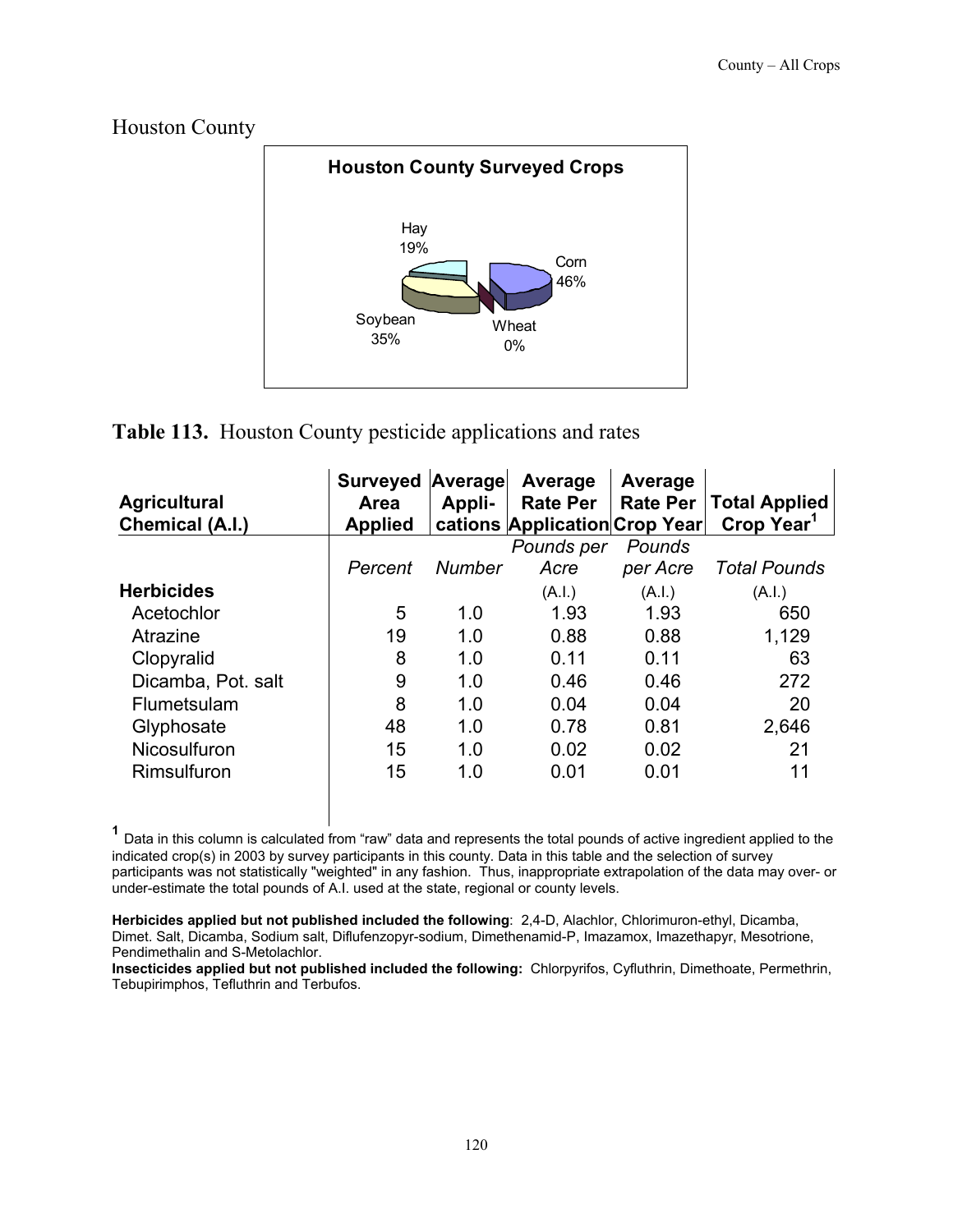Mower County



#### **Table 114.** Mower County pesticide applications and rates

| <b>Agricultural</b><br>Chemical (A.I.) | <b>Surveyed</b><br><b>Area</b><br><b>Applied</b> | Average<br>Appli- | Average<br><b>Rate Per</b><br>cations Application Crop Year | Average<br><b>Rate Per</b> | <b>Total Applied</b><br>Crop Year <sup>1</sup> |
|----------------------------------------|--------------------------------------------------|-------------------|-------------------------------------------------------------|----------------------------|------------------------------------------------|
|                                        |                                                  |                   | Pounds per                                                  | Pounds                     |                                                |
|                                        | Percent                                          | Number            | Acre                                                        | per Acre                   | <b>Total Pounds</b>                            |
| <b>Herbicides</b>                      |                                                  |                   | (A.I.)                                                      | (A.I.)                     | (A.I.)                                         |
| Acetochlor                             | 7                                                | 1.0               | 1.95                                                        | 1.99                       | 5,347                                          |
| Atrazine                               | 30                                               | 1.1               | 0.75                                                        | 0.81                       | 3,983                                          |
| Clethodim                              | 2                                                | 1.0               | 0.07                                                        | 0.07                       | 28                                             |
| Clopyralid                             | 4                                                | 1.0               | 0.15                                                        | 0.15                       | 95                                             |
| Flumetsulam                            | 4                                                | 1.0               | 0.05                                                        | 0.05                       | 34                                             |
| Glufosinate-ammonium                   | 8                                                | 1.0               | 0.31                                                        | 0.31                       | 411                                            |
| Glyphosate                             | 48                                               | 1.2               | 0.75                                                        | 0.93                       | 7,233                                          |
| Mesotrione                             | 11                                               | 1.0               | 0.13                                                        | 0.13                       | 223                                            |
| Nicosulfuron                           | 9                                                | 1.0               | 0.02                                                        | 0.02                       | 34                                             |
| Rimsulfuron                            | 8                                                | 1.0               | 0.01                                                        | 0.01                       | 16                                             |
| S-Metolachlor                          | 14                                               | 1.0               | 1.66                                                        | 1.66                       | 3,867                                          |
| <b>Insecticides</b>                    |                                                  |                   |                                                             |                            |                                                |
| Lambda-cyhalothrin                     | 12                                               | 1.0               | 0.02                                                        | 0.02                       | 40                                             |

**<sup>1</sup>** Data in this column is calculated from "raw" data and represents the total pounds of active ingredient applied to the indicated crop(s) in 2003 by survey participants in this county. Data in this table and the selection of survey participants was not statistically "weighted" in any fashion. Thus, inappropriate extrapolation of the data may over- or under-estimate the total pounds of A.I. used at the state, regional or county levels.

**Herbicides applied but not published included the following**: Bentazon, Bromoxynil, Chlorimuron-ethyl, Cloransulam-methyl, Dicamba, Dicamba, Dimet. Salt, Dicamba, Pot. Salt, Diflufenzopyr-sodium, Fenoxaprop, Fluazifop-P-butyl, Flumiclorac-pentyl, Fomesafen, Imazapyr, Imazethapyr, Lactofen, Metribuzin, Metsulfuron-methyl, Pendimethalin, Primisulfuron, Sulfentrazone, Thifensulfuron and Trifluralin. **Insecticides applied but not published included the following:** Bifenthrin, Esfenvalerate and Tefluthrin.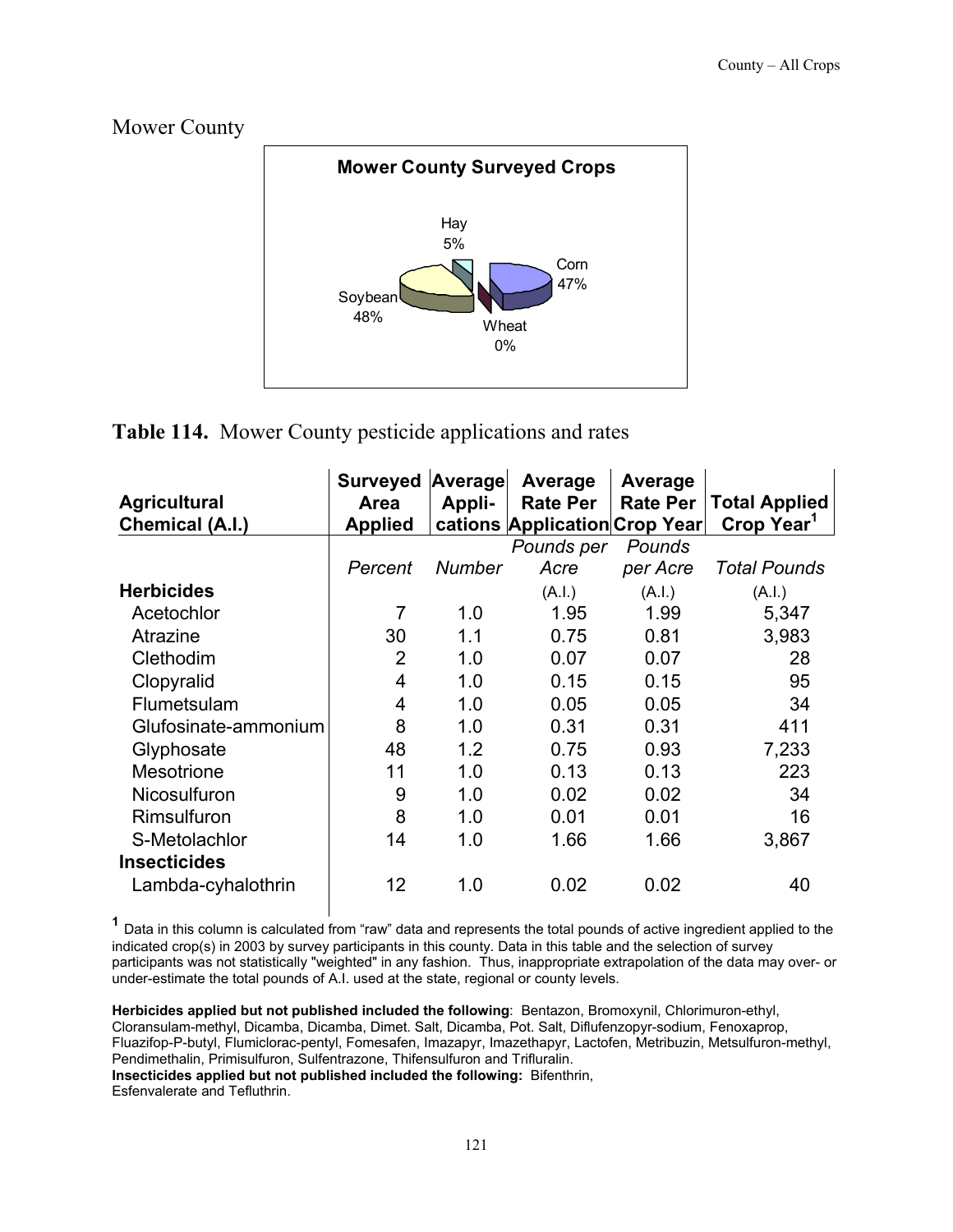



#### **Table 115.** Olmsted County pesticide applications and rates

| <b>Agricultural</b><br>Chemical (A.I.) | <b>Surveyed</b><br><b>Area</b><br><b>Applied</b> | Average<br>Appli- | Average<br><b>Rate Per</b><br>cations Application Crop Year | Average<br>Rate Per | <b>Total Applied</b><br>Crop Year <sup>1</sup> |
|----------------------------------------|--------------------------------------------------|-------------------|-------------------------------------------------------------|---------------------|------------------------------------------------|
|                                        |                                                  |                   | Pounds per                                                  | Pounds              |                                                |
|                                        | Percent                                          | <b>Number</b>     | Acre                                                        | per Acre            | <b>Total Pounds</b>                            |
| <b>Herbicides</b>                      |                                                  |                   | (A.I.)                                                      | (A.I.)              | (A.I.)                                         |
| Atrazine                               | 25                                               | 1.0               | 0.69                                                        | 0.69                | 919                                            |
| Glyphosate                             | 38                                               | 1.5               | 0.75                                                        | 1.12                | 2,276                                          |
| Mesotrione                             | 5                                                | 1.0               | 0.15                                                        | 0.15                | 43                                             |
| <b>Nicosulfuron</b>                    | 10                                               | 1.0               | 0.02                                                        | 0.02                | 10                                             |
| <b>Insecticides</b>                    |                                                  |                   |                                                             |                     |                                                |
| Chlorpyrifos                           | 4                                                | 1.0               | 0.55                                                        | 0.55                | 114                                            |
| Lambda-cyhalothrin                     | 4                                                | 1.6               | 0.02                                                        | 0.02                | 5                                              |

**<sup>1</sup>** Data in this column is calculated from "raw" data and represents the total pounds of active ingredient applied to the indicated crop(s) in 2003 by survey participants in this county. Data in this table and the selection of survey participants was not statistically "weighted" in any fashion. Thus, inappropriate extrapolation of the data may over- or under-estimate the total pounds of A.I. used at the state, regional or county levels.

**Herbicides applied but not published included the following**: 2,4-D, Acetochlor, Alachlor, Clomazone, Clopyralid, Dicamba, Dicamba, Dimet. Salt, Dicamba, Sodium salt, Diflufenzopyr-sodium, Fenoxaprop, Flumetsulam, Foramsulfuron, Glufosinate-ammonium, Imazamox, Imazethapyr, Primisulfuron, Rimsulfuron and S-Metolachlor. **Insecticides applied but not published included the following:** Cyfluthrin, Permethrin and Tebupirimphos.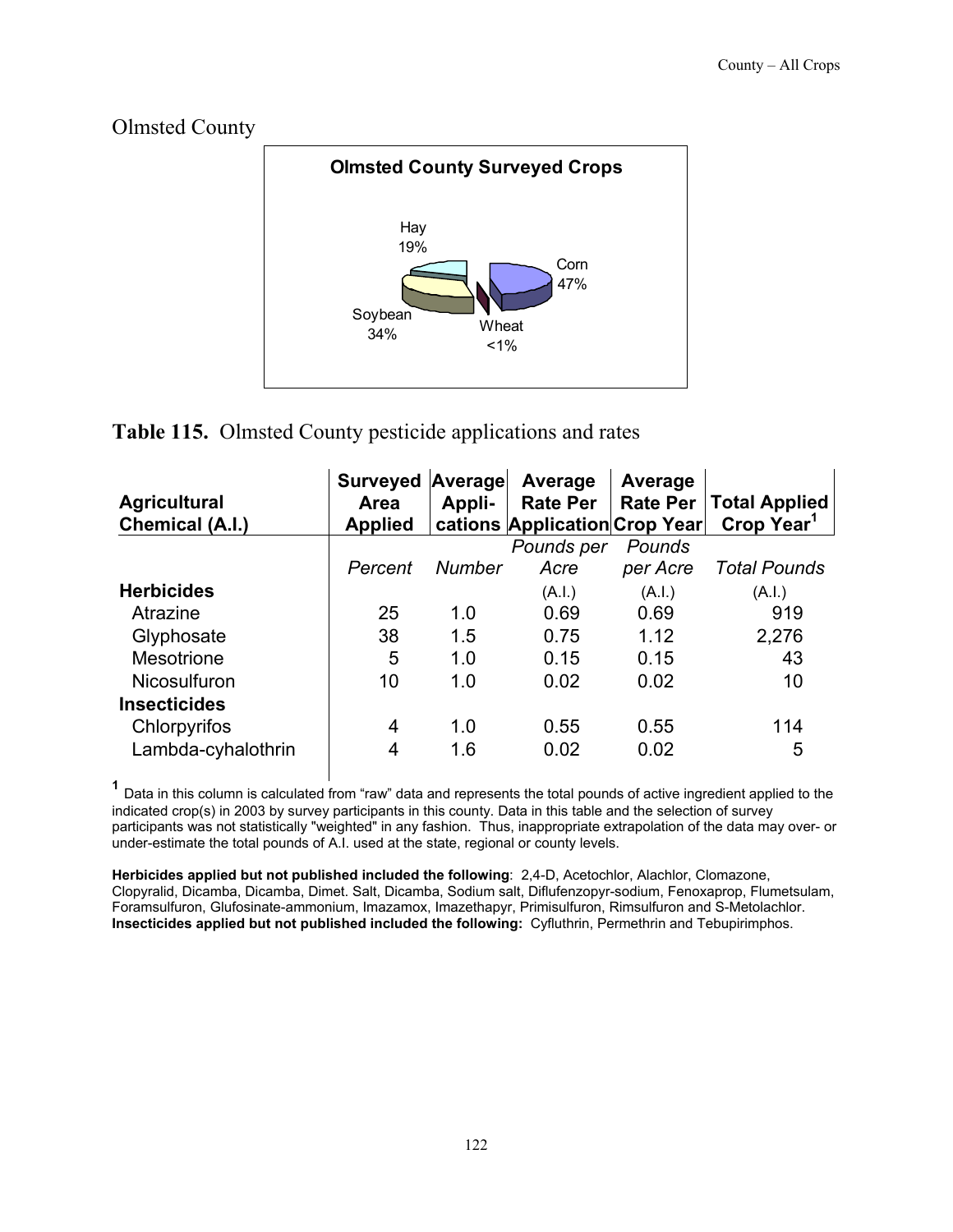



**Table 116.** Wabasha County pesticide applications and rates

| Wabasha County                         |                                                  |                   |                                                             |                            |                                                |  |  |
|----------------------------------------|--------------------------------------------------|-------------------|-------------------------------------------------------------|----------------------------|------------------------------------------------|--|--|
| <b>Agricultural</b><br>Chemical (A.I.) | <b>Surveyed</b><br><b>Area</b><br><b>Applied</b> | Average<br>Appli- | Average<br><b>Rate Per</b><br>cations Application Crop Year | Average<br><b>Rate Per</b> | <b>Total Applied</b><br>Crop Year <sup>1</sup> |  |  |
|                                        |                                                  |                   | Pounds per                                                  | Pounds                     |                                                |  |  |
|                                        | Percent                                          | <b>Number</b>     | Acre                                                        | per Acre                   | <b>Total Pounds</b>                            |  |  |
| <b>Herbicides</b>                      |                                                  |                   | (A.I.)                                                      | (A.l.)                     | (A.l.)                                         |  |  |
| Acetochlor                             | 25                                               | 1.0               | 2.03                                                        | 2.03                       | 5,264                                          |  |  |
| Atrazine                               | 33                                               | 1.0               | 0.86                                                        | 0.86                       | 2,859                                          |  |  |
| Clopyralid                             | 18                                               | 1.0               | 0.13                                                        | 0.13                       | 232                                            |  |  |
| Flumetsulam                            | 18                                               | 1.0               | 0.04                                                        | 0.04                       | 81                                             |  |  |
| Glyphosate                             | 31                                               | 1.0               | 0.79                                                        | 0.79                       | 2,507                                          |  |  |
| Nicosulfuron                           | 13                                               | 1.0               | 0.02                                                        | 0.02                       | 30                                             |  |  |
| Rimsulfuron                            | 12                                               | 1.0               | 0.01                                                        | 0.01                       | 14                                             |  |  |
| Lambda-cyhalothrin                     | 7                                                | 1.0               | 0.02                                                        | 0.02                       | 13                                             |  |  |

#### **Pesticide Applications And Rates By Active Ingredient Wabasha County**

**<sup>1</sup>** Data in this column is calculated from "raw" data and represents the total pounds of active ingredient applied to the indicated crop(s) in 2003 by survey participants in this county. Data in this table and the selection of survey participants was not statistically "weighted" in any fashion. Thus, inappropriate extrapolation of the data may over- or under-estimate the total pounds of A.I. used at the state, regional or county levels.

**Herbicides applied but not published included the following**: 2,4-D, Clethodim, Clomazone, Dicamba, Dicamba, Pot. Salt, Foramsulfuron, Imazethapyr, Mesotrione, Pendimethalin, S-Metolachlor and Sulfentrazone. **Insecticides applied but not published included the following:** Bifenthrin, Chlorpyrifos, Cyfluthrin, Esfenvalerate, Fipronil, Tebupirimphos, Tefluthrin and Zeta-cypermethrin.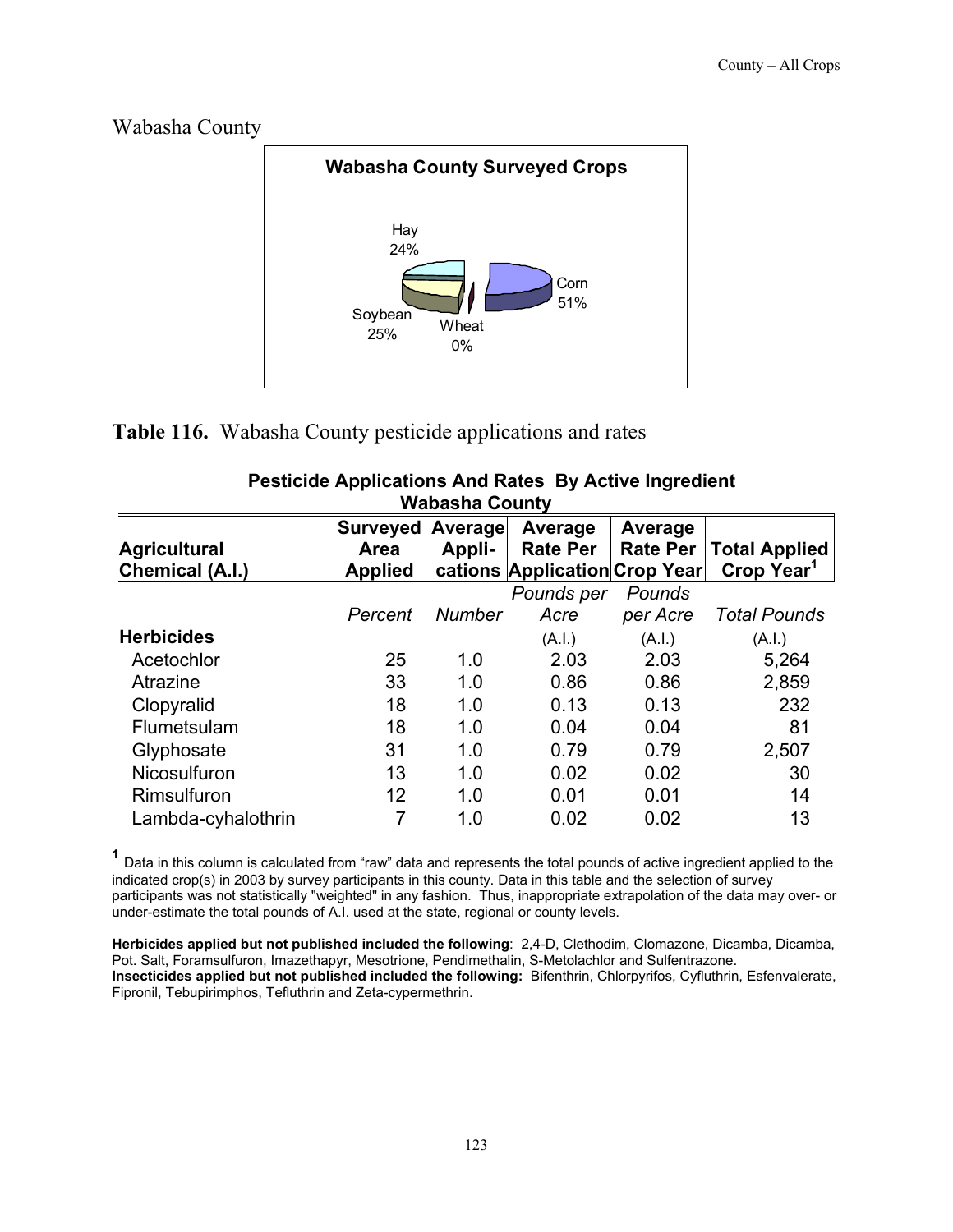Winona County



#### **Table 117.** Winona County pesticide applications and rates

| <b>Agricultural</b><br><b>Chemical (A.I.)</b> | <b>Surveyed</b><br>Area<br><b>Applied</b> | Average<br>Appli- | Average<br><b>Rate Per</b><br>cations Application Crop Year | Average<br><b>Rate Per</b> | <b>Total Applied</b><br>Crop Year <sup>1</sup> |
|-----------------------------------------------|-------------------------------------------|-------------------|-------------------------------------------------------------|----------------------------|------------------------------------------------|
|                                               |                                           |                   | Pounds per                                                  | Pounds                     |                                                |
|                                               | Percent                                   | <b>Number</b>     | Acre                                                        | per Acre                   | <b>Total Pounds</b>                            |
| <b>Herbicides</b>                             |                                           |                   | (A.I.)                                                      | (A.I.)                     | (A.I.)                                         |
| Acetochlor                                    | 22                                        | 1.0               | 1.44                                                        | 1.44                       | 2,576                                          |
| Atrazine                                      | 18                                        | 1.0               | 0.67                                                        | 0.67                       | 1,018                                          |
| Clopyralid                                    | 19                                        | 1.0               | 0.09                                                        | 0.09                       | 141                                            |
| Flumetsulam                                   | 19                                        | 1.0               | 0.03                                                        | 0.03                       | 52                                             |
| Glyphosate                                    | 27                                        | 1.0               | 0.89                                                        | 0.91                       | 2,015                                          |
| Nicosulfuron                                  | 17                                        | 1.0               | 0.01                                                        | 0.01                       | 17                                             |
| Rimsulfuron                                   | 15                                        | 1.0               | 0.01                                                        | 0.01                       | 9                                              |
| <b>Insecticides</b>                           |                                           |                   |                                                             |                            |                                                |
| Lambda-cyhalothrin                            | 9                                         | 1.0               | 0.02                                                        | 0.02                       | 12                                             |
| Tefluthrin                                    | 8                                         | 1.0               | 0.13                                                        | 0.13                       | 88                                             |

<sup>1</sup> Data in this column is calculated from "raw" data and represents the total pounds of active ingredient applied to the indicated crop(s) in 2003 by survey participants in this county. Data in this table and the selection of survey participants was not statistically "weighted" in any fashion. Thus, inappropriate extrapolation of the data may over- or under-estimate the total pounds of A.I. used at the state, regional or county levels.

**Herbicides applied but not published included the following**: Dicamba, Dimet. Salt, Dicamba, Pot. Salt, Dicamba, Sodium salt, Diflufenzopyr-sodium, Dimethenamid-P, Glufosinate-ammonium, Imazapyr, Imazethapyr, Mesotrione and S-Metolachlor.

**Insecticides applied but not published included the following:** Chlorpyrifos, Cyfluthrin, Permethrin, Tebupirimphos and Terbufos.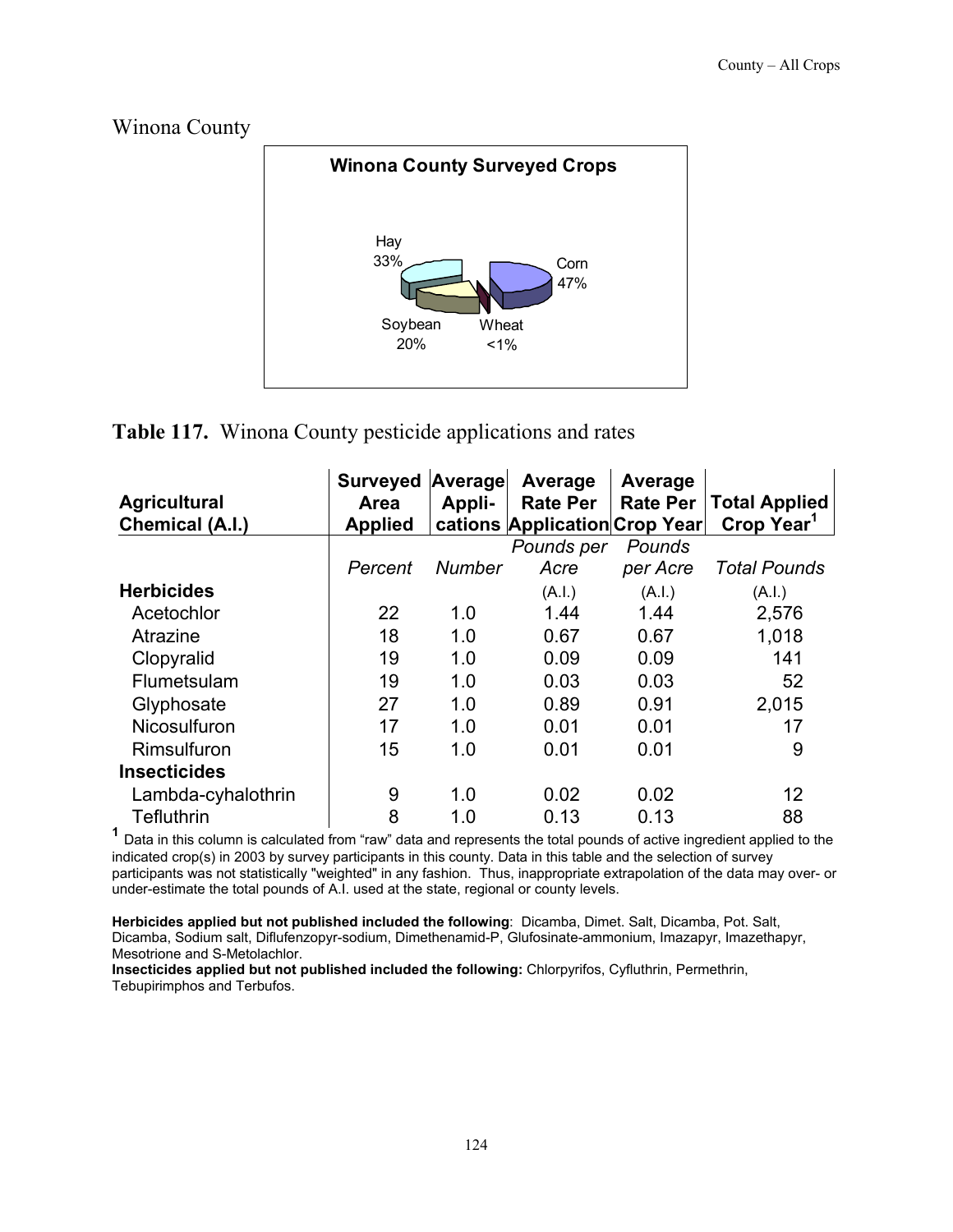#### **Region 10 County Data**



#### **Table 118.** Anoka County pesticide applications and rates

| <b>Agricultural</b><br>Chemical (A.I.) | Surveyed Average Average<br><b>Area</b><br><b>Applied</b> | Appli- |                    | Average            | Rate Per   Rate Per   Total Applied<br>  cations Application Crop Year  Crop Year <sup>1</sup> |
|----------------------------------------|-----------------------------------------------------------|--------|--------------------|--------------------|------------------------------------------------------------------------------------------------|
|                                        | Percent                                                   | Number | Pounds per<br>Acre | Pounds<br>per Acre | Total Pounds                                                                                   |
| <b>Herbicides</b><br>Glyphosate        | 24                                                        | 1 O    | (A.I.)<br>0.61     | (A.I.)<br>0.61     | (A.I.)<br>338                                                                                  |

**<sup>1</sup>** Data in this column is calculated from "raw" data and represents the total pounds of active ingredient applied to the indicated crop(s) in 2003 by survey participants in this county. Data in this table and the selection of survey participants was not statistically "weighted" in any fashion. Thus, inappropriate extrapolation of the data may over- or under-estimate the total pounds of A.I. used at the state, regional or county levels.

**Herbicides applied but not published included the following**: Acetochlor, Alachlor, Atrazine, Clopyralid, Flumetsulam, Nicosulfuron, Pendimethalin and Rimsulfuron.

**Insecticides applied but not published included the following:** Lambda-cyhalothrin.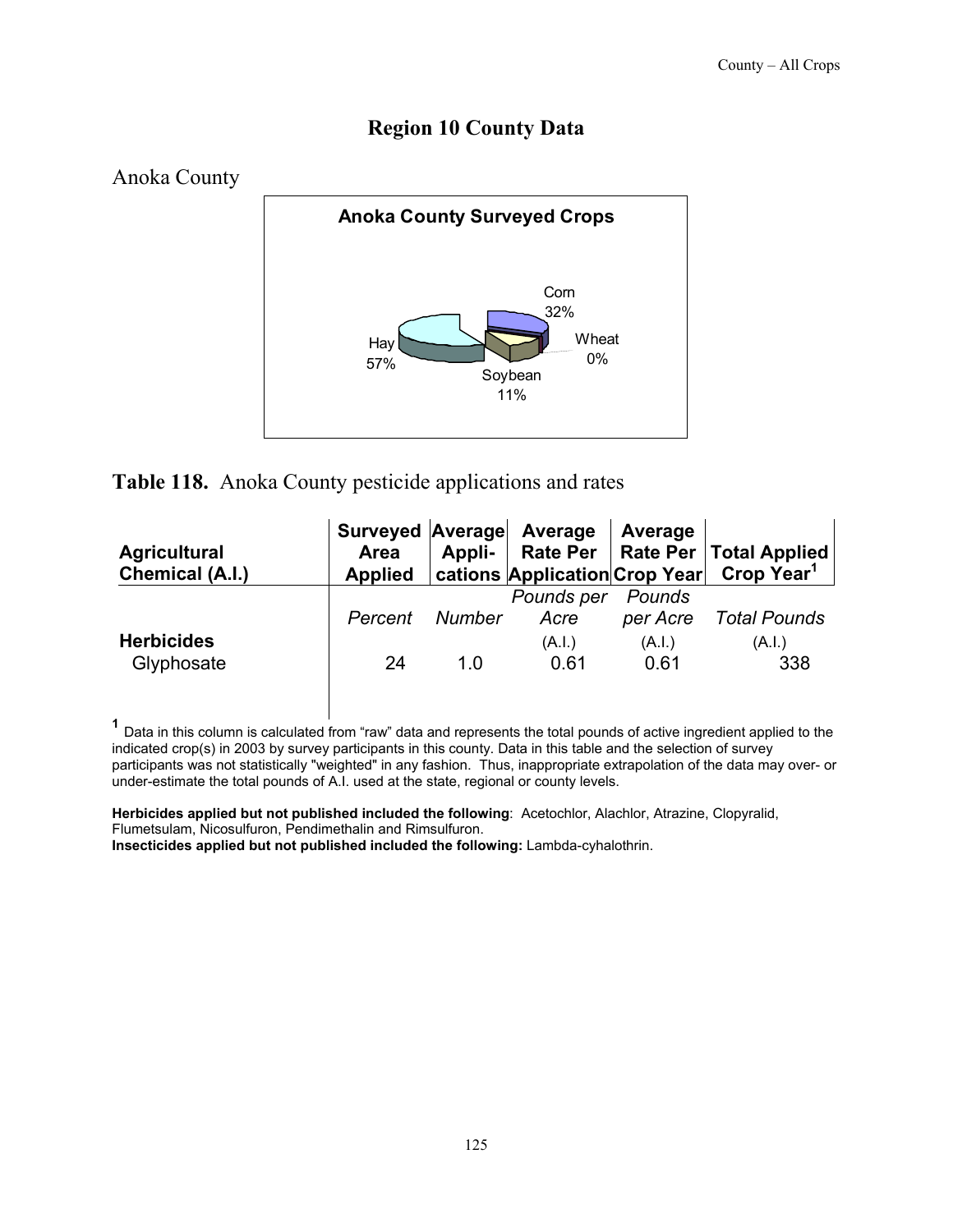



#### **Table 119.** Carver County pesticide applications and rates

| <b>Agricultural</b><br>Chemical (A.I.) | <b>Surveyed</b><br><b>Area</b><br><b>Applied</b> | Average<br>Appli- | Average<br><b>Rate Per</b><br>cations Application Crop Year | Average<br><b>Rate Per</b> | <b>Total Applied</b><br>Crop Year <sup>1</sup> |
|----------------------------------------|--------------------------------------------------|-------------------|-------------------------------------------------------------|----------------------------|------------------------------------------------|
|                                        |                                                  |                   | Pounds per                                                  | Pounds                     |                                                |
|                                        | Percent                                          | Number            | Acre                                                        | per Acre                   | <b>Total Pounds</b>                            |
| <b>Herbicides</b>                      |                                                  |                   | (A.I.)                                                      | (A.l.)                     | (A.l.)                                         |
| Acetochlor                             | 30                                               | 1.0               | 1.47                                                        | 1.47                       | 3,274                                          |
| Atrazine                               | 42                                               | 1.0               | 0.53                                                        | 0.53                       | 1,678                                          |
| Clopyralid                             | 19                                               | 1.0               | 0.11                                                        | 0.11                       | 149                                            |
| Dicamba                                | 4                                                | 1.0               | 0.29                                                        | 0.29                       | 94                                             |
| Flumetsulam                            | 19                                               | 1.0               | 0.04                                                        | 0.04                       | 55                                             |
| Glyphosate                             | 34                                               | 1.2               | 0.76                                                        | 0.92                       | 2,391                                          |
| <b>Mesotrione</b>                      | 21                                               | 1.0               | 0.09                                                        | 0.09                       | 149                                            |
| Nicosulfuron                           | 12                                               | 1.2               | 0.02                                                        | 0.02                       | 19                                             |
| Pendimethalin                          | 5                                                | 1.0               | 0.88                                                        | 0.88                       | 339                                            |
| Rimsulfuron                            | 12                                               | 1.2               | 0.01                                                        | 0.01                       | 12                                             |
| Lambda-cyhalothrin                     | 13                                               | 1.2               | 0.01                                                        | 0.02                       | 17                                             |

 **<sup>1</sup>** Data in this column is calculated from "raw" data and represents the total pounds of active ingredient applied to the indicated crop(s) in 2003 by survey participants in this county. Data in this table and the selection of survey participants was not statistically "weighted" in any fashion. Thus, inappropriate extrapolation of the data may over- or under-estimate the total pounds of A.I. used at the state, regional or county levels.

**Herbicides applied but not published included the following**: 2,4-D,Dicamba, Pot. Salt, Dicamba, Sodium salt, Diflufenzopyr-sodium, Dimethenamid-P, Fenoxaprop, Fluazifop-P-butyl, Fomesafen, Foramsulfuron, Glufosinateammonium, Imazethapyr, Primisulfuron, S-Metolachlor and Sulfentrazone.

**Insecticides applied but not published included the following:** Chlorpyrifos, Cyfluthrin, Phorate and Tefluthrin.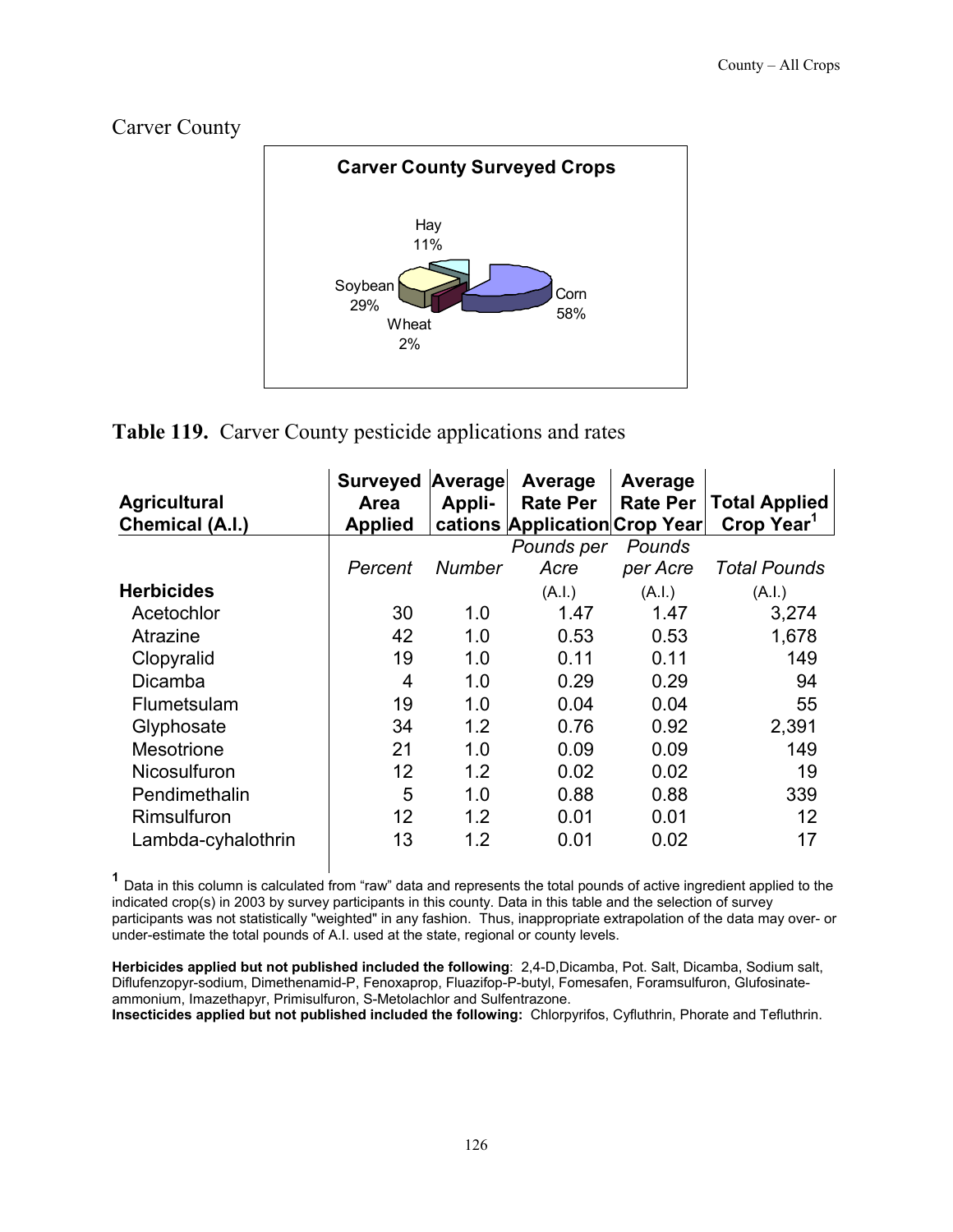DakotaCounty



**Table 120.** Dakota County pesticide applications and rates

| <b>Agricultural</b><br>Chemical (A.I.) | <b>Surveyed</b><br>Area<br><b>Applied</b> | Average<br>Appli- | Average<br><b>Rate Per</b><br>cations Application Crop Year | Average<br><b>Rate Per</b> | <b>Total Applied</b><br>Crop Year <sup>1</sup> |
|----------------------------------------|-------------------------------------------|-------------------|-------------------------------------------------------------|----------------------------|------------------------------------------------|
|                                        |                                           |                   | Pounds per                                                  | Pounds                     |                                                |
|                                        | Percent                                   | <b>Number</b>     | Acre                                                        | per Acre                   | <b>Total Pounds</b>                            |
| <b>Herbicides</b>                      |                                           |                   | (A.I.)                                                      | (A.I.)                     | (A.I.)                                         |
| Acetochlor                             | 8                                         | 1.0               | 1.37                                                        | 1.37                       | 1,768                                          |
| Atrazine                               | 15                                        | 1.0               | 0.59                                                        | 0.59                       | 1,374                                          |
| Clopyralid                             | 11                                        | 1.0               | 0.10                                                        | 0.10                       | 163                                            |
| Flumetsulam                            | 11                                        | 1.0               | 0.04                                                        | 0.04                       | 60                                             |
| Glufosinate-ammonium                   | 4                                         | 1.0               | 0.34                                                        | 0.34                       | 204                                            |
| Glyphosate                             | 39                                        | 1.1               | 0.77                                                        | 0.87                       | 5,358                                          |
| <b>Mesotrione</b>                      | 13                                        | 1.0               | 0.12                                                        | 0.12                       | 250                                            |
| Nicosulfuron                           | 17                                        | 1.0               | 0.02                                                        | 0.02                       | 57                                             |
| Rimsulfuron                            | 17                                        | 1.0               | 0.01                                                        | 0.01                       | 28                                             |
| S-Metolachlor                          | 14                                        | 1.0               | 1.50                                                        | 1.50                       | 3,215                                          |
| <b>Insecticides</b>                    |                                           |                   |                                                             |                            |                                                |
| Chlorpyrifos                           | 6                                         | 1.1               | 0.60                                                        | 0.64                       | 609                                            |
| Cyfluthrin                             | 7                                         | 1.0               | 0.01                                                        | 0.01                       | 9                                              |
| Lambda-cyhalothrin                     | 8                                         | 1.0               | 0.02                                                        | 0.02                       | 24                                             |

 **<sup>1</sup>** Data in this column is calculated from "raw" data and represents the total pounds of active ingredient applied to the indicated crop(s) in 2003 by survey participants in this county. Data in this table and the selection of survey participants was not statistically "weighted" in any fashion. Thus, inappropriate extrapolation of the data may over- or under-estimate the total pounds of A.I. used at the state, regional or county levels.

**Herbicides applied but not published included the following**: 2,4-D, Alachlor, Bentazon, Bromoxynil octanoate, Clethodim, Cyanazine, Dicamba, Dicamba, Pot. Salt, Fenoxaprop, Fluazifop-P-butyl, Fomesafen, Imazapyr, Imazethapyr, MCPA, Pendimethalin, Primisulfuron, Quizalofop-P-ethyl and Thifensulfuron. **Insecticides applied but not published included the following:** Bifenthrin, Chlorethoxyfos, Esfenvalerate, Fipronil, Malathion, Tebupirimphos, Tefluthrin and Terbufos.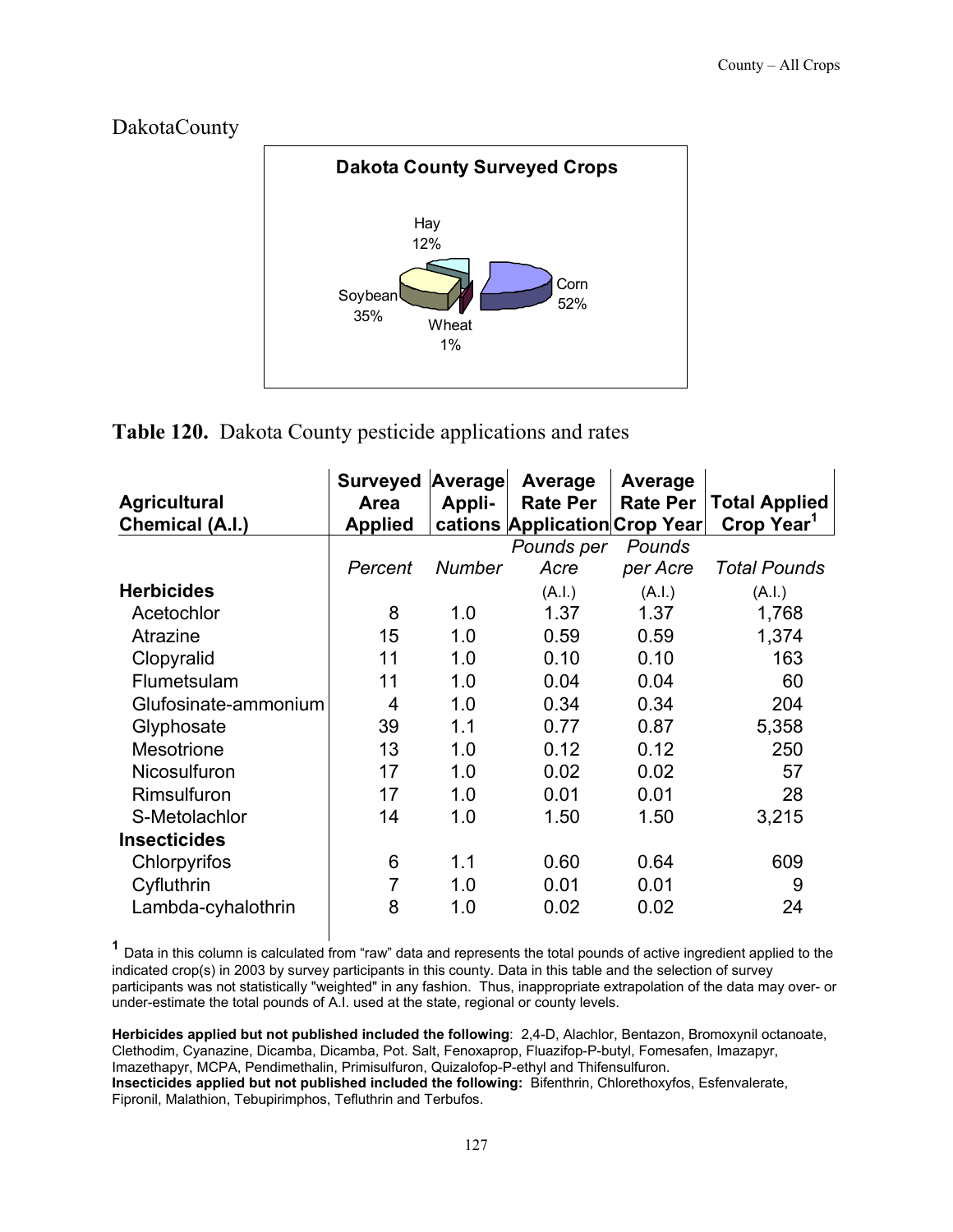Scott County



#### **Table 121.** Scott County pesticide applications and rates

| <b>Agricultural</b><br><b>Chemical (A.I.)</b> | <b>Surveyed Average</b><br><b>Area</b><br><b>Applied</b> | Appli-        | Average<br><b>Rate Per</b><br>cations Application Crop Year | Average<br><b>Rate Per</b> | <b>Total Applied</b><br>Crop Year <sup>1</sup> |
|-----------------------------------------------|----------------------------------------------------------|---------------|-------------------------------------------------------------|----------------------------|------------------------------------------------|
|                                               |                                                          |               | Pounds per                                                  | Pounds                     |                                                |
|                                               | Percent                                                  | <b>Number</b> | Acre                                                        | per Acre                   | <b>Total Pounds</b>                            |
| <b>Herbicides</b>                             |                                                          |               | (A.I.)                                                      | (A.I.)                     | (A.I.)                                         |
| Atrazine                                      | 13                                                       | 1.0           | 0.70                                                        | 0.70                       | 344                                            |
| Glyphosate                                    | 34                                                       | 1.2           | 0.66                                                        | 0.78                       | 1,056                                          |
| <b>Mesotrione</b>                             | 7                                                        | 1.0           | 0.17                                                        | 0.17                       | 49                                             |
| <b>Nicosulfuron</b>                           | 7                                                        | 1.0           | 0.02                                                        | 0.02                       | 5                                              |
| Rimsulfuron                                   | 7                                                        | 1.0           | 0.01                                                        | 0.01                       | 3                                              |
| <b>Insecticides</b>                           |                                                          |               |                                                             |                            |                                                |
| Lambda-cyhalothrin                            | 12                                                       | 1.0           | 0.02                                                        | 0.02                       | 9                                              |

 **<sup>1</sup>** Data in this column is calculated from "raw" data and represents the total pounds of active ingredient applied to the indicated crop(s) in 2003 by survey participants in this county. Data in this table and the selection of survey participants was not statistically "weighted" in any fashion. Thus, inappropriate extrapolation of the data may over- or under-estimate the total pounds of A.I. used at the state, regional or county levels.

**Herbicides applied but not published included the following**: 2,4-D, Acetochlor, Clethodim, Clopyralid, Dicamba, Dicamba, Dimet. Salt, Dicamba, Pot. Salt, Flumetsulam, Foramsulfuron, Glufosinate-ammonium, Glyphosate diam salt, Imazethapyr, S-Metolachlor, Sulfentrazone and Trifluralin.

**Insecticides applied but not published included the following:** Chlorpyrifos, Cyfluthrin, Permethrin and Tebupirimphos.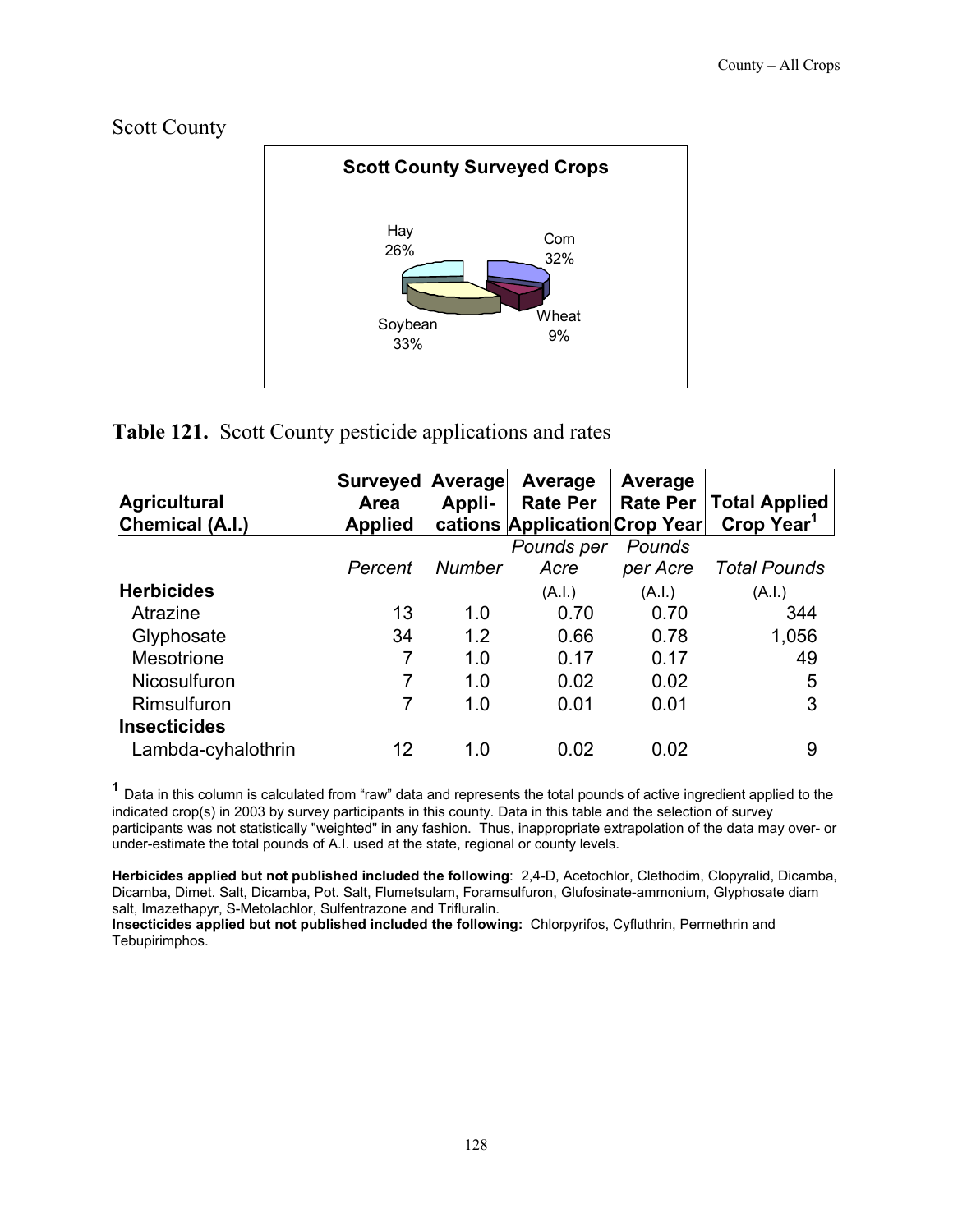Washington County



#### **Table 122.** Washington County pesticide applications and rates

| <b>Agricultural</b><br>Chemical (A.I.)      | Surveyed Average Average<br><b>Area</b><br><b>Applied</b> | Appli- |                        | Average                | Rate Per   Rate Per   Total Applied  <br>  cations Application Crop Year Crop Year <sup>1</sup> |
|---------------------------------------------|-----------------------------------------------------------|--------|------------------------|------------------------|-------------------------------------------------------------------------------------------------|
|                                             | Percent                                                   | Number | Pounds per<br>Acre     | Pounds<br>per Acre     | Total Pounds                                                                                    |
| <b>Herbicides</b><br>Atrazine<br>Glyphosate | 29<br>35                                                  |        | (A.I.)<br>0.68<br>1.03 | (A.I.)<br>0.68<br>1.03 | (A.I.)<br>848<br>1,547                                                                          |

 **<sup>1</sup>** Data in this column is calculated from "raw" data and represents the total pounds of active ingredient applied to the indicated crop(s) in 2003 by survey participants in this county. Data in this table and the selection of survey participants was not statistically "weighted" in any fashion. Thus, inappropriate extrapolation of the data may over- or under-estimate the total pounds of A.I. used at the state, regional or county levels.

**Herbicides applied but not published included the following**: Acetochlor, Alachlor, Clopyralid, Flumetsulam, Glufosinate-ammonium, Mesotrione, Nicosulfuron, Pendimethalin, Quizalofop-ethyl and Rimsulfuron and S-Metolachlor.

**Insecticides applied but not published included the following:** Chlorpyrifos, Cyfluthrin, Lambda-cyhalothrin, Tebupirimphos and Terbufos.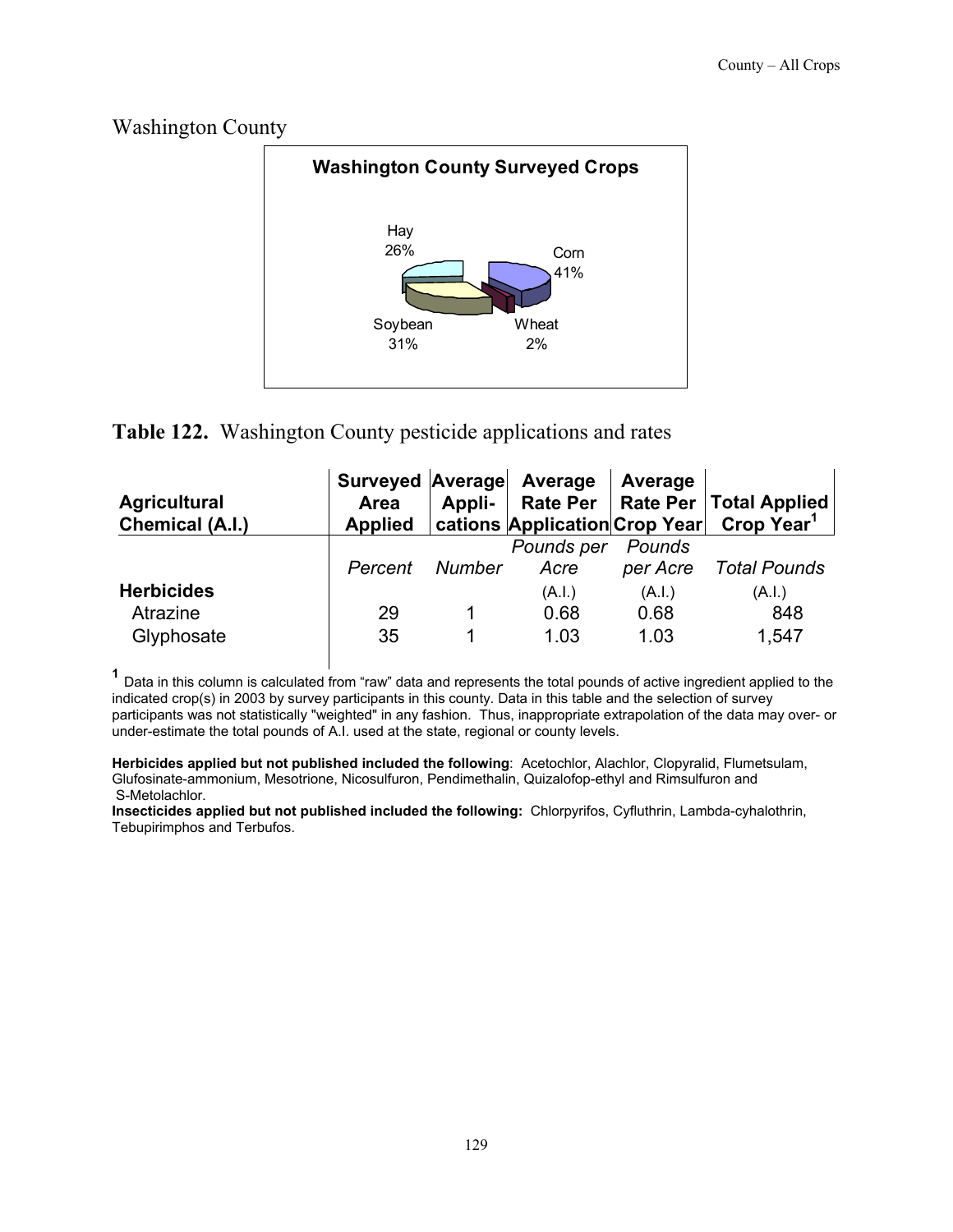**Appendices**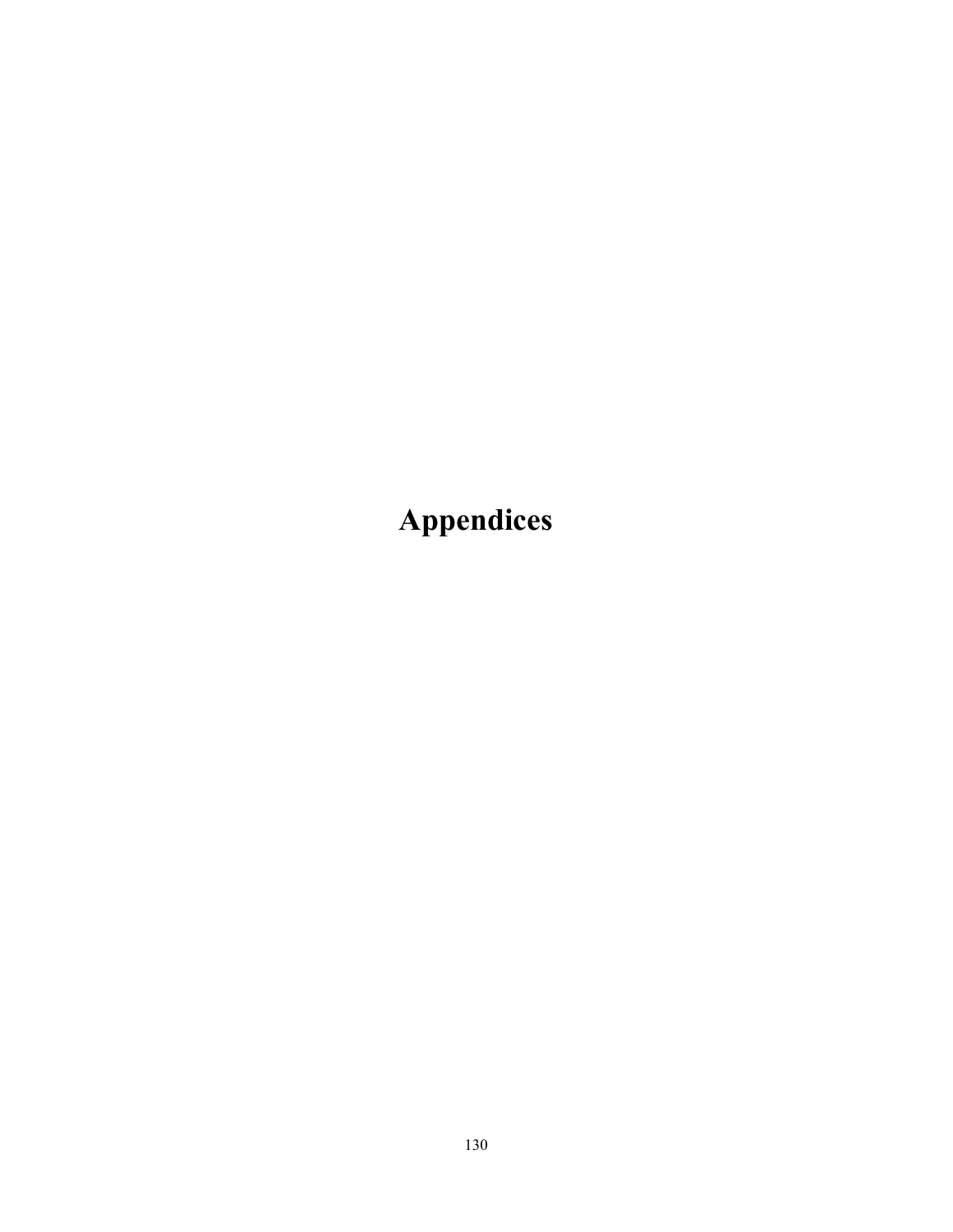

## **Appendix 1. MASS Data Sheet**

# *Minnesota Agricultural*  Statistics Service<br> *Stational Agricultural Statistics Service*<br>
Telephone: 651-296-2230 FAX: 651-296-3192

U.S. Department of Agriculture - National Agricultural Statistics Service

E-mail: nass-mn@nass.usda.gov Project 487

#### **Minnesota Pesticide Use Survey Instrument for 2003 Cropping Year**

#### **1. ACREAGE**

**REPORT FOR THE FARM YOU OPERATE** *(Include Land Rented From Others, Exclude Land Rented Out)*

| 2003 Crop                                     | <b>Total Acres Planted</b> | <b>Total Acres Treated</b><br><b>With Fungicide</b> | <b>Total Acres Treated</b><br><b>With Herbicide</b> | <b>Total Acres Treated</b><br><b>With Insecticide</b> |
|-----------------------------------------------|----------------------------|-----------------------------------------------------|-----------------------------------------------------|-------------------------------------------------------|
| <b>CORN</b>                                   | l 201                      | 202                                                 | 203                                                 | 204                                                   |
| <b>WHEAT (Durum, other</b><br>Spring, Winter) | 206                        | 207                                                 | 208                                                 | 209                                                   |
| <b>SOYBEANS</b>                               | 211                        | 212                                                 | 213                                                 | 214                                                   |
| <b>ALL HAY</b>                                | 216                        | 217                                                 | 218                                                 | 219                                                   |

**2. USAGE OF INDIVIDUAL PESTICIDES ON 2003 CROPS - Include applications after September 1, 2002 on crops for 2003 harvest.** *(Please report below the acres treated with each individual chemical during 2003 by crop and/or land use. If pesticides were applied in combination, report each separately. Exclude seed treatment and inoculants.)*

| <b>NAME OF PESTICIDE USED</b><br>(Please list chemicals used. If necessary, refer to<br>the enclosed list) | <b>Office Use</b> | <b>Acres Treated</b> | <b>No. of Applications</b> | Rate                      | <b>Unit Code:</b><br>Pounds 12 Gallons<br>14 Pints<br>13 Quarts<br>15 Ounces 30 Grams |  |  |  |  |  |  |
|------------------------------------------------------------------------------------------------------------|-------------------|----------------------|----------------------------|---------------------------|---------------------------------------------------------------------------------------|--|--|--|--|--|--|
| <b>CORN</b>                                                                                                |                   |                      |                            |                           |                                                                                       |  |  |  |  |  |  |
|                                                                                                            | 301               | 302                  | 303                        | 304<br>$\bullet$          | 305                                                                                   |  |  |  |  |  |  |
|                                                                                                            | 306               | 307                  | 308                        | 309                       | 310                                                                                   |  |  |  |  |  |  |
|                                                                                                            | 311               | 312                  | 313                        | $\cdot$<br>314            | 315                                                                                   |  |  |  |  |  |  |
|                                                                                                            | 316               | 317                  | 318                        | $\cdot$<br>319            | 320                                                                                   |  |  |  |  |  |  |
|                                                                                                            | 321               | 322                  | 323                        | $\cdot$<br>324<br>$\cdot$ | 325                                                                                   |  |  |  |  |  |  |
|                                                                                                            | 326               | 327                  | 328                        | 329<br>$\cdot$            | 330                                                                                   |  |  |  |  |  |  |
|                                                                                                            | 331               | 332                  | 333                        | 334                       | 335                                                                                   |  |  |  |  |  |  |
|                                                                                                            | 336               | 337                  | 338                        | 339<br>$\bullet$          | 340                                                                                   |  |  |  |  |  |  |
|                                                                                                            | 341               | 342                  | 343                        | 344                       | 345                                                                                   |  |  |  |  |  |  |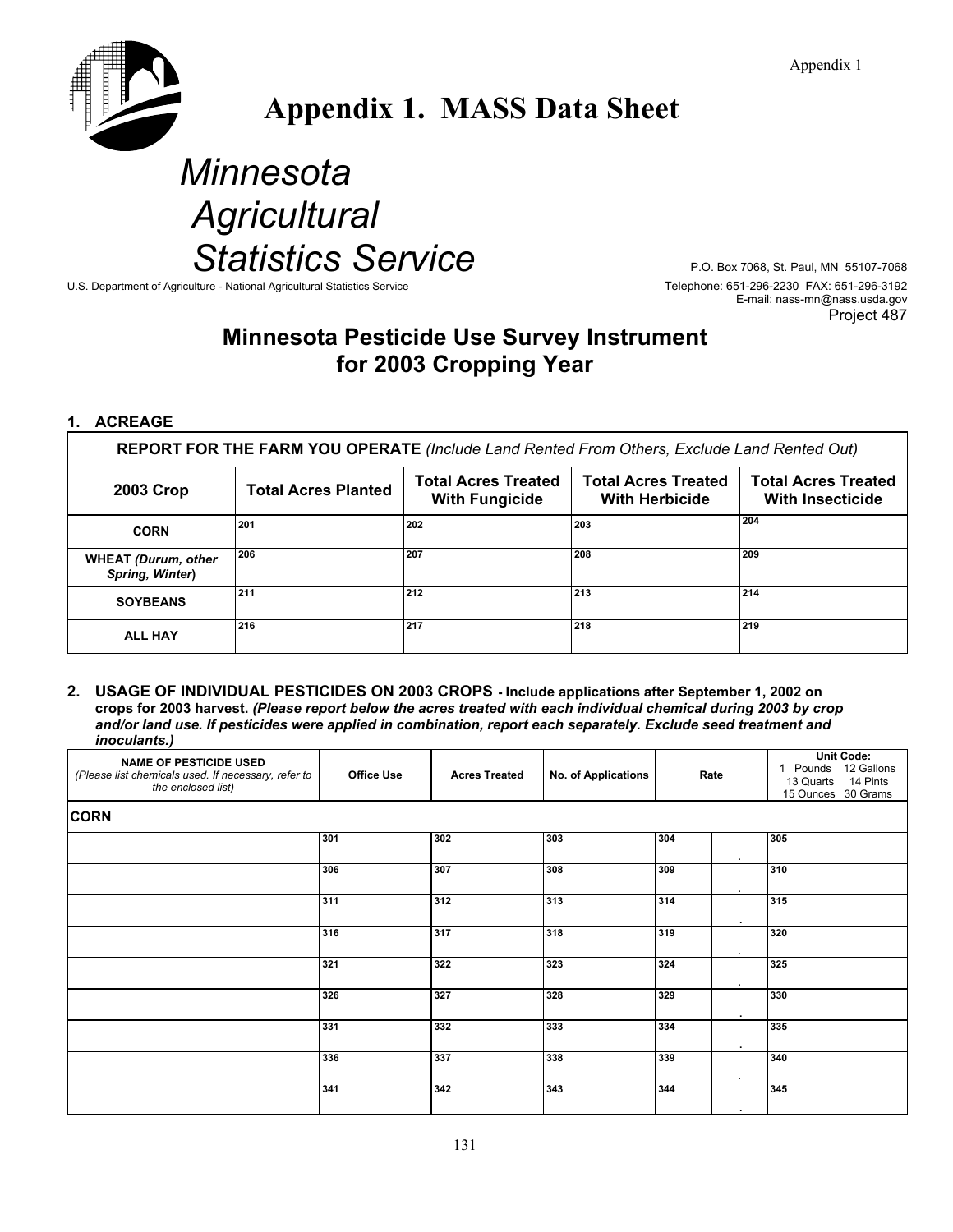| <b>NAME OF PESTICIDE USED</b><br>(Please list chemicals used. If necessary, refer to<br>the enclosed list) | <b>Office Use</b> | <b>Acres Treated</b> | No. of Applications | Rate |      | <b>Unit Code:</b><br>1 Pounds 12 Gallons<br>13 Quarts<br>14 Pints<br>15 Ounces 30 Grams |  |  |  |  |
|------------------------------------------------------------------------------------------------------------|-------------------|----------------------|---------------------|------|------|-----------------------------------------------------------------------------------------|--|--|--|--|
| CORN (cont.)                                                                                               |                   |                      |                     |      |      |                                                                                         |  |  |  |  |
|                                                                                                            | 346               | 347                  | 348                 | 349  |      | 350                                                                                     |  |  |  |  |
|                                                                                                            | 351               | 352                  | 353                 | 354  |      | 355                                                                                     |  |  |  |  |
|                                                                                                            | 356               | 357                  | 358<br>359          |      |      | 360                                                                                     |  |  |  |  |
|                                                                                                            | 361               | 362                  | 363                 | 364  |      | 365                                                                                     |  |  |  |  |
|                                                                                                            | 366               | 367                  | 368                 | 369  |      | 370                                                                                     |  |  |  |  |
|                                                                                                            | 371               | 372                  | 373                 | 374  |      | 375                                                                                     |  |  |  |  |
|                                                                                                            | 376               | 377                  | 378                 | 379  |      | 380                                                                                     |  |  |  |  |
|                                                                                                            | 381               | 382                  | 383                 | 384  |      | 385                                                                                     |  |  |  |  |
|                                                                                                            | 386               | 387                  | 388                 | 389  |      | 390                                                                                     |  |  |  |  |
| <b>NAME OF PESTICIDE USED</b><br>(Please list chemicals used. If necessary, refer to<br>the enclosed list) | <b>Office Use</b> | <b>Acres Treated</b> | No. of Applications |      | Rate | <b>Unit Code:</b><br>1 Pounds 12 Gallons<br>13 Quarts<br>14 Pints<br>15 Ounces 30 Grams |  |  |  |  |
| <b>WHEAT (Durum, other Spring, Winter)</b>                                                                 |                   |                      |                     |      |      |                                                                                         |  |  |  |  |
|                                                                                                            | 401               | 402                  | 403                 | 404  |      | 405                                                                                     |  |  |  |  |
|                                                                                                            | 406               | 407                  | 408                 | 409  |      | 410                                                                                     |  |  |  |  |
|                                                                                                            | 411               | 412                  | 413                 | 414  |      | 415                                                                                     |  |  |  |  |
|                                                                                                            | 416               | 417                  | 418                 | 419  |      | 420                                                                                     |  |  |  |  |
|                                                                                                            | 421               | 422                  | 423                 | 424  |      | 425                                                                                     |  |  |  |  |
|                                                                                                            | 426               | 427                  | 428                 | 429  |      | 430                                                                                     |  |  |  |  |
|                                                                                                            | 431               | 432                  | 433                 | 344  |      | 345                                                                                     |  |  |  |  |
|                                                                                                            | 436               | 437                  | 438                 | 439  |      | 440                                                                                     |  |  |  |  |
|                                                                                                            | 441               | 442                  | 443                 | 444  |      | 445                                                                                     |  |  |  |  |
|                                                                                                            | 446               | 447                  | 448                 | 449  |      | 450                                                                                     |  |  |  |  |
|                                                                                                            | 451               | 452                  | 453                 | 454  |      | 455                                                                                     |  |  |  |  |
|                                                                                                            | 456               | 457                  | 458                 | 459  |      | 460                                                                                     |  |  |  |  |
| <b>NAME OF PESTICIDE USED</b><br>(Please list chemicals used. If necessary, refer to<br>the enclosed list) | <b>Office Use</b> | <b>Acres Treated</b> | No. of Applications |      | Rate | <b>Unit Code:</b><br>1 Pounds 12 Gallons<br>13 Quarts 14 Pints<br>15 Ounces 30 Grams    |  |  |  |  |
| <b>SOYBEANS</b>                                                                                            |                   |                      |                     |      |      |                                                                                         |  |  |  |  |
|                                                                                                            | 501               | 502                  | 503                 | 504  |      | 505                                                                                     |  |  |  |  |
|                                                                                                            | 506               | 507                  | 508                 | 509  |      | 510                                                                                     |  |  |  |  |
|                                                                                                            | 511               | 512                  | 513                 | 514  |      | 515                                                                                     |  |  |  |  |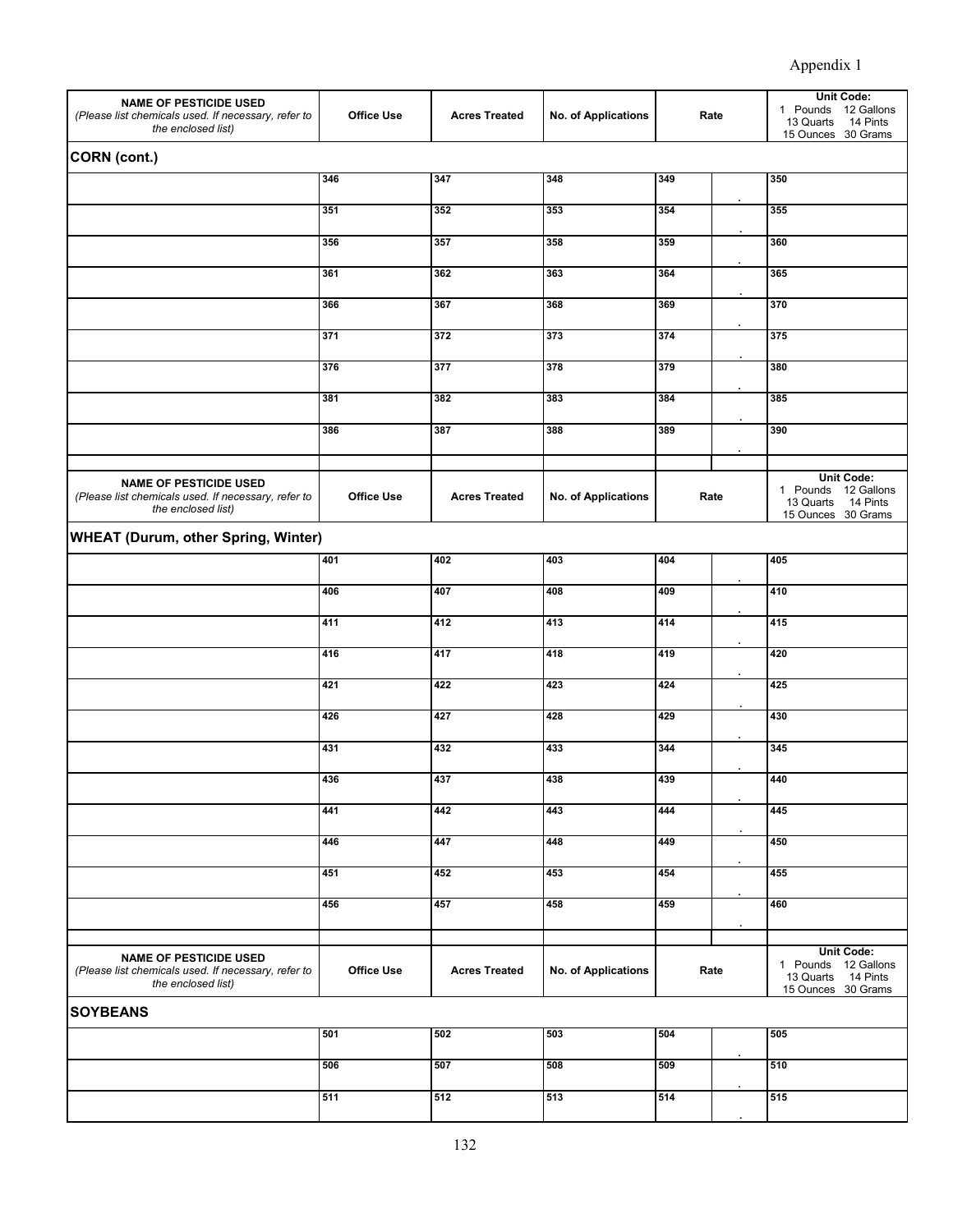| <b>NAME OF PESTICIDE USED</b><br>(Please list chemicals used. If necessary, refer to<br>the enclosed list) | <b>Office Use</b> | <b>Acres Treated</b> | No. of Applications        | Rate |  | Unit Code:<br>1 Pounds 12 Gallons<br>14 Pints<br>13 Quarts<br>15 Ounces 30 Grams        |
|------------------------------------------------------------------------------------------------------------|-------------------|----------------------|----------------------------|------|--|-----------------------------------------------------------------------------------------|
| <b>SOYBEANS (cont.)</b>                                                                                    |                   |                      |                            |      |  |                                                                                         |
|                                                                                                            | 516               | 517                  | 518                        | 519  |  | 520                                                                                     |
|                                                                                                            | 521               | 522                  | 523                        | 524  |  | 525                                                                                     |
|                                                                                                            | 526               | 527                  | 528                        | 529  |  | 530                                                                                     |
|                                                                                                            | 531               | 532                  | 533                        | 534  |  | 535                                                                                     |
|                                                                                                            | 536               | 537                  | 538                        | 539  |  | 540                                                                                     |
|                                                                                                            | 541               | 542                  | 543                        | 544  |  | 545                                                                                     |
|                                                                                                            | 546               | 547                  | 548                        | 549  |  | 550                                                                                     |
|                                                                                                            | 551               | 552                  | 553                        | 554  |  | 555                                                                                     |
|                                                                                                            | 556               | 557                  | 558                        | 559  |  | 560                                                                                     |
|                                                                                                            | 561               | 562                  | 563                        | 564  |  | 565                                                                                     |
|                                                                                                            | 566               | 567                  | 568                        | 569  |  | 570                                                                                     |
|                                                                                                            |                   |                      |                            |      |  |                                                                                         |
| <b>NAME OF PESTICIDE USED</b><br>(Please list chemicals used. If necessary, refer to<br>the enclosed list) | <b>Office Use</b> | <b>Acres Treated</b> | <b>No. of Applications</b> | Rate |  | <b>Unit Code:</b><br>1 Pounds 12 Gallons<br>13 Quarts<br>14 Pints<br>15 Ounces 30 Grams |
| <b>ALL HAY</b>                                                                                             |                   |                      |                            |      |  |                                                                                         |
|                                                                                                            | 601               | 602                  | 603                        | 604  |  | 605                                                                                     |
|                                                                                                            | 606               | 607                  | 608                        | 609  |  | 610                                                                                     |
|                                                                                                            | 611               | 612                  | 613                        | 614  |  | 615                                                                                     |
|                                                                                                            | 616               | 617                  | 618                        | 619  |  | 620                                                                                     |
|                                                                                                            | 621               | 622                  | 623                        | 624  |  | 625                                                                                     |
|                                                                                                            | 626               | 627                  | 628                        | 629  |  | 630                                                                                     |

**If rates are not known, may we call your pesticide applicator? Yes \_\_\_\_\_\_ No \_\_\_\_\_\_** 

**\_\_\_\_\_\_\_\_\_\_\_** 

**If yes, Company \_\_\_\_\_\_\_\_\_\_\_\_\_\_\_\_\_\_\_\_ Contact \_\_\_\_\_\_\_\_\_\_\_\_\_\_\_\_\_\_\_\_ City \_\_\_\_\_\_\_\_\_\_\_\_\_\_\_\_\_\_\_\_ Phone # \_\_\_\_\_\_\_-\_\_\_\_\_\_\_-**

|                                                                                                   |     |                                                   | <b>Response Code</b> |     | Eval. | <b>Julian Date</b> |  |
|---------------------------------------------------------------------------------------------------|-----|---------------------------------------------------|----------------------|-----|-------|--------------------|--|
| 1-Op/Mgr<br>2-Spouse<br>3-Acct/Bkpr<br>4-Oth<br>5-Est R<br>6-Est NR<br>8-Office Hold<br>9-Partner | 101 | 2-Tel<br>3-Int<br><b>7-TR</b><br>$8-IR$<br>9-Inac | 910                  | 098 | 100   | 987                |  |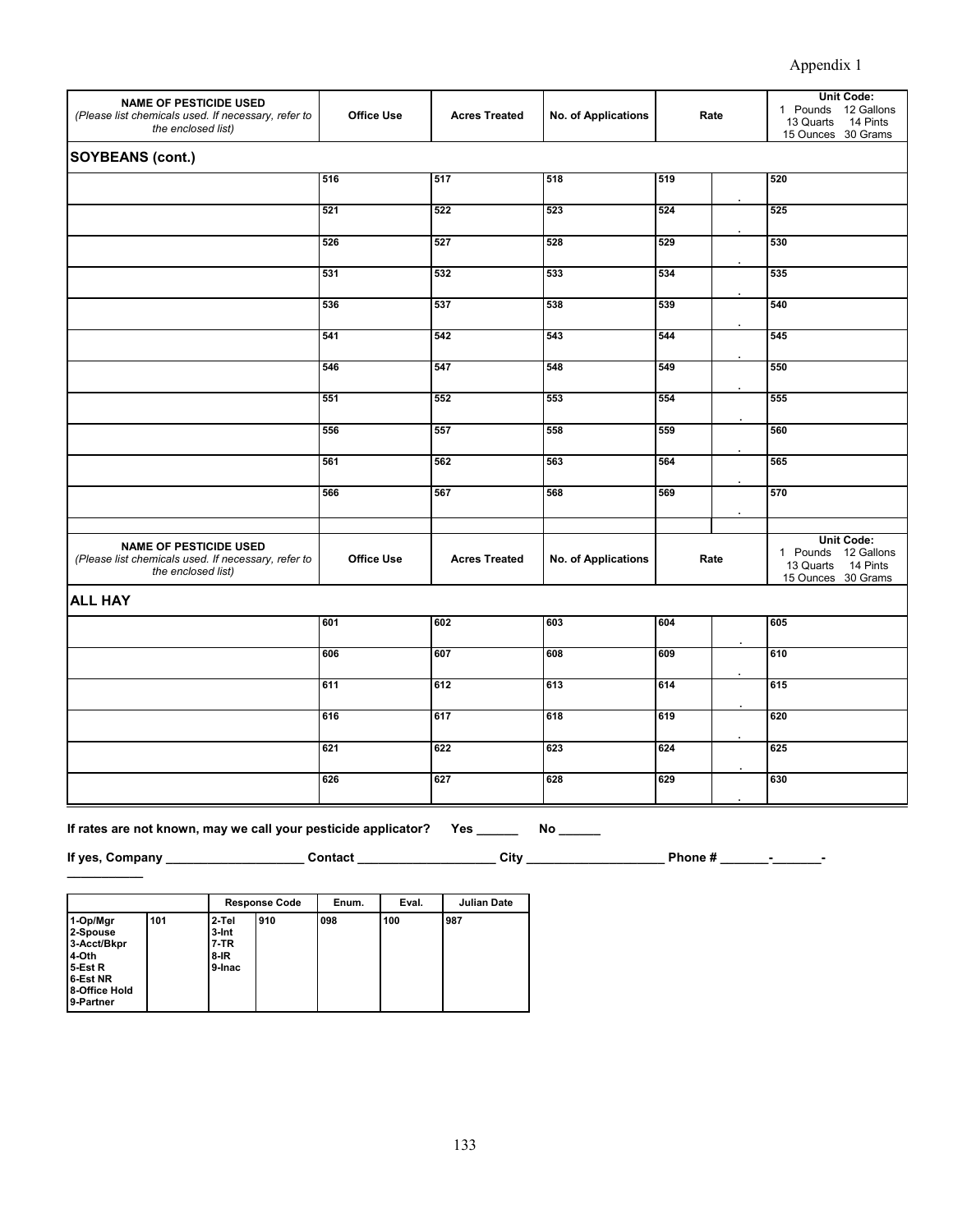### **Appendix 2. Pesticide Product Reference for Corn**

| Maximum rates are those used under many MN cropping conditions |              |                |                 |              |
|----------------------------------------------------------------|--------------|----------------|-----------------|--------------|
| <b>CORN/HERBICIDE/</b>                                         |              | Ave            | Max             | Common       |
| <b>Product Name</b>                                            | Fm           | Rate           | Rate            | <b>Units</b> |
| $2,4$ -D AMINE 4 (LV4)                                         | L            | 1              | 4               | <b>PT</b>    |
| 2,4-D LV6                                                      | L            | .67(2/3)       | $1.67(12/3)$ PT |              |
| <b>AATREX 4L</b>                                               | L            | $\mathbf{1}$   | $\overline{4}$  | PT           |
| <b>AATREX NINE-0</b>                                           | S            | $.5\,$         | 2.2             | $\#$         |
| <b>ACCENT</b>                                                  | S            | .67            | 1.33            | <b>OZ</b>    |
| <b>ACCENT GOLD</b>                                             | ${\bf S}$    | 2.9            | 3.9             | OZ           |
| <b>AIM</b>                                                     | S            | .33            | 1.24            | <b>OZ</b>    |
| <b>AIM EW</b>                                                  | L            | .5             | 1.9             | <b>OZ</b>    |
| <b>ALACHLOR 4EC</b>                                            | L            | $\overline{2}$ | $\overline{4}$  | PT           |
| ARCTIC 3.2EC                                                   | L            | $\overline{4}$ | 8               | <b>OZ</b>    |
| ATRAZINE 4L (OR 4F)                                            | $\mathbf{L}$ | $\mathbf{1}$   | $\overline{4}$  | PT           |
| ATRAZINE 90 WDG (OR 90DF) S                                    |              | $.5\,$         | 2.2             | $\#$         |
| <b>AVALANCHE BULK PAK</b>                                      | L            | .5             | 1.9             | <b>OZ</b>    |
| <b>BANVEL</b>                                                  | L            | $\mathbf{1}$   | 1               | PT           |
|                                                                |              | 3.5            | 5.25            | PT           |
| <b>BANVEL-K + ATRAZINE</b>                                     | L            |                |                 |              |
| <b>BARRAGE HF</b>                                              | L            | 13             | 26              | <b>OZ</b>    |
| <b>BASAGRAN</b>                                                | $\mathbf{L}$ | $\mathbf{1}$   | $\overline{2}$  | PT           |
| <b>BASIS</b>                                                   | S            | $.5\,$         | $\mathbf{1}$    | <b>OZ</b>    |
| <b>BASIS GOLD</b>                                              | S            | 14             | 14              | <b>OZ</b>    |
| <b>BEACON</b>                                                  | S            | .38            | .76             | <b>OZ</b>    |
| <b>BICEP II MAGNUM</b>                                         | L            | 2.1            | 2.6             | QT           |
| <b>BICEP LITE II MAGNUM</b>                                    | $\mathbf{L}$ | 1.5            | 2.2             | <b>QT</b>    |
| <b>BROMAZINE</b>                                               | $\mathbf{L}$ | 1.5            | $\mathfrak{Z}$  | PT           |
| <b>BROMOX + ATRAZINE</b>                                       | L            | 1.5            | 3               | PT           |
| <b>BUCTRIL</b>                                                 | L            | $\mathbf{1}$   | $\overline{2}$  | PT           |
| <b>BUCTRIL + ATRAZINE</b>                                      | L            | 1.5            | 3               | PT           |
| <b>BUCTRIL 4 EC</b>                                            | L            | $.5\,$         | $\mathbf{1}$    | PT           |
| <b>BULLET</b>                                                  | L            | $\mathfrak{Z}$ | 5               | <b>QT</b>    |
| <b>CALLISTO</b>                                                | L            | $\overline{3}$ | 7.7             | <b>OZ</b>    |
| <b>CELEBRITY PLUS</b>                                          | S            | 4.7            | 4.7             | OZ           |
| <b>CINCH ATZ LITE</b>                                          | L            | 1.5            | 2.2             | QT           |
| <b>CLARITY</b>                                                 | L            | 16             | 16              | <b>OZ</b>    |
|                                                                |              |                |                 |              |
| <b>DEFINE</b>                                                  | S            | 14             | 21              | <b>OZ</b>    |
| <b>DEGREE</b>                                                  | L            | 3.25           | 5               | PT           |
| <b>DEGREE XTRA</b>                                             | L            | $\mathfrak{Z}$ | 4.4             | PT           |
| DICAMBA DMA SALT                                               | L            | 1              | 1.5             | PT           |
| <b>DICAMBAZINE</b>                                             | L            | 3.5            | 3.5             | <b>PT</b>    |
| <b>DIREX 80DF</b>                                              | S            | .75            | .75             | $\#$         |
| <b>DISTINCT</b>                                                | S            | $\overline{4}$ | 6               | <b>OZ</b>    |
| <b>DOUBLEPLAY</b>                                              | L            | 5              | $8\,$           | PT           |
| DPX-79406 75 DF                                                | ${\bf S}$    | $.5\,$         | $\overline{.5}$ | <b>OZ</b>    |
| DPX-H1D19 (CINCH)                                              | L            | 1.67           | 2.5             | PT           |
| <b>DUAL II G MAGNUM</b>                                        | S            | 8              | 12              | #            |
| DUAL II MAGNUM                                                 | L            | 1.67           | 2.5             | PT           |
| <b>DUAL II MAGNUM SI</b>                                       | L            | $\overline{2}$ | 2.4             | PT           |
| <b>DUAL MAGNUM</b>                                             | L            | 1.67           | 2.6             | PT           |
| <b>FIELDMASTER</b>                                             | L            | $\overline{4}$ | 5 <sup>1</sup>  | QT           |
|                                                                |              |                |                 |              |
| <b>FRONTIER 6.0</b>                                            | L            | 28             | 32              | <b>OZ</b>    |
| <b>GLY STAR ORIG (ROUNDUP) L</b>                               |              | 32             | 48              | <b>OZ</b>    |
| <b>GLY STAR PLUS (ROUNDUP) L</b>                               |              | 32             | 48              | <b>OZ</b>    |
| <b>GLYFOS (ROUNDUP)</b>                                        | L            | 32             | 48              | <b>OZ</b>    |
| <b>GLYFOS X-TRA (ROUNDUP)</b>                                  | L            | 32             | 48              | OZ           |
| <b>GLYPHOMAX PLUS</b>                                          | L            | 32             | 48              | <b>OZ</b>    |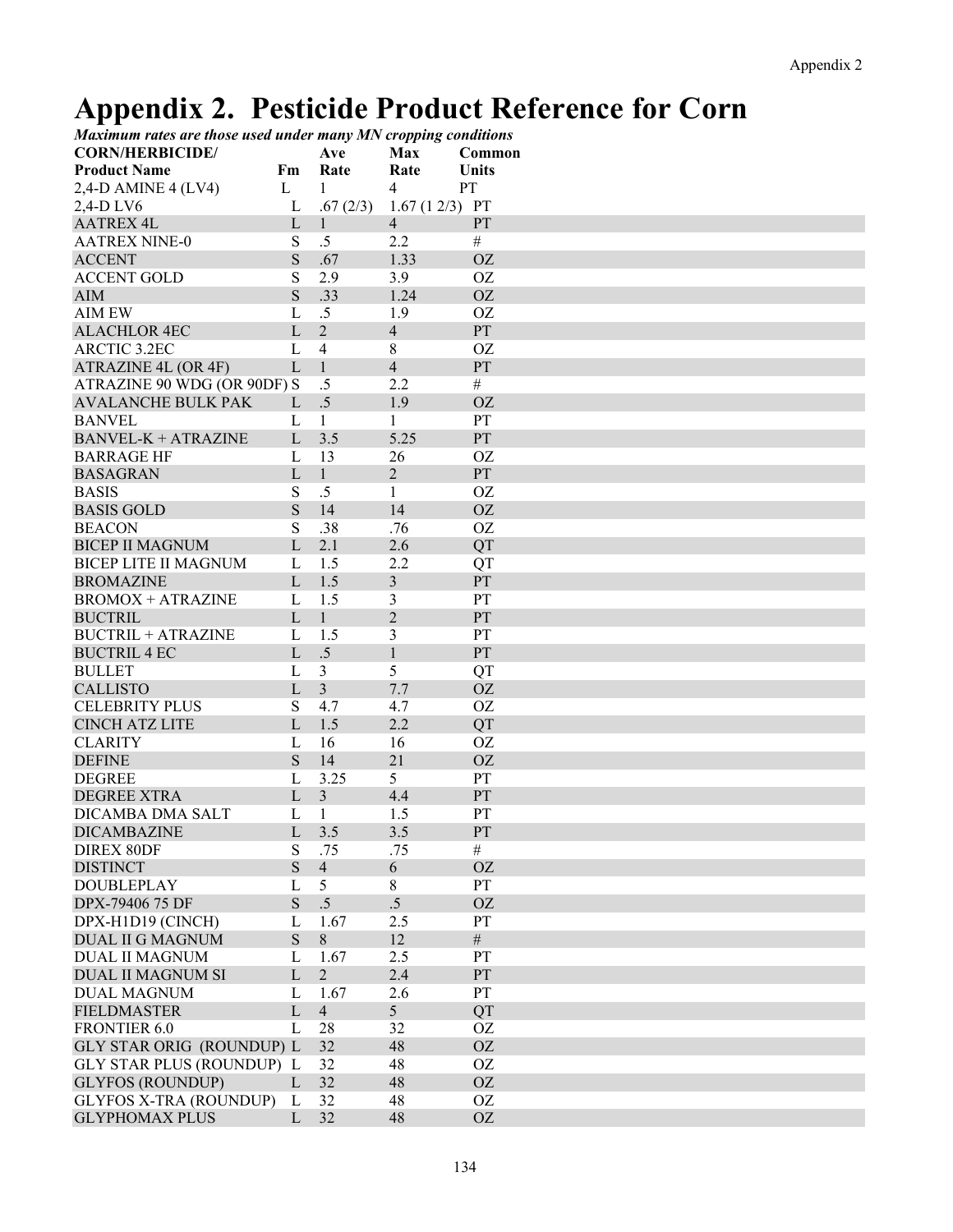| <b>CORN/HERBICIDE</b>        |              | Fm Ave         | Max            | Unt             |  |  |
|------------------------------|--------------|----------------|----------------|-----------------|--|--|
| <b>Product Name</b>          |              | Rate           | Rate           | Max             |  |  |
| <b>GUARDSMAN MAX</b>         | L            | 4              | 5              | PT              |  |  |
| <b>HARNESS</b>               | $\mathbf{L}$ | $\overline{2}$ | 2.75           | PT              |  |  |
| <b>HARNESS 20G</b>           | S            | 10             | 14             | $\#$            |  |  |
| <b>HARNESS XTRA</b>          | L            | $\overline{2}$ | 2.3            | QT              |  |  |
| <b>HARNESS XTRA 5.6L</b>     | L            | 2.3            | $\mathfrak{Z}$ | QT              |  |  |
| HONCHO (ROUNDUP)             | L            | 32             | 48             | <b>OZ</b>       |  |  |
| <b>HORNET</b>                | ${\bf S}$    | $\overline{4}$ | 4.8            | <b>OZ</b>       |  |  |
| <b>HORNET WDG</b>            | S            | $\overline{4}$ | 5              | <b>OZ</b>       |  |  |
| <b>LADDOK S-12</b>           | L            | 1.67           | 2.33           | <b>OZ</b>       |  |  |
| <b>LARIAT FLOWABLE</b>       | L            | 3              | 4.5            | QT              |  |  |
| LASSO                        | L            | $\overline{2}$ | 3.5            | QT              |  |  |
| <b>LIBERTY</b>               | L            | 20             | 28             | <b>OZ</b>       |  |  |
| <b>LIBERTY ATZ</b>           | L            | 40             | 48             | <b>OZ</b>       |  |  |
| <b>LIGHTNING</b>             | S            | 1.28           | 1.28           | <b>OZ</b>       |  |  |
| LINEX <sub>4L</sub>          | L            | $\overline{2}$ | 3              | PT              |  |  |
| <b>LOROX DF</b>              | S            | 1.5            | 1.5            | #               |  |  |
| <b>LUMAX</b>                 | L            | 3              | $\mathfrak{Z}$ | QT              |  |  |
| <b>MAD DOG GLYPHOSATE</b>    | L            | 32             | 48             | <b>OZ</b>       |  |  |
| <b>MARKSMAN</b>              | L            | 3.5            | 3.5            | PT              |  |  |
| <b>MEDAL</b>                 | $\mathbf{L}$ | $\overline{2}$ | $\overline{2}$ | PT              |  |  |
| MICRO-TECH                   | $\mathbf{L}$ | $\mathfrak{Z}$ | 3              | QT              |  |  |
| $MOXY + ATRAZINE$            | L            | $\overline{2}$ | 3              | PT              |  |  |
| MOXY 2E                      | L            | $\mathbf{1}$   | $\overline{2}$ | PT              |  |  |
| NORTHSTAR CUSTOM PAK         | S            | 5              | 5              | <b>OZ</b>       |  |  |
| <b>OPTILL</b>                | L            | 30             | 38             | <b>OZ</b>       |  |  |
| <b>OPTION</b>                | S            | 1.5            | 1.5            | <b>OZ</b>       |  |  |
| <b>OUTLOOK</b>               | $\mathbf{L}$ | 18             | 21             | <b>OZ</b>       |  |  |
| PARTNER CUSTOM BLEND         | S            | $\overline{4}$ | 5.3            | $\#$            |  |  |
| PENDIMAX 3.3                 | L            | $\overline{4}$ | 4.8            | <b>PT</b>       |  |  |
| <b>PERMIT</b>                | ${\bf S}$    |                |                |                 |  |  |
| <b>POAST</b>                 | L            | .66<br>1.5     | .66<br>1.5     | <b>OZ</b><br>PT |  |  |
|                              |              |                |                |                 |  |  |
| POAST PLUS                   | L            | 2.25           | 2.25           | PT              |  |  |
| PROWL 3.3 EC                 | L            | 3.6            | 4.8            | PT<br><b>OZ</b> |  |  |
| <b>PURSUIT</b><br>PURSUIT DG | L<br>S       | $\overline{4}$ | $\overline{4}$ |                 |  |  |
|                              |              | 1.08           | 1.08           | <b>OZ</b>       |  |  |
| PURSUIT PLUS EC              | L            | 2.5            | 2.5            | PT              |  |  |
| PURSUIT WDG                  | S            | 1.44           | 1.44           | <b>OZ</b>       |  |  |
| <b>PYTHON WDG</b>            | S            | 1.33           | 1.33           | <b>OZ</b>       |  |  |
| <b>RESOURCE</b>              | $\mathbf{L}$ | $\overline{4}$ | 8              | <b>OZ</b>       |  |  |
| <b>REZULT</b>                | L            | 3.2            | 3.2            | <b>PT</b>       |  |  |
| <b>ROUNDUP ORIGINAL</b>      | L            | 32             | 32             | <b>OZ</b>       |  |  |
| ROUNDUP ULTRA                | L            | 32             | 48             | <b>OZ</b>       |  |  |
| ROUNDUP ULTRADRY             | ${\bf S}$    | 28             | 32             | <b>OZ</b>       |  |  |
| ROUNDUP ULTRAMAX             | L            | 26             | 32             | <b>OZ</b>       |  |  |
| ROUNDUP WEATHERMAX           | $\mathbf{L}$ | 22             | 44             | <b>OZ</b>       |  |  |
| <b>RT MASTER</b>             | L            | 32             | 32             | <b>OZ</b>       |  |  |
| <b>SABER</b>                 | L            | $\mathbf{1}$   | 1.5            | PT              |  |  |
| SALVO $(2,4-D)$              | L            | $\overline{4}$ | 26             | <b>OZ</b>       |  |  |
| <b>SENCOR DF 75%</b>         | ${\bf S}$    | $\overline{2}$ | 5.33           | <b>OZ</b>       |  |  |
| <b>SHOTGUN FLOWABLE</b>      | L            | $\overline{2}$ | $\overline{3}$ | PT              |  |  |
| <b>STEADFAST</b>             | S            | .75            | .75            | <b>OZ</b>       |  |  |
| <b>STERLING</b>              | L            | $\mathbf{1}$   | $\mathbf{1}$   | PT              |  |  |
| <b>STERLING PLUS</b>         | L            | 3.5            | 3.5            | <b>PT</b>       |  |  |
| <b>STINGER</b>               | L            | .33            | .67            | PT              |  |  |
| <b>SURPASS 20G</b>           | ${\bf S}$    | 10             | 15             | #               |  |  |
| <b>SURPASS EC</b>            | L            | $\overline{2}$ | 3.75           | PT              |  |  |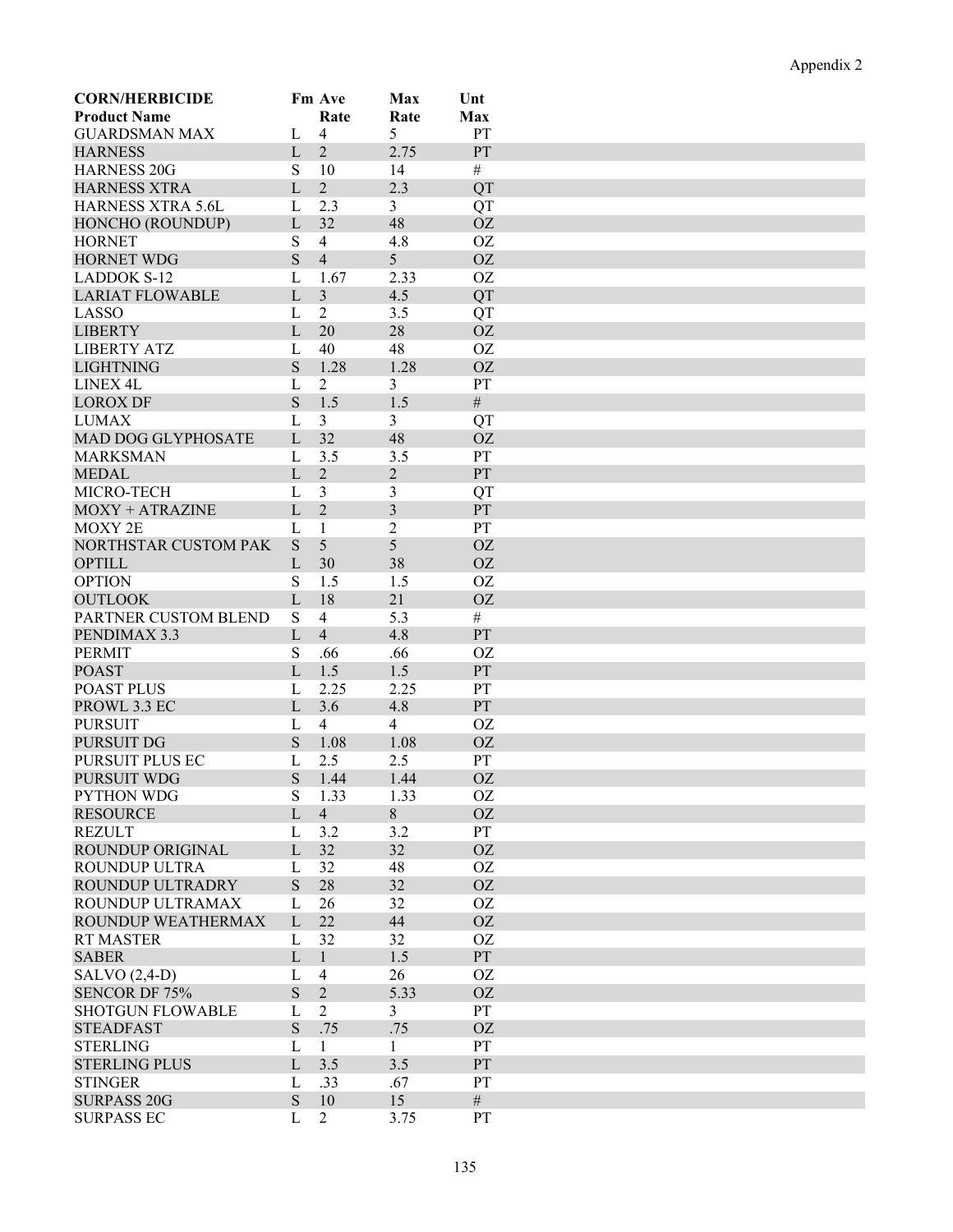| <b>CORN/HERBICIDE</b>      |              | Fm Ave         | Max            | Unt       |
|----------------------------|--------------|----------------|----------------|-----------|
| <b>Product Name</b>        |              | Rate           | Rate           | Max       |
| <b>TOUCHDOWN</b>           | L            | $\mathbf{1}$   | $\overline{2}$ | <b>PT</b> |
| <b>TOUGH 5EC</b>           | L            | 12             | 24             | <b>OZ</b> |
| <b>TREFLAN HFP</b>         | $\mathbf{L}$ | 1.5            | $\overline{2}$ | <b>PT</b> |
| TREFLAN TR-10 GRANULAR     | S            | 7.5            | 10             | #         |
| TRI-4 HF                   | L            | 1.5            | $\overline{2}$ | <b>PT</b> |
| <b>TRIFLURALIN 4EC</b>     | L            | 1.5            | $\overline{2}$ | PT        |
| <b>TRIFLURALIN HF</b>      | L            | 1.5            | $\overline{2}$ | PT        |
| <b>TRILIN 10G</b>          | ${\bf S}$    | 7.5            | 10             | $\#$      |
| <b>TRUST</b>               | $\mathbf{L}$ | 1.5            | $\overline{2}$ | <b>PT</b> |
| TRUST 10G                  |              |                |                | #         |
|                            | ${\bf S}$    | 7.5            | 10             |           |
| <b>TRUST 4EC</b>           | L            | 1.5            | $\overline{2}$ | <b>PT</b> |
| <b>YUKON</b>               | S            | $\overline{4}$ | 8              | <b>OZ</b> |
| <b>CORN/INSECTICIDE</b>    |              |                |                |           |
| <b>ASANA XL</b>            | L            | 6              | 9.6            | <b>OZ</b> |
| <b>AZTEC 2.1% GRANULAR</b> | ${\bf S}$    | 7.3            | 7.3            | #         |
| <b>CAPTURE 2EC</b>         | L            | 3              | 6.4            | OZ.       |
| <b>CHLORPYRIFOS 4E AG</b>  | L            | $\overline{2}$ | 6              | PT        |
| <b>COUNTER 15-G</b>        | ${\bf S}$    | 6              | 8.7            | $\#$      |
| COUNTER CR LOCK/LOAD       | ${\bf S}$    | 6.5            | 6.5            | $\#$      |
| DIMATE 4EC                 | L            | 1              | $\mathbf{1}$   | PT        |
| <b>DIMETHOATE 400</b>      | L            | .67            | $\mathbf{1}$   | <b>PT</b> |
| <b>DIMETHOATE 4E</b>       | $\mathbf{L}$ | $\mathbf{1}$   | $\mathbf{1}$   | PT        |
| <b>EMPOWER</b>             | ${\bf S}$    | $\overline{7}$ | 8.7            | $\#$      |
| <b>FORCE 3G</b>            | $\mathbf S$  | 3.3            | 3.3            | $\#$      |
|                            |              |                |                |           |
| <b>FURADAN 4F</b>          | $\mathbf{L}$ | $\mathbf{1}$   | $\overline{2}$ | <b>PT</b> |
| LORSBAN 15G                | S            | 8.7            | 13.5           | $\#$      |
| LORSBAN-4E                 | L            | $\overline{2}$ | 6              | <b>PT</b> |
| <b>MALATHION 5</b>         | L            | 1.5            | 2              | PT        |
| <b>MALATHION 57 EC</b>     | L            | 1.5            | $\overline{2}$ | <b>PT</b> |
| <b>MUSTANG 1.5 EW</b>      | L            | 3              | 4.3            | <b>OZ</b> |
| <b>NUFOS 15G GRANULAR</b>  | S            | 6.5            | 13.5           | $\#$      |
| PENNCAP-M MICROENCA-       |              |                |                |           |
| <b>PULATED</b>             | L            | $\overline{2}$ | $\overline{4}$ | PT        |
| PERMETHRIN 3.2 AG          | ${\bf S}$    | $\overline{4}$ | 8              | <b>OZ</b> |
| PHORATE 20G                | S            | 5              | 13             | #         |
| POZ 3.2 EC                 | S            | 4              | 8              | <b>OZ</b> |
| <b>REGENT 4SC</b>          | L            | 4.16           | 4.16           | <b>OZ</b> |
| THIMET 20-G                |              | 6.5            | 6.5            | $\#$      |
|                            | S            |                |                |           |
| <b>WARRIOR</b>             | $\mathbf{L}$ | $\overline{3}$ | 3.84           | <b>OZ</b> |
| <b>CORN/FUNGICIDE</b>      |              | Fm Ave         | Max            | Unt       |
| <b>BRAVO ULTREX</b>        | S            | .7             | 1.8            | $\#$      |
| ECHO ZN AGRICULTURAL       | L            | 2              | 2.75           | <b>PT</b> |
| <b>HERITAGE</b>            | S.           | 3.5            | 5.2            | <b>OZ</b> |
| <b>MANZATE 75DF</b>        | S            | 1.5            | 1.5            | $\#$      |
| <b>MANZATE FLOWABLE</b>    | L            | 1.2            | 1.2            | QT        |
| <b>QUADRIS FLOWABLE</b>    | L            | $\tau$         | 10.5           | <b>OZ</b> |

To obtain a list of active ingredients associated with the listed product names registered in Minnesota, visit http://state.ceris.purdue.edu/doc/mn/statemn.html, enter the database, submit "product name" as the search option, enter the name of the product, click "submit," check the appropriate boxes, and "submit" to obtain a list of matching product names. Finally, click "Display Active Ingredient Information."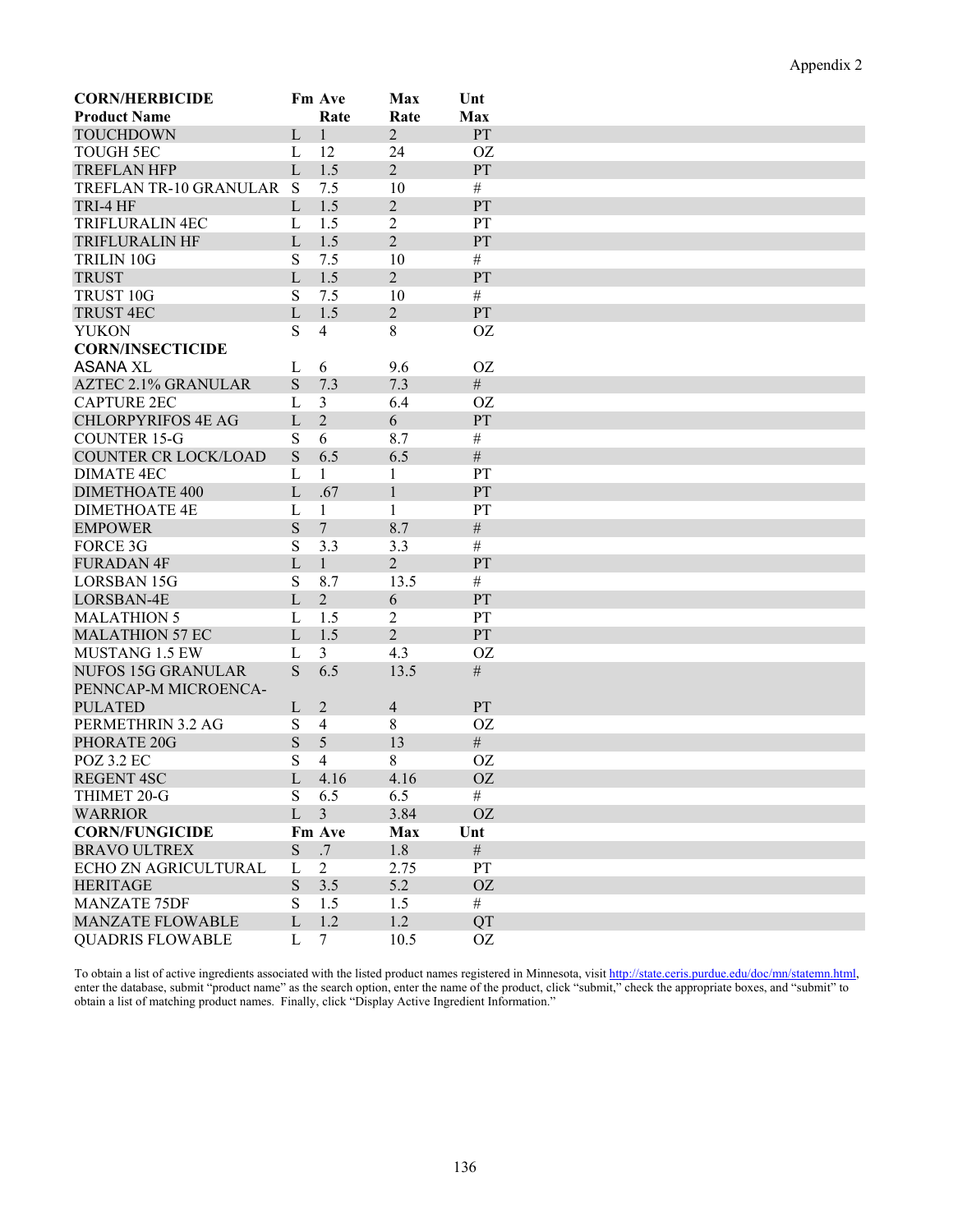## **Appendix 3. Pesticide Product Reference for Soybean**

| Maximum rates are those used under many MN cropping conditions |     |          |
|----------------------------------------------------------------|-----|----------|
| <b>SOYBEAN/FUNGICIDE</b>                                       | Ave | Max Unit |

| <b>SOYBEAN/FUNGICIDE</b>                    |              | Ave                        | Max Unit       |           |
|---------------------------------------------|--------------|----------------------------|----------------|-----------|
| <b>Product Name</b>                         | Fm           | Rate                       | Rate Max       |           |
| <b>BRAVO ULTREX</b>                         | S            | 1.4                        | 2.2            | #         |
| ECHO ZN AGRICULTURAL<br>FARMSAVER.COM THIO- | L            | 1.5                        | 3.5            | PT        |
| PHANATE METHYL 85 WDG                       | $\mathsf S$  | .4                         | .8             | OZ.       |
| <b>HERITAGE</b>                             | S            | 3.5                        | 5.2            | OZ        |
| <b>QUADRIS FLOWABLE</b>                     | L            | $\overline{7}$             | 10.5           | OZ        |
| <b>TOPSIN M WSB</b>                         | S            | $.5\,$                     | $\mathbf{1}$   | #         |
| <b>SOYBEAN/HERBICIDE</b>                    |              | Ave                        | Max Unit       |           |
| <b>Product Name</b>                         | Form         | Rate                       | Rate Max       |           |
| 2,4-D AMINE 4 (LV4)                         | L            | 1                          | 2              | PT        |
| 2,4-D LV6                                   | L.           | .67 (2/3/) 1.67 (1 2/3) PT |                |           |
| <b>AIM</b>                                  | $\mathbf S$  | .33                        | $\mathbf{1}$   | OZ.       |
| AIM EW                                      | L            | $.5\,$                     | 1.6            | <b>OZ</b> |
| <b>ALACHLOR 4EC</b>                         | L            | $\overline{2}$             | 3              | PT        |
| <b>AMPLIFY</b>                              | S            | $\cdot$ 3                  | .3             | OZ        |
| ARCTIC 3.2EC                                | L            | $\overline{4}$             | 8              | <b>OZ</b> |
| <b>ASSURE II</b>                            | L            | 8                          | 12             | <b>OZ</b> |
| <b>AUTHORITY</b>                            | $\mathsf{S}$ | $\overline{4}$             | 5.3            | <b>OZ</b> |
| <b>AVALANCHE BULK PAK</b>                   | L            | $.5\,$                     | 1.6            | OZ        |
| <b>BASAGRAN</b>                             | L            | $\mathbf{1}$               | $2^{\circ}$    | PT        |
| <b>BLAZER</b>                               | L            | $.5\,$                     | 1.5            | PT        |
| <b>BOUNDARY</b>                             | L            | $\overline{2}$             | 2.5            | PT        |
| <b>GLYFOS (ROUNDUP)</b>                     | L            | 3                          | 22.5           | PT        |
| <b>BROADSTRIKE + TREFLAN</b>                | L            | 2.25                       | 2.25           | <b>PT</b> |
| <b>BRONATE</b>                              | L            | .8                         | 2.8            | <b>OZ</b> |
| <b>CLARITY</b>                              | L            | 8                          | 16             | <b>OZ</b> |
| <b>CLASSIC</b>                              | S            | $.5\,$                     | .75            | OZ        |
| <b>COBRA</b>                                | L            | 12.5                       | 12.5           | <b>OZ</b> |
| <b>COMMAND 3ME</b>                          | L            | 2                          | 2.67           | <b>PT</b> |
| <b>COMMAND 4EC</b>                          | L            | $\mathbf{1}$               | $\overline{2}$ | PT        |
| <b>COMMAND XTRA</b>                         | L            | 40                         | 40             | <b>OZ</b> |
| <b>DEFINE</b>                               | $\mathbf S$  | $\overline{7}$             | 14             | OZ.       |
| <b>DOMAIN</b>                               | S            | 9                          | 16             | <b>OZ</b> |
| DPX-H1D19 (CINCH)                           | L            | 1.67                       | 2.5            | PT        |
| <b>DUAL II G MAGNUM</b>                     | S            | 8                          | 12             | #         |
| <b>DUAL II MAGNUM</b>                       | L            | 1.67                       | 2.5            | <b>PT</b> |
| DUAL II MAGNUM SI                           | L            | $\overline{2}$             | 3              | PT        |
| <b>DUAL MAGNUM</b>                          | L            | 1.67                       | 2.6            | PT        |
| <b>EXTREME</b>                              | L            | 3                          | 3              | <b>PT</b> |
| <b>FIRSTRATE</b>                            | $\mathbf S$  | .75                        | .75            | <b>OZ</b> |
| <b>FLEXSTAR</b>                             | L            | 1                          | $\mathbf 1$    | PT        |
| FRONTIER 6.0                                | L            | 28                         | 32             | OZ        |
| <b>FUSILADE DX</b>                          | L            | 12                         | 24             | OZ        |
| <b>FUSION</b>                               | L            | 8                          | 12             | <b>OZ</b> |
| <b>GALAXY</b>                               | L            | $\overline{2}$             | $\overline{2}$ | PT        |
| <b>GAUNTLET</b>                             | S            | 7.5                        | 7.5            | OZ        |
| <b>GLY STAR ORIGINAL (ROUNDUP)</b>          | L            | 32                         | 48             | OZ        |
| <b>GLY STAR PLUS (ROUNDUP)</b>              | L            | 32                         | 48             | <b>OZ</b> |
| GLYFOS X-TRA (ROUNDUP)                      | L            | 32                         | 48             | OZ        |
| <b>GLYPHOMAX PLUS (ROUNDUP)</b>             | $\mathbf{I}$ | 32                         | 48             | OZ        |
| <b>HARMONY GT</b><br>S                      |              | .08 (1/12) .08 (1/12) OZ   |                |           |
| HONCHO (ROUNDUP)                            | L            | 32                         | 48             | OZ        |
| <b>LASSO</b>                                | L            | $\overline{2}$             | 3              | QT        |
| <b>LIBERTY</b>                              | L            | 20                         | 28             | OZ        |
| <b>LIBERTY ATZ</b>                          | L            | 40                         | 48             | OZ        |
| LINEX 4L                                    | L            | $\overline{2}$             | 5              | PT        |
| <b>LOROX DF</b>                             | S            | 1.5                        | $\overline{2}$ | #         |
| <b>MAD DOG GLYPHOSATE</b>                   | L            | 32                         | 48             | OZ        |
| <b>MEDAL</b>                                | L            | $\overline{2}$             | $\overline{2}$ | PT        |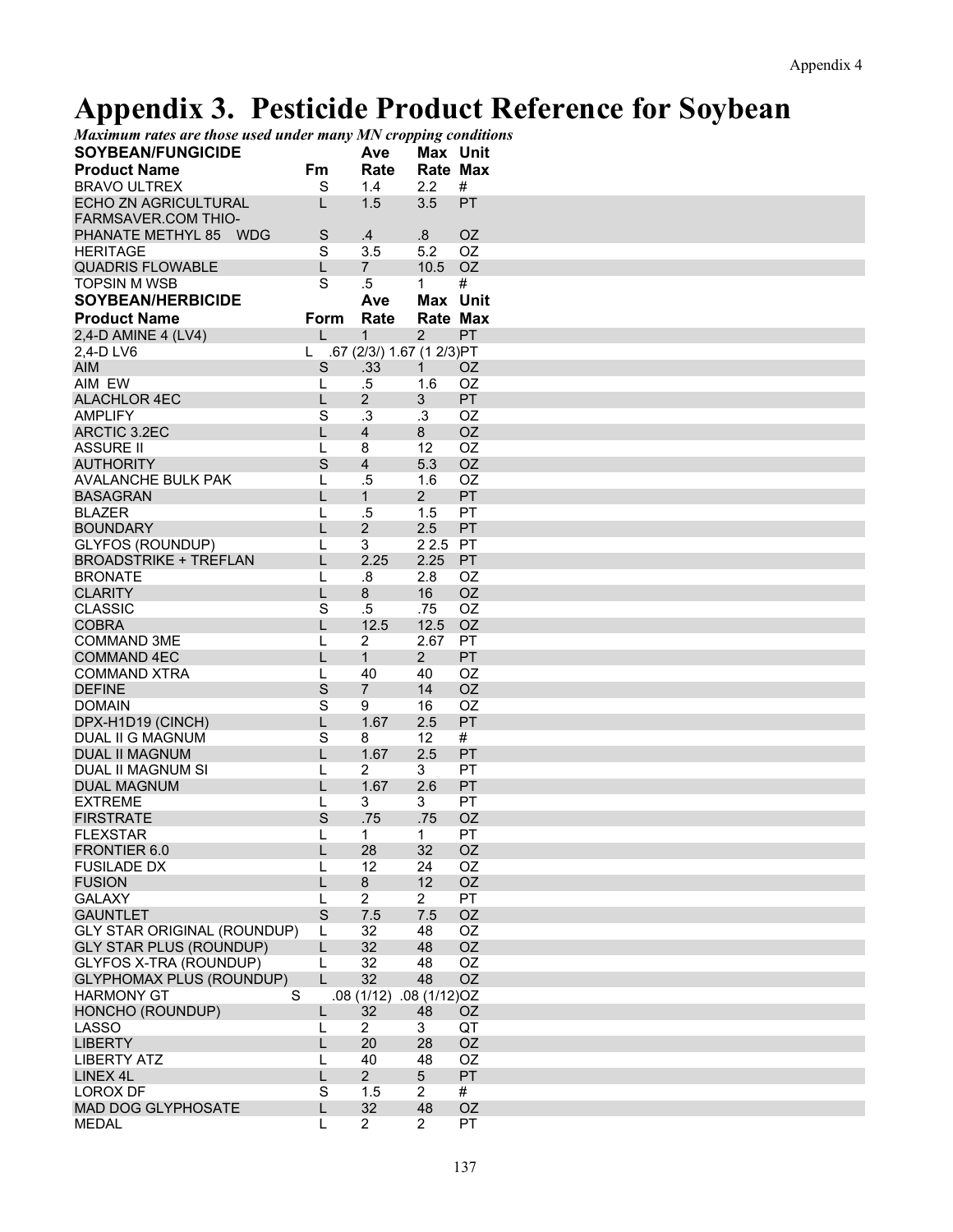| <b>MICRO-TECH</b>            | L           | 3              | 3.5             | QT        |
|------------------------------|-------------|----------------|-----------------|-----------|
| <b>OUTLOOK</b>               | L           | 18             | 21              | OZ        |
| PARTNER CUSTOM BLEND         | S           | 4              | 4.5             | #         |
| PENDIMAX 3.3                 | L           | 3              | 3.6             | PT        |
| <b>PHOENIX</b>               | L           | 8              | 12.5            | <b>OZ</b> |
| <b>POAST</b>                 | L           | 1.5            | 2.5             | PT        |
| <b>POAST PLUS</b>            | L           | 2.25           | 3.75            | PT        |
| PROWL 3.3 EC                 | L           | 3              | 3.6             | PT        |
| <b>PURSUIT</b>               | L           | 3              | $\mathbf{3}$    | <b>OZ</b> |
| <b>PURSUIT DG</b>            | S           | 1.44           | 1.44            | <b>OZ</b> |
| <b>PURSUIT PLUS EC</b>       | L           | 2.5            | 2.5             | PT        |
| <b>PURSUIT WDG</b>           | S           | 1.44           | 1.44            | <b>OZ</b> |
| <b>PYTHON WDG</b>            | S           | 1.33           | 1.33            | <b>OZ</b> |
| <b>RAPTOR</b>                | L           | 4              | 5               | <b>OZ</b> |
| <b>REFLEX</b>                | L           | $\mathbf{1}$   | $\mathbf{1}$    | PT        |
| <b>RESOURCE</b>              | L           | 4              | 8               | OZ        |
| <b>REZULT</b>                | L           | 3.2            | 3.2             | PT        |
| <b>ROUNDUP ORIGINAL</b>      | L           | 32             | 32              | <b>OZ</b> |
| <b>ROUNDUP ULTRA</b>         | L           | 32             | 48              | <b>OZ</b> |
| ROUNDUP ULTRADRY             | S           | 28             | 32              | OZ        |
| ROUNDUP ULTRAMAX             | L           | 26             | 32              | <b>OZ</b> |
| ROUNDUP WEATHERMAX           | L           | 22             | 44              | <b>OZ</b> |
| <b>RT MASTER</b>             | L           | 32             | 32              | <b>OZ</b> |
| <b>SABER</b>                 | L           | $\mathbf 1$    | 1.5             | PT        |
| SALVO (2,4-D)                | L           | 12.8           | 25.6            | <b>OZ</b> |
| <b>SCEPTER 70-DG</b>         | S           | 1.4            | 2.8             | <b>OZ</b> |
| <b>SELECT 2EC</b>            | L           | 6              | 16              | <b>OZ</b> |
| SENCOR DF 75% DRY FLOWABLE   |             | 4              | 10              | <b>OZ</b> |
|                              | S           |                |                 |           |
| SONALAN 10G                  | S           | 10             | 13              | #         |
| <b>SONALAN HFP</b>           | L           | 3              | 3.5             | PT        |
| <b>SQUADRON</b>              | L           | 3              | 3               | PT        |
| <b>SYNCHRONY STS</b>         | S           | .5             | .5              | <b>OZ</b> |
| <b>TOUCHDOWN</b>             | L           | $\mathbf{1}$   | $\mathfrak{S}$  | PT        |
| <b>TREFLAN HFP</b>           | L           | 2              | 3               | PT        |
| TREFLAN TR-10 GRANULAR       | S           | 10             | 15              | #         |
| TRI-4 HF                     | L           | 2              | 3               | PT        |
| <b>TRIFLURALIN 4EC</b>       | L           | $\overline{2}$ | 3               | PT        |
| <b>TRIFLURALIN HF</b>        | L           | $\overline{2}$ | 3               | PT        |
| <b>TRILIN 10G</b>            | S           | 10             | 15              | #         |
| <b>TRUST</b>                 | L           | 2              | 3               | PT        |
| <b>TRUST 10G</b>             | S           | 10             | 15              | #         |
| <b>TRUST 4EC</b>             | L           | 2              | 3               | PT        |
| <b>VALOR</b>                 | S           | 2              | 3               | <b>OZ</b> |
| <b>SOYBEAN/INSECTICIDE</b>   |             | Ave            | <b>Max Unit</b> |           |
| <b>Product Name</b>          | Form        | Rate           | Rate Max        |           |
| <b>ASANA XL</b>              | L           | 6              | 9.6             | OZ.       |
| <b>CHLORPYRIFOS 4E AG</b>    | L           | 2              | 6               | PT        |
| <b>DIMATE 4EC</b>            | L           | 1              | $\mathbf{1}$    | <b>PT</b> |
| <b>DIMETHOATE 400</b>        | L           | 1              | $\mathbf{1}$    | PT        |
| <b>DIMETHOATE 4E</b>         | L           | $\mathbf{1}$   | $\mathbf{1}$    | <b>PT</b> |
| <b>FURADAN 4F</b>            | L           | .25            | .5              | PT        |
| <b>LORSBAN 15G</b>           | S           | 8.7            | 8.7             | #         |
| LORSBAN-4E                   | L           | $\mathbf{1}$   | $\overline{2}$  | <b>PT</b> |
| <b>NUFOS 15G GRANULAR</b>    | S           | 8.7            | 13.5            | #         |
| PENNCAP-M MICROENCAPULATED L |             | 2              | 3               | <b>PT</b> |
| PERMETHRIN 3.2 AG            | S           | $\overline{4}$ | 8               | <b>OZ</b> |
| PHORATE 20G                  | S           | 5              | 13              | #         |
| <b>POZ 3.2 EC</b>            | $\mathsf S$ | $\overline{4}$ | 8               | <b>OZ</b> |
| <b>TEMIK 15G ALDICARB</b>    | S           | 10             | 20              | #         |
| THIMET 20-G                  | S           | 9.8            | 9.8             | #         |
| <b>WARRIOR</b>               |             | 3              | 3.84            | OZ        |

To obtain a list of active ingredients associated with the listed product names registered in Minnesota, visit http://state.ceris.purdue.edu/doc/mn/statemn.html, enter the database, submit "product name" as the search option, enter the name of the product, click "submit," check the appropriate boxes, and "submit" to obtain a list of matching product names. Finally, click "Display Active Ingredient Information."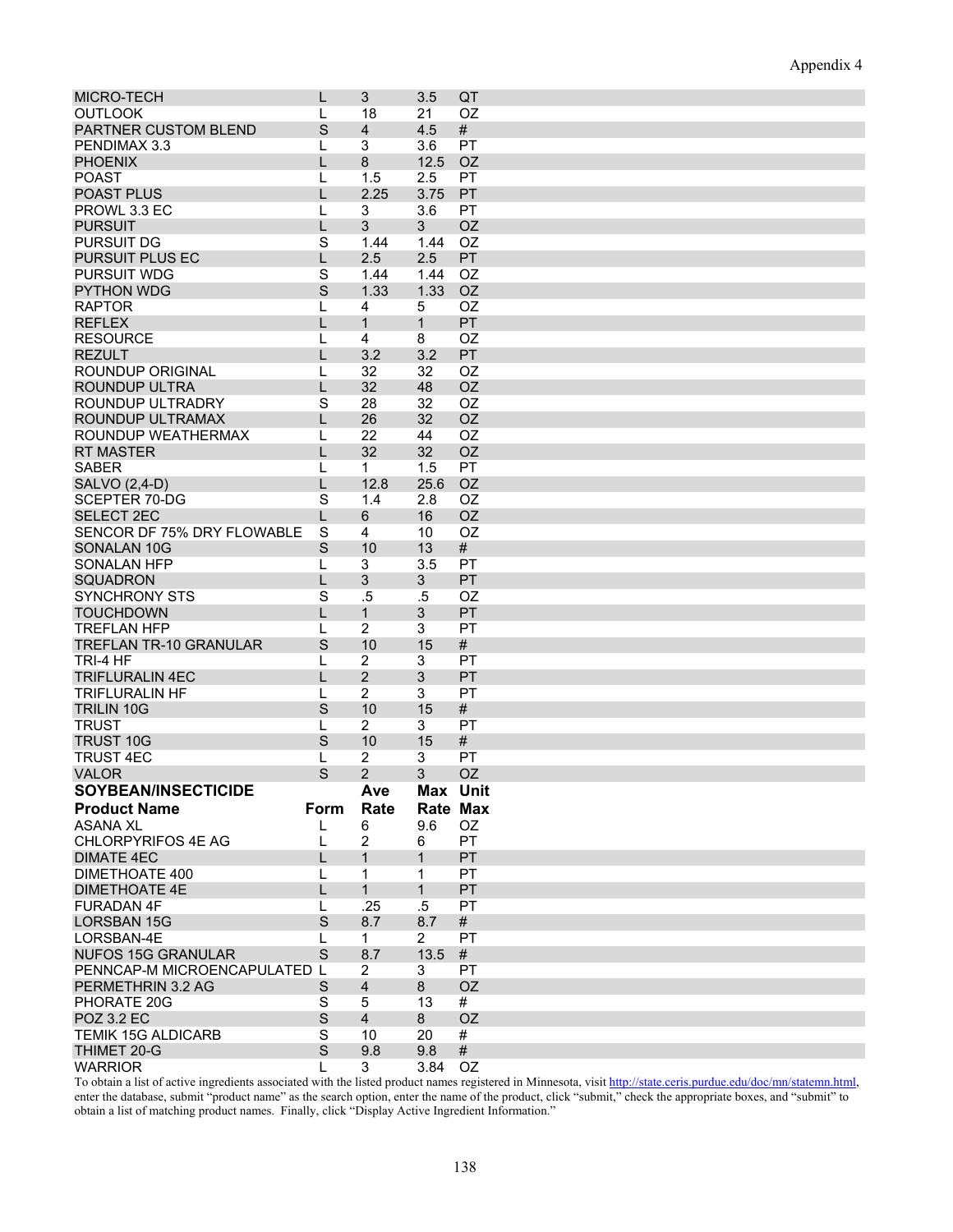### **Appendix 4. Pesticide Product Reference for Wheat**

*Maximum rates are those used under many MN cropping conditions* 

| <b>WHEAT/FUNGICIDE</b><br><b>Unit</b><br>Max<br>Ave<br><b>Product Name</b><br>Rate<br>Rate<br><b>Max</b><br><b>Form</b><br>2<br><b>DIVIDEND XL</b><br>$\mathbf{1}$<br><b>OUNCE</b><br>L<br>FOLICUR 3.6 F FOLIAR<br>4<br>4<br><b>OUNCE</b><br>L<br>S<br>5.2<br><b>HERITAGE</b><br>3.5<br><b>OUNCE</b><br>$\overline{\mathbf{S}}$<br>$\overline{2}$<br>$\overline{2}$<br>MANZATE 75DF<br><b>POUND</b><br>1.6<br><b>MANZATE FLOWABLE</b><br>L<br>1.6<br><b>QUART</b> |  |
|-------------------------------------------------------------------------------------------------------------------------------------------------------------------------------------------------------------------------------------------------------------------------------------------------------------------------------------------------------------------------------------------------------------------------------------------------------------------|--|
|                                                                                                                                                                                                                                                                                                                                                                                                                                                                   |  |
|                                                                                                                                                                                                                                                                                                                                                                                                                                                                   |  |
|                                                                                                                                                                                                                                                                                                                                                                                                                                                                   |  |
|                                                                                                                                                                                                                                                                                                                                                                                                                                                                   |  |
|                                                                                                                                                                                                                                                                                                                                                                                                                                                                   |  |
|                                                                                                                                                                                                                                                                                                                                                                                                                                                                   |  |
| $\overline{7}$<br><b>QUADRIS FLOWABLE</b><br>L<br>10.5<br><b>OUNCE</b>                                                                                                                                                                                                                                                                                                                                                                                            |  |
| <b>STRATEGO</b><br>L<br>10<br>10<br><b>OUNCE</b>                                                                                                                                                                                                                                                                                                                                                                                                                  |  |
| <b>TILT FUNGICIDE</b><br>L<br>4<br>4<br><b>OUNCE</b>                                                                                                                                                                                                                                                                                                                                                                                                              |  |
| S<br>$.5\,$<br>$\mathbf{1}$<br><b>TOPSIN M WSB</b><br><b>OUNCE</b>                                                                                                                                                                                                                                                                                                                                                                                                |  |
| <b>WHEAT/HERBICIDE</b><br>Ave<br><b>Max</b><br>Unit                                                                                                                                                                                                                                                                                                                                                                                                               |  |
| <b>Product Name</b><br>Form<br>Rate<br>Rate<br><b>Max</b>                                                                                                                                                                                                                                                                                                                                                                                                         |  |
| 3<br><b>PINT</b><br>2,4-D AMINE 4 (LV4)<br>$\mathbf{1}$<br>L                                                                                                                                                                                                                                                                                                                                                                                                      |  |
| .67(2/3)<br><b>PINT</b><br>2,4-D LV6<br>L<br>1.67(12/3)                                                                                                                                                                                                                                                                                                                                                                                                           |  |
| AGSCO B-4<br>L<br>1.5<br>1.5<br><b>PINT</b>                                                                                                                                                                                                                                                                                                                                                                                                                       |  |
| 3<br>L<br>$\mathbf 1$<br><b>PINT</b><br>AGSCO MXL (2-4D)                                                                                                                                                                                                                                                                                                                                                                                                          |  |
| $\mathsf{S}$<br>1.24<br>.33<br><b>OUNCE</b><br><b>AIM</b>                                                                                                                                                                                                                                                                                                                                                                                                         |  |
| AIM EW<br>.5<br>1.9<br><b>OUNCE</b><br>L                                                                                                                                                                                                                                                                                                                                                                                                                          |  |
| S<br><b>ALLY XP</b><br>.1<br>$\cdot$ 1<br><b>OUNCE</b>                                                                                                                                                                                                                                                                                                                                                                                                            |  |
| <b>AVALANCHE BULK PAK</b><br>$.5\,$<br>1.9<br>L<br><b>OUNCE</b>                                                                                                                                                                                                                                                                                                                                                                                                   |  |
| L<br>$\overline{2}$<br>$\overline{4}$<br><b>OUNCE</b><br><b>BANVEL</b>                                                                                                                                                                                                                                                                                                                                                                                            |  |
| 8<br><b>BANVEL SGF</b><br>L<br>4<br><b>OUNCE</b>                                                                                                                                                                                                                                                                                                                                                                                                                  |  |
| L<br>6<br>26<br><b>BARRAGE HF</b><br><b>OUNCE</b>                                                                                                                                                                                                                                                                                                                                                                                                                 |  |
| <b>BISON</b><br>1<br>$\overline{c}$<br><b>PINT</b><br>L                                                                                                                                                                                                                                                                                                                                                                                                           |  |
| $\overline{2}$<br><b>BROMOX 2E</b><br>L<br>$\mathbf{1}$<br><b>PINT</b>                                                                                                                                                                                                                                                                                                                                                                                            |  |
| BROMOX-MCPA 2-2<br>$\mathbf{1}$<br>$\overline{2}$<br><b>PINT</b><br>L                                                                                                                                                                                                                                                                                                                                                                                             |  |
| 12<br>25<br><b>BRONATE ADVANCED</b><br>L<br><b>OUNCE</b>                                                                                                                                                                                                                                                                                                                                                                                                          |  |
| $\mathbf S$<br><b>BUCKLE GRANULAR</b><br>10<br>12.5<br><b>POUND</b>                                                                                                                                                                                                                                                                                                                                                                                               |  |
| <b>BUCTRIL</b><br>L<br>$\mathbf{1}$<br>$\overline{2}$<br><b>PINT</b>                                                                                                                                                                                                                                                                                                                                                                                              |  |
| $\mathbf{1}$<br><b>BUCTRIL 4 EC</b><br>L<br>.5<br><b>PINT</b>                                                                                                                                                                                                                                                                                                                                                                                                     |  |
| 23<br>23<br><b>CHEYENNE FM</b><br>L<br><b>OUNCE</b>                                                                                                                                                                                                                                                                                                                                                                                                               |  |
| $\overline{2}$<br><b>CLARITY</b><br>L<br>4<br><b>OUNCE</b>                                                                                                                                                                                                                                                                                                                                                                                                        |  |
| $\overline{2}$<br><b>CURTAIL</b><br>L<br>2.75<br><b>PINT</b>                                                                                                                                                                                                                                                                                                                                                                                                      |  |
| 1.75<br>2.33<br><b>CURTAIL M</b><br>L<br><b>PINT</b>                                                                                                                                                                                                                                                                                                                                                                                                              |  |
| $\mathfrak{S}$<br><b>DICAMBA DMA SALT</b><br>L<br>$\overline{4}$<br><b>OUNCE</b>                                                                                                                                                                                                                                                                                                                                                                                  |  |
| $\mathbf S$<br>DIREX 80DF<br>$\mathbf{1}$<br>1.5<br><b>POUND</b>                                                                                                                                                                                                                                                                                                                                                                                                  |  |
| 3.2<br><b>DISCOVER</b><br>L<br>$\overline{4}$<br><b>OUNCE</b>                                                                                                                                                                                                                                                                                                                                                                                                     |  |
| $\mathbf S$<br>EVEREST 70%<br>.61<br>.61<br><b>OUNCE</b>                                                                                                                                                                                                                                                                                                                                                                                                          |  |
| S<br>.17<br><b>EXPRESS</b><br>.33<br><b>OUNCE</b>                                                                                                                                                                                                                                                                                                                                                                                                                 |  |
| $\mathbf S$<br><b>FAR-GO GRANULAR</b><br>10<br>15<br><b>POUND</b>                                                                                                                                                                                                                                                                                                                                                                                                 |  |
| $\mathbf{1}$<br><b>FAR-GO LIQUID</b><br>$\mathbf{1}$<br><b>QUART</b>                                                                                                                                                                                                                                                                                                                                                                                              |  |
| 32<br>48<br><b>GLY STAR ORIGINAL</b><br>1<br><b>OUNCE</b>                                                                                                                                                                                                                                                                                                                                                                                                         |  |
| 32<br><b>OUNCE</b><br><b>GLY STAR PLUS</b><br>L<br>48                                                                                                                                                                                                                                                                                                                                                                                                             |  |
| <b>GLYFOS</b><br>32<br>48<br><b>OUNCE</b><br>L                                                                                                                                                                                                                                                                                                                                                                                                                    |  |
| 32<br><b>GLYFOS X-TRA</b><br>L<br>48<br><b>OUNCE</b>                                                                                                                                                                                                                                                                                                                                                                                                              |  |
| <b>GLYPHOMAX PLUS</b><br>32<br>48<br><b>OUNCE</b><br>L                                                                                                                                                                                                                                                                                                                                                                                                            |  |
| $\mathsf S$<br>$.5\,$<br>6.6<br><b>HARMONY EXTRA</b><br><b>OUNCE</b>                                                                                                                                                                                                                                                                                                                                                                                              |  |
| $\overline{\mathbf{S}}$<br><b>HARMONY GT</b><br>.08(1/12)<br>.08(1/12)<br><b>OUNCE</b>                                                                                                                                                                                                                                                                                                                                                                            |  |
| <b>MCP 4 ESTER</b><br>L<br>$.5\,$<br><b>PINT</b><br>1                                                                                                                                                                                                                                                                                                                                                                                                             |  |
| $\overline{2}$<br>$.5\,$<br><b>MCPA AMINE</b><br>L<br><b>PINT</b>                                                                                                                                                                                                                                                                                                                                                                                                 |  |
| $.5\phantom{0}$<br>3<br>L<br>MCPE PHENOXY<br><b>PINT</b>                                                                                                                                                                                                                                                                                                                                                                                                          |  |
| L<br>5.3<br>10.6<br><b>OUNCE</b><br>PUMA 1EC                                                                                                                                                                                                                                                                                                                                                                                                                      |  |
| <b>RANGE STAR</b><br>L<br>.75<br>$\mathbf{1}$<br><b>PINT</b>                                                                                                                                                                                                                                                                                                                                                                                                      |  |
| 32<br>ROUNDUP ORIGINAL<br>32<br><b>OUNCE</b><br>L                                                                                                                                                                                                                                                                                                                                                                                                                 |  |
| 32<br>32<br>ROUNDUP ULTRA<br>L<br><b>OUNCE</b>                                                                                                                                                                                                                                                                                                                                                                                                                    |  |
| ROUNDUP ULTRADRY<br>S<br>28<br>28<br><b>OUNCE</b>                                                                                                                                                                                                                                                                                                                                                                                                                 |  |
| ROUNDUP ULTRAMAX<br>L<br>26<br>32<br><b>OUNCE</b>                                                                                                                                                                                                                                                                                                                                                                                                                 |  |
| 22<br>ROUNDUP WEATHERMAX<br>44<br><b>OUNCE</b><br>L                                                                                                                                                                                                                                                                                                                                                                                                               |  |
| 32<br>32<br><b>RT MASTER</b><br>L<br><b>OUNCE</b>                                                                                                                                                                                                                                                                                                                                                                                                                 |  |
| <b>SABER</b><br><b>PINT</b><br>L<br>$\mathbf{1}$<br>3                                                                                                                                                                                                                                                                                                                                                                                                             |  |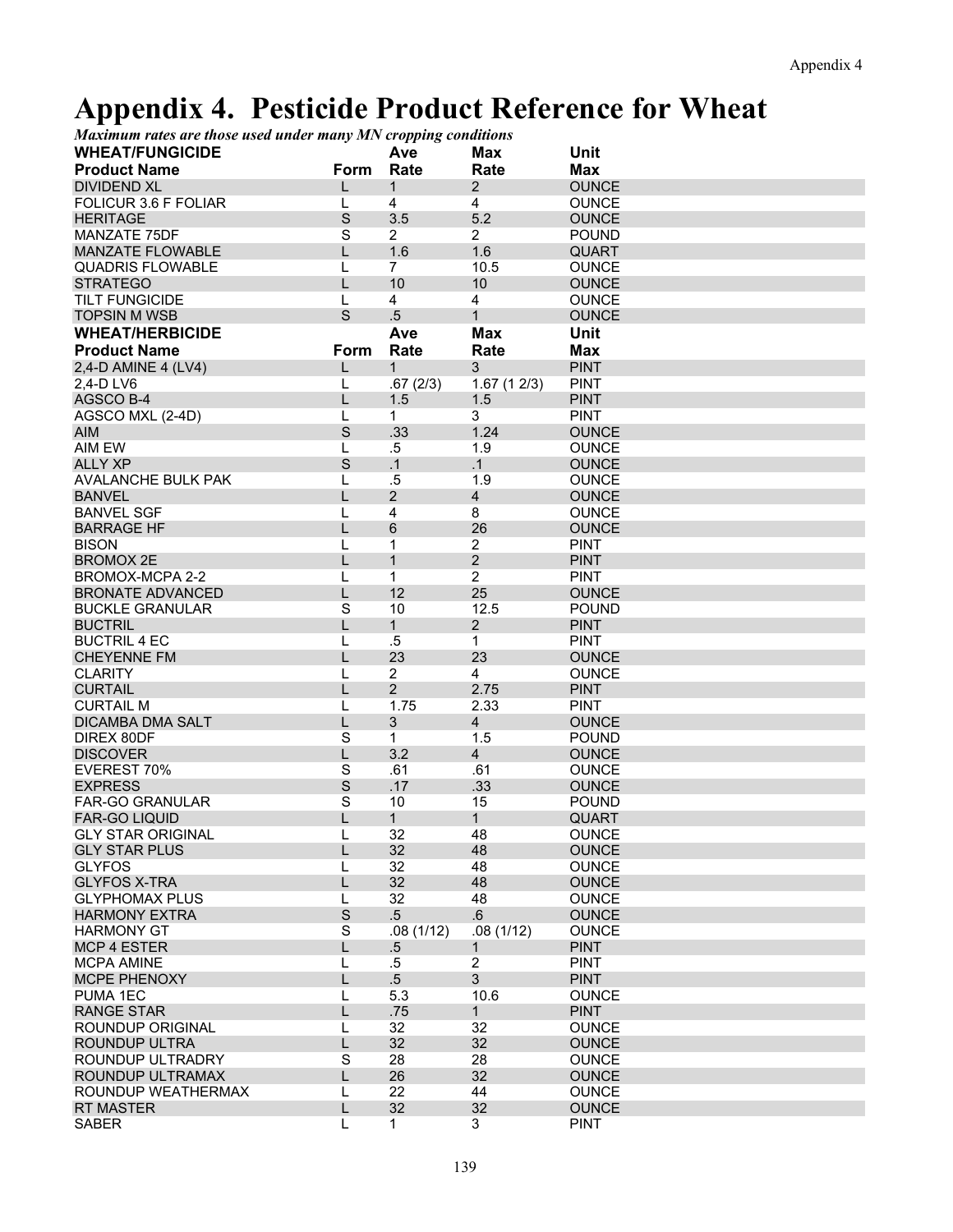| SALVO (2,4-D)                                    |      | 6.4            | 25.6                 | <b>OUNCE</b> |
|--------------------------------------------------|------|----------------|----------------------|--------------|
| SENCOR DF 75% DRY FLOWABLE                       | S    | 4              | 10                   | <b>OUNCE</b> |
| <b>STERLING</b>                                  |      | $\overline{2}$ | $\overline{4}$       | <b>OUNCE</b> |
| <b>STINGER</b>                                   |      | .25            | .33                  | <b>PINT</b>  |
| <b>TOUCHDOWN</b>                                 |      | $\mathbf{1}$   | $\overline{2}$       | <b>PINT</b>  |
| <b>TREFLAN HFP</b>                               |      | 1.5            | 2                    | <b>PINT</b>  |
| <b>TREFLAN TR-10 GRANULAR</b>                    | S    | 7.5            | 10                   | <b>POUND</b> |
| TRI-4 HF                                         |      | 1.5            | 2                    | <b>PINT</b>  |
| TRIFI URAI IN 4FC                                |      | 1.5            | $\overline{2}$       | <b>PINT</b>  |
| <b>TRIFLURALIN HF</b>                            |      | 1.5            | $\overline{2}$       | <b>PINT</b>  |
| <b>TRILIN 10G</b>                                | S    | 7.5            | 10                   | <b>POUND</b> |
| <b>TRUST</b>                                     |      | 1.5            | $\overline{2}$       | <b>PINT</b>  |
| <b>TRUST 10G</b>                                 | S    | 7.5            | 10                   | <b>POUND</b> |
| <b>TRUST 4EC</b>                                 | L    | 1.5            | 2                    | <b>PINT</b>  |
|                                                  |      |                |                      |              |
| <b>WHEAT/INSECTICIDE</b>                         |      | Ave            | Max                  | Unit         |
|                                                  |      |                |                      | <b>Max</b>   |
| <b>Product Name</b><br><b>CHLORPYRIFOS 4E AG</b> | Form | Rate<br>1      | Rate<br>$\mathbf{1}$ | <b>PINT</b>  |
| <b>DI-SYSTON 8</b>                               |      | 4              | 12 <sup>2</sup>      | <b>OUNCE</b> |
| <b>DIMATE 4EC</b>                                |      |                |                      | <b>PINT</b>  |
| DIMETHOATE 400                                   |      | .5<br>.5       | .75<br>.75           | <b>PINT</b>  |
| <b>DIMETHOATE 4E</b>                             |      | $\overline{1}$ | $\mathbf{1}$         | <b>PINT</b>  |
| <b>FURADAN 4F</b>                                |      | .25            | .5                   | <b>PINT</b>  |
| LORSBAN-4E                                       |      | 1              | $\mathbf{1}$         | <b>PINT</b>  |
| <b>MALATHION 5</b>                               |      | 1.5            | $\overline{c}$       | <b>PINT</b>  |
| <b>MALATHION 57 EC</b>                           |      | 1.5            | $\overline{2}$       | <b>PINT</b>  |
| PENNCAP-M MICROENCAPULATED                       |      | 2              | 3                    | <b>PINT</b>  |
| PHORATE 20G                                      | S    | 5              | 13                   | <b>POUND</b> |

To obtain a list of active ingredients associated with the listed product names registered in Minnesota, visit http://state.ceris.purdue.edu/doc/mn/statemn.html, enter the database, submit "product name" as the search option, enter the name of the product, click "submit," check the appropriate boxes, and "submit" to obtain a list of matching product names. Finally, click "Display Active Ingredient Information."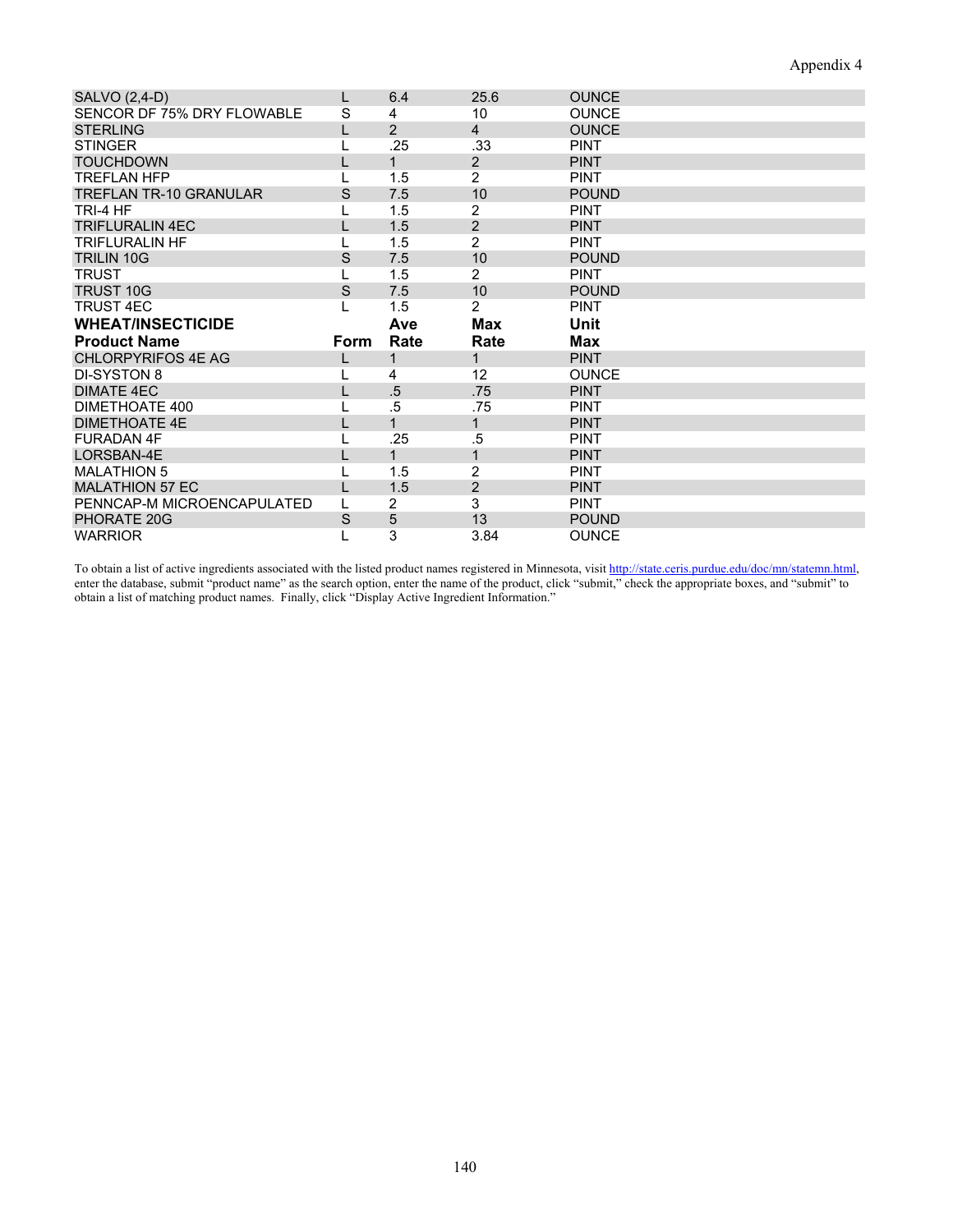## **Appendix 5. Pesticide Product Reference for Hay**

*Maximum rates are those used under many MN cropping conditions* 

| <b>HAY/FUNGICIDE</b>    |             | Ave            | Max                     | Unit         |
|-------------------------|-------------|----------------|-------------------------|--------------|
| <b>Product Name</b>     | Fm          | Rate           | Rate                    | <b>Max</b>   |
| <b>TILT FUNGICIDE</b>   | L           | 4              | 8                       | <b>OUNCE</b> |
|                         |             |                |                         |              |
|                         |             |                |                         |              |
| <b>HAY/HERBICIDE</b>    |             | Ave            | <b>Max</b>              | <b>Unit</b>  |
| <b>Product Name</b>     | Fm          | Rate           | Rate                    | Max          |
| 2,4-D AMINE 4 (LV4)     | L           | $\mathbf{1}$   | $\overline{4}$          | <b>PINT</b>  |
| 2,4-D LV6               | L           | .67(2/3)       | 1.67(12/3)              | <b>PINT</b>  |
| <b>ALLY XP</b>          | $\mathbf S$ | .1             | .4                      | <b>OUNCE</b> |
| ARCTIC 3.2EC            | L           | 4              | 8                       | <b>OUNCE</b> |
| <b>BANVEL</b>           | L           | $\mathbf{1}$   | $\overline{\mathbf{4}}$ | <b>PINT</b>  |
| <b>BARRAGE HF</b>       | L           | 6              | 26                      | <b>OUNCE</b> |
| <b>BROMOX 2E</b>        | L           | $\mathbf{1}$   | $\overline{2}$          | <b>PINT</b>  |
| BROMOX-MCPA 2-2         | L           | 1              | $\overline{2}$          | <b>PINT</b>  |
| <b>BRONATE</b>          | L           | .8             | 2.8                     | <b>PINT</b>  |
| <b>BUCTRIL</b>          | L           | 1              | $\overline{2}$          | <b>PINT</b>  |
| <b>BUCTRIL 4 EC</b>     | L           | $.5\,$         | $\mathbf{1}$            | <b>PINT</b>  |
| <b>CLARITY</b>          | L           | 32             | 64                      | <b>OUNCE</b> |
| <b>CURTAIL</b>          | L           | $\overline{2}$ | $\overline{\mathbf{4}}$ | <b>PINT</b>  |
| <b>CURTAIL M</b>        | L           | $\mathbf{1}$   | 3.5                     | <b>PINT</b>  |
| <b>DICAMBA DMA SALT</b> | L           | $\mathbf{1}$   | $\overline{4}$          | <b>PINT</b>  |
|                         | S           |                | 3                       | <b>POUND</b> |
| DIREX 80DF              |             | 1.5<br>2.25    |                         | <b>PINT</b>  |
| <b>EPTAM 7-E</b>        | L           |                | 3.5                     |              |
| <b>GLY STAR PLUS</b>    | L           | 32             | 48                      | <b>OUNCE</b> |
| GRAZON P + D            | L           | $\overline{2}$ | $\overline{\mathbf{4}}$ | <b>PINT</b>  |
| <b>MCP 4 ESTER</b>      | L           | $\mathbf{1}$   | 4                       | <b>PINT</b>  |
| <b>MCPA AMINE</b>       | L           | $\mathbf{1}$   | $\mathbf{1}$            | <b>PINT</b>  |
| <b>OUTLOOK</b>          | L           | 18             | 21                      | <b>OUNCE</b> |
| <b>POAST</b>            | L           | 1.5            | 2.5                     | <b>PINT</b>  |
| <b>POAST PLUS</b>       | L           | 2.25           | 3.75                    | <b>PINT</b>  |
| <b>PURSUIT</b>          | L           | 3              | 6                       | <b>OUNCE</b> |
| <b>PURSUIT DG</b>       | S           | 1.44           | 1.44                    | <b>OUNCE</b> |
| <b>PURSUIT WDG</b>      | $\mathsf S$ | 1.44           | 1.44                    | <b>OUNCE</b> |
| <b>RANGE STAR</b>       | L           | 1              | 4                       | <b>PINT</b>  |
| <b>RT MASTER</b>        | L           | 32             | 32                      | <b>OUNCE</b> |
| SALVO (2,4-D)           | L           | 6.4            | 19.2                    | <b>OUNCE</b> |
| <b>STINGER</b>          | L           | $.5\,$         | 1.25                    | <b>PINT</b>  |
| <b>TOUCHDOWN</b>        | L           | $\overline{2}$ | 2                       | <b>PINT</b>  |
| <b>TREFLAN HFP</b>      | L           | $\overline{2}$ | $\overline{\mathbf{4}}$ | <b>PINT</b>  |
| <b>VELPARL</b>          | L           | 4              | 6                       | <b>PINT</b>  |
|                         |             |                |                         |              |
| <b>HAY/INSECTICIDE</b>  |             | Ave            | <b>Max</b>              | <b>Unit</b>  |
| <b>Product Name</b>     |             | Rate           | Rate                    |              |
|                         | Fm          |                |                         | Max          |
| <b>BAYTHROID 2</b>      | S           | $\overline{2}$ | 2.8                     | <b>OUNCE</b> |
| <b>CHLORPYRIFOS 4E</b>  | L           | 1              | $\overline{2}$          | <b>PINT</b>  |
| <b>DIMATE 4EC</b>       | L           | $.5\,$         | 1                       | <b>PINT</b>  |
| <b>DIMETHOATE 400</b>   | L           | $.5\,$         | 1                       | <b>PINT</b>  |
| <b>DIMETHOATE 4E</b>    | L           | $\mathbf{1}$   | $\mathbf{1}$            | <b>PINT</b>  |
| <b>FURADAN 4F</b>       | L           | 1              | $\overline{2}$          | <b>PINT</b>  |
| LORSBAN-4E              | L           | $\overline{2}$ | $\,6$                   | <b>PINT</b>  |
| <b>MALATHION 5</b>      | L           | 1.5            | $\overline{2}$          | <b>PINT</b>  |
| <b>MALATHION 57 EC</b>  | L           | 1.5            | $2^{\circ}$             | <b>PINT</b>  |
| MUSTANG 1.5 EW          | L           | 3              | 4.3                     | <b>OUNCE</b> |
| PERMETHRIN 3.2 AG       | $\mathsf S$ | 4              | 8                       | <b>OUNCE</b> |
| POUNCE 3.2 EC           | S           | 4              | 8                       | <b>OUNCE</b> |

To obtain a list of active ingredients associated with the listed product names registered in Minnesota, visit http://state.ceris.purdue.edu/doc/mn/statemn.html, enter the database, submit "product name" as the search option, enter the name of the product, click "submit," check the appropriate boxes, and "submit" to obtain a list of matching product names. Finally, click "Display Active Ingredient Information."